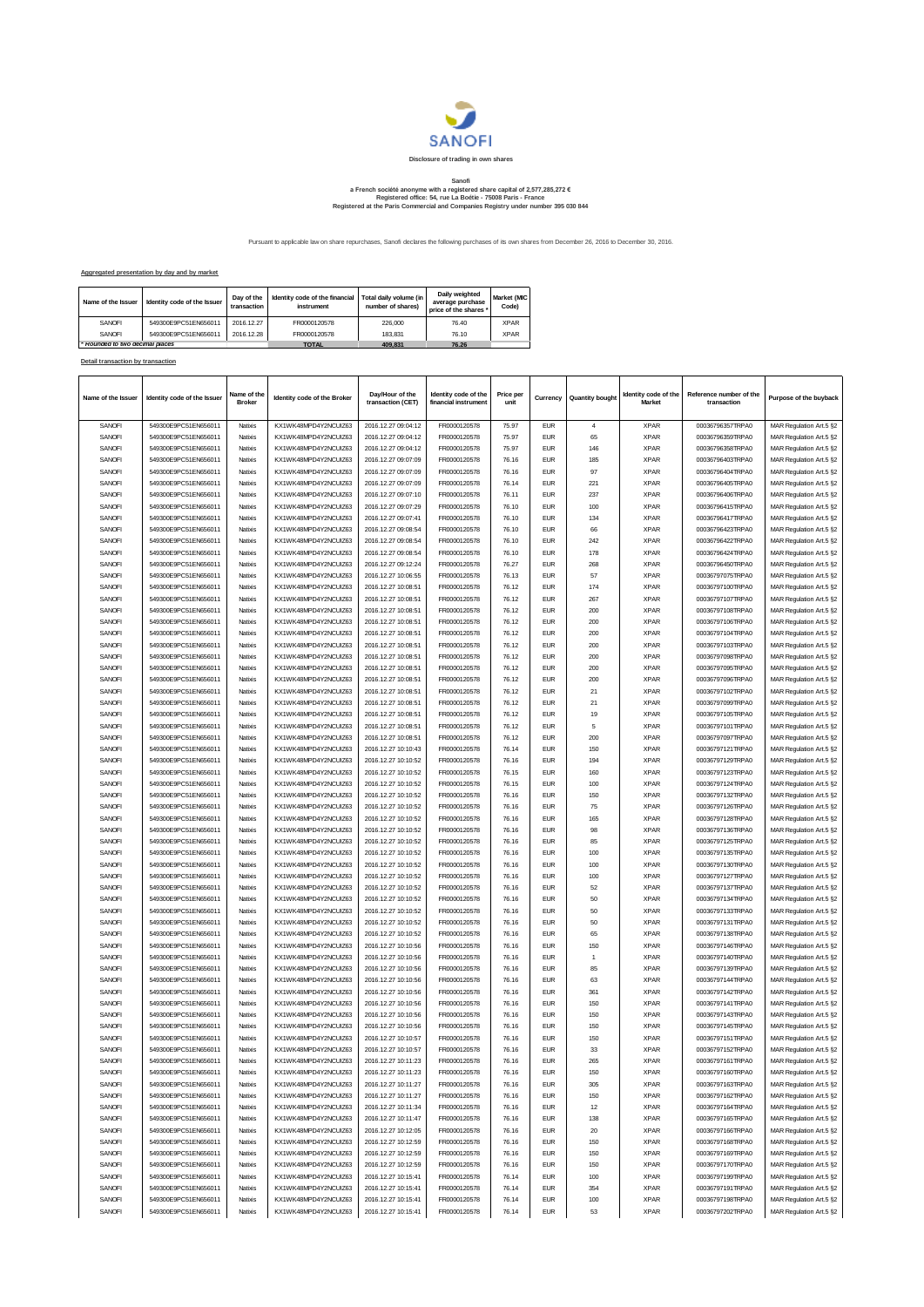| SANOFI |                      |          |                       |                     |                     |       |                             |                |             |                  |                         |
|--------|----------------------|----------|-----------------------|---------------------|---------------------|-------|-----------------------------|----------------|-------------|------------------|-------------------------|
|        | 549300E9PC51EN656011 | Natixis  | KX1WK48MPD4Y2NCUIZ63  | 2016.12.27 10:15:41 | FR0000120578        | 76.14 | <b>EUR</b>                  | 354            | <b>XPAR</b> | 00036797201TRPA0 | MAR Regulation Art.5 §2 |
|        |                      |          |                       |                     |                     |       |                             |                |             |                  |                         |
| SANOFI | 549300E9PC51EN656011 | Natixis  | KX1WK48MPD4Y2NCUIZ63  | 2016.12.27 10:15:41 | FR0000120578        | 76.14 | <b>EUR</b>                  | 100            | <b>XPAR</b> | 00036797197TRPA0 | MAR Regulation Art.5 §2 |
| SANOFI | 549300E9PC51EN656011 | Natixis  | KX1WK48MPD4Y2NCUIZ63  | 2016.12.27 10:15:41 | FR0000120578        | 76.14 | <b>EUR</b>                  | 100            | <b>XPAR</b> | 00036797200TRPA0 | MAR Regulation Art.5 §2 |
| SANOFI | 549300E9PC51EN656011 | Natixis  | KX1WK48MPD4Y2NCUIZ63  | 2016.12.27 10:15:41 | FR0000120578        | 76.14 | <b>EUR</b>                  | 100            | <b>XPAR</b> | 00036797195TRPA0 | MAR Regulation Art.5 §2 |
| SANOFI | 549300E9PC51EN656011 | Natixis  | KX1WK48MPD4Y2NCUIZ63  | 2016.12.27 10:15:41 | FR0000120578        | 76.14 | <b>EUR</b>                  | 100            | <b>XPAR</b> | 00036797189TRPA0 | MAR Regulation Art.5 §2 |
|        |                      |          |                       |                     |                     |       |                             |                |             |                  |                         |
| SANOFI | 549300E9PC51EN656011 | Natixis  | KX1WK48MPD4Y2NCUIZ63  | 2016.12.27 10:15:41 | FR0000120578        | 76.14 | <b>EUR</b>                  | 100            | <b>XPAR</b> | 00036797190TRPA0 | MAR Regulation Art.5 §2 |
| SANOFI | 549300E9PC51EN656011 | Natixis  | KX1WK48MPD4Y2NCUIZ63  | 2016.12.27 10:15:41 | FR0000120578        | 76.14 | <b>EUR</b>                  | 100            | <b>XPAR</b> | 00036797192TRPA0 | MAR Regulation Art.5 §2 |
| SANOFI | 549300E9PC51EN656011 | Natixis  | KX1WK48MPD4Y2NCUIZ63  | 2016.12.27 10:15:41 | FR0000120578        | 76.14 | <b>EUR</b>                  | 100            | <b>XPAR</b> | 00036797196TRPA0 | MAR Regulation Art.5 §2 |
|        |                      |          |                       |                     |                     |       |                             |                |             |                  |                         |
| SANOFI | 549300E9PC51EN656011 | Natixis  | KX1WK48MPD4Y2NCUIZ63  | 2016.12.27 10:15:41 | FR0000120578        | 76.14 | <b>EUR</b>                  | 100            | <b>XPAR</b> | 00036797193TRPA0 | MAR Regulation Art.5 §2 |
| SANOFI | 549300E9PC51EN656011 | Natixis  | KX1WK48MPD4Y2NCUIZ63  | 2016.12.27 10:15:41 | FR0000120578        | 76.14 | <b>EUR</b>                  | 100            | <b>XPAR</b> | 00036797194TRPA0 | MAR Regulation Art.5 §2 |
| SANOFI | 549300E9PC51EN656011 | Natixis  | KX1WK48MPD4Y2NCUIZ63  | 2016.12.27 10:16:59 | FR0000120578        | 76.14 | <b>EUR</b>                  | 46             | <b>XPAR</b> | 00036797206TRPA0 | MAR Regulation Art.5 §2 |
|        |                      |          |                       |                     |                     |       |                             |                |             |                  |                         |
| SANOFI | 549300E9PC51EN656011 | Natixis  | KX1WK48MPD4Y2NCUIZ63  | 2016.12.27 10:16:59 | FR0000120578        | 76.14 | <b>EUR</b>                  | 100            | <b>XPAR</b> | 00036797205TRPA0 | MAR Regulation Art.5 §2 |
| SANOFI | 549300E9PC51EN656011 | Natixis  | KX1WK48MPD4Y2NCUIZ63  | 2016.12.27 10:16:59 | FR0000120578        | 76.14 | <b>EUR</b>                  | 47             | <b>XPAR</b> | 00036797204TRPA0 | MAR Regulation Art.5 §2 |
|        |                      |          | KX1WK48MPD4Y2NCUIZ63  | 2016.12.27 10:18:29 |                     |       |                             |                |             |                  |                         |
| SANOFI | 549300E9PC51EN656011 | Natixis  |                       |                     | FR0000120578        | 76.17 | <b>EUR</b>                  | 25             | <b>XPAR</b> | 00036797209TRPA0 | MAR Regulation Art.5 §2 |
| SANOFI | 549300E9PC51EN656011 | Natixis  | KX1WK48MPD4Y2NCUIZ63  | 2016.12.27 10:18:29 | FR0000120578        | 76.17 | <b>EUR</b>                  | 45             | <b>XPAR</b> | 00036797210TRPA0 | MAR Regulation Art.5 §2 |
| SANOFI | 549300E9PC51EN656011 | Natixis  | KX1WK48MPD4Y2NCUIZ63  | 2016.12.27 10:18:31 | FR0000120578        | 76.17 | <b>EUR</b>                  | 230            | <b>XPAR</b> | 00036797219TRPA0 | MAR Regulation Art.5 §2 |
| SANOFI | 549300E9PC51EN656011 | Natixis  | KX1WK48MPD4Y2NCUIZ63  | 2016.12.27 10:18:31 | FR0000120578        | 76.17 | <b>EUR</b>                  | 205            | <b>XPAR</b> | 00036797213TRPA0 | MAR Regulation Art.5 §2 |
|        |                      |          |                       |                     |                     |       |                             |                |             |                  |                         |
| SANOFI | 549300E9PC51EN656011 | Natixis  | KX1WK48MPD4Y2NCUIZ63  | 2016.12.27 10:18:31 | FR0000120578        | 76.17 | <b>EUR</b>                  | 1,160          | <b>XPAR</b> | 00036797215TRPA0 | MAR Regulation Art.5 §2 |
| SANOFI | 549300E9PC51EN656011 | Natixis  | KX1WK48MPD4Y2NCUIZ63  | 2016.12.27 10:18:31 | FR0000120578        | 76.17 | <b>EUR</b>                  | 25             | <b>XPAR</b> | 00036797223TRPA0 | MAR Regulation Art.5 §2 |
| SANOFI | 549300E9PC51EN656011 | Natixis  | KX1WK48MPD4Y2NCUIZ63  | 2016.12.27 10:18:31 | FR0000120578        | 76.17 | <b>EUR</b>                  | 25             | <b>XPAR</b> | 00036797222TRPA0 | MAR Regulation Art.5 §2 |
|        | 549300E9PC51EN656011 |          |                       |                     |                     |       | <b>EUR</b>                  | 25             |             |                  |                         |
| SANOFI |                      | Natixis  | KX1WK48MPD4Y2NCUIZ63  | 2016.12.27 10:18:31 | FR0000120578        | 76.17 |                             |                | <b>XPAR</b> | 00036797220TRPA0 | MAR Regulation Art.5 §2 |
| SANOFI | 549300E9PC51EN656011 | Natixis  | KX1WK48MPD4Y2NCUIZ63  | 2016.12.27 10:18:31 | FR0000120578        | 76.17 | <b>EUR</b>                  | 40             | <b>XPAR</b> | 00036797217TRPA0 | MAR Regulation Art.5 §2 |
| SANOFI | 549300E9PC51EN656011 | Natixis  | KX1WK48MPD4Y2NCUIZ63  | 2016.12.27 10:18:31 | FR0000120578        | 76.17 | <b>EUR</b>                  | 25             | <b>XPAR</b> | 00036797221TRPA0 | MAR Regulation Art.5 §2 |
| SANOFI | 549300E9PC51EN656011 | Natixis  | KX1WK48MPD4Y2NCUIZ63  | 2016.12.27 10:18:31 | FR0000120578        | 76.17 | <b>EUR</b>                  | 25             | <b>XPAR</b> | 00036797216TRPA0 | MAR Regulation Art.5 §2 |
|        |                      |          |                       |                     |                     |       |                             |                |             |                  |                         |
| SANOFI | 549300E9PC51EN656011 | Natixis  | KX1WK48MPD4Y2NCUIZ63  | 2016.12.27 10:18:31 | FR0000120578        | 76.17 | <b>EUR</b>                  | 25             | <b>XPAR</b> | 00036797214TRPA0 | MAR Regulation Art.5 §2 |
| SANOFI | 549300E9PC51EN656011 | Natixis  | KX1WK48MPD4Y2NCUIZ63  | 2016.12.27 10:18:31 | FR0000120578        | 76.17 | <b>EUR</b>                  | 25             | <b>XPAR</b> | 00036797212TRPA0 | MAR Regulation Art.5 §2 |
| SANOFI | 549300E9PC51EN656011 | Natixis  | KX1WK48MPD4Y2NCUIZ63  | 2016.12.27 10:18:31 | FR0000120578        | 76.17 | <b>EUR</b>                  | 25             | <b>XPAR</b> | 00036797211TRPA0 | MAR Regulation Art.5 §2 |
|        |                      |          |                       |                     |                     |       |                             |                |             |                  |                         |
| SANOFI | 549300E9PC51EN656011 | Natixis  | KX1WK48MPD4Y2NCUIZ63  | 2016.12.27 10:18:31 | FR0000120578        | 76.17 | <b>EUR</b>                  | $\overline{2}$ | <b>XPAR</b> | 00036797224TRPA0 | MAR Regulation Art.5 §2 |
| SANOFI | 549300E9PC51EN656011 | Natixis  | KX1WK48MPD4Y2NCLIIZ63 | 2016.12.27 10:18:31 | FR0000120578        | 76.17 | <b>EUR</b>                  | 25             | <b>XPAR</b> | 00036797218TRPA0 | MAR Regulation Art.5 §2 |
| SANOFI | 549300E9PC51EN656011 | Natixis  | KX1WK48MPD4Y2NCUIZ63  | 2016.12.27 10:18:34 | FR0000120578        | 76.17 | <b>EUR</b>                  | 25             | <b>XPAR</b> | 00036797227TRPA0 | MAR Regulation Art.5 §2 |
|        |                      |          |                       |                     |                     |       |                             |                |             |                  |                         |
| SANOFI | 549300E9PC51EN656011 | Natixis  | KX1WK48MPD4Y2NCUIZ63  | 2016.12.27 10:18:34 | FR0000120578        | 76.17 | <b>EUR</b>                  | 25             | <b>XPAR</b> | 00036797229TRPA0 | MAR Regulation Art.5 §2 |
| SANOFI | 549300E9PC51EN656011 | Natixis  | KX1WK48MPD4Y2NCUIZ63  | 2016.12.27 10:18:34 | FR0000120578        | 76.17 | <b>EUR</b>                  | 808            | <b>XPAR</b> | 00036797228TRPA0 | MAR Regulation Art.5 §2 |
| SANOFI | 549300E9PC51EN656011 | Natixis  | KX1WK48MPD4Y2NCUIZ63  | 2016.12.27 10:18:34 | FR0000120578        | 76.17 | <b>EUR</b>                  | 295            | <b>XPAR</b> | 00036797230TRPA0 | MAR Regulation Art.5 §2 |
|        |                      |          |                       |                     |                     |       |                             |                |             |                  |                         |
| SANOFI | 549300E9PC51EN656011 | Natixis  | KX1WK48MPD4Y2NCUIZ63  | 2016.12.27 10:19:06 | FR0000120578        | 76.17 | <b>EUR</b>                  | 25             | <b>XPAR</b> | 00036797234TRPA0 | MAR Regulation Art.5 §2 |
| SANOFI | 549300E9PC51EN656011 | Natixis  | KX1WK48MPD4Y2NCUIZ63  | 2016.12.27 10:19:40 | FR0000120578        | 76.17 | <b>EUR</b>                  | 25             | <b>XPAR</b> | 00036797236TRPA0 | MAR Regulation Art.5 §2 |
| SANOFI | 549300E9PC51EN656011 | Natixis  | KX1WK48MPD4Y2NCUIZ63  | 2016.12.27 10:19:40 | FR0000120578        | 76.17 | <b>EUR</b>                  | 25             | <b>XPAR</b> | 00036797237TRPA0 | MAR Regulation Art.5 §2 |
| SANOFI | 549300E9PC51EN656011 | Natixis  | KX1WK48MPD4Y2NCUIZ63  | 2016.12.27 10:19:40 | FR0000120578        | 76.17 | <b>EUR</b>                  | 25             | <b>XPAR</b> | 00036797239TRPA0 | MAR Regulation Art.5 §2 |
|        |                      |          |                       |                     |                     |       |                             |                |             |                  |                         |
| SANOFI | 549300E9PC51EN656011 | Natixis  | KX1WK48MPD4Y2NCUIZ63  | 2016.12.27 10:19:40 | FR0000120578        | 76.17 | <b>EUR</b>                  | 25             | <b>XPAR</b> | 00036797242TRPA0 | MAR Regulation Art.5 §2 |
| SANOFI | 549300E9PC51EN656011 | Natixis  | KX1WK48MPD4Y2NCUIZ63  | 2016.12.27 10:19:40 | FR0000120578        | 76.17 | <b>EUR</b>                  | 50             | <b>XPAR</b> | 00036797238TRPA0 | MAR Regulation Art.5 §2 |
|        |                      |          |                       |                     |                     |       |                             |                |             |                  |                         |
| SANOFI | 549300E9PC51EN656011 | Natixis  | KX1WK48MPD4Y2NCUIZ63  | 2016.12.27 10:19:40 | FR0000120578        | 76.17 | <b>EUR</b>                  | 75             | <b>XPAR</b> | 00036797240TRPA0 | MAR Regulation Art.5 §2 |
| SANOFI | 549300E9PC51EN656011 | Natixis  | KX1WK48MPD4Y2NCUIZ63  | 2016.12.27 10:19:48 | FR0000120578        | 76.17 | <b>EUR</b>                  | 25             | <b>XPAR</b> | 00036797245TRPA0 | MAR Regulation Art.5 §2 |
| SANOFI | 549300E9PC51EN656011 | Natixis  | KX1WK48MPD4Y2NCUIZ63  | 2016.12.27 10:19:48 | FR0000120578        | 76.17 | <b>EUR</b>                  | 25             | <b>XPAR</b> | 00036797247TRPA0 | MAR Regulation Art.5 §2 |
| SANOFI | 549300E9PC51EN656011 | Natixis  | KX1WK48MPD4Y2NCUIZ63  | 2016.12.27 10:19:48 | FR0000120578        | 76.17 | <b>EUR</b>                  | 50             | <b>XPAR</b> | 00036797246TRPA0 | MAR Regulation Art.5 §2 |
|        |                      |          |                       |                     |                     |       |                             |                |             |                  |                         |
| SANOFI | 549300E9PC51EN656011 | Natixis  | KX1WK48MPD4Y2NCUIZ63  | 2016.12.27 10:19:48 | FR0000120578        | 76.17 | <b>EUR</b>                  | 197            | <b>XPAR</b> | 00036797248TRPA0 | MAR Regulation Art.5 §2 |
| SANOFI | 549300E9PC51EN656011 | Natixis  | KX1WK48MPD4Y2NCUIZ63  | 2016.12.27 10:19:50 | FR0000120578        | 76.17 | <b>EUR</b>                  | 197            | <b>XPAR</b> | 00036797253TRPA0 | MAR Regulation Art.5 §2 |
| SANOFI | 549300E9PC51EN656011 | Natixis  | KX1WK48MPD4Y2NCUIZ63  | 2016.12.27 10:19:50 | FR0000120578        | 76.17 | <b>EUR</b>                  | 137            | <b>XPAR</b> | 00036797251TRPA0 | MAR Regulation Art.5 §2 |
| SANOFI | 549300E9PC51EN656011 |          |                       |                     |                     |       | <b>EUR</b>                  |                |             |                  |                         |
|        |                      | Natixis  | KX1WK48MPD4Y2NCUIZ63  | 2016.12.27 10:19:50 | FR0000120578        | 76.17 |                             | 272            | <b>XPAR</b> | 00036797255TRPA0 | MAR Regulation Art.5 §2 |
| SANOFI | 549300E9PC51EN656011 | Natixis  | KX1WK48MPD4Y2NCUIZ63  | 2016.12.27 10:19:50 | FR0000120578        | 76.17 | <b>EUR</b>                  | 25             | <b>XPAR</b> | 00036797252TRPA0 | MAR Regulation Art.5 §2 |
| SANOFI | 549300E9PC51EN656011 | Natixis  | KX1WK48MPD4Y2NCUIZ63  | 2016.12.27 10:19:50 | FR0000120578        | 76.17 | <b>EUR</b>                  | 25             | <b>XPAR</b> | 00036797250TRPA0 | MAR Regulation Art.5 §2 |
| SANOFI | 549300E9PC51EN656011 | Natixis  |                       |                     |                     | 76.17 | <b>EUR</b>                  | 25             | <b>XPAR</b> |                  |                         |
|        |                      |          | KX1WK48MPD4Y2NCUIZ63  | 2016.12.27 10:19:50 | FR0000120578        |       |                             |                |             | 00036797254TRPA0 | MAR Regulation Art.5 §2 |
| SANOFI | 549300E9PC51EN656011 | Natixis  | KX1WK48MPD4Y2NCUIZ63  | 2016.12.27 10:20:21 | FR0000120578        | 76.17 | <b>EUR</b>                  | 25             | <b>XPAR</b> | 00036797265TRPA0 | MAR Regulation Art.5 §2 |
| SANOFI | 549300E9PC51EN656011 | Natixis  | KX1WK48MPD4Y2NCUIZ63  | 2016.12.27 10:20:33 | FR0000120578        | 76.17 | <b>EUR</b>                  | 25             | <b>XPAR</b> | 00036797271TRPA0 | MAR Regulation Art.5 §2 |
| SANOFI | 549300E9PC51EN656011 | Natixis  | KX1WK48MPD4Y2NCUIZ63  | 2016.12.27 10:20:33 | FR0000120578        | 76.17 | <b>EUR</b>                  | $\overline{7}$ | <b>XPAR</b> | 00036797268TRPA0 | MAR Regulation Art.5 §2 |
|        |                      |          |                       |                     |                     |       |                             |                |             |                  |                         |
| SANOFI | 549300E9PC51EN656011 | Natixis  | KX1WK48MPD4Y2NCUIZ63  | 2016.12.27 10:20:33 | FR0000120578        | 76.17 | <b>EUR</b>                  | 19             | <b>XPAR</b> | 00036797270TRPA0 | MAR Regulation Art.5 §2 |
| SANOFI | 549300E9PC51EN656011 | Natixis  | KX1WK48MPD4Y2NCUIZ63  |                     |                     |       |                             | 25             |             |                  |                         |
| SANOFI | 549300E9PC51EN656011 |          |                       | 2016.12.27 10:20:33 | FR0000120578        | 76.17 | <b>EUR</b>                  |                | <b>XPAR</b> | 00036797267TRPA0 | MAR Regulation Art.5 §2 |
|        |                      |          |                       |                     |                     |       |                             |                |             |                  |                         |
|        |                      | Natixis  | KX1WK48MPD4Y2NCUIZ63  | 2016.12.27 10:20:33 | FR0000120578        | 76.17 | <b>EUR</b>                  | 25             | <b>XPAR</b> | 00036797269TRPA0 | MAR Regulation Art.5 §2 |
| SANOFI | 549300E9PC51EN656011 | Natixis  | KX1WK48MPD4Y2NCUIZ63  | 2016.12.27 10:20:33 | FR0000120578        | 76.17 | <b>EUR</b>                  | 178            | <b>XPAR</b> | 00036797272TRPA0 | MAR Regulation Art.5 §2 |
| SANOFI | 549300E9PC51EN656011 | Natixis  | KX1WK48MPD4Y2NCUIZ63  | 2016.12.27 10:21:19 | FR0000120578        | 76.17 | <b>EUR</b>                  | 203            | <b>XPAR</b> | 00036797288TRPA0 | MAR Regulation Art.5 §2 |
|        |                      | Natixis  |                       |                     |                     | 76.17 | <b>EUR</b>                  | 110            | <b>XPAR</b> |                  |                         |
| SANOFI | 549300E9PC51EN656011 |          | KX1WK48MPD4Y2NCUIZ63  | 2016.12.27 10:21:19 | FR0000120578        |       |                             |                |             | 00036797283TRPA0 | MAR Regulation Art.5 §2 |
| SANUH  | 549300E9PC51EN656011 | rvatixis | KX1WK48MPD4Y2NCUIZ63  | 2016.12.27 10:21:19 | <b>FR00001205/8</b> | 76.17 | EUM                         | 179            | <b>XPAR</b> | 00036797281TRPA0 | MAR Regulation Art.5 §2 |
| SANOFI | 549300E9PC51EN656011 | Natixis  | KX1WK48MPD4Y2NCUIZ63  | 2016.12.27 10:21:19 | FR0000120578        | 76.17 | <b>EUR</b>                  | 281            | <b>XPAR</b> | 00036797295TRPA0 | MAR Regulation Art.5 §2 |
| SANOFI | 549300E9PC51EN656011 | Natixis  | KX1WK48MPD4Y2NCUIZ63  | 2016.12.27 10:21:19 | FR0000120578        | 76.17 | <b>EUR</b>                  | 214            | <b>XPAR</b> | 00036797286TRPA0 | MAR Regulation Art.5 §2 |
|        |                      |          |                       |                     |                     |       |                             |                |             |                  |                         |
| SANOFI | 549300E9PC51EN656011 | Natixis  | KX1WK48MPD4Y2NCUIZ63  | 2016.12.27 10:21:19 | FR0000120578        | 76.17 | <b>EUR</b>                  | 204            | <b>XPAR</b> | 00036797292TRPA0 | MAR Regulation Art.5 §2 |
| SANOFI | 549300E9PC51EN656011 | Natixis  | KX1WK48MPD4Y2NCUIZ63  | 2016.12.27 10:21:19 | FR0000120578        | 76.17 | <b>EUR</b>                  | 138            | <b>XPAR</b> | 00036797287TRPA0 | MAR Regulation Art.5 §2 |
| SANOFI | 549300E9PC51EN656011 | Natixis  | KX1WK48MPD4Y2NCUIZ63  | 2016.12.27 10:21:19 | FR0000120578        | 76.17 | <b>EUR</b>                  | 262            | <b>XPAR</b> | 00036797290TRPA0 | MAR Regulation Art.5 §2 |
|        |                      |          | KX1WK48MPD4Y2NCUIZ63  |                     |                     |       |                             |                |             |                  |                         |
| SANOFI | 549300E9PC51EN656011 | Natixis  |                       | 2016.12.27 10:21:19 | FR0000120578        | 76.17 | <b>EUR</b>                  | 320            | <b>XPAR</b> | 00036797294TRPA0 | MAR Regulation Art.5 §2 |
| SANOFI | 549300E9PC51EN656011 | Natixis  | KX1WK48MPD4Y2NCUIZ63  | 2016.12.27 10:21:19 | FR0000120578        | 76.17 | <b>EUR</b>                  | 320            | <b>XPAR</b> | 00036797293TRPA0 | MAR Regulation Art.5 §2 |
| SANOFI | 549300E9PC51EN656011 | Natixis  | KX1WK48MPD4Y2NCUIZ63  | 2016.12.27 10:21:19 | FR0000120578        | 76.17 | <b>EUR</b>                  | 320            | <b>XPAR</b> | 00036797289TRPA0 | MAR Regulation Art.5 §2 |
| SANOFI | 549300E9PC51EN656011 | Natixis  | KX1WK48MPD4Y2NCUIZ63  | 2016.12.27 10:21:19 | FR0000120578        | 76.17 | <b>EUR</b>                  | 85             | <b>XPAR</b> | 00036797280TRPA0 | MAR Regulation Art.5 §2 |
|        |                      |          |                       |                     |                     |       |                             |                |             |                  |                         |
| SANOFI | 549300E9PC51EN656011 | Natixis  | KX1WK48MPD4Y2NCUIZ63  | 2016.12.27 10:21:19 | FR0000120578        | 76.17 | <b>EUR</b>                  | 100            | <b>XPAR</b> | 00036797285TRPA0 | MAR Regulation Art.5 §2 |
| SANOFI | 549300E9PC51EN656011 | Natixis  | KX1WK48MPD4Y2NCUIZ63  | 2016.12.27 10:21:19 | FR0000120578        | 76.17 | <b>EUR</b>                  | 100            | <b>XPAR</b> | 00036797284TRPA0 | MAR Regulation Art.5 §2 |
| SANOFI | 549300E9PC51EN656011 | Natixis  | KX1WK48MPD4Y2NCUIZ63  | 2016.12.27 10:21:19 | FR0000120578        | 76.17 | <b>EUR</b>                  | 100            | <b>XPAR</b> | 00036797282TRPA0 | MAR Regulation Art.5 §2 |
| SANOFI | 549300E9PC51EN656011 | Natixis  | KX1WK48MPD4Y2NCUIZ63  | 2016.12.27 10:21:19 | FR0000120578        | 76.17 | <b>EUR</b>                  | 58             | <b>XPAR</b> | 00036797291TRPA0 |                         |
|        |                      |          |                       |                     |                     |       |                             |                |             |                  | MAR Regulation Art.5 §2 |
| SANOFI | 549300E9PC51EN656011 | Natixis  | KX1WK48MPD4Y2NCUIZ63  | 2016.12.27 10:22:24 | FR0000120578        | 76.21 | <b>EUR</b>                  | 415            | <b>XPAR</b> | 00036797299TRPA0 | MAR Regulation Art.5 §2 |
| SANOFI | 549300E9PC51EN656011 | Natixis  | KX1WK48MPD4Y2NCUIZ63  | 2016.12.27 10:22:24 | FR0000120578        | 76.21 | <b>EUR</b>                  | 98             | <b>XPAR</b> | 00036797300TRPA0 | MAR Regulation Art.5 §2 |
| SANOFI | 549300E9PC51EN656011 | Natixis  | KX1WK48MPD4Y2NCUIZ63  | 2016.12.27 10:22:24 | FR0000120578        | 76.21 | <b>EUR</b>                  | 320            | <b>XPAR</b> | 00036797302TRPA0 | MAR Regulation Art.5 §2 |
|        |                      |          |                       |                     |                     |       |                             |                |             |                  |                         |
| SANOFI | 549300E9PC51EN656011 | Natixis  | KX1WK48MPD4Y2NCUIZ63  | 2016.12.27 10:22:24 | FR0000120578        | 76.21 | <b>EUR</b>                  | 320            | <b>XPAR</b> | 00036797301TRPA0 | MAR Regulation Art.5 §2 |
| SANOFI | 549300E9PC51EN656011 | Natixis  | KX1WK48MPD4Y2NCUIZ63  | 2016.12.27 10:22:25 | FR0000120578        | 76.21 | <b>EUR</b>                  | 320            | <b>XPAR</b> | 00036797303TRPA0 | MAR Regulation Art.5 §2 |
| SANOFI | 549300E9PC51EN656011 | Natixis  | KX1WK48MPD4Y2NCUIZ63  | 2016.12.27 10:22:40 | FR0000120578        | 76.21 | $\ensuremath{\mathsf{EUR}}$ | 40             | <b>XPAR</b> | 00036797304TRPA0 | MAR Regulation Art.5 §2 |
| SANOFI | 549300E9PC51EN656011 | Natixis  | KX1WK48MPD4Y2NCUIZ63  | 2016.12.27 10:23:17 | FR0000120578        | 76.21 | <b>EUR</b>                  | 188            | <b>XPAR</b> | 00036797307TRPA0 | MAR Regulation Art.5 §2 |
|        |                      |          |                       |                     |                     |       |                             |                |             |                  |                         |
| SANOFI | 549300E9PC51EN656011 | Natixis  | KX1WK48MPD4Y2NCUIZ63  | 2016.12.27 10:24:40 | FR0000120578        | 76.20 | <b>EUR</b>                  | 200            | <b>XPAR</b> | 00036797319TRPA0 | MAR Regulation Art.5 §2 |
| SANOFI | 549300E9PC51EN656011 | Natixis  | KX1WK48MPD4Y2NCUIZ63  | 2016.12.27 10:24:40 | FR0000120578        | 76.20 | <b>EUR</b>                  | 70             | <b>XPAR</b> | 00036797320TRPA0 | MAR Regulation Art.5 §2 |
| SANOFI | 549300E9PC51EN656011 | Natixis  | KX1WK48MPD4Y2NCUIZ63  | 2016.12.27 10:26:04 | FR0000120578        | 76.21 | <b>EUR</b>                  | 22             | <b>XPAR</b> | 00036797325TRPA0 | MAR Regulation Art.5 §2 |
| SANOFI | 549300E9PC51EN656011 | Natixis  | KX1WK48MPD4Y2NCUIZ63  | 2016.12.27 10:26:04 | FR0000120578        | 76.21 | <b>EUR</b>                  | 209            | <b>XPAR</b> | 00036797324TRPA0 | MAR Regulation Art.5 §2 |
|        |                      |          |                       |                     |                     |       |                             |                |             |                  |                         |
| SANOFI | 549300E9PC51EN656011 | Natixis  | KX1WK48MPD4Y2NCUIZ63  | 2016.12.27 10:26:20 | FR0000120578        | 76.20 | <b>EUR</b>                  | 243            | <b>XPAR</b> | 00036797327TRPA0 | MAR Regulation Art.5 §2 |
| SANOFI | 549300E9PC51EN656011 | Natixis  | KX1WK48MPD4Y2NCUIZ63  | 2016.12.27 10:26:39 | FR0000120578        | 76.19 | <b>EUR</b>                  | 90             | <b>XPAR</b> | 00036797328TRPA0 | MAR Regulation Art.5 §2 |
| SANOFI | 549300E9PC51EN656011 | Natixis  | KX1WK48MPD4Y2NCUIZ63  | 2016.12.27 10:27:53 | FR0000120578        | 76.21 | <b>EUR</b>                  | 286            | <b>XPAR</b> | 00036797382TRPA0 | MAR Regulation Art.5 §2 |
|        |                      |          |                       |                     |                     |       |                             |                |             |                  |                         |
| SANOFI | 549300E9PC51EN656011 | Natixis  | KX1WK48MPD4Y2NCUIZ63  | 2016.12.27 10:29:33 | FR0000120578        | 76.26 | <b>EUR</b>                  | 6              | <b>XPAR</b> | 00036797389TRPA0 | MAR Regulation Art.5 §2 |
| SANOFI | 549300E9PC51EN656011 | Natixis  | KX1WK48MPD4Y2NCUIZ63  | 2016.12.27 10:29:33 | FR0000120578        | 76.26 | <b>EUR</b>                  | 125            | <b>XPAR</b> | 00036797390TRPA0 | MAR Regulation Art.5 §2 |
| SANOFI | 549300E9PC51EN656011 | Natixis  | KX1WK48MPD4Y2NCUIZ63  | 2016.12.27 10:30:38 | FR0000120578        | 76.27 | <b>EUR</b>                  | 82             | <b>XPAR</b> | 00036797396TRPA0 | MAR Regulation Art.5 §2 |
|        |                      |          |                       |                     |                     |       |                             |                |             |                  |                         |
| SANOFI | 549300E9PC51EN656011 | Natixis  | KX1WK48MPD4Y2NCUIZ63  | 2016.12.27 10:30:43 | FR0000120578        | 76.27 | <b>EUR</b>                  | 274            | <b>XPAR</b> | 00036797398TRPA0 | MAR Regulation Art.5 §2 |
| SANOFI | 549300E9PC51EN656011 | Natixis  | KX1WK48MPD4Y2NCUIZ63  | 2016.12.27 10:30:46 | FR0000120578        | 76.26 | <b>EUR</b>                  | 15             | <b>XPAR</b> | 00036797401TRPA0 | MAR Regulation Art.5 §2 |
| SANOFI | 549300E9PC51EN656011 | Natixis  | KX1WK48MPD4Y2NCUIZ63  | 2016.12.27 10:30:46 | FR0000120578        | 76.26 | <b>EUR</b>                  | 412            | <b>XPAR</b> | 00036797400TRPA0 | MAR Regulation Art.5 §2 |
| SANOFI | 549300E9PC51EN656011 | Natixis  | KX1WK48MPD4Y2NCUIZ63  | 2016.12.27 10:30:50 | FR0000120578        | 76.26 | <b>EUR</b>                  | 185            | <b>XPAR</b> | 00036797403TRPA0 | MAR Regulation Art.5 §2 |
|        |                      |          |                       |                     |                     |       |                             |                |             |                  |                         |
| SANOFI | 549300E9PC51EN656011 | Natixis  | KX1WK48MPD4Y2NCUIZ63  | 2016.12.27 10:30:50 | FR0000120578        | 76.26 | <b>EUR</b>                  | 214            | <b>XPAR</b> | 00036797402TRPA0 | MAR Regulation Art.5 §2 |
| SANOFI | 549300E9PC51EN656011 | Natixis  | KX1WK48MPD4Y2NCUIZ63  | 2016.12.27 10:30:50 | FR0000120578        | 76.26 | <b>EUR</b>                  | 28             | <b>XPAR</b> | 00036797404TRPA0 | MAR Regulation Art.5 §2 |
| SANOFI | 549300E9PC51EN656011 | Natixis  | KX1WK48MPD4Y2NCUIZ63  | 2016.12.27 10:32:54 | FR0000120578        | 76.27 | $\ensuremath{\mathsf{EUR}}$ | 229            | <b>XPAR</b> | 00036797436TRPA0 | MAR Regulation Art.5 §2 |
| SANOFI | 549300E9PC51EN656011 | Natixis  | KX1WK48MPD4Y2NCUIZ63  | 2016.12.27 10:32:54 | FR0000120578        | 76.27 | <b>EUR</b>                  | 397            | <b>XPAR</b> | 00036797437TRPA0 | MAR Regulation Art.5 §2 |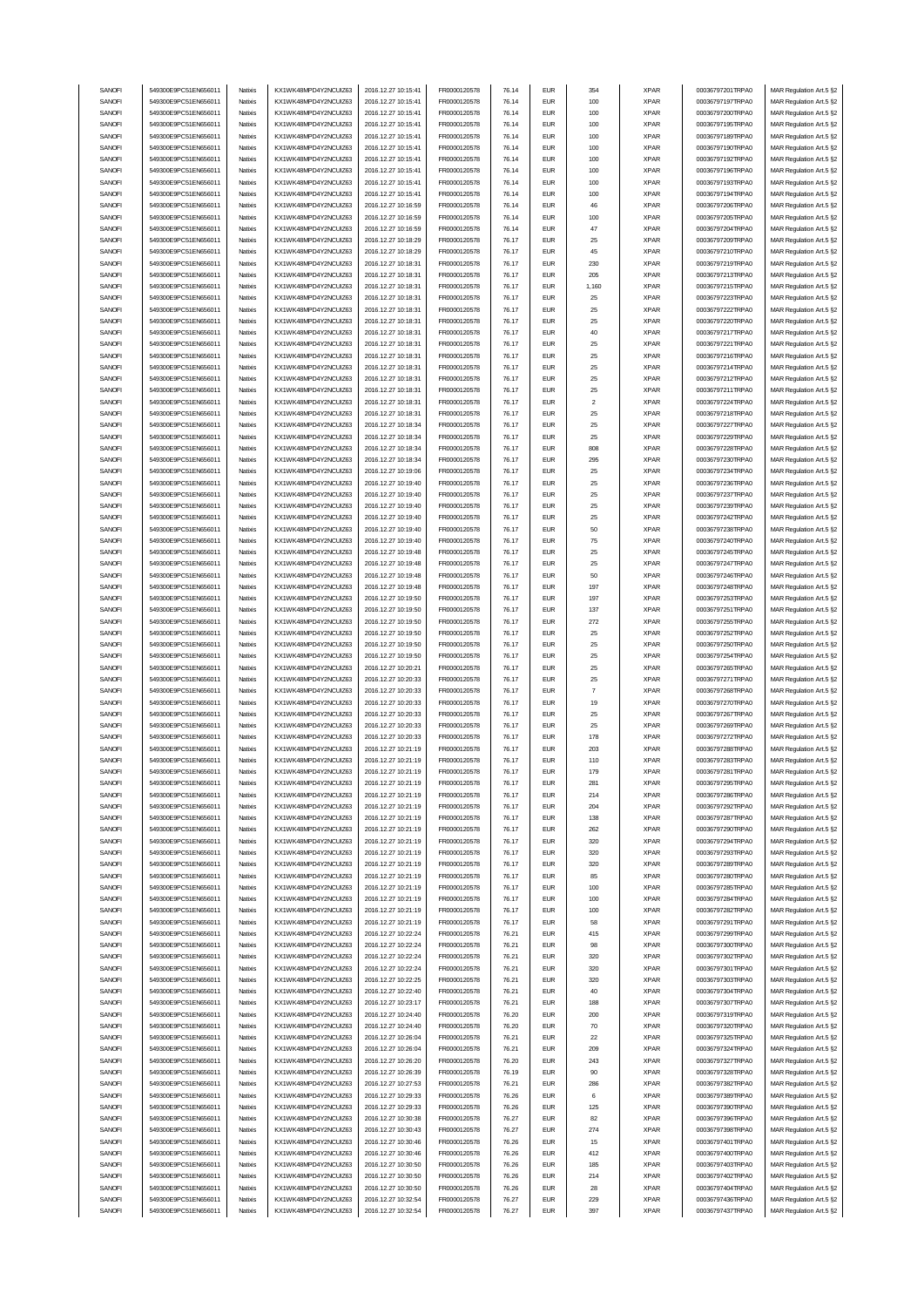| SANOFI | 549300E9PC51EN656011 | Natixis  | KX1WK48MPD4Y2NCUIZ63 | 2016.12.27 10:33:12 | FR0000120578        | 76.26 | <b>EUR</b>  | 148 | <b>XPAR</b> | 00036797440TRPA0 | MAR Regulation Art.5 §2 |
|--------|----------------------|----------|----------------------|---------------------|---------------------|-------|-------------|-----|-------------|------------------|-------------------------|
| SANOFI | 549300E9PC51EN656011 | Natixis  | KX1WK48MPD4Y2NCUIZ63 | 2016.12.27 10:34:33 | FR0000120578        | 76.26 | <b>EUR</b>  | 14  | <b>XPAR</b> | 00036797446TRPA0 | MAR Regulation Art.5 §2 |
| SANOFI |                      |          | KX1WK48MPD4Y2NCUIZ63 |                     |                     |       | <b>EUR</b>  | 233 | <b>XPAR</b> |                  |                         |
|        | 549300E9PC51EN656011 | Natixis  |                      | 2016.12.27 10:35:25 | FR0000120578        | 76.26 |             |     |             | 00036797449TRPA0 | MAR Regulation Art.5 §2 |
| SANOFI | 549300E9PC51EN656011 | Natixis  | KX1WK48MPD4Y2NCUIZ63 | 2016.12.27 10:35:25 | FR0000120578        | 76.26 | <b>EUR</b>  | 270 | <b>XPAR</b> | 00036797450TRPA0 | MAR Regulation Art.5 §2 |
| SANOFI | 549300E9PC51EN656011 | Natixis  | KX1WK48MPD4Y2NCUIZ63 | 2016.12.27 10:35:56 | FR0000120578        | 76.25 | <b>EUR</b>  | 490 | <b>XPAR</b> | 00036797451TRPA0 | MAR Regulation Art.5 §2 |
| SANOFI | 549300E9PC51EN656011 | Natixis  | KX1WK48MPD4Y2NCUIZ63 | 2016.12.27 10:36:08 | FR0000120578        | 76.25 | <b>EUR</b>  | 399 | <b>XPAR</b> | 00036797454TRPA0 | MAR Regulation Art.5 §2 |
| SANOFI | 549300E9PC51EN656011 | Natixis  | KX1WK48MPD4Y2NCUIZ63 | 2016.12.27 10:36:15 | FR0000120578        | 76.24 | <b>EUR</b>  | 14  | <b>XPAR</b> | 00036797455TRPA0 | MAR Regulation Art.5 §2 |
| SANOFI | 549300E9PC51EN656011 | Natixis  | KX1WK48MPD4Y2NCUIZ63 | 2016.12.27 10:37:06 | FR0000120578        | 76.22 | <b>EUR</b>  | 18  | <b>XPAR</b> | 00036797459TRPA0 | MAR Regulation Art.5 §2 |
|        | 549300E9PC51EN656011 |          | KX1WK48MPD4Y2NCUIZ63 | 2016.12.27 10:37:06 |                     |       | <b>EUR</b>  | 248 |             |                  |                         |
| SANOFI |                      | Natixis  |                      |                     | FR0000120578        | 76.24 |             |     | <b>XPAR</b> | 00036797458TRPA0 | MAR Regulation Art.5 §2 |
| SANOFI | 549300E9PC51EN656011 | Natixis  | KX1WK48MPD4Y2NCUIZ63 | 2016.12.27 10:37:52 | FR0000120578        | 76.22 | <b>EUR</b>  | 222 | <b>XPAR</b> | 00036797467TRPA0 | MAR Regulation Art.5 §2 |
| SANOFI | 549300E9PC51EN656011 | Natixis  | KX1WK48MPD4Y2NCUIZ63 | 2016.12.27 10:38:30 | FR0000120578        | 76.21 | <b>EUR</b>  | 145 | <b>XPAR</b> | 00036797470TRPA0 | MAR Regulation Art.5 §2 |
| SANOFI | 549300E9PC51EN656011 | Natixis  | KX1WK48MPD4Y2NCUIZ63 | 2016.12.27 10:38:30 | FR0000120578        | 76.21 | <b>EUR</b>  | 81  | <b>XPAR</b> | 00036797471TRPA0 | MAR Regulation Art.5 §2 |
| SANOFI | 549300E9PC51EN656011 | Natixis  | KX1WK48MPD4Y2NCUIZ63 | 2016.12.27 10:38:59 | FR0000120578        | 76.18 | <b>EUR</b>  | 256 | <b>XPAR</b> | 00036797474TRPA0 | MAR Regulation Art.5 §2 |
| SANOFI | 549300E9PC51EN656011 | Natixis  | KX1WK48MPD4Y2NCUIZ63 | 2016.12.27 10:40:30 | FR0000120578        | 76.21 | <b>EUR</b>  | 221 | <b>XPAR</b> | 00036797492TRPA0 | MAR Regulation Art.5 §2 |
|        |                      |          |                      |                     |                     |       |             |     |             |                  |                         |
| SANOFI | 549300E9PC51EN656011 | Natixis  | KX1WK48MPD4Y2NCUIZ63 | 2016.12.27 10:40:30 | FR0000120578        | 76.19 | <b>EUR</b>  | 223 | <b>XPAR</b> | 00036797493TRPA0 | MAR Regulation Art.5 §2 |
| SANOFI | 549300E9PC51EN656011 | Natixis  | KX1WK48MPD4Y2NCUIZ63 | 2016.12.27 10:42:20 | FR0000120578        | 76.22 | <b>EUR</b>  | 252 | <b>XPAR</b> | 00036797503TRPA0 | MAR Regulation Art.5 §2 |
| SANOFI | 549300E9PC51EN656011 | Natixis  | KX1WK48MPD4Y2NCUIZ63 | 2016.12.27 10:43:10 | FR0000120578        | 76.24 | <b>EUR</b>  | 175 | <b>XPAR</b> | 00036797509TRPA0 | MAR Regulation Art.5 §2 |
| SANOFI | 549300E9PC51EN656011 | Natixis  | KX1WK48MPD4Y2NCUIZ63 | 2016.12.27 10:43:10 | FR0000120578        | 76.24 | <b>EUR</b>  | 85  | <b>XPAR</b> | 00036797510TRPA0 | MAR Regulation Art.5 §2 |
| SANOFI | 549300E9PC51EN656011 | Natixis  | KX1WK48MPD4Y2NCUIZ63 | 2016.12.27 10:45:28 | FR0000120578        | 76.29 | <b>EUR</b>  | 800 | <b>XPAR</b> | 00036797533TRPA0 | MAR Regulation Art.5 §2 |
| SANOFI | 549300E9PC51EN656011 | Natixis  | KX1WK48MPD4Y2NCUIZ63 | 2016.12.27 10:45:51 | FR0000120578        | 76.28 | <b>EUR</b>  | 289 | <b>XPAR</b> | 00036797537TRPA0 | MAR Regulation Art.5 §2 |
| SANOFI | 549300E9PC51EN656011 | Natixis  | KX1WK48MPD4Y2NCUIZ63 | 2016.12.27 10:45:51 | FR0000120578        | 76.28 | <b>EUR</b>  | 408 | <b>XPAR</b> | 00036797539TRPA0 | MAR Regulation Art.5 §2 |
|        |                      |          |                      |                     |                     |       |             |     |             |                  |                         |
| SANOFI | 549300E9PC51EN656011 | Natixis  | KX1WK48MPD4Y2NCUIZ63 | 2016.12.27 10:45:51 | FR0000120578        | 76.28 | <b>EUR</b>  | 507 | <b>XPAR</b> | 00036797536TRPA0 | MAR Regulation Art.5 §2 |
| SANOFI | 549300E9PC51EN656011 | Natixis  | KX1WK48MPD4Y2NCUIZ63 | 2016.12.27 10:45:51 | FR0000120578        | 76.28 | <b>EUR</b>  | 332 | <b>XPAR</b> | 00036797538TRPA0 | MAR Regulation Art.5 §2 |
| SANOFI | 549300E9PC51EN656011 | Natixis  | KX1WK48MPD4Y2NCUIZ63 | 2016.12.27 10:46:06 | FR0000120578        | 76.27 | <b>EUR</b>  | 319 | <b>XPAR</b> | 00036797541TRPA0 | MAR Regulation Art.5 §2 |
| SANOFI | 549300E9PC51EN656011 | Natixis  | KX1WK48MPD4Y2NCUIZ63 | 2016.12.27 10:46:11 | FR0000120578        | 76.26 | <b>EUR</b>  | 258 | <b>XPAR</b> | 00036797542TRPA0 | MAR Regulation Art.5 §2 |
| SANOFI | 549300E9PC51EN656011 | Natixis  | KX1WK48MPD4Y2NCUIZ63 | 2016.12.27 10:48:45 | FR0000120578        | 76.25 | <b>EUR</b>  | 237 | <b>XPAR</b> | 00036797551TRPA0 | MAR Regulation Art.5 §2 |
| SANOFI | 549300E9PC51EN656011 | Natixis  | KX1WK48MPD4Y2NCUIZ63 | 2016.12.27 10:48:56 | FR0000120578        | 76.24 | <b>EUR</b>  | 293 | <b>XPAR</b> | 00036797554TRPA0 | MAR Regulation Art.5 §2 |
| SANOFI | 549300E9PC51EN656011 | Natixis  | KX1WK48MPD4Y2NCUIZ63 | 2016.12.27 10:49:29 |                     | 76.25 | <b>EUR</b>  | 255 | <b>XPAR</b> | 00036797557TRPA0 | MAR Regulation Art.5 §2 |
|        |                      |          |                      |                     | FR0000120578        |       |             |     |             |                  |                         |
| SANOFI | 549300E9PC51EN656011 | Natixis  | KX1WK48MPD4Y2NCUIZ63 | 2016.12.27 10:50:03 | FR0000120578        | 76.24 | <b>EUR</b>  | 241 | <b>XPAR</b> | 00036797560TRPA0 | MAR Regulation Art.5 §2 |
| SANOFI | 549300E9PC51EN656011 | Natixis  | KX1WK48MPD4Y2NCUIZ63 | 2016.12.27 10:50:24 | FR0000120578        | 76.22 | <b>EUR</b>  | 225 | <b>XPAR</b> | 00036797572TRPA0 | MAR Regulation Art.5 §2 |
| SANOFI | 549300E9PC51EN656011 | Natixis  | KX1WK48MPD4Y2NCUIZ63 | 2016.12.27 10:50:26 | FR0000120578        | 76.20 | <b>EUR</b>  | 239 | <b>XPAR</b> | 00036797573TRPA0 | MAR Regulation Art.5 §2 |
| SANOFI | 549300E9PC51EN656011 | Natixis  | KX1WK48MPD4Y2NCUIZ63 | 2016.12.27 10:54:25 | FR0000120578        | 76.27 | <b>EUR</b>  | 245 | <b>XPAR</b> | 00036797590TRPA0 | MAR Regulation Art.5 §2 |
| SANOFI | 549300E9PC51EN656011 | Natixis  | KX1WK48MPD4Y2NCUIZ63 | 2016.12.27 10:55:38 | FR0000120578        | 76.28 | <b>EUR</b>  | 449 | <b>XPAR</b> | 00036797604TRPA0 | MAR Regulation Art.5 §2 |
| SANOFI | 549300E9PC51EN656011 | Natixis  | KX1WK48MPD4Y2NCUIZ63 | 2016.12.27 10:55:38 | FR0000120578        | 76.28 | <b>EUR</b>  | 285 | <b>XPAR</b> | 00036797601TRPA0 | MAR Regulation Art.5 §2 |
| SANOFI | 549300E9PC51EN656011 | Natixis  |                      | 2016.12.27 10:55:38 | FR0000120578        | 76.28 | <b>EUR</b>  | 328 |             |                  |                         |
|        |                      |          | KX1WK48MPD4Y2NCUIZ63 |                     |                     |       |             |     | <b>XPAR</b> | 00036797603TRPA0 | MAR Regulation Art.5 §2 |
| SANOFI | 549300E9PC51EN656011 | Natixis  | KX1WK48MPD4Y2NCUIZ63 | 2016.12.27 10:55:38 | FR0000120578        | 76.28 | <b>EUR</b>  | 482 | <b>XPAR</b> | 00036797602TRPA0 | MAR Regulation Art.5 §2 |
| SANOFI | 549300E9PC51EN656011 | Natixis  | KX1WK48MPD4Y2NCUIZ63 | 2016.12.27 10:55:57 | FR0000120578        | 76.28 | <b>EUR</b>  | 250 | <b>XPAR</b> | 00036797606TRPA0 | MAR Regulation Art.5 §2 |
| SANOFI | 549300E9PC51EN656011 | Natixis  | KX1WK48MPD4Y2NCUIZ63 | 2016.12.27 10:55:57 | FR0000120578        | 76.28 | <b>EUR</b>  | 155 | <b>XPAR</b> | 00036797605TRPA0 | MAR Regulation Art.5 §2 |
| SANOFI | 549300E9PC51EN656011 | Natixis  | KX1WK48MPD4Y2NCUIZ63 | 2016.12.27 10:55:57 | FR0000120578        | 76.28 | <b>EUR</b>  | 237 | <b>XPAR</b> | 00036797607TRPA0 | MAR Regulation Art.5 §2 |
| SANOFI | 549300E9PC51EN656011 | Natixis  | KX1WK48MPD4Y2NCUIZ63 | 2016.12.27 10:56:46 | FR0000120578        | 76.28 | <b>EUR</b>  | 14  | <b>XPAR</b> | 00036797613TRPA0 | MAR Regulation Art.5 §2 |
| SANOFI | 549300E9PC51EN656011 | Natixis  | KX1WK48MPD4Y2NCUIZ63 | 2016.12.27 10:56:46 | FR0000120578        | 76.28 | <b>EUR</b>  | 100 | <b>XPAR</b> | 00036797616TRPA0 | MAR Regulation Art.5 §2 |
|        |                      |          |                      |                     |                     |       |             |     |             |                  |                         |
| SANOFI | 549300E9PC51EN656011 | Natixis  | KX1WK48MPD4Y2NCUIZ63 | 2016.12.27 10:56:46 | FR0000120578        | 76.28 | <b>EUR</b>  | 86  | <b>XPAR</b> | 00036797617TRPA0 | MAR Regulation Art.5 §2 |
| SANOFI | 549300E9PC51EN656011 | Natixis  | KX1WK48MPD4Y2NCUIZ63 | 2016.12.27 10:56:46 | FR0000120578        | 76.28 | <b>EUR</b>  | 90  | <b>XPAR</b> | 00036797615TRPA0 | MAR Regulation Art.5 §2 |
| SANOFI | 549300E9PC51EN656011 | Natixis  | KX1WK48MPD4Y2NCUIZ63 | 2016.12.27 10:56:46 | FR0000120578        | 76.28 | <b>EUR</b>  | 301 | <b>XPAR</b> | 00036797614TRPA0 | MAR Regulation Art.5 §2 |
| SANOFI | 549300E9PC51EN656011 | Natixis  | KX1WK48MPD4Y2NCUIZ63 | 2016.12.27 10:57:17 | FR0000120578        | 76.28 | <b>EUR</b>  | 91  | <b>XPAR</b> | 00036797645TRPA0 | MAR Regulation Art.5 §2 |
| SANOFI | 549300E9PC51EN656011 | Natixis  | KX1WK48MPD4Y2NCUIZ63 | 2016.12.27 10:57:17 | FR0000120578        | 76.28 | <b>EUR</b>  | 137 | <b>XPAR</b> | 00036797643TRPA0 | MAR Regulation Art.5 §2 |
| SANOFI | 549300E9PC51EN656011 | Natixis  | KX1WK48MPD4Y2NCUIZ63 | 2016.12.27 10:57:17 | FR0000120578        | 76.28 | <b>EUR</b>  | 86  | <b>XPAR</b> | 00036797644TRPA0 | MAR Regulation Art.5 §2 |
| SANOFI | 549300E9PC51EN656011 | Natixis  | KX1WK48MPD4Y2NCUIZ63 | 2016.12.27 10:58:15 | FR0000120578        | 76.28 | <b>EUR</b>  | 127 | <b>XPAR</b> | 00036797657TRPA0 | MAR Regulation Art.5 §2 |
|        |                      |          |                      |                     |                     |       |             |     |             |                  |                         |
|        |                      |          |                      |                     |                     |       |             |     |             |                  |                         |
| SANOFI | 549300E9PC51EN656011 | Natixis  | KX1WK48MPD4Y2NCUIZ63 | 2016.12.27 10:58:15 | FR0000120578        | 76.28 | <b>EUR</b>  | 254 | <b>XPAR</b> | 00036797656TRPA0 | MAR Regulation Art.5 §2 |
| SANOFI | 549300E9PC51EN656011 | Natixis  | KX1WK48MPD4Y2NCUIZ63 | 2016.12.27 10:59:51 | FR0000120578        | 76.28 | <b>EUR</b>  | 228 | <b>XPAR</b> | 00036797663TRPA0 | MAR Regulation Art.5 §2 |
| SANOFI | 549300E9PC51EN656011 | Natixis  | KX1WK48MPD4Y2NCUIZ63 | 2016.12.27 11:00:00 | FR0000120578        | 76.27 | <b>EUR</b>  | 314 | <b>XPAR</b> | 00036797664TRPA0 | MAR Regulation Art.5 §2 |
| SANOFI | 549300E9PC51EN656011 | Natixis  | KX1WK48MPD4Y2NCUIZ63 | 2016.12.27 11:01:15 | FR0000120578        | 76.25 | <b>EUR</b>  | 277 | <b>XPAR</b> | 00036797669TRPA0 | MAR Regulation Art.5 §2 |
| SANOFI | 549300E9PC51EN656011 | Natixis  | KX1WK48MPD4Y2NCUIZ63 | 2016.12.27 11:03:48 | FR0000120578        | 76.27 | <b>EUR</b>  | 222 | <b>XPAR</b> | 00036797695TRPA0 | MAR Regulation Art.5 §2 |
| SANOFI | 549300E9PC51EN656011 | Natixis  | KX1WK48MPD4Y2NCUIZ63 | 2016.12.27 11:03:48 | FR0000120578        | 76.27 | <b>EUR</b>  | 560 | <b>XPAR</b> | 00036797690TRPA0 | MAR Regulation Art.5 §2 |
| SANOFI | 549300E9PC51EN656011 | Natixis  | KX1WK48MPD4Y2NCUIZ63 | 2016.12.27 11:03:48 | FR0000120578        | 76.27 | <b>EUR</b>  | 90  | <b>XPAR</b> | 00036797696TRPA0 | MAR Regulation Art.5 §2 |
| SANOFI | 549300E9PC51EN656011 | Natixis  | KX1WK48MPD4Y2NCUIZ63 | 2016.12.27 11:03:48 | FR0000120578        | 76.27 | <b>EUR</b>  | 218 | <b>XPAR</b> | 00036797691TRPA0 |                         |
|        |                      |          |                      |                     |                     |       |             |     |             |                  | MAR Regulation Art.5 §2 |
| SANOFI | 549300E9PC51EN656011 | Natixis  | KX1WK48MPD4Y2NCUIZ63 | 2016.12.27 11:03:48 | FR0000120578        | 76.27 | <b>EUR</b>  | 100 | <b>XPAR</b> | 00036797694TRPA0 | MAR Regulation Art.5 §2 |
| SANOFI | 549300E9PC51EN656011 | Natixis  | KX1WK48MPD4Y2NCUIZ63 | 2016.12.27 11:03:48 | FR0000120578        | 76.27 | <b>EUR</b>  | 100 | <b>XPAR</b> | 00036797693TRPA0 | MAR Regulation Art.5 §2 |
| SANOFI | 549300E9PC51EN656011 | Natixis  | KX1WK48MPD4Y2NCUIZ63 | 2016.12.27 11:03:48 | FR0000120578        | 76.27 | <b>EUR</b>  | 64  | <b>XPAR</b> | 00036797692TRPA0 | MAR Regulation Art.5 §2 |
| SANUH  | 549300E9PC51EN656011 | rvatixis | KX1WK48MPD4Y2NCUIZ63 | 2016.12.27 11:04:02 | <b>FR00001205/8</b> | 16.25 | EUM         | 472 | <b>XPAR</b> | 00036797697TRPAU | MAR Regulation Art.5 §2 |
| SANOFI | 549300E9PC51EN656011 | Natixis  | KX1WK48MPD4Y2NCUIZ63 | 2016.12.27 11:04:45 | FR0000120578        | 76.25 | <b>EUR</b>  | 285 | <b>XPAR</b> | 00036797699TRPA0 | MAR Regulation Art.5 §2 |
| SANOFI | 549300E9PC51EN656011 | Natixis  | KX1WK48MPD4Y2NCUIZ63 | 2016.12.27 11:05:14 | FR0000120578        | 76.25 | <b>EUR</b>  | 342 | <b>XPAR</b> | 00036797701TRPA0 | MAR Regulation Art.5 §2 |
|        | 549300E9PC51EN656011 | Natixis  |                      |                     |                     | 76.25 | <b>EUR</b>  |     |             | 00036797702TRPA0 |                         |
| SANOFI |                      |          | KX1WK48MPD4Y2NCUIZ63 | 2016.12.27 11:05:14 | FR0000120578        |       |             | 254 | <b>XPAR</b> |                  | MAR Regulation Art.5 §2 |
| SANOFI | 549300E9PC51EN656011 | Natixis  | KX1WK48MPD4Y2NCUIZ63 | 2016.12.27 11:05:15 | FR0000120578        | 76.24 | <b>EUR</b>  | 396 | <b>XPAR</b> | 00036797703TRPA0 | MAR Regulation Art.5 §2 |
| SANOFI | 549300E9PC51EN656011 | Natixis  | KX1WK48MPD4Y2NCUIZ63 | 2016.12.27 11:05:23 | FR0000120578        | 76.23 | <b>EUR</b>  | 306 | <b>XPAR</b> | 00036797704TRPA0 | MAR Regulation Art.5 §2 |
| SANOFI | 549300E9PC51EN656011 | Natixis  | KX1WK48MPD4Y2NCUIZ63 | 2016.12.27 11:06:08 | FR0000120578        | 76.22 | <b>EUR</b>  | 283 | <b>XPAR</b> | 00036797705TRPA0 | MAR Regulation Art.5 §2 |
| SANOFI | 549300E9PC51EN656011 | Natixis  | KX1WK48MPD4Y2NCUIZ63 | 2016.12.27 11:06:08 | FR0000120578        | 76.21 | <b>EUR</b>  | 280 | <b>XPAR</b> | 00036797707TRPA0 | MAR Regulation Art.5 §2 |
| SANOFI | 549300E9PC51EN656011 | Natixis  | KX1WK48MPD4Y2NCUIZ63 | 2016.12.27 11:06:08 | FR0000120578        | 76.22 | <b>EUR</b>  | 5   | <b>XPAR</b> | 00036797706TRPA0 | MAR Regulation Art.5 §2 |
| SANOFI | 549300E9PC51EN656011 | Natixis  | KX1WK48MPD4Y2NCUIZ63 | 2016.12.27 11:06:58 | FR0000120578        | 76.19 | <b>EUR</b>  | 210 | <b>XPAR</b> | 00036797710TRPA0 | MAR Regulation Art.5 §2 |
| SANOFI | 549300E9PC51EN656011 | Natixis  | KX1WK48MPD4Y2NCUIZ63 | 2016.12.27 11:06:59 | FR0000120578        | 76.19 | <b>EUR</b>  | 80  | <b>XPAR</b> | 00036797713TRPA0 | MAR Regulation Art.5 §2 |
| SANOFI | 549300E9PC51EN656011 | Natixis  | KX1WK48MPD4Y2NCUIZ63 | 2016.12.27 11:06:59 | FR0000120578        | 76.19 | <b>EUR</b>  | 100 | <b>XPAR</b> | 00036797712TRPA0 |                         |
|        |                      |          |                      |                     |                     |       |             |     |             |                  | MAR Regulation Art.5 §2 |
| SANOFI | 549300E9PC51EN656011 | Natixis  | KX1WK48MPD4Y2NCUIZ63 | 2016.12.27 11:06:59 | FR0000120578        | 76.19 | <b>EUR</b>  | 69  | <b>XPAR</b> | 00036797714TRPA0 | MAR Regulation Art.5 §2 |
| SANOFI | 549300E9PC51EN656011 | Natixis  | KX1WK48MPD4Y2NCUIZ63 | 2016.12.27 11:06:59 | FR0000120578        | 76.19 | <b>EUR</b>  | 245 | <b>XPAR</b> | 00036797711TRPA0 | MAR Regulation Art.5 §2 |
| SANOFI | 549300E9PC51EN656011 | Natixis  | KX1WK48MPD4Y2NCUIZ63 | 2016.12.27 11:07:39 | FR0000120578        | 76.20 | <b>EUR</b>  | 18  | <b>XPAR</b> | 00036797717TRPA0 | MAR Regulation Art.5 §2 |
| SANOFI | 549300E9PC51EN656011 | Natixis  | KX1WK48MPD4Y2NCUIZ63 | 2016.12.27 11:07:39 | FR0000120578        | 76.20 | <b>EUR</b>  | 248 | <b>XPAR</b> | 00036797722TRPA0 | MAR Regulation Art.5 §2 |
| SANOFI | 549300E9PC51EN656011 | Natixis  | KX1WK48MPD4Y2NCUIZ63 | 2016.12.27 11:07:39 | FR0000120578        | 76.20 | <b>EUR</b>  | 195 | <b>XPAR</b> | 00036797718TRPA0 | MAR Regulation Art.5 §2 |
| SANOFI | 549300E9PC51EN656011 | Natixis  | KX1WK48MPD4Y2NCUIZ63 | 2016.12.27 11:08:59 | FR0000120578        | 76.23 | <b>EUR</b>  | 312 | <b>XPAR</b> | 00036797748TRPA0 | MAR Regulation Art.5 §2 |
| SANOFI | 549300E9PC51EN656011 | Natixis  | KX1WK48MPD4Y2NCUIZ63 | 2016.12.27 11:09:04 | FR0000120578        | 76.22 | <b>EUR</b>  | 244 | <b>XPAR</b> | 00036797756TRPA0 |                         |
|        |                      |          |                      |                     |                     |       |             |     |             |                  | MAR Regulation Art.5 §2 |
| SANOFI | 549300E9PC51EN656011 | Natixis  | KX1WK48MPD4Y2NCUIZ63 | 2016.12.27 11:11:09 | FR0000120578        | 76.25 | <b>EUR</b>  | 90  | <b>XPAR</b> | 00036797777TRPA0 | MAR Regulation Art.5 §2 |
| SANOFI | 549300E9PC51EN656011 | Natixis  | KX1WK48MPD4Y2NCUIZ63 | 2016.12.27 11:11:09 | FR0000120578        | 76.25 | <b>EUR</b>  | 90  | <b>XPAR</b> | 00036797773TRPA0 | MAR Regulation Art.5 §2 |
| SANOFI | 549300E9PC51EN656011 | Natixis  | KX1WK48MPD4Y2NCUIZ63 | 2016.12.27 11:11:09 | FR0000120578        | 76.25 | <b>EUR</b>  | 180 | <b>XPAR</b> | 00036797778TRPA0 | MAR Regulation Art.5 §2 |
| SANOFI | 549300E9PC51EN656011 | Natixis  | KX1WK48MPD4Y2NCUIZ63 | 2016.12.27 11:11:09 | FR0000120578        | 76.25 | <b>EUR</b>  | 69  | <b>XPAR</b> | 00036797772TRPA0 | MAR Regulation Art.5 §2 |
| SANOFI | 549300E9PC51EN656011 | Natixis  | KX1WK48MPD4Y2NCUIZ63 | 2016.12.27 11:11:09 | FR0000120578        | 76.25 | <b>EUR</b>  | 193 | <b>XPAR</b> | 00036797775TRPA0 | MAR Regulation Art.5 §2 |
| SANOFI | 549300E9PC51EN656011 | Natixis  | KX1WK48MPD4Y2NCUIZ63 | 2016.12.27 11:11:09 | FR0000120578        | 76.25 | <b>EUR</b>  | 262 | <b>XPAR</b> | 00036797774TRPA0 | MAR Regulation Art.5 §2 |
| SANOFI | 549300E9PC51EN656011 | Natixis  | KX1WK48MPD4Y2NCUIZ63 | 2016.12.27 11:11:09 | FR0000120578        | 76.25 | <b>EUR</b>  | 283 | <b>XPAR</b> | 00036797776TRPA0 | MAR Regulation Art.5 §2 |
| SANOFI | 549300E9PC51EN656011 | Natixis  | KX1WK48MPD4Y2NCUIZ63 | 2016.12.27 11:12:15 | FR0000120578        | 76.25 | <b>EUR</b>  | 36  | <b>XPAR</b> | 00036797782TRPA0 | MAR Regulation Art.5 §2 |
| SANOFI | 549300E9PC51EN656011 | Natixis  | KX1WK48MPD4Y2NCUIZ63 | 2016.12.27 11:12:47 | FR0000120578        | 76.26 | <b>EUR</b>  | 444 | <b>XPAR</b> | 00036797792TRPA0 | MAR Regulation Art.5 §2 |
|        |                      |          |                      |                     |                     |       | <b>EUR</b>  | 326 |             |                  |                         |
| SANOFI | 549300E9PC51EN656011 | Natixis  | KX1WK48MPD4Y2NCUIZ63 | 2016.12.27 11:13:05 | FR0000120578        | 76.26 |             |     | <b>XPAR</b> | 00036797797TRPA0 | MAR Regulation Art.5 §2 |
| SANOFI | 549300E9PC51EN656011 | Natixis  | KX1WK48MPD4Y2NCUIZ63 | 2016.12.27 11:13:55 | FR0000120578        | 76.27 | <b>EUR</b>  | 46  | <b>XPAR</b> | 00036797802TRPA0 | MAR Regulation Art.5 §2 |
| SANOFI | 549300E9PC51EN656011 | Natixis  | KX1WK48MPD4Y2NCUIZ63 | 2016.12.27 11:13:55 | FR0000120578        | 76.27 | <b>EUR</b>  | 274 | <b>XPAR</b> | 00036797801TRPA0 | MAR Regulation Art.5 §2 |
| SANOFI | 549300E9PC51EN656011 | Natixis  | KX1WK48MPD4Y2NCUIZ63 | 2016.12.27 11:14:10 | FR0000120578        | 76.26 | <b>EUR</b>  | 58  | <b>XPAR</b> | 00036797804TRPA0 | MAR Regulation Art.5 §2 |
| SANOFI | 549300E9PC51EN656011 | Natixis  | KX1WK48MPD4Y2NCUIZ63 | 2016.12.27 11:14:10 | FR0000120578        | 76.26 | <b>EUR</b>  | 256 | <b>XPAR</b> | 00036797803TRPA0 | MAR Regulation Art.5 §2 |
| SANOFI | 549300E9PC51EN656011 | Natixis  | KX1WK48MPD4Y2NCUIZ63 | 2016.12.27 11:16:46 | FR0000120578        | 76.28 | <b>EUR</b>  | 470 | <b>XPAR</b> | 00036797825TRPA0 | MAR Regulation Art.5 §2 |
| SANOFI | 549300E9PC51EN656011 | Natixis  | KX1WK48MPD4Y2NCUIZ63 | 2016.12.27 11:16:46 | FR0000120578        | 76.28 | <b>EUR</b>  | 140 | <b>XPAR</b> | 00036797826TRPA0 | MAR Regulation Art.5 §2 |
| SANOFI | 549300E9PC51EN656011 | Natixis  | KX1WK48MPD4Y2NCUIZ63 | 2016.12.27 11:16:46 | FR0000120578        | 76.28 | <b>EUR</b>  | 376 | <b>XPAR</b> | 00036797827TRPA0 | MAR Regulation Art.5 §2 |
| SANOFI | 549300E9PC51EN656011 | Natixis  | KX1WK48MPD4Y2NCUIZ63 | 2016.12.27 11:16:46 | FR0000120578        | 76.28 | <b>EUR</b>  | 167 | <b>XPAR</b> | 00036797824TRPA0 | MAR Regulation Art.5 §2 |
| SANOFI | 549300E9PC51EN656011 | Natixis  | KX1WK48MPD4Y2NCUIZ63 | 2016.12.27 11:19:00 | FR0000120578        | 76.35 | <b>EUR</b>  | 129 | <b>XPAR</b> | 00036797838TRPA0 | MAR Regulation Art.5 §2 |
| SANOFI | 549300E9PC51EN656011 | Natixis  | KX1WK48MPD4Y2NCUIZ63 | 2016.12.27 11:19:00 | FR0000120578        | 76.35 | ${\sf EUR}$ | 308 | <b>XPAR</b> | 00036797839TRPA0 | MAR Regulation Art.5 §2 |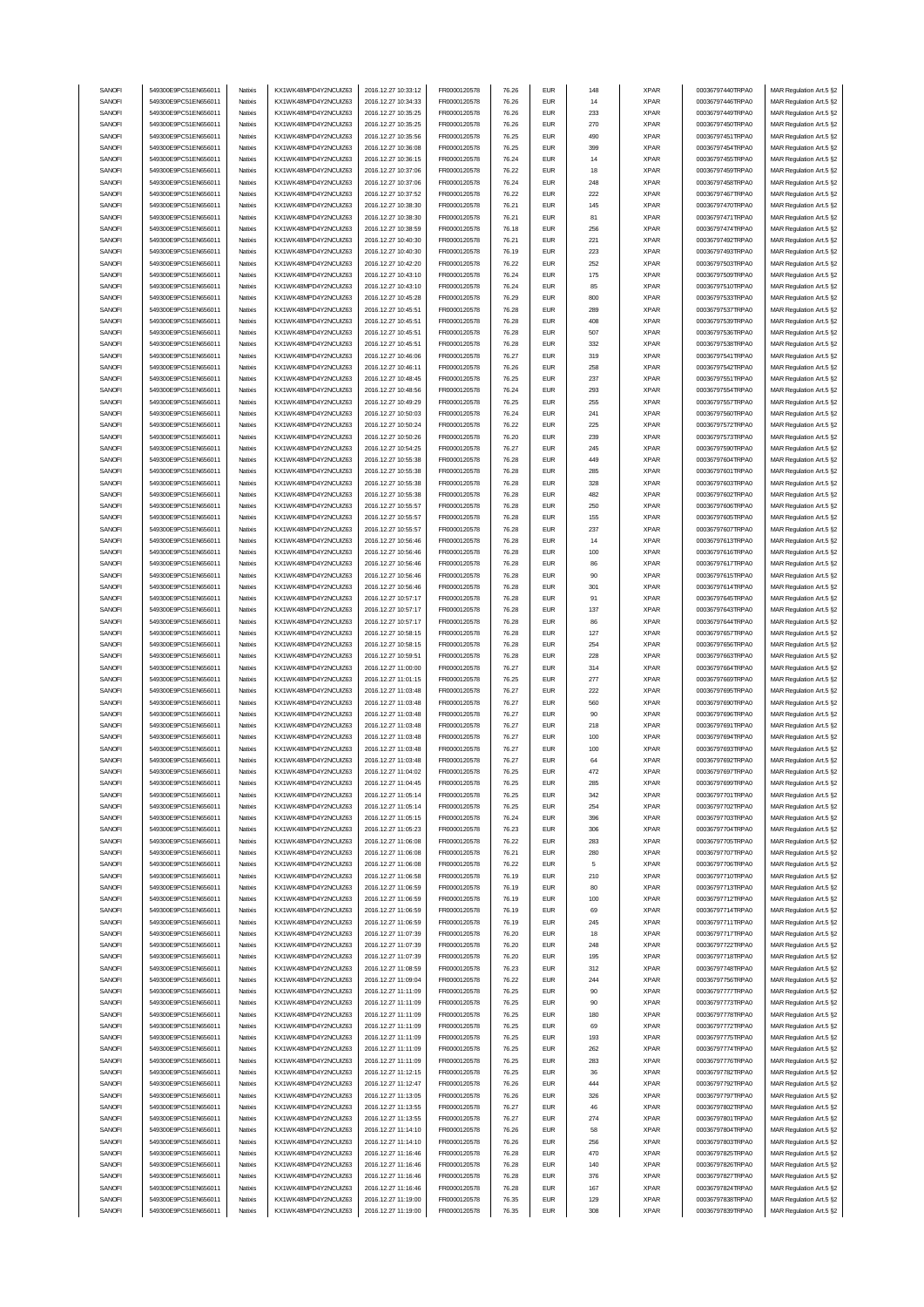| SANOFI           | 549300E9PC51EN656011                         | Natixis            | KX1WK48MPD4Y2NCUIZ63                         | 2016.12.27 11:19:00                        | FR0000120578                 | 76.35          | <b>EUR</b>               | 150       | <b>XPAR</b>                | 00036797840TRPA0                     | MAR Regulation Art.5 §2                            |
|------------------|----------------------------------------------|--------------------|----------------------------------------------|--------------------------------------------|------------------------------|----------------|--------------------------|-----------|----------------------------|--------------------------------------|----------------------------------------------------|
| SANOFI           | 549300E9PC51EN656011                         | Natixis            | KX1WK48MPD4Y2NCUIZ63                         | 2016.12.27 11:19:00                        | FR0000120578                 | 76.35          | <b>EUR</b>               | 285       | <b>XPAR</b>                | 00036797837TRPA0                     | MAR Regulation Art.5 §2                            |
| SANOFI           |                                              |                    |                                              |                                            |                              |                | <b>EUR</b>               |           | <b>XPAR</b>                |                                      |                                                    |
|                  | 549300E9PC51EN656011                         | Natixis            | KX1WK48MPD4Y2NCUIZ63                         | 2016.12.27 11:19:09                        | FR0000120578                 | 76.34          |                          | 684       |                            | 00036797842TRPA0                     | MAR Regulation Art.5 §2                            |
| SANOFI           | 549300E9PC51EN656011                         | Natixis            | KX1WK48MPD4Y2NCUIZ63                         | 2016.12.27 11:19:09                        | FR0000120578                 | 76.34          | <b>EUR</b>               | 237       | <b>XPAR</b>                | 00036797843TRPA0                     | MAR Regulation Art.5 §2                            |
| SANOFI           | 549300E9PC51EN656011                         | Natixis            | KX1WK48MPD4Y2NCUIZ63                         | 2016.12.27 11:19:09                        | FR0000120578                 | 76.32          | <b>EUR</b>               | 360       | <b>XPAR</b>                | 00036797844TRPA0                     | MAR Regulation Art.5 §2                            |
| SANOFI           | 549300E9PC51EN656011                         | Natixis            | KX1WK48MPD4Y2NCUIZ63                         | 2016.12.27 11:19:09                        | FR0000120578                 | 76.35          | <b>EUR</b>               | 244       | <b>XPAR</b>                | 00036797841TRPA0                     | MAR Regulation Art.5 §2                            |
| SANOFI           | 549300E9PC51EN656011                         | Natixis            | KX1WK48MPD4Y2NCUIZ63                         | 2016.12.27 11:20:06                        | FR0000120578                 | 76.30          | <b>EUR</b>               | 92        | <b>XPAR</b>                | 00036797852TRPA0                     | MAR Regulation Art.5 §2                            |
| SANOFI           | 549300E9PC51EN656011                         | Natixis            | KX1WK48MPD4Y2NCUIZ63                         | 2016.12.27 11:20:06                        | FR0000120578                 | 76.30          | <b>EUR</b>               | 265       | <b>XPAR</b>                | 00036797853TRPA0                     | MAR Regulation Art.5 §2                            |
|                  | 549300E9PC51EN656011                         |                    | KX1WK48MPD4Y2NCUIZ63                         | 2016.12.27 11:20:06                        |                              | 76.31          | <b>EUR</b>               | 117       |                            |                                      |                                                    |
| SANOFI           |                                              | Natixis            |                                              |                                            | FR0000120578                 |                |                          |           | <b>XPAR</b>                | 00036797851TRPA0                     | MAR Regulation Art.5 §2                            |
| SANOFI           | 549300E9PC51EN656011                         | Natixis            | KX1WK48MPD4Y2NCUIZ63                         | 2016.12.27 11:20:06                        | FR0000120578                 | 76.31          | <b>EUR</b>               | 203       | <b>XPAR</b>                | 00036797850TRPA0                     | MAR Regulation Art.5 §2                            |
| SANOFI           | 549300E9PC51EN656011                         | Natixis            | KX1WK48MPD4Y2NCUIZ63                         | 2016.12.27 11:20:50                        | FR0000120578                 | 76.29          | <b>EUR</b>               | 211       | <b>XPAR</b>                | 00036797857TRPA0                     | MAR Regulation Art.5 §2                            |
| SANOFI           | 549300E9PC51EN656011                         | Natixis            | KX1WK48MPD4Y2NCUIZ63                         | 2016.12.27 11:20:50                        | FR0000120578                 | 76.29          | <b>EUR</b>               | 66        | <b>XPAR</b>                | 00036797858TRPA0                     | MAR Regulation Art.5 §2                            |
| SANOFI           | 549300E9PC51EN656011                         | Natixis            | KX1WK48MPD4Y2NCUIZ63                         | 2016.12.27 11:21:27                        | FR0000120578                 | 76.29          | <b>EUR</b>               | 342       | <b>XPAR</b>                | 00036797863TRPA0                     | MAR Regulation Art.5 §2                            |
| SANOFI           | 549300E9PC51EN656011                         | Natixis            | KX1WK48MPD4Y2NCUIZ63                         | 2016.12.27 11:22:20                        | FR0000120578                 | 76.29          | <b>EUR</b>               | 57        | <b>XPAR</b>                | 00036797867TRPA0                     | MAR Regulation Art.5 §2                            |
|                  |                                              |                    |                                              |                                            |                              |                |                          |           |                            |                                      |                                                    |
| SANOFI           | 549300E9PC51EN656011                         | Natixis            | KX1WK48MPD4Y2NCUIZ63                         | 2016.12.27 11:24:01                        | FR0000120578                 | 76.27          | <b>EUR</b>               | 32        | <b>XPAR</b>                | 00036797871TRPA0                     | MAR Regulation Art.5 §2                            |
| SANOFI           | 549300E9PC51EN656011                         | Natixis            | KX1WK48MPD4Y2NCUIZ63                         | 2016.12.27 11:24:01                        | FR0000120578                 | 76.27          | <b>EUR</b>               | 100       | <b>XPAR</b>                | 00036797870TRPA0                     | MAR Regulation Art.5 §2                            |
| SANOFI           | 549300E9PC51EN656011                         | Natixis            | KX1WK48MPD4Y2NCUIZ63                         | 2016.12.27 11:24:01                        | FR0000120578                 | 76.27          | <b>EUR</b>               | 81        | <b>XPAR</b>                | 00036797869TRPA0                     | MAR Regulation Art.5 §2                            |
| SANOFI           | 549300E9PC51EN656011                         | Natixis            | KX1WK48MPD4Y2NCUIZ63                         | 2016.12.27 11:24:01                        | FR0000120578                 | 76.27          | <b>EUR</b>               | 222       | <b>XPAR</b>                | 00036797872TRPA0                     | MAR Regulation Art.5 §2                            |
| SANOFI           | 549300E9PC51EN656011                         | Natixis            | KX1WK48MPD4Y2NCUIZ63                         | 2016.12.27 11:28:38                        | FR0000120578                 | 76.35          | <b>EUR</b>               | 17        | <b>XPAR</b>                | 00036797892TRPA0                     | MAR Regulation Art.5 §2                            |
| SANOFI           | 549300E9PC51EN656011                         | Natixis            | KX1WK48MPD4Y2NCUIZ63                         | 2016.12.27 11:28:53                        | FR0000120578                 | 76.34          | <b>EUR</b>               | 246       | <b>XPAR</b>                | 00036797896TRPA0                     | MAR Regulation Art.5 §2                            |
| SANOFI           | 549300E9PC51EN656011                         | Natixis            | KX1WK48MPD4Y2NCUIZ63                         | 2016.12.27 11:28:53                        | FR0000120578                 | 76.34          | <b>EUR</b>               | 196       | <b>XPAR</b>                | 00036797898TRPA0                     | MAR Regulation Art.5 §2                            |
|                  |                                              |                    |                                              |                                            |                              |                |                          |           |                            |                                      |                                                    |
| SANOFI           | 549300E9PC51EN656011                         | Natixis            | KX1WK48MPD4Y2NCUIZ63                         | 2016.12.27 11:28:53                        | FR0000120578                 | 76.34          | <b>EUR</b>               | 90        | <b>XPAR</b>                | 00036797901TRPA0                     | MAR Regulation Art.5 §2                            |
| SANOFI           | 549300E9PC51EN656011                         | Natixis            | KX1WK48MPD4Y2NCUIZ63                         | 2016.12.27 11:28:53                        | FR0000120578                 | 76.34          | <b>EUR</b>               | 35        | <b>XPAR</b>                | 00036797897TRPA0                     | MAR Regulation Art.5 §2                            |
| SANOFI           | 549300E9PC51EN656011                         | Natixis            | KX1WK48MPD4Y2NCUIZ63                         | 2016.12.27 11:28:53                        | FR0000120578                 | 76.34          | <b>EUR</b>               | 63        | <b>XPAR</b>                | 00036797903TRPA0                     | MAR Regulation Art.5 §2                            |
| SANOFI           | 549300E9PC51EN656011                         | Natixis            | KX1WK48MPD4Y2NCUIZ63                         | 2016.12.27 11:28:53                        | FR0000120578                 | 76.34          | <b>EUR</b>               | 100       | <b>XPAR</b>                | 00036797902TRPA0                     | MAR Regulation Art.5 §2                            |
| SANOFI           | 549300E9PC51EN656011                         | Natixis            | KX1WK48MPD4Y2NCUIZ63                         | 2016.12.27 11:28:53                        | FR0000120578                 | 76.34          | <b>EUR</b>               | 210       | <b>XPAR</b>                | 00036797900TRPA0                     | MAR Regulation Art.5 §2                            |
| SANOFI           | 549300E9PC51EN656011                         | Natixis            | KX1WK48MPD4Y2NCUIZ63                         | 2016.12.27 11:28:53                        | FR0000120578                 | 76.34          | <b>EUR</b>               | 100       | <b>XPAR</b>                | 00036797899TRPA0                     | MAR Regulation Art.5 §2                            |
| SANOFI           | 549300E9PC51EN656011                         | Natixis            | KX1WK48MPD4Y2NCUIZ63                         | 2016.12.27 11:28:53                        | FR0000120578                 | 76.35          | <b>EUR</b>               | 300       | <b>XPAR</b>                |                                      | MAR Regulation Art.5 §2                            |
|                  |                                              |                    |                                              |                                            |                              |                |                          |           |                            | 00036797895TRPA0                     |                                                    |
| SANOFI           | 549300E9PC51EN656011                         | Natixis            | KX1WK48MPD4Y2NCUIZ63                         | 2016.12.27 11:28:53                        | FR0000120578                 | 76.35          | <b>EUR</b>               | 451       | <b>XPAR</b>                | 00036797894TRPA0                     | MAR Regulation Art.5 §2                            |
| SANOFI           | 549300E9PC51EN656011                         | Natixis            | KX1WK48MPD4Y2NCUIZ63                         | 2016.12.27 11:29:02                        | FR0000120578                 | 76.33          | <b>EUR</b>               | 18        | <b>XPAR</b>                | 00036797904TRPA0                     | MAR Regulation Art.5 §2                            |
| SANOFI           | 549300E9PC51EN656011                         | Natixis            | KX1WK48MPD4Y2NCUIZ63                         | 2016.12.27 11:29:02                        | FR0000120578                 | 76.33          | <b>EUR</b>               | 220       | <b>XPAR</b>                | 00036797905TRPA0                     | MAR Regulation Art.5 §2                            |
| SANOFI           | 549300E9PC51EN656011                         | Natixis            | KX1WK48MPD4Y2NCUIZ63                         | 2016.12.27 11:29:03                        | FR0000120578                 | 76.32          | <b>EUR</b>               | 87        | <b>XPAR</b>                | 00036797906TRPA0                     | MAR Regulation Art.5 §2                            |
| SANOFI           | 549300E9PC51EN656011                         | Natixis            | KX1WK48MPD4Y2NCUIZ63                         | 2016.12.27 11:29:09                        | FR0000120578                 | 76.32          | <b>EUR</b>               | 65        | <b>XPAR</b>                | 00036797908TRPA0                     | MAR Regulation Art.5 §2                            |
| SANOFI           | 549300E9PC51EN656011                         | Natixis            | KX1WK48MPD4Y2NCUIZ63                         | 2016.12.27 11:29:09                        | FR0000120578                 | 76.32          | <b>EUR</b>               | 106       | <b>XPAR</b>                | 00036797909TRPA0                     | MAR Regulation Art.5 §2                            |
|                  |                                              |                    |                                              |                                            |                              |                |                          |           |                            |                                      |                                                    |
| SANOFI           | 549300E9PC51EN656011                         | Natixis            | KX1WK48MPD4Y2NCUIZ63                         | 2016.12.27 11:32:05                        | FR0000120578                 | 76.35          | <b>EUR</b>               | 356       | <b>XPAR</b>                | 00036797970TRPA0                     | MAR Regulation Art.5 §2                            |
| SANOFI           | 549300E9PC51EN656011                         | Natixis            | KX1WK48MPD4Y2NCUIZ63                         | 2016.12.27 11:32:05                        | FR0000120578                 | 76.35          | <b>EUR</b>               | 199       | <b>XPAR</b>                | 00036797969TRPA0                     | MAR Regulation Art.5 §2                            |
| SANOFI           | 549300E9PC51EN656011                         | Natixis            | KX1WK48MPD4Y2NCUIZ63                         | 2016.12.27 11:32:07                        | FR0000120578                 | 76.34          | <b>EUR</b>               | 299       | <b>XPAR</b>                | 00036797972TRPA0                     | MAR Regulation Art.5 §2                            |
| SANOFI           | 549300E9PC51EN656011                         | Natixis            | KX1WK48MPD4Y2NCUIZ63                         | 2016.12.27 11:32:07                        | FR0000120578                 | 76.34          | <b>EUR</b>               | 100       | <b>XPAR</b>                | 00036797971TRPA0                     | MAR Regulation Art.5 §2                            |
| SANOFI           | 549300E9PC51EN656011                         | Natixis            | KX1WK48MPD4Y2NCUIZ63                         | 2016.12.27 11:34:24                        | FR0000120578                 | 76.36          | <b>EUR</b>               | 336       | <b>XPAR</b>                | 00036797996TRPA0                     | MAR Regulation Art.5 §2                            |
| SANOFI           | 549300E9PC51EN656011                         | Natixis            | KX1WK48MPD4Y2NCUIZ63                         | 2016.12.27 11:34:24                        | FR0000120578                 | 76.36          | <b>EUR</b>               | 438       | <b>XPAR</b>                | 00036797998TRPA0                     | MAR Regulation Art.5 §2                            |
| SANOFI           | 549300E9PC51EN656011                         | Natixis            | KX1WK48MPD4Y2NCUIZ63                         | 2016.12.27 11:34:24                        | FR0000120578                 | 76.36          | <b>EUR</b>               | 78        | <b>XPAR</b>                | 00036797997TRPA0                     | MAR Regulation Art.5 §2                            |
|                  |                                              |                    |                                              |                                            |                              |                |                          |           |                            |                                      |                                                    |
| SANOFI           | 549300E9PC51EN656011                         | Natixis            | KX1WK48MPD4Y2NCUIZ63                         | 2016.12.27 11:35:52                        | FR0000120578                 | 76.36          | <b>EUR</b>               | 19        | <b>XPAR</b>                | 00036798003TRPA0                     | MAR Regulation Art.5 §2                            |
| SANOFI           | 549300E9PC51EN656011                         | Natixis            | KX1WK48MPD4Y2NCUIZ63                         | 2016.12.27 11:35:52                        | FR0000120578                 | 76.36          | <b>EUR</b>               | 261       | <b>XPAR</b>                | 00036798004TRPA0                     | MAR Regulation Art.5 §2                            |
| SANOFI           | 549300E9PC51EN656011                         | Natixis            | KX1WK48MPD4Y2NCUIZ63                         | 2016.12.27 11:35:52                        | FR0000120578                 | 76.36          | <b>EUR</b>               | 243       | <b>XPAR</b>                | 00036798005TRPA0                     | MAR Regulation Art.5 §2                            |
| SANOFI           | 549300E9PC51EN656011                         | Natixis            | KX1WK48MPD4Y2NCUIZ63                         | 2016.12.27 11:35:58                        | FR0000120578                 | 76.35          | <b>EUR</b>               | 321       | <b>XPAR</b>                | 00036798008TRPA0                     | MAR Regulation Art.5 §2                            |
| SANOFI           | 549300E9PC51EN656011                         | Natixis            | KX1WK48MPD4Y2NCUIZ63                         | 2016.12.27 11:37:16                        | FR0000120578                 | 76.37          | <b>EUR</b>               | 382       | <b>XPAR</b>                | 00036798014TRPA0                     | MAR Regulation Art.5 §2                            |
| SANOFI           | 549300E9PC51EN656011                         | Natixis            | KX1WK48MPD4Y2NCUIZ63                         | 2016.12.27 11:37:17                        | FR0000120578                 | 76.36          | <b>EUR</b>               | 260       | <b>XPAR</b>                | 00036798015TRPA0                     | MAR Regulation Art.5 §2                            |
| SANOFI           | 549300E9PC51EN656011                         | Natixis            | KX1WK48MPD4Y2NCUIZ63                         | 2016.12.27 11:37:29                        | FR0000120578                 | 76.34          | <b>EUR</b>               | 221       | <b>XPAR</b>                | 00036798016TRPA0                     | MAR Regulation Art.5 §2                            |
|                  |                                              |                    |                                              |                                            |                              |                |                          |           |                            |                                      |                                                    |
|                  |                                              |                    |                                              |                                            |                              |                |                          |           |                            |                                      |                                                    |
| SANOFI           | 549300E9PC51EN656011                         | Natixis            | KX1WK48MPD4Y2NCUIZ63                         | 2016.12.27 11:38:23                        | FR0000120578                 | 76.32          | <b>EUR</b>               | 19        | <b>XPAR</b>                | 00036798029TRPA0                     | MAR Regulation Art.5 §2                            |
| SANOFI           | 549300E9PC51EN656011                         | Natixis            | KX1WK48MPD4Y2NCUIZ63                         | 2016.12.27 11:38:23                        | FR0000120578                 | 76.32          | <b>EUR</b>               | 212       | <b>XPAR</b>                | 00036798030TRPA0                     | MAR Regulation Art.5 §2                            |
| SANOFI           | 549300E9PC51EN656011                         | Natixis            | KX1WK48MPD4Y2NCUIZ63                         | 2016.12.27 11:38:46                        | FR0000120578                 | 76.30          | <b>EUR</b>               | 222       | <b>XPAR</b>                | 00036798033TRPA0                     | MAR Regulation Art.5 §2                            |
| SANOFI           | 549300E9PC51EN656011                         | Natixis            | KX1WK48MPD4Y2NCUIZ63                         | 2016.12.27 11:38:52                        | FR0000120578                 | 76.29          | <b>EUR</b>               | 220       | <b>XPAR</b>                | 00036798034TRPA0                     | MAR Regulation Art.5 §2                            |
| SANOFI           | 549300E9PC51EN656011                         | Natixis            | KX1WK48MPD4Y2NCUIZ63                         | 2016.12.27 11:40:31                        | FR0000120578                 | 76.28          | <b>EUR</b>               | 11        | <b>XPAR</b>                | 00036798045TRPA0                     | MAR Regulation Art.5 §2                            |
| SANOFI           | 549300E9PC51EN656011                         | Natixis            | KX1WK48MPD4Y2NCUIZ63                         | 2016.12.27 11:40:31                        | FR0000120578                 | 76.28          | <b>EUR</b>               | 273       | <b>XPAR</b>                | 00036798044TRPA0                     | MAR Regulation Art.5 §2                            |
| SANOFI           | 549300E9PC51EN656011                         | Natixis            | KX1WK48MPD4Y2NCUIZ63                         | 2016.12.27 11:42:18                        | FR0000120578                 | 76.27          | <b>EUR</b>               | 65        | <b>XPAR</b>                | 00036798059TRPA0                     | MAR Regulation Art.5 §2                            |
| SANOFI           | 549300E9PC51EN656011                         | Natixis            | KX1WK48MPD4Y2NCUIZ63                         | 2016.12.27 11:43:29                        | FR0000120578                 | 76.32          | <b>EUR</b>               | -1        | <b>XPAR</b>                | 00036798063TRPA0                     |                                                    |
|                  |                                              |                    |                                              |                                            |                              |                |                          |           |                            |                                      | MAR Regulation Art.5 §2                            |
| SANOFI           | 549300E9PC51EN656011                         | Natixis            | KX1WK48MPD4Y2NCUIZ63                         | 2016.12.27 11:43:29                        | FR0000120578                 | 76.32          | <b>EUR</b>               | 251       | <b>XPAR</b>                | 00036798062TRPA0                     | MAR Regulation Art.5 §2                            |
| SANOFI           | 549300E9PC51EN656011                         | Natixis            | KX1WK48MPD4Y2NCUIZ63                         | 2016.12.27 11:44:08                        | FR0000120578                 | 76.32          | <b>EUR</b>               | 244       | <b>XPAR</b>                | 00036798067TRPA0                     | MAR Regulation Art.5 §2                            |
| SANOFI           | 549300E9PC51EN656011                         | Natixis            | KX1WK48MPD4Y2NCUIZ63                         | 2016.12.27 11:44:08                        | FR0000120578                 | 76.32          | <b>EUR</b>               | 61        | <b>XPAR</b>                | 00036798066TRPA0                     | MAR Regulation Art.5 §2                            |
| SANUH            | 549300E9PC51EN656011                         | rvatixis           | KX1WK48MPD4Y2NCUIZ63                         | 2016.12.27 11:44:14                        | <b>FR00001205/8</b>          | 76.31          | EUM                      | 252       | <b>XPAR</b>                | 00036798068TRPAU                     | MAR Regulation Art.5 §2                            |
| SANOFI           | 549300E9PC51EN656011                         | Natixis            | KX1WK48MPD4Y2NCUIZ63                         | 2016.12.27 11:44:14                        | FR0000120578                 | 76.31          | <b>EUR</b>               | 367       | <b>XPAR</b>                | 00036798069TRPA0                     | MAR Regulation Art.5 §2                            |
| SANOFI           | 549300E9PC51EN656011                         | Natixis            | KX1WK48MPD4Y2NCUIZ63                         | 2016.12.27 11:45:29                        | FR0000120578                 | 76.32          | <b>EUR</b>               | 463       | <b>XPAR</b>                | 00036798073TRPA0                     | MAR Regulation Art.5 §2                            |
|                  | 549300E9PC51EN656011                         | Natixis            |                                              | 2016.12.27 11:45:53                        |                              | 76.31          | <b>EUR</b>               |           |                            | 00036798080TRPA0                     |                                                    |
| SANOFI           |                                              |                    | KX1WK48MPD4Y2NCUIZ63                         |                                            | FR0000120578                 |                |                          | 424       | <b>XPAR</b>                |                                      | MAR Regulation Art.5 §2                            |
| SANOFI           | 549300E9PC51EN656011                         | Natixis            | KX1WK48MPD4Y2NCUIZ63                         | 2016.12.27 11:48:12                        | FR0000120578                 | 76.33          | <b>EUR</b>               | 242       | <b>XPAR</b>                | 00036798093TRPA0                     | MAR Regulation Art.5 §2                            |
| SANOFI           | 549300E9PC51EN656011                         | Natixis            | KX1WK48MPD4Y2NCUIZ63                         | 2016.12.27 11:48:35                        | FR0000120578                 | 76.35          | <b>EUR</b>               | 80        | <b>XPAR</b>                | 00036798094TRPA0                     | MAR Regulation Art.5 §2                            |
| SANOFI           | 549300E9PC51EN656011                         | Natixis            | KX1WK48MPD4Y2NCUIZ63                         | 2016.12.27 11:48:35                        | FR0000120578                 | 76.35          | <b>EUR</b>               | 91        | <b>XPAR</b>                | 00036798095TRPA0                     | MAR Regulation Art.5 §2                            |
| SANOFI           | 549300E9PC51EN656011                         | Natixis            | KX1WK48MPD4Y2NCUIZ63                         | 2016.12.27 11:49:09                        | FR0000120578                 | 76.35          | <b>EUR</b>               | 247       | <b>XPAR</b>                | 00036798096TRPA0                     | MAR Regulation Art.5 §2                            |
| SANOFI           | 549300E9PC51EN656011                         | Natixis            | KX1WK48MPD4Y2NCUIZ63                         | 2016.12.27 11:49:09                        | FR0000120578                 | 76.35          | <b>EUR</b>               | 452       | <b>XPAR</b>                | 00036798097TRPA0                     | MAR Regulation Art.5 §2                            |
| SANOFI           | 549300E9PC51EN656011                         | Natixis            | KX1WK48MPD4Y2NCUIZ63                         | 2016.12.27 11:50:01                        | FR0000120578                 | 76.36          | <b>EUR</b>               | 130       | <b>XPAR</b>                | 00036798104TRPA0                     | MAR Regulation Art.5 §2                            |
| SANOFI           | 549300E9PC51EN656011                         | Natixis            | KX1WK48MPD4Y2NCUIZ63                         | 2016.12.27 11:50:01                        | FR0000120578                 | 76.36          | <b>EUR</b>               | 261       | <b>XPAR</b>                | 00036798102TRPA0                     | MAR Regulation Art.5 §2                            |
| SANOFI           | 549300E9PC51EN656011                         | Natixis            | KX1WK48MPD4Y2NCUIZ63                         | 2016.12.27 11:50:01                        | FR0000120578                 | 76.36          | <b>EUR</b>               | 261       | <b>XPAR</b>                | 00036798103TRPA0                     |                                                    |
|                  |                                              |                    |                                              |                                            |                              |                |                          |           |                            |                                      | MAR Regulation Art.5 §2                            |
| SANOFI           | 549300E9PC51EN656011                         | Natixis            | KX1WK48MPD4Y2NCUIZ63                         | 2016.12.27 11:50:38                        | FR0000120578                 | 76.34          | <b>EUR</b>               | 109       | <b>XPAR</b>                | 00036798114TRPA0                     | MAR Regulation Art.5 §2                            |
| SANOFI           | 549300E9PC51EN656011                         | Natixis            | KX1WK48MPD4Y2NCUIZ63                         | 2016.12.27 11:50:38                        | FR0000120578                 | 76.34          | <b>EUR</b>               | 294       | <b>XPAR</b>                | 00036798111TRPA0                     | MAR Regulation Art.5 §2                            |
| SANOFI           | 549300E9PC51EN656011                         | Natixis            | KX1WK48MPD4Y2NCUIZ63                         | 2016.12.27 11:50:38                        | FR0000120578                 | 76.34          | <b>EUR</b>               | 86        | <b>XPAR</b>                | 00036798112TRPA0                     | MAR Regulation Art.5 §2                            |
| SANOFI           | 549300E9PC51EN656011                         | Natixis            | KX1WK48MPD4Y2NCUIZ63                         | 2016.12.27 11:50:38                        | FR0000120578                 | 76.34          | <b>EUR</b>               | 236       | <b>XPAR</b>                | 00036798115TRPA0                     | MAR Regulation Art.5 §2                            |
| SANOFI           | 549300E9PC51EN656011                         | Natixis            | KX1WK48MPD4Y2NCUIZ63                         | 2016.12.27 11:50:38                        | FR0000120578                 | 76.34          | <b>EUR</b>               | 150       | <b>XPAR</b>                | 00036798113TRPA0                     | MAR Regulation Art.5 §2                            |
| SANOFI           | 549300E9PC51EN656011                         | Natixis            | KX1WK48MPD4Y2NCUIZ63                         | 2016.12.27 11:51:54                        | FR0000120578                 | 76.35          | <b>EUR</b>               | 355       | <b>XPAR</b>                | 00036798134TRPA0                     | MAR Regulation Art.5 §2                            |
|                  |                                              | Natixis            |                                              |                                            |                              | 76.34          |                          |           |                            | 00036798138TRPA0                     |                                                    |
| SANOFI           | 549300E9PC51EN656011                         |                    | KX1WK48MPD4Y2NCUIZ63                         | 2016.12.27 11:52:09                        | FR0000120578                 |                | <b>EUR</b>               | 100       | <b>XPAR</b>                |                                      | MAR Regulation Art.5 §2                            |
| SANOFI           | 549300E9PC51EN656011                         | Natixis            | KX1WK48MPD4Y2NCUIZ63                         | 2016.12.27 11:52:09                        | FR0000120578                 | 76.34          | <b>EUR</b>               | 305       | <b>XPAR</b>                | 00036798136TRPA0                     | MAR Regulation Art.5 §2                            |
| SANOFI           | 549300E9PC51EN656011                         | Natixis            | KX1WK48MPD4Y2NCUIZ63                         | 2016.12.27 11:52:09                        | FR0000120578                 | 76.34          | <b>EUR</b>               | 59        | <b>XPAR</b>                | 00036798139TRPA0                     | MAR Regulation Art.5 §2                            |
| SANOFI           | 549300E9PC51EN656011                         | Natixis            | KX1WK48MPD4Y2NCUIZ63                         | 2016.12.27 11:52:09                        | FR0000120578                 | 76.34          | <b>EUR</b>               | 90        | <b>XPAR</b>                | 00036798137TRPA0                     | MAR Regulation Art.5 §2                            |
| SANOFI           | 549300E9PC51EN656011                         | Natixis            | KX1WK48MPD4Y2NCUIZ63                         | 2016.12.27 11:52:16                        | FR0000120578                 | 76.33          | <b>EUR</b>               | 65        | <b>XPAR</b>                | 00036798141TRPA0                     | MAR Regulation Art.5 §2                            |
| SANOFI           | 549300E9PC51EN656011                         | Natixis            | KX1WK48MPD4Y2NCUIZ63                         | 2016.12.27 11:52:16                        | FR0000120578                 | 76.33          | <b>EUR</b>               | 164       | <b>XPAR</b>                | 00036798140TRPA0                     | MAR Regulation Art.5 §2                            |
| SANOFI           | 549300E9PC51EN656011                         | Natixis            | KX1WK48MPD4Y2NCUIZ63                         | 2016.12.27 11:53:25                        | FR0000120578                 | 76.34          | <b>EUR</b>               | 238       | <b>XPAR</b>                | 00036798146TRPA0                     | MAR Regulation Art.5 §2                            |
| SANOFI           | 549300E9PC51EN656011                         | Natixis            | KX1WK48MPD4Y2NCUIZ63                         | 2016.12.27 11:53:44                        | FR0000120578                 | 76.32          | <b>EUR</b>               | 126       | <b>XPAR</b>                | 00036798148TRPA0                     | MAR Regulation Art.5 §2                            |
| SANOFI           | 549300E9PC51EN656011                         | Natixis            | KX1WK48MPD4Y2NCUIZ63                         | 2016.12.27 11:53:44                        | FR0000120578                 | 76.32          | <b>EUR</b>               | 108       | <b>XPAR</b>                | 00036798147TRPA0                     | MAR Regulation Art.5 §2                            |
|                  |                                              |                    |                                              |                                            |                              |                |                          |           |                            |                                      |                                                    |
| SANOFI           | 549300E9PC51EN656011                         | Natixis            | KX1WK48MPD4Y2NCUIZ63                         | 2016.12.27 11:53:44                        | FR0000120578                 | 76.32          | <b>EUR</b>               | 59        | <b>XPAR</b>                | 00036798149TRPA0                     | MAR Regulation Art.5 §2                            |
| SANOFI           | 549300E9PC51EN656011                         | Natixis            | KX1WK48MPD4Y2NCUIZ63                         | 2016.12.27 11:53:49                        | FR0000120578                 | 76.30          | <b>EUR</b>               | 235       | <b>XPAR</b>                | 00036798152TRPA0                     | MAR Regulation Art.5 §2                            |
| SANOFI           | 549300E9PC51EN656011                         | Natixis            | KX1WK48MPD4Y2NCUIZ63                         | 2016.12.27 11:53:49                        | FR0000120578                 | 76.31          | <b>EUR</b>               | 236       | <b>XPAR</b>                | 00036798151TRPA0                     | MAR Regulation Art.5 §2                            |
| SANOFI           | 549300E9PC51EN656011                         | Natixis            | KX1WK48MPD4Y2NCUIZ63                         | 2016.12.27 11:55:13                        | FR0000120578                 | 76.30          | <b>EUR</b>               | 80        | <b>XPAR</b>                | 00036798165TRPA0                     | MAR Regulation Art.5 §2                            |
| SANOFI           | 549300E9PC51EN656011                         | Natixis            | KX1WK48MPD4Y2NCUIZ63                         | 2016.12.27 11:55:13                        | FR0000120578                 | 76.30          | <b>EUR</b>               | 100       | <b>XPAR</b>                | 00036798166TRPA0                     | MAR Regulation Art.5 §2                            |
| SANOFI           | 549300E9PC51EN656011                         | Natixis            | KX1WK48MPD4Y2NCUIZ63                         | 2016.12.27 11:55:13                        | FR0000120578                 | 76.30          | <b>EUR</b>               | 211       | <b>XPAR</b>                | 00036798164TRPA0                     | MAR Regulation Art.5 §2                            |
| SANOFI           | 549300E9PC51EN656011                         | Natixis            | KX1WK48MPD4Y2NCUIZ63                         | 2016.12.27 11:55:38                        | FR0000120578                 | 76.30          | <b>EUR</b>               | 18        | <b>XPAR</b>                | 00036798169TRPA0                     | MAR Regulation Art.5 §2                            |
| SANOFI           | 549300E9PC51EN656011                         | Natixis            | KX1WK48MPD4Y2NCUIZ63                         | 2016.12.27 11:55:38                        | FR0000120578                 | 76.30          | <b>EUR</b>               | 669       | <b>XPAR</b>                | 00036798171TRPA0                     | MAR Regulation Art.5 §2                            |
| SANOFI           | 549300E9PC51EN656011                         | Natixis            | KX1WK48MPD4Y2NCUIZ63                         | 2016.12.27 11:55:38                        | FR0000120578                 | 76.31          | <b>EUR</b>               | 114       | <b>XPAR</b>                | 00036798170TRPA0                     | MAR Regulation Art.5 §2                            |
|                  |                                              |                    |                                              |                                            |                              |                |                          |           |                            |                                      |                                                    |
| SANOFI           | 549300E9PC51EN656011                         | Natixis            | KX1WK48MPD4Y2NCUIZ63                         | 2016.12.27 11:55:38                        | FR0000120578                 | 76.31          | <b>EUR</b>               | 314       | <b>XPAR</b>                | 00036798168TRPA0                     | MAR Regulation Art.5 §2                            |
| SANOFI<br>SANOFI | 549300E9PC51EN656011<br>549300E9PC51EN656011 | Natixis<br>Natixis | KX1WK48MPD4Y2NCUIZ63<br>KX1WK48MPD4Y2NCUIZ63 | 2016.12.27 11:56:05<br>2016.12.27 11:56:05 | FR0000120578<br>FR0000120578 | 76.31<br>76.31 | <b>EUR</b><br><b>EUR</b> | 114<br>93 | <b>XPAR</b><br><b>XPAR</b> | 00036798173TRPA0<br>00036798174TRPA0 | MAR Regulation Art.5 §2<br>MAR Regulation Art.5 §2 |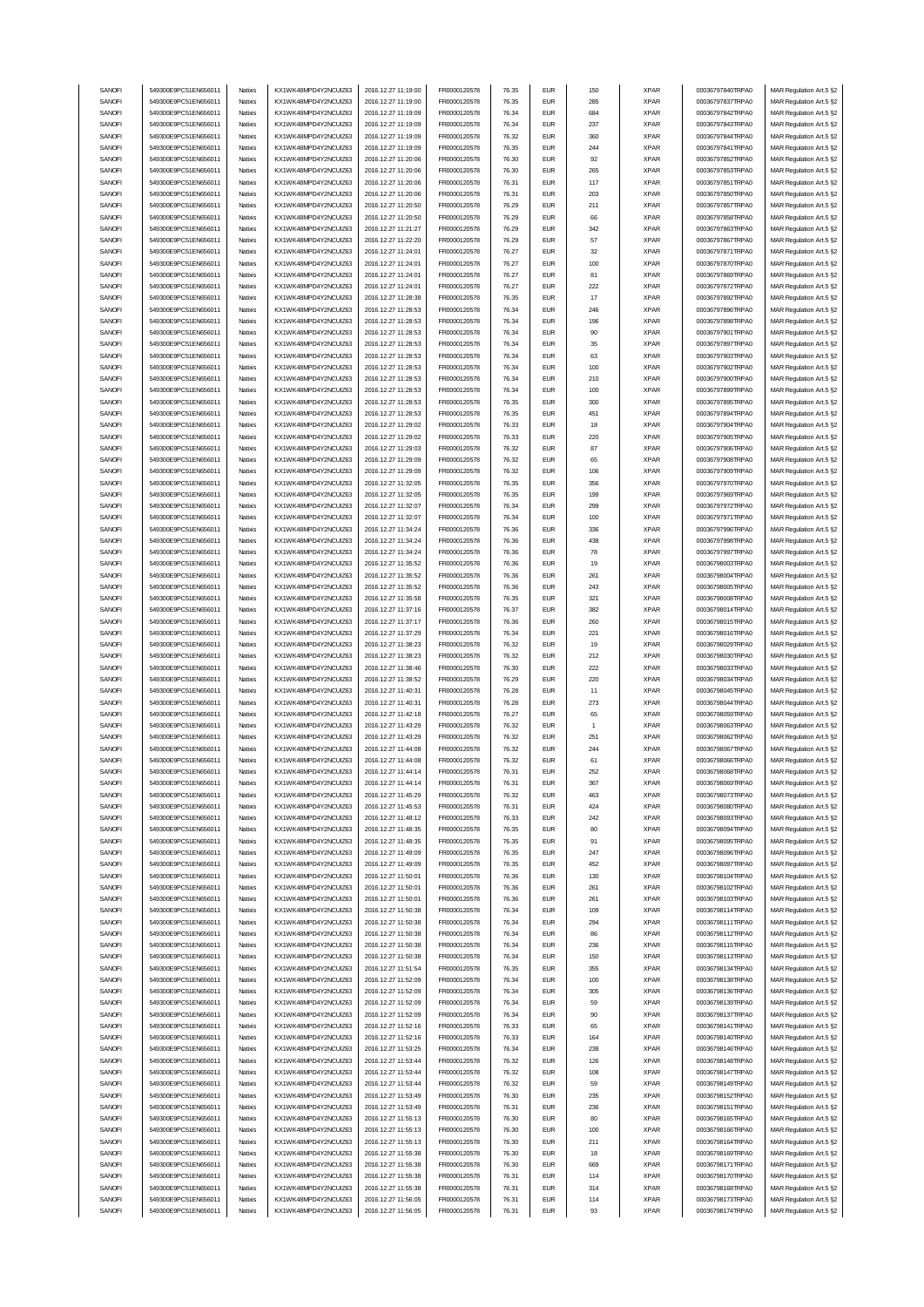| SANOFI           | 549300E9PC51EN656011                         | Natixis            | KX1WK48MPD4Y2NCUIZ63                         | 2016.12.27 11:56:05                        | FR0000120578                 | 76.31          | <b>EUR</b>               | 203            | <b>XPAR</b>                | 00036798172TRPA0                     | MAR Regulation Art.5 §2                            |
|------------------|----------------------------------------------|--------------------|----------------------------------------------|--------------------------------------------|------------------------------|----------------|--------------------------|----------------|----------------------------|--------------------------------------|----------------------------------------------------|
|                  | 549300E9PC51EN656011                         |                    |                                              | 2016.12.27 11:56:25                        |                              |                | <b>EUR</b>               |                |                            | 00036798190TRPA0                     | MAR Regulation Art.5 §2                            |
| SANOFI           |                                              | Natixis            | KX1WK48MPD4Y2NCUIZ63                         |                                            | FR0000120578                 | 76.31          |                          | 240            | <b>XPAR</b>                |                                      |                                                    |
| SANOFI           | 549300E9PC51EN656011                         | Natixis            | KX1WK48MPD4Y2NCUIZ63                         | 2016.12.27 12:13:58                        | FR0000120578                 | 76.37          | <b>EUR</b>               | 206            | <b>XPAR</b>                | 00036798340TRPA0                     | MAR Regulation Art.5 §2                            |
| SANOFI           | 549300E9PC51EN656011                         | Natixis            | KX1WK48MPD4Y2NCUIZ63                         | 2016.12.27 12:13:58                        | FR0000120578                 | 76.36          | <b>EUR</b>               | 143            | <b>XPAR</b>                | 00036798329TRPA0                     | MAR Regulation Art.5 §2                            |
| SANOFI           | 549300E9PC51EN656011                         | Natixis            | KX1WK48MPD4Y2NCUIZ63                         | 2016.12.27 12:13:58                        | FR0000120578                 | 76.36          | <b>EUR</b>               | 90             | <b>XPAR</b>                | 00036798331TRPA0                     | MAR Regulation Art.5 §2                            |
| SANOFI           | 549300E9PC51EN656011                         | Natixis            | KX1WK48MPD4Y2NCUIZ63                         | 2016.12.27 12:13:58                        | FR0000120578                 | 76.36          | <b>EUR</b>               | 130            | <b>XPAR</b>                | 00036798332TRPA0                     | MAR Regulation Art.5 §2                            |
| SANOFI           | 549300E9PC51EN656011                         | Natixis            | KX1WK48MPD4Y2NCUIZ63                         | 2016.12.27 12:13:58                        | FR0000120578                 | 76.36          | <b>EUR</b>               | 200            | <b>XPAR</b>                | 00036798330TRPA0                     | MAR Regulation Art.5 §2                            |
| SANOFI           | 549300E9PC51EN656011                         | Natixis            | KX1WK48MPD4Y2NCUIZ63                         | 2016.12.27 12:13:58                        | FR0000120578                 | 76.36          | <b>EUR</b>               | 100            | <b>XPAR</b>                | 00036798333TRPA0                     | MAR Regulation Art.5 §2                            |
|                  |                                              |                    |                                              |                                            |                              |                |                          |                |                            |                                      |                                                    |
| SANOFI           | 549300E9PC51EN656011                         | Natixis            | KX1WK48MPD4Y2NCUIZ63                         | 2016.12.27 12:13:58                        | FR0000120578                 | 76.37          | <b>EUR</b>               | 143            | <b>XPAR</b>                | 00036798334TRPA0                     | MAR Regulation Art.5 §2                            |
| SANOFI           | 549300E9PC51EN656011                         | Natixis            | KX1WK48MPD4Y2NCUIZ63                         | 2016.12.27 12:13:58                        | FR0000120578                 | 76.37          | <b>EUR</b>               | 244            | <b>XPAR</b>                | 00036798344TRPA0                     | MAR Regulation Art.5 §2                            |
| SANOFI           | 549300E9PC51EN656011                         | Natixis            | KX1WK48MPD4Y2NCUIZ63                         | 2016.12.27 12:13:58                        | FR0000120578                 | 76.37          | <b>EUR</b>               | 200            | <b>XPAR</b>                | 00036798338TRPA0                     | MAR Regulation Art.5 §2                            |
| SANOFI           | 549300E9PC51EN656011                         | Natixis            | KX1WK48MPD4Y2NCUIZ63                         | 2016.12.27 12:13:58                        | FR0000120578                 | 76.37          | <b>EUR</b>               | 203            | <b>XPAR</b>                | 00036798343TRPA0                     | MAR Regulation Art.5 §2                            |
| SANOFI           | 549300E9PC51EN656011                         | Natixis            | KX1WK48MPD4Y2NCUIZ63                         | 2016.12.27 12:13:58                        | FR0000120578                 | 76.37          | <b>EUR</b>               | 203            | <b>XPAR</b>                | 00036798341TRPA0                     | MAR Regulation Art.5 §2                            |
| SANOFI           | 549300E9PC51EN656011                         | Natixis            | KX1WK48MPD4Y2NCUIZ63                         | 2016.12.27 12:13:58                        | FR0000120578                 | 76.37          | <b>EUR</b>               | 179            | <b>XPAR</b>                | 00036798335TRPA0                     | MAR Regulation Art.5 §2                            |
|                  |                                              |                    |                                              |                                            |                              |                |                          |                |                            |                                      |                                                    |
| SANOFI           | 549300E9PC51EN656011                         | Natixis            | KX1WK48MPD4Y2NCUIZ63                         | 2016.12.27 12:13:58                        | FR0000120578                 | 76.37          | <b>EUR</b>               | 210            | <b>XPAR</b>                | 00036798342TRPA0                     | MAR Regulation Art.5 §2                            |
| SANOFI           | 549300E9PC51EN656011                         | Natixis            | KX1WK48MPD4Y2NCUIZ63                         | 2016.12.27 12:13:58                        | FR0000120578                 | 76.37          | <b>EUR</b>               | 100            | <b>XPAR</b>                | 00036798339TRPA0                     | MAR Regulation Art.5 §2                            |
| SANOFI           | 549300E9PC51EN656011                         | Natixis            | KX1WK48MPD4Y2NCUIZ63                         | 2016.12.27 12:13:58                        | FR0000120578                 | 76.37          | <b>EUR</b>               | 100            | <b>XPAR</b>                | 00036798336TRPA0                     | MAR Regulation Art.5 §2                            |
| SANOFI           | 549300E9PC51EN656011                         | Natixis            | KX1WK48MPD4Y2NCUIZ63                         | 2016.12.27 12:13:58                        | FR0000120578                 | 76.37          | <b>EUR</b>               | 66             | <b>XPAR</b>                | 00036798337TRPA0                     | MAR Regulation Art.5 §2                            |
| SANOFI           | 549300E9PC51EN656011                         | Natixis            | KX1WK48MPD4Y2NCUIZ63                         | 2016.12.27 12:14:27                        | FR0000120578                 | 76.38          | <b>EUR</b>               | 650            | <b>XPAR</b>                | 00036798350TRPA0                     | MAR Regulation Art.5 §2                            |
| SANOFI           | 549300E9PC51EN656011                         | Natixis            | KX1WK48MPD4Y2NCUIZ63                         | 2016.12.27 12:14:27                        | FR0000120578                 | 76.38          | <b>EUR</b>               | 1,833          | <b>XPAR</b>                | 00036798351TRPA0                     | MAR Regulation Art.5 §2                            |
|                  |                                              |                    |                                              |                                            |                              |                |                          |                |                            |                                      |                                                    |
| SANOFI           | 549300E9PC51EN656011                         | Natixis            | KX1WK48MPD4Y2NCUIZ63                         | 2016.12.27 12:18:32                        | FR0000120578                 | 76.41          | <b>EUR</b>               | 323            | <b>XPAR</b>                | 00036798366TRPA0                     | MAR Regulation Art.5 §2                            |
| SANOFI           | 549300E9PC51EN656011                         | Natixis            | KX1WK48MPD4Y2NCUIZ63                         | 2016.12.27 12:19:07                        | FR0000120578                 | 76.41          | <b>EUR</b>               | 187            | <b>XPAR</b>                | 00036798374TRPA0                     | MAR Regulation Art.5 §2                            |
| SANOFI           | 549300E9PC51EN656011                         | Natixis            | KX1WK48MPD4Y2NCUIZ63                         | 2016.12.27 12:19:07                        | FR0000120578                 | 76.41          | <b>EUR</b>               | 75             | <b>XPAR</b>                | 00036798375TRPA0                     | MAR Regulation Art.5 §2                            |
| SANOFI           | 549300E9PC51EN656011                         | Natixis            | KX1WK48MPD4Y2NCUIZ63                         | 2016.12.27 12:19:07                        | FR0000120578                 | 76.41          | <b>EUR</b>               | 216            | <b>XPAR</b>                | 00036798376TRPA0                     | MAR Regulation Art.5 §2                            |
| SANOFI           | 549300E9PC51EN656011                         | Natixis            | KX1WK48MPD4Y2NCUIZ63                         | 2016.12.27 12:19:53                        | FR0000120578                 | 76.41          | <b>EUR</b>               | 243            | <b>XPAR</b>                | 00036798399TRPA0                     | MAR Regulation Art.5 §2                            |
| SANOFI           | 549300E9PC51EN656011                         | Natixis            | KX1WK48MPD4Y2NCUIZ63                         | 2016.12.27 12:22:29                        | FR0000120578                 | 76.43          | <b>EUR</b>               | 261            | <b>XPAR</b>                | 00036798433TRPA0                     | MAR Regulation Art.5 §2                            |
| SANOFI           | 549300E9PC51EN656011                         | Natixis            | KX1WK48MPD4Y2NCUIZ63                         | 2016.12.27 12:24:55                        | FR0000120578                 | 76.43          | <b>EUR</b>               | 260            | <b>XPAR</b>                | 00036798443TRPA0                     | MAR Regulation Art.5 §2                            |
|                  |                                              |                    |                                              |                                            |                              |                |                          |                |                            |                                      |                                                    |
| SANOFI           | 549300E9PC51EN656011                         | Natixis            | KX1WK48MPD4Y2NCUIZ63                         | 2016.12.27 12:25:11                        | FR0000120578                 | 76.42          | <b>EUR</b>               | 253            | <b>XPAR</b>                | 00036798448TRPA0                     | MAR Regulation Art.5 §2                            |
| SANOFI           | 549300E9PC51EN656011                         | Natixis            | KX1WK48MPD4Y2NCUIZ63                         | 2016.12.27 12:28:57                        | FR0000120578                 | 76.46          | <b>EUR</b>               | 111            | <b>XPAR</b>                | 00036798469TRPA0                     | MAR Regulation Art.5 §2                            |
| SANOFI           | 549300E9PC51EN656011                         | Natixis            | KX1WK48MPD4Y2NCUIZ63                         | 2016.12.27 12:28:57                        | FR0000120578                 | 76.46          | <b>EUR</b>               | 207            | <b>XPAR</b>                | 00036798472TRPA0                     | MAR Regulation Art.5 §2                            |
| SANOFI           | 549300E9PC51EN656011                         | Natixis            | KX1WK48MPD4Y2NCUIZ63                         | 2016.12.27 12:29:10                        | FR0000120578                 | 76.45          | <b>EUR</b>               | 13             | <b>XPAR</b>                | 00036798474TRPA0                     | MAR Regulation Art.5 §2                            |
| SANOFI           | 549300E9PC51EN656011                         | Natixis            | KX1WK48MPD4Y2NCUIZ63                         | 2016.12.27 12:29:10                        | FR0000120578                 | 76.45          | <b>EUR</b>               | 239            | <b>XPAR</b>                | 00036798473TRPA0                     | MAR Regulation Art.5 §2                            |
| SANOFI           | 549300E9PC51EN656011                         | Natixis            | KX1WK48MPD4Y2NCUIZ63                         | 2016.12.27 12:29:12                        | FR0000120578                 | 76.43          | <b>EUR</b>               | 252            | <b>XPAR</b>                | 00036798475TRPA0                     | MAR Regulation Art.5 §2                            |
| SANOFI           | 549300E9PC51EN656011                         | Natixis            | KX1WK48MPD4Y2NCUIZ63                         | 2016.12.27 12:30:20                        | FR0000120578                 | 76.45          | <b>EUR</b>               | 38             | <b>XPAR</b>                | 00036798487TRPA0                     |                                                    |
|                  |                                              |                    |                                              |                                            |                              |                |                          |                |                            |                                      | MAR Regulation Art.5 §2                            |
| SANOFI           | 549300E9PC51EN656011                         | Natixis            | KX1WK48MPD4Y2NCUIZ63                         | 2016.12.27 12:30:20                        | FR0000120578                 | 76.45          | <b>EUR</b>               | 100            | <b>XPAR</b>                | 00036798485TRPA0                     | MAR Regulation Art.5 §2                            |
| SANOFI           | 549300E9PC51EN656011                         | Natixis            | KX1WK48MPD4Y2NCUIZ63                         | 2016.12.27 12:30:20                        | FR0000120578                 | 76.45          | <b>EUR</b>               | 100            | <b>XPAR</b>                | 00036798486TRPA0                     | MAR Regulation Art.5 §2                            |
| SANOFI           | 549300E9PC51EN656011                         | Natixis            | KX1WK48MPD4Y2NCLIIZ63                        | 2016.12.27 12:30:20                        | FR0000120578                 | 76.45          | <b>EUR</b>               | 279            | <b>XPAR</b>                | 00036798484TRPA0                     | MAR Regulation Art.5 §2                            |
| SANOFI           | 549300E9PC51EN656011                         | Natixis            | KX1WK48MPD4Y2NCUIZ63                         | 2016.12.27 12:31:54                        | FR0000120578                 | 76.48          | <b>EUR</b>               | 210            | <b>XPAR</b>                | 00036798500TRPA0                     | MAR Regulation Art.5 §2                            |
| SANOFI           | 549300E9PC51EN656011                         | Natixis            | KX1WK48MPD4Y2NCUIZ63                         | 2016.12.27 12:33:25                        | FR0000120578                 | 76.47          | <b>EUR</b>               | 258            | <b>XPAR</b>                | 00036798529TRPA0                     | MAR Regulation Art.5 §2                            |
| SANOFI           | 549300E9PC51EN656011                         | Natixis            | KX1WK48MPD4Y2NCUIZ63                         | 2016.12.27 12:33:25                        | FR0000120578                 | 76.47          | <b>EUR</b>               | 111            | <b>XPAR</b>                | 00036798527TRPA0                     | MAR Regulation Art.5 §2                            |
| SANOFI           | 549300E9PC51EN656011                         | Natixis            | KX1WK48MPD4Y2NCUIZ63                         | 2016.12.27 12:33:25                        | FR0000120578                 | 76.47          | <b>EUR</b>               | 142            | <b>XPAR</b>                | 00036798528TRPA0                     | MAR Regulation Art.5 §2                            |
| SANOFI           | 549300E9PC51EN656011                         | Natixis            | KX1WK48MPD4Y2NCUIZ63                         | 2016.12.27 12:35:19                        | FR0000120578                 | 76.51          | <b>EUR</b>               | 248            | <b>XPAR</b>                | 00036798540TRPA0                     | MAR Regulation Art.5 §2                            |
| SANOFI           | 549300E9PC51EN656011                         | Natixis            | KX1WK48MPD4Y2NCUIZ63                         | 2016.12.27 12:35:42                        | FR0000120578                 | 76.49          | <b>EUR</b>               | 230            | <b>XPAR</b>                | 00036798545TRPA0                     |                                                    |
|                  |                                              |                    |                                              |                                            |                              |                |                          |                |                            |                                      | MAR Regulation Art.5 §2                            |
| SANOFI           | 549300E9PC51EN656011                         | Natixis            | KX1WK48MPD4Y2NCUIZ63                         | 2016.12.27 12:38:23                        | FR0000120578                 | 76.52          | <b>EUR</b>               | 121            | <b>XPAR</b>                | 00036798586TRPA0                     | MAR Regulation Art.5 §2                            |
| SANOFI           | 549300E9PC51EN656011                         | Natixis            | KX1WK48MPD4Y2NCUIZ63                         | 2016.12.27 12:38:23                        | FR0000120578                 | 76.52          | <b>EUR</b>               | 215            | <b>XPAR</b>                | 00036798587TRPA0                     | MAR Regulation Art.5 §2                            |
| SANOFI           | 549300E9PC51EN656011                         | Natixis            | KX1WK48MPD4Y2NCUIZ63                         | 2016.12.27 12:38:28                        | FR0000120578                 | 76.51          | <b>EUR</b>               | 257            | <b>XPAR</b>                | 00036798589TRPA0                     | MAR Regulation Art.5 §2                            |
|                  | 549300E9PC51EN656011                         | Natixis            | KX1WK48MPD4Y2NCUIZ63                         | 2016.12.27 12:38:28                        | FR0000120578                 | 76.51          | <b>EUR</b>               | 15             | <b>XPAR</b>                | 00036798588TRPA0                     | MAR Regulation Art.5 §2                            |
| SANOFI           |                                              |                    |                                              |                                            |                              |                |                          |                |                            |                                      |                                                    |
| SANOFI           | 549300E9PC51EN656011                         | Natixis            | KX1WK48MPD4Y2NCUIZ63                         | 2016.12.27 12:38:28                        | FR0000120578                 | 76.50          | <b>EUR</b>               | 23             | <b>XPAR</b>                | 00036798590TRPA0                     | MAR Regulation Art.5 §2                            |
|                  |                                              |                    |                                              |                                            |                              |                |                          |                |                            |                                      |                                                    |
| SANOFI           | 549300E9PC51EN656011                         | Natixis            | KX1WK48MPD4Y2NCUIZ63                         | 2016.12.27 12:38:28                        | FR0000120578                 | 76.50          | <b>EUR</b>               | 46             | <b>XPAR</b>                | 00036798592TRPA0                     | MAR Regulation Art.5 §2                            |
| SANOFI           | 549300E9PC51EN656011                         | Natixis            | KX1WK48MPD4Y2NCUIZ63                         | 2016.12.27 12:38:28                        | FR0000120578                 | 76.50          | <b>EUR</b>               | 147            | <b>XPAR</b>                | 00036798591TRPA0                     | MAR Regulation Art.5 §2                            |
| SANOFI           | 549300E9PC51EN656011                         | Natixis            | KX1WK48MPD4Y2NCUIZ63                         | 2016.12.27 12:38:32                        | FR0000120578                 | 76.49          | <b>EUR</b>               | 229            | <b>XPAR</b>                | 00036798594TRPA0                     | MAR Regulation Art.5 §2                            |
| SANOFI           | 549300E9PC51EN656011                         | Natixis            | KX1WK48MPD4Y2NCUIZ63                         | 2016.12.27 12:41:54                        | FR0000120578                 | 76.49          | <b>EUR</b>               | 10             | <b>XPAR</b>                | 00036798610TRPA0                     | MAR Regulation Art.5 §2                            |
| SANOFI           | 549300E9PC51EN656011                         | Natixis            | KX1WK48MPD4Y2NCUIZ63                         | 2016.12.27 12:41:54                        | FR0000120578                 | 76.49          | <b>EUR</b>               | 210            | <b>XPAR</b>                | 00036798609TRPA0                     | MAR Regulation Art.5 §2                            |
| SANOFI           | 549300E9PC51EN656011                         | Natixis            | KX1WK48MPD4Y2NCUIZ63                         | 2016.12.27 12:44:33                        | FR0000120578                 | 76.50          | <b>EUR</b>               | 248            | <b>XPAR</b>                | 00036798627TRPA0                     | MAR Regulation Art.5 §2                            |
| SANOFI           | 549300E9PC51EN656011                         | Natixis            | KX1WK48MPD4Y2NCUIZ63                         | 2016.12.27 12:47:32                        | FR0000120578                 | 76.50          | <b>EUR</b>               | 242            | <b>XPAR</b>                | 00036798649TRPA0                     | MAR Regulation Art.5 §2                            |
| SANOFI           | 549300E9PC51EN656011                         | Natixis            | KX1WK48MPD4Y2NCUIZ63                         | 2016.12.27 12:48:59                        | FR0000120578                 | 76.47          | <b>EUR</b>               | 230            | <b>XPAR</b>                | 00036798653TRPA0                     | MAR Regulation Art.5 §2                            |
|                  |                                              | Natixis            |                                              | 2016.12.27 12:49:33                        |                              | 76.48          | <b>EUR</b>               |                |                            | 00036798655TRPA0                     |                                                    |
| SANOFI           | 549300E9PC51EN656011                         |                    | KX1WK48MPD4Y2NCUIZ63                         |                                            | FR0000120578                 |                |                          | 230            | <b>XPAR</b>                |                                      | MAR Regulation Art.5 §2                            |
| SANOFI           | 549300E9PC51EN656011                         | Natixis            | KX1WK48MPD4Y2NCUIZ63                         | 2016.12.27 12:53:35                        | FR0000120578                 | 76.48          | <b>EUR</b>               | 217            | <b>XPAR</b>                | 00036798663TRPA0                     | MAR Regulation Art.5 §2                            |
| SANOFI           | 549300E9PC51EN656011                         | Natixis            | KX1WK48MPD4Y2NCUIZ63                         | 2016.12.27 12:53:35                        | FR0000120578                 | 76.48          | <b>FUR</b>               | 235            | <b>XPAR</b>                | 00036798662TRPA0                     | MAR Regulation Art.5 §2                            |
| SANOFI           | 549300E9PC51EN656011                         | Natixis            | KX1WK48MPD4Y2NCUIZ63                         | 2016.12.27 12:54:22                        | FR0000120578                 | 76.47          | EUR                      |                | XPAR                       | 00036798665TRPA0                     | MAR Regulation Art.5 §2                            |
| SANOFI           | 549300E9PC51EN656011                         | Natixis            | KX1WK48MPD4Y2NCUIZ63                         | 2016.12.27 12:54:22                        | FR0000120578                 | 76.47          | <b>EUR</b>               | 260            | <b>XPAR</b>                | 00036798666TRPA0                     | MAR Regulation Art.5 §2                            |
| SANOFI           | 549300E9PC51EN656011                         | Natixis            | KX1WK48MPD4Y2NCUIZ63                         | 2016.12.27 12:54:45                        | FR0000120578                 | 76.46          | <b>EUR</b>               | 299            | <b>XPAR</b>                | 00036798671TRPA0                     | MAR Regulation Art.5 §2                            |
| SANOFI           | 549300E9PC51EN656011                         | Natixis            | KX1WK48MPD4Y2NCUIZ63                         | 2016.12.27 12:55:03                        | FR0000120578                 | 76.46          | <b>EUR</b>               | 193            | <b>XPAR</b>                | 00036798680TRPA0                     | MAR Regulation Art.5 §2                            |
|                  | 549300E9PC51EN656011                         | Natixis            | KX1WK48MPD4Y2NCUIZ63                         |                                            |                              | 76.46          | <b>EUR</b>               | 55             |                            | 00036798681TRPA0                     |                                                    |
| SANOFI           | 549300E9PC51EN656011                         | Natixis            | KX1WK48MPD4Y2NCUIZ63                         | 2016.12.27 12:55:03                        | FR0000120578                 | 76.46          |                          | 244            | <b>XPAR</b>                | 00036798679TRPA0                     | MAR Regulation Art.5 §2                            |
| SANOFI           |                                              |                    |                                              | 2016.12.27 12:55:03                        | FR0000120578                 |                | <b>EUR</b>               |                | <b>XPAR</b>                |                                      | MAR Regulation Art.5 §2                            |
| SANOFI           | 549300E9PC51EN656011                         | Natixis            | KX1WK48MPD4Y2NCUIZ63                         | 2016.12.27 12:55:53                        | FR0000120578                 | 76.46          | <b>EUR</b>               | 217            | <b>XPAR</b>                | 00036798684TRPA0                     | MAR Regulation Art.5 §2                            |
| SANOFI           | 549300E9PC51EN656011                         | Natixis            | KX1WK48MPD4Y2NCUIZ63                         | 2016.12.27 12:56:22                        | FR0000120578                 | 76.45          | <b>EUR</b>               | 309            | <b>XPAR</b>                | 00036798689TRPA0                     | MAR Regulation Art.5 §2                            |
| SANOFI           | 549300E9PC51EN656011                         | Natixis            | KX1WK48MPD4Y2NCUIZ63                         | 2016.12.27 12:56:22                        | FR0000120578                 | 76.45          | <b>EUR</b>               | 223            | <b>XPAR</b>                | 00036798690TRPA0                     | MAR Regulation Art.5 §2                            |
| SANOFI           | 549300E9PC51EN656011                         | Natixis            | KX1WK48MPD4Y2NCUIZ63                         | 2016.12.27 12:58:40                        | FR0000120578                 | 76.49          | <b>EUR</b>               | $\overline{2}$ | <b>XPAR</b>                | 00036798699TRPA0                     | MAR Regulation Art.5 §2                            |
| SANOFI           | 549300E9PC51EN656011                         | Natixis            | KX1WK48MPD4Y2NCUIZ63                         | 2016.12.27 12:58:40                        | FR0000120578                 | 76.49          | <b>EUR</b>               | 80             | <b>XPAR</b>                | 00036798702TRPA0                     | MAR Regulation Art.5 §2                            |
| SANOFI           | 549300E9PC51EN656011                         | Natixis            | KX1WK48MPD4Y2NCUIZ63                         | 2016.12.27 12:58:40                        | FR0000120578                 | 76.49          | <b>EUR</b>               | 100            | <b>XPAR</b>                | 00036798701TRPA0                     | MAR Regulation Art.5 §2                            |
| SANOFI           | 549300E9PC51EN656011                         | Natixis            | KX1WK48MPD4Y2NCUIZ63                         | 2016.12.27 12:58:40                        | FR0000120578                 | 76.49          | <b>EUR</b>               | 678            | <b>XPAR</b>                | 00036798700TRPA0                     | MAR Regulation Art.5 §2                            |
|                  |                                              |                    |                                              |                                            |                              |                | <b>EUR</b>               |                |                            |                                      |                                                    |
| SANOFI           | 549300E9PC51EN656011                         | Natixis            | KX1WK48MPD4Y2NCUIZ63                         | 2016.12.27 13:01:07                        | FR0000120578                 | 76.50          |                          | 285            | <b>XPAR</b>                | 00036798711TRPA0                     | MAR Regulation Art.5 §2                            |
| SANOFI           | 549300E9PC51EN656011                         | Natixis            | KX1WK48MPD4Y2NCUIZ63                         | 2016.12.27 13:01:07                        | FR0000120578                 | 76.50          | <b>EUR</b>               | 408            | <b>XPAR</b>                | 00036798708TRPA0                     | MAR Regulation Art.5 §2                            |
| SANOFI           | 549300E9PC51EN656011                         | Natixis            | KX1WK48MPD4Y2NCUIZ63                         | 2016.12.27 13:01:07                        | FR0000120578                 | 76.50          | <b>EUR</b>               | 234            | <b>XPAR</b>                | 00036798709TRPA0                     | MAR Regulation Art.5 §2                            |
| SANOFI           | 549300E9PC51EN656011                         | Natixis            | KX1WK48MPD4Y2NCUIZ63                         | 2016.12.27 13:01:07                        | FR0000120578                 | 76.50          | <b>EUR</b>               | 129            | <b>XPAR</b>                | 00036798707TRPA0                     | MAR Regulation Art.5 §2                            |
| SANOFI           | 549300E9PC51EN656011                         | Natixis            | KX1WK48MPD4Y2NCUIZ63                         | 2016.12.27 13:01:07                        | FR0000120578                 | 76.50          | <b>EUR</b>               | 17             | <b>XPAR</b>                | 00036798710TRPA0                     | MAR Regulation Art.5 §2                            |
| SANOFI           | 549300E9PC51EN656011                         | Natixis            | KX1WK48MPD4Y2NCUIZ63                         | 2016.12.27 13:05:53                        | FR0000120578                 | 76.55          | <b>EUR</b>               | 400            | <b>XPAR</b>                | 00036798721TRPA0                     | MAR Regulation Art.5 §2                            |
| SANOFI           | 549300E9PC51EN656011                         | Natixis            | KX1WK48MPD4Y2NCUIZ63                         | 2016.12.27 13:05:53                        | FR0000120578                 | 76.55          | <b>EUR</b>               | 127            | <b>XPAR</b>                | 00036798720TRPA0                     |                                                    |
|                  |                                              |                    |                                              |                                            |                              |                |                          |                |                            |                                      | MAR Regulation Art.5 §2                            |
| SANOFI           | 549300E9PC51EN656011                         | Natixis            | KX1WK48MPD4Y2NCUIZ63                         | 2016.12.27 13:09:40                        | FR0000120578                 | 76.57          | <b>EUR</b>               | 181            | <b>XPAR</b>                | 00036798747TRPA0                     | MAR Regulation Art.5 §2                            |
| SANOFI           | 549300E9PC51EN656011                         | Natixis            | KX1WK48MPD4Y2NCUIZ63                         | 2016.12.27 13:09:40                        | FR0000120578                 | 76.57          | <b>EUR</b>               | 431            | <b>XPAR</b>                | 00036798746TRPA0                     | MAR Regulation Art.5 §2                            |
| SANOFI           | 549300E9PC51EN656011                         | Natixis            | KX1WK48MPD4Y2NCUIZ63                         | 2016.12.27 13:12:02                        | FR0000120578                 | 76.59          | <b>EUR</b>               | 311            | <b>XPAR</b>                | 00036798748TRPA0                     | MAR Regulation Art.5 §2                            |
| SANOFI           | 549300E9PC51EN656011                         | Natixis            | KX1WK48MPD4Y2NCUIZ63                         | 2016.12.27 13:12:02                        | FR0000120578                 | 76.59          | <b>EUR</b>               | 150            | <b>XPAR</b>                | 00036798749TRPA0                     | MAR Regulation Art.5 §2                            |
| SANOFI           | 549300E9PC51EN656011                         | Natixis            | KX1WK48MPD4Y2NCUIZ63                         | 2016.12.27 13:16:02                        | FR0000120578                 | 76.66          | <b>EUR</b>               | 47             | <b>XPAR</b>                | 00036798777TRPA0                     | MAR Regulation Art.5 §2                            |
| SANOFI           | 549300E9PC51EN656011                         | Natixis            | KX1WK48MPD4Y2NCUIZ63                         | 2016.12.27 13:16:20                        | FR0000120578                 | 76.66          | <b>EUR</b>               | 100            | <b>XPAR</b>                | 00036798778TRPA0                     | MAR Regulation Art.5 §2                            |
| SANOFI           | 549300E9PC51EN656011                         | Natixis            | KX1WK48MPD4Y2NCUIZ63                         | 2016.12.27 13:16:20                        | FR0000120578                 | 76.66          | <b>EUR</b>               | 202            | <b>XPAR</b>                | 00036798780TRPA0                     | MAR Regulation Art.5 §2                            |
| SANOFI           | 549300E9PC51EN656011                         | Natixis            | KX1WK48MPD4Y2NCUIZ63                         | 2016.12.27 13:16:20                        | FR0000120578                 | 76.66          | <b>EUR</b>               | 110            | <b>XPAR</b>                | 00036798779TRPA0                     | MAR Regulation Art.5 §2                            |
| SANOFI           | 549300E9PC51EN656011                         | Natixis            | KX1WK48MPD4Y2NCUIZ63                         | 2016.12.27 13:18:15                        | FR0000120578                 | 76.68          | <b>EUR</b>               | 924            | <b>XPAR</b>                | 00036798785TRPA0                     | MAR Regulation Art.5 §2                            |
| SANOFI           | 549300E9PC51EN656011                         | Natixis            | KX1WK48MPD4Y2NCUIZ63                         | 2016.12.27 13:19:40                        | FR0000120578                 | 76.68          | <b>EUR</b>               | 440            | <b>XPAR</b>                | 00036798789TRPA0                     | MAR Regulation Art.5 §2                            |
| SANOFI           | 549300E9PC51EN656011                         | Natixis            | KX1WK48MPD4Y2NCUIZ63                         | 2016.12.27 13:21:10                        | FR0000120578                 | 76.71          | <b>EUR</b>               | 310            | <b>XPAR</b>                | 00036798794TRPA0                     |                                                    |
| SANOFI           | 549300E9PC51EN656011                         | Natixis            | KX1WK48MPD4Y2NCUIZ63                         |                                            |                              |                |                          | 334            | <b>XPAR</b>                | 00036798795TRPA0                     | MAR Regulation Art.5 §2                            |
|                  |                                              |                    |                                              | 2016.12.27 13:21:26                        | FR0000120578                 | 76.70          | <b>EUR</b>               |                |                            |                                      | MAR Regulation Art.5 §2                            |
| SANOFI           | 549300E9PC51EN656011                         | Natixis            | KX1WK48MPD4Y2NCUIZ63                         | 2016.12.27 13:21:26                        | FR0000120578                 | 76.68          | <b>EUR</b>               | 282            | <b>XPAR</b>                | 00036798796TRPA0                     | MAR Regulation Art.5 §2                            |
| SANOFI           | 549300E9PC51EN656011                         | Natixis            | KX1WK48MPD4Y2NCUIZ63                         | 2016.12.27 13:21:41                        | FR0000120578                 | 76.68          | <b>EUR</b>               | 296            | <b>XPAR</b>                | 00036798797TRPA0                     | MAR Regulation Art.5 §2                            |
| SANOFI           | 549300E9PC51EN656011                         | Natixis            | KX1WK48MPD4Y2NCUIZ63                         | 2016.12.27 13:21:57                        | FR0000120578                 | 76.68          | <b>EUR</b>               | 24             | <b>XPAR</b>                | 00036798800TRPA0                     | MAR Regulation Art.5 §2                            |
| SANOFI           | 549300E9PC51EN656011                         | Natixis            | KX1WK48MPD4Y2NCUIZ63                         | 2016.12.27 13:21:57                        | FR0000120578                 | 76.68          | <b>EUR</b>               | 29             | <b>XPAR</b>                | 00036798801TRPA0                     | MAR Regulation Art.5 §2                            |
| SANOFI           | 549300E9PC51EN656011                         | Natixis            | KX1WK48MPD4Y2NCUIZ63                         | 2016.12.27 13:21:57                        | FR0000120578                 | 76.68          | <b>EUR</b>               | 227            | <b>XPAR</b>                | 00036798802TRPA0                     | MAR Regulation Art.5 §2                            |
| SANOFI<br>SANOFI | 549300E9PC51EN656011<br>549300E9PC51EN656011 | Natixis<br>Natixis | KX1WK48MPD4Y2NCUIZ63<br>KX1WK48MPD4Y2NCUIZ63 | 2016.12.27 13:23:09<br>2016.12.27 13:23:09 | FR0000120578<br>FR0000120578 | 76.69<br>76.69 | <b>EUR</b><br><b>EUR</b> | 44<br>202      | <b>XPAR</b><br><b>XPAR</b> | 00036798816TRPA0<br>00036798815TRPA0 | MAR Regulation Art.5 §2<br>MAR Regulation Art.5 §2 |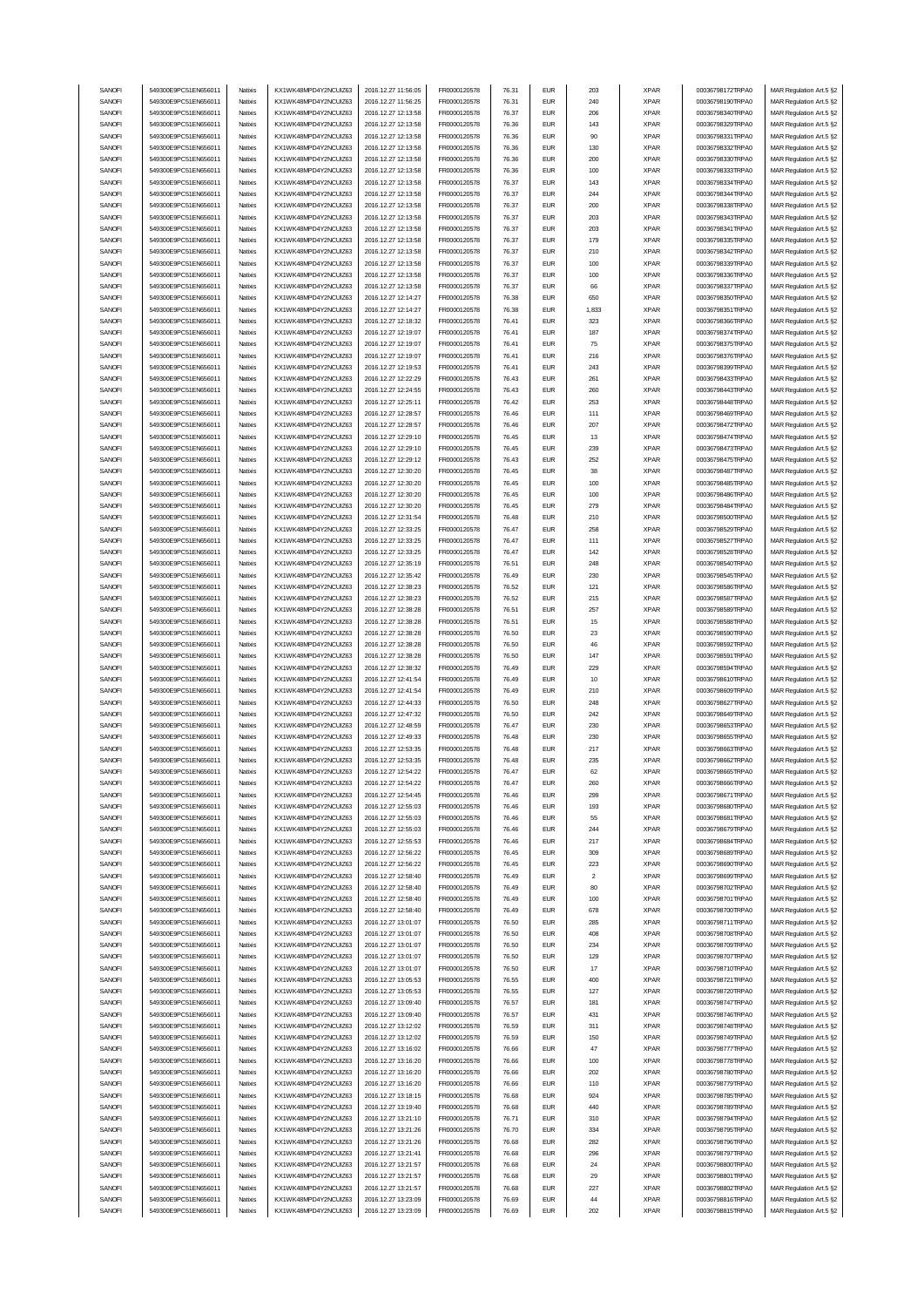| SANOFI           | 549300E9PC51EN656011                         | Natixis            | KX1WK48MPD4Y2NCUIZ63                         | 2016.12.27 13:23:09                        | FR0000120578                 | 76.69          | <b>EUR</b>                  | 325       | <b>XPAR</b>                | 00036798814TRPA0                     | MAR Regulation Art.5 §2                            |
|------------------|----------------------------------------------|--------------------|----------------------------------------------|--------------------------------------------|------------------------------|----------------|-----------------------------|-----------|----------------------------|--------------------------------------|----------------------------------------------------|
| SANOFI           | 549300E9PC51EN656011                         | Natixis            | KX1WK48MPD4Y2NCUIZ63                         | 2016.12.27 13:23:17                        | FR0000120578                 | 76.68          | <b>EUR</b>                  | 32        | <b>XPAR</b>                | 00036798820TRPA0                     | MAR Regulation Art.5 §2                            |
| SANOFI           |                                              |                    |                                              |                                            |                              |                | <b>EUR</b>                  | 260       | <b>XPAR</b>                |                                      |                                                    |
|                  | 549300E9PC51EN656011                         | Natixis            | KX1WK48MPD4Y2NCUIZ63                         | 2016.12.27 13:23:17                        | FR0000120578                 | 76.68          |                             |           |                            | 00036798819TRPA0                     | MAR Regulation Art.5 §2                            |
| SANOFI           | 549300E9PC51EN656011                         | Natixis            | KX1WK48MPD4Y2NCUIZ63                         | 2016.12.27 13:23:17                        | FR0000120578                 | 76.68          | <b>EUR</b>                  | 235       | <b>XPAR</b>                | 00036798821TRPA0                     | MAR Regulation Art.5 §2                            |
| SANOFI           | 549300E9PC51EN656011                         | Natixis            | KX1WK48MPD4Y2NCUIZ63                         | 2016.12.27 13:23:51                        | FR0000120578                 | 76.67          | <b>EUR</b>                  | 237       | <b>XPAR</b>                | 00036798824TRPA0                     | MAR Regulation Art.5 §2                            |
| SANOFI           | 549300E9PC51EN656011                         | Natixis            | KX1WK48MPD4Y2NCUIZ63                         | 2016.12.27 13:23:51                        | FR0000120578                 | 76.66          | <b>EUR</b>                  | 241       | <b>XPAR</b>                | 00036798825TRPA0                     | MAR Regulation Art.5 §2                            |
| SANOFI           | 549300E9PC51EN656011                         | Natixis            | KX1WK48MPD4Y2NCUIZ63                         | 2016.12.27 13:24:02                        | FR0000120578                 | 76.66          | <b>EUR</b>                  | 38        | <b>XPAR</b>                | 00036798828TRPA0                     | MAR Regulation Art.5 §2                            |
| SANOFI           | 549300E9PC51EN656011                         | Natixis            | KX1WK48MPD4Y2NCUIZ63                         | 2016.12.27 13:24:02                        | FR0000120578                 | 76.66          | <b>EUR</b>                  | 100       | <b>XPAR</b>                | 00036798826TRPA0                     | MAR Regulation Art.5 §2                            |
|                  | 549300E9PC51EN656011                         |                    | KX1WK48MPD4Y2NCUIZ63                         | 2016.12.27 13:24:02                        |                              |                | <b>EUR</b>                  | 100       |                            |                                      |                                                    |
| SANOFI           |                                              | Natixis            |                                              |                                            | FR0000120578                 | 76.66          |                             |           | <b>XPAR</b>                | 00036798827TRPA0                     | MAR Regulation Art.5 §2                            |
| SANOFI           | 549300E9PC51EN656011                         | Natixis            | KX1WK48MPD4Y2NCUIZ63                         | 2016.12.27 13:24:12                        | FR0000120578                 | 76.66          | <b>EUR</b>                  | 80        | <b>XPAR</b>                | 00036798830TRPA0                     | MAR Regulation Art.5 §2                            |
| SANOFI           | 549300E9PC51EN656011                         | Natixis            | KX1WK48MPD4Y2NCUIZ63                         | 2016.12.27 13:25:00                        | FR0000120578                 | 76.66          | <b>EUR</b>                  | 237       | <b>XPAR</b>                | 00036798831TRPA0                     | MAR Regulation Art.5 §2                            |
| SANOFI           | 549300E9PC51EN656011                         | Natixis            | KX1WK48MPD4Y2NCUIZ63                         | 2016.12.27 13:25:10                        | FR0000120578                 | 76.65          | <b>EUR</b>                  | 160       | <b>XPAR</b>                | 00036798832TRPA0                     | MAR Regulation Art.5 §2                            |
| SANOFI           | 549300E9PC51EN656011                         | Natixis            | KX1WK48MPD4Y2NCUIZ63                         | 2016.12.27 13:25:10                        | FR0000120578                 | 76.65          | <b>EUR</b>                  | 93        | <b>XPAR</b>                | 00036798833TRPA0                     | MAR Regulation Art.5 §2                            |
| SANOFI           | 549300E9PC51EN656011                         | Natixis            | KX1WK48MPD4Y2NCUIZ63                         | 2016.12.27 13:26:01                        | FR0000120578                 | 76.64          | <b>EUR</b>                  | 257       | <b>XPAR</b>                | 00036798836TRPA0                     | MAR Regulation Art.5 §2                            |
|                  |                                              |                    |                                              |                                            |                              |                |                             |           |                            |                                      |                                                    |
| SANOFI           | 549300E9PC51EN656011                         | Natixis            | KX1WK48MPD4Y2NCUIZ63                         | 2016.12.27 13:26:17                        | FR0000120578                 | 76.63          | <b>EUR</b>                  | 237       | <b>XPAR</b>                | 00036798837TRPA0                     | MAR Regulation Art.5 §2                            |
| SANOFI           | 549300E9PC51EN656011                         | Natixis            | KX1WK48MPD4Y2NCUIZ63                         | 2016.12.27 13:28:21                        | FR0000120578                 | 76.60          | <b>EUR</b>                  | 258       | <b>XPAR</b>                | 00036798846TRPA0                     | MAR Regulation Art.5 §2                            |
| SANOFI           | 549300E9PC51EN656011                         | Natixis            | KX1WK48MPD4Y2NCUIZ63                         | 2016.12.27 13:30:35                        | FR0000120578                 | 76.61          | <b>EUR</b>                  | 209       | <b>XPAR</b>                | 00036798860TRPA0                     | MAR Regulation Art.5 §2                            |
| SANOFI           | 549300E9PC51EN656011                         | Natixis            | KX1WK48MPD4Y2NCUIZ63                         | 2016.12.27 13:30:46                        | FR0000120578                 | 76.59          | <b>EUR</b>                  | 251       | <b>XPAR</b>                | 00036798862TRPA0                     | MAR Regulation Art.5 §2                            |
| SANOFI           | 549300E9PC51EN656011                         | Natixis            | KX1WK48MPD4Y2NCUIZ63                         | 2016.12.27 13:31:37                        | FR0000120578                 | 76.56          | <b>EUR</b>                  | 231       | <b>XPAR</b>                | 00036798867TRPA0                     | MAR Regulation Art.5 §2                            |
| SANOFI           | 549300E9PC51EN656011                         | Natixis            | KX1WK48MPD4Y2NCUIZ63                         | 2016.12.27 13:31:56                        | FR0000120578                 | 76.56          | <b>EUR</b>                  | 242       | <b>XPAR</b>                | 00036798870TRPA0                     | MAR Regulation Art.5 §2                            |
| SANOFI           | 549300E9PC51EN656011                         | Natixis            | KX1WK48MPD4Y2NCUIZ63                         | 2016.12.27 13:33:04                        | FR0000120578                 | 76.56          | <b>EUR</b>                  | 97        | <b>XPAR</b>                | 00036798887TRPA0                     | MAR Regulation Art.5 §2                            |
|                  |                                              |                    |                                              |                                            |                              |                |                             |           |                            |                                      |                                                    |
| SANOFI           | 549300E9PC51EN656011                         | Natixis            | KX1WK48MPD4Y2NCUIZ63                         | 2016.12.27 13:33:04                        | FR0000120578                 | 76.56          | <b>EUR</b>                  | 271       | <b>XPAR</b>                | 00036798886TRPA0                     | MAR Regulation Art.5 §2                            |
| SANOFI           | 549300E9PC51EN656011                         | Natixis            | KX1WK48MPD4Y2NCUIZ63                         | 2016.12.27 13:33:14                        | FR0000120578                 | 76.55          | <b>EUR</b>                  | 218       | <b>XPAR</b>                | 00036798888TRPA0                     | MAR Regulation Art.5 §2                            |
| SANOFI           | 549300E9PC51EN656011                         | Natixis            | KX1WK48MPD4Y2NCUIZ63                         | 2016.12.27 13:33:14                        | FR0000120578                 | 76.55          | <b>EUR</b>                  | 218       | <b>XPAR</b>                | 00036798889TRPA0                     | MAR Regulation Art.5 §2                            |
| SANOFI           | 549300E9PC51EN656011                         | Natixis            | KX1WK48MPD4Y2NCUIZ63                         | 2016.12.27 13:33:18                        | FR0000120578                 | 76.53          | <b>EUR</b>                  | 242       | <b>XPAR</b>                | 00036798890TRPA0                     | MAR Regulation Art.5 §2                            |
| SANOFI           | 549300E9PC51EN656011                         | Natixis            | KX1WK48MPD4Y2NCUIZ63                         | 2016.12.27 13:34:06                        | FR0000120578                 | 76.51          | <b>EUR</b>                  | 17        | <b>XPAR</b>                | 00036798894TRPA0                     | MAR Regulation Art.5 §2                            |
| SANOFI           | 549300E9PC51EN656011                         | Natixis            | KX1WK48MPD4Y2NCUIZ63                         | 2016.12.27 13:34:06                        | FR0000120578                 | 76.51          | <b>EUR</b>                  | 179       | <b>XPAR</b>                | 00036798893TRPA0                     | MAR Regulation Art.5 §2                            |
|                  | 549300E9PC51EN656011                         | Natixis            | KX1WK48MPD4Y2NCUIZ63                         | 2016.12.27 13:34:06                        | FR0000120578                 | 76.51          | <b>EUR</b>                  | 143       | <b>XPAR</b>                | 00036798892TRPA0                     | MAR Regulation Art.5 §2                            |
| SANOFI           |                                              |                    |                                              |                                            |                              |                |                             |           |                            |                                      |                                                    |
| SANOFI           | 549300E9PC51EN656011                         | Natixis            | KX1WK48MPD4Y2NCUIZ63                         | 2016.12.27 13:34:06                        | FR0000120578                 | 76.52          | <b>EUR</b>                  | 258       | <b>XPAR</b>                | 00036798891TRPA0                     | MAR Regulation Art.5 §2                            |
| SANOFI           | 549300E9PC51EN656011                         | Natixis            | KX1WK48MPD4Y2NCUIZ63                         | 2016.12.27 13:35:17                        | FR0000120578                 | 76.50          | <b>EUR</b>                  | 178       | <b>XPAR</b>                | 00036798896TRPA0                     | MAR Regulation Art.5 §2                            |
| SANOFI           | 549300E9PC51EN656011                         | Natixis            | KX1WK48MPD4Y2NCUIZ63                         | 2016.12.27 13:35:46                        | FR0000120578                 | 76.50          | <b>EUR</b>                  | 93        | <b>XPAR</b>                | 00036798898TRPA0                     | MAR Regulation Art.5 §2                            |
| SANOFI           | 549300E9PC51EN656011                         | Natixis            | KX1WK48MPD4Y2NCUIZ63                         | 2016.12.27 13:35:46                        | FR0000120578                 | 76.50          | <b>EUR</b>                  | 172       | <b>XPAR</b>                | 00036798899TRPA0                     | MAR Regulation Art.5 §2                            |
| SANOFI           | 549300E9PC51EN656011                         | Natixis            | KX1WK48MPD4Y2NCUIZ63                         | 2016.12.27 13:36:36                        | FR0000120578                 | 76.50          | <b>EUR</b>                  | 83        | <b>XPAR</b>                | 00036798902TRPA0                     | MAR Regulation Art.5 §2                            |
| SANOFI           | 549300E9PC51EN656011                         | Natixis            | KX1WK48MPD4Y2NCUIZ63                         | 2016.12.27 13:37:00                        | FR0000120578                 | 76.50          | <b>EUR</b>                  | 184       | <b>XPAR</b>                | 00036798908TRPA0                     | MAR Regulation Art.5 §2                            |
| SANOFI           | 549300E9PC51EN656011                         | Natixis            |                                              | 2016.12.27 13:37:08                        | FR0000120578                 | 76.50          | <b>EUR</b>                  | 38        |                            |                                      |                                                    |
|                  |                                              |                    | KX1WK48MPD4Y2NCUIZ63                         |                                            |                              |                |                             |           | <b>XPAR</b>                | 00036798909TRPA0                     | MAR Regulation Art.5 §2                            |
| SANOFI           | 549300E9PC51EN656011                         | Natixis            | KX1WK48MPD4Y2NCUIZ63                         | 2016.12.27 13:37:21                        | FR0000120578                 | 76.49          | <b>EUR</b>                  | 105       | <b>XPAR</b>                | 00036798914TRPA0                     | MAR Regulation Art.5 §2                            |
| SANOFI           | 549300E9PC51EN656011                         | Natixis            | KX1WK48MPD4Y2NCUIZ63                         | 2016.12.27 13:37:21                        | FR0000120578                 | 76.49          | <b>EUR</b>                  | 135       | <b>XPAR</b>                | 00036798913TRPA0                     | MAR Regulation Art.5 §2                            |
| SANOFI           | 549300E9PC51EN656011                         | Natixis            | KX1WK48MPD4Y2NCUIZ63                         | 2016.12.27 13:38:12                        | FR0000120578                 | 76.55          | <b>EUR</b>                  | 52        | <b>XPAR</b>                | 00036798923TRPA0                     | MAR Regulation Art.5 §2                            |
| SANOFI           | 549300E9PC51EN656011                         | Natixis            | KX1WK48MPD4Y2NCUIZ63                         | 2016.12.27 13:38:12                        | FR0000120578                 | 76.55          | <b>EUR</b>                  | 45        | <b>XPAR</b>                | 00036798924TRPA0                     | MAR Regulation Art.5 §2                            |
| SANOFI           | 549300E9PC51EN656011                         | Natixis            | KX1WK48MPD4Y2NCUIZ63                         | 2016.12.27 13:38:12                        | FR0000120578                 | 76.55          | <b>EUR</b>                  | 206       | <b>XPAR</b>                | 00036798925TRPA0                     | MAR Regulation Art.5 §2                            |
| SANOFI           | 549300E9PC51EN656011                         | Natixis            | KX1WK48MPD4Y2NCUIZ63                         | 2016.12.27 13:39:56                        | FR0000120578                 | 76.53          | <b>EUR</b>                  | 237       | <b>XPAR</b>                | 00036798931TRPA0                     | MAR Regulation Art.5 §2                            |
|                  |                                              |                    |                                              |                                            |                              |                |                             |           |                            |                                      |                                                    |
| SANOFI           | 549300E9PC51EN656011                         | Natixis            | KX1WK48MPD4Y2NCUIZ63                         | 2016.12.27 13:40:36                        | FR0000120578                 | 76.52          | <b>EUR</b>                  | 10        | <b>XPAR</b>                | 00036798937TRPA0                     | MAR Regulation Art.5 §2                            |
| SANOFI           | 549300E9PC51EN656011                         | Natixis            | KX1WK48MPD4Y2NCUIZ63                         | 2016.12.27 13:40:36                        | FR0000120578                 | 76.52          | <b>EUR</b>                  | 156       | <b>XPAR</b>                | 00036798936TRPA0                     | MAR Regulation Art.5 §2                            |
| SANOFI           | 549300E9PC51EN656011                         | Natixis            | KX1WK48MPD4Y2NCUIZ63                         | 2016.12.27 13:40:59                        | FR0000120578                 | 76.52          | <b>EUR</b>                  | 119       | <b>XPAR</b>                | 00036798940TRPA0                     | MAR Regulation Art.5 §2                            |
| SANOFI           | 549300E9PC51EN656011                         | Natixis            | KX1WK48MPD4Y2NCUIZ63                         | 2016.12.27 13:40:59                        | FR0000120578                 | 76.52          | <b>EUR</b>                  | 234       | <b>XPAR</b>                | 00036798941TRPA0                     | MAR Regulation Art.5 §2                            |
| SANOFI           | 549300E9PC51EN656011                         | Natixis            | KX1WK48MPD4Y2NCUIZ63                         | 2016.12.27 13:41:30                        | FR0000120578                 | 76.51          | <b>EUR</b>                  | 92        | <b>XPAR</b>                | 00036798947TRPA0                     | MAR Regulation Art.5 §2                            |
| SANOFI           | 549300E9PC51EN656011                         | Natixis            | KX1WK48MPD4Y2NCUIZ63                         | 2016.12.27 13:41:30                        | FR0000120578                 | 76.51          | <b>EUR</b>                  | 154       | <b>XPAR</b>                | 00036798946TRPA0                     | MAR Regulation Art.5 §2                            |
|                  |                                              |                    |                                              | 2016.12.27 13:42:12                        |                              |                | <b>EUR</b>                  | 223       | <b>XPAR</b>                | 00036798949TRPA0                     | MAR Regulation Art.5 §2                            |
|                  |                                              |                    |                                              |                                            |                              |                |                             |           |                            |                                      |                                                    |
| SANOFI           | 549300E9PC51EN656011                         | Natixis            | KX1WK48MPD4Y2NCUIZ63                         |                                            | FR0000120578                 | 76.48          |                             |           |                            |                                      |                                                    |
| SANOFI           | 549300E9PC51EN656011                         | Natixis            | KX1WK48MPD4Y2NCUIZ63                         | 2016.12.27 13:44:08                        | FR0000120578                 | 76.52          | <b>EUR</b>                  | 250       | <b>XPAR</b>                | 00036798951TRPA0                     | MAR Regulation Art.5 §2                            |
| SANOFI           | 549300E9PC51EN656011                         | Natixis            | KX1WK48MPD4Y2NCUIZ63                         | 2016.12.27 13:44:30                        | FR0000120578                 | 76.51          | <b>EUR</b>                  | 20        | <b>XPAR</b>                | 00036798956TRPA0                     | MAR Regulation Art.5 §2                            |
| SANOFI           | 549300E9PC51EN656011                         | Natixis            | KX1WK48MPD4Y2NCUIZ63                         | 2016.12.27 13:44:30                        | FR0000120578                 | 76.51          | <b>EUR</b>                  | 207       | <b>XPAR</b>                | 00036798955TRPA0                     | MAR Regulation Art.5 §2                            |
| SANOFI           | 549300E9PC51EN656011                         | Natixis            | KX1WK48MPD4Y2NCUIZ63                         | 2016.12.27 13:45:21                        | FR0000120578                 | 76.48          | <b>EUR</b>                  | 144       | <b>XPAR</b>                | 00036798958TRPA0                     | MAR Regulation Art.5 §2                            |
| SANOFI           | 549300E9PC51EN656011                         | Natixis            | KX1WK48MPD4Y2NCUIZ63                         | 2016.12.27 13:45:21                        | FR0000120578                 | 76.48          | <b>EUR</b>                  | 99        | <b>XPAR</b>                | 00036798959TRPA0                     | MAR Regulation Art.5 §2                            |
| SANOFI           | 549300E9PC51EN656011                         | Natixis            | KX1WK48MPD4Y2NCUIZ63                         | 2016.12.27 13:46:07                        | FR0000120578                 | 76.45          | <b>EUR</b>                  | 42        | <b>XPAR</b>                | 00036798969TRPA0                     | MAR Regulation Art.5 §2                            |
|                  |                                              | Natixis            | KX1WK48MPD4Y2NCUIZ63                         |                                            |                              |                |                             |           |                            | 00036798968TRPA0                     |                                                    |
| SANOFI           | 549300E9PC51EN656011                         |                    |                                              | 2016.12.27 13:46:07                        | FR0000120578                 | 76.45          | <b>EUR</b>                  | 200       | <b>XPAR</b>                |                                      | MAR Regulation Art.5 §2                            |
| SANOFI           | 549300E9PC51EN656011                         | Natixis            | KX1WK48MPD4Y2NCUIZ63                         | 2016.12.27 13:46:19                        | FR0000120578                 | 76.44          | <b>EUR</b>                  | 212       | <b>XPAR</b>                | 00036798970TRPA0                     | MAR Regulation Art.5 §2                            |
| SANOFI           | 549300E9PC51EN656011                         | Natixis            | KX1WK48MPD4Y2NCUIZ63                         | 2016.12.27 13:46:22                        | FR0000120578                 | 76.43          | <b>EUR</b>                  | 230       | <b>XPAR</b>                | 00036798971TRPA0                     | MAR Regulation Art.5 §2                            |
| SANOFI           | 549300E9PC51EN656011                         | Natixis            | KX1WK48MPD4Y2NCUIZ63                         | 2016.12.27 13:47:26                        | FR0000120578                 | 76.44          | <b>EUR</b>                  | 64        | <b>XPAR</b>                | 00036798988TRPA0                     | MAR Regulation Art.5 §2                            |
| SANOFI           | 549300E9PC51EN656011                         | Natixis            | KX1WK48MPD4Y2NCUIZ63                         | 2016.12.27 13:47:26                        | FR0000120578                 | 76.44          | <b>EUR</b>                  | 148       | <b>XPAR</b>                | 00036798989TRPA0                     | MAR Regulation Art.5 §2                            |
| SANUH            | 549300E9PC51EN656011                         | rvatixis           | KX1WK48MPD4Y2NCUIZ63                         | 2016.12.27 13:49:48                        | <b>FR00001205/8</b>          | 76.44          | EUM                         | 276       | <b>XPAR</b>                | 00036798997TRPAU                     | MAR Regulation Art.5 §2                            |
| SANOFI           | 549300E9PC51EN656011                         | Natixis            | KX1WK48MPD4Y2NCUIZ63                         | 2016.12.27 13:51:21                        | FR0000120578                 | 76.49          | <b>EUR</b>                  | 128       | <b>XPAR</b>                | 00036799007TRPA0                     | MAR Regulation Art.5 §2                            |
| SANOFI           | 549300E9PC51EN656011                         | Natixis            | KX1WK48MPD4Y2NCUIZ63                         | 2016.12.27 13:55:49                        | FR0000120578                 | 76.54          | <b>EUR</b>                  | 262       | <b>XPAR</b>                | 00036799066TRPA0                     | MAR Regulation Art.5 §2                            |
|                  |                                              |                    |                                              |                                            |                              |                |                             |           |                            |                                      |                                                    |
| SANOFI           | 549300E9PC51EN656011                         | Natixis            | KX1WK48MPD4Y2NCUIZ63                         | 2016.12.27 13:55:49                        | FR0000120578                 | 76.54          | <b>EUR</b>                  | 233       | <b>XPAR</b>                | 00036799067TRPA0                     | MAR Regulation Art.5 §2                            |
| SANOFI           | 549300E9PC51EN656011                         | Natixis            | KX1WK48MPD4Y2NCUIZ63                         | 2016.12.27 13:55:49                        | FR0000120578                 | 76.54          | <b>EUR</b>                  | 169       | <b>XPAR</b>                | 00036799065TRPA0                     | MAR Regulation Art.5 §2                            |
| SANOFI           | 549300E9PC51EN656011                         | Natixis            | KX1WK48MPD4Y2NCUIZ63                         | 2016.12.27 13:58:17                        | FR0000120578                 | 76.53          | <b>EUR</b>                  | 370       | <b>XPAR</b>                | 00036799073TRPA0                     | MAR Regulation Art.5 §2                            |
| SANOFI           | 549300E9PC51EN656011                         | Natixis            | KX1WK48MPD4Y2NCUIZ63                         | 2016.12.27 13:58:17                        | FR0000120578                 | 76.53          | <b>EUR</b>                  | 226       | <b>XPAR</b>                | 00036799074TRPA0                     | MAR Regulation Art.5 §2                            |
| SANOFI           | 549300E9PC51EN656011                         | Natixis            | KX1WK48MPD4Y2NCUIZ63                         | 2016.12.27 13:59:59                        | FR0000120578                 | 76.58          | <b>EUR</b>                  | 100       | <b>XPAR</b>                | 00036799104TRPA0                     | MAR Regulation Art.5 §2                            |
| SANOFI           | 549300E9PC51EN656011                         | Natixis            | KX1WK48MPD4Y2NCUIZ63                         | 2016.12.27 13:59:59                        | FR0000120578                 | 76.58          | <b>EUR</b>                  | 161       | <b>XPAR</b>                | 00036799103TRPA0                     | MAR Regulation Art.5 §2                            |
| SANOFI           | 549300E9PC51EN656011                         | Natixis            | KX1WK48MPD4Y2NCUIZ63                         | 2016.12.27 13:59:59                        | FR0000120578                 | 76.58          | <b>EUR</b>                  | 182       | <b>XPAR</b>                | 00036799105TRPA0                     | MAR Regulation Art.5 §2                            |
|                  |                                              |                    |                                              |                                            |                              |                |                             | 319       |                            |                                      |                                                    |
| SANOFI           | 549300E9PC51EN656011                         | Natixis            | KX1WK48MPD4Y2NCUIZ63                         | 2016.12.27 13:59:59                        | FR0000120578                 | 76.58          | <b>EUR</b>                  |           | <b>XPAR</b>                | 00036799102TRPA0                     | MAR Regulation Art.5 §2                            |
| SANOFI           | 549300E9PC51EN656011                         | Natixis            | KX1WK48MPD4Y2NCUIZ63                         | 2016.12.27 14:00:04                        | FR0000120578                 | 76.57          | <b>EUR</b>                  | 259       | <b>XPAR</b>                | 00036799106TRPA0                     | MAR Regulation Art.5 §2                            |
| SANOFI           | 549300E9PC51EN656011                         | Natixis            | KX1WK48MPD4Y2NCUIZ63                         | 2016.12.27 14:03:16                        | FR0000120578                 | 76.63          | <b>EUR</b>                  | 319       | <b>XPAR</b>                | 00036799130TRPA0                     | MAR Regulation Art.5 §2                            |
| SANOFI           | 549300E9PC51EN656011                         | Natixis            | KX1WK48MPD4Y2NCUIZ63                         | 2016.12.27 14:03:21                        | FR0000120578                 | 76.61          | <b>EUR</b>                  | 69        | <b>XPAR</b>                | 00036799131TRPA0                     | MAR Regulation Art.5 §2                            |
| SANOFI           | 549300E9PC51EN656011                         | Natixis            | KX1WK48MPD4Y2NCUIZ63                         | 2016.12.27 14:03:21                        | FR0000120578                 | 76.61          | <b>EUR</b>                  | 189       | <b>XPAR</b>                | 00036799132TRPA0                     | MAR Regulation Art.5 §2                            |
| SANOFI           | 549300E9PC51EN656011                         | Natixis            | KX1WK48MPD4Y2NCUIZ63                         | 2016.12.27 14:03:31                        | FR0000120578                 | 76.60          | <b>EUR</b>                  | 242       | <b>XPAR</b>                | 00036799133TRPA0                     |                                                    |
|                  | 549300E9PC51EN656011                         | Natixis            | KX1WK48MPD4Y2NCUIZ63                         |                                            | FR0000120578                 |                |                             |           |                            |                                      | MAR Regulation Art.5 §2                            |
| SANOFI           |                                              |                    |                                              | 2016.12.27 14:04:56                        |                              | 76.56          | <b>EUR</b>                  | 160       | <b>XPAR</b>                | 00036799139TRPA0                     | MAR Regulation Art.5 §2                            |
| SANOFI           | 549300E9PC51EN656011                         | Natixis            | KX1WK48MPD4Y2NCUIZ63                         | 2016.12.27 14:05:02                        | FR0000120578                 | 76.56          | <b>EUR</b>                  | 6         | <b>XPAR</b>                | 00036799141TRPA0                     | MAR Regulation Art.5 §2                            |
| SANOFI           | 549300E9PC51EN656011                         | Natixis            | KX1WK48MPD4Y2NCUIZ63                         | 2016.12.27 14:07:10                        | FR0000120578                 | 76.59          | <b>EUR</b>                  | 279       | <b>XPAR</b>                | 00036799169TRPA0                     | MAR Regulation Art.5 §2                            |
| SANOFI           | 549300E9PC51EN656011                         | Natixis            | KX1WK48MPD4Y2NCUIZ63                         | 2016.12.27 14:07:38                        | FR0000120578                 | 76.58          | $\ensuremath{\mathsf{EUR}}$ | 79        | <b>XPAR</b>                | 00036799173TRPA0                     | MAR Regulation Art.5 §2                            |
| SANOFI           | 549300E9PC51EN656011                         | Natixis            | KX1WK48MPD4Y2NCUIZ63                         | 2016.12.27 14:07:38                        | FR0000120578                 | 76.58          | <b>EUR</b>                  | 210       | <b>XPAR</b>                | 00036799176TRPA0                     | MAR Regulation Art.5 §2                            |
| SANOFI           | 549300E9PC51EN656011                         | Natixis            | KX1WK48MPD4Y2NCUIZ63                         | 2016.12.27 14:07:38                        | FR0000120578                 | 76.58          | <b>EUR</b>                  | 67        | <b>XPAR</b>                | 00036799174TRPA0                     | MAR Regulation Art.5 §2                            |
| SANOFI           | 549300E9PC51EN656011                         | Natixis            | KX1WK48MPD4Y2NCUIZ63                         | 2016.12.27 14:07:38                        | FR0000120578                 | 76.58          | <b>EUR</b>                  | 5         | <b>XPAR</b>                | 00036799175TRPA0                     | MAR Regulation Art.5 §2                            |
| SANOFI           | 549300E9PC51EN656011                         | Natixis            | KX1WK48MPD4Y2NCUIZ63                         | 2016.12.27 14:07:38                        | FR0000120578                 | 76.58          | <b>EUR</b>                  | 100       | <b>XPAR</b>                | 00036799172TRPA0                     | MAR Regulation Art.5 §2                            |
| SANOFI           | 549300E9PC51EN656011                         | Natixis            | KX1WK48MPD4Y2NCUIZ63                         | 2016.12.27 14:09:34                        | FR0000120578                 | 76.53          | <b>EUR</b>                  | 245       | <b>XPAR</b>                | 00036799187TRPA0                     | MAR Regulation Art.5 §2                            |
|                  |                                              |                    |                                              |                                            |                              |                |                             |           |                            |                                      |                                                    |
| SANOFI           | 549300E9PC51EN656011                         | Natixis            | KX1WK48MPD4Y2NCUIZ63                         | 2016.12.27 14:10:01                        | FR0000120578                 | 76.52          | <b>EUR</b>                  | 225       | <b>XPAR</b>                | 00036799190TRPA0                     | MAR Regulation Art.5 §2                            |
| SANOFI           | 549300E9PC51EN656011                         | Natixis            | KX1WK48MPD4Y2NCUIZ63                         | 2016.12.27 14:12:10                        | FR0000120578                 | 76.54          | <b>EUR</b>                  | 263       | <b>XPAR</b>                | 00036799200TRPA0                     | MAR Regulation Art.5 §2                            |
| SANOFI           | 549300E9PC51EN656011                         | Natixis            | KX1WK48MPD4Y2NCUIZ63                         | 2016.12.27 14:14:06                        | FR0000120578                 | 76.57          | <b>EUR</b>                  | 224       | <b>XPAR</b>                | 00036799215TRPA0                     | MAR Regulation Art.5 §2                            |
| SANOFI           | 549300E9PC51EN656011                         | Natixis            | KX1WK48MPD4Y2NCUIZ63                         | 2016.12.27 14:14:06                        | FR0000120578                 | 76.57          | <b>EUR</b>                  | 57        | <b>XPAR</b>                | 00036799214TRPA0                     | MAR Regulation Art.5 §2                            |
| SANOFI           | 549300E9PC51EN656011                         | Natixis            | KX1WK48MPD4Y2NCUIZ63                         | 2016.12.27 14:14:07                        | FR0000120578                 | 76.57          | <b>EUR</b>                  | 40        | <b>XPAR</b>                | 00036799216TRPA0                     | MAR Regulation Art.5 §2                            |
| SANOFI           | 549300E9PC51EN656011                         | Natixis            | KX1WK48MPD4Y2NCUIZ63                         | 2016.12.27 14:14:07                        | FR0000120578                 | 76.57          | <b>EUR</b>                  | 228       | <b>XPAR</b>                | 00036799217TRPA0                     | MAR Regulation Art.5 §2                            |
| SANOFI           | 549300E9PC51EN656011                         | Natixis            | KX1WK48MPD4Y2NCUIZ63                         | 2016.12.27 14:14:16                        | FR0000120578                 | 76.56          | <b>EUR</b>                  | 256       | <b>XPAR</b>                | 00036799219TRPA0                     | MAR Regulation Art.5 §2                            |
| SANOFI           | 549300E9PC51EN656011                         | Natixis            | KX1WK48MPD4Y2NCUIZ63                         | 2016.12.27 14:15:23                        | FR0000120578                 | 76.57          | <b>EUR</b>                  | 252       | <b>XPAR</b>                | 00036799221TRPA0                     |                                                    |
|                  |                                              |                    |                                              |                                            |                              |                |                             |           |                            |                                      | MAR Regulation Art.5 §2                            |
| SANOFI           | 549300E9PC51EN656011                         | Natixis            | KX1WK48MPD4Y2NCUIZ63                         | 2016.12.27 14:15:36                        | FR0000120578                 | 76.56          | <b>EUR</b>                  | 219       | <b>XPAR</b>                | 00036799223TRPA0                     | MAR Regulation Art.5 §2                            |
| SANOFI           | 549300E9PC51EN656011                         | Natixis            | KX1WK48MPD4Y2NCUIZ63                         | 2016.12.27 14:16:40                        | FR0000120578                 | 76.53          | <b>EUR</b>                  | 177       | <b>XPAR</b>                | 00036799227TRPA0                     | MAR Regulation Art.5 §2                            |
| SANOFI           | 549300E9PC51EN656011                         | Natixis            | KX1WK48MPD4Y2NCUIZ63                         | 2016.12.27 14:16:40                        | FR0000120578                 | 76.53          | <b>EUR</b>                  | 43        | <b>XPAR</b>                | 00036799228TRPA0                     | MAR Regulation Art.5 §2                            |
| SANOFI           | 549300E9PC51EN656011                         | Natixis            | KX1WK48MPD4Y2NCUIZ63                         | 2016.12.27 14:18:16                        | FR0000120578                 | 76.53          | <b>EUR</b>                  | 147       | <b>XPAR</b>                | 00036799237TRPA0                     | MAR Regulation Art.5 §2                            |
| SANOFI<br>SANOFI | 549300E9PC51EN656011<br>549300E9PC51EN656011 | Natixis<br>Natixis | KX1WK48MPD4Y2NCUIZ63<br>KX1WK48MPD4Y2NCUIZ63 | 2016.12.27 14:18:16<br>2016.12.27 14:23:00 | FR0000120578<br>FR0000120578 | 76.53<br>76.55 | <b>EUR</b><br>${\sf EUR}$   | 91<br>474 | <b>XPAR</b><br><b>XPAR</b> | 00036799238TRPA0<br>00036799255TRPA0 | MAR Regulation Art.5 §2<br>MAR Regulation Art.5 §2 |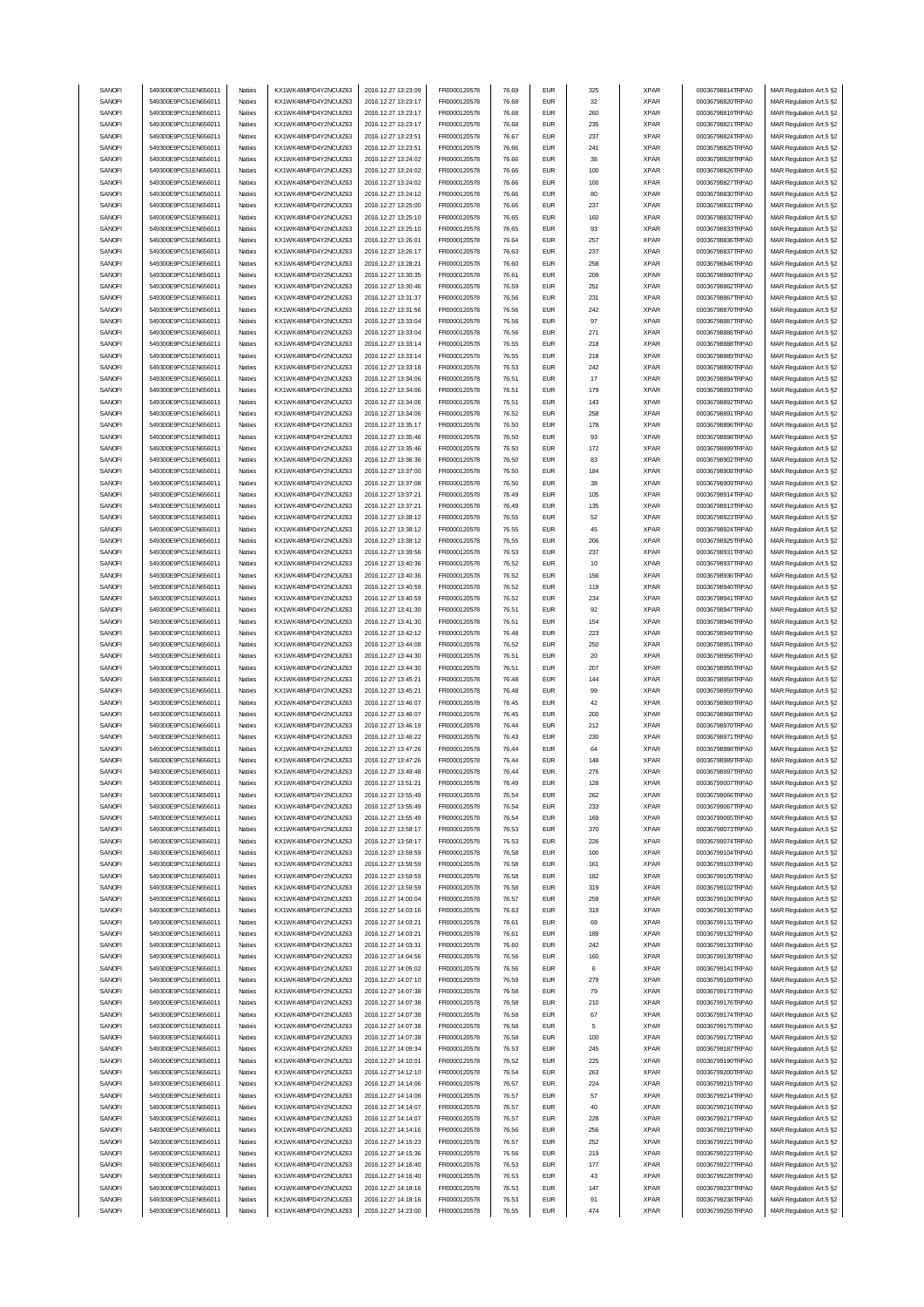| SANOFI           | 549300E9PC51EN656011                         | Natixis            | KX1WK48MPD4Y2NCUIZ63                         | 2016.12.27 14:23:00                        | FR0000120578                 | 76.55          | <b>EUR</b>               | 164                     | <b>XPAR</b>                | 00036799256TRPA0                     | MAR Regulation Art.5 §2                            |
|------------------|----------------------------------------------|--------------------|----------------------------------------------|--------------------------------------------|------------------------------|----------------|--------------------------|-------------------------|----------------------------|--------------------------------------|----------------------------------------------------|
| SANOFI           | 549300E9PC51EN656011                         | Natixis            | KX1WK48MPD4Y2NCUIZ63                         | 2016.12.27 14:23:01                        | FR0000120578                 | 76.54          | <b>EUR</b>               | 287                     | <b>XPAR</b>                | 00036799257TRPA0                     | MAR Regulation Art.5 §2                            |
| SANOFI           |                                              |                    | KX1WK48MPD4Y2NCUIZ63                         |                                            |                              |                | <b>EUR</b>               |                         |                            |                                      |                                                    |
|                  | 549300E9PC51EN656011                         | Natixis            |                                              | 2016.12.27 14:23:01                        | FR0000120578                 | 76.54          |                          | 125                     | <b>XPAR</b>                | 00036799258TRPA0                     | MAR Regulation Art.5 §2                            |
| SANOFI           | 549300E9PC51EN656011                         | Natixis            | KX1WK48MPD4Y2NCUIZ63                         | 2016.12.27 14:23:14                        | FR0000120578                 | 76.53          | <b>EUR</b>               | 224                     | <b>XPAR</b>                | 00036799261TRPA0                     | MAR Regulation Art.5 §2                            |
| SANOFI           | 549300E9PC51EN656011                         | Natixis            | KX1WK48MPD4Y2NCUIZ63                         | 2016.12.27 14:23:14                        | FR0000120578                 | 76.53          | <b>EUR</b>               | 51                      | <b>XPAR</b>                | 00036799260TRPA0                     | MAR Regulation Art.5 §2                            |
| SANOFI           | 549300E9PC51EN656011                         | Natixis            | KX1WK48MPD4Y2NCUIZ63                         | 2016.12.27 14:25:40                        | FR0000120578                 | 76.55          | <b>EUR</b>               | 353                     | <b>XPAR</b>                | 00036799270TRPA0                     | MAR Regulation Art.5 §2                            |
| SANOFI           | 549300E9PC51EN656011                         | Natixis            | KX1WK48MPD4Y2NCUIZ63                         | 2016.12.27 14:27:12                        | FR0000120578                 | 76.56          | <b>EUR</b>               | 330                     | <b>XPAR</b>                | 00036799274TRPA0                     | MAR Regulation Art.5 §2                            |
| SANOFI           | 549300E9PC51EN656011                         | Natixis            | KX1WK48MPD4Y2NCUIZ63                         | 2016.12.27 14:27:15                        | FR0000120578                 | 76.55          | <b>EUR</b>               | 216                     | <b>XPAR</b>                | 00036799276TRPA0                     | MAR Regulation Art.5 §2                            |
| SANOFI           | 549300E9PC51EN656011                         | Natixis            | KX1WK48MPD4Y2NCUIZ63                         | 2016.12.27 14:28:35                        | FR0000120578                 | 76.54          | <b>EUR</b>               | 293                     | <b>XPAR</b>                | 00036799281TRPA0                     | MAR Regulation Art.5 §2                            |
| SANOFI           | 549300E9PC51EN656011                         | Natixis            | KX1WK48MPD4Y2NCUIZ63                         | 2016.12.27 14:28:35                        | FR0000120578                 | 76.54          | <b>EUR</b>               | 341                     | <b>XPAR</b>                | 00036799282TRPA0                     | MAR Regulation Art.5 §2                            |
|                  |                                              |                    |                                              |                                            |                              |                |                          |                         |                            |                                      |                                                    |
| SANOFI           | 549300E9PC51EN656011                         | Natixis            | KX1WK48MPD4Y2NCUIZ63                         | 2016.12.27 14:28:35                        | FR0000120578                 | 76.54          | <b>EUR</b>               | 476                     | <b>XPAR</b>                | 00036799283TRPA0                     | MAR Regulation Art.5 §2                            |
| SANOFI           | 549300E9PC51EN656011                         | Natixis            | KX1WK48MPD4Y2NCUIZ63                         | 2016.12.27 14:30:43                        | FR0000120578                 | 76.56          | <b>EUR</b>               | 70                      | <b>XPAR</b>                | 00036799348TRPA0                     | MAR Regulation Art.5 §2                            |
| SANOFI           | 549300E9PC51EN656011                         | Natixis            | KX1WK48MPD4Y2NCUIZ63                         | 2016.12.27 14:30:43                        | FR0000120578                 | 76.56          | <b>EUR</b>               | 294                     | <b>XPAR</b>                | 00036799349TRPA0                     | MAR Regulation Art.5 §2                            |
| SANOFI           | 549300E9PC51EN656011                         | Natixis            | KX1WK48MPD4Y2NCUIZ63                         | 2016.12.27 14:30:43                        | FR0000120578                 | 76.58          | <b>EUR</b>               | 312                     | <b>XPAR</b>                | 00036799347TRPA0                     | MAR Regulation Art.5 §2                            |
| SANOFI           | 549300E9PC51EN656011                         | Natixis            | KX1WK48MPD4Y2NCUIZ63                         | 2016.12.27 14:31:40                        | FR0000120578                 | 76.54          | <b>EUR</b>               | 35                      | <b>XPAR</b>                | 00036799353TRPA0                     | MAR Regulation Art.5 §2                            |
| SANOFI           | 549300E9PC51EN656011                         | Natixis            | KX1WK48MPD4Y2NCUIZ63                         | 2016.12.27 14:31:40                        | FR0000120578                 | 76.54          | <b>EUR</b>               | 255                     | <b>XPAR</b>                | 00036799354TRPA0                     | MAR Regulation Art.5 §2                            |
| SANOFI           | 549300E9PC51EN656011                         | Natixis            | KX1WK48MPD4Y2NCUIZ63                         | 2016.12.27 14:33:40                        | FR0000120578                 | 76.54          | <b>EUR</b>               | 13                      | <b>XPAR</b>                | 00036799365TRPA0                     |                                                    |
|                  |                                              |                    |                                              |                                            |                              |                |                          |                         |                            |                                      | MAR Regulation Art.5 §2                            |
| SANOFI           | 549300E9PC51EN656011                         | Natixis            | KX1WK48MPD4Y2NCUIZ63                         | 2016.12.27 14:36:11                        | FR0000120578                 | 76.56          | <b>EUR</b>               | 217                     | <b>XPAR</b>                | 00036799403TRPA0                     | MAR Regulation Art.5 §2                            |
| SANOFI           | 549300E9PC51EN656011                         | Natixis            | KX1WK48MPD4Y2NCLIIZ63                        | 2016.12.27 14:36:11                        | FR0000120578                 | 76.56          | <b>EUR</b>               | 488                     | <b>XPAR</b>                | 00036799405TRPA0                     | MAR Regulation Art.5 §2                            |
| SANOFI           | 549300E9PC51EN656011                         | Natixis            | KX1WK48MPD4Y2NCUIZ63                         | 2016.12.27 14:36:11                        | FR0000120578                 | 76.56          | <b>EUR</b>               | 271                     | <b>XPAR</b>                | 00036799404TRPA0                     | MAR Regulation Art.5 §2                            |
| SANOFI           | 549300E9PC51EN656011                         | Natixis            | KX1WK48MPD4Y2NCUIZ63                         | 2016.12.27 14:37:50                        | FR0000120578                 | 76.55          | <b>EUR</b>               | 421                     | <b>XPAR</b>                | 00036799414TRPA0                     | MAR Regulation Art.5 §2                            |
| SANOFI           | 549300E9PC51EN656011                         | Natixis            | KX1WK48MPD4Y2NCUIZ63                         | 2016.12.27 14:37:50                        | FR0000120578                 | 76.55          | <b>EUR</b>               | 130                     | <b>XPAR</b>                | 00036799417TRPA0                     | MAR Regulation Art.5 §2                            |
| SANOFI           | 549300E9PC51EN65601                          | Natixis            | KX1WK48MPD4Y2NCUIZ63                         | 2016.12.27 14:37:50                        | FR0000120578                 | 76.55          | <b>EUR</b>               | 52                      | <b>XPAR</b>                | 00036799415TRPA0                     | MAR Regulation Art.5 §2                            |
| SANOFI           | 549300E9PC51EN656011                         | Natixis            | KX1WK48MPD4Y2NCUIZ63                         | 2016.12.27 14:37:50                        | FR0000120578                 | 76.55          | <b>EUR</b>               | 52                      | <b>XPAR</b>                | 00036799416TRPA0                     | MAR Regulation Art.5 §2                            |
|                  |                                              |                    |                                              |                                            |                              |                |                          |                         |                            |                                      |                                                    |
| SANOFI           | 549300E9PC51EN656011                         | Natixis            | KX1WK48MPD4Y2NCUIZ63                         | 2016.12.27 14:39:17                        | FR0000120578                 | 76.56          | <b>EUR</b>               | 278                     | <b>XPAR</b>                | 00036799424TRPA0                     | MAR Regulation Art.5 §2                            |
| SANOFI           | 549300E9PC51EN656011                         | Natixis            | KX1WK48MPD4Y2NCUIZ63                         | 2016.12.27 14:39:17                        | FR0000120578                 | 76.56          | <b>EUR</b>               | 158                     | <b>XPAR</b>                | 00036799423TRPA0                     | MAR Regulation Art.5 §2                            |
| SANOFI           | 549300E9PC51EN656011                         | Natixis            | KX1WK48MPD4Y2NCUIZ63                         | 2016.12.27 14:41:04                        | FR0000120578                 | 76.57          | <b>EUR</b>               | 559                     | <b>XPAR</b>                | 00036799435TRPA0                     | MAR Regulation Art.5 §2                            |
| SANOFI           | 549300E9PC51EN656011                         | Natixis            | KX1WK48MPD4Y2NCUIZ63                         | 2016.12.27 14:41:04                        | FR0000120578                 | 76.56          | <b>EUR</b>               | 353                     | <b>XPAR</b>                | 00036799436TRPA0                     | MAR Regulation Art.5 §2                            |
| SANOFI           | 549300E9PC51EN656011                         | Natixis            | KX1WK48MPD4Y2NCUIZ63                         | 2016.12.27 14:41:19                        | FR0000120578                 | 76.55          | <b>EUR</b>               | 118                     | <b>XPAR</b>                | 00036799440TRPA0                     | MAR Regulation Art.5 §2                            |
| SANOFI           | 549300E9PC51EN656011                         | Natixis            | KX1WK48MPD4Y2NCUIZ63                         | 2016.12.27 14:41:19                        | FR0000120578                 | 76.55          | <b>EUR</b>               | 119                     | <b>XPAR</b>                | 00036799441TRPA0                     | MAR Regulation Art.5 §2                            |
| SANOFI           | 549300E9PC51EN656011                         | Natixis            | KX1WK48MPD4Y2NCUIZ63                         | 2016.12.27 14:41:30                        | FR0000120578                 | 76.53          | <b>EUR</b>               | 214                     | <b>XPAR</b>                | 00036799446TRPA0                     | MAR Regulation Art.5 §2                            |
|                  |                                              |                    |                                              |                                            |                              |                |                          |                         |                            |                                      |                                                    |
| SANOFI           | 549300E9PC51EN656011                         | Natixis            | KX1WK48MPD4Y2NCUIZ63                         | 2016.12.27 14:44:22                        | FR0000120578                 | 76.50          | <b>EUR</b>               | 251                     | <b>XPAR</b>                | 00036799455TRPA0                     | MAR Regulation Art.5 §2                            |
| SANOFI           | 549300E9PC51EN656011                         | Natixis            | KX1WK48MPD4Y2NCUIZ63                         | 2016.12.27 14:45:03                        | FR0000120578                 | 76.50          | <b>EUR</b>               | 48                      | <b>XPAR</b>                | 00036799464TRPA0                     | MAR Regulation Art.5 §2                            |
| SANOFI           | 549300E9PC51EN656011                         | Natixis            | KX1WK48MPD4Y2NCUIZ63                         | 2016.12.27 14:45:03                        | FR0000120578                 | 76.50          | <b>EUR</b>               | 261                     | <b>XPAR</b>                | 00036799463TRPA0                     | MAR Regulation Art.5 §2                            |
| SANOFI           | 549300E9PC51EN656011                         | Natixis            | KX1WK48MPD4Y2NCUIZ63                         | 2016.12.27 14:45:03                        | FR0000120578                 | 76.49          | <b>EUR</b>               | 270                     | <b>XPAR</b>                | 00036799465TRPA0                     | MAR Regulation Art.5 §2                            |
| SANOFI           | 549300E9PC51EN656011                         | Natixis            | KX1WK48MPD4Y2NCUIZ63                         | 2016.12.27 14:45:19                        | FR0000120578                 | 76.50          | <b>EUR</b>               | 252                     | <b>XPAR</b>                | 00036799466TRPA0                     | MAR Regulation Art.5 §2                            |
| SANOFI           | 549300E9PC51EN656011                         | Natixis            | KX1WK48MPD4Y2NCUIZ63                         | 2016.12.27 14:45:49                        | FR0000120578                 | 76.47          | <b>EUR</b>               | 227                     | <b>XPAR</b>                | 00036799468TRPA0                     | MAR Regulation Art.5 §2                            |
| SANOFI           | 549300E9PC51EN656011                         | Natixis            | KX1WK48MPD4Y2NCUIZ63                         | 2016.12.27 14:46:58                        | FR0000120578                 | 76.47          | <b>EUR</b>               | 201                     | <b>XPAR</b>                | 00036799478TRPA0                     |                                                    |
|                  |                                              |                    |                                              |                                            |                              |                |                          |                         |                            |                                      | MAR Regulation Art.5 §2                            |
| SANOFI           | 549300E9PC51EN656011                         | Natixis            | KX1WK48MPD4Y2NCUIZ63                         | 2016.12.27 14:47:49                        | FR0000120578                 | 76.47          | <b>EUR</b>               | 53                      | <b>XPAR</b>                | 00036799482TRPA0                     | MAR Regulation Art.5 §2                            |
| SANOFI           | 549300E9PC51EN656011                         | Natixis            | KX1WK48MPD4Y2NCUIZ63                         | 2016.12.27 14:48:16                        | FR0000120578                 | 76.45          | <b>EUR</b>               | 237                     | <b>XPAR</b>                | 00036799492TRPA0                     | MAR Regulation Art.5 §2                            |
| SANOFI           | 549300E9PC51EN656011                         | Natixis            | KX1WK48MPD4Y2NCUIZ63                         | 2016.12.27 14:49:27                        | FR0000120578                 | 76.44          | <b>EUR</b>               | 229                     | <b>XPAR</b>                | 00036799506TRPA0                     | MAR Regulation Art.5 §2                            |
| SANOFI           | 549300E9PC51EN656011                         | Natixis            | KX1WK48MPD4Y2NCUIZ63                         | 2016.12.27 14:49:51                        | FR0000120578                 | 76.44          | <b>EUR</b>               | 96                      | <b>XPAR</b>                | 00036799509TRPA0                     | MAR Regulation Art.5 §2                            |
| SANOFI           | 549300E9PC51EN656011                         | Natixis            | KX1WK48MPD4Y2NCUIZ63                         | 2016.12.27 14:49:56                        | FR0000120578                 | 76.44          | <b>EUR</b>               | 91                      | <b>XPAR</b>                | 00036799510TRPA0                     | MAR Regulation Art.5 §2                            |
| SANOFI           | 549300E9PC51EN656011                         | Natixis            | KX1WK48MPD4Y2NCUIZ63                         | 2016.12.27 14:54:00                        | FR0000120578                 | 76.49          | <b>EUR</b>               | 374                     | <b>XPAR</b>                | 00036799530TRPA0                     | MAR Regulation Art.5 §2                            |
| SANOFI           | 549300E9PC51EN656011                         | Natixis            | KX1WK48MPD4Y2NCUIZ63                         | 2016.12.27 14:54:00                        | FR0000120578                 | 76.49          | <b>EUR</b>               | 249                     | <b>XPAR</b>                | 00036799531TRPA0                     | MAR Regulation Art.5 §2                            |
|                  | 549300E9PC51EN656011                         |                    |                                              |                                            |                              |                | <b>EUR</b>               |                         |                            | 00036799538TRPA0                     |                                                    |
| SANOFI           |                                              | Natixis            | KX1WK48MPD4Y2NCUIZ63                         | 2016.12.27 14:56:10                        | FR0000120578                 | 76.49          |                          | 219                     | <b>XPAR</b>                |                                      | MAR Regulation Art.5 §2                            |
| SANOFI           | 549300E9PC51EN656011                         | Natixis            | KX1WK48MPD4Y2NCUIZ63                         | 2016.12.27 14:56:10                        | FR0000120578                 | 76.49          | <b>EUR</b>               | 481                     | <b>XPAR</b>                | 00036799537TRPA0                     | MAR Regulation Art.5 §2                            |
| SANOFI           | 549300E9PC51EN65601                          | Natixis            | KX1WK48MPD4Y2NCUIZ63                         | 2016.12.27 14:58:59                        | FR0000120578                 | 76.47          | <b>EUR</b>               | 232                     | <b>XPAR</b>                | 00036799548TRPA0                     | MAR Regulation Art.5 §2                            |
| SANOFI           | 549300E9PC51EN656011                         | Natixis            | KX1WK48MPD4Y2NCUIZ63                         | 2016.12.27 14:58:59                        | FR0000120578                 | 76.47          | <b>EUR</b>               | 248                     | <b>XPAR</b>                | 00036799549TRPA0                     | MAR Regulation Art.5 §2                            |
| SANOFI           | 549300E9PC51EN65601                          | Natixis            | KX1WK48MPD4Y2NCUIZ63                         | 2016.12.27 14:58:59                        |                              |                |                          |                         |                            | 00036799547TRPA0                     | MAR Regulation Art.5 §2                            |
|                  |                                              |                    |                                              |                                            | FR0000120578                 | 76.47          | <b>EUR</b>               | 293                     | <b>XPAR</b>                |                                      |                                                    |
| SANOFI           | 549300E9PC51EN656011                         | Natixis            | KX1WK48MPD4Y2NCUIZ63                         | 2016.12.27 15:00:01                        | FR0000120578                 | 76.47          | <b>EUR</b>               | 314                     | <b>XPAR</b>                | 00036799552TRPA0                     |                                                    |
|                  |                                              |                    |                                              |                                            |                              |                |                          |                         |                            |                                      | MAR Regulation Art.5 §2                            |
| SANOFI           | 549300E9PC51EN656011                         | Natixis            | KX1WK48MPD4Y2NCUIZ63                         | 2016.12.27 15:00:28                        | FR0000120578                 | 76.47          | <b>EUR</b>               | 52                      | <b>XPAR</b>                | 00036799554TRPA0                     | MAR Regulation Art.5 §2                            |
| SANOFI           | 549300E9PC51EN656011                         | Natixis            | KX1WK48MPD4Y2NCUIZ63                         | 2016.12.27 15:00:28                        | FR0000120578                 | 76.47          | <b>EUR</b>               | 265                     | <b>XPAR</b>                | 00036799555TRPA0                     | MAR Regulation Art.5 §2                            |
| SANOFI           | 549300E9PC51EN656011                         | Natixis            | KX1WK48MPD4Y2NCUIZ63                         | 2016.12.27 15:01:12                        | FR0000120578                 | 76.48          | <b>EUR</b>               | 400                     | <b>XPAR</b>                | 00036799575TRPA0                     | MAR Regulation Art.5 §2                            |
| SANOFI           | 549300E9PC51EN656011                         | Natixis            | KX1WK48MPD4Y2NCUIZ63                         | 2016.12.27 15:01:30                        | FR0000120578                 | 76.47          | <b>EUR</b>               | 284                     | <b>XPAR</b>                | 00036799580TRPA0                     | MAR Regulation Art.5 §2                            |
| SANOFI           | 549300E9PC51EN656011                         | Natixis            | KX1WK48MPD4Y2NCUIZ63                         | 2016.12.27 15:02:35                        | FR0000120578                 | 76.49          | <b>EUR</b>               | 382                     | <b>XPAR</b>                | 00036799600TRPA0                     | MAR Regulation Art.5 §2                            |
| SANOFI           | 549300E9PC51EN656011                         | Natixis            | KX1WK48MPD4Y2NCUIZ63                         | 2016.12.27 15:02:46                        | FR0000120578                 | 76.48          | <b>EUR</b>               | 257                     | <b>XPAR</b>                | 00036799601TRPA0                     | MAR Regulation Art.5 §2                            |
| SANOFI           | 549300E9PC51EN656011                         | Natixis            | KX1WK48MPD4Y2NCUIZ63                         | 2016.12.27 15:02:46                        | FR0000120578                 | 76.47          | <b>EUR</b>               | 100                     | <b>XPAR</b>                | 00036799602TRPA0                     | MAR Regulation Art.5 §2                            |
|                  |                                              | Natixis            |                                              |                                            |                              | 76.47          |                          |                         | <b>XPAR</b>                |                                      |                                                    |
| SANOFI           | 549300E9PC51EN656011                         |                    | KX1WK48MPD4Y2NCUIZ63                         | 2016.12.27 15:02:46                        | FR0000120578                 |                | <b>EUR</b>               | 113                     |                            | 00036799603TRPA0                     | MAR Regulation Art.5 §2                            |
| SANUH            | 549300E9PC51EN65601                          | natxis             | KX1WK48MPD4Y2NCUIZ63                         | 2016.12.27 15:04:32                        | <b>FR00001205/8</b>          | 76.44          | ьuн                      |                         | <b>XPAR</b>                | 00036799613TRPAU                     | MAK Kegulation Art.5 §2                            |
| SANOFI           | 549300E9PC51EN656011                         | Natixis            | KX1WK48MPD4Y2NCUIZ63                         | 2016.12.27 15:04:32                        | FR0000120578                 | 76.44          | <b>EUR</b>               | 100                     | <b>XPAR</b>                | 00036799611TRPA0                     | MAR Regulation Art.5 §2                            |
| SANOFI           | 549300E9PC51EN656011                         | Natixis            | KX1WK48MPD4Y2NCUIZ63                         | 2016.12.27 15:04:32                        | FR0000120578                 | 76.44          | <b>EUR</b>               | 100                     | XPAR                       | 00036799612TRPA0                     | MAR Regulation Art.5 §2                            |
| SANOFI           | 549300E9PC51EN656011                         | Natixis            | KX1WK48MPD4Y2NCUIZ63                         | 2016.12.27 15:04:32                        | FR0000120578                 | 76.45          | <b>EUR</b>               | 253                     | <b>XPAR</b>                | 00036799610TRPA0                     | MAR Regulation Art.5 §2                            |
| SANOFI           | 549300E9PC51EN656011                         | Natixis            | KX1WK48MPD4Y2NCUIZ63                         | 2016.12.27 15:04:32                        | FR0000120578                 | 76.45          | <b>EUR</b>               | 214                     | <b>XPAR</b>                | 00036799609TRPA0                     | MAR Regulation Art.5 §2                            |
| SANOFI           | 549300E9PC51EN656011                         | Natixis            | KX1WK48MPD4Y2NCUIZ63                         | 2016.12.27 15:08:01                        | FR0000120578                 | 76.50          | <b>EUR</b>               | 301                     | <b>XPAR</b>                | 00036799630TRPA0                     | MAR Regulation Art.5 §2                            |
|                  |                                              |                    | KX1WK48MPD4Y2NCUIZ63                         |                                            |                              |                |                          |                         |                            |                                      |                                                    |
| SANOFI           | 549300E9PC51EN656011                         | Natixis            |                                              | 2016.12.27 15:08:01                        | FR0000120578                 | 76.50          | <b>EUR</b>               | 73                      | <b>XPAR</b>                | 00036799629TRPA0                     | MAR Regulation Art.5 §2                            |
| SANOFI           | 549300E9PC51EN656011                         | Natixis            | KX1WK48MPD4Y2NCUIZ63                         | 2016.12.27 15:08:01                        | FR0000120578                 | 76.50          | <b>EUR</b>               | 245                     | <b>XPAR</b>                | 00036799628TRPA0                     | MAR Regulation Art.5 §2                            |
| SANOFI           | 549300E9PC51EN656011                         | Natixis            | KX1WK48MPD4Y2NCUIZ63                         | 2016.12.27 15:08:32                        | FR0000120578                 | 76.49          | <b>EUR</b>               | 427                     | <b>XPAR</b>                | 00036799638TRPA0                     | MAR Regulation Art.5 §2                            |
| SANOFI           | 549300E9PC51EN656011                         | Natixis            | KX1WK48MPD4Y2NCUIZ63                         | 2016.12.27 15:10:08                        | FR0000120578                 | 76.48          | <b>EUR</b>               | 300                     | <b>XPAR</b>                | 00036799647TRPA0                     | MAR Regulation Art.5 §2                            |
| SANOFI           | 549300E9PC51EN656011                         | Natixis            | KX1WK48MPD4Y2NCUIZ63                         | 2016.12.27 15:10:10                        | FR0000120578                 | 76.48          | <b>EUR</b>               | $\overline{\mathbf{c}}$ | <b>XPAR</b>                | 00036799648TRPA0                     | MAR Regulation Art.5 §2                            |
| SANOFI           | 549300E9PC51EN656011                         | Natixis            | KX1WK48MPD4Y2NCUIZ63                         | 2016.12.27 15:10:10                        | FR0000120578                 | 76.48          | <b>EUR</b>               | 114                     | <b>XPAR</b>                | 00036799649TRPA0                     | MAR Regulation Art.5 §2                            |
| SANOFI           | 549300E9PC51EN656011                         | Natixis            | KX1WK48MPD4Y2NCUIZ63                         | 2016.12.27 15:11:40                        | FR0000120578                 | 76.49          | <b>EUR</b>               | 223                     | <b>XPAR</b>                | 00036799661TRPA0                     | MAR Regulation Art.5 §2                            |
| SANOFI           | 549300E9PC51EN656011                         | Natixis            | KX1WK48MPD4Y2NCUIZ63                         | 2016.12.27 15:11:40                        | FR0000120578                 | 76.49          | <b>EUR</b>               | 11                      | <b>XPAR</b>                | 00036799663TRPA0                     | MAR Regulation Art.5 §2                            |
| SANOFI           | 549300E9PC51EN656011                         | Natixis            | KX1WK48MPD4Y2NCUIZ63                         | 2016.12.27 15:11:40                        | FR0000120578                 | 76.49          | <b>EUR</b>               | 54                      | <b>XPAR</b>                |                                      |                                                    |
|                  |                                              |                    |                                              |                                            |                              |                |                          |                         |                            | 00036799664TRPA0                     | MAR Regulation Art.5 §2                            |
| SANOFI           | 549300E9PC51EN656011                         | Natixis            | KX1WK48MPD4Y2NCUIZ63                         | 2016.12.27 15:11:40                        | FR0000120578                 | 76.49          | <b>EUR</b>               | 91                      | <b>XPAR</b>                | 00036799662TRPA0                     | MAR Regulation Art.5 §2                            |
| SANOFI           | 549300E9PC51EN656011                         | Natixis            | KX1WK48MPD4Y2NCUIZ63                         | 2016.12.27 15:13:00                        | FR0000120578                 | 76.49          | <b>EUR</b>               | 322                     | <b>XPAR</b>                | 00036799685TRPA0                     | MAR Regulation Art.5 §2                            |
| SANOFI           | 549300E9PC51EN656011                         | Natixis            | KX1WK48MPD4Y2NCUIZ63                         | 2016.12.27 15:13:00                        | FR0000120578                 | 76.49          | <b>EUR</b>               | 508                     | <b>XPAR</b>                | 00036799686TRPA0                     | MAR Regulation Art.5 §2                            |
| SANOFI           | 549300E9PC51EN656011                         | Natixis            | KX1WK48MPD4Y2NCUIZ63                         | 2016.12.27 15:14:51                        | FR0000120578                 | 76.52          | <b>EUR</b>               | 519                     | <b>XPAR</b>                | 00036799695TRPA0                     | MAR Regulation Art.5 §2                            |
| SANOFI           | 549300E9PC51EN656011                         | Natixis            | KX1WK48MPD4Y2NCUIZ63                         | 2016.12.27 15:14:51                        | FR0000120578                 | 76.52          | <b>EUR</b>               | 251                     | <b>XPAR</b>                | 00036799696TRPA0                     | MAR Regulation Art.5 §2                            |
| SANOFI           | 549300E9PC51EN656011                         | Natixis            | KX1WK48MPD4Y2NCUIZ63                         | 2016.12.27 15:16:00                        | FR0000120578                 | 76.52          | <b>EUR</b>               | 52                      | <b>XPAR</b>                | 00036799705TRPA0                     | MAR Regulation Art.5 §2                            |
|                  |                                              | Natixis            |                                              |                                            |                              | 76.52          |                          |                         |                            |                                      |                                                    |
| SANOFI           | 549300E9PC51EN656011                         |                    | KX1WK48MPD4Y2NCUIZ63                         | 2016.12.27 15:16:00                        | FR0000120578                 |                | <b>EUR</b>               | 92                      | <b>XPAR</b>                | 00036799704TRPA0                     | MAR Regulation Art.5 §2                            |
| SANOFI           | 549300E9PC51EN656011                         | Natixis            | KX1WK48MPD4Y2NCUIZ63                         | 2016.12.27 15:16:00                        | FR0000120578                 | 76.52          | <b>EUR</b>               | 12                      | <b>XPAR</b>                | 00036799706TRPA0                     | MAR Regulation Art.5 §2                            |
| SANOFI           | 549300E9PC51EN656011                         | Natixis            | KX1WK48MPD4Y2NCUIZ63                         | 2016.12.27 15:16:26                        | FR0000120578                 | 76.53          | <b>EUR</b>               | 211                     | <b>XPAR</b>                | 00036799707TRPA0                     | MAR Regulation Art.5 §2                            |
| SANOFI           | 549300E9PC51EN656011                         | Natixis            | KX1WK48MPD4Y2NCUIZ63                         | 2016.12.27 15:16:35                        | FR0000120578                 | 76.52          | <b>EUR</b>               | 414                     | <b>XPAR</b>                | 00036799709TRPA0                     | MAR Regulation Art.5 §2                            |
| SANOFI           | 549300E9PC51EN656011                         | Natixis            | KX1WK48MPD4Y2NCUIZ63                         | 2016.12.27 15:16:35                        | FR0000120578                 | 76.52          | <b>EUR</b>               | 163                     | <b>XPAR</b>                | 00036799710TRPA0                     | MAR Regulation Art.5 §2                            |
| SANOFI           | 549300E9PC51EN656011                         | Natixis            | KX1WK48MPD4Y2NCUIZ63                         | 2016.12.27 15:19:10                        | FR0000120578                 | 76.53          | <b>EUR</b>               | 521                     | <b>XPAR</b>                | 00036799731TRPA0                     | MAR Regulation Art.5 §2                            |
| SANOFI           | 549300E9PC51EN656011                         | Natixis            | KX1WK48MPD4Y2NCUIZ63                         | 2016.12.27 15:19:10                        | FR0000120578                 | 76.53          | <b>EUR</b>               | 462                     | <b>XPAR</b>                | 00036799730TRPA0                     | MAR Regulation Art.5 §2                            |
|                  |                                              |                    |                                              |                                            |                              |                |                          |                         |                            |                                      |                                                    |
| SANOFI           | 549300E9PC51EN656011                         | Natixis            | KX1WK48MPD4Y2NCUIZ63                         | 2016.12.27 15:19:10                        | FR0000120578                 | 76.52          | <b>EUR</b>               | 421                     | <b>XPAR</b>                | 00036799732TRPA0                     | MAR Regulation Art.5 §2                            |
| SANOFI           | 549300E9PC51EN656011                         | Natixis            | KX1WK48MPD4Y2NCUIZ63                         | 2016.12.27 15:20:24                        | FR0000120578                 | 76.54          | <b>EUR</b>               | 136                     | <b>XPAR</b>                | 00036799741TRPA0                     | MAR Regulation Art.5 §2                            |
| SANOFI           | 549300E9PC51EN656011                         | Natixis            | KX1WK48MPD4Y2NCUIZ63                         | 2016.12.27 15:20:24                        | FR0000120578                 | 76.54          | <b>EUR</b>               | 176                     | <b>XPAR</b>                | 00036799740TRPA0                     | MAR Regulation Art.5 §2                            |
| SANOFI           | 549300E9PC51EN656011                         | Natixis            | KX1WK48MPD4Y2NCUIZ63                         | 2016.12.27 15:20:44                        | FR0000120578                 | 76.53          | <b>EUR</b>               | 261                     | <b>XPAR</b>                | 00036799756TRPA0                     | MAR Regulation Art.5 §2                            |
| SANOFI           | 549300E9PC51EN656011                         | Natixis            | KX1WK48MPD4Y2NCUIZ63                         | 2016.12.27 15:20:44                        | FR0000120578                 | 76.53          | <b>EUR</b>               | 86                      | <b>XPAR</b>                | 00036799757TRPA0                     | MAR Regulation Art.5 §2                            |
| SANOFI           | 549300E9PC51EN656011                         | Natixis            | KX1WK48MPD4Y2NCUIZ63                         | 2016.12.27 15:20:50                        | FR0000120578                 | 76.52          | <b>EUR</b>               | 54                      | <b>XPAR</b>                | 00036799759TRPA0                     | MAR Regulation Art.5 §2                            |
| SANOFI           | 549300E9PC51EN656011                         | Natixis            | KX1WK48MPD4Y2NCUIZ63                         | 2016.12.27 15:20:50                        | FR0000120578                 | 76.52          | <b>EUR</b>               | 206                     | <b>XPAR</b>                | 00036799758TRPA0                     | MAR Regulation Art.5 §2                            |
|                  |                                              |                    |                                              |                                            |                              |                |                          |                         |                            |                                      |                                                    |
| SANOFI           | 549300E9PC51EN656011                         | Natixis            | KX1WK48MPD4Y2NCUIZ63                         | 2016.12.27 15:23:22                        | FR0000120578                 | 76.54          | <b>EUR</b>               | 200                     | <b>XPAR</b>                | 00036799779TRPA0                     | MAR Regulation Art.5 §2                            |
| SANOFI           | 549300E9PC51EN656011                         | Natixis            | KX1WK48MPD4Y2NCUIZ63                         | 2016.12.27 15:23:22                        | FR0000120578                 | 76.55          | <b>EUR</b>               | 912                     | <b>XPAR</b>                | 00036799778TRPA0                     | MAR Regulation Art.5 §2                            |
| SANOFI<br>SANOFI | 549300E9PC51EN656011<br>549300E9PC51EN656011 | Natixis<br>Natixis | KX1WK48MPD4Y2NCUIZ63<br>KX1WK48MPD4Y2NCUIZ63 | 2016.12.27 15:23:22<br>2016.12.27 15:24:09 | FR0000120578<br>FR0000120578 | 76.54<br>76.51 | <b>EUR</b><br><b>EUR</b> | 36<br>239               | <b>XPAR</b><br><b>XPAR</b> | 00036799780TRPA0<br>00036799788TRPA0 | MAR Regulation Art.5 §2<br>MAR Regulation Art.5 §2 |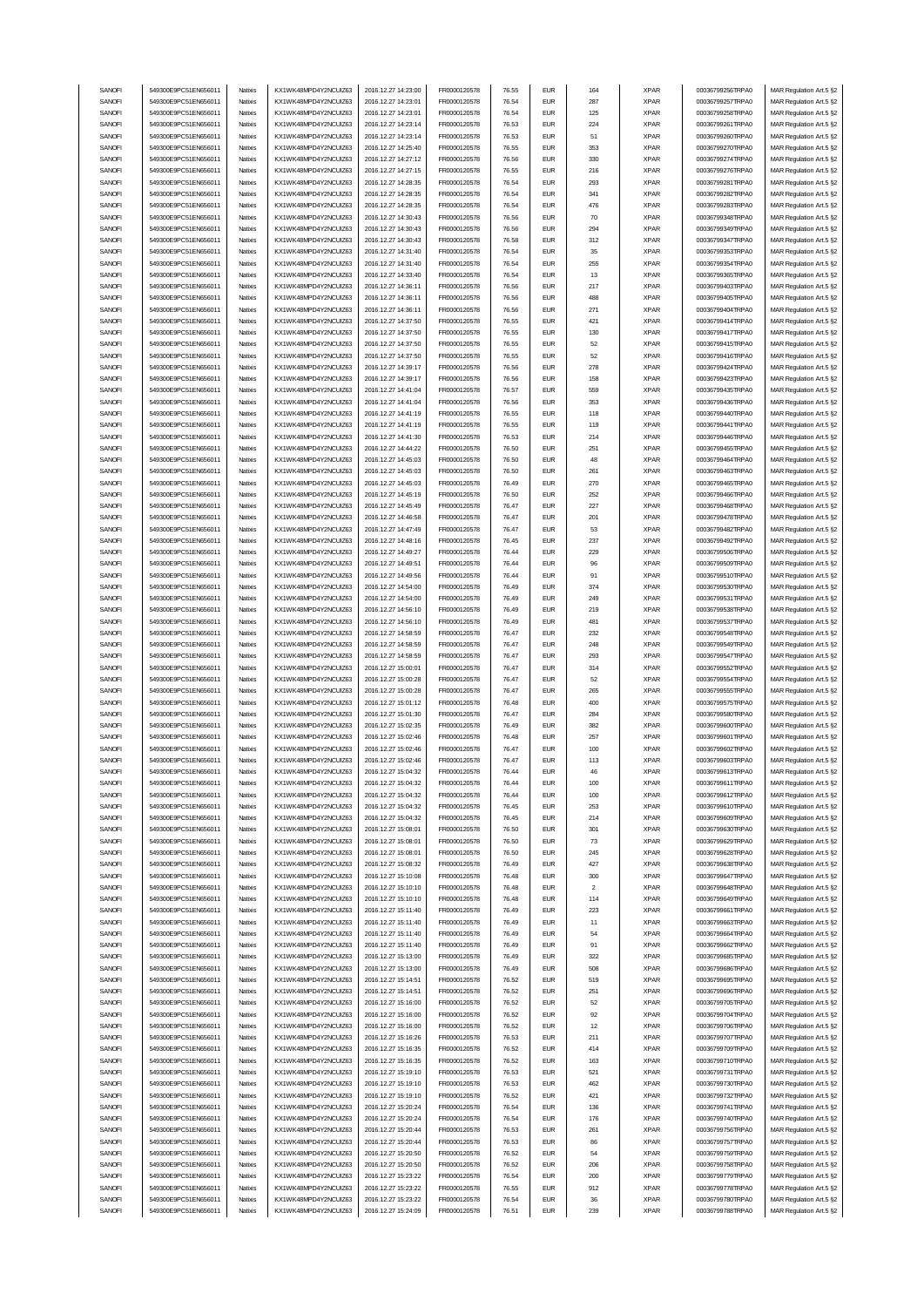| SANOFI           | 549300E9PC51EN656011                         | Natixis            | KX1WK48MPD4Y2NCUIZ63                         | 2016.12.27 15:24:09                        | FR0000120578                 | 76.52          | <b>EUR</b>                  | 213            | <b>XPAR</b>                | 00036799787TRPA0                     | MAR Regulation Art.5 §2                            |
|------------------|----------------------------------------------|--------------------|----------------------------------------------|--------------------------------------------|------------------------------|----------------|-----------------------------|----------------|----------------------------|--------------------------------------|----------------------------------------------------|
|                  |                                              |                    | KX1WK48MPD4Y2NCUIZ63                         |                                            |                              |                |                             |                |                            | 00036799798TRPA0                     |                                                    |
| SANOFI           | 549300E9PC51EN656011                         | Natixis            |                                              | 2016.12.27 15:25:46                        | FR0000120578                 | 76.54          | <b>EUR</b>                  | 100            | <b>XPAR</b>                |                                      | MAR Regulation Art.5 §2                            |
| SANOFI           | 549300E9PC51EN656011                         | Natixis            | KX1WK48MPD4Y2NCUIZ63                         | 2016.12.27 15:25:46                        | FR0000120578                 | 76.54          | <b>EUR</b>                  | 195            | <b>XPAR</b>                | 00036799797TRPA0                     | MAR Regulation Art.5 §2                            |
| SANOFI           | 549300E9PC51EN656011                         | Natixis            | KX1WK48MPD4Y2NCUIZ63                         | 2016.12.27 15:25:47                        | FR0000120578                 | 76.54          | <b>EUR</b>                  | 743            | <b>XPAR</b>                | 00036799799TRPA0                     | MAR Regulation Art.5 §2                            |
| SANOFI           | 549300E9PC51EN656011                         | Natixis            | KX1WK48MPD4Y2NCUIZ63                         | 2016.12.27 15:26:00                        | FR0000120578                 | 76.51          | <b>EUR</b>                  | 247            | <b>XPAR</b>                | 00036799800TRPA0                     | MAR Regulation Art.5 §2                            |
|                  |                                              |                    |                                              |                                            |                              |                |                             |                |                            |                                      |                                                    |
| SANOFI           | 549300E9PC51EN656011                         | Natixis            | KX1WK48MPD4Y2NCUIZ63                         | 2016.12.27 15:31:11                        | FR0000120578                 | 76.36          | <b>EUR</b>                  | 395            | <b>XPAR</b>                | 00036800053TRPA0                     | MAR Regulation Art.5 §2                            |
| SANOFI           | 549300E9PC51EN656011                         | Natixis            | KX1WK48MPD4Y2NCUIZ63                         | 2016.12.27 15:31:11                        | FR0000120578                 | 76.36          | <b>EUR</b>                  | 600            | <b>XPAR</b>                | 00036800051TRPA0                     | MAR Regulation Art.5 §2                            |
| SANOFI           | 549300E9PC51EN656011                         | Natixis            | KX1WK48MPD4Y2NCUIZ63                         | 2016.12.27 15:31:11                        | FR0000120578                 | 76.36          | <b>EUR</b>                  | 250            | <b>XPAR</b>                | 00036800055TRPA0                     | MAR Regulation Art.5 §2                            |
|                  |                                              |                    |                                              |                                            |                              |                |                             |                |                            |                                      |                                                    |
| SANOFI           | 549300E9PC51EN656011                         | Natixis            | KX1WK48MPD4Y2NCUIZ63                         | 2016.12.27 15:31:11                        | FR0000120578                 | 76.36          | <b>EUR</b>                  | 50             | <b>XPAR</b>                | 00036800050TRPA0                     | MAR Regulation Art.5 §2                            |
| SANOFI           | 549300E9PC51EN656011                         | Natixis            | KX1WK48MPD4Y2NCUIZ63                         | 2016.12.27 15:31:11                        | FR0000120578                 | 76.36          | <b>EUR</b>                  | 250            | <b>XPAR</b>                | 00036800052TRPA0                     | MAR Regulation Art.5 §2                            |
| SANOFI           | 549300E9PC51EN656011                         | Natixis            | KX1WK48MPD4Y2NCUIZ63                         | 2016.12.27 15:31:11                        | FR0000120578                 | 76.36          | <b>EUR</b>                  | 200            | <b>XPAR</b>                | 00036800049TRPA0                     | MAR Regulation Art.5 §2                            |
|                  |                                              |                    |                                              |                                            |                              |                |                             |                |                            |                                      |                                                    |
| SANOFI           | 549300E9PC51EN656011                         | Natixis            | KX1WK48MPD4Y2NCUIZ63                         | 2016.12.27 15:31:11                        | FR0000120578                 | 76.36          | <b>EUR</b>                  | 250            | <b>XPAR</b>                | 00036800054TRPA0                     | MAR Regulation Art.5 §2                            |
| SANOFI           | 549300E9PC51EN656011                         | Natixis            | KX1WK48MPD4Y2NCUIZ63                         | 2016.12.27 15:31:28                        | FR0000120578                 | 76.36          | <b>EUR</b>                  | 50             | <b>XPAR</b>                | 00036800067TRPA0                     | MAR Regulation Art.5 §2                            |
|                  |                                              |                    |                                              |                                            |                              |                |                             |                |                            |                                      |                                                    |
| SANOFI           | 549300E9PC51EN656011                         | Natixis            | KX1WK48MPD4Y2NCUIZ63                         | 2016.12.27 15:31:28                        | FR0000120578                 | 76.36          | <b>EUR</b>                  | 100            | <b>XPAR</b>                | 00036800065TRPA0                     | MAR Regulation Art.5 §2                            |
| SANOFI           | 549300E9PC51EN656011                         | Natixis            | KX1WK48MPD4Y2NCUIZ63                         | 2016.12.27 15:31:28                        | FR0000120578                 | 76.36          | <b>EUR</b>                  | 100            | <b>XPAR</b>                | 00036800066TRPA0                     | MAR Regulation Art.5 §2                            |
| SANOFI           | 549300E9PC51EN656011                         | Natixis            | KX1WK48MPD4Y2NCUIZ63                         | 2016.12.27 15:31:28                        | FR0000120578                 | 76.36          | <b>EUR</b>                  | 240            | <b>XPAR</b>                | 00036800068TRPA0                     | MAR Regulation Art.5 §2                            |
|                  |                                              |                    |                                              |                                            |                              |                |                             |                |                            |                                      |                                                    |
| SANOFI           | 549300E9PC51EN656011                         | Natixis            | KX1WK48MPD4Y2NCUIZ63                         | 2016.12.27 15:31:30                        | FR0000120578                 | 76.36          | <b>EUR</b>                  | 10             | <b>XPAR</b>                | 00036800069TRPA0                     | MAR Regulation Art.5 §2                            |
| SANOFI           | 549300E9PC51EN656011                         | Natixis            | KX1WK48MPD4Y2NCUIZ63                         | 2016.12.27 15:31:30                        | FR0000120578                 | 76.36          | <b>EUR</b>                  | 27             | <b>XPAR</b>                | 00036800071TRPA0                     | MAR Regulation Art.5 §2                            |
| SANOFI           | 549300E9PC51EN656011                         | Natixis            | KX1WK48MPD4Y2NCUIZ63                         | 2016.12.27 15:31:30                        | FR0000120578                 | 76.36          | <b>EUR</b>                  | 250            | <b>XPAR</b>                | 00036800070TRPA0                     | MAR Regulation Art.5 §2                            |
|                  |                                              |                    |                                              |                                            |                              |                |                             |                |                            |                                      |                                                    |
| SANOFI           | 549300E9PC51EN656011                         | Natixis            | KX1WK48MPD4Y2NCUIZ63                         | 2016.12.27 15:31:31                        | FR0000120578                 | 76.36          | <b>EUR</b>                  | 97             | <b>XPAR</b>                | 00036800073TRPA0                     | MAR Regulation Art.5 §2                            |
| SANOFI           | 549300E9PC51EN656011                         | Natixis            | KX1WK48MPD4Y2NCUIZ63                         | 2016.12.27 15:31:31                        | FR0000120578                 | 76.36          | <b>EUR</b>                  | 153            | <b>XPAR</b>                | 00036800072TRPA0                     | MAR Regulation Art.5 §2                            |
| SANOFI           | 549300E9PC51EN656011                         | Natixis            | KX1WK48MPD4Y2NCUIZ63                         | 2016.12.27 15:32:17                        | FR0000120578                 | 76.36          | <b>EUR</b>                  | 123            | <b>XPAR</b>                | 00036800075TRPA0                     | MAR Regulation Art.5 §2                            |
|                  | 549300E9PC51EN656011                         |                    |                                              |                                            |                              |                | <b>EUR</b>                  | 250            |                            | 00036800126TRPA0                     |                                                    |
| SANOFI           |                                              | Natixis            | KX1WK48MPD4Y2NCUIZ63                         | 2016.12.27 15:36:39                        | FR0000120578                 | 76.36          |                             |                | <b>XPAR</b>                |                                      | MAR Regulation Art.5 §2                            |
| SANOFI           | 549300E9PC51EN656011                         | Natixis            | KX1WK48MPD4Y2NCUIZ63                         | 2016.12.27 15:36:39                        | FR0000120578                 | 76.36          | <b>EUR</b>                  | 127            | <b>XPAR</b>                | 00036800122TRPA0                     | MAR Regulation Art.5 §2                            |
| SANOFI           | 549300E9PC51EN656011                         | Natixis            | KX1WK48MPD4Y2NCUIZ63                         | 2016.12.27 15:36:39                        | FR0000120578                 | 76.36          | <b>EUR</b>                  | 250            | <b>XPAR</b>                | 00036800124TRPA0                     | MAR Regulation Art.5 §2                            |
| SANOFI           | 549300E9PC51EN656011                         | Natixis            | KX1WK48MPD4Y2NCUIZ63                         | 2016.12.27 15:36:39                        |                              | 76.36          | <b>EUR</b>                  | 928            | <b>XPAR</b>                | 00036800127TRPA0                     | MAR Regulation Art.5 §2                            |
|                  |                                              |                    |                                              |                                            | FR0000120578                 |                |                             |                |                            |                                      |                                                    |
| SANOFI           | 549300E9PC51EN656011                         | Natixis            | KX1WK48MPD4Y2NCUIZ63                         | 2016.12.27 15:36:39                        | FR0000120578                 | 76.36          | <b>EUR</b>                  | 250            | <b>XPAR</b>                | 00036800123TRPA0                     | MAR Regulation Art.5 §2                            |
| SANOFI           | 549300E9PC51EN656011                         | Natixis            | KX1WK48MPD4Y2NCUIZ63                         | 2016.12.27 15:36:39                        | FR0000120578                 | 76.36          | <b>EUR</b>                  | 50             | <b>XPAR</b>                | 00036800125TRPA0                     | MAR Regulation Art.5 §2                            |
|                  |                                              |                    |                                              |                                            |                              |                |                             |                |                            |                                      |                                                    |
| SANOFI           | 549300E9PC51EN656011                         | Natixis            | KX1WK48MPD4Y2NCUIZ63                         | 2016.12.27 15:37:46                        | FR0000120578                 | 76.34          | <b>EUR</b>                  | 110            | <b>XPAR</b>                | 00036800138TRPA0                     | MAR Regulation Art.5 §2                            |
| SANOFI           | 549300E9PC51EN656011                         | Natixis            | KX1WK48MPD4Y2NCUIZ63                         | 2016.12.27 15:37:46                        | FR0000120578                 | 76.34          | <b>EUR</b>                  | 100            | <b>XPAR</b>                | 00036800140TRPA0                     | MAR Regulation Art.5 §2                            |
| SANOFI           | 549300E9PC51EN656011                         | Natixis            | KX1WK48MPD4Y2NCUIZ63                         | 2016.12.27 15:37:46                        | FR0000120578                 | 76.35          | <b>EUR</b>                  | 447            | <b>XPAR</b>                | 00036800149TRPA0                     | MAR Regulation Art.5 §2                            |
|                  | 549300E9PC51EN656011                         |                    |                                              |                                            |                              |                | <b>EUR</b>                  |                |                            |                                      |                                                    |
| SANOFI           |                                              | Natixis            | KX1WK48MPD4Y2NCUIZ63                         | 2016.12.27 15:37:46                        | FR0000120578                 | 76.35          |                             | 300            | <b>XPAR</b>                | 00036800146TRPA0                     | MAR Regulation Art.5 §2                            |
| SANOFI           | 549300E9PC51EN656011                         | Natixis            | KX1WK48MPD4Y2NCUIZ63                         | 2016.12.27 15:37:46                        | FR0000120578                 | 76.35          | <b>EUR</b>                  | 753            | <b>XPAR</b>                | 00036800150TRPA0                     | MAR Regulation Art.5 §2                            |
| SANOFI           | 549300E9PC51EN656011                         | Natixis            | KX1WK48MPD4Y2NCUIZ63                         | 2016.12.27 15:37:46                        | FR0000120578                 | 76.35          | <b>EUR</b>                  | 132            | <b>XPAR</b>                | 00036800143TRPA0                     | MAR Regulation Art.5 §2                            |
|                  |                                              |                    |                                              |                                            |                              |                |                             |                |                            |                                      |                                                    |
| SANOFI           | 549300E9PC51EN656011                         | Natixis            | KX1WK48MPD4Y2NCUIZ63                         | 2016.12.27 15:37:46                        | FR0000120578                 | 76.35          | <b>EUR</b>                  | 179            | <b>XPAR</b>                | 00036800142TRPA0                     | MAR Regulation Art.5 §2                            |
| SANOFI           | 549300E9PC51EN656011                         | Natixis            | KX1WK48MPD4Y2NCUIZ63                         | 2016.12.27 15:37:46                        | FR0000120578                 | 76.35          | <b>EUR</b>                  | 171            | <b>XPAR</b>                | 00036800141TRPA0                     | MAR Regulation Art.5 §2                            |
| SANOFI           | 549300E9PC51EN656011                         | Natixis            | KX1WK48MPD4Y2NCUIZ63                         | 2016.12.27 15:37:46                        | FR0000120578                 | 76.35          | <b>EUR</b>                  | 208            | <b>XPAR</b>                | 00036800145TRPA0                     | MAR Regulation Art.5 §2                            |
|                  |                                              |                    |                                              |                                            |                              |                |                             |                |                            |                                      |                                                    |
| SANOFI           | 549300E9PC51EN656011                         | Natixis            | KX1WK48MPD4Y2NCUIZ63                         | 2016.12.27 15:37:46                        | FR0000120578                 | 76.35          | <b>EUR</b>                  | 100            | <b>XPAR</b>                | 00036800148TRPA0                     | MAR Regulation Art.5 §2                            |
| SANOFI           | 549300E9PC51EN656011                         | Natixis            | KX1WK48MPD4Y2NCUIZ63                         | 2016.12.27 15:37:46                        | FR0000120578                 | 76.35          | <b>EUR</b>                  | 100            | <b>XPAR</b>                | 00036800147TRPA0                     | MAR Regulation Art.5 §2                            |
| SANOFI           | 549300E9PC51EN656011                         | Natixis            | KX1WK48MPD4Y2NCUIZ63                         | 2016.12.27 15:37:46                        | FR0000120578                 | 76.35          | <b>EUR</b>                  | 100            | <b>XPAR</b>                | 00036800144TRPA0                     | MAR Regulation Art.5 §2                            |
|                  |                                              |                    |                                              |                                            |                              |                |                             |                |                            |                                      |                                                    |
| SANOFI           | 549300E9PC51EN656011                         | Natixis            | KX1WK48MPD4Y2NCUIZ63                         | 2016.12.27 15:37:46                        | FR0000120578                 | 76.34          | <b>EUR</b>                  | 300            | <b>XPAR</b>                | 00036800139TRPA0                     | MAR Regulation Art.5 §2                            |
| SANOFI           | 549300E9PC51EN656011                         | Natixis            | KX1WK48MPD4Y2NCUIZ63                         | 2016.12.27 15:37:58                        | FR0000120578                 | 76.31          | <b>EUR</b>                  | $\overline{7}$ | <b>XPAR</b>                | 00036800160TRPA0                     | MAR Regulation Art.5 §2                            |
| SANOFI           | 549300E9PC51EN656011                         | Natixis            | KX1WK48MPD4Y2NCUIZ63                         | 2016.12.27 15:37:58                        | FR0000120578                 | 76.31          | <b>EUR</b>                  | 3              | <b>XPAR</b>                | 00036800170TRPA0                     | MAR Regulation Art.5 §2                            |
|                  |                                              |                    |                                              |                                            |                              |                |                             |                |                            |                                      |                                                    |
| SANOFI           | 549300E9PC51EN656011                         | Natixis            | KX1WK48MPD4Y2NCUIZ63                         | 2016.12.27 15:37:58                        | FR0000120578                 | 76.31          | <b>EUR</b>                  | 50             | <b>XPAR</b>                | 00036800167TRPA0                     | MAR Regulation Art.5 §2                            |
| SANOFI           | 549300E9PC51EN656011                         | Natixis            | KX1WK48MPD4Y2NCUIZ63                         | 2016.12.27 15:37:58                        | FR0000120578                 | 76.31          | <b>EUR</b>                  | 634            | <b>XPAR</b>                | 00036800159TRPA0                     | MAR Regulation Art.5 §2                            |
| SANOFI           | 549300E9PC51EN656011                         | Natixis            | KX1WK48MPD4Y2NCUIZ63                         | 2016.12.27 15:37:58                        | FR0000120578                 | 76.31          | <b>EUR</b>                  | 333            | <b>XPAR</b>                | 00036800158TRPA0                     |                                                    |
|                  |                                              |                    |                                              |                                            |                              |                |                             |                |                            |                                      | MAR Regulation Art.5 §2                            |
| SANOFI           | 549300E9PC51EN656011                         | Natixis            | KX1WK48MPD4Y2NCUIZ63                         | 2016.12.27 15:37:58                        |                              | 76.31          | <b>EUR</b>                  | 333            | <b>XPAR</b>                | 00036800156TRPA0                     | MAR Regulation Art.5 §2                            |
|                  |                                              |                    |                                              |                                            | FR0000120578                 |                |                             |                |                            |                                      |                                                    |
| SANOFI           | 549300E9PC51EN656011                         | Natixis            | KX1WK48MPD4Y2NCUIZ63                         | 2016.12.27 15:37:58                        | FR0000120578                 | 76.31          | <b>EUR</b>                  | 333            | <b>XPAR</b>                | 00036800155TRPA0                     |                                                    |
|                  |                                              |                    |                                              |                                            |                              |                |                             |                |                            |                                      | MAR Regulation Art.5 §2                            |
| SANOFI           | 549300E9PC51EN656011                         | Natixis            | KX1WK48MPD4Y2NCUIZ63                         | 2016.12.27 15:37:58                        | FR0000120578                 | 76.31          | <b>EUR</b>                  | 230            | <b>XPAR</b>                | 00036800169TRPA0                     | MAR Regulation Art.5 §2                            |
| SANOFI           | 549300E9PC51EN656011                         | Natixis            | KX1WK48MPD4Y2NCUIZ63                         | 2016.12.27 15:37:58                        | FR0000120578                 | 76.31          | <b>EUR</b>                  | 67             | <b>XPAR</b>                | 00036800166TRPA0                     | MAR Regulation Art.5 §2                            |
| SANOFI           | 549300E9PC51EN656011                         | Natixis            | KX1WK48MPD4Y2NCUIZ63                         | 2016.12.27 15:37:58                        | FR0000120578                 | 76.31          | <b>EUR</b>                  | 126            | <b>XPAR</b>                | 00036800162TRPA0                     | MAR Regulation Art.5 §2                            |
|                  |                                              |                    |                                              |                                            |                              |                |                             |                |                            |                                      |                                                    |
| SANOFI           | 549300E9PC51EN656011                         | Natixis            | KX1WK48MPD4Y2NCUIZ63                         | 2016.12.27 15:37:58                        | FR0000120578                 | 76.31          | <b>EUR</b>                  | 919            | <b>XPAR</b>                | 00036800157TRPA0                     | MAR Regulation Art.5 §2                            |
| SANOFI           | 549300E9PC51EN656011                         | Natixis            | KX1WK48MPD4Y2NCUIZ63                         | 2016.12.27 15:37:58                        | FR0000120578                 | 76.31          | <b>EUR</b>                  | 217            | <b>XPAR</b>                | 00036800171TRPA0                     | MAR Regulation Art.5 §2                            |
| SANOFI           | 549300E9PC51EN656011                         | Natixis            | KX1WK48MPD4Y2NCUIZ63                         | 2016.12.27 15:37:58                        | FR0000120578                 | 76.31          | <b>EUR</b>                  | 200            | <b>XPAR</b>                | 00036800161TRPA0                     | MAR Regulation Art.5 §2                            |
|                  |                                              | Natixis            | KX1WK48MPD4Y2NCUIZ63                         |                                            |                              | 76.31          |                             |                |                            | 00036800163TRPA0                     |                                                    |
| SANOFI           | 549300E9PC51EN656011                         |                    |                                              | 2016.12.27 15:37:58                        | FR0000120578                 |                | <b>EUR</b>                  | 124            | <b>XPAR</b>                |                                      | MAR Regulation Art.5 §2                            |
| SANOFI           | 549300E9PC51EN656011                         | Natixis            | KX1WK48MPD4Y2NCUIZ63                         | 2016.12.27 15:37:58                        | FR0000120578                 | 76.31          | <b>EUR</b>                  | 100            | <b>XPAR</b>                | 00036800172TRPA0                     | MAR Regulation Art.5 §2                            |
| SANOFI           | 549300E9PC51EN656011                         | Natixis            | KX1WK48MPD4Y2NCUIZ63                         | 2016.12.27 15:37:58                        | FR0000120578                 | 76.31          | <b>EUR</b>                  | 100            | <b>XPAR</b>                | 00036800164TRPA0                     | MAR Regulation Art.5 §2                            |
| SANOFI           | 549300E9PC51EN656011                         | Natixis            | KX1WK48MPD4Y2NCUIZ63                         | 2016.12.27 15:37:58                        | FR0000120578                 | 76.31          | <b>EUR</b>                  | 50             | <b>XPAR</b>                | 00036800168TRPA0                     | MAR Regulation Art.5 §2                            |
|                  |                                              |                    |                                              |                                            |                              |                |                             |                |                            |                                      |                                                    |
| SANOFI           | 549300E9PC51EN656011                         | Natixis            | KX1WK48MPD4Y2NCUIZ63                         | 2016.12.27 15:37:58                        | FR0000120578                 | 76.31          | <b>EUR</b>                  | 233            | <b>XPAR</b>                | 00036800165TRPA0                     | MAR Regulation Art.5 §2                            |
| SANUH            | 549300E9PC51EN656011                         | rvatixis           | KX1WK48MPD4Y2NCUIZ63                         | 2016.12.27 15:37:59                        | <b>FR00001205/8</b>          | 76.31          | EUM                         | 233            | <b>XPAR</b>                | 00036800176TRPA0                     | MAR Regulation Art.5 §2                            |
| SANOFI           | 549300E9PC51EN656011                         | Natixis            | KX1WK48MPD4Y2NCUIZ63                         | 2016.12.27 15:37:59                        | FR0000120578                 | 76.31          | <b>EUR</b>                  | 233            | <b>XPAR</b>                | 00036800179TRPA0                     | MAR Regulation Art.5 §2                            |
|                  |                                              |                    |                                              |                                            |                              |                |                             |                |                            |                                      |                                                    |
| SANOFI           | 549300E9PC51EN656011                         | Natixis            | KX1WK48MPD4Y2NCUIZ63                         | 2016.12.27 15:37:59                        | FR0000120578                 | 76.31          | <b>EUR</b>                  | 233            | <b>XPAR</b>                | 00036800173TRPA0                     | MAR Regulation Art.5 §2                            |
| SANOFI           | 549300E9PC51EN656011                         | Natixis            | KX1WK48MPD4Y2NCUIZ63                         | 2016.12.27 15:37:59                        | FR0000120578                 | 76.31          | <b>EUR</b>                  | 100            | <b>XPAR</b>                | 00036800178TRPA0                     | MAR Regulation Art.5 §2                            |
| SANOFI           | 549300E9PC51EN656011                         | Natixis            | KX1WK48MPD4Y2NCUIZ63                         | 2016.12.27 15:37:59                        | FR0000120578                 | 76.31          | <b>EUR</b>                  | 17             | <b>XPAR</b>                | 00036800177TRPA0                     | MAR Regulation Art.5 §2                            |
|                  |                                              |                    |                                              |                                            |                              |                |                             |                |                            |                                      |                                                    |
| SANOFI           | 549300E9PC51EN656011                         | Natixis            | KX1WK48MPD4Y2NCUIZ63                         | 2016.12.27 15:37:59                        | FR0000120578                 | 76.31          | <b>EUR</b>                  | 17             | <b>XPAR</b>                | 00036800174TRPA0                     | MAR Regulation Art.5 §2                            |
| SANOFI           | 549300E9PC51EN656011                         | Natixis            | KX1WK48MPD4Y2NCUIZ63                         | 2016.12.27 15:37:59                        | FR0000120578                 | 76.31          | <b>EUR</b>                  | 8              | <b>XPAR</b>                | 00036800180TRPA0                     | MAR Regulation Art.5 §2                            |
| SANOFI           | 549300E9PC51EN656011                         | Natixis            | KX1WK48MPD4Y2NCUIZ63                         | 2016.12.27 15:37:59                        | FR0000120578                 | 76.31          | <b>EUR</b>                  | 100            | <b>XPAR</b>                | 00036800175TRPA0                     | MAR Regulation Art.5 §2                            |
| SANOFI           | 549300E9PC51EN656011                         | Natixis            | KX1WK48MPD4Y2NCUIZ63                         | 2016.12.27 15:38:50                        | FR0000120578                 | 76.26          | <b>EUR</b>                  | 4              | <b>XPAR</b>                | 00036800186TRPA0                     |                                                    |
|                  |                                              |                    |                                              |                                            |                              |                |                             |                |                            |                                      | MAR Regulation Art.5 §2                            |
| SANOFI           | 549300E9PC51EN656011                         | Natixis            | KX1WK48MPD4Y2NCUIZ63                         | 2016.12.27 15:38:56                        | FR0000120578                 | 76.26          | <b>EUR</b>                  | 12             | <b>XPAR</b>                | 00036800188TRPA0                     | MAR Regulation Art.5 §2                            |
| SANOFI           | 549300E9PC51EN656011                         | Natixis            | KX1WK48MPD4Y2NCUIZ63                         | 2016.12.27 15:40:15                        | FR0000120578                 | 76.33          | <b>EUR</b>                  | 227            | <b>XPAR</b>                | 00036800241TRPA0                     | MAR Regulation Art.5 §2                            |
| SANOFI           | 549300E9PC51EN656011                         | Natixis            | KX1WK48MPD4Y2NCUIZ63                         | 2016.12.27 15:40:15                        | FR0000120578                 | 76.33          | <b>EUR</b>                  | 333            | <b>XPAR</b>                | 00036800240TRPA0                     | MAR Regulation Art.5 §2                            |
|                  |                                              |                    |                                              |                                            |                              |                |                             |                |                            |                                      |                                                    |
| SANOFI           | 549300E9PC51EN656011                         | Natixis            | KX1WK48MPD4Y2NCUIZ63                         | 2016.12.27 15:40:15                        | FR0000120578                 | 76.33          | <b>EUR</b>                  | 300            | <b>XPAR</b>                | 00036800237TRPA0                     | MAR Regulation Art.5 §2                            |
| SANOFI           | 549300E9PC51EN656011                         | Natixis            | KX1WK48MPD4Y2NCUIZ63                         | 2016.12.27 15:40:15                        | FR0000120578                 | 76.33          | <b>EUR</b>                  | 246            | <b>XPAR</b>                | 00036800243TRPA0                     | MAR Regulation Art.5 §2                            |
| SANOFI           | 549300E9PC51EN656011                         | Natixis            | KX1WK48MPD4Y2NCUIZ63                         | 2016.12.27 15:40:15                        | FR0000120578                 | 76.33          | <b>EUR</b>                  | 106            | <b>XPAR</b>                | 00036800242TRPA0                     | MAR Regulation Art.5 §2                            |
|                  |                                              |                    |                                              |                                            |                              |                |                             |                |                            |                                      |                                                    |
| SANOFI           | 549300E9PC51EN656011                         | Natixis            | KX1WK48MPD4Y2NCUIZ63                         | 2016.12.27 15:40:15                        | FR0000120578                 | 76.33          | <b>EUR</b>                  | 185            | <b>XPAR</b>                | 00036800236TRPA0                     | MAR Regulation Art.5 §2                            |
| SANOFI           | 549300E9PC51EN656011                         | Natixis            | KX1WK48MPD4Y2NCUIZ63                         | 2016.12.27 15:40:15                        | FR0000120578                 | 76.33          | <b>EUR</b>                  | 333            | <b>XPAR</b>                | 00036800244TRPA0                     | MAR Regulation Art.5 §2                            |
| SANOFI           | 549300E9PC51EN656011                         | Natixis            | KX1WK48MPD4Y2NCUIZ63                         | 2016.12.27 15:40:15                        | FR0000120578                 | 76.33          | <b>EUR</b>                  | 100            | <b>XPAR</b>                | 00036800238TRPA0                     | MAR Regulation Art.5 §2                            |
|                  |                                              | Natixis            |                                              |                                            |                              |                |                             | 5              |                            | 00036800245TRPA0                     |                                                    |
| SANOFI           | 549300E9PC51EN656011                         |                    | KX1WK48MPD4Y2NCUIZ63                         | 2016.12.27 15:40:15                        | FR0000120578                 | 76.33          | <b>EUR</b>                  |                | <b>XPAR</b>                |                                      | MAR Regulation Art.5 §2                            |
| SANOFI           | 549300E9PC51EN656011                         | Natixis            | KX1WK48MPD4Y2NCUIZ63                         | 2016.12.27 15:40:15                        | FR0000120578                 | 76.33          | $\ensuremath{\mathsf{EUR}}$ | 453            | <b>XPAR</b>                | 00036800239TRPA0                     | MAR Regulation Art.5 §2                            |
| SANOFI           | 549300E9PC51EN656011                         | Natixis            | KX1WK48MPD4Y2NCUIZ63                         | 2016.12.27 15:40:16                        | FR0000120578                 | 76.33          | <b>EUR</b>                  | 333            | <b>XPAR</b>                | 00036800250TRPA0                     | MAR Regulation Art.5 §2                            |
|                  |                                              | Natixis            |                                              |                                            |                              | 76.33          | <b>EUR</b>                  | 300            |                            |                                      |                                                    |
| SANOFI           | 549300E9PC51EN656011                         |                    | KX1WK48MPD4Y2NCUIZ63                         | 2016.12.27 15:40:16                        | FR0000120578                 |                |                             |                | <b>XPAR</b>                | 00036800252TRPA0                     | MAR Regulation Art.5 §2                            |
| SANOFI           | 549300E9PC51EN656011                         | Natixis            | KX1WK48MPD4Y2NCUIZ63                         | 2016.12.27 15:40:16                        | FR0000120578                 | 76.33          | <b>EUR</b>                  | 333            | <b>XPAR</b>                | 00036800254TRPA0                     | MAR Regulation Art.5 §2                            |
| SANOFI           | 549300E9PC51EN656011                         | Natixis            | KX1WK48MPD4Y2NCUIZ63                         | 2016.12.27 15:40:16                        | FR0000120578                 | 76.33          | <b>EUR</b>                  | 333            | <b>XPAR</b>                | 00036800251TRPA0                     | MAR Regulation Art.5 §2                            |
|                  |                                              |                    |                                              |                                            |                              |                | <b>EUR</b>                  |                |                            |                                      |                                                    |
| SANOFI           | 549300E9PC51EN656011                         | Natixis            | KX1WK48MPD4Y2NCUIZ63                         | 2016.12.27 15:40:16                        | FR0000120578                 | 76.33          |                             | 33             | <b>XPAR</b>                | 00036800253TRPA0                     | MAR Regulation Art.5 §2                            |
| SANOFI           | 549300E9PC51EN656011                         | Natixis            | KX1WK48MPD4Y2NCUIZ63                         | 2016.12.27 15:40:16                        | FR0000120578                 | 76.33          | <b>EUR</b>                  | 32             | <b>XPAR</b>                | 00036800248TRPA0                     | MAR Regulation Art.5 §2                            |
| SANOFI           | 549300E9PC51EN656011                         | Natixis            | KX1WK48MPD4Y2NCUIZ63                         | 2016.12.27 15:40:16                        | FR0000120578                 | 76.33          | <b>EUR</b>                  | 101            | <b>XPAR</b>                | 00036800246TRPA0                     | MAR Regulation Art.5 §2                            |
| SANOFI           | 549300E9PC51EN656011                         | Natixis            | KX1WK48MPD4Y2NCUIZ63                         | 2016.12.27 15:40:16                        | FR0000120578                 | 76.33          | <b>EUR</b>                  | 200            | <b>XPAR</b>                | 00036800247TRPA0                     | MAR Regulation Art.5 §2                            |
|                  |                                              |                    |                                              |                                            |                              |                |                             |                |                            |                                      |                                                    |
| SANOFI           | 549300E9PC51EN656011                         | Natixis            | KX1WK48MPD4Y2NCUIZ63                         | 2016.12.27 15:40:16                        | FR0000120578                 | 76.33          | <b>EUR</b>                  | 96             | <b>XPAR</b>                | 00036800249TRPA0                     | MAR Regulation Art.5 §2                            |
| SANOFI           | 549300E9PC51EN656011                         | Natixis            | KX1WK48MPD4Y2NCUIZ63                         | 2016.12.27 15:40:16                        | FR0000120578                 | 76.33          | <b>EUR</b>                  | 202            | <b>XPAR</b>                | 00036800255TRPA0                     | MAR Regulation Art.5 §2                            |
|                  | 549300E9PC51EN656011                         |                    |                                              |                                            |                              | 76.31          | <b>EUR</b>                  | 51             |                            | 00036800262TRPA0                     |                                                    |
| SANOFI           |                                              | Natixis            | KX1WK48MPD4Y2NCUIZ63                         | 2016.12.27 15:40:17                        | FR0000120578                 |                |                             |                | <b>XPAR</b>                |                                      | MAR Regulation Art.5 §2                            |
| SANOFI           | 549300E9PC51EN656011                         | Natixis            | KX1WK48MPD4Y2NCUIZ63                         | 2016.12.27 15:40:17                        | FR0000120578                 | 76.31          | <b>EUR</b>                  | 51             | <b>XPAR</b>                | 00036800260TRPA0                     | MAR Regulation Art.5 §2                            |
| SANOFI           | 549300E9PC51EN656011                         | Natixis            | KX1WK48MPD4Y2NCUIZ63                         | 2016.12.27 15:40:17                        | FR0000120578                 | 76.31          | <b>EUR</b>                  | 249            | <b>XPAR</b>                | 00036800267TRPA0                     | MAR Regulation Art.5 §2                            |
| SANOFI           | 549300E9PC51EN656011                         | Natixis            | KX1WK48MPD4Y2NCUIZ63                         | 2016.12.27 15:40:17                        | FR0000120578                 | 76.31          | <b>EUR</b>                  | 11             | <b>XPAR</b>                | 00036800264TRPA0                     |                                                    |
|                  |                                              |                    |                                              |                                            |                              |                |                             |                |                            |                                      | MAR Regulation Art.5 §2                            |
| SANOFI           | 549300E9PC51EN656011                         | Natixis            | KX1WK48MPD4Y2NCUIZ63                         | 2016.12.27 15:40:17                        | FR0000120578                 | 76.33          | <b>EUR</b>                  | 83             | <b>XPAR</b>                | 00036800263TRPA0                     | MAR Regulation Art.5 §2                            |
| SANOFI           | 549300E9PC51EN656011                         | Natixis            | KX1WK48MPD4Y2NCUIZ63                         | 2016.12.27 15:40:17                        | FR0000120578                 | 76.31          | <b>EUR</b>                  | 51             | <b>XPAR</b>                | 00036800266TRPA0                     | MAR Regulation Art.5 §2                            |
| SANOFI           | 549300E9PC51EN656011                         | Natixis            | KX1WK48MPD4Y2NCUIZ63                         | 2016.12.27 15:40:17                        | FR0000120578                 | 76.33          | <b>EUR</b>                  | 233            | <b>XPAR</b>                | 00036800258TRPA0                     | MAR Regulation Art.5 §2                            |
|                  |                                              |                    |                                              |                                            |                              |                |                             |                |                            |                                      |                                                    |
| SANOFI<br>SANOFI | 549300E9PC51EN656011<br>549300E9PC51EN656011 | Natixis<br>Natixis | KX1WK48MPD4Y2NCUIZ63<br>KX1WK48MPD4Y2NCUIZ63 | 2016.12.27 15:40:17<br>2016.12.27 15:40:17 | FR0000120578<br>FR0000120578 | 76.33<br>76.33 | <b>EUR</b><br>${\sf EUR}$   | 200<br>50      | <b>XPAR</b><br><b>XPAR</b> | 00036800259TRPA0<br>00036800261TRPA0 | MAR Regulation Art.5 §2<br>MAR Regulation Art.5 §2 |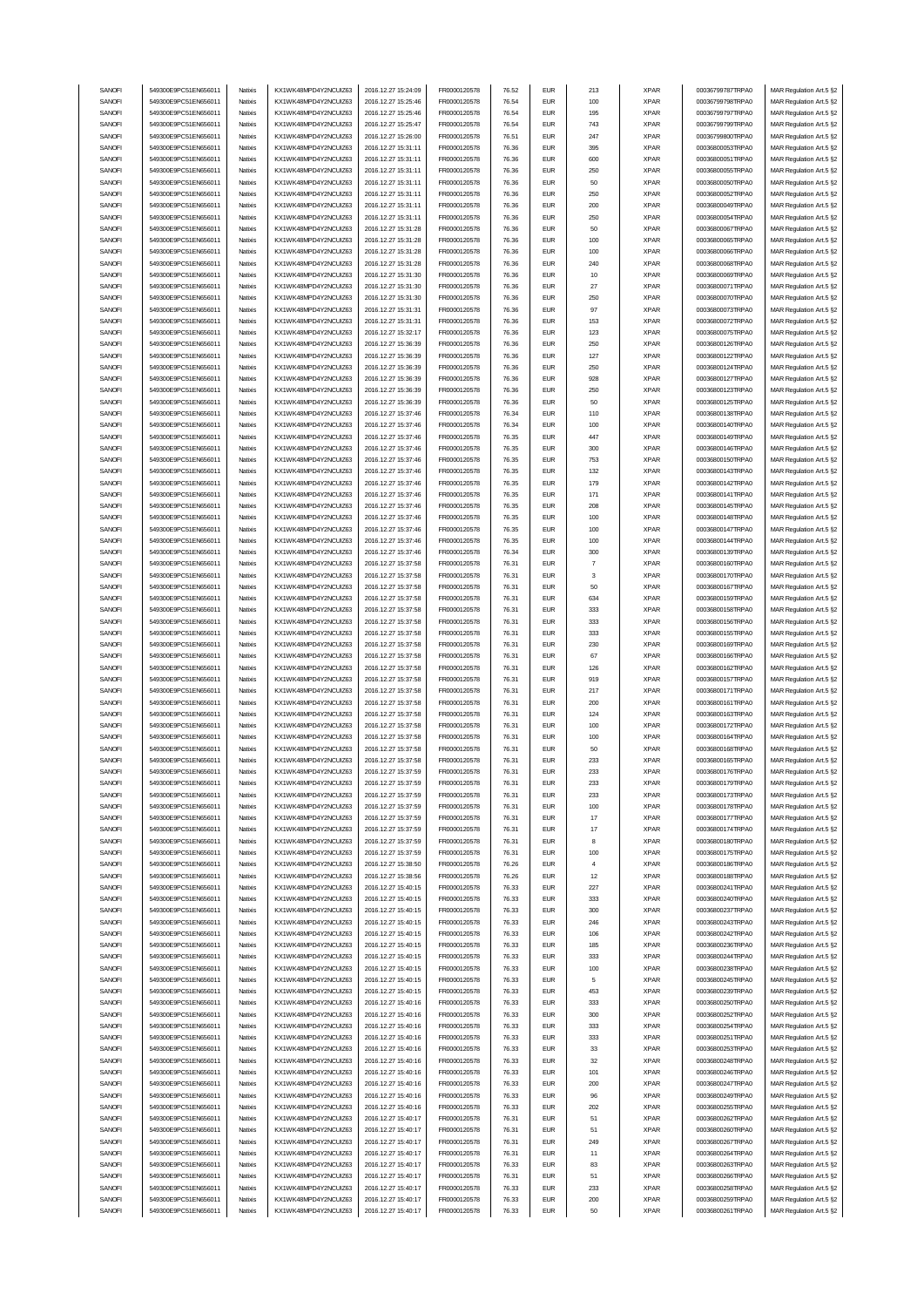| SANOFI           | 549300E9PC51EN656011                         | Natixis            | KX1WK48MPD4Y2NCUIZ63                         | 2016.12.27 15:40:17                        | FR0000120578                 | 76.33          | <b>EUR</b>               | 50         | <b>XPAR</b>                | 00036800257TRPA0                     | MAR Regulation Art.5 §2                            |
|------------------|----------------------------------------------|--------------------|----------------------------------------------|--------------------------------------------|------------------------------|----------------|--------------------------|------------|----------------------------|--------------------------------------|----------------------------------------------------|
| SANOFI           | 549300E9PC51EN656011                         | Natixis            | KX1WK48MPD4Y2NCUIZ63                         | 2016.12.27 15:40:17                        | FR0000120578                 | 76.33          | <b>EUR</b>               | 50         | <b>XPAR</b>                | 00036800256TRPA0                     | MAR Regulation Art.5 §2                            |
| SANOFI           |                                              |                    | KX1WK48MPD4Y2NCUIZ63                         |                                            |                              |                | <b>EUR</b>               |            |                            |                                      |                                                    |
|                  | 549300E9PC51EN656011                         | Natixis            |                                              | 2016.12.27 15:40:17                        | FR0000120578                 | 76.33          |                          | 67         | <b>XPAR</b>                | 00036800265TRPA0                     | MAR Regulation Art.5 §2                            |
| SANOFI           | 549300E9PC51EN656011                         | Natixis            | KX1WK48MPD4Y2NCUIZ63                         | 2016.12.27 15:42:17                        | FR0000120578                 | 76.34          | <b>EUR</b>               | 247        | <b>XPAR</b>                | 00036800280TRPA0                     | MAR Regulation Art.5 §2                            |
| SANOFI           | 549300E9PC51EN656011                         | Natixis            | KX1WK48MPD4Y2NCUIZ63                         | 2016.12.27 15:42:17                        | FR0000120578                 | 76.34          | <b>EUR</b>               | 247        | <b>XPAR</b>                | 00036800281TRPA0                     | MAR Regulation Art.5 §2                            |
| SANOFI           | 549300E9PC51EN656011                         | Natixis            | KX1WK48MPD4Y2NCUIZ63                         | 2016.12.27 15:42:22                        | FR0000120578                 | 76.32          | <b>EUR</b>               | 85         | <b>XPAR</b>                | 00036800282TRPA0                     | MAR Regulation Art.5 §2                            |
| SANOFI           | 549300E9PC51EN656011                         | Natixis            | KX1WK48MPD4Y2NCUIZ63                         | 2016.12.27 15:42:22                        | FR0000120578                 | 76.32          | <b>EUR</b>               | 163        | <b>XPAR</b>                | 00036800283TRPA0                     | MAR Regulation Art.5 §2                            |
| SANOFI           | 549300E9PC51EN656011                         | Natixis            | KX1WK48MPD4Y2NCUIZ63                         | 2016.12.27 15:42:22                        | FR0000120578                 | 76.32          | <b>EUR</b>               | 248        | <b>XPAR</b>                | 00036800284TRPA0                     | MAR Regulation Art.5 §2                            |
| SANOFI           | 549300E9PC51EN656011                         | Natixis            | KX1WK48MPD4Y2NCUIZ63                         | 2016.12.27 15:42:34                        | FR0000120578                 | 76.31          | <b>EUR</b>               | 92         | <b>XPAR</b>                | 00036800286TRPA0                     | MAR Regulation Art.5 §2                            |
| SANOFI           | 549300E9PC51EN656011                         | Natixis            | KX1WK48MPD4Y2NCUIZ63                         | 2016.12.27 15:42:34                        | FR0000120578                 | 76.31          | <b>EUR</b>               | 130        | <b>XPAR</b>                | 00036800287TRPA0                     | MAR Regulation Art.5 §2                            |
|                  |                                              |                    |                                              |                                            |                              |                |                          |            |                            |                                      |                                                    |
| SANOFI           | 549300E9PC51EN656011                         | Natixis            | KX1WK48MPD4Y2NCUIZ63                         | 2016.12.27 15:42:34                        | FR0000120578                 | 76.31          | <b>EUR</b>               | 235        | <b>XPAR</b>                | 00036800288TRPA0                     | MAR Regulation Art.5 §2                            |
| SANOFI           | 549300E9PC51EN656011                         | Natixis            | KX1WK48MPD4Y2NCUIZ63                         | 2016.12.27 15:44:02                        | FR0000120578                 | 76.33          | <b>EUR</b>               | 145        | <b>XPAR</b>                | 00036800311TRPA0                     | MAR Regulation Art.5 §2                            |
| SANOFI           | 549300E9PC51EN656011                         | Natixis            | KX1WK48MPD4Y2NCUIZ63                         | 2016.12.27 15:44:20                        | FR0000120578                 | 76.33          | <b>EUR</b>               | 56         | <b>XPAR</b>                | 00036800346TRPA0                     | MAR Regulation Art.5 §2                            |
| SANOFI           | 549300E9PC51EN656011                         | Natixis            | KX1WK48MPD4Y2NCUIZ63                         | 2016.12.27 15:44:20                        | FR0000120578                 | 76.33          | <b>EUR</b>               | 138        | <b>XPAR</b>                | 00036800345TRPA0                     | MAR Regulation Art.5 §2                            |
| SANOFI           | 549300E9PC51EN65601                          | Natixis            | KX1WK48MPD4Y2NCUIZ63                         | 2016.12.27 15:44:20                        | FR0000120578                 | 76.33          | <b>EUR</b>               | 279        | <b>XPAR</b>                | 00036800344TRPA0                     | MAR Regulation Art.5 §2                            |
|                  |                                              |                    |                                              |                                            |                              |                |                          |            |                            |                                      |                                                    |
| SANOFI           | 549300E9PC51EN656011                         | Natixis            | KX1WK48MPD4Y2NCUIZ63                         | 2016.12.27 15:44:20                        | FR0000120578                 | 76.33          | <b>EUR</b>               | 183        | <b>XPAR</b>                | 00036800347TRPA0                     | MAR Regulation Art.5 §2                            |
| SANOFI           | 549300E9PC51EN656011                         | Natixis            | KX1WK48MPD4Y2NCUIZ63                         | 2016.12.27 15:44:52                        | FR0000120578                 | 76.32          | <b>EUR</b>               | 253        | <b>XPAR</b>                | 00036800351TRPA0                     | MAR Regulation Art.5 §2                            |
| SANOFI           | 549300E9PC51EN656011                         | Natixis            | KX1WK48MPD4Y2NCUIZ63                         | 2016.12.27 15:44:52                        | FR0000120578                 | 76.32          | <b>EUR</b>               | 252        | <b>XPAR</b>                | 00036800350TRPA0                     | MAR Regulation Art.5 §2                            |
| SANOFI           | 549300E9PC51EN656011                         | Natixis            | KX1WK48MPD4Y2NCLIIZ63                        | 2016.12.27 15:45:04                        | FR0000120578                 | 76.31          | <b>EUR</b>               | 244        | <b>XPAR</b>                | 00036800358TRPA0                     | MAR Regulation Art.5 §2                            |
| SANOFI           | 549300E9PC51EN656011                         | Natixis            | KX1WK48MPD4Y2NCUIZ63                         | 2016.12.27 15:45:04                        | FR0000120578                 | 76.31          | <b>EUR</b>               | 250        | <b>XPAR</b>                | 00036800357TRPA0                     | MAR Regulation Art.5 §2                            |
| SANOFI           | 549300E9PC51EN656011                         | Natixis            | KX1WK48MPD4Y2NCUIZ63                         | 2016.12.27 15:45:04                        | FR0000120578                 | 76.30          | <b>EUR</b>               | 100        | <b>XPAR</b>                | 00036800359TRPA0                     | MAR Regulation Art.5 §2                            |
| SANOFI           | 549300E9PC51EN656011                         |                    |                                              |                                            |                              |                | <b>EUR</b>               | 176        |                            | 00036800370TRPA0                     |                                                    |
|                  |                                              | Natixis            | KX1WK48MPD4Y2NCUIZ63                         | 2016.12.27 15:45:45                        | FR0000120578                 | 76.38          |                          |            | <b>XPAR</b>                |                                      | MAR Regulation Art.5 §2                            |
| SANOFI           | 549300E9PC51EN65601                          | Natixis            | KX1WK48MPD4Y2NCUIZ63                         | 2016.12.27 15:45:45                        | FR0000120578                 | 76.38          | <b>EUR</b>               | 161        | <b>XPAR</b>                | 00036800369TRPA0                     | MAR Regulation Art.5 §2                            |
| SANOFI           | 549300E9PC51EN656011                         | Natixis            | KX1WK48MPD4Y2NCUIZ63                         | 2016.12.27 15:45:45                        | FR0000120578                 | 76.38          | <b>EUR</b>               | 113        | <b>XPAR</b>                | 00036800373TRPA0                     | MAR Regulation Art.5 §2                            |
| SANOFI           | 549300E9PC51EN656011                         | Natixis            | KX1WK48MPD4Y2NCUIZ63                         | 2016.12.27 15:45:45                        | FR0000120578                 | 76.38          | <b>EUR</b>               | 150        | <b>XPAR</b>                | 00036800371TRPA0                     | MAR Regulation Art.5 §2                            |
| SANOFI           | 549300E9PC51EN656011                         | Natixis            | KX1WK48MPD4Y2NCUIZ63                         | 2016.12.27 15:45:45                        | FR0000120578                 | 76.38          | <b>EUR</b>               | 158        | <b>XPAR</b>                | 00036800372TRPA0                     | MAR Regulation Art.5 §2                            |
| SANOFI           | 549300E9PC51EN656011                         | Natixis            | KX1WK48MPD4Y2NCUIZ63                         | 2016.12.27 15:46:19                        | FR0000120578                 | 76.36          | <b>EUR</b>               | 61         | <b>XPAR</b>                | 00036800376TRPA0                     | MAR Regulation Art.5 §2                            |
|                  | 549300E9PC51EN656011                         | Natixis            | KX1WK48MPD4Y2NCUIZ63                         | 2016.12.27 15:46:19                        |                              | 76.36          | <b>EUR</b>               | 188        | <b>XPAR</b>                | 00036800375TRPA0                     |                                                    |
| SANOFI           |                                              |                    |                                              |                                            | FR0000120578                 |                |                          |            |                            |                                      | MAR Regulation Art.5 §2                            |
| SANOFI           | 549300E9PC51EN656011                         | Natixis            | KX1WK48MPD4Y2NCUIZ63                         | 2016.12.27 15:48:41                        | FR0000120578                 | 76.48          | <b>EUR</b>               | 540        | <b>XPAR</b>                | 00036800454TRPA0                     | MAR Regulation Art.5 §2                            |
| SANOFI           | 549300E9PC51EN656011                         | Natixis            | KX1WK48MPD4Y2NCUIZ63                         | 2016.12.27 15:48:41                        | FR0000120578                 | 76.48          | <b>EUR</b>               | 118        | <b>XPAR</b>                | 00036800457TRPA0                     | MAR Regulation Art.5 §2                            |
| SANOFI           | 549300E9PC51EN656011                         | Natixis            | KX1WK48MPD4Y2NCUIZ63                         | 2016.12.27 15:48:41                        | FR0000120578                 | 76.48          | <b>EUR</b>               | 90         | <b>XPAR</b>                | 00036800458TRPA0                     | MAR Regulation Art.5 §2                            |
| SANOFI           | 549300E9PC51EN656011                         | Natixis            | KX1WK48MPD4Y2NCUIZ63                         | 2016.12.27 15:48:41                        | FR0000120578                 | 76.48          | <b>EUR</b>               | 551        | <b>XPAR</b>                | 00036800453TRPA0                     | MAR Regulation Art.5 §2                            |
| SANOFI           | 549300E9PC51EN656011                         | Natixis            | KX1WK48MPD4Y2NCUIZ63                         | 2016.12.27 15:48:41                        | FR0000120578                 | 76.48          | <b>EUR</b>               | 100        | <b>XPAR</b>                | 00036800455TRPA0                     | MAR Regulation Art.5 §2                            |
|                  |                                              |                    | KX1WK48MPD4Y2NCUIZ63                         |                                            |                              |                |                          |            |                            |                                      |                                                    |
| SANOFI           | 549300E9PC51EN656011                         | Natixis            |                                              | 2016.12.27 15:48:41                        | FR0000120578                 | 76.48          | <b>EUR</b>               | 100        | <b>XPAR</b>                | 00036800459TRPA0                     | MAR Regulation Art.5 §2                            |
| SANOFI           | 549300E9PC51EN656011                         | Natixis            | KX1WK48MPD4Y2NCUIZ63                         | 2016.12.27 15:48:41                        | FR0000120578                 | 76.48          | <b>EUR</b>               | 100        | <b>XPAR</b>                | 00036800456TRPA0                     | MAR Regulation Art.5 §2                            |
| SANOFI           | 549300E9PC51EN656011                         | Natixis            | KX1WK48MPD4Y2NCUIZ63                         | 2016.12.27 15:48:41                        | FR0000120578                 | 76.49          | <b>EUR</b>               | 961        | <b>XPAR</b>                | 00036800448TRPA0                     | MAR Regulation Art.5 §2                            |
| SANOFI           | 549300E9PC51EN656011                         | Natixis            | KX1WK48MPD4Y2NCUIZ63                         | 2016.12.27 15:48:41                        | FR0000120578                 | 76.48          | <b>EUR</b>               | 129        | <b>XPAR</b>                | 00036800460TRPA0                     | MAR Regulation Art.5 §2                            |
| SANOFI           | 549300E9PC51EN656011                         | Natixis            | KX1WK48MPD4Y2NCUIZ63                         | 2016.12.27 15:48:41                        | FR0000120578                 | 76.49          | <b>EUR</b>               | 926        | <b>XPAR</b>                | 00036800447TRPA0                     | MAR Regulation Art.5 §2                            |
| SANOFI           | 549300E9PC51EN656011                         | Natixis            | KX1WK48MPD4Y2NCUIZ63                         | 2016.12.27 15:48:42                        | FR0000120578                 | 76.46          | <b>EUR</b>               | 209        | <b>XPAR</b>                | 00036800464TRPA0                     | MAR Regulation Art.5 §2                            |
|                  |                                              |                    |                                              |                                            |                              |                |                          |            |                            |                                      |                                                    |
| SANOFI           | 549300E9PC51EN656011                         | Natixis            | KX1WK48MPD4Y2NCUIZ63                         | 2016.12.27 15:48:43                        | FR0000120578                 | 76.46          | <b>EUR</b>               | 80         | <b>XPAR</b>                | 00036800467TRPA0                     | MAR Regulation Art.5 §2                            |
| SANOFI           | 549300E9PC51EN656011                         | Natixis            | KX1WK48MPD4Y2NCUIZ63                         | 2016.12.27 15:48:43                        | FR0000120578                 | 76.46          | <b>EUR</b>               | 209        | <b>XPAR</b>                | 00036800469TRPA0                     | MAR Regulation Art.5 §2                            |
| SANOFI           | 549300E9PC51EN656011                         | Natixis            | KX1WK48MPD4Y2NCUIZ63                         | 2016.12.27 15:48:43                        | FR0000120578                 | 76.46          | <b>EUR</b>               | 186        | <b>XPAR</b>                | 00036800468TRPA0                     | MAR Regulation Art.5 §2                            |
| SANOFI           | 549300E9PC51EN656011                         | Natixis            | KX1WK48MPD4Y2NCUIZ63                         | 2016.12.27 15:48:43                        | FR0000120578                 | 76.46          | <b>EUR</b>               | 103        | <b>XPAR</b>                | 00036800466TRPA0                     | MAR Regulation Art.5 §2                            |
| SANOFI           | 549300E9PC51EN656011                         | Natixis            | KX1WK48MPD4Y2NCUIZ63                         | 2016.12.27 15:48:43                        | FR0000120578                 | 76.45          | <b>EUR</b>               | 214        | <b>XPAR</b>                | 00036800470TRPA0                     | MAR Regulation Art.5 §2                            |
| SANOFI           | 549300E9PC51EN656011                         | Natixis            | KX1WK48MPD4Y2NCUIZ63                         | 2016.12.27 15:49:06                        | FR0000120578                 | 76.43          | <b>EUR</b>               | 259        | <b>XPAR</b>                | 00036800511TRPA0                     | MAR Regulation Art.5 §2                            |
|                  | 549300E9PC51EN656011                         |                    |                                              |                                            |                              |                | <b>EUR</b>               | 254        |                            | 00036800512TRPA0                     |                                                    |
| SANOFI           |                                              | Natixis            | KX1WK48MPD4Y2NCUIZ63                         | 2016.12.27 15:49:06                        | FR0000120578                 | 76.43          |                          |            | <b>XPAR</b>                |                                      | MAR Regulation Art.5 §2                            |
| SANOFI           | 549300E9PC51EN656011                         | Natixis            | KX1WK48MPD4Y2NCUIZ63                         | 2016.12.27 15:51:51                        | FR0000120578                 | 76.47          | <b>EUR</b>               | 265        | <b>XPAR</b>                | 00036800564TRPA0                     | MAR Regulation Art.5 §2                            |
|                  |                                              |                    |                                              |                                            |                              |                |                          |            |                            |                                      |                                                    |
| SANOFI           | 549300E9PC51EN65601                          | Natixis            | KX1WK48MPD4Y2NCUIZ63                         | 2016.12.27 15:51:51                        | FR0000120578                 | 76.47          | <b>EUR</b>               | 266        | <b>XPAR</b>                | 00036800563TRPA0                     | MAR Regulation Art.5 §2                            |
| SANOFI           | 549300E9PC51EN656011                         | Natixis            | KX1WK48MPD4Y2NCUIZ63                         | 2016.12.27 15:51:55                        | FR0000120578                 | 76.45          | <b>EUR</b>               | 260        | <b>XPAR</b>                | 00036800565TRPA0                     | MAR Regulation Art.5 §2                            |
| SANOFI           | 549300E9PC51EN65601                          | Natixis            | KX1WK48MPD4Y2NCUIZ63                         | 2016.12.27 15:51:55                        | FR0000120578                 | 76.45          | <b>EUR</b>               | 227        | <b>XPAR</b>                | 00036800566TRPA0                     | MAR Regulation Art.5 §2                            |
| SANOFI           | 549300E9PC51EN656011                         | Natixis            | KX1WK48MPD4Y2NCUIZ63                         | 2016.12.27 15:54:07                        | FR0000120578                 | 76.46          | <b>EUR</b>               | 50         | <b>XPAR</b>                | 00036800619TRPA0                     |                                                    |
|                  |                                              |                    |                                              |                                            |                              |                |                          |            |                            |                                      | MAR Regulation Art.5 §2                            |
| SANOFI           | 549300E9PC51EN656011                         | Natixis            | KX1WK48MPD4Y2NCUIZ63                         | 2016.12.27 15:54:07                        | FR0000120578                 | 76.46          | <b>EUR</b>               | 204        | <b>XPAR</b>                | 00036800620TRPA0                     | MAR Regulation Art.5 §2                            |
| SANOFI           | 549300E9PC51EN656011                         | Natixis            | KX1WK48MPD4Y2NCUIZ63                         | 2016.12.27 15:54:07                        | FR0000120578                 | 76.46          | <b>EUR</b>               | 239        | <b>XPAR</b>                | 00036800621TRPA0                     | MAR Regulation Art.5 §2                            |
| SANOFI           | 549300E9PC51EN656011                         | Natixis            | KX1WK48MPD4Y2NCUIZ63                         | 2016.12.27 15:54:07                        | FR0000120578                 | 76.47          | <b>EUR</b>               | 249        | <b>XPAR</b>                | 00036800614TRPA0                     | MAR Regulation Art.5 §2                            |
| SANOFI           | 549300E9PC51EN656011                         | Natixis            | KX1WK48MPD4Y2NCUIZ63                         | 2016.12.27 15:54:07                        | FR0000120578                 | 76.47          | <b>EUR</b>               | 239        | <b>XPAR</b>                | 00036800615TRPA0                     | MAR Regulation Art.5 §2                            |
| SANOFI           | 549300E9PC51EN656011                         | Natixis            | KX1WK48MPD4Y2NCUIZ63                         | 2016.12.27 15:54:49                        | FR0000120578                 | 76.53          | <b>EUR</b>               | 249        | <b>XPAR</b>                | 00036800627TRPA0                     | MAR Regulation Art.5 §2                            |
| SANOFI           | 549300E9PC51EN656011                         | Natixis            | KX1WK48MPD4Y2NCUIZ63                         | 2016.12.27 15:54:49                        | FR0000120578                 | 76.53          | <b>EUR</b>               | 202        | <b>XPAR</b>                | 00036800628TRPA0                     | MAR Regulation Art.5 §2                            |
|                  |                                              | Natixis            |                                              |                                            | FR0000120578                 |                | <b>EUR</b>               |            |                            |                                      |                                                    |
| SANOFI           | 549300E9PC51EN656011                         |                    | KX1WK48MPD4Y2NCUIZ63                         | 2016.12.27 15:54:49                        |                              | 76.53          |                          | 261        | <b>XPAR</b>                | 00036800631TRPA0                     | MAR Regulation Art.5 §2                            |
| SANOFI           | 549300E9PC51EN656011                         | Natixis            | KX1WK48MPD4Y2NCUIZ63                         | 2016.12.27 15:54:49                        | FR0000120578                 | 76.53          | <b>EUR</b>               | 55         | <b>XPAR</b>                | 00036800626TRPA0                     | MAR Regulation Art.5 §2                            |
| SANUH            | 549300E9PC51EN656011                         | natxis             | KX1WK48MPD4Y2NCUIZ63                         | 2016.12.27 15:54:49                        | <b>FR00001205/8</b>          | 76.53          | ьuн                      |            | <b>XPAR</b>                | UUU3b8UUb32 I KPAU                   | MAK Kegulation Art.5 §2                            |
| SANOFI           | 549300E9PC51EN656011                         | Natixis            | KX1WK48MPD4Y2NCUIZ63                         | 2016.12.27 15:55:36                        | FR0000120578                 | 76.54          | <b>EUR</b>               | 254        | <b>XPAR</b>                | 00036800650TRPA0                     | MAR Regulation Art.5 §2                            |
| SANOFI           | 549300E9PC51EN656011                         | Natixis            | KX1WK48MPD4Y2NCUIZ63                         | 2016.12.27 15:55:36                        | FR0000120578                 | 76.54          | <b>EUR</b>               | 211        | XPAR                       | 00036800649TRPA0                     | MAR Regulation Art.5 §2                            |
| SANOFI           | 549300E9PC51EN656011                         | Natixis            | KX1WK48MPD4Y2NCUIZ63                         | 2016.12.27 15:55:36                        | FR0000120578                 | 76.54          | <b>EUR</b>               | 9          | <b>XPAR</b>                | 00036800648TRPA0                     | MAR Regulation Art.5 §2                            |
| SANOFI           | 549300E9PC51EN656011                         | Natixis            | KX1WK48MPD4Y2NCUIZ63                         | 2016.12.27 15:55:36                        | FR0000120578                 | 76.55          | <b>EUR</b>               | 238        | <b>XPAR</b>                | 00036800646TRPA0                     | MAR Regulation Art.5 §2                            |
| SANOFI           | 549300E9PC51EN656011                         | Natixis            | KX1WK48MPD4Y2NCUIZ63                         | 2016.12.27 15:55:36                        | FR0000120578                 | 76.55          | <b>EUR</b>               | 260        | <b>XPAR</b>                | 00036800647TRPA0                     | MAR Regulation Art.5 §2                            |
|                  |                                              |                    |                                              |                                            |                              |                |                          |            |                            |                                      |                                                    |
| SANOFI           | 549300E9PC51EN656011                         | Natixis            | KX1WK48MPD4Y2NCUIZ63                         | 2016.12.27 15:55:47                        | FR0000120578                 | 76.52          | <b>EUR</b>               | 218        | <b>XPAR</b>                | 00036800655TRPA0                     | MAR Regulation Art.5 §2                            |
| SANOFI           | 549300E9PC51EN656011                         | Natixis            | KX1WK48MPD4Y2NCUIZ63                         | 2016.12.27 15:55:47                        | FR0000120578                 | 76.52          | <b>EUR</b>               | 179        | <b>XPAR</b>                | 00036800657TRPA0                     | MAR Regulation Art.5 §2                            |
| SANOFI           | 549300E9PC51EN656011                         | Natixis            | KX1WK48MPD4Y2NCUIZ63                         | 2016.12.27 15:55:47                        | FR0000120578                 | 76.52          | <b>EUR</b>               | 43         | <b>XPAR</b>                | 00036800656TRPA0                     | MAR Regulation Art.5 §2                            |
| SANOFI           | 549300E9PC51EN656011                         | Natixis            | KX1WK48MPD4Y2NCUIZ63                         | 2016.12.27 15:55:48                        | FR0000120578                 | 76.51          | <b>EUR</b>               | 241        | <b>XPAR</b>                | 00036800661TRPA0                     | MAR Regulation Art.5 §2                            |
| SANOFI           | 549300E9PC51EN656011                         | Natixis            | KX1WK48MPD4Y2NCUIZ63                         | 2016.12.27 15:58:46                        | FR0000120578                 | 76.54          | <b>EUR</b>               | 247        | <b>XPAR</b>                | 00036800712TRPA0                     | MAR Regulation Art.5 §2                            |
| SANOFI           | 549300E9PC51EN656011                         | Natixis            | KX1WK48MPD4Y2NCUIZ63                         | 2016.12.27 15:58:46                        | FR0000120578                 | 76.54          | <b>EUR</b>               | 241        | <b>XPAR</b>                | 00036800713TRPA0                     | MAR Regulation Art.5 §2                            |
| SANOFI           | 549300E9PC51EN656011                         | Natixis            | KX1WK48MPD4Y2NCUIZ63                         | 2016.12.27 15:58:46                        | FR0000120578                 | 76.53          | <b>EUR</b>               | 209        | <b>XPAR</b>                | 00036800714TRPA0                     |                                                    |
|                  |                                              |                    |                                              |                                            |                              |                |                          |            |                            |                                      | MAR Regulation Art.5 §2                            |
| SANOFI           | 549300E9PC51EN656011                         | Natixis            | KX1WK48MPD4Y2NCUIZ63                         | 2016.12.27 15:58:46                        | FR0000120578                 | 76.53          | <b>EUR</b>               | 240        | <b>XPAR</b>                | 00036800715TRPA0                     | MAR Regulation Art.5 §2                            |
| SANOFI           | 549300E9PC51EN656011                         | Natixis            | KX1WK48MPD4Y2NCUIZ63                         | 2016.12.27 15:59:31                        | FR0000120578                 | 76.52          | <b>EUR</b>               | 229        | <b>XPAR</b>                | 00036800741TRPA0                     | MAR Regulation Art.5 §2                            |
| SANOFI           | 549300E9PC51EN656011                         | Natixis            | KX1WK48MPD4Y2NCUIZ63                         | 2016.12.27 15:59:34                        | FR0000120578                 | 76.51          | <b>EUR</b>               | 245        | <b>XPAR</b>                | 00036800752TRPA0                     | MAR Regulation Art.5 §2                            |
| SANOFI           | 549300E9PC51EN656011                         | Natixis            | KX1WK48MPD4Y2NCUIZ63                         | 2016.12.27 16:00:25                        | FR0000120578                 | 76.54          | <b>EUR</b>               | 307        | <b>XPAR</b>                | 00036800784TRPA0                     | MAR Regulation Art.5 §2                            |
| SANOFI           | 549300E9PC51EN656011                         | Natixis            | KX1WK48MPD4Y2NCUIZ63                         | 2016.12.27 16:00:25                        | FR0000120578                 | 76.54          | <b>EUR</b>               | 283        | <b>XPAR</b>                | 00036800785TRPA0                     | MAR Regulation Art.5 §2                            |
| SANOFI           | 549300E9PC51EN656011                         | Natixis            | KX1WK48MPD4Y2NCUIZ63                         | 2016.12.27 16:01:09                        | FR0000120578                 | 76.54          | <b>EUR</b>               | 323        | <b>XPAR</b>                | 00036800817TRPA0                     | MAR Regulation Art.5 §2                            |
|                  |                                              |                    |                                              |                                            |                              |                |                          |            |                            |                                      |                                                    |
| SANOFI           | 549300E9PC51EN656011                         | Natixis            | KX1WK48MPD4Y2NCUIZ63                         | 2016.12.27 16:01:09                        | FR0000120578                 | 76.54          | <b>EUR</b>               | 299        | <b>XPAR</b>                | 00036800818TRPA0                     | MAR Regulation Art.5 §2                            |
| SANOFI           | 549300E9PC51EN656011                         | Natixis            | KX1WK48MPD4Y2NCUIZ63                         | 2016.12.27 16:01:11                        | FR0000120578                 | 76.53          | <b>EUR</b>               | 228        | <b>XPAR</b>                | 00036800821TRPA0                     | MAR Regulation Art.5 §2                            |
| SANOFI           | 549300E9PC51EN656011                         | Natixis            | KX1WK48MPD4Y2NCUIZ63                         | 2016.12.27 16:01:11                        | FR0000120578                 | 76.53          | <b>EUR</b>               | 250        | <b>XPAR</b>                | 00036800820TRPA0                     | MAR Regulation Art.5 §2                            |
| SANOFI           | 549300E9PC51EN656011                         | Natixis            | KX1WK48MPD4Y2NCUIZ63                         | 2016.12.27 16:01:59                        | FR0000120578                 | 76.53          | <b>EUR</b>               | 259        | <b>XPAR</b>                | 00036800841TRPA0                     | MAR Regulation Art.5 §2                            |
| SANOFI           | 549300E9PC51EN656011                         | Natixis            | KX1WK48MPD4Y2NCUIZ63                         | 2016.12.27 16:01:59                        | FR0000120578                 | 76.53          | <b>EUR</b>               | 117        | <b>XPAR</b>                | 00036800842TRPA0                     | MAR Regulation Art.5 §2                            |
| SANOFI           | 549300E9PC51EN656011                         | Natixis            | KX1WK48MPD4Y2NCUIZ63                         | 2016.12.27 16:01:59                        | FR0000120578                 | 76.53          | <b>EUR</b>               | 111        | <b>XPAR</b>                | 00036800843TRPA0                     | MAR Regulation Art.5 §2                            |
|                  |                                              |                    |                                              |                                            |                              |                |                          |            |                            |                                      |                                                    |
| SANOFI           | 549300E9PC51EN656011                         | Natixis            | KX1WK48MPD4Y2NCUIZ63                         | 2016.12.27 16:04:06                        | FR0000120578                 | 76.53          | <b>EUR</b>               | 249        | <b>XPAR</b>                | 00036800861TRPA0                     | MAR Regulation Art.5 §2                            |
| SANOFI           | 549300E9PC51EN656011                         | Natixis            | KX1WK48MPD4Y2NCUIZ63                         | 2016.12.27 16:04:06                        | FR0000120578                 | 76.53          | <b>EUR</b>               | 260        | <b>XPAR</b>                | 00036800860TRPA0                     | MAR Regulation Art.5 §2                            |
| SANOFI           | 549300E9PC51EN656011                         | Natixis            | KX1WK48MPD4Y2NCUIZ63                         | 2016.12.27 16:04:40                        | FR0000120578                 | 76.52          | <b>EUR</b>               | 253        | <b>XPAR</b>                | 00036800886TRPA0                     | MAR Regulation Art.5 §2                            |
| SANOFI           | 549300E9PC51EN656011                         | Natixis            | KX1WK48MPD4Y2NCUIZ63                         | 2016.12.27 16:04:40                        | FR0000120578                 | 76.52          | <b>EUR</b>               | 122        | <b>XPAR</b>                | 00036800884TRPA0                     | MAR Regulation Art.5 §2                            |
| SANOFI           | 549300E9PC51EN656011                         | Natixis            | KX1WK48MPD4Y2NCUIZ63                         | 2016.12.27 16:04:40                        | FR0000120578                 | 76.52          | <b>EUR</b>               | 120        | <b>XPAR</b>                | 00036800885TRPA0                     | MAR Regulation Art.5 §2                            |
| SANOFI           | 549300E9PC51EN656011                         | Natixis            | KX1WK48MPD4Y2NCUIZ63                         | 2016.12.27 16:05:30                        | FR0000120578                 | 76.56          | <b>EUR</b>               | 250        | <b>XPAR</b>                | 00036800900TRPA0                     | MAR Regulation Art.5 §2                            |
| SANOFI           | 549300E9PC51EN656011                         | Natixis            | KX1WK48MPD4Y2NCUIZ63                         | 2016.12.27 16:05:30                        | FR0000120578                 | 76.56          | <b>EUR</b>               | 246        | <b>XPAR</b>                | 00036800901TRPA0                     | MAR Regulation Art.5 §2                            |
|                  |                                              |                    |                                              |                                            |                              |                |                          | 9          |                            |                                      |                                                    |
| SANOFI           | 549300E9PC51EN656011                         | Natixis            | KX1WK48MPD4Y2NCUIZ63                         | 2016.12.27 16:05:46                        | FR0000120578                 | 76.54          | <b>EUR</b>               |            | <b>XPAR</b>                | 00036800904TRPA0                     | MAR Regulation Art.5 §2                            |
| SANOFI           | 549300E9PC51EN656011                         | Natixis            | KX1WK48MPD4Y2NCUIZ63                         | 2016.12.27 16:05:46                        | FR0000120578                 | 76.54          | <b>EUR</b>               | 249        | <b>XPAR</b>                | 00036800902TRPA0                     | MAR Regulation Art.5 §2                            |
| SANOFI           | 549300E9PC51EN656011                         | Natixis            | KX1WK48MPD4Y2NCUIZ63                         | 2016.12.27 16:05:46                        | FR0000120578                 | 76.54          | <b>EUR</b>               | 242        | <b>XPAR</b>                | 00036800903TRPA0                     | MAR Regulation Art.5 §2                            |
| SANOFI           | 549300E9PC51EN656011                         | Natixis            | KX1WK48MPD4Y2NCUIZ63                         | 2016.12.27 16:06:39                        | FR0000120578                 | 76.54          | <b>EUR</b>               | 249        | <b>XPAR</b>                | 00036800918TRPA0                     | MAR Regulation Art.5 §2                            |
| SANOFI           | 549300E9PC51EN656011                         | Natixis            | KX1WK48MPD4Y2NCUIZ63                         | 2016.12.27 16:06:39                        | FR0000120578                 | 76.54          | <b>EUR</b>               | 254        | <b>XPAR</b>                | 00036800917TRPA0                     | MAR Regulation Art.5 §2                            |
| SANOFI<br>SANOFI | 549300E9PC51EN656011<br>549300E9PC51EN656011 | Natixis<br>Natixis | KX1WK48MPD4Y2NCUIZ63<br>KX1WK48MPD4Y2NCUIZ63 | 2016.12.27 16:07:48<br>2016.12.27 16:07:48 | FR0000120578<br>FR0000120578 | 76.54<br>76.54 | <b>EUR</b><br><b>EUR</b> | 320<br>311 | <b>XPAR</b><br><b>XPAR</b> | 00036800934TRPA0<br>00036800935TRPA0 | MAR Regulation Art.5 §2<br>MAR Regulation Art.5 §2 |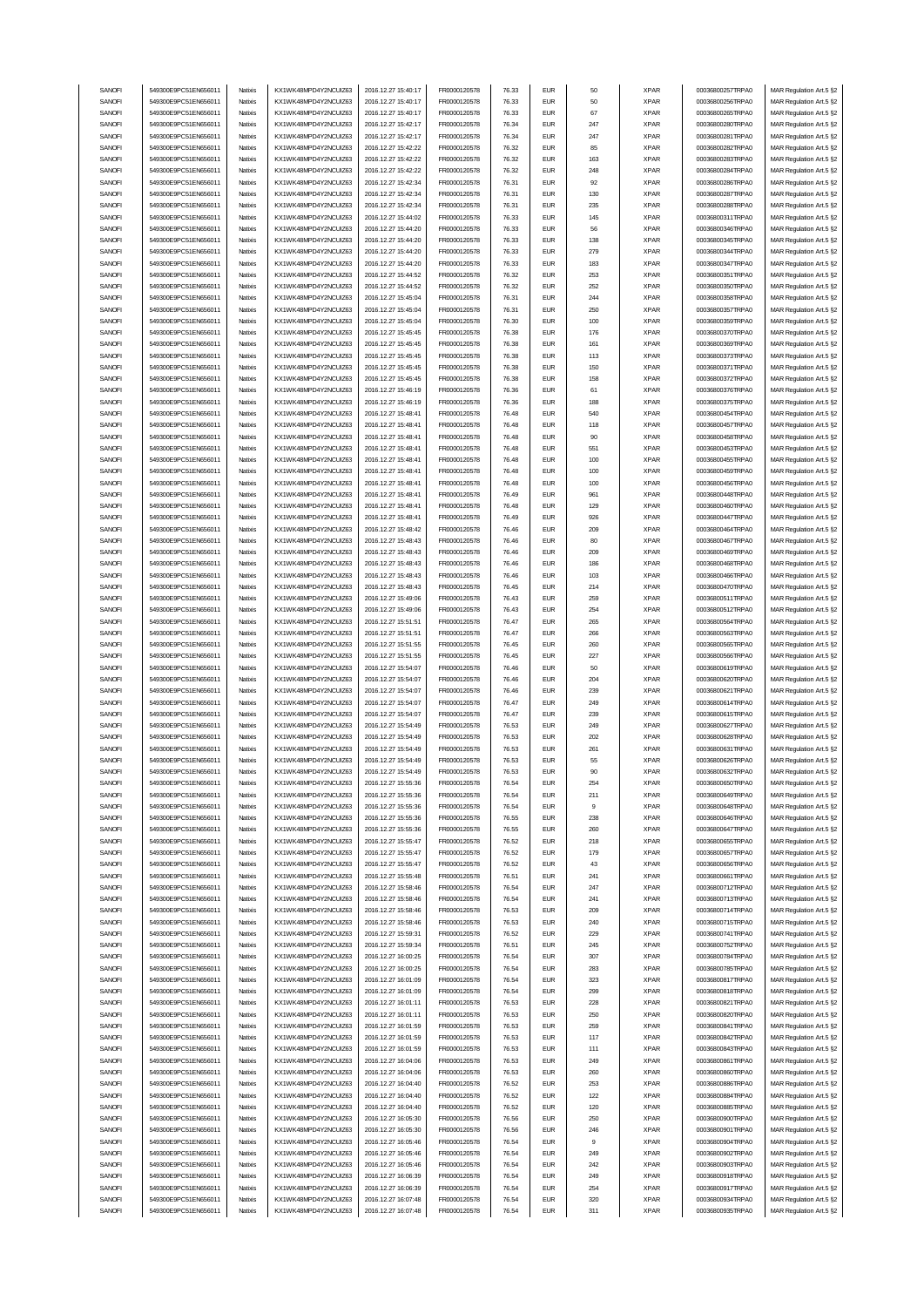| SANOFI<br>549300E9PC51EN656011<br>KX1WK48MPD4Y2NCUIZ63<br>2016.12.27 16:07:49<br>FR0000120578<br>76.53<br><b>EUR</b><br>239<br><b>XPAR</b><br>00036800938TRPA0<br>Natixis<br>MAR Regulation Art.5 §2<br>SANOFI<br>549300E9PC51EN656011<br>KX1WK48MPD4Y2NCUIZ63<br>2016.12.27 16:07:49<br>FR0000120578<br>76.53<br><b>EUR</b><br>240<br><b>XPAR</b><br>00036800939TRPA0<br>Natixis<br>MAR Regulation Art.5 §2<br>SANOFI<br>KX1WK48MPD4Y2NCUIZ63<br>225<br><b>XPAR</b><br>549300E9PC51EN656011<br>Natixis<br>2016.12.27 16:08:02<br>FR0000120578<br>76.52<br><b>EUR</b><br>00036800959TRPA0<br>MAR Regulation Art.5 §2<br>SANOFI<br>549300E9PC51EN656011<br>2016.12.27 16:08:02<br>FR0000120578<br><b>XPAR</b><br>Natixis<br>KX1WK48MPD4Y2NCUIZ63<br>76.52<br><b>EUR</b><br>260<br>00036800960TRPA0<br>MAR Regulation Art.5 §2<br>SANOFI<br>549300E9PC51EN656011<br>KX1WK48MPD4Y2NCUIZ63<br>2016.12.27 16:08:02<br>243<br>Natixis<br>FR0000120578<br>76.51<br><b>EUR</b><br><b>XPAR</b><br>00036800961TRPA0<br>MAR Regulation Art.5 §2<br>SANOFI<br>549300E9PC51EN656011<br>2016.12.27 16:09:33<br>Natixis<br>KX1WK48MPD4Y2NCUIZ63<br>FR0000120578<br>76.55<br><b>EUR</b><br>6<br><b>XPAR</b><br>00036800996TRPA0<br>MAR Regulation Art.5 §2<br>SANOFI<br>KX1WK48MPD4Y2NCUIZ63<br>FR0000120578<br>549300E9PC51EN656011<br>Natixis<br>2016.12.27 16:09:33<br>76.55<br><b>EUR</b><br>249<br><b>XPAR</b><br>00036800995TRPA0<br>MAR Regulation Art.5 §2<br>SANOFI<br>FR0000120578<br>549300E9PC51EN656011<br>Natixis<br>KX1WK48MPD4Y2NCUIZ63<br>2016.12.27 16:12:05<br>76.59<br><b>EUR</b><br>50<br><b>XPAR</b><br>00036801082TRPA0<br>MAR Regulation Art.5 §2<br>549300E9PC51EN656011<br>KX1WK48MPD4Y2NCUIZ63<br>2016.12.27 16:12:16<br>252<br>SANOFI<br>Natixis<br>FR0000120578<br>76.59<br><b>EUR</b><br><b>XPAR</b><br>00036801083TRPA0<br>MAR Regulation Art.5 §2<br>SANOFI<br>549300E9PC51EN656011<br>Natixis<br>KX1WK48MPD4Y2NCUIZ63<br>2016.12.27 16:12:16<br>FR0000120578<br>76.59<br><b>EUR</b><br>212<br><b>XPAR</b><br>00036801084TRPA0<br>MAR Regulation Art.5 §2<br>SANOFI<br>549300E9PC51EN656011<br>Natixis<br>KX1WK48MPD4Y2NCUIZ63<br>2016.12.27 16:12:16<br>FR0000120578<br>76.59<br><b>EUR</b><br>74<br><b>XPAR</b><br>00036801090TRPA0<br>MAR Regulation Art.5 §2<br>SANOFI<br>549300E9PC51EN656011<br>Natixis<br>KX1WK48MPD4Y2NCUIZ63<br>2016.12.27 16:12:16<br>FR0000120578<br>76.59<br><b>EUR</b><br>100<br><b>XPAR</b><br>00036801089TRPA0<br>MAR Regulation Art.5 §2<br>SANOFI<br>549300E9PC51EN656011<br>Natixis<br>KX1WK48MPD4Y2NCUIZ63<br>2016.12.27 16:12:16<br>FR0000120578<br>76.59<br><b>EUR</b><br>100<br><b>XPAR</b><br>00036801086TRPA0<br>MAR Regulation Art.5 §2<br>SANOFI<br>549300E9PC51EN656011<br>Natixis<br>KX1WK48MPD4Y2NCUIZ63<br>2016.12.27 16:12:16<br>FR0000120578<br>76.59<br><b>EUR</b><br>100<br><b>XPAR</b><br>00036801085TRPA0<br>MAR Regulation Art.5 §2<br>SANOFI<br>549300E9PC51EN656011<br>Natixis<br>KX1WK48MPD4Y2NCUIZ63<br>2016.12.27 16:12:16<br>FR0000120578<br>76.59<br><b>EUR</b><br>56<br><b>XPAR</b><br>00036801088TRPA0<br>MAR Regulation Art.5 §2<br>SANOFI<br>549300E9PC51EN656011<br>Natixis<br>KX1WK48MPD4Y2NCUIZ63<br>2016.12.27 16:12:16<br>FR0000120578<br>76.59<br><b>EUR</b><br>44<br><b>XPAR</b><br>00036801087TRPA0<br>MAR Regulation Art.5 §2<br>SANOFI<br>549300E9PC51EN656011<br>Natixis<br>KX1WK48MPD4Y2NCUIZ63<br>2016.12.27 16:12:16<br>FR0000120578<br>76.59<br><b>EUR</b><br>10<br><b>XPAR</b><br>00036801091TRPA0<br>MAR Regulation Art.5 §2<br>2016.12.27 16:12:54<br>SANOFI<br>549300E9PC51EN656011<br>KX1WK48MPD4Y2NCUIZ63<br>FR0000120578<br>76.59<br><b>EUR</b><br>249<br><b>XPAR</b><br>Natixis<br>00036801098TRPA0<br>MAR Regulation Art.5 §2<br>SANOFI<br>549300E9PC51EN656011<br>KX1WK48MPD4Y2NCUIZ63<br>2016.12.27 16:12:54<br>FR0000120578<br><b>EUR</b><br>236<br><b>XPAR</b><br>00036801097TRPA0<br>MAR Regulation Art.5 §2<br>Natixis<br>76.59<br>SANOFI<br>549300E9PC51EN656011<br>Natixis<br>KX1WK48MPD4Y2NCUIZ63<br>2016.12.27 16:13:22<br>FR0000120578<br>76.58<br><b>EUR</b><br>24<br><b>XPAR</b><br>00036801102TRPA0<br>MAR Regulation Art.5 §2<br>227<br>SANOFI<br>549300E9PC51EN656011<br>KX1WK48MPD4Y2NCUIZ63<br>2016.12.27 16:13:22<br>FR0000120578<br>76.58<br><b>EUR</b><br><b>XPAR</b><br>00036801101TRPA0<br>MAR Regulation Art.5 §2<br>Natixis<br>SANOFI<br>549300E9PC51EN656011<br>KX1WK48MPD4Y2NCUIZ63<br>2016.12.27 16:13:22<br>FR0000120578<br>76.58<br><b>EUR</b><br>245<br><b>XPAR</b><br>00036801100TRPA0<br>Natixis<br>MAR Regulation Art.5 §2<br>SANOFI<br>549300E9PC51EN656011<br>KX1WK48MPD4Y2NCUIZ63<br>2016.12.27 16:14:51<br>FR0000120578<br>76.53<br><b>EUR</b><br>214<br><b>XPAR</b><br>00036801119TRPA0<br>MAR Regulation Art.5 §2<br>Natixis<br>2016.12.27 16:14:51<br><b>EUR</b><br>SANOFI<br>549300E9PC51EN656011<br>Natixis<br>KX1WK48MPD4Y2NCUIZ63<br>FR0000120578<br>76.53<br>228<br><b>XPAR</b><br>00036801118TRPA0<br>MAR Regulation Art.5 §2<br>SANOFI<br>549300E9PC51EN656011<br>KX1WK48MPD4Y2NCUIZ63<br>2016.12.27 16:16:09<br>FR0000120578<br><b>EUR</b><br>230<br><b>XPAR</b><br>Natixis<br>76.56<br>00036801128TRPA0<br>MAR Regulation Art.5 §2<br>SANOFI<br>549300E9PC51EN656011<br>KX1WK48MPD4Y2NCUIZ63<br>2016.12.27 16:16:09<br><b>EUR</b><br>238<br><b>XPAR</b><br>Natixis<br>FR0000120578<br>76.56<br>00036801127TRPA0<br>MAR Regulation Art.5 §2<br>SANOFI<br>549300E9PC51EN656011<br>KX1WK48MPD4Y2NCUIZ63<br>2016.12.27 16:17:04<br>FR0000120578<br><b>EUR</b><br><b>XPAR</b><br>00036801133TRPA0<br>Natixis<br>76.54<br>34<br>MAR Regulation Art.5 §2<br>SANOFI<br>549300E9PC51EN656011<br>KX1WK48MPD4Y2NCUIZ63<br>2016.12.27 16:17:04<br><b>EUR</b><br>256<br><b>XPAR</b><br>Natixis<br>FR0000120578<br>76.54<br>00036801134TRPA0<br>MAR Regulation Art.5 §2<br>SANOFI<br>549300E9PC51EN656011<br>KX1WK48MPD4Y2NCUIZ63<br>2016.12.27 16:17:04<br>FR0000120578<br><b>EUR</b><br>220<br><b>XPAR</b><br>Natixis<br>76.54<br>00036801132TRPA0<br>MAR Regulation Art.5 §2<br>SANOFI<br>549300E9PC51EN656011<br>KX1WK48MPD4Y2NCUIZ63<br>2016.12.27 16:18:31<br><b>EUR</b><br>119<br><b>XPAR</b><br>Natixis<br>FR0000120578<br>76.54<br>00036801154TRPA0<br>MAR Regulation Art.5 §2<br>37<br>SANOFI<br>549300E9PC51EN656011<br>Natixis<br>KX1WK48MPD4Y2NCUIZ63<br>2016.12.27 16:18:31<br>FR0000120578<br>76.54<br><b>EUR</b><br><b>XPAR</b><br>00036801152TRPA0<br>MAR Regulation Art.5 §2<br>SANOFI<br>549300E9PC51EN656011<br>Natixis<br>KX1WK48MPD4Y2NCUIZ63<br>2016.12.27 16:18:31<br>FR0000120578<br>76.54<br><b>EUR</b><br>190<br><b>XPAR</b><br>00036801153TRPA0<br>MAR Regulation Art.5 §2<br>SANOFI<br>254<br><b>XPAR</b><br>549300E9PC51EN656011<br>Natixis<br>KX1WK48MPD4Y2NCUIZ63<br>2016.12.27 16:18:31<br>FR0000120578<br>76.54<br><b>EUR</b><br>00036801151TRPA0<br>MAR Regulation Art.5 §2<br>549300E9PC51EN656011<br>KX1WK48MPD4Y2NCUIZ63<br>2016.12.27 16:19:15<br>SANOFI<br>Natixis<br>FR0000120578<br>76.53<br><b>EUR</b><br>100<br><b>XPAR</b><br>00036801159TRPA0<br>MAR Regulation Art.5 §2<br>SANOFI<br>549300E9PC51EN656011<br>2016.12.27 16:19:51<br>FR0000120578<br>Natixis<br>KX1WK48MPD4Y2NCUIZ63<br>76.53<br><b>EUR</b><br>100<br><b>XPAR</b><br>00036801162TRPA0<br>MAR Regulation Art.5 §2<br>SANOFI<br>KX1WK48MPD4Y2NCUIZ63<br>549300E9PC51EN656011<br>Natixis<br>2016.12.27 16:19:56<br>FR0000120578<br>76.53<br><b>EUR</b><br>31<br><b>XPAR</b><br>00036801163TRPA0<br>MAR Regulation Art.5 §2<br>SANOFI<br>549300E9PC51EN656011<br>Natixis<br>KX1WK48MPD4Y2NCUIZ63<br>2016.12.27 16:19:56<br>FR0000120578<br>76.53<br><b>EUR</b><br>69<br><b>XPAR</b><br>00036801164TRPA0<br>MAR Regulation Art.5 §2<br>SANOFI<br>549300E9PC51EN656011<br>Natixis<br>KX1WK48MPD4Y2NCUIZ63<br>2016.12.27 16:20:01<br>FR0000120578<br>76.53<br><b>EUR</b><br>100<br><b>XPAR</b><br>00036801167TRPA0<br>MAR Regulation Art.5 §2<br>SANOFI<br>549300E9PC51EN656011<br>Natixis<br>KX1WK48MPD4Y2NCUIZ63<br>2016.12.27 16:20:05<br>FR0000120578<br>76.53<br><b>EUR</b><br>64<br><b>XPAR</b><br>00036801168TRPA0<br>MAR Regulation Art.5 §2<br>SANOFI<br>549300E9PC51EN656011<br>Natixis<br>KX1WK48MPD4Y2NCUIZ63<br>2016.12.27 16:21:09<br>FR0000120578<br>76.54<br><b>EUR</b><br>264<br><b>XPAR</b><br>00036801171TRPA0<br>MAR Regulation Art.5 §2<br>SANOFI<br>549300E9PC51EN656011<br>Natixis<br>KX1WK48MPD4Y2NCUIZ63<br>2016.12.27 16:21:09<br>FR0000120578<br>76.54<br><b>EUR</b><br>242<br><b>XPAR</b><br>00036801170TRPA0<br>MAR Regulation Art.5 §2<br>SANOFI<br>549300E9PC51EN656011<br>Natixis<br>KX1WK48MPD4Y2NCUIZ63<br>2016.12.27 16:24:59<br>FR0000120578<br>76.58<br><b>EUR</b><br>117<br><b>XPAR</b><br>00036801187TRPA0<br>MAR Regulation Art.5 §2<br>SANOFI<br>549300E9PC51EN656011<br>Natixis<br>KX1WK48MPD4Y2NCUIZ63<br>2016.12.27 16:24:59<br>FR0000120578<br>76.58<br><b>EUR</b><br>65<br><b>XPAR</b><br>00036801182TRPA0<br>MAR Regulation Art.5 §2<br>SANOFI<br>549300E9PC51EN656011<br>KX1WK48MPD4Y2NCUIZ63<br>2016.12.27 16:24:59<br>FR0000120578<br>76.58<br><b>EUR</b><br>338<br><b>XPAR</b><br>00036801180TRPA0<br>MAR Regulation Art.5 §2<br>Natixis<br>SANOFI<br>549300E9PC51EN656011<br>Natixis<br>2016.12.27 16:24:59<br>FR0000120578<br>76.58<br><b>EUR</b><br>100<br><b>XPAR</b><br>KX1WK48MPD4Y2NCUIZ63<br>00036801184TRPA0<br>MAR Regulation Art.5 §2<br>SANOFI<br>549300E9PC51EN656011<br>KX1WK48MPD4Y2NCUIZ63<br>2016.12.27 16:24:59<br>FR0000120578<br>76.58<br><b>EUR</b><br>21<br><b>XPAR</b><br>00036801186TRPA0<br>MAR Regulation Art.5 §2<br>Natixis<br>2016.12.27 16:24:59<br>SANOFI<br>549300E9PC51EN656011<br>KX1WK48MPD4Y2NCUIZ63<br>FR0000120578<br>76.58<br><b>EUR</b><br>185<br><b>XPAR</b><br>00036801185TRPA0<br>Natixis<br>MAR Regulation Art.5 §2<br>SANOFI<br>549300E9PC51EN656011<br>KX1WK48MPD4Y2NCUIZ63<br>2016.12.27 16:24:59<br>FR0000120578<br>76.58<br><b>EUR</b><br>356<br><b>XPAR</b><br>00036801181TRPA0<br>MAR Regulation Art.5 §2<br>Natixis<br><b>EUR</b><br>110<br>SANOFI<br>549300E9PC51EN656011<br>Natixis<br>KX1WK48MPD4Y2NCUIZ63<br>2016.12.27 16:24:59<br>FR0000120578<br>76.58<br><b>XPAR</b><br>00036801183TRPA0<br>MAR Regulation Art.5 §2<br>SANOFI<br>2016.12.27 16:24:59<br><b>EUR</b><br>222<br><b>XPAR</b><br>549300E9PC51EN656011<br>Natixis<br>KX1WK48MPD4Y2NCUIZ63<br>FR0000120578<br>76.58<br>00036801188TRPA0<br>MAR Regulation Art.5 §2<br>SANOFI<br>549300E9PC51EN656011<br>KX1WK48MPD4Y2NCUIZ63<br>2016.12.27 16:25:00<br>FR0000120578<br>76.57<br><b>EUR</b><br>239<br><b>XPAR</b><br>Natixis<br>00036801189TRPA0<br>MAR Regulation Art.5 §2<br>SANOFI<br>549300E9PC51EN656011<br>KX1WK48MPD4Y2NCUIZ63<br>2016.12.27 16:25:00<br>FR0000120578<br><b>XPAR</b><br>Natixis<br>76.57<br><b>EUR</b><br>214<br>00036801190TRPA0<br>MAR Regulation Art.5 §2<br>SANOFI<br>549300E9PC51EN656011<br>KX1WK48MPD4Y2NCUIZ63<br>2016.12.27 16:25:04<br>FR0000120578<br><b>EUR</b><br>99<br><b>XPAR</b><br>Natixis<br>76.56<br>00036801191TRPA0<br>MAR Regulation Art.5 §2<br>SANOFI<br>549300E9PC51EN656011<br>KX1WK48MPD4Y2NCUIZ63<br>2016.12.27 16:25:08<br>FR0000120578<br><b>EUR</b><br>131<br><b>XPAR</b><br>Natixis<br>76.56<br>00036801251TRPA0<br>MAR Regulation Art.5 §2<br>SANOFI<br>549300E9PC51EN656011<br>Natixis<br>KX1WK48MPD4Y2NCUIZ63<br>2016.12.27 16:25:09<br>FR0000120578<br><b>EUR</b><br>42<br><b>XPAR</b><br>76.55<br>00036801254TRPA0<br>MAR Regulation Art.5 §2<br>SANOFI<br>549300E9PC51EN656011<br>KX1WK48MPD4Y2NCUIZ63<br>2016.12.27 16:25:09<br>FR0000120578<br><b>XPAR</b><br>Natixis<br>76.55<br><b>EUR</b><br>200<br>00036801253TRPA0<br>MAR Regulation Art.5 §2<br>SANOFI<br>549300E9PC51EN656011<br>Natixis<br>KX1WK48MPD4Y2NCUIZ63<br>2016.12.27 16:26:38<br>FR0000120578<br>76.54<br><b>EUR</b><br>172<br><b>XPAR</b><br>00036801269TRPA0<br>MAR Regulation Art.5 §2<br>SANOFI<br>549300E9PC51EN656011<br>Natixis<br>KX1WK48MPD4Y2NCUIZ63<br>2016.12.27 16:26:38<br>FR0000120578<br>76.54<br><b>EUR</b><br>235<br><b>XPAR</b><br>00036801265TRPA0<br>MAR Regulation Art.5 §2<br>SANOFI<br>549300E9PC51EN656011<br>KX1WK48MPD4Y2NCUIZ63<br>FR0000120578<br><b>EUR</b><br>00036801266TRPA0<br>Natixis<br>2016.12.27 16:26:38<br>76.54<br>194<br><b>XPAR</b><br>MAR Regulation Art.5 §2<br>KX1WK48MPD4Y2NCUIZ63<br>2016.12.27 16:26:38<br>MAR Regulation Art.5 §2<br>SANUH<br>549300E9PC51EN656011<br>rvatixis<br><b>FR00001205/8</b><br>76.54<br>EUM<br><b>XPAR</b><br>00036801267TRPA0<br>549300E9PC51EN656011<br>KX1WK48MPD4Y2NCUIZ63<br>SANOFI<br>Natixis<br>2016.12.27 16:26:38<br>FR0000120578<br>76.54<br><b>EUR</b><br>100<br><b>XPAR</b><br>00036801271TRPA0<br>MAR Regulation Art.5 §2<br>SANOFI<br>KX1WK48MPD4Y2NCUIZ63<br>2016.12.27 16:26:38<br>549300E9PC51EN656011<br>Natixis<br>FR0000120578<br>76.54<br><b>EUR</b><br>100<br><b>XPAR</b><br>00036801272TRPA0<br>MAR Regulation Art.5 §2<br>549300E9PC51EN656011<br>KX1WK48MPD4Y2NCUIZ63<br>2016.12.27 16:26:38<br>FR0000120578<br>SANOFI<br>Natixis<br>76.54<br><b>EUR</b><br>233<br><b>XPAR</b><br>00036801270TRPA0<br>MAR Regulation Art.5 §2<br>SANOFI<br>549300E9PC51EN656011<br>Natixis<br>KX1WK48MPD4Y2NCUIZ63<br>2016.12.27 16:26:38<br>FR0000120578<br>76.54<br><b>EUR</b><br>27<br><b>XPAR</b><br>00036801268TRPA0<br>MAR Regulation Art.5 §2<br>SANOFI<br>549300E9PC51EN656011<br>Natixis<br>KX1WK48MPD4Y2NCUIZ63<br>2016.12.27 16:26:38<br>FR0000120578<br>76.54<br><b>EUR</b><br>23<br><b>XPAR</b><br>00036801273TRPA0<br>MAR Regulation Art.5 §2<br>SANOFI<br>549300E9PC51EN656011<br>Natixis<br>KX1WK48MPD4Y2NCUIZ63<br>2016.12.27 16:27:19<br>FR0000120578<br>76.49<br><b>EUR</b><br>224<br><b>XPAR</b><br>00036801275TRPA0<br>MAR Regulation Art.5 §2<br>SANOFI<br>549300E9PC51EN656011<br>Natixis<br>KX1WK48MPD4Y2NCUIZ63<br>2016.12.27 16:27:19<br>FR0000120578<br>76.49<br><b>EUR</b><br>257<br><b>XPAR</b><br>00036801274TRPA0<br>MAR Regulation Art.5 §2<br>SANOFI<br>549300E9PC51EN656011<br>Natixis<br>KX1WK48MPD4Y2NCUIZ63<br>2016.12.27 16:28:42<br>FR0000120578<br>76.49<br><b>EUR</b><br>298<br><b>XPAR</b><br>00036801283TRPA0<br>MAR Regulation Art.5 §2<br>SANOFI<br>549300E9PC51EN656011<br>Natixis<br>KX1WK48MPD4Y2NCUIZ63<br>2016.12.27 16:28:42<br>FR0000120578<br>76.49<br><b>EUR</b><br>153<br><b>XPAR</b><br>00036801282TRPA0<br>MAR Regulation Art.5 §2<br>SANOFI<br>549300E9PC51EN656011<br>Natixis<br>KX1WK48MPD4Y2NCUIZ63<br>2016.12.27 16:28:42<br>FR0000120578<br>76.49<br><b>EUR</b><br>137<br><b>XPAR</b><br>00036801284TRPA0<br>MAR Regulation Art.5 §2<br>KX1WK48MPD4Y2NCUIZ63<br>SANOFI<br>549300E9PC51EN656011<br>2016.12.27 16:28:46<br>FR0000120578<br>76.48<br><b>EUR</b><br>48<br><b>XPAR</b><br>00036801287TRPA0<br>MAR Regulation Art.5 §2<br>Natixis<br>2016.12.27 16:28:46<br>$\ensuremath{\mathsf{EUR}}$<br>SANOFI<br>549300E9PC51EN656011<br>KX1WK48MPD4Y2NCUIZ63<br>FR0000120578<br>76.48<br>249<br><b>XPAR</b><br>00036801285TRPA0<br>Natixis<br>MAR Regulation Art.5 §2<br>SANOFI<br>549300E9PC51EN656011<br>KX1WK48MPD4Y2NCUIZ63<br>2016.12.27 16:28:46<br>FR0000120578<br>76.48<br><b>EUR</b><br><b>XPAR</b><br>00036801286TRPA0<br>MAR Regulation Art.5 §2<br>Natixis<br>228<br>SANOFI<br>549300E9PC51EN656011<br>Natixis<br>KX1WK48MPD4Y2NCUIZ63<br>2016.12.27 16:28:57<br>FR0000120578<br>76.47<br><b>EUR</b><br>44<br><b>XPAR</b><br>00036801289TRPA0<br>MAR Regulation Art.5 §2<br>KX1WK48MPD4Y2NCUIZ63<br>SANOFI<br>549300E9PC51EN656011<br>2016.12.27 16:28:57<br>FR0000120578<br>76.47<br><b>EUR</b><br><b>XPAR</b><br>00036801288TRPA0<br>MAR Regulation Art.5 §2<br>Natixis<br>200<br>2016.12.27 16:28:57<br>SANOFI<br>549300E9PC51EN656011<br>KX1WK48MPD4Y2NCUIZ63<br>FR0000120578<br>76.47<br><b>EUR</b><br>246<br><b>XPAR</b><br>00036801290TRPA0<br>Natixis<br>MAR Regulation Art.5 §2<br>SANOFI<br>549300E9PC51EN656011<br>KX1WK48MPD4Y2NCUIZ63<br>2016.12.27 16:30:23<br>FR0000120578<br><b>XPAR</b><br>00036801298TRPA0<br>Natixis<br>76.50<br><b>EUR</b><br>148<br>MAR Regulation Art.5 §2<br>SANOFI<br>549300E9PC51EN656011<br>KX1WK48MPD4Y2NCUIZ63<br>2016.12.27 16:30:23<br>FR0000120578<br><b>EUR</b><br>286<br><b>XPAR</b><br>Natixis<br>76.50<br>00036801299TRPA0<br>MAR Regulation Art.5 §2<br>SANOFI<br>549300E9PC51EN656011<br>KX1WK48MPD4Y2NCUIZ63<br>2016.12.27 16:30:23<br>FR0000120578<br><b>EUR</b><br>137<br><b>XPAR</b><br>00036801300TRPA0<br>Natixis<br>76.50<br>MAR Regulation Art.5 §2<br>SANOFI<br>549300E9PC51EN656011<br>KX1WK48MPD4Y2NCUIZ63<br>2016.12.27 16:31:10<br>FR0000120578<br><b>EUR</b><br>100<br><b>XPAR</b><br>00036801306TRPA0<br>Natixis<br>76.49<br>MAR Regulation Art.5 §2<br>SANOFI<br>549300E9PC51EN656011<br>KX1WK48MPD4Y2NCUIZ63<br>2016.12.27 16:31:10<br>FR0000120578<br><b>XPAR</b><br>00036801303TRPA0<br>76.49<br><b>EUR</b><br>232<br>MAR Regulation Art.5 §2<br>Natixis<br>SANOFI<br>549300E9PC51EN656011<br>KX1WK48MPD4Y2NCUIZ63<br>2016.12.27 16:31:10<br>FR0000120578<br><b>EUR</b><br>243<br><b>XPAR</b><br>00036801304TRPA0<br>Natixis<br>76.49<br>MAR Regulation Art.5 §2<br>SANOFI<br>549300E9PC51EN656011<br>KX1WK48MPD4Y2NCUIZ63<br>2016.12.27 16:31:10<br>FR0000120578<br><b>EUR</b><br>37<br><b>XPAR</b><br>00036801307TRPA0<br>Natixis<br>76.49<br>MAR Regulation Art.5 §2<br>KX1WK48MPD4Y2NCUIZ63<br>2016.12.27 16:31:10<br>FR0000120578<br>SANOFI<br>549300E9PC51EN656011<br>Natixis<br>76.49<br><b>EUR</b><br>114<br><b>XPAR</b><br>00036801305TRPA0<br>MAR Regulation Art.5 §2<br>SANOFI<br>KX1WK48MPD4Y2NCUIZ63<br>549300E9PC51EN656011<br>Natixis<br>2016.12.27 16:31:10<br>FR0000120578<br>76.47<br><b>EUR</b><br>242<br><b>XPAR</b><br>00036801308TRPA0<br>MAR Regulation Art.5 §2<br>SANOFI<br>549300E9PC51EN656011<br>KX1WK48MPD4Y2NCUIZ63<br>2016.12.27 16:32:26<br>FR0000120578<br>Natixis<br>76.49<br><b>EUR</b><br>194<br><b>XPAR</b><br>00036801327TRPA0<br>MAR Regulation Art.5 §2<br>SANOFI<br>KX1WK48MPD4Y2NCUIZ63<br>FR0000120578<br>549300E9PC51EN656011<br>Natixis<br>2016.12.27 16:32:26<br>76.49<br><b>EUR</b><br>258<br><b>XPAR</b><br>00036801325TRPA0<br>MAR Regulation Art.5 §2<br>SANOFI<br>549300E9PC51EN656011<br>KX1WK48MPD4Y2NCUIZ63<br>2016.12.27 16:32:26<br>FR0000120578<br>Natixis<br>76.49<br><b>EUR</b><br>70<br><b>XPAR</b><br>00036801326TRPA0<br>MAR Regulation Art.5 §2<br>SANOFI<br>549300E9PC51EN656011<br>KX1WK48MPD4Y2NCUIZ63<br>2016.12.27 16:32:26<br>FR0000120578<br>Natixis<br>76.49<br><b>EUR</b><br>213<br><b>XPAR</b><br>00036801328TRPA0<br>MAR Regulation Art.5 §2<br>SANOFI<br>549300E9PC51EN656011<br>KX1WK48MPD4Y2NCUIZ63<br>2016.12.27 16:32:59<br>FR0000120578<br>00036801334TRPA0<br>Natixis<br>76.48<br><b>EUR</b><br>228<br><b>XPAR</b><br>MAR Regulation Art.5 §2<br>SANOFI<br>549300E9PC51EN656011<br>Natixis<br>KX1WK48MPD4Y2NCUIZ63<br>2016.12.27 16:32:59<br>FR0000120578<br>76.48<br><b>EUR</b><br>246<br><b>XPAR</b><br>00036801333TRPA0<br>MAR Regulation Art.5 §2<br>SANOFI<br>549300E9PC51EN656011<br>Natixis<br>KX1WK48MPD4Y2NCUIZ63<br>2016.12.27 16:34:42<br>FR0000120578<br>76.48<br><b>EUR</b><br>304<br><b>XPAR</b><br>00036801366TRPA0<br>MAR Regulation Art.5 §2<br>SANOFI<br>549300E9PC51EN656011<br>Natixis<br>KX1WK48MPD4Y2NCUIZ63<br>2016.12.27 16:34:42<br>FR0000120578<br>76.48<br><b>EUR</b><br>247<br><b>XPAR</b><br>00036801367TRPA0<br>MAR Regulation Art.5 §2<br>SANOFI<br>549300E9PC51EN656011<br>Natixis<br>KX1WK48MPD4Y2NCUIZ63<br>2016.12.27 16:35:35<br>FR0000120578<br>76.45<br><b>EUR</b><br>156<br><b>XPAR</b><br>00036801375TRPA0<br>MAR Regulation Art.5 §2<br>SANOFI<br>549300E9PC51EN656011<br>Natixis<br>KX1WK48MPD4Y2NCUIZ63<br>2016.12.27 16:35:35<br>FR0000120578<br>76.45<br><b>EUR</b><br>220<br><b>XPAR</b><br>00036801378TRPA0<br>MAR Regulation Art.5 §2<br>SANOFI<br>549300E9PC51EN656011<br>Natixis<br>KX1WK48MPD4Y2NCUIZ63<br>2016.12.27 16:35:35<br>FR0000120578<br>76.45<br><b>EUR</b><br>82<br><b>XPAR</b><br>00036801376TRPA0<br>MAR Regulation Art.5 §2<br>${\sf EUR}$<br>SANOFI<br>549300E9PC51EN656011<br>KX1WK48MPD4Y2NCUIZ63<br>2016.12.27 16:35:35<br>FR0000120578<br>76.45<br>235<br><b>XPAR</b><br>Natixis<br>00036801379TRPA0<br>MAR Regulation Art.5 §2<br>SANOFI<br>549300E9PC51EN656011<br>KX1WK48MPD4Y2NCUIZ63<br>2016.12.27 16:35:35<br><b>EUR</b><br>00036801377TRPA0<br>FR0000120578<br>76.45<br>18<br><b>XPAR</b><br>MAR Regulation Art.5 §2<br>Natixis |  |  |  |  |  |  |
|------------------------------------------------------------------------------------------------------------------------------------------------------------------------------------------------------------------------------------------------------------------------------------------------------------------------------------------------------------------------------------------------------------------------------------------------------------------------------------------------------------------------------------------------------------------------------------------------------------------------------------------------------------------------------------------------------------------------------------------------------------------------------------------------------------------------------------------------------------------------------------------------------------------------------------------------------------------------------------------------------------------------------------------------------------------------------------------------------------------------------------------------------------------------------------------------------------------------------------------------------------------------------------------------------------------------------------------------------------------------------------------------------------------------------------------------------------------------------------------------------------------------------------------------------------------------------------------------------------------------------------------------------------------------------------------------------------------------------------------------------------------------------------------------------------------------------------------------------------------------------------------------------------------------------------------------------------------------------------------------------------------------------------------------------------------------------------------------------------------------------------------------------------------------------------------------------------------------------------------------------------------------------------------------------------------------------------------------------------------------------------------------------------------------------------------------------------------------------------------------------------------------------------------------------------------------------------------------------------------------------------------------------------------------------------------------------------------------------------------------------------------------------------------------------------------------------------------------------------------------------------------------------------------------------------------------------------------------------------------------------------------------------------------------------------------------------------------------------------------------------------------------------------------------------------------------------------------------------------------------------------------------------------------------------------------------------------------------------------------------------------------------------------------------------------------------------------------------------------------------------------------------------------------------------------------------------------------------------------------------------------------------------------------------------------------------------------------------------------------------------------------------------------------------------------------------------------------------------------------------------------------------------------------------------------------------------------------------------------------------------------------------------------------------------------------------------------------------------------------------------------------------------------------------------------------------------------------------------------------------------------------------------------------------------------------------------------------------------------------------------------------------------------------------------------------------------------------------------------------------------------------------------------------------------------------------------------------------------------------------------------------------------------------------------------------------------------------------------------------------------------------------------------------------------------------------------------------------------------------------------------------------------------------------------------------------------------------------------------------------------------------------------------------------------------------------------------------------------------------------------------------------------------------------------------------------------------------------------------------------------------------------------------------------------------------------------------------------------------------------------------------------------------------------------------------------------------------------------------------------------------------------------------------------------------------------------------------------------------------------------------------------------------------------------------------------------------------------------------------------------------------------------------------------------------------------------------------------------------------------------------------------------------------------------------------------------------------------------------------------------------------------------------------------------------------------------------------------------------------------------------------------------------------------------------------------------------------------------------------------------------------------------------------------------------------------------------------------------------------------------------------------------------------------------------------------------------------------------------------------------------------------------------------------------------------------------------------------------------------------------------------------------------------------------------------------------------------------------------------------------------------------------------------------------------------------------------------------------------------------------------------------------------------------------------------------------------------------------------------------------------------------------------------------------------------------------------------------------------------------------------------------------------------------------------------------------------------------------------------------------------------------------------------------------------------------------------------------------------------------------------------------------------------------------------------------------------------------------------------------------------------------------------------------------------------------------------------------------------------------------------------------------------------------------------------------------------------------------------------------------------------------------------------------------------------------------------------------------------------------------------------------------------------------------------------------------------------------------------------------------------------------------------------------------------------------------------------------------------------------------------------------------------------------------------------------------------------------------------------------------------------------------------------------------------------------------------------------------------------------------------------------------------------------------------------------------------------------------------------------------------------------------------------------------------------------------------------------------------------------------------------------------------------------------------------------------------------------------------------------------------------------------------------------------------------------------------------------------------------------------------------------------------------------------------------------------------------------------------------------------------------------------------------------------------------------------------------------------------------------------------------------------------------------------------------------------------------------------------------------------------------------------------------------------------------------------------------------------------------------------------------------------------------------------------------------------------------------------------------------------------------------------------------------------------------------------------------------------------------------------------------------------------------------------------------------------------------------------------------------------------------------------------------------------------------------------------------------------------------------------------------------------------------------------------------------------------------------------------------------------------------------------------------------------------------------------------------------------------------------------------------------------------------------------------------------------------------------------------------------------------------------------------------------------------------------------------------------------------------------------------------------------------------------------------------------------------------------------------------------------------------------------------------------------------------------------------------------------------------------------------------------------------------------------------------------------------------------------------------------------------------------------------------------------------------------------------------------------------------------------------------------------------------------------------------------------------------------------------------------------------------------------------------------------------------------------------------------------------------------------------------------------------------------------------------------------------------------------------------------------------------------------------------------------------------------------------------------------------------------------------------------------------------------------------------------------------------------------------------------------------------------------------------------------------------------------------------------------------------------------------------------------------------------------------------------------------------------------------------------------------------------------------------------------------------------------------------------------------------------------------------------------------------------------------------------------------------------------------------------------------------------------------------------------------------------------------------------------------------------------------------------------------------------------------------------------------------------------------------------------------------------------------------------------------------------------------------------------------------------------------------------------------------------------------------------------------------------------------------------------------------------------------------------------------------------------------------------------------------------------------------------------------------------------------------------------------------------------------------------------------------------------------------------------------------------------------------------------------------------------------------------------------------------------------------------------------------------------------------------------------------------------------------------------------------------------------------------------------------------------------------------------------------------------------------------------------------------------------------------------------------------------------------------------------------------------------------------------------------------------------------------------------------------------------------------------------------------------------------------------------------------------------------------------------------------------------------------------------------------------------------------------------------------------------------------------------------------------------------------------------------------------------------------------------------------------------------------------------------------------------------------------------------------------------------------------------------------------------------------------------------------------------------------------------------------------------------------------------------------------------------------------------------------------------------------------------------------------------------------------------------------------------------------------------------------------------------------------------------------------------------------------------------------------------------------------------------------------------------------------------------------------------------------------------------------------------------------------------------------------------------------------------------------------------------------------------------------------------------------------------------------------------------------------------------------------------------------------------------------------------------------------------------------------------------------------------------------------------------------------------------------------------------------------------------------------------------------------------------------------------------------------------------------------------------------------------------------------------------------------------------------------------------------------------------------------------------------------------------------------------------------------------------------------------------------------------------------------------------------------------------------------------------------------------------------------------------------------------------------------------------------------------------------------------------------------------------------------------------------------------------------------------------------------------------------------------------------------------------------------------------------------------------------------------------------------------------------------------------------------------------------------------------------------------------------------------------------------------------------------------------------------------------------------------------------------------------------------------------------------------------------------------------------------------------------------------------------------------------------------------------------------------------------------------------------------------------------------------------------------------------------------------------------------------------------------------------------------------------------------------------------------------------------------------------------------------------------------------------------------------------------------------------------------------------------------------------------------------------------------------------------------------------------------------------------------------------------------------------------------------------------------------------------------------------------------------------------------------------------------------------------------------------------------------------------------------------------------------------------------------------------------------------------------------------------------------------------------------------------------------------------------------------------------------------------------------------------------------------------------------------------------------------------------------------------------------------------------------------------------------------------------------------------------------------------------------------------------------------------------------------------------------------------------------------------------------------------------------------------------------------------------------------------------------------------------------------------------------------------------------------------------------------------------------------------------------------------------------------------------------------------------------------------------------------------------------------------------------------------------------------------------------------------------------------------------------------------------------------------------------------------------------------------------------------------------------------------------------------------------------------------------------------------------------------------------------------------------------------------------------------------------------------------------------------------------------------------------------------------------------------------------------------------------------------------------------------------------------------------------------------------------------------------------------------------------------------------------------------------------------------------------------------------------------------------------------------------------------------------------------------------------------------------------------------------------------------------------------------------------------------------------------------------------------------------------------------------------------------------------------------------------------------------------------------------------------------------------------------------------------------------------------------------------------------------------------------------------------------------------------------------------------------------------------------------------------------------------------------------------------------------------------------------------------------------------------------------------------------------------------------------------------------------------------------------------------------------------------------------------------------------------------------------------------------------------------------------------------------------------------------------------------------------------------------------------------------------------------------------------------------------------------------------------------------------------------------------------------------------------------------------|--|--|--|--|--|--|
|                                                                                                                                                                                                                                                                                                                                                                                                                                                                                                                                                                                                                                                                                                                                                                                                                                                                                                                                                                                                                                                                                                                                                                                                                                                                                                                                                                                                                                                                                                                                                                                                                                                                                                                                                                                                                                                                                                                                                                                                                                                                                                                                                                                                                                                                                                                                                                                                                                                                                                                                                                                                                                                                                                                                                                                                                                                                                                                                                                                                                                                                                                                                                                                                                                                                                                                                                                                                                                                                                                                                                                                                                                                                                                                                                                                                                                                                                                                                                                                                                                                                                                                                                                                                                                                                                                                                                                                                                                                                                                                                                                                                                                                                                                                                                                                                                                                                                                                                                                                                                                                                                                                                                                                                                                                                                                                                                                                                                                                                                                                                                                                                                                                                                                                                                                                                                                                                                                                                                                                                                                                                                                                                                                                                                                                                                                                                                                                                                                                                                                                                                                                                                                                                                                                                                                                                                                                                                                                                                                                                                                                                                                                                                                                                                                                                                                                                                                                                                                                                                                                                                                                                                                                                                                                                                                                                                                                                                                                                                                                                                                                                                                                                                                                                                                                                                                                                                                                                                                                                                                                                                                                                                                                                                                                                                                                                                                                                                                                                                                                                                                                                                                                                                                                                                                                                                                                                                                                                                                                                                                                                                                                                                                                                                                                                                                                                                                                                                                                                                                                                                                                                                                                                                                                                                                                                                                                                                                                                                                                                                                                                                                                                                                                                                                                                                                                                                                                                                                                                                                                                                                                                                                                                                                                                                                                                                                                                                                                                                                                                                                                                                                                                                                                                                                                                                                                                                                                                                                                                                                                                                                                                                                                                                                                                                                                                                                                                                                                                                                                                                                                                                                                                                                                                                                                                                                                                                                                                                                                                                                                                                                                                                                                                                                                                                                                                                                                                                                                                                                                                                                                                                                                                                                                                                                                                                                                                                                                                                                                                                                                                                                                                                                                                                                                                                                                                                                                                                                                                                                                                                                                                                                                                                                                                                                                                                                                                                                                                                                                                                                                                                                                                                                                                                                                                                                                                                                                                                                                                                                                                                                                                                                                                                                                                                                                                                                                                                                                                                                                                                                                                                                                                                                                                                                                                                                                                                                                                                                                                                                                                                                                                                                                                                                                                                                                                                                                                                                                                                                                                                                                                                                                                                                                                                                                                                                                                                                                                                                                                                                                                                                                                                                                                                                                                                                                                                                                                                                                                                                                                                                                                                                                                                                                                                                                                                                                                                                                                                                                                                                                                                                                                                                                                                                                                                                                                                                                                                                                                                                                                                                                                                                                                                                                                                                                                                                                                                                                                                                                                                                                                                                                                                                                                                                                                                                                                                                                                                                                                                                                                                                                                                                                                                                                                                                                                                                                                                                                                                                                                |  |  |  |  |  |  |
|                                                                                                                                                                                                                                                                                                                                                                                                                                                                                                                                                                                                                                                                                                                                                                                                                                                                                                                                                                                                                                                                                                                                                                                                                                                                                                                                                                                                                                                                                                                                                                                                                                                                                                                                                                                                                                                                                                                                                                                                                                                                                                                                                                                                                                                                                                                                                                                                                                                                                                                                                                                                                                                                                                                                                                                                                                                                                                                                                                                                                                                                                                                                                                                                                                                                                                                                                                                                                                                                                                                                                                                                                                                                                                                                                                                                                                                                                                                                                                                                                                                                                                                                                                                                                                                                                                                                                                                                                                                                                                                                                                                                                                                                                                                                                                                                                                                                                                                                                                                                                                                                                                                                                                                                                                                                                                                                                                                                                                                                                                                                                                                                                                                                                                                                                                                                                                                                                                                                                                                                                                                                                                                                                                                                                                                                                                                                                                                                                                                                                                                                                                                                                                                                                                                                                                                                                                                                                                                                                                                                                                                                                                                                                                                                                                                                                                                                                                                                                                                                                                                                                                                                                                                                                                                                                                                                                                                                                                                                                                                                                                                                                                                                                                                                                                                                                                                                                                                                                                                                                                                                                                                                                                                                                                                                                                                                                                                                                                                                                                                                                                                                                                                                                                                                                                                                                                                                                                                                                                                                                                                                                                                                                                                                                                                                                                                                                                                                                                                                                                                                                                                                                                                                                                                                                                                                                                                                                                                                                                                                                                                                                                                                                                                                                                                                                                                                                                                                                                                                                                                                                                                                                                                                                                                                                                                                                                                                                                                                                                                                                                                                                                                                                                                                                                                                                                                                                                                                                                                                                                                                                                                                                                                                                                                                                                                                                                                                                                                                                                                                                                                                                                                                                                                                                                                                                                                                                                                                                                                                                                                                                                                                                                                                                                                                                                                                                                                                                                                                                                                                                                                                                                                                                                                                                                                                                                                                                                                                                                                                                                                                                                                                                                                                                                                                                                                                                                                                                                                                                                                                                                                                                                                                                                                                                                                                                                                                                                                                                                                                                                                                                                                                                                                                                                                                                                                                                                                                                                                                                                                                                                                                                                                                                                                                                                                                                                                                                                                                                                                                                                                                                                                                                                                                                                                                                                                                                                                                                                                                                                                                                                                                                                                                                                                                                                                                                                                                                                                                                                                                                                                                                                                                                                                                                                                                                                                                                                                                                                                                                                                                                                                                                                                                                                                                                                                                                                                                                                                                                                                                                                                                                                                                                                                                                                                                                                                                                                                                                                                                                                                                                                                                                                                                                                                                                                                                                                                                                                                                                                                                                                                                                                                                                                                                                                                                                                                                                                                                                                                                                                                                                                                                                                                                                                                                                                                                                                                                                                                                                                                                                                                                                                                                                                                                                                                                                                                                                                                                                                                                |  |  |  |  |  |  |
|                                                                                                                                                                                                                                                                                                                                                                                                                                                                                                                                                                                                                                                                                                                                                                                                                                                                                                                                                                                                                                                                                                                                                                                                                                                                                                                                                                                                                                                                                                                                                                                                                                                                                                                                                                                                                                                                                                                                                                                                                                                                                                                                                                                                                                                                                                                                                                                                                                                                                                                                                                                                                                                                                                                                                                                                                                                                                                                                                                                                                                                                                                                                                                                                                                                                                                                                                                                                                                                                                                                                                                                                                                                                                                                                                                                                                                                                                                                                                                                                                                                                                                                                                                                                                                                                                                                                                                                                                                                                                                                                                                                                                                                                                                                                                                                                                                                                                                                                                                                                                                                                                                                                                                                                                                                                                                                                                                                                                                                                                                                                                                                                                                                                                                                                                                                                                                                                                                                                                                                                                                                                                                                                                                                                                                                                                                                                                                                                                                                                                                                                                                                                                                                                                                                                                                                                                                                                                                                                                                                                                                                                                                                                                                                                                                                                                                                                                                                                                                                                                                                                                                                                                                                                                                                                                                                                                                                                                                                                                                                                                                                                                                                                                                                                                                                                                                                                                                                                                                                                                                                                                                                                                                                                                                                                                                                                                                                                                                                                                                                                                                                                                                                                                                                                                                                                                                                                                                                                                                                                                                                                                                                                                                                                                                                                                                                                                                                                                                                                                                                                                                                                                                                                                                                                                                                                                                                                                                                                                                                                                                                                                                                                                                                                                                                                                                                                                                                                                                                                                                                                                                                                                                                                                                                                                                                                                                                                                                                                                                                                                                                                                                                                                                                                                                                                                                                                                                                                                                                                                                                                                                                                                                                                                                                                                                                                                                                                                                                                                                                                                                                                                                                                                                                                                                                                                                                                                                                                                                                                                                                                                                                                                                                                                                                                                                                                                                                                                                                                                                                                                                                                                                                                                                                                                                                                                                                                                                                                                                                                                                                                                                                                                                                                                                                                                                                                                                                                                                                                                                                                                                                                                                                                                                                                                                                                                                                                                                                                                                                                                                                                                                                                                                                                                                                                                                                                                                                                                                                                                                                                                                                                                                                                                                                                                                                                                                                                                                                                                                                                                                                                                                                                                                                                                                                                                                                                                                                                                                                                                                                                                                                                                                                                                                                                                                                                                                                                                                                                                                                                                                                                                                                                                                                                                                                                                                                                                                                                                                                                                                                                                                                                                                                                                                                                                                                                                                                                                                                                                                                                                                                                                                                                                                                                                                                                                                                                                                                                                                                                                                                                                                                                                                                                                                                                                                                                                                                                                                                                                                                                                                                                                                                                                                                                                                                                                                                                                                                                                                                                                                                                                                                                                                                                                                                                                                                                                                                                                                                                                                                                                                                                                                                                                                                                                                                                                                                                                                                                                                                                |  |  |  |  |  |  |
|                                                                                                                                                                                                                                                                                                                                                                                                                                                                                                                                                                                                                                                                                                                                                                                                                                                                                                                                                                                                                                                                                                                                                                                                                                                                                                                                                                                                                                                                                                                                                                                                                                                                                                                                                                                                                                                                                                                                                                                                                                                                                                                                                                                                                                                                                                                                                                                                                                                                                                                                                                                                                                                                                                                                                                                                                                                                                                                                                                                                                                                                                                                                                                                                                                                                                                                                                                                                                                                                                                                                                                                                                                                                                                                                                                                                                                                                                                                                                                                                                                                                                                                                                                                                                                                                                                                                                                                                                                                                                                                                                                                                                                                                                                                                                                                                                                                                                                                                                                                                                                                                                                                                                                                                                                                                                                                                                                                                                                                                                                                                                                                                                                                                                                                                                                                                                                                                                                                                                                                                                                                                                                                                                                                                                                                                                                                                                                                                                                                                                                                                                                                                                                                                                                                                                                                                                                                                                                                                                                                                                                                                                                                                                                                                                                                                                                                                                                                                                                                                                                                                                                                                                                                                                                                                                                                                                                                                                                                                                                                                                                                                                                                                                                                                                                                                                                                                                                                                                                                                                                                                                                                                                                                                                                                                                                                                                                                                                                                                                                                                                                                                                                                                                                                                                                                                                                                                                                                                                                                                                                                                                                                                                                                                                                                                                                                                                                                                                                                                                                                                                                                                                                                                                                                                                                                                                                                                                                                                                                                                                                                                                                                                                                                                                                                                                                                                                                                                                                                                                                                                                                                                                                                                                                                                                                                                                                                                                                                                                                                                                                                                                                                                                                                                                                                                                                                                                                                                                                                                                                                                                                                                                                                                                                                                                                                                                                                                                                                                                                                                                                                                                                                                                                                                                                                                                                                                                                                                                                                                                                                                                                                                                                                                                                                                                                                                                                                                                                                                                                                                                                                                                                                                                                                                                                                                                                                                                                                                                                                                                                                                                                                                                                                                                                                                                                                                                                                                                                                                                                                                                                                                                                                                                                                                                                                                                                                                                                                                                                                                                                                                                                                                                                                                                                                                                                                                                                                                                                                                                                                                                                                                                                                                                                                                                                                                                                                                                                                                                                                                                                                                                                                                                                                                                                                                                                                                                                                                                                                                                                                                                                                                                                                                                                                                                                                                                                                                                                                                                                                                                                                                                                                                                                                                                                                                                                                                                                                                                                                                                                                                                                                                                                                                                                                                                                                                                                                                                                                                                                                                                                                                                                                                                                                                                                                                                                                                                                                                                                                                                                                                                                                                                                                                                                                                                                                                                                                                                                                                                                                                                                                                                                                                                                                                                                                                                                                                                                                                                                                                                                                                                                                                                                                                                                                                                                                                                                                                                                                                                                                                                                                                                                                                                                                                                                                                                                                                                                                                                                                                |  |  |  |  |  |  |
|                                                                                                                                                                                                                                                                                                                                                                                                                                                                                                                                                                                                                                                                                                                                                                                                                                                                                                                                                                                                                                                                                                                                                                                                                                                                                                                                                                                                                                                                                                                                                                                                                                                                                                                                                                                                                                                                                                                                                                                                                                                                                                                                                                                                                                                                                                                                                                                                                                                                                                                                                                                                                                                                                                                                                                                                                                                                                                                                                                                                                                                                                                                                                                                                                                                                                                                                                                                                                                                                                                                                                                                                                                                                                                                                                                                                                                                                                                                                                                                                                                                                                                                                                                                                                                                                                                                                                                                                                                                                                                                                                                                                                                                                                                                                                                                                                                                                                                                                                                                                                                                                                                                                                                                                                                                                                                                                                                                                                                                                                                                                                                                                                                                                                                                                                                                                                                                                                                                                                                                                                                                                                                                                                                                                                                                                                                                                                                                                                                                                                                                                                                                                                                                                                                                                                                                                                                                                                                                                                                                                                                                                                                                                                                                                                                                                                                                                                                                                                                                                                                                                                                                                                                                                                                                                                                                                                                                                                                                                                                                                                                                                                                                                                                                                                                                                                                                                                                                                                                                                                                                                                                                                                                                                                                                                                                                                                                                                                                                                                                                                                                                                                                                                                                                                                                                                                                                                                                                                                                                                                                                                                                                                                                                                                                                                                                                                                                                                                                                                                                                                                                                                                                                                                                                                                                                                                                                                                                                                                                                                                                                                                                                                                                                                                                                                                                                                                                                                                                                                                                                                                                                                                                                                                                                                                                                                                                                                                                                                                                                                                                                                                                                                                                                                                                                                                                                                                                                                                                                                                                                                                                                                                                                                                                                                                                                                                                                                                                                                                                                                                                                                                                                                                                                                                                                                                                                                                                                                                                                                                                                                                                                                                                                                                                                                                                                                                                                                                                                                                                                                                                                                                                                                                                                                                                                                                                                                                                                                                                                                                                                                                                                                                                                                                                                                                                                                                                                                                                                                                                                                                                                                                                                                                                                                                                                                                                                                                                                                                                                                                                                                                                                                                                                                                                                                                                                                                                                                                                                                                                                                                                                                                                                                                                                                                                                                                                                                                                                                                                                                                                                                                                                                                                                                                                                                                                                                                                                                                                                                                                                                                                                                                                                                                                                                                                                                                                                                                                                                                                                                                                                                                                                                                                                                                                                                                                                                                                                                                                                                                                                                                                                                                                                                                                                                                                                                                                                                                                                                                                                                                                                                                                                                                                                                                                                                                                                                                                                                                                                                                                                                                                                                                                                                                                                                                                                                                                                                                                                                                                                                                                                                                                                                                                                                                                                                                                                                                                                                                                                                                                                                                                                                                                                                                                                                                                                                                                                                                                                                                                                                                                                                                                                                                                                                                                                                                                                                                                                                                                                                |  |  |  |  |  |  |
|                                                                                                                                                                                                                                                                                                                                                                                                                                                                                                                                                                                                                                                                                                                                                                                                                                                                                                                                                                                                                                                                                                                                                                                                                                                                                                                                                                                                                                                                                                                                                                                                                                                                                                                                                                                                                                                                                                                                                                                                                                                                                                                                                                                                                                                                                                                                                                                                                                                                                                                                                                                                                                                                                                                                                                                                                                                                                                                                                                                                                                                                                                                                                                                                                                                                                                                                                                                                                                                                                                                                                                                                                                                                                                                                                                                                                                                                                                                                                                                                                                                                                                                                                                                                                                                                                                                                                                                                                                                                                                                                                                                                                                                                                                                                                                                                                                                                                                                                                                                                                                                                                                                                                                                                                                                                                                                                                                                                                                                                                                                                                                                                                                                                                                                                                                                                                                                                                                                                                                                                                                                                                                                                                                                                                                                                                                                                                                                                                                                                                                                                                                                                                                                                                                                                                                                                                                                                                                                                                                                                                                                                                                                                                                                                                                                                                                                                                                                                                                                                                                                                                                                                                                                                                                                                                                                                                                                                                                                                                                                                                                                                                                                                                                                                                                                                                                                                                                                                                                                                                                                                                                                                                                                                                                                                                                                                                                                                                                                                                                                                                                                                                                                                                                                                                                                                                                                                                                                                                                                                                                                                                                                                                                                                                                                                                                                                                                                                                                                                                                                                                                                                                                                                                                                                                                                                                                                                                                                                                                                                                                                                                                                                                                                                                                                                                                                                                                                                                                                                                                                                                                                                                                                                                                                                                                                                                                                                                                                                                                                                                                                                                                                                                                                                                                                                                                                                                                                                                                                                                                                                                                                                                                                                                                                                                                                                                                                                                                                                                                                                                                                                                                                                                                                                                                                                                                                                                                                                                                                                                                                                                                                                                                                                                                                                                                                                                                                                                                                                                                                                                                                                                                                                                                                                                                                                                                                                                                                                                                                                                                                                                                                                                                                                                                                                                                                                                                                                                                                                                                                                                                                                                                                                                                                                                                                                                                                                                                                                                                                                                                                                                                                                                                                                                                                                                                                                                                                                                                                                                                                                                                                                                                                                                                                                                                                                                                                                                                                                                                                                                                                                                                                                                                                                                                                                                                                                                                                                                                                                                                                                                                                                                                                                                                                                                                                                                                                                                                                                                                                                                                                                                                                                                                                                                                                                                                                                                                                                                                                                                                                                                                                                                                                                                                                                                                                                                                                                                                                                                                                                                                                                                                                                                                                                                                                                                                                                                                                                                                                                                                                                                                                                                                                                                                                                                                                                                                                                                                                                                                                                                                                                                                                                                                                                                                                                                                                                                                                                                                                                                                                                                                                                                                                                                                                                                                                                                                                                                                                                                                                                                                                                                                                                                                                                                                                                                                                                                                                                                                                                |  |  |  |  |  |  |
|                                                                                                                                                                                                                                                                                                                                                                                                                                                                                                                                                                                                                                                                                                                                                                                                                                                                                                                                                                                                                                                                                                                                                                                                                                                                                                                                                                                                                                                                                                                                                                                                                                                                                                                                                                                                                                                                                                                                                                                                                                                                                                                                                                                                                                                                                                                                                                                                                                                                                                                                                                                                                                                                                                                                                                                                                                                                                                                                                                                                                                                                                                                                                                                                                                                                                                                                                                                                                                                                                                                                                                                                                                                                                                                                                                                                                                                                                                                                                                                                                                                                                                                                                                                                                                                                                                                                                                                                                                                                                                                                                                                                                                                                                                                                                                                                                                                                                                                                                                                                                                                                                                                                                                                                                                                                                                                                                                                                                                                                                                                                                                                                                                                                                                                                                                                                                                                                                                                                                                                                                                                                                                                                                                                                                                                                                                                                                                                                                                                                                                                                                                                                                                                                                                                                                                                                                                                                                                                                                                                                                                                                                                                                                                                                                                                                                                                                                                                                                                                                                                                                                                                                                                                                                                                                                                                                                                                                                                                                                                                                                                                                                                                                                                                                                                                                                                                                                                                                                                                                                                                                                                                                                                                                                                                                                                                                                                                                                                                                                                                                                                                                                                                                                                                                                                                                                                                                                                                                                                                                                                                                                                                                                                                                                                                                                                                                                                                                                                                                                                                                                                                                                                                                                                                                                                                                                                                                                                                                                                                                                                                                                                                                                                                                                                                                                                                                                                                                                                                                                                                                                                                                                                                                                                                                                                                                                                                                                                                                                                                                                                                                                                                                                                                                                                                                                                                                                                                                                                                                                                                                                                                                                                                                                                                                                                                                                                                                                                                                                                                                                                                                                                                                                                                                                                                                                                                                                                                                                                                                                                                                                                                                                                                                                                                                                                                                                                                                                                                                                                                                                                                                                                                                                                                                                                                                                                                                                                                                                                                                                                                                                                                                                                                                                                                                                                                                                                                                                                                                                                                                                                                                                                                                                                                                                                                                                                                                                                                                                                                                                                                                                                                                                                                                                                                                                                                                                                                                                                                                                                                                                                                                                                                                                                                                                                                                                                                                                                                                                                                                                                                                                                                                                                                                                                                                                                                                                                                                                                                                                                                                                                                                                                                                                                                                                                                                                                                                                                                                                                                                                                                                                                                                                                                                                                                                                                                                                                                                                                                                                                                                                                                                                                                                                                                                                                                                                                                                                                                                                                                                                                                                                                                                                                                                                                                                                                                                                                                                                                                                                                                                                                                                                                                                                                                                                                                                                                                                                                                                                                                                                                                                                                                                                                                                                                                                                                                                                                                                                                                                                                                                                                                                                                                                                                                                                                                                                                                                                                                                                                                                                                                                                                                                                                                                                                                                                                                                                                                                                                                                |  |  |  |  |  |  |
|                                                                                                                                                                                                                                                                                                                                                                                                                                                                                                                                                                                                                                                                                                                                                                                                                                                                                                                                                                                                                                                                                                                                                                                                                                                                                                                                                                                                                                                                                                                                                                                                                                                                                                                                                                                                                                                                                                                                                                                                                                                                                                                                                                                                                                                                                                                                                                                                                                                                                                                                                                                                                                                                                                                                                                                                                                                                                                                                                                                                                                                                                                                                                                                                                                                                                                                                                                                                                                                                                                                                                                                                                                                                                                                                                                                                                                                                                                                                                                                                                                                                                                                                                                                                                                                                                                                                                                                                                                                                                                                                                                                                                                                                                                                                                                                                                                                                                                                                                                                                                                                                                                                                                                                                                                                                                                                                                                                                                                                                                                                                                                                                                                                                                                                                                                                                                                                                                                                                                                                                                                                                                                                                                                                                                                                                                                                                                                                                                                                                                                                                                                                                                                                                                                                                                                                                                                                                                                                                                                                                                                                                                                                                                                                                                                                                                                                                                                                                                                                                                                                                                                                                                                                                                                                                                                                                                                                                                                                                                                                                                                                                                                                                                                                                                                                                                                                                                                                                                                                                                                                                                                                                                                                                                                                                                                                                                                                                                                                                                                                                                                                                                                                                                                                                                                                                                                                                                                                                                                                                                                                                                                                                                                                                                                                                                                                                                                                                                                                                                                                                                                                                                                                                                                                                                                                                                                                                                                                                                                                                                                                                                                                                                                                                                                                                                                                                                                                                                                                                                                                                                                                                                                                                                                                                                                                                                                                                                                                                                                                                                                                                                                                                                                                                                                                                                                                                                                                                                                                                                                                                                                                                                                                                                                                                                                                                                                                                                                                                                                                                                                                                                                                                                                                                                                                                                                                                                                                                                                                                                                                                                                                                                                                                                                                                                                                                                                                                                                                                                                                                                                                                                                                                                                                                                                                                                                                                                                                                                                                                                                                                                                                                                                                                                                                                                                                                                                                                                                                                                                                                                                                                                                                                                                                                                                                                                                                                                                                                                                                                                                                                                                                                                                                                                                                                                                                                                                                                                                                                                                                                                                                                                                                                                                                                                                                                                                                                                                                                                                                                                                                                                                                                                                                                                                                                                                                                                                                                                                                                                                                                                                                                                                                                                                                                                                                                                                                                                                                                                                                                                                                                                                                                                                                                                                                                                                                                                                                                                                                                                                                                                                                                                                                                                                                                                                                                                                                                                                                                                                                                                                                                                                                                                                                                                                                                                                                                                                                                                                                                                                                                                                                                                                                                                                                                                                                                                                                                                                                                                                                                                                                                                                                                                                                                                                                                                                                                                                                                                                                                                                                                                                                                                                                                                                                                                                                                                                                                                                                                                                                                                                                                                                                                                                                                                                                                                                                                                                                                                                                                |  |  |  |  |  |  |
|                                                                                                                                                                                                                                                                                                                                                                                                                                                                                                                                                                                                                                                                                                                                                                                                                                                                                                                                                                                                                                                                                                                                                                                                                                                                                                                                                                                                                                                                                                                                                                                                                                                                                                                                                                                                                                                                                                                                                                                                                                                                                                                                                                                                                                                                                                                                                                                                                                                                                                                                                                                                                                                                                                                                                                                                                                                                                                                                                                                                                                                                                                                                                                                                                                                                                                                                                                                                                                                                                                                                                                                                                                                                                                                                                                                                                                                                                                                                                                                                                                                                                                                                                                                                                                                                                                                                                                                                                                                                                                                                                                                                                                                                                                                                                                                                                                                                                                                                                                                                                                                                                                                                                                                                                                                                                                                                                                                                                                                                                                                                                                                                                                                                                                                                                                                                                                                                                                                                                                                                                                                                                                                                                                                                                                                                                                                                                                                                                                                                                                                                                                                                                                                                                                                                                                                                                                                                                                                                                                                                                                                                                                                                                                                                                                                                                                                                                                                                                                                                                                                                                                                                                                                                                                                                                                                                                                                                                                                                                                                                                                                                                                                                                                                                                                                                                                                                                                                                                                                                                                                                                                                                                                                                                                                                                                                                                                                                                                                                                                                                                                                                                                                                                                                                                                                                                                                                                                                                                                                                                                                                                                                                                                                                                                                                                                                                                                                                                                                                                                                                                                                                                                                                                                                                                                                                                                                                                                                                                                                                                                                                                                                                                                                                                                                                                                                                                                                                                                                                                                                                                                                                                                                                                                                                                                                                                                                                                                                                                                                                                                                                                                                                                                                                                                                                                                                                                                                                                                                                                                                                                                                                                                                                                                                                                                                                                                                                                                                                                                                                                                                                                                                                                                                                                                                                                                                                                                                                                                                                                                                                                                                                                                                                                                                                                                                                                                                                                                                                                                                                                                                                                                                                                                                                                                                                                                                                                                                                                                                                                                                                                                                                                                                                                                                                                                                                                                                                                                                                                                                                                                                                                                                                                                                                                                                                                                                                                                                                                                                                                                                                                                                                                                                                                                                                                                                                                                                                                                                                                                                                                                                                                                                                                                                                                                                                                                                                                                                                                                                                                                                                                                                                                                                                                                                                                                                                                                                                                                                                                                                                                                                                                                                                                                                                                                                                                                                                                                                                                                                                                                                                                                                                                                                                                                                                                                                                                                                                                                                                                                                                                                                                                                                                                                                                                                                                                                                                                                                                                                                                                                                                                                                                                                                                                                                                                                                                                                                                                                                                                                                                                                                                                                                                                                                                                                                                                                                                                                                                                                                                                                                                                                                                                                                                                                                                                                                                                                                                                                                                                                                                                                                                                                                                                                                                                                                                                                                                                                                                                                                                                                                                                                                                                                                                                                                                                                                                                                                                                                                                |  |  |  |  |  |  |
|                                                                                                                                                                                                                                                                                                                                                                                                                                                                                                                                                                                                                                                                                                                                                                                                                                                                                                                                                                                                                                                                                                                                                                                                                                                                                                                                                                                                                                                                                                                                                                                                                                                                                                                                                                                                                                                                                                                                                                                                                                                                                                                                                                                                                                                                                                                                                                                                                                                                                                                                                                                                                                                                                                                                                                                                                                                                                                                                                                                                                                                                                                                                                                                                                                                                                                                                                                                                                                                                                                                                                                                                                                                                                                                                                                                                                                                                                                                                                                                                                                                                                                                                                                                                                                                                                                                                                                                                                                                                                                                                                                                                                                                                                                                                                                                                                                                                                                                                                                                                                                                                                                                                                                                                                                                                                                                                                                                                                                                                                                                                                                                                                                                                                                                                                                                                                                                                                                                                                                                                                                                                                                                                                                                                                                                                                                                                                                                                                                                                                                                                                                                                                                                                                                                                                                                                                                                                                                                                                                                                                                                                                                                                                                                                                                                                                                                                                                                                                                                                                                                                                                                                                                                                                                                                                                                                                                                                                                                                                                                                                                                                                                                                                                                                                                                                                                                                                                                                                                                                                                                                                                                                                                                                                                                                                                                                                                                                                                                                                                                                                                                                                                                                                                                                                                                                                                                                                                                                                                                                                                                                                                                                                                                                                                                                                                                                                                                                                                                                                                                                                                                                                                                                                                                                                                                                                                                                                                                                                                                                                                                                                                                                                                                                                                                                                                                                                                                                                                                                                                                                                                                                                                                                                                                                                                                                                                                                                                                                                                                                                                                                                                                                                                                                                                                                                                                                                                                                                                                                                                                                                                                                                                                                                                                                                                                                                                                                                                                                                                                                                                                                                                                                                                                                                                                                                                                                                                                                                                                                                                                                                                                                                                                                                                                                                                                                                                                                                                                                                                                                                                                                                                                                                                                                                                                                                                                                                                                                                                                                                                                                                                                                                                                                                                                                                                                                                                                                                                                                                                                                                                                                                                                                                                                                                                                                                                                                                                                                                                                                                                                                                                                                                                                                                                                                                                                                                                                                                                                                                                                                                                                                                                                                                                                                                                                                                                                                                                                                                                                                                                                                                                                                                                                                                                                                                                                                                                                                                                                                                                                                                                                                                                                                                                                                                                                                                                                                                                                                                                                                                                                                                                                                                                                                                                                                                                                                                                                                                                                                                                                                                                                                                                                                                                                                                                                                                                                                                                                                                                                                                                                                                                                                                                                                                                                                                                                                                                                                                                                                                                                                                                                                                                                                                                                                                                                                                                                                                                                                                                                                                                                                                                                                                                                                                                                                                                                                                                                                                                                                                                                                                                                                                                                                                                                                                                                                                                                                                                                                                                                                                                                                                                                                                                                                                                                                                                                                                                                                                                                                |  |  |  |  |  |  |
|                                                                                                                                                                                                                                                                                                                                                                                                                                                                                                                                                                                                                                                                                                                                                                                                                                                                                                                                                                                                                                                                                                                                                                                                                                                                                                                                                                                                                                                                                                                                                                                                                                                                                                                                                                                                                                                                                                                                                                                                                                                                                                                                                                                                                                                                                                                                                                                                                                                                                                                                                                                                                                                                                                                                                                                                                                                                                                                                                                                                                                                                                                                                                                                                                                                                                                                                                                                                                                                                                                                                                                                                                                                                                                                                                                                                                                                                                                                                                                                                                                                                                                                                                                                                                                                                                                                                                                                                                                                                                                                                                                                                                                                                                                                                                                                                                                                                                                                                                                                                                                                                                                                                                                                                                                                                                                                                                                                                                                                                                                                                                                                                                                                                                                                                                                                                                                                                                                                                                                                                                                                                                                                                                                                                                                                                                                                                                                                                                                                                                                                                                                                                                                                                                                                                                                                                                                                                                                                                                                                                                                                                                                                                                                                                                                                                                                                                                                                                                                                                                                                                                                                                                                                                                                                                                                                                                                                                                                                                                                                                                                                                                                                                                                                                                                                                                                                                                                                                                                                                                                                                                                                                                                                                                                                                                                                                                                                                                                                                                                                                                                                                                                                                                                                                                                                                                                                                                                                                                                                                                                                                                                                                                                                                                                                                                                                                                                                                                                                                                                                                                                                                                                                                                                                                                                                                                                                                                                                                                                                                                                                                                                                                                                                                                                                                                                                                                                                                                                                                                                                                                                                                                                                                                                                                                                                                                                                                                                                                                                                                                                                                                                                                                                                                                                                                                                                                                                                                                                                                                                                                                                                                                                                                                                                                                                                                                                                                                                                                                                                                                                                                                                                                                                                                                                                                                                                                                                                                                                                                                                                                                                                                                                                                                                                                                                                                                                                                                                                                                                                                                                                                                                                                                                                                                                                                                                                                                                                                                                                                                                                                                                                                                                                                                                                                                                                                                                                                                                                                                                                                                                                                                                                                                                                                                                                                                                                                                                                                                                                                                                                                                                                                                                                                                                                                                                                                                                                                                                                                                                                                                                                                                                                                                                                                                                                                                                                                                                                                                                                                                                                                                                                                                                                                                                                                                                                                                                                                                                                                                                                                                                                                                                                                                                                                                                                                                                                                                                                                                                                                                                                                                                                                                                                                                                                                                                                                                                                                                                                                                                                                                                                                                                                                                                                                                                                                                                                                                                                                                                                                                                                                                                                                                                                                                                                                                                                                                                                                                                                                                                                                                                                                                                                                                                                                                                                                                                                                                                                                                                                                                                                                                                                                                                                                                                                                                                                                                                                                                                                                                                                                                                                                                                                                                                                                                                                                                                                                                                                                                                                                                                                                                                                                                                                                                                                                                                                                                                                                                                                                |  |  |  |  |  |  |
|                                                                                                                                                                                                                                                                                                                                                                                                                                                                                                                                                                                                                                                                                                                                                                                                                                                                                                                                                                                                                                                                                                                                                                                                                                                                                                                                                                                                                                                                                                                                                                                                                                                                                                                                                                                                                                                                                                                                                                                                                                                                                                                                                                                                                                                                                                                                                                                                                                                                                                                                                                                                                                                                                                                                                                                                                                                                                                                                                                                                                                                                                                                                                                                                                                                                                                                                                                                                                                                                                                                                                                                                                                                                                                                                                                                                                                                                                                                                                                                                                                                                                                                                                                                                                                                                                                                                                                                                                                                                                                                                                                                                                                                                                                                                                                                                                                                                                                                                                                                                                                                                                                                                                                                                                                                                                                                                                                                                                                                                                                                                                                                                                                                                                                                                                                                                                                                                                                                                                                                                                                                                                                                                                                                                                                                                                                                                                                                                                                                                                                                                                                                                                                                                                                                                                                                                                                                                                                                                                                                                                                                                                                                                                                                                                                                                                                                                                                                                                                                                                                                                                                                                                                                                                                                                                                                                                                                                                                                                                                                                                                                                                                                                                                                                                                                                                                                                                                                                                                                                                                                                                                                                                                                                                                                                                                                                                                                                                                                                                                                                                                                                                                                                                                                                                                                                                                                                                                                                                                                                                                                                                                                                                                                                                                                                                                                                                                                                                                                                                                                                                                                                                                                                                                                                                                                                                                                                                                                                                                                                                                                                                                                                                                                                                                                                                                                                                                                                                                                                                                                                                                                                                                                                                                                                                                                                                                                                                                                                                                                                                                                                                                                                                                                                                                                                                                                                                                                                                                                                                                                                                                                                                                                                                                                                                                                                                                                                                                                                                                                                                                                                                                                                                                                                                                                                                                                                                                                                                                                                                                                                                                                                                                                                                                                                                                                                                                                                                                                                                                                                                                                                                                                                                                                                                                                                                                                                                                                                                                                                                                                                                                                                                                                                                                                                                                                                                                                                                                                                                                                                                                                                                                                                                                                                                                                                                                                                                                                                                                                                                                                                                                                                                                                                                                                                                                                                                                                                                                                                                                                                                                                                                                                                                                                                                                                                                                                                                                                                                                                                                                                                                                                                                                                                                                                                                                                                                                                                                                                                                                                                                                                                                                                                                                                                                                                                                                                                                                                                                                                                                                                                                                                                                                                                                                                                                                                                                                                                                                                                                                                                                                                                                                                                                                                                                                                                                                                                                                                                                                                                                                                                                                                                                                                                                                                                                                                                                                                                                                                                                                                                                                                                                                                                                                                                                                                                                                                                                                                                                                                                                                                                                                                                                                                                                                                                                                                                                                                                                                                                                                                                                                                                                                                                                                                                                                                                                                                                                                                                                                                                                                                                                                                                                                                                                                                                                                                                                                                                                                                                |  |  |  |  |  |  |
|                                                                                                                                                                                                                                                                                                                                                                                                                                                                                                                                                                                                                                                                                                                                                                                                                                                                                                                                                                                                                                                                                                                                                                                                                                                                                                                                                                                                                                                                                                                                                                                                                                                                                                                                                                                                                                                                                                                                                                                                                                                                                                                                                                                                                                                                                                                                                                                                                                                                                                                                                                                                                                                                                                                                                                                                                                                                                                                                                                                                                                                                                                                                                                                                                                                                                                                                                                                                                                                                                                                                                                                                                                                                                                                                                                                                                                                                                                                                                                                                                                                                                                                                                                                                                                                                                                                                                                                                                                                                                                                                                                                                                                                                                                                                                                                                                                                                                                                                                                                                                                                                                                                                                                                                                                                                                                                                                                                                                                                                                                                                                                                                                                                                                                                                                                                                                                                                                                                                                                                                                                                                                                                                                                                                                                                                                                                                                                                                                                                                                                                                                                                                                                                                                                                                                                                                                                                                                                                                                                                                                                                                                                                                                                                                                                                                                                                                                                                                                                                                                                                                                                                                                                                                                                                                                                                                                                                                                                                                                                                                                                                                                                                                                                                                                                                                                                                                                                                                                                                                                                                                                                                                                                                                                                                                                                                                                                                                                                                                                                                                                                                                                                                                                                                                                                                                                                                                                                                                                                                                                                                                                                                                                                                                                                                                                                                                                                                                                                                                                                                                                                                                                                                                                                                                                                                                                                                                                                                                                                                                                                                                                                                                                                                                                                                                                                                                                                                                                                                                                                                                                                                                                                                                                                                                                                                                                                                                                                                                                                                                                                                                                                                                                                                                                                                                                                                                                                                                                                                                                                                                                                                                                                                                                                                                                                                                                                                                                                                                                                                                                                                                                                                                                                                                                                                                                                                                                                                                                                                                                                                                                                                                                                                                                                                                                                                                                                                                                                                                                                                                                                                                                                                                                                                                                                                                                                                                                                                                                                                                                                                                                                                                                                                                                                                                                                                                                                                                                                                                                                                                                                                                                                                                                                                                                                                                                                                                                                                                                                                                                                                                                                                                                                                                                                                                                                                                                                                                                                                                                                                                                                                                                                                                                                                                                                                                                                                                                                                                                                                                                                                                                                                                                                                                                                                                                                                                                                                                                                                                                                                                                                                                                                                                                                                                                                                                                                                                                                                                                                                                                                                                                                                                                                                                                                                                                                                                                                                                                                                                                                                                                                                                                                                                                                                                                                                                                                                                                                                                                                                                                                                                                                                                                                                                                                                                                                                                                                                                                                                                                                                                                                                                                                                                                                                                                                                                                                                                                                                                                                                                                                                                                                                                                                                                                                                                                                                                                                                                                                                                                                                                                                                                                                                                                                                                                                                                                                                                                                                                                                                                                                                                                                                                                                                                                                                                                                                                                                                                                                                                |  |  |  |  |  |  |
|                                                                                                                                                                                                                                                                                                                                                                                                                                                                                                                                                                                                                                                                                                                                                                                                                                                                                                                                                                                                                                                                                                                                                                                                                                                                                                                                                                                                                                                                                                                                                                                                                                                                                                                                                                                                                                                                                                                                                                                                                                                                                                                                                                                                                                                                                                                                                                                                                                                                                                                                                                                                                                                                                                                                                                                                                                                                                                                                                                                                                                                                                                                                                                                                                                                                                                                                                                                                                                                                                                                                                                                                                                                                                                                                                                                                                                                                                                                                                                                                                                                                                                                                                                                                                                                                                                                                                                                                                                                                                                                                                                                                                                                                                                                                                                                                                                                                                                                                                                                                                                                                                                                                                                                                                                                                                                                                                                                                                                                                                                                                                                                                                                                                                                                                                                                                                                                                                                                                                                                                                                                                                                                                                                                                                                                                                                                                                                                                                                                                                                                                                                                                                                                                                                                                                                                                                                                                                                                                                                                                                                                                                                                                                                                                                                                                                                                                                                                                                                                                                                                                                                                                                                                                                                                                                                                                                                                                                                                                                                                                                                                                                                                                                                                                                                                                                                                                                                                                                                                                                                                                                                                                                                                                                                                                                                                                                                                                                                                                                                                                                                                                                                                                                                                                                                                                                                                                                                                                                                                                                                                                                                                                                                                                                                                                                                                                                                                                                                                                                                                                                                                                                                                                                                                                                                                                                                                                                                                                                                                                                                                                                                                                                                                                                                                                                                                                                                                                                                                                                                                                                                                                                                                                                                                                                                                                                                                                                                                                                                                                                                                                                                                                                                                                                                                                                                                                                                                                                                                                                                                                                                                                                                                                                                                                                                                                                                                                                                                                                                                                                                                                                                                                                                                                                                                                                                                                                                                                                                                                                                                                                                                                                                                                                                                                                                                                                                                                                                                                                                                                                                                                                                                                                                                                                                                                                                                                                                                                                                                                                                                                                                                                                                                                                                                                                                                                                                                                                                                                                                                                                                                                                                                                                                                                                                                                                                                                                                                                                                                                                                                                                                                                                                                                                                                                                                                                                                                                                                                                                                                                                                                                                                                                                                                                                                                                                                                                                                                                                                                                                                                                                                                                                                                                                                                                                                                                                                                                                                                                                                                                                                                                                                                                                                                                                                                                                                                                                                                                                                                                                                                                                                                                                                                                                                                                                                                                                                                                                                                                                                                                                                                                                                                                                                                                                                                                                                                                                                                                                                                                                                                                                                                                                                                                                                                                                                                                                                                                                                                                                                                                                                                                                                                                                                                                                                                                                                                                                                                                                                                                                                                                                                                                                                                                                                                                                                                                                                                                                                                                                                                                                                                                                                                                                                                                                                                                                                                                                                                                                                                                                                                                                                                                                                                                                                                                                                                                                                                                                                                                |  |  |  |  |  |  |
|                                                                                                                                                                                                                                                                                                                                                                                                                                                                                                                                                                                                                                                                                                                                                                                                                                                                                                                                                                                                                                                                                                                                                                                                                                                                                                                                                                                                                                                                                                                                                                                                                                                                                                                                                                                                                                                                                                                                                                                                                                                                                                                                                                                                                                                                                                                                                                                                                                                                                                                                                                                                                                                                                                                                                                                                                                                                                                                                                                                                                                                                                                                                                                                                                                                                                                                                                                                                                                                                                                                                                                                                                                                                                                                                                                                                                                                                                                                                                                                                                                                                                                                                                                                                                                                                                                                                                                                                                                                                                                                                                                                                                                                                                                                                                                                                                                                                                                                                                                                                                                                                                                                                                                                                                                                                                                                                                                                                                                                                                                                                                                                                                                                                                                                                                                                                                                                                                                                                                                                                                                                                                                                                                                                                                                                                                                                                                                                                                                                                                                                                                                                                                                                                                                                                                                                                                                                                                                                                                                                                                                                                                                                                                                                                                                                                                                                                                                                                                                                                                                                                                                                                                                                                                                                                                                                                                                                                                                                                                                                                                                                                                                                                                                                                                                                                                                                                                                                                                                                                                                                                                                                                                                                                                                                                                                                                                                                                                                                                                                                                                                                                                                                                                                                                                                                                                                                                                                                                                                                                                                                                                                                                                                                                                                                                                                                                                                                                                                                                                                                                                                                                                                                                                                                                                                                                                                                                                                                                                                                                                                                                                                                                                                                                                                                                                                                                                                                                                                                                                                                                                                                                                                                                                                                                                                                                                                                                                                                                                                                                                                                                                                                                                                                                                                                                                                                                                                                                                                                                                                                                                                                                                                                                                                                                                                                                                                                                                                                                                                                                                                                                                                                                                                                                                                                                                                                                                                                                                                                                                                                                                                                                                                                                                                                                                                                                                                                                                                                                                                                                                                                                                                                                                                                                                                                                                                                                                                                                                                                                                                                                                                                                                                                                                                                                                                                                                                                                                                                                                                                                                                                                                                                                                                                                                                                                                                                                                                                                                                                                                                                                                                                                                                                                                                                                                                                                                                                                                                                                                                                                                                                                                                                                                                                                                                                                                                                                                                                                                                                                                                                                                                                                                                                                                                                                                                                                                                                                                                                                                                                                                                                                                                                                                                                                                                                                                                                                                                                                                                                                                                                                                                                                                                                                                                                                                                                                                                                                                                                                                                                                                                                                                                                                                                                                                                                                                                                                                                                                                                                                                                                                                                                                                                                                                                                                                                                                                                                                                                                                                                                                                                                                                                                                                                                                                                                                                                                                                                                                                                                                                                                                                                                                                                                                                                                                                                                                                                                                                                                                                                                                                                                                                                                                                                                                                                                                                                                                                                                                                                                                                                                                                                                                                                                                                                                                                                                                                                                                                                                                |  |  |  |  |  |  |
|                                                                                                                                                                                                                                                                                                                                                                                                                                                                                                                                                                                                                                                                                                                                                                                                                                                                                                                                                                                                                                                                                                                                                                                                                                                                                                                                                                                                                                                                                                                                                                                                                                                                                                                                                                                                                                                                                                                                                                                                                                                                                                                                                                                                                                                                                                                                                                                                                                                                                                                                                                                                                                                                                                                                                                                                                                                                                                                                                                                                                                                                                                                                                                                                                                                                                                                                                                                                                                                                                                                                                                                                                                                                                                                                                                                                                                                                                                                                                                                                                                                                                                                                                                                                                                                                                                                                                                                                                                                                                                                                                                                                                                                                                                                                                                                                                                                                                                                                                                                                                                                                                                                                                                                                                                                                                                                                                                                                                                                                                                                                                                                                                                                                                                                                                                                                                                                                                                                                                                                                                                                                                                                                                                                                                                                                                                                                                                                                                                                                                                                                                                                                                                                                                                                                                                                                                                                                                                                                                                                                                                                                                                                                                                                                                                                                                                                                                                                                                                                                                                                                                                                                                                                                                                                                                                                                                                                                                                                                                                                                                                                                                                                                                                                                                                                                                                                                                                                                                                                                                                                                                                                                                                                                                                                                                                                                                                                                                                                                                                                                                                                                                                                                                                                                                                                                                                                                                                                                                                                                                                                                                                                                                                                                                                                                                                                                                                                                                                                                                                                                                                                                                                                                                                                                                                                                                                                                                                                                                                                                                                                                                                                                                                                                                                                                                                                                                                                                                                                                                                                                                                                                                                                                                                                                                                                                                                                                                                                                                                                                                                                                                                                                                                                                                                                                                                                                                                                                                                                                                                                                                                                                                                                                                                                                                                                                                                                                                                                                                                                                                                                                                                                                                                                                                                                                                                                                                                                                                                                                                                                                                                                                                                                                                                                                                                                                                                                                                                                                                                                                                                                                                                                                                                                                                                                                                                                                                                                                                                                                                                                                                                                                                                                                                                                                                                                                                                                                                                                                                                                                                                                                                                                                                                                                                                                                                                                                                                                                                                                                                                                                                                                                                                                                                                                                                                                                                                                                                                                                                                                                                                                                                                                                                                                                                                                                                                                                                                                                                                                                                                                                                                                                                                                                                                                                                                                                                                                                                                                                                                                                                                                                                                                                                                                                                                                                                                                                                                                                                                                                                                                                                                                                                                                                                                                                                                                                                                                                                                                                                                                                                                                                                                                                                                                                                                                                                                                                                                                                                                                                                                                                                                                                                                                                                                                                                                                                                                                                                                                                                                                                                                                                                                                                                                                                                                                                                                                                                                                                                                                                                                                                                                                                                                                                                                                                                                                                                                                                                                                                                                                                                                                                                                                                                                                                                                                                                                                                                                                                                                                                                                                                                                                                                                                                                                                                                                                                                                                                                                                                |  |  |  |  |  |  |
|                                                                                                                                                                                                                                                                                                                                                                                                                                                                                                                                                                                                                                                                                                                                                                                                                                                                                                                                                                                                                                                                                                                                                                                                                                                                                                                                                                                                                                                                                                                                                                                                                                                                                                                                                                                                                                                                                                                                                                                                                                                                                                                                                                                                                                                                                                                                                                                                                                                                                                                                                                                                                                                                                                                                                                                                                                                                                                                                                                                                                                                                                                                                                                                                                                                                                                                                                                                                                                                                                                                                                                                                                                                                                                                                                                                                                                                                                                                                                                                                                                                                                                                                                                                                                                                                                                                                                                                                                                                                                                                                                                                                                                                                                                                                                                                                                                                                                                                                                                                                                                                                                                                                                                                                                                                                                                                                                                                                                                                                                                                                                                                                                                                                                                                                                                                                                                                                                                                                                                                                                                                                                                                                                                                                                                                                                                                                                                                                                                                                                                                                                                                                                                                                                                                                                                                                                                                                                                                                                                                                                                                                                                                                                                                                                                                                                                                                                                                                                                                                                                                                                                                                                                                                                                                                                                                                                                                                                                                                                                                                                                                                                                                                                                                                                                                                                                                                                                                                                                                                                                                                                                                                                                                                                                                                                                                                                                                                                                                                                                                                                                                                                                                                                                                                                                                                                                                                                                                                                                                                                                                                                                                                                                                                                                                                                                                                                                                                                                                                                                                                                                                                                                                                                                                                                                                                                                                                                                                                                                                                                                                                                                                                                                                                                                                                                                                                                                                                                                                                                                                                                                                                                                                                                                                                                                                                                                                                                                                                                                                                                                                                                                                                                                                                                                                                                                                                                                                                                                                                                                                                                                                                                                                                                                                                                                                                                                                                                                                                                                                                                                                                                                                                                                                                                                                                                                                                                                                                                                                                                                                                                                                                                                                                                                                                                                                                                                                                                                                                                                                                                                                                                                                                                                                                                                                                                                                                                                                                                                                                                                                                                                                                                                                                                                                                                                                                                                                                                                                                                                                                                                                                                                                                                                                                                                                                                                                                                                                                                                                                                                                                                                                                                                                                                                                                                                                                                                                                                                                                                                                                                                                                                                                                                                                                                                                                                                                                                                                                                                                                                                                                                                                                                                                                                                                                                                                                                                                                                                                                                                                                                                                                                                                                                                                                                                                                                                                                                                                                                                                                                                                                                                                                                                                                                                                                                                                                                                                                                                                                                                                                                                                                                                                                                                                                                                                                                                                                                                                                                                                                                                                                                                                                                                                                                                                                                                                                                                                                                                                                                                                                                                                                                                                                                                                                                                                                                                                                                                                                                                                                                                                                                                                                                                                                                                                                                                                                                                                                                                                                                                                                                                                                                                                                                                                                                                                                                                                                                                                                                                                                                                                                                                                                                                                                                                                                                                                                                                                                                                                                |  |  |  |  |  |  |
|                                                                                                                                                                                                                                                                                                                                                                                                                                                                                                                                                                                                                                                                                                                                                                                                                                                                                                                                                                                                                                                                                                                                                                                                                                                                                                                                                                                                                                                                                                                                                                                                                                                                                                                                                                                                                                                                                                                                                                                                                                                                                                                                                                                                                                                                                                                                                                                                                                                                                                                                                                                                                                                                                                                                                                                                                                                                                                                                                                                                                                                                                                                                                                                                                                                                                                                                                                                                                                                                                                                                                                                                                                                                                                                                                                                                                                                                                                                                                                                                                                                                                                                                                                                                                                                                                                                                                                                                                                                                                                                                                                                                                                                                                                                                                                                                                                                                                                                                                                                                                                                                                                                                                                                                                                                                                                                                                                                                                                                                                                                                                                                                                                                                                                                                                                                                                                                                                                                                                                                                                                                                                                                                                                                                                                                                                                                                                                                                                                                                                                                                                                                                                                                                                                                                                                                                                                                                                                                                                                                                                                                                                                                                                                                                                                                                                                                                                                                                                                                                                                                                                                                                                                                                                                                                                                                                                                                                                                                                                                                                                                                                                                                                                                                                                                                                                                                                                                                                                                                                                                                                                                                                                                                                                                                                                                                                                                                                                                                                                                                                                                                                                                                                                                                                                                                                                                                                                                                                                                                                                                                                                                                                                                                                                                                                                                                                                                                                                                                                                                                                                                                                                                                                                                                                                                                                                                                                                                                                                                                                                                                                                                                                                                                                                                                                                                                                                                                                                                                                                                                                                                                                                                                                                                                                                                                                                                                                                                                                                                                                                                                                                                                                                                                                                                                                                                                                                                                                                                                                                                                                                                                                                                                                                                                                                                                                                                                                                                                                                                                                                                                                                                                                                                                                                                                                                                                                                                                                                                                                                                                                                                                                                                                                                                                                                                                                                                                                                                                                                                                                                                                                                                                                                                                                                                                                                                                                                                                                                                                                                                                                                                                                                                                                                                                                                                                                                                                                                                                                                                                                                                                                                                                                                                                                                                                                                                                                                                                                                                                                                                                                                                                                                                                                                                                                                                                                                                                                                                                                                                                                                                                                                                                                                                                                                                                                                                                                                                                                                                                                                                                                                                                                                                                                                                                                                                                                                                                                                                                                                                                                                                                                                                                                                                                                                                                                                                                                                                                                                                                                                                                                                                                                                                                                                                                                                                                                                                                                                                                                                                                                                                                                                                                                                                                                                                                                                                                                                                                                                                                                                                                                                                                                                                                                                                                                                                                                                                                                                                                                                                                                                                                                                                                                                                                                                                                                                                                                                                                                                                                                                                                                                                                                                                                                                                                                                                                                                                                                                                                                                                                                                                                                                                                                                                                                                                                                                                                                                                                                                                                                                                                                                                                                                                                                                                                                                                                                                                                                                                                                |  |  |  |  |  |  |
|                                                                                                                                                                                                                                                                                                                                                                                                                                                                                                                                                                                                                                                                                                                                                                                                                                                                                                                                                                                                                                                                                                                                                                                                                                                                                                                                                                                                                                                                                                                                                                                                                                                                                                                                                                                                                                                                                                                                                                                                                                                                                                                                                                                                                                                                                                                                                                                                                                                                                                                                                                                                                                                                                                                                                                                                                                                                                                                                                                                                                                                                                                                                                                                                                                                                                                                                                                                                                                                                                                                                                                                                                                                                                                                                                                                                                                                                                                                                                                                                                                                                                                                                                                                                                                                                                                                                                                                                                                                                                                                                                                                                                                                                                                                                                                                                                                                                                                                                                                                                                                                                                                                                                                                                                                                                                                                                                                                                                                                                                                                                                                                                                                                                                                                                                                                                                                                                                                                                                                                                                                                                                                                                                                                                                                                                                                                                                                                                                                                                                                                                                                                                                                                                                                                                                                                                                                                                                                                                                                                                                                                                                                                                                                                                                                                                                                                                                                                                                                                                                                                                                                                                                                                                                                                                                                                                                                                                                                                                                                                                                                                                                                                                                                                                                                                                                                                                                                                                                                                                                                                                                                                                                                                                                                                                                                                                                                                                                                                                                                                                                                                                                                                                                                                                                                                                                                                                                                                                                                                                                                                                                                                                                                                                                                                                                                                                                                                                                                                                                                                                                                                                                                                                                                                                                                                                                                                                                                                                                                                                                                                                                                                                                                                                                                                                                                                                                                                                                                                                                                                                                                                                                                                                                                                                                                                                                                                                                                                                                                                                                                                                                                                                                                                                                                                                                                                                                                                                                                                                                                                                                                                                                                                                                                                                                                                                                                                                                                                                                                                                                                                                                                                                                                                                                                                                                                                                                                                                                                                                                                                                                                                                                                                                                                                                                                                                                                                                                                                                                                                                                                                                                                                                                                                                                                                                                                                                                                                                                                                                                                                                                                                                                                                                                                                                                                                                                                                                                                                                                                                                                                                                                                                                                                                                                                                                                                                                                                                                                                                                                                                                                                                                                                                                                                                                                                                                                                                                                                                                                                                                                                                                                                                                                                                                                                                                                                                                                                                                                                                                                                                                                                                                                                                                                                                                                                                                                                                                                                                                                                                                                                                                                                                                                                                                                                                                                                                                                                                                                                                                                                                                                                                                                                                                                                                                                                                                                                                                                                                                                                                                                                                                                                                                                                                                                                                                                                                                                                                                                                                                                                                                                                                                                                                                                                                                                                                                                                                                                                                                                                                                                                                                                                                                                                                                                                                                                                                                                                                                                                                                                                                                                                                                                                                                                                                                                                                                                                                                                                                                                                                                                                                                                                                                                                                                                                                                                                                                                                                                                                                                                                                                                                                                                                                                                                                                                                                                                                                                                                                                |  |  |  |  |  |  |
|                                                                                                                                                                                                                                                                                                                                                                                                                                                                                                                                                                                                                                                                                                                                                                                                                                                                                                                                                                                                                                                                                                                                                                                                                                                                                                                                                                                                                                                                                                                                                                                                                                                                                                                                                                                                                                                                                                                                                                                                                                                                                                                                                                                                                                                                                                                                                                                                                                                                                                                                                                                                                                                                                                                                                                                                                                                                                                                                                                                                                                                                                                                                                                                                                                                                                                                                                                                                                                                                                                                                                                                                                                                                                                                                                                                                                                                                                                                                                                                                                                                                                                                                                                                                                                                                                                                                                                                                                                                                                                                                                                                                                                                                                                                                                                                                                                                                                                                                                                                                                                                                                                                                                                                                                                                                                                                                                                                                                                                                                                                                                                                                                                                                                                                                                                                                                                                                                                                                                                                                                                                                                                                                                                                                                                                                                                                                                                                                                                                                                                                                                                                                                                                                                                                                                                                                                                                                                                                                                                                                                                                                                                                                                                                                                                                                                                                                                                                                                                                                                                                                                                                                                                                                                                                                                                                                                                                                                                                                                                                                                                                                                                                                                                                                                                                                                                                                                                                                                                                                                                                                                                                                                                                                                                                                                                                                                                                                                                                                                                                                                                                                                                                                                                                                                                                                                                                                                                                                                                                                                                                                                                                                                                                                                                                                                                                                                                                                                                                                                                                                                                                                                                                                                                                                                                                                                                                                                                                                                                                                                                                                                                                                                                                                                                                                                                                                                                                                                                                                                                                                                                                                                                                                                                                                                                                                                                                                                                                                                                                                                                                                                                                                                                                                                                                                                                                                                                                                                                                                                                                                                                                                                                                                                                                                                                                                                                                                                                                                                                                                                                                                                                                                                                                                                                                                                                                                                                                                                                                                                                                                                                                                                                                                                                                                                                                                                                                                                                                                                                                                                                                                                                                                                                                                                                                                                                                                                                                                                                                                                                                                                                                                                                                                                                                                                                                                                                                                                                                                                                                                                                                                                                                                                                                                                                                                                                                                                                                                                                                                                                                                                                                                                                                                                                                                                                                                                                                                                                                                                                                                                                                                                                                                                                                                                                                                                                                                                                                                                                                                                                                                                                                                                                                                                                                                                                                                                                                                                                                                                                                                                                                                                                                                                                                                                                                                                                                                                                                                                                                                                                                                                                                                                                                                                                                                                                                                                                                                                                                                                                                                                                                                                                                                                                                                                                                                                                                                                                                                                                                                                                                                                                                                                                                                                                                                                                                                                                                                                                                                                                                                                                                                                                                                                                                                                                                                                                                                                                                                                                                                                                                                                                                                                                                                                                                                                                                                                                                                                                                                                                                                                                                                                                                                                                                                                                                                                                                                                                                                                                                                                                                                                                                                                                                                                                                                                                                                                                                                                                                                |  |  |  |  |  |  |
|                                                                                                                                                                                                                                                                                                                                                                                                                                                                                                                                                                                                                                                                                                                                                                                                                                                                                                                                                                                                                                                                                                                                                                                                                                                                                                                                                                                                                                                                                                                                                                                                                                                                                                                                                                                                                                                                                                                                                                                                                                                                                                                                                                                                                                                                                                                                                                                                                                                                                                                                                                                                                                                                                                                                                                                                                                                                                                                                                                                                                                                                                                                                                                                                                                                                                                                                                                                                                                                                                                                                                                                                                                                                                                                                                                                                                                                                                                                                                                                                                                                                                                                                                                                                                                                                                                                                                                                                                                                                                                                                                                                                                                                                                                                                                                                                                                                                                                                                                                                                                                                                                                                                                                                                                                                                                                                                                                                                                                                                                                                                                                                                                                                                                                                                                                                                                                                                                                                                                                                                                                                                                                                                                                                                                                                                                                                                                                                                                                                                                                                                                                                                                                                                                                                                                                                                                                                                                                                                                                                                                                                                                                                                                                                                                                                                                                                                                                                                                                                                                                                                                                                                                                                                                                                                                                                                                                                                                                                                                                                                                                                                                                                                                                                                                                                                                                                                                                                                                                                                                                                                                                                                                                                                                                                                                                                                                                                                                                                                                                                                                                                                                                                                                                                                                                                                                                                                                                                                                                                                                                                                                                                                                                                                                                                                                                                                                                                                                                                                                                                                                                                                                                                                                                                                                                                                                                                                                                                                                                                                                                                                                                                                                                                                                                                                                                                                                                                                                                                                                                                                                                                                                                                                                                                                                                                                                                                                                                                                                                                                                                                                                                                                                                                                                                                                                                                                                                                                                                                                                                                                                                                                                                                                                                                                                                                                                                                                                                                                                                                                                                                                                                                                                                                                                                                                                                                                                                                                                                                                                                                                                                                                                                                                                                                                                                                                                                                                                                                                                                                                                                                                                                                                                                                                                                                                                                                                                                                                                                                                                                                                                                                                                                                                                                                                                                                                                                                                                                                                                                                                                                                                                                                                                                                                                                                                                                                                                                                                                                                                                                                                                                                                                                                                                                                                                                                                                                                                                                                                                                                                                                                                                                                                                                                                                                                                                                                                                                                                                                                                                                                                                                                                                                                                                                                                                                                                                                                                                                                                                                                                                                                                                                                                                                                                                                                                                                                                                                                                                                                                                                                                                                                                                                                                                                                                                                                                                                                                                                                                                                                                                                                                                                                                                                                                                                                                                                                                                                                                                                                                                                                                                                                                                                                                                                                                                                                                                                                                                                                                                                                                                                                                                                                                                                                                                                                                                                                                                                                                                                                                                                                                                                                                                                                                                                                                                                                                                                                                                                                                                                                                                                                                                                                                                                                                                                                                                                                                                                                                                                                                                                                                                                                                                                                                                                                                                                                                                                                                                                                                |  |  |  |  |  |  |
|                                                                                                                                                                                                                                                                                                                                                                                                                                                                                                                                                                                                                                                                                                                                                                                                                                                                                                                                                                                                                                                                                                                                                                                                                                                                                                                                                                                                                                                                                                                                                                                                                                                                                                                                                                                                                                                                                                                                                                                                                                                                                                                                                                                                                                                                                                                                                                                                                                                                                                                                                                                                                                                                                                                                                                                                                                                                                                                                                                                                                                                                                                                                                                                                                                                                                                                                                                                                                                                                                                                                                                                                                                                                                                                                                                                                                                                                                                                                                                                                                                                                                                                                                                                                                                                                                                                                                                                                                                                                                                                                                                                                                                                                                                                                                                                                                                                                                                                                                                                                                                                                                                                                                                                                                                                                                                                                                                                                                                                                                                                                                                                                                                                                                                                                                                                                                                                                                                                                                                                                                                                                                                                                                                                                                                                                                                                                                                                                                                                                                                                                                                                                                                                                                                                                                                                                                                                                                                                                                                                                                                                                                                                                                                                                                                                                                                                                                                                                                                                                                                                                                                                                                                                                                                                                                                                                                                                                                                                                                                                                                                                                                                                                                                                                                                                                                                                                                                                                                                                                                                                                                                                                                                                                                                                                                                                                                                                                                                                                                                                                                                                                                                                                                                                                                                                                                                                                                                                                                                                                                                                                                                                                                                                                                                                                                                                                                                                                                                                                                                                                                                                                                                                                                                                                                                                                                                                                                                                                                                                                                                                                                                                                                                                                                                                                                                                                                                                                                                                                                                                                                                                                                                                                                                                                                                                                                                                                                                                                                                                                                                                                                                                                                                                                                                                                                                                                                                                                                                                                                                                                                                                                                                                                                                                                                                                                                                                                                                                                                                                                                                                                                                                                                                                                                                                                                                                                                                                                                                                                                                                                                                                                                                                                                                                                                                                                                                                                                                                                                                                                                                                                                                                                                                                                                                                                                                                                                                                                                                                                                                                                                                                                                                                                                                                                                                                                                                                                                                                                                                                                                                                                                                                                                                                                                                                                                                                                                                                                                                                                                                                                                                                                                                                                                                                                                                                                                                                                                                                                                                                                                                                                                                                                                                                                                                                                                                                                                                                                                                                                                                                                                                                                                                                                                                                                                                                                                                                                                                                                                                                                                                                                                                                                                                                                                                                                                                                                                                                                                                                                                                                                                                                                                                                                                                                                                                                                                                                                                                                                                                                                                                                                                                                                                                                                                                                                                                                                                                                                                                                                                                                                                                                                                                                                                                                                                                                                                                                                                                                                                                                                                                                                                                                                                                                                                                                                                                                                                                                                                                                                                                                                                                                                                                                                                                                                                                                                                                                                                                                                                                                                                                                                                                                                                                                                                                                                                                                                                                                                                                                                                                                                                                                                                                                                                                                                                                                                                                                                                                                                |  |  |  |  |  |  |
|                                                                                                                                                                                                                                                                                                                                                                                                                                                                                                                                                                                                                                                                                                                                                                                                                                                                                                                                                                                                                                                                                                                                                                                                                                                                                                                                                                                                                                                                                                                                                                                                                                                                                                                                                                                                                                                                                                                                                                                                                                                                                                                                                                                                                                                                                                                                                                                                                                                                                                                                                                                                                                                                                                                                                                                                                                                                                                                                                                                                                                                                                                                                                                                                                                                                                                                                                                                                                                                                                                                                                                                                                                                                                                                                                                                                                                                                                                                                                                                                                                                                                                                                                                                                                                                                                                                                                                                                                                                                                                                                                                                                                                                                                                                                                                                                                                                                                                                                                                                                                                                                                                                                                                                                                                                                                                                                                                                                                                                                                                                                                                                                                                                                                                                                                                                                                                                                                                                                                                                                                                                                                                                                                                                                                                                                                                                                                                                                                                                                                                                                                                                                                                                                                                                                                                                                                                                                                                                                                                                                                                                                                                                                                                                                                                                                                                                                                                                                                                                                                                                                                                                                                                                                                                                                                                                                                                                                                                                                                                                                                                                                                                                                                                                                                                                                                                                                                                                                                                                                                                                                                                                                                                                                                                                                                                                                                                                                                                                                                                                                                                                                                                                                                                                                                                                                                                                                                                                                                                                                                                                                                                                                                                                                                                                                                                                                                                                                                                                                                                                                                                                                                                                                                                                                                                                                                                                                                                                                                                                                                                                                                                                                                                                                                                                                                                                                                                                                                                                                                                                                                                                                                                                                                                                                                                                                                                                                                                                                                                                                                                                                                                                                                                                                                                                                                                                                                                                                                                                                                                                                                                                                                                                                                                                                                                                                                                                                                                                                                                                                                                                                                                                                                                                                                                                                                                                                                                                                                                                                                                                                                                                                                                                                                                                                                                                                                                                                                                                                                                                                                                                                                                                                                                                                                                                                                                                                                                                                                                                                                                                                                                                                                                                                                                                                                                                                                                                                                                                                                                                                                                                                                                                                                                                                                                                                                                                                                                                                                                                                                                                                                                                                                                                                                                                                                                                                                                                                                                                                                                                                                                                                                                                                                                                                                                                                                                                                                                                                                                                                                                                                                                                                                                                                                                                                                                                                                                                                                                                                                                                                                                                                                                                                                                                                                                                                                                                                                                                                                                                                                                                                                                                                                                                                                                                                                                                                                                                                                                                                                                                                                                                                                                                                                                                                                                                                                                                                                                                                                                                                                                                                                                                                                                                                                                                                                                                                                                                                                                                                                                                                                                                                                                                                                                                                                                                                                                                                                                                                                                                                                                                                                                                                                                                                                                                                                                                                                                                                                                                                                                                                                                                                                                                                                                                                                                                                                                                                                                                                                                                                                                                                                                                                                                                                                                                                                                                                                                                                                                                                |  |  |  |  |  |  |
|                                                                                                                                                                                                                                                                                                                                                                                                                                                                                                                                                                                                                                                                                                                                                                                                                                                                                                                                                                                                                                                                                                                                                                                                                                                                                                                                                                                                                                                                                                                                                                                                                                                                                                                                                                                                                                                                                                                                                                                                                                                                                                                                                                                                                                                                                                                                                                                                                                                                                                                                                                                                                                                                                                                                                                                                                                                                                                                                                                                                                                                                                                                                                                                                                                                                                                                                                                                                                                                                                                                                                                                                                                                                                                                                                                                                                                                                                                                                                                                                                                                                                                                                                                                                                                                                                                                                                                                                                                                                                                                                                                                                                                                                                                                                                                                                                                                                                                                                                                                                                                                                                                                                                                                                                                                                                                                                                                                                                                                                                                                                                                                                                                                                                                                                                                                                                                                                                                                                                                                                                                                                                                                                                                                                                                                                                                                                                                                                                                                                                                                                                                                                                                                                                                                                                                                                                                                                                                                                                                                                                                                                                                                                                                                                                                                                                                                                                                                                                                                                                                                                                                                                                                                                                                                                                                                                                                                                                                                                                                                                                                                                                                                                                                                                                                                                                                                                                                                                                                                                                                                                                                                                                                                                                                                                                                                                                                                                                                                                                                                                                                                                                                                                                                                                                                                                                                                                                                                                                                                                                                                                                                                                                                                                                                                                                                                                                                                                                                                                                                                                                                                                                                                                                                                                                                                                                                                                                                                                                                                                                                                                                                                                                                                                                                                                                                                                                                                                                                                                                                                                                                                                                                                                                                                                                                                                                                                                                                                                                                                                                                                                                                                                                                                                                                                                                                                                                                                                                                                                                                                                                                                                                                                                                                                                                                                                                                                                                                                                                                                                                                                                                                                                                                                                                                                                                                                                                                                                                                                                                                                                                                                                                                                                                                                                                                                                                                                                                                                                                                                                                                                                                                                                                                                                                                                                                                                                                                                                                                                                                                                                                                                                                                                                                                                                                                                                                                                                                                                                                                                                                                                                                                                                                                                                                                                                                                                                                                                                                                                                                                                                                                                                                                                                                                                                                                                                                                                                                                                                                                                                                                                                                                                                                                                                                                                                                                                                                                                                                                                                                                                                                                                                                                                                                                                                                                                                                                                                                                                                                                                                                                                                                                                                                                                                                                                                                                                                                                                                                                                                                                                                                                                                                                                                                                                                                                                                                                                                                                                                                                                                                                                                                                                                                                                                                                                                                                                                                                                                                                                                                                                                                                                                                                                                                                                                                                                                                                                                                                                                                                                                                                                                                                                                                                                                                                                                                                                                                                                                                                                                                                                                                                                                                                                                                                                                                                                                                                                                                                                                                                                                                                                                                                                                                                                                                                                                                                                                                                                                                                                                                                                                                                                                                                                                                                                                                                                                                                                                                                                                |  |  |  |  |  |  |
|                                                                                                                                                                                                                                                                                                                                                                                                                                                                                                                                                                                                                                                                                                                                                                                                                                                                                                                                                                                                                                                                                                                                                                                                                                                                                                                                                                                                                                                                                                                                                                                                                                                                                                                                                                                                                                                                                                                                                                                                                                                                                                                                                                                                                                                                                                                                                                                                                                                                                                                                                                                                                                                                                                                                                                                                                                                                                                                                                                                                                                                                                                                                                                                                                                                                                                                                                                                                                                                                                                                                                                                                                                                                                                                                                                                                                                                                                                                                                                                                                                                                                                                                                                                                                                                                                                                                                                                                                                                                                                                                                                                                                                                                                                                                                                                                                                                                                                                                                                                                                                                                                                                                                                                                                                                                                                                                                                                                                                                                                                                                                                                                                                                                                                                                                                                                                                                                                                                                                                                                                                                                                                                                                                                                                                                                                                                                                                                                                                                                                                                                                                                                                                                                                                                                                                                                                                                                                                                                                                                                                                                                                                                                                                                                                                                                                                                                                                                                                                                                                                                                                                                                                                                                                                                                                                                                                                                                                                                                                                                                                                                                                                                                                                                                                                                                                                                                                                                                                                                                                                                                                                                                                                                                                                                                                                                                                                                                                                                                                                                                                                                                                                                                                                                                                                                                                                                                                                                                                                                                                                                                                                                                                                                                                                                                                                                                                                                                                                                                                                                                                                                                                                                                                                                                                                                                                                                                                                                                                                                                                                                                                                                                                                                                                                                                                                                                                                                                                                                                                                                                                                                                                                                                                                                                                                                                                                                                                                                                                                                                                                                                                                                                                                                                                                                                                                                                                                                                                                                                                                                                                                                                                                                                                                                                                                                                                                                                                                                                                                                                                                                                                                                                                                                                                                                                                                                                                                                                                                                                                                                                                                                                                                                                                                                                                                                                                                                                                                                                                                                                                                                                                                                                                                                                                                                                                                                                                                                                                                                                                                                                                                                                                                                                                                                                                                                                                                                                                                                                                                                                                                                                                                                                                                                                                                                                                                                                                                                                                                                                                                                                                                                                                                                                                                                                                                                                                                                                                                                                                                                                                                                                                                                                                                                                                                                                                                                                                                                                                                                                                                                                                                                                                                                                                                                                                                                                                                                                                                                                                                                                                                                                                                                                                                                                                                                                                                                                                                                                                                                                                                                                                                                                                                                                                                                                                                                                                                                                                                                                                                                                                                                                                                                                                                                                                                                                                                                                                                                                                                                                                                                                                                                                                                                                                                                                                                                                                                                                                                                                                                                                                                                                                                                                                                                                                                                                                                                                                                                                                                                                                                                                                                                                                                                                                                                                                                                                                                                                                                                                                                                                                                                                                                                                                                                                                                                                                                                                                                                                                                                                                                                                                                                                                                                                                                                                                                                                                                                                                                                                |  |  |  |  |  |  |
|                                                                                                                                                                                                                                                                                                                                                                                                                                                                                                                                                                                                                                                                                                                                                                                                                                                                                                                                                                                                                                                                                                                                                                                                                                                                                                                                                                                                                                                                                                                                                                                                                                                                                                                                                                                                                                                                                                                                                                                                                                                                                                                                                                                                                                                                                                                                                                                                                                                                                                                                                                                                                                                                                                                                                                                                                                                                                                                                                                                                                                                                                                                                                                                                                                                                                                                                                                                                                                                                                                                                                                                                                                                                                                                                                                                                                                                                                                                                                                                                                                                                                                                                                                                                                                                                                                                                                                                                                                                                                                                                                                                                                                                                                                                                                                                                                                                                                                                                                                                                                                                                                                                                                                                                                                                                                                                                                                                                                                                                                                                                                                                                                                                                                                                                                                                                                                                                                                                                                                                                                                                                                                                                                                                                                                                                                                                                                                                                                                                                                                                                                                                                                                                                                                                                                                                                                                                                                                                                                                                                                                                                                                                                                                                                                                                                                                                                                                                                                                                                                                                                                                                                                                                                                                                                                                                                                                                                                                                                                                                                                                                                                                                                                                                                                                                                                                                                                                                                                                                                                                                                                                                                                                                                                                                                                                                                                                                                                                                                                                                                                                                                                                                                                                                                                                                                                                                                                                                                                                                                                                                                                                                                                                                                                                                                                                                                                                                                                                                                                                                                                                                                                                                                                                                                                                                                                                                                                                                                                                                                                                                                                                                                                                                                                                                                                                                                                                                                                                                                                                                                                                                                                                                                                                                                                                                                                                                                                                                                                                                                                                                                                                                                                                                                                                                                                                                                                                                                                                                                                                                                                                                                                                                                                                                                                                                                                                                                                                                                                                                                                                                                                                                                                                                                                                                                                                                                                                                                                                                                                                                                                                                                                                                                                                                                                                                                                                                                                                                                                                                                                                                                                                                                                                                                                                                                                                                                                                                                                                                                                                                                                                                                                                                                                                                                                                                                                                                                                                                                                                                                                                                                                                                                                                                                                                                                                                                                                                                                                                                                                                                                                                                                                                                                                                                                                                                                                                                                                                                                                                                                                                                                                                                                                                                                                                                                                                                                                                                                                                                                                                                                                                                                                                                                                                                                                                                                                                                                                                                                                                                                                                                                                                                                                                                                                                                                                                                                                                                                                                                                                                                                                                                                                                                                                                                                                                                                                                                                                                                                                                                                                                                                                                                                                                                                                                                                                                                                                                                                                                                                                                                                                                                                                                                                                                                                                                                                                                                                                                                                                                                                                                                                                                                                                                                                                                                                                                                                                                                                                                                                                                                                                                                                                                                                                                                                                                                                                                                                                                                                                                                                                                                                                                                                                                                                                                                                                                                                                                                                                                                                                                                                                                                                                                                                                                                                                                                                                                                                                                                                |  |  |  |  |  |  |
|                                                                                                                                                                                                                                                                                                                                                                                                                                                                                                                                                                                                                                                                                                                                                                                                                                                                                                                                                                                                                                                                                                                                                                                                                                                                                                                                                                                                                                                                                                                                                                                                                                                                                                                                                                                                                                                                                                                                                                                                                                                                                                                                                                                                                                                                                                                                                                                                                                                                                                                                                                                                                                                                                                                                                                                                                                                                                                                                                                                                                                                                                                                                                                                                                                                                                                                                                                                                                                                                                                                                                                                                                                                                                                                                                                                                                                                                                                                                                                                                                                                                                                                                                                                                                                                                                                                                                                                                                                                                                                                                                                                                                                                                                                                                                                                                                                                                                                                                                                                                                                                                                                                                                                                                                                                                                                                                                                                                                                                                                                                                                                                                                                                                                                                                                                                                                                                                                                                                                                                                                                                                                                                                                                                                                                                                                                                                                                                                                                                                                                                                                                                                                                                                                                                                                                                                                                                                                                                                                                                                                                                                                                                                                                                                                                                                                                                                                                                                                                                                                                                                                                                                                                                                                                                                                                                                                                                                                                                                                                                                                                                                                                                                                                                                                                                                                                                                                                                                                                                                                                                                                                                                                                                                                                                                                                                                                                                                                                                                                                                                                                                                                                                                                                                                                                                                                                                                                                                                                                                                                                                                                                                                                                                                                                                                                                                                                                                                                                                                                                                                                                                                                                                                                                                                                                                                                                                                                                                                                                                                                                                                                                                                                                                                                                                                                                                                                                                                                                                                                                                                                                                                                                                                                                                                                                                                                                                                                                                                                                                                                                                                                                                                                                                                                                                                                                                                                                                                                                                                                                                                                                                                                                                                                                                                                                                                                                                                                                                                                                                                                                                                                                                                                                                                                                                                                                                                                                                                                                                                                                                                                                                                                                                                                                                                                                                                                                                                                                                                                                                                                                                                                                                                                                                                                                                                                                                                                                                                                                                                                                                                                                                                                                                                                                                                                                                                                                                                                                                                                                                                                                                                                                                                                                                                                                                                                                                                                                                                                                                                                                                                                                                                                                                                                                                                                                                                                                                                                                                                                                                                                                                                                                                                                                                                                                                                                                                                                                                                                                                                                                                                                                                                                                                                                                                                                                                                                                                                                                                                                                                                                                                                                                                                                                                                                                                                                                                                                                                                                                                                                                                                                                                                                                                                                                                                                                                                                                                                                                                                                                                                                                                                                                                                                                                                                                                                                                                                                                                                                                                                                                                                                                                                                                                                                                                                                                                                                                                                                                                                                                                                                                                                                                                                                                                                                                                                                                                                                                                                                                                                                                                                                                                                                                                                                                                                                                                                                                                                                                                                                                                                                                                                                                                                                                                                                                                                                                                                                                                                                                                                                                                                                                                                                                                                                                                                                                                                                                                                                                                                |  |  |  |  |  |  |
|                                                                                                                                                                                                                                                                                                                                                                                                                                                                                                                                                                                                                                                                                                                                                                                                                                                                                                                                                                                                                                                                                                                                                                                                                                                                                                                                                                                                                                                                                                                                                                                                                                                                                                                                                                                                                                                                                                                                                                                                                                                                                                                                                                                                                                                                                                                                                                                                                                                                                                                                                                                                                                                                                                                                                                                                                                                                                                                                                                                                                                                                                                                                                                                                                                                                                                                                                                                                                                                                                                                                                                                                                                                                                                                                                                                                                                                                                                                                                                                                                                                                                                                                                                                                                                                                                                                                                                                                                                                                                                                                                                                                                                                                                                                                                                                                                                                                                                                                                                                                                                                                                                                                                                                                                                                                                                                                                                                                                                                                                                                                                                                                                                                                                                                                                                                                                                                                                                                                                                                                                                                                                                                                                                                                                                                                                                                                                                                                                                                                                                                                                                                                                                                                                                                                                                                                                                                                                                                                                                                                                                                                                                                                                                                                                                                                                                                                                                                                                                                                                                                                                                                                                                                                                                                                                                                                                                                                                                                                                                                                                                                                                                                                                                                                                                                                                                                                                                                                                                                                                                                                                                                                                                                                                                                                                                                                                                                                                                                                                                                                                                                                                                                                                                                                                                                                                                                                                                                                                                                                                                                                                                                                                                                                                                                                                                                                                                                                                                                                                                                                                                                                                                                                                                                                                                                                                                                                                                                                                                                                                                                                                                                                                                                                                                                                                                                                                                                                                                                                                                                                                                                                                                                                                                                                                                                                                                                                                                                                                                                                                                                                                                                                                                                                                                                                                                                                                                                                                                                                                                                                                                                                                                                                                                                                                                                                                                                                                                                                                                                                                                                                                                                                                                                                                                                                                                                                                                                                                                                                                                                                                                                                                                                                                                                                                                                                                                                                                                                                                                                                                                                                                                                                                                                                                                                                                                                                                                                                                                                                                                                                                                                                                                                                                                                                                                                                                                                                                                                                                                                                                                                                                                                                                                                                                                                                                                                                                                                                                                                                                                                                                                                                                                                                                                                                                                                                                                                                                                                                                                                                                                                                                                                                                                                                                                                                                                                                                                                                                                                                                                                                                                                                                                                                                                                                                                                                                                                                                                                                                                                                                                                                                                                                                                                                                                                                                                                                                                                                                                                                                                                                                                                                                                                                                                                                                                                                                                                                                                                                                                                                                                                                                                                                                                                                                                                                                                                                                                                                                                                                                                                                                                                                                                                                                                                                                                                                                                                                                                                                                                                                                                                                                                                                                                                                                                                                                                                                                                                                                                                                                                                                                                                                                                                                                                                                                                                                                                                                                                                                                                                                                                                                                                                                                                                                                                                                                                                                                                                                                                                                                                                                                                                                                                                                                                                                                                                                                                                                                                                                |  |  |  |  |  |  |
|                                                                                                                                                                                                                                                                                                                                                                                                                                                                                                                                                                                                                                                                                                                                                                                                                                                                                                                                                                                                                                                                                                                                                                                                                                                                                                                                                                                                                                                                                                                                                                                                                                                                                                                                                                                                                                                                                                                                                                                                                                                                                                                                                                                                                                                                                                                                                                                                                                                                                                                                                                                                                                                                                                                                                                                                                                                                                                                                                                                                                                                                                                                                                                                                                                                                                                                                                                                                                                                                                                                                                                                                                                                                                                                                                                                                                                                                                                                                                                                                                                                                                                                                                                                                                                                                                                                                                                                                                                                                                                                                                                                                                                                                                                                                                                                                                                                                                                                                                                                                                                                                                                                                                                                                                                                                                                                                                                                                                                                                                                                                                                                                                                                                                                                                                                                                                                                                                                                                                                                                                                                                                                                                                                                                                                                                                                                                                                                                                                                                                                                                                                                                                                                                                                                                                                                                                                                                                                                                                                                                                                                                                                                                                                                                                                                                                                                                                                                                                                                                                                                                                                                                                                                                                                                                                                                                                                                                                                                                                                                                                                                                                                                                                                                                                                                                                                                                                                                                                                                                                                                                                                                                                                                                                                                                                                                                                                                                                                                                                                                                                                                                                                                                                                                                                                                                                                                                                                                                                                                                                                                                                                                                                                                                                                                                                                                                                                                                                                                                                                                                                                                                                                                                                                                                                                                                                                                                                                                                                                                                                                                                                                                                                                                                                                                                                                                                                                                                                                                                                                                                                                                                                                                                                                                                                                                                                                                                                                                                                                                                                                                                                                                                                                                                                                                                                                                                                                                                                                                                                                                                                                                                                                                                                                                                                                                                                                                                                                                                                                                                                                                                                                                                                                                                                                                                                                                                                                                                                                                                                                                                                                                                                                                                                                                                                                                                                                                                                                                                                                                                                                                                                                                                                                                                                                                                                                                                                                                                                                                                                                                                                                                                                                                                                                                                                                                                                                                                                                                                                                                                                                                                                                                                                                                                                                                                                                                                                                                                                                                                                                                                                                                                                                                                                                                                                                                                                                                                                                                                                                                                                                                                                                                                                                                                                                                                                                                                                                                                                                                                                                                                                                                                                                                                                                                                                                                                                                                                                                                                                                                                                                                                                                                                                                                                                                                                                                                                                                                                                                                                                                                                                                                                                                                                                                                                                                                                                                                                                                                                                                                                                                                                                                                                                                                                                                                                                                                                                                                                                                                                                                                                                                                                                                                                                                                                                                                                                                                                                                                                                                                                                                                                                                                                                                                                                                                                                                                                                                                                                                                                                                                                                                                                                                                                                                                                                                                                                                                                                                                                                                                                                                                                                                                                                                                                                                                                                                                                                                                                                                                                                                                                                                                                                                                                                                                                                                                                                                                                                                                                |  |  |  |  |  |  |
|                                                                                                                                                                                                                                                                                                                                                                                                                                                                                                                                                                                                                                                                                                                                                                                                                                                                                                                                                                                                                                                                                                                                                                                                                                                                                                                                                                                                                                                                                                                                                                                                                                                                                                                                                                                                                                                                                                                                                                                                                                                                                                                                                                                                                                                                                                                                                                                                                                                                                                                                                                                                                                                                                                                                                                                                                                                                                                                                                                                                                                                                                                                                                                                                                                                                                                                                                                                                                                                                                                                                                                                                                                                                                                                                                                                                                                                                                                                                                                                                                                                                                                                                                                                                                                                                                                                                                                                                                                                                                                                                                                                                                                                                                                                                                                                                                                                                                                                                                                                                                                                                                                                                                                                                                                                                                                                                                                                                                                                                                                                                                                                                                                                                                                                                                                                                                                                                                                                                                                                                                                                                                                                                                                                                                                                                                                                                                                                                                                                                                                                                                                                                                                                                                                                                                                                                                                                                                                                                                                                                                                                                                                                                                                                                                                                                                                                                                                                                                                                                                                                                                                                                                                                                                                                                                                                                                                                                                                                                                                                                                                                                                                                                                                                                                                                                                                                                                                                                                                                                                                                                                                                                                                                                                                                                                                                                                                                                                                                                                                                                                                                                                                                                                                                                                                                                                                                                                                                                                                                                                                                                                                                                                                                                                                                                                                                                                                                                                                                                                                                                                                                                                                                                                                                                                                                                                                                                                                                                                                                                                                                                                                                                                                                                                                                                                                                                                                                                                                                                                                                                                                                                                                                                                                                                                                                                                                                                                                                                                                                                                                                                                                                                                                                                                                                                                                                                                                                                                                                                                                                                                                                                                                                                                                                                                                                                                                                                                                                                                                                                                                                                                                                                                                                                                                                                                                                                                                                                                                                                                                                                                                                                                                                                                                                                                                                                                                                                                                                                                                                                                                                                                                                                                                                                                                                                                                                                                                                                                                                                                                                                                                                                                                                                                                                                                                                                                                                                                                                                                                                                                                                                                                                                                                                                                                                                                                                                                                                                                                                                                                                                                                                                                                                                                                                                                                                                                                                                                                                                                                                                                                                                                                                                                                                                                                                                                                                                                                                                                                                                                                                                                                                                                                                                                                                                                                                                                                                                                                                                                                                                                                                                                                                                                                                                                                                                                                                                                                                                                                                                                                                                                                                                                                                                                                                                                                                                                                                                                                                                                                                                                                                                                                                                                                                                                                                                                                                                                                                                                                                                                                                                                                                                                                                                                                                                                                                                                                                                                                                                                                                                                                                                                                                                                                                                                                                                                                                                                                                                                                                                                                                                                                                                                                                                                                                                                                                                                                                                                                                                                                                                                                                                                                                                                                                                                                                                                                                                                                                                                                                                                                                                                                                                                                                                                                                                                                                                                                                                                                                                |  |  |  |  |  |  |
|                                                                                                                                                                                                                                                                                                                                                                                                                                                                                                                                                                                                                                                                                                                                                                                                                                                                                                                                                                                                                                                                                                                                                                                                                                                                                                                                                                                                                                                                                                                                                                                                                                                                                                                                                                                                                                                                                                                                                                                                                                                                                                                                                                                                                                                                                                                                                                                                                                                                                                                                                                                                                                                                                                                                                                                                                                                                                                                                                                                                                                                                                                                                                                                                                                                                                                                                                                                                                                                                                                                                                                                                                                                                                                                                                                                                                                                                                                                                                                                                                                                                                                                                                                                                                                                                                                                                                                                                                                                                                                                                                                                                                                                                                                                                                                                                                                                                                                                                                                                                                                                                                                                                                                                                                                                                                                                                                                                                                                                                                                                                                                                                                                                                                                                                                                                                                                                                                                                                                                                                                                                                                                                                                                                                                                                                                                                                                                                                                                                                                                                                                                                                                                                                                                                                                                                                                                                                                                                                                                                                                                                                                                                                                                                                                                                                                                                                                                                                                                                                                                                                                                                                                                                                                                                                                                                                                                                                                                                                                                                                                                                                                                                                                                                                                                                                                                                                                                                                                                                                                                                                                                                                                                                                                                                                                                                                                                                                                                                                                                                                                                                                                                                                                                                                                                                                                                                                                                                                                                                                                                                                                                                                                                                                                                                                                                                                                                                                                                                                                                                                                                                                                                                                                                                                                                                                                                                                                                                                                                                                                                                                                                                                                                                                                                                                                                                                                                                                                                                                                                                                                                                                                                                                                                                                                                                                                                                                                                                                                                                                                                                                                                                                                                                                                                                                                                                                                                                                                                                                                                                                                                                                                                                                                                                                                                                                                                                                                                                                                                                                                                                                                                                                                                                                                                                                                                                                                                                                                                                                                                                                                                                                                                                                                                                                                                                                                                                                                                                                                                                                                                                                                                                                                                                                                                                                                                                                                                                                                                                                                                                                                                                                                                                                                                                                                                                                                                                                                                                                                                                                                                                                                                                                                                                                                                                                                                                                                                                                                                                                                                                                                                                                                                                                                                                                                                                                                                                                                                                                                                                                                                                                                                                                                                                                                                                                                                                                                                                                                                                                                                                                                                                                                                                                                                                                                                                                                                                                                                                                                                                                                                                                                                                                                                                                                                                                                                                                                                                                                                                                                                                                                                                                                                                                                                                                                                                                                                                                                                                                                                                                                                                                                                                                                                                                                                                                                                                                                                                                                                                                                                                                                                                                                                                                                                                                                                                                                                                                                                                                                                                                                                                                                                                                                                                                                                                                                                                                                                                                                                                                                                                                                                                                                                                                                                                                                                                                                                                                                                                                                                                                                                                                                                                                                                                                                                                                                                                                                                                                                                                                                                                                                                                                                                                                                                                                                                                                                                                                                                                                |  |  |  |  |  |  |
|                                                                                                                                                                                                                                                                                                                                                                                                                                                                                                                                                                                                                                                                                                                                                                                                                                                                                                                                                                                                                                                                                                                                                                                                                                                                                                                                                                                                                                                                                                                                                                                                                                                                                                                                                                                                                                                                                                                                                                                                                                                                                                                                                                                                                                                                                                                                                                                                                                                                                                                                                                                                                                                                                                                                                                                                                                                                                                                                                                                                                                                                                                                                                                                                                                                                                                                                                                                                                                                                                                                                                                                                                                                                                                                                                                                                                                                                                                                                                                                                                                                                                                                                                                                                                                                                                                                                                                                                                                                                                                                                                                                                                                                                                                                                                                                                                                                                                                                                                                                                                                                                                                                                                                                                                                                                                                                                                                                                                                                                                                                                                                                                                                                                                                                                                                                                                                                                                                                                                                                                                                                                                                                                                                                                                                                                                                                                                                                                                                                                                                                                                                                                                                                                                                                                                                                                                                                                                                                                                                                                                                                                                                                                                                                                                                                                                                                                                                                                                                                                                                                                                                                                                                                                                                                                                                                                                                                                                                                                                                                                                                                                                                                                                                                                                                                                                                                                                                                                                                                                                                                                                                                                                                                                                                                                                                                                                                                                                                                                                                                                                                                                                                                                                                                                                                                                                                                                                                                                                                                                                                                                                                                                                                                                                                                                                                                                                                                                                                                                                                                                                                                                                                                                                                                                                                                                                                                                                                                                                                                                                                                                                                                                                                                                                                                                                                                                                                                                                                                                                                                                                                                                                                                                                                                                                                                                                                                                                                                                                                                                                                                                                                                                                                                                                                                                                                                                                                                                                                                                                                                                                                                                                                                                                                                                                                                                                                                                                                                                                                                                                                                                                                                                                                                                                                                                                                                                                                                                                                                                                                                                                                                                                                                                                                                                                                                                                                                                                                                                                                                                                                                                                                                                                                                                                                                                                                                                                                                                                                                                                                                                                                                                                                                                                                                                                                                                                                                                                                                                                                                                                                                                                                                                                                                                                                                                                                                                                                                                                                                                                                                                                                                                                                                                                                                                                                                                                                                                                                                                                                                                                                                                                                                                                                                                                                                                                                                                                                                                                                                                                                                                                                                                                                                                                                                                                                                                                                                                                                                                                                                                                                                                                                                                                                                                                                                                                                                                                                                                                                                                                                                                                                                                                                                                                                                                                                                                                                                                                                                                                                                                                                                                                                                                                                                                                                                                                                                                                                                                                                                                                                                                                                                                                                                                                                                                                                                                                                                                                                                                                                                                                                                                                                                                                                                                                                                                                                                                                                                                                                                                                                                                                                                                                                                                                                                                                                                                                                                                                                                                                                                                                                                                                                                                                                                                                                                                                                                                                                                                                                                                                                                                                                                                                                                                                                                                                                                                                                                                                                                                |  |  |  |  |  |  |
|                                                                                                                                                                                                                                                                                                                                                                                                                                                                                                                                                                                                                                                                                                                                                                                                                                                                                                                                                                                                                                                                                                                                                                                                                                                                                                                                                                                                                                                                                                                                                                                                                                                                                                                                                                                                                                                                                                                                                                                                                                                                                                                                                                                                                                                                                                                                                                                                                                                                                                                                                                                                                                                                                                                                                                                                                                                                                                                                                                                                                                                                                                                                                                                                                                                                                                                                                                                                                                                                                                                                                                                                                                                                                                                                                                                                                                                                                                                                                                                                                                                                                                                                                                                                                                                                                                                                                                                                                                                                                                                                                                                                                                                                                                                                                                                                                                                                                                                                                                                                                                                                                                                                                                                                                                                                                                                                                                                                                                                                                                                                                                                                                                                                                                                                                                                                                                                                                                                                                                                                                                                                                                                                                                                                                                                                                                                                                                                                                                                                                                                                                                                                                                                                                                                                                                                                                                                                                                                                                                                                                                                                                                                                                                                                                                                                                                                                                                                                                                                                                                                                                                                                                                                                                                                                                                                                                                                                                                                                                                                                                                                                                                                                                                                                                                                                                                                                                                                                                                                                                                                                                                                                                                                                                                                                                                                                                                                                                                                                                                                                                                                                                                                                                                                                                                                                                                                                                                                                                                                                                                                                                                                                                                                                                                                                                                                                                                                                                                                                                                                                                                                                                                                                                                                                                                                                                                                                                                                                                                                                                                                                                                                                                                                                                                                                                                                                                                                                                                                                                                                                                                                                                                                                                                                                                                                                                                                                                                                                                                                                                                                                                                                                                                                                                                                                                                                                                                                                                                                                                                                                                                                                                                                                                                                                                                                                                                                                                                                                                                                                                                                                                                                                                                                                                                                                                                                                                                                                                                                                                                                                                                                                                                                                                                                                                                                                                                                                                                                                                                                                                                                                                                                                                                                                                                                                                                                                                                                                                                                                                                                                                                                                                                                                                                                                                                                                                                                                                                                                                                                                                                                                                                                                                                                                                                                                                                                                                                                                                                                                                                                                                                                                                                                                                                                                                                                                                                                                                                                                                                                                                                                                                                                                                                                                                                                                                                                                                                                                                                                                                                                                                                                                                                                                                                                                                                                                                                                                                                                                                                                                                                                                                                                                                                                                                                                                                                                                                                                                                                                                                                                                                                                                                                                                                                                                                                                                                                                                                                                                                                                                                                                                                                                                                                                                                                                                                                                                                                                                                                                                                                                                                                                                                                                                                                                                                                                                                                                                                                                                                                                                                                                                                                                                                                                                                                                                                                                                                                                                                                                                                                                                                                                                                                                                                                                                                                                                                                                                                                                                                                                                                                                                                                                                                                                                                                                                                                                                                                                                                                                                                                                                                                                                                                                                                                                                                                                                                                                                                                                                |  |  |  |  |  |  |
|                                                                                                                                                                                                                                                                                                                                                                                                                                                                                                                                                                                                                                                                                                                                                                                                                                                                                                                                                                                                                                                                                                                                                                                                                                                                                                                                                                                                                                                                                                                                                                                                                                                                                                                                                                                                                                                                                                                                                                                                                                                                                                                                                                                                                                                                                                                                                                                                                                                                                                                                                                                                                                                                                                                                                                                                                                                                                                                                                                                                                                                                                                                                                                                                                                                                                                                                                                                                                                                                                                                                                                                                                                                                                                                                                                                                                                                                                                                                                                                                                                                                                                                                                                                                                                                                                                                                                                                                                                                                                                                                                                                                                                                                                                                                                                                                                                                                                                                                                                                                                                                                                                                                                                                                                                                                                                                                                                                                                                                                                                                                                                                                                                                                                                                                                                                                                                                                                                                                                                                                                                                                                                                                                                                                                                                                                                                                                                                                                                                                                                                                                                                                                                                                                                                                                                                                                                                                                                                                                                                                                                                                                                                                                                                                                                                                                                                                                                                                                                                                                                                                                                                                                                                                                                                                                                                                                                                                                                                                                                                                                                                                                                                                                                                                                                                                                                                                                                                                                                                                                                                                                                                                                                                                                                                                                                                                                                                                                                                                                                                                                                                                                                                                                                                                                                                                                                                                                                                                                                                                                                                                                                                                                                                                                                                                                                                                                                                                                                                                                                                                                                                                                                                                                                                                                                                                                                                                                                                                                                                                                                                                                                                                                                                                                                                                                                                                                                                                                                                                                                                                                                                                                                                                                                                                                                                                                                                                                                                                                                                                                                                                                                                                                                                                                                                                                                                                                                                                                                                                                                                                                                                                                                                                                                                                                                                                                                                                                                                                                                                                                                                                                                                                                                                                                                                                                                                                                                                                                                                                                                                                                                                                                                                                                                                                                                                                                                                                                                                                                                                                                                                                                                                                                                                                                                                                                                                                                                                                                                                                                                                                                                                                                                                                                                                                                                                                                                                                                                                                                                                                                                                                                                                                                                                                                                                                                                                                                                                                                                                                                                                                                                                                                                                                                                                                                                                                                                                                                                                                                                                                                                                                                                                                                                                                                                                                                                                                                                                                                                                                                                                                                                                                                                                                                                                                                                                                                                                                                                                                                                                                                                                                                                                                                                                                                                                                                                                                                                                                                                                                                                                                                                                                                                                                                                                                                                                                                                                                                                                                                                                                                                                                                                                                                                                                                                                                                                                                                                                                                                                                                                                                                                                                                                                                                                                                                                                                                                                                                                                                                                                                                                                                                                                                                                                                                                                                                                                                                                                                                                                                                                                                                                                                                                                                                                                                                                                                                                                                                                                                                                                                                                                                                                                                                                                                                                                                                                                                                                                                                                                                                                                                                                                                                                                                                                                                                                                                                                                                                                                                |  |  |  |  |  |  |
|                                                                                                                                                                                                                                                                                                                                                                                                                                                                                                                                                                                                                                                                                                                                                                                                                                                                                                                                                                                                                                                                                                                                                                                                                                                                                                                                                                                                                                                                                                                                                                                                                                                                                                                                                                                                                                                                                                                                                                                                                                                                                                                                                                                                                                                                                                                                                                                                                                                                                                                                                                                                                                                                                                                                                                                                                                                                                                                                                                                                                                                                                                                                                                                                                                                                                                                                                                                                                                                                                                                                                                                                                                                                                                                                                                                                                                                                                                                                                                                                                                                                                                                                                                                                                                                                                                                                                                                                                                                                                                                                                                                                                                                                                                                                                                                                                                                                                                                                                                                                                                                                                                                                                                                                                                                                                                                                                                                                                                                                                                                                                                                                                                                                                                                                                                                                                                                                                                                                                                                                                                                                                                                                                                                                                                                                                                                                                                                                                                                                                                                                                                                                                                                                                                                                                                                                                                                                                                                                                                                                                                                                                                                                                                                                                                                                                                                                                                                                                                                                                                                                                                                                                                                                                                                                                                                                                                                                                                                                                                                                                                                                                                                                                                                                                                                                                                                                                                                                                                                                                                                                                                                                                                                                                                                                                                                                                                                                                                                                                                                                                                                                                                                                                                                                                                                                                                                                                                                                                                                                                                                                                                                                                                                                                                                                                                                                                                                                                                                                                                                                                                                                                                                                                                                                                                                                                                                                                                                                                                                                                                                                                                                                                                                                                                                                                                                                                                                                                                                                                                                                                                                                                                                                                                                                                                                                                                                                                                                                                                                                                                                                                                                                                                                                                                                                                                                                                                                                                                                                                                                                                                                                                                                                                                                                                                                                                                                                                                                                                                                                                                                                                                                                                                                                                                                                                                                                                                                                                                                                                                                                                                                                                                                                                                                                                                                                                                                                                                                                                                                                                                                                                                                                                                                                                                                                                                                                                                                                                                                                                                                                                                                                                                                                                                                                                                                                                                                                                                                                                                                                                                                                                                                                                                                                                                                                                                                                                                                                                                                                                                                                                                                                                                                                                                                                                                                                                                                                                                                                                                                                                                                                                                                                                                                                                                                                                                                                                                                                                                                                                                                                                                                                                                                                                                                                                                                                                                                                                                                                                                                                                                                                                                                                                                                                                                                                                                                                                                                                                                                                                                                                                                                                                                                                                                                                                                                                                                                                                                                                                                                                                                                                                                                                                                                                                                                                                                                                                                                                                                                                                                                                                                                                                                                                                                                                                                                                                                                                                                                                                                                                                                                                                                                                                                                                                                                                                                                                                                                                                                                                                                                                                                                                                                                                                                                                                                                                                                                                                                                                                                                                                                                                                                                                                                                                                                                                                                                                                                                                                                                                                                                                                                                                                                                                                                                                                                                                                                                                                                                                |  |  |  |  |  |  |
|                                                                                                                                                                                                                                                                                                                                                                                                                                                                                                                                                                                                                                                                                                                                                                                                                                                                                                                                                                                                                                                                                                                                                                                                                                                                                                                                                                                                                                                                                                                                                                                                                                                                                                                                                                                                                                                                                                                                                                                                                                                                                                                                                                                                                                                                                                                                                                                                                                                                                                                                                                                                                                                                                                                                                                                                                                                                                                                                                                                                                                                                                                                                                                                                                                                                                                                                                                                                                                                                                                                                                                                                                                                                                                                                                                                                                                                                                                                                                                                                                                                                                                                                                                                                                                                                                                                                                                                                                                                                                                                                                                                                                                                                                                                                                                                                                                                                                                                                                                                                                                                                                                                                                                                                                                                                                                                                                                                                                                                                                                                                                                                                                                                                                                                                                                                                                                                                                                                                                                                                                                                                                                                                                                                                                                                                                                                                                                                                                                                                                                                                                                                                                                                                                                                                                                                                                                                                                                                                                                                                                                                                                                                                                                                                                                                                                                                                                                                                                                                                                                                                                                                                                                                                                                                                                                                                                                                                                                                                                                                                                                                                                                                                                                                                                                                                                                                                                                                                                                                                                                                                                                                                                                                                                                                                                                                                                                                                                                                                                                                                                                                                                                                                                                                                                                                                                                                                                                                                                                                                                                                                                                                                                                                                                                                                                                                                                                                                                                                                                                                                                                                                                                                                                                                                                                                                                                                                                                                                                                                                                                                                                                                                                                                                                                                                                                                                                                                                                                                                                                                                                                                                                                                                                                                                                                                                                                                                                                                                                                                                                                                                                                                                                                                                                                                                                                                                                                                                                                                                                                                                                                                                                                                                                                                                                                                                                                                                                                                                                                                                                                                                                                                                                                                                                                                                                                                                                                                                                                                                                                                                                                                                                                                                                                                                                                                                                                                                                                                                                                                                                                                                                                                                                                                                                                                                                                                                                                                                                                                                                                                                                                                                                                                                                                                                                                                                                                                                                                                                                                                                                                                                                                                                                                                                                                                                                                                                                                                                                                                                                                                                                                                                                                                                                                                                                                                                                                                                                                                                                                                                                                                                                                                                                                                                                                                                                                                                                                                                                                                                                                                                                                                                                                                                                                                                                                                                                                                                                                                                                                                                                                                                                                                                                                                                                                                                                                                                                                                                                                                                                                                                                                                                                                                                                                                                                                                                                                                                                                                                                                                                                                                                                                                                                                                                                                                                                                                                                                                                                                                                                                                                                                                                                                                                                                                                                                                                                                                                                                                                                                                                                                                                                                                                                                                                                                                                                                                                                                                                                                                                                                                                                                                                                                                                                                                                                                                                                                                                                                                                                                                                                                                                                                                                                                                                                                                                                                                                                                                                                                                                                                                                                                                                                                                                                                                                                                                                                                                                                                                                |  |  |  |  |  |  |
|                                                                                                                                                                                                                                                                                                                                                                                                                                                                                                                                                                                                                                                                                                                                                                                                                                                                                                                                                                                                                                                                                                                                                                                                                                                                                                                                                                                                                                                                                                                                                                                                                                                                                                                                                                                                                                                                                                                                                                                                                                                                                                                                                                                                                                                                                                                                                                                                                                                                                                                                                                                                                                                                                                                                                                                                                                                                                                                                                                                                                                                                                                                                                                                                                                                                                                                                                                                                                                                                                                                                                                                                                                                                                                                                                                                                                                                                                                                                                                                                                                                                                                                                                                                                                                                                                                                                                                                                                                                                                                                                                                                                                                                                                                                                                                                                                                                                                                                                                                                                                                                                                                                                                                                                                                                                                                                                                                                                                                                                                                                                                                                                                                                                                                                                                                                                                                                                                                                                                                                                                                                                                                                                                                                                                                                                                                                                                                                                                                                                                                                                                                                                                                                                                                                                                                                                                                                                                                                                                                                                                                                                                                                                                                                                                                                                                                                                                                                                                                                                                                                                                                                                                                                                                                                                                                                                                                                                                                                                                                                                                                                                                                                                                                                                                                                                                                                                                                                                                                                                                                                                                                                                                                                                                                                                                                                                                                                                                                                                                                                                                                                                                                                                                                                                                                                                                                                                                                                                                                                                                                                                                                                                                                                                                                                                                                                                                                                                                                                                                                                                                                                                                                                                                                                                                                                                                                                                                                                                                                                                                                                                                                                                                                                                                                                                                                                                                                                                                                                                                                                                                                                                                                                                                                                                                                                                                                                                                                                                                                                                                                                                                                                                                                                                                                                                                                                                                                                                                                                                                                                                                                                                                                                                                                                                                                                                                                                                                                                                                                                                                                                                                                                                                                                                                                                                                                                                                                                                                                                                                                                                                                                                                                                                                                                                                                                                                                                                                                                                                                                                                                                                                                                                                                                                                                                                                                                                                                                                                                                                                                                                                                                                                                                                                                                                                                                                                                                                                                                                                                                                                                                                                                                                                                                                                                                                                                                                                                                                                                                                                                                                                                                                                                                                                                                                                                                                                                                                                                                                                                                                                                                                                                                                                                                                                                                                                                                                                                                                                                                                                                                                                                                                                                                                                                                                                                                                                                                                                                                                                                                                                                                                                                                                                                                                                                                                                                                                                                                                                                                                                                                                                                                                                                                                                                                                                                                                                                                                                                                                                                                                                                                                                                                                                                                                                                                                                                                                                                                                                                                                                                                                                                                                                                                                                                                                                                                                                                                                                                                                                                                                                                                                                                                                                                                                                                                                                                                                                                                                                                                                                                                                                                                                                                                                                                                                                                                                                                                                                                                                                                                                                                                                                                                                                                                                                                                                                                                                                                                                                                                                                                                                                                                                                                                                                                                                                                                                                                                                                                                                |  |  |  |  |  |  |
|                                                                                                                                                                                                                                                                                                                                                                                                                                                                                                                                                                                                                                                                                                                                                                                                                                                                                                                                                                                                                                                                                                                                                                                                                                                                                                                                                                                                                                                                                                                                                                                                                                                                                                                                                                                                                                                                                                                                                                                                                                                                                                                                                                                                                                                                                                                                                                                                                                                                                                                                                                                                                                                                                                                                                                                                                                                                                                                                                                                                                                                                                                                                                                                                                                                                                                                                                                                                                                                                                                                                                                                                                                                                                                                                                                                                                                                                                                                                                                                                                                                                                                                                                                                                                                                                                                                                                                                                                                                                                                                                                                                                                                                                                                                                                                                                                                                                                                                                                                                                                                                                                                                                                                                                                                                                                                                                                                                                                                                                                                                                                                                                                                                                                                                                                                                                                                                                                                                                                                                                                                                                                                                                                                                                                                                                                                                                                                                                                                                                                                                                                                                                                                                                                                                                                                                                                                                                                                                                                                                                                                                                                                                                                                                                                                                                                                                                                                                                                                                                                                                                                                                                                                                                                                                                                                                                                                                                                                                                                                                                                                                                                                                                                                                                                                                                                                                                                                                                                                                                                                                                                                                                                                                                                                                                                                                                                                                                                                                                                                                                                                                                                                                                                                                                                                                                                                                                                                                                                                                                                                                                                                                                                                                                                                                                                                                                                                                                                                                                                                                                                                                                                                                                                                                                                                                                                                                                                                                                                                                                                                                                                                                                                                                                                                                                                                                                                                                                                                                                                                                                                                                                                                                                                                                                                                                                                                                                                                                                                                                                                                                                                                                                                                                                                                                                                                                                                                                                                                                                                                                                                                                                                                                                                                                                                                                                                                                                                                                                                                                                                                                                                                                                                                                                                                                                                                                                                                                                                                                                                                                                                                                                                                                                                                                                                                                                                                                                                                                                                                                                                                                                                                                                                                                                                                                                                                                                                                                                                                                                                                                                                                                                                                                                                                                                                                                                                                                                                                                                                                                                                                                                                                                                                                                                                                                                                                                                                                                                                                                                                                                                                                                                                                                                                                                                                                                                                                                                                                                                                                                                                                                                                                                                                                                                                                                                                                                                                                                                                                                                                                                                                                                                                                                                                                                                                                                                                                                                                                                                                                                                                                                                                                                                                                                                                                                                                                                                                                                                                                                                                                                                                                                                                                                                                                                                                                                                                                                                                                                                                                                                                                                                                                                                                                                                                                                                                                                                                                                                                                                                                                                                                                                                                                                                                                                                                                                                                                                                                                                                                                                                                                                                                                                                                                                                                                                                                                                                                                                                                                                                                                                                                                                                                                                                                                                                                                                                                                                                                                                                                                                                                                                                                                                                                                                                                                                                                                                                                                                                                                                                                                                                                                                                                                                                                                                                                                                                                                                                                                                                |  |  |  |  |  |  |
|                                                                                                                                                                                                                                                                                                                                                                                                                                                                                                                                                                                                                                                                                                                                                                                                                                                                                                                                                                                                                                                                                                                                                                                                                                                                                                                                                                                                                                                                                                                                                                                                                                                                                                                                                                                                                                                                                                                                                                                                                                                                                                                                                                                                                                                                                                                                                                                                                                                                                                                                                                                                                                                                                                                                                                                                                                                                                                                                                                                                                                                                                                                                                                                                                                                                                                                                                                                                                                                                                                                                                                                                                                                                                                                                                                                                                                                                                                                                                                                                                                                                                                                                                                                                                                                                                                                                                                                                                                                                                                                                                                                                                                                                                                                                                                                                                                                                                                                                                                                                                                                                                                                                                                                                                                                                                                                                                                                                                                                                                                                                                                                                                                                                                                                                                                                                                                                                                                                                                                                                                                                                                                                                                                                                                                                                                                                                                                                                                                                                                                                                                                                                                                                                                                                                                                                                                                                                                                                                                                                                                                                                                                                                                                                                                                                                                                                                                                                                                                                                                                                                                                                                                                                                                                                                                                                                                                                                                                                                                                                                                                                                                                                                                                                                                                                                                                                                                                                                                                                                                                                                                                                                                                                                                                                                                                                                                                                                                                                                                                                                                                                                                                                                                                                                                                                                                                                                                                                                                                                                                                                                                                                                                                                                                                                                                                                                                                                                                                                                                                                                                                                                                                                                                                                                                                                                                                                                                                                                                                                                                                                                                                                                                                                                                                                                                                                                                                                                                                                                                                                                                                                                                                                                                                                                                                                                                                                                                                                                                                                                                                                                                                                                                                                                                                                                                                                                                                                                                                                                                                                                                                                                                                                                                                                                                                                                                                                                                                                                                                                                                                                                                                                                                                                                                                                                                                                                                                                                                                                                                                                                                                                                                                                                                                                                                                                                                                                                                                                                                                                                                                                                                                                                                                                                                                                                                                                                                                                                                                                                                                                                                                                                                                                                                                                                                                                                                                                                                                                                                                                                                                                                                                                                                                                                                                                                                                                                                                                                                                                                                                                                                                                                                                                                                                                                                                                                                                                                                                                                                                                                                                                                                                                                                                                                                                                                                                                                                                                                                                                                                                                                                                                                                                                                                                                                                                                                                                                                                                                                                                                                                                                                                                                                                                                                                                                                                                                                                                                                                                                                                                                                                                                                                                                                                                                                                                                                                                                                                                                                                                                                                                                                                                                                                                                                                                                                                                                                                                                                                                                                                                                                                                                                                                                                                                                                                                                                                                                                                                                                                                                                                                                                                                                                                                                                                                                                                                                                                                                                                                                                                                                                                                                                                                                                                                                                                                                                                                                                                                                                                                                                                                                                                                                                                                                                                                                                                                                                                                                                                                                                                                                                                                                                                                                                                                                                                                                                                                                                                                                                |  |  |  |  |  |  |
|                                                                                                                                                                                                                                                                                                                                                                                                                                                                                                                                                                                                                                                                                                                                                                                                                                                                                                                                                                                                                                                                                                                                                                                                                                                                                                                                                                                                                                                                                                                                                                                                                                                                                                                                                                                                                                                                                                                                                                                                                                                                                                                                                                                                                                                                                                                                                                                                                                                                                                                                                                                                                                                                                                                                                                                                                                                                                                                                                                                                                                                                                                                                                                                                                                                                                                                                                                                                                                                                                                                                                                                                                                                                                                                                                                                                                                                                                                                                                                                                                                                                                                                                                                                                                                                                                                                                                                                                                                                                                                                                                                                                                                                                                                                                                                                                                                                                                                                                                                                                                                                                                                                                                                                                                                                                                                                                                                                                                                                                                                                                                                                                                                                                                                                                                                                                                                                                                                                                                                                                                                                                                                                                                                                                                                                                                                                                                                                                                                                                                                                                                                                                                                                                                                                                                                                                                                                                                                                                                                                                                                                                                                                                                                                                                                                                                                                                                                                                                                                                                                                                                                                                                                                                                                                                                                                                                                                                                                                                                                                                                                                                                                                                                                                                                                                                                                                                                                                                                                                                                                                                                                                                                                                                                                                                                                                                                                                                                                                                                                                                                                                                                                                                                                                                                                                                                                                                                                                                                                                                                                                                                                                                                                                                                                                                                                                                                                                                                                                                                                                                                                                                                                                                                                                                                                                                                                                                                                                                                                                                                                                                                                                                                                                                                                                                                                                                                                                                                                                                                                                                                                                                                                                                                                                                                                                                                                                                                                                                                                                                                                                                                                                                                                                                                                                                                                                                                                                                                                                                                                                                                                                                                                                                                                                                                                                                                                                                                                                                                                                                                                                                                                                                                                                                                                                                                                                                                                                                                                                                                                                                                                                                                                                                                                                                                                                                                                                                                                                                                                                                                                                                                                                                                                                                                                                                                                                                                                                                                                                                                                                                                                                                                                                                                                                                                                                                                                                                                                                                                                                                                                                                                                                                                                                                                                                                                                                                                                                                                                                                                                                                                                                                                                                                                                                                                                                                                                                                                                                                                                                                                                                                                                                                                                                                                                                                                                                                                                                                                                                                                                                                                                                                                                                                                                                                                                                                                                                                                                                                                                                                                                                                                                                                                                                                                                                                                                                                                                                                                                                                                                                                                                                                                                                                                                                                                                                                                                                                                                                                                                                                                                                                                                                                                                                                                                                                                                                                                                                                                                                                                                                                                                                                                                                                                                                                                                                                                                                                                                                                                                                                                                                                                                                                                                                                                                                                                                                                                                                                                                                                                                                                                                                                                                                                                                                                                                                                                                                                                                                                                                                                                                                                                                                                                                                                                                                                                                                                                                                                                                                                                                                                                                                                                                                                                                                                                                                                                                                                                                                                |  |  |  |  |  |  |
|                                                                                                                                                                                                                                                                                                                                                                                                                                                                                                                                                                                                                                                                                                                                                                                                                                                                                                                                                                                                                                                                                                                                                                                                                                                                                                                                                                                                                                                                                                                                                                                                                                                                                                                                                                                                                                                                                                                                                                                                                                                                                                                                                                                                                                                                                                                                                                                                                                                                                                                                                                                                                                                                                                                                                                                                                                                                                                                                                                                                                                                                                                                                                                                                                                                                                                                                                                                                                                                                                                                                                                                                                                                                                                                                                                                                                                                                                                                                                                                                                                                                                                                                                                                                                                                                                                                                                                                                                                                                                                                                                                                                                                                                                                                                                                                                                                                                                                                                                                                                                                                                                                                                                                                                                                                                                                                                                                                                                                                                                                                                                                                                                                                                                                                                                                                                                                                                                                                                                                                                                                                                                                                                                                                                                                                                                                                                                                                                                                                                                                                                                                                                                                                                                                                                                                                                                                                                                                                                                                                                                                                                                                                                                                                                                                                                                                                                                                                                                                                                                                                                                                                                                                                                                                                                                                                                                                                                                                                                                                                                                                                                                                                                                                                                                                                                                                                                                                                                                                                                                                                                                                                                                                                                                                                                                                                                                                                                                                                                                                                                                                                                                                                                                                                                                                                                                                                                                                                                                                                                                                                                                                                                                                                                                                                                                                                                                                                                                                                                                                                                                                                                                                                                                                                                                                                                                                                                                                                                                                                                                                                                                                                                                                                                                                                                                                                                                                                                                                                                                                                                                                                                                                                                                                                                                                                                                                                                                                                                                                                                                                                                                                                                                                                                                                                                                                                                                                                                                                                                                                                                                                                                                                                                                                                                                                                                                                                                                                                                                                                                                                                                                                                                                                                                                                                                                                                                                                                                                                                                                                                                                                                                                                                                                                                                                                                                                                                                                                                                                                                                                                                                                                                                                                                                                                                                                                                                                                                                                                                                                                                                                                                                                                                                                                                                                                                                                                                                                                                                                                                                                                                                                                                                                                                                                                                                                                                                                                                                                                                                                                                                                                                                                                                                                                                                                                                                                                                                                                                                                                                                                                                                                                                                                                                                                                                                                                                                                                                                                                                                                                                                                                                                                                                                                                                                                                                                                                                                                                                                                                                                                                                                                                                                                                                                                                                                                                                                                                                                                                                                                                                                                                                                                                                                                                                                                                                                                                                                                                                                                                                                                                                                                                                                                                                                                                                                                                                                                                                                                                                                                                                                                                                                                                                                                                                                                                                                                                                                                                                                                                                                                                                                                                                                                                                                                                                                                                                                                                                                                                                                                                                                                                                                                                                                                                                                                                                                                                                                                                                                                                                                                                                                                                                                                                                                                                                                                                                                                                                                                                                                                                                                                                                                                                                                                                                                                                                                                                                                                                                                |  |  |  |  |  |  |
|                                                                                                                                                                                                                                                                                                                                                                                                                                                                                                                                                                                                                                                                                                                                                                                                                                                                                                                                                                                                                                                                                                                                                                                                                                                                                                                                                                                                                                                                                                                                                                                                                                                                                                                                                                                                                                                                                                                                                                                                                                                                                                                                                                                                                                                                                                                                                                                                                                                                                                                                                                                                                                                                                                                                                                                                                                                                                                                                                                                                                                                                                                                                                                                                                                                                                                                                                                                                                                                                                                                                                                                                                                                                                                                                                                                                                                                                                                                                                                                                                                                                                                                                                                                                                                                                                                                                                                                                                                                                                                                                                                                                                                                                                                                                                                                                                                                                                                                                                                                                                                                                                                                                                                                                                                                                                                                                                                                                                                                                                                                                                                                                                                                                                                                                                                                                                                                                                                                                                                                                                                                                                                                                                                                                                                                                                                                                                                                                                                                                                                                                                                                                                                                                                                                                                                                                                                                                                                                                                                                                                                                                                                                                                                                                                                                                                                                                                                                                                                                                                                                                                                                                                                                                                                                                                                                                                                                                                                                                                                                                                                                                                                                                                                                                                                                                                                                                                                                                                                                                                                                                                                                                                                                                                                                                                                                                                                                                                                                                                                                                                                                                                                                                                                                                                                                                                                                                                                                                                                                                                                                                                                                                                                                                                                                                                                                                                                                                                                                                                                                                                                                                                                                                                                                                                                                                                                                                                                                                                                                                                                                                                                                                                                                                                                                                                                                                                                                                                                                                                                                                                                                                                                                                                                                                                                                                                                                                                                                                                                                                                                                                                                                                                                                                                                                                                                                                                                                                                                                                                                                                                                                                                                                                                                                                                                                                                                                                                                                                                                                                                                                                                                                                                                                                                                                                                                                                                                                                                                                                                                                                                                                                                                                                                                                                                                                                                                                                                                                                                                                                                                                                                                                                                                                                                                                                                                                                                                                                                                                                                                                                                                                                                                                                                                                                                                                                                                                                                                                                                                                                                                                                                                                                                                                                                                                                                                                                                                                                                                                                                                                                                                                                                                                                                                                                                                                                                                                                                                                                                                                                                                                                                                                                                                                                                                                                                                                                                                                                                                                                                                                                                                                                                                                                                                                                                                                                                                                                                                                                                                                                                                                                                                                                                                                                                                                                                                                                                                                                                                                                                                                                                                                                                                                                                                                                                                                                                                                                                                                                                                                                                                                                                                                                                                                                                                                                                                                                                                                                                                                                                                                                                                                                                                                                                                                                                                                                                                                                                                                                                                                                                                                                                                                                                                                                                                                                                                                                                                                                                                                                                                                                                                                                                                                                                                                                                                                                                                                                                                                                                                                                                                                                                                                                                                                                                                                                                                                                                                                                                                                                                                                                                                                                                                                                                                                                                                                                                                                                                                                                |  |  |  |  |  |  |
|                                                                                                                                                                                                                                                                                                                                                                                                                                                                                                                                                                                                                                                                                                                                                                                                                                                                                                                                                                                                                                                                                                                                                                                                                                                                                                                                                                                                                                                                                                                                                                                                                                                                                                                                                                                                                                                                                                                                                                                                                                                                                                                                                                                                                                                                                                                                                                                                                                                                                                                                                                                                                                                                                                                                                                                                                                                                                                                                                                                                                                                                                                                                                                                                                                                                                                                                                                                                                                                                                                                                                                                                                                                                                                                                                                                                                                                                                                                                                                                                                                                                                                                                                                                                                                                                                                                                                                                                                                                                                                                                                                                                                                                                                                                                                                                                                                                                                                                                                                                                                                                                                                                                                                                                                                                                                                                                                                                                                                                                                                                                                                                                                                                                                                                                                                                                                                                                                                                                                                                                                                                                                                                                                                                                                                                                                                                                                                                                                                                                                                                                                                                                                                                                                                                                                                                                                                                                                                                                                                                                                                                                                                                                                                                                                                                                                                                                                                                                                                                                                                                                                                                                                                                                                                                                                                                                                                                                                                                                                                                                                                                                                                                                                                                                                                                                                                                                                                                                                                                                                                                                                                                                                                                                                                                                                                                                                                                                                                                                                                                                                                                                                                                                                                                                                                                                                                                                                                                                                                                                                                                                                                                                                                                                                                                                                                                                                                                                                                                                                                                                                                                                                                                                                                                                                                                                                                                                                                                                                                                                                                                                                                                                                                                                                                                                                                                                                                                                                                                                                                                                                                                                                                                                                                                                                                                                                                                                                                                                                                                                                                                                                                                                                                                                                                                                                                                                                                                                                                                                                                                                                                                                                                                                                                                                                                                                                                                                                                                                                                                                                                                                                                                                                                                                                                                                                                                                                                                                                                                                                                                                                                                                                                                                                                                                                                                                                                                                                                                                                                                                                                                                                                                                                                                                                                                                                                                                                                                                                                                                                                                                                                                                                                                                                                                                                                                                                                                                                                                                                                                                                                                                                                                                                                                                                                                                                                                                                                                                                                                                                                                                                                                                                                                                                                                                                                                                                                                                                                                                                                                                                                                                                                                                                                                                                                                                                                                                                                                                                                                                                                                                                                                                                                                                                                                                                                                                                                                                                                                                                                                                                                                                                                                                                                                                                                                                                                                                                                                                                                                                                                                                                                                                                                                                                                                                                                                                                                                                                                                                                                                                                                                                                                                                                                                                                                                                                                                                                                                                                                                                                                                                                                                                                                                                                                                                                                                                                                                                                                                                                                                                                                                                                                                                                                                                                                                                                                                                                                                                                                                                                                                                                                                                                                                                                                                                                                                                                                                                                                                                                                                                                                                                                                                                                                                                                                                                                                                                                                                                                                                                                                                                                                                                                                                                                                                                                                                                                                                                                                                                |  |  |  |  |  |  |
|                                                                                                                                                                                                                                                                                                                                                                                                                                                                                                                                                                                                                                                                                                                                                                                                                                                                                                                                                                                                                                                                                                                                                                                                                                                                                                                                                                                                                                                                                                                                                                                                                                                                                                                                                                                                                                                                                                                                                                                                                                                                                                                                                                                                                                                                                                                                                                                                                                                                                                                                                                                                                                                                                                                                                                                                                                                                                                                                                                                                                                                                                                                                                                                                                                                                                                                                                                                                                                                                                                                                                                                                                                                                                                                                                                                                                                                                                                                                                                                                                                                                                                                                                                                                                                                                                                                                                                                                                                                                                                                                                                                                                                                                                                                                                                                                                                                                                                                                                                                                                                                                                                                                                                                                                                                                                                                                                                                                                                                                                                                                                                                                                                                                                                                                                                                                                                                                                                                                                                                                                                                                                                                                                                                                                                                                                                                                                                                                                                                                                                                                                                                                                                                                                                                                                                                                                                                                                                                                                                                                                                                                                                                                                                                                                                                                                                                                                                                                                                                                                                                                                                                                                                                                                                                                                                                                                                                                                                                                                                                                                                                                                                                                                                                                                                                                                                                                                                                                                                                                                                                                                                                                                                                                                                                                                                                                                                                                                                                                                                                                                                                                                                                                                                                                                                                                                                                                                                                                                                                                                                                                                                                                                                                                                                                                                                                                                                                                                                                                                                                                                                                                                                                                                                                                                                                                                                                                                                                                                                                                                                                                                                                                                                                                                                                                                                                                                                                                                                                                                                                                                                                                                                                                                                                                                                                                                                                                                                                                                                                                                                                                                                                                                                                                                                                                                                                                                                                                                                                                                                                                                                                                                                                                                                                                                                                                                                                                                                                                                                                                                                                                                                                                                                                                                                                                                                                                                                                                                                                                                                                                                                                                                                                                                                                                                                                                                                                                                                                                                                                                                                                                                                                                                                                                                                                                                                                                                                                                                                                                                                                                                                                                                                                                                                                                                                                                                                                                                                                                                                                                                                                                                                                                                                                                                                                                                                                                                                                                                                                                                                                                                                                                                                                                                                                                                                                                                                                                                                                                                                                                                                                                                                                                                                                                                                                                                                                                                                                                                                                                                                                                                                                                                                                                                                                                                                                                                                                                                                                                                                                                                                                                                                                                                                                                                                                                                                                                                                                                                                                                                                                                                                                                                                                                                                                                                                                                                                                                                                                                                                                                                                                                                                                                                                                                                                                                                                                                                                                                                                                                                                                                                                                                                                                                                                                                                                                                                                                                                                                                                                                                                                                                                                                                                                                                                                                                                                                                                                                                                                                                                                                                                                                                                                                                                                                                                                                                                                                                                                                                                                                                                                                                                                                                                                                                                                                                                                                                                                                                                                                                                                                                                                                                                                                                                                                                                                                                                                                                                                                                |  |  |  |  |  |  |
|                                                                                                                                                                                                                                                                                                                                                                                                                                                                                                                                                                                                                                                                                                                                                                                                                                                                                                                                                                                                                                                                                                                                                                                                                                                                                                                                                                                                                                                                                                                                                                                                                                                                                                                                                                                                                                                                                                                                                                                                                                                                                                                                                                                                                                                                                                                                                                                                                                                                                                                                                                                                                                                                                                                                                                                                                                                                                                                                                                                                                                                                                                                                                                                                                                                                                                                                                                                                                                                                                                                                                                                                                                                                                                                                                                                                                                                                                                                                                                                                                                                                                                                                                                                                                                                                                                                                                                                                                                                                                                                                                                                                                                                                                                                                                                                                                                                                                                                                                                                                                                                                                                                                                                                                                                                                                                                                                                                                                                                                                                                                                                                                                                                                                                                                                                                                                                                                                                                                                                                                                                                                                                                                                                                                                                                                                                                                                                                                                                                                                                                                                                                                                                                                                                                                                                                                                                                                                                                                                                                                                                                                                                                                                                                                                                                                                                                                                                                                                                                                                                                                                                                                                                                                                                                                                                                                                                                                                                                                                                                                                                                                                                                                                                                                                                                                                                                                                                                                                                                                                                                                                                                                                                                                                                                                                                                                                                                                                                                                                                                                                                                                                                                                                                                                                                                                                                                                                                                                                                                                                                                                                                                                                                                                                                                                                                                                                                                                                                                                                                                                                                                                                                                                                                                                                                                                                                                                                                                                                                                                                                                                                                                                                                                                                                                                                                                                                                                                                                                                                                                                                                                                                                                                                                                                                                                                                                                                                                                                                                                                                                                                                                                                                                                                                                                                                                                                                                                                                                                                                                                                                                                                                                                                                                                                                                                                                                                                                                                                                                                                                                                                                                                                                                                                                                                                                                                                                                                                                                                                                                                                                                                                                                                                                                                                                                                                                                                                                                                                                                                                                                                                                                                                                                                                                                                                                                                                                                                                                                                                                                                                                                                                                                                                                                                                                                                                                                                                                                                                                                                                                                                                                                                                                                                                                                                                                                                                                                                                                                                                                                                                                                                                                                                                                                                                                                                                                                                                                                                                                                                                                                                                                                                                                                                                                                                                                                                                                                                                                                                                                                                                                                                                                                                                                                                                                                                                                                                                                                                                                                                                                                                                                                                                                                                                                                                                                                                                                                                                                                                                                                                                                                                                                                                                                                                                                                                                                                                                                                                                                                                                                                                                                                                                                                                                                                                                                                                                                                                                                                                                                                                                                                                                                                                                                                                                                                                                                                                                                                                                                                                                                                                                                                                                                                                                                                                                                                                                                                                                                                                                                                                                                                                                                                                                                                                                                                                                                                                                                                                                                                                                                                                                                                                                                                                                                                                                                                                                                                                                                                                                                                                                                                                                                                                                                                                                                                                                                                                                                                                                |  |  |  |  |  |  |
|                                                                                                                                                                                                                                                                                                                                                                                                                                                                                                                                                                                                                                                                                                                                                                                                                                                                                                                                                                                                                                                                                                                                                                                                                                                                                                                                                                                                                                                                                                                                                                                                                                                                                                                                                                                                                                                                                                                                                                                                                                                                                                                                                                                                                                                                                                                                                                                                                                                                                                                                                                                                                                                                                                                                                                                                                                                                                                                                                                                                                                                                                                                                                                                                                                                                                                                                                                                                                                                                                                                                                                                                                                                                                                                                                                                                                                                                                                                                                                                                                                                                                                                                                                                                                                                                                                                                                                                                                                                                                                                                                                                                                                                                                                                                                                                                                                                                                                                                                                                                                                                                                                                                                                                                                                                                                                                                                                                                                                                                                                                                                                                                                                                                                                                                                                                                                                                                                                                                                                                                                                                                                                                                                                                                                                                                                                                                                                                                                                                                                                                                                                                                                                                                                                                                                                                                                                                                                                                                                                                                                                                                                                                                                                                                                                                                                                                                                                                                                                                                                                                                                                                                                                                                                                                                                                                                                                                                                                                                                                                                                                                                                                                                                                                                                                                                                                                                                                                                                                                                                                                                                                                                                                                                                                                                                                                                                                                                                                                                                                                                                                                                                                                                                                                                                                                                                                                                                                                                                                                                                                                                                                                                                                                                                                                                                                                                                                                                                                                                                                                                                                                                                                                                                                                                                                                                                                                                                                                                                                                                                                                                                                                                                                                                                                                                                                                                                                                                                                                                                                                                                                                                                                                                                                                                                                                                                                                                                                                                                                                                                                                                                                                                                                                                                                                                                                                                                                                                                                                                                                                                                                                                                                                                                                                                                                                                                                                                                                                                                                                                                                                                                                                                                                                                                                                                                                                                                                                                                                                                                                                                                                                                                                                                                                                                                                                                                                                                                                                                                                                                                                                                                                                                                                                                                                                                                                                                                                                                                                                                                                                                                                                                                                                                                                                                                                                                                                                                                                                                                                                                                                                                                                                                                                                                                                                                                                                                                                                                                                                                                                                                                                                                                                                                                                                                                                                                                                                                                                                                                                                                                                                                                                                                                                                                                                                                                                                                                                                                                                                                                                                                                                                                                                                                                                                                                                                                                                                                                                                                                                                                                                                                                                                                                                                                                                                                                                                                                                                                                                                                                                                                                                                                                                                                                                                                                                                                                                                                                                                                                                                                                                                                                                                                                                                                                                                                                                                                                                                                                                                                                                                                                                                                                                                                                                                                                                                                                                                                                                                                                                                                                                                                                                                                                                                                                                                                                                                                                                                                                                                                                                                                                                                                                                                                                                                                                                                                                                                                                                                                                                                                                                                                                                                                                                                                                                                                                                                                                                                                                                                                                                                                                                                                                                                                                                                                                                                                                                                                                                                                |  |  |  |  |  |  |
|                                                                                                                                                                                                                                                                                                                                                                                                                                                                                                                                                                                                                                                                                                                                                                                                                                                                                                                                                                                                                                                                                                                                                                                                                                                                                                                                                                                                                                                                                                                                                                                                                                                                                                                                                                                                                                                                                                                                                                                                                                                                                                                                                                                                                                                                                                                                                                                                                                                                                                                                                                                                                                                                                                                                                                                                                                                                                                                                                                                                                                                                                                                                                                                                                                                                                                                                                                                                                                                                                                                                                                                                                                                                                                                                                                                                                                                                                                                                                                                                                                                                                                                                                                                                                                                                                                                                                                                                                                                                                                                                                                                                                                                                                                                                                                                                                                                                                                                                                                                                                                                                                                                                                                                                                                                                                                                                                                                                                                                                                                                                                                                                                                                                                                                                                                                                                                                                                                                                                                                                                                                                                                                                                                                                                                                                                                                                                                                                                                                                                                                                                                                                                                                                                                                                                                                                                                                                                                                                                                                                                                                                                                                                                                                                                                                                                                                                                                                                                                                                                                                                                                                                                                                                                                                                                                                                                                                                                                                                                                                                                                                                                                                                                                                                                                                                                                                                                                                                                                                                                                                                                                                                                                                                                                                                                                                                                                                                                                                                                                                                                                                                                                                                                                                                                                                                                                                                                                                                                                                                                                                                                                                                                                                                                                                                                                                                                                                                                                                                                                                                                                                                                                                                                                                                                                                                                                                                                                                                                                                                                                                                                                                                                                                                                                                                                                                                                                                                                                                                                                                                                                                                                                                                                                                                                                                                                                                                                                                                                                                                                                                                                                                                                                                                                                                                                                                                                                                                                                                                                                                                                                                                                                                                                                                                                                                                                                                                                                                                                                                                                                                                                                                                                                                                                                                                                                                                                                                                                                                                                                                                                                                                                                                                                                                                                                                                                                                                                                                                                                                                                                                                                                                                                                                                                                                                                                                                                                                                                                                                                                                                                                                                                                                                                                                                                                                                                                                                                                                                                                                                                                                                                                                                                                                                                                                                                                                                                                                                                                                                                                                                                                                                                                                                                                                                                                                                                                                                                                                                                                                                                                                                                                                                                                                                                                                                                                                                                                                                                                                                                                                                                                                                                                                                                                                                                                                                                                                                                                                                                                                                                                                                                                                                                                                                                                                                                                                                                                                                                                                                                                                                                                                                                                                                                                                                                                                                                                                                                                                                                                                                                                                                                                                                                                                                                                                                                                                                                                                                                                                                                                                                                                                                                                                                                                                                                                                                                                                                                                                                                                                                                                                                                                                                                                                                                                                                                                                                                                                                                                                                                                                                                                                                                                                                                                                                                                                                                                                                                                                                                                                                                                                                                                                                                                                                                                                                                                                                                                                                                                                                                                                                                                                                                                                                                                                                                                                                                                                                                                                                |  |  |  |  |  |  |
|                                                                                                                                                                                                                                                                                                                                                                                                                                                                                                                                                                                                                                                                                                                                                                                                                                                                                                                                                                                                                                                                                                                                                                                                                                                                                                                                                                                                                                                                                                                                                                                                                                                                                                                                                                                                                                                                                                                                                                                                                                                                                                                                                                                                                                                                                                                                                                                                                                                                                                                                                                                                                                                                                                                                                                                                                                                                                                                                                                                                                                                                                                                                                                                                                                                                                                                                                                                                                                                                                                                                                                                                                                                                                                                                                                                                                                                                                                                                                                                                                                                                                                                                                                                                                                                                                                                                                                                                                                                                                                                                                                                                                                                                                                                                                                                                                                                                                                                                                                                                                                                                                                                                                                                                                                                                                                                                                                                                                                                                                                                                                                                                                                                                                                                                                                                                                                                                                                                                                                                                                                                                                                                                                                                                                                                                                                                                                                                                                                                                                                                                                                                                                                                                                                                                                                                                                                                                                                                                                                                                                                                                                                                                                                                                                                                                                                                                                                                                                                                                                                                                                                                                                                                                                                                                                                                                                                                                                                                                                                                                                                                                                                                                                                                                                                                                                                                                                                                                                                                                                                                                                                                                                                                                                                                                                                                                                                                                                                                                                                                                                                                                                                                                                                                                                                                                                                                                                                                                                                                                                                                                                                                                                                                                                                                                                                                                                                                                                                                                                                                                                                                                                                                                                                                                                                                                                                                                                                                                                                                                                                                                                                                                                                                                                                                                                                                                                                                                                                                                                                                                                                                                                                                                                                                                                                                                                                                                                                                                                                                                                                                                                                                                                                                                                                                                                                                                                                                                                                                                                                                                                                                                                                                                                                                                                                                                                                                                                                                                                                                                                                                                                                                                                                                                                                                                                                                                                                                                                                                                                                                                                                                                                                                                                                                                                                                                                                                                                                                                                                                                                                                                                                                                                                                                                                                                                                                                                                                                                                                                                                                                                                                                                                                                                                                                                                                                                                                                                                                                                                                                                                                                                                                                                                                                                                                                                                                                                                                                                                                                                                                                                                                                                                                                                                                                                                                                                                                                                                                                                                                                                                                                                                                                                                                                                                                                                                                                                                                                                                                                                                                                                                                                                                                                                                                                                                                                                                                                                                                                                                                                                                                                                                                                                                                                                                                                                                                                                                                                                                                                                                                                                                                                                                                                                                                                                                                                                                                                                                                                                                                                                                                                                                                                                                                                                                                                                                                                                                                                                                                                                                                                                                                                                                                                                                                                                                                                                                                                                                                                                                                                                                                                                                                                                                                                                                                                                                                                                                                                                                                                                                                                                                                                                                                                                                                                                                                                                                                                                                                                                                                                                                                                                                                                                                                                                                                                                                                                                                                                                                                                                                                                                                                                                                                                                                                                                                                                                                                                                                                                |  |  |  |  |  |  |
|                                                                                                                                                                                                                                                                                                                                                                                                                                                                                                                                                                                                                                                                                                                                                                                                                                                                                                                                                                                                                                                                                                                                                                                                                                                                                                                                                                                                                                                                                                                                                                                                                                                                                                                                                                                                                                                                                                                                                                                                                                                                                                                                                                                                                                                                                                                                                                                                                                                                                                                                                                                                                                                                                                                                                                                                                                                                                                                                                                                                                                                                                                                                                                                                                                                                                                                                                                                                                                                                                                                                                                                                                                                                                                                                                                                                                                                                                                                                                                                                                                                                                                                                                                                                                                                                                                                                                                                                                                                                                                                                                                                                                                                                                                                                                                                                                                                                                                                                                                                                                                                                                                                                                                                                                                                                                                                                                                                                                                                                                                                                                                                                                                                                                                                                                                                                                                                                                                                                                                                                                                                                                                                                                                                                                                                                                                                                                                                                                                                                                                                                                                                                                                                                                                                                                                                                                                                                                                                                                                                                                                                                                                                                                                                                                                                                                                                                                                                                                                                                                                                                                                                                                                                                                                                                                                                                                                                                                                                                                                                                                                                                                                                                                                                                                                                                                                                                                                                                                                                                                                                                                                                                                                                                                                                                                                                                                                                                                                                                                                                                                                                                                                                                                                                                                                                                                                                                                                                                                                                                                                                                                                                                                                                                                                                                                                                                                                                                                                                                                                                                                                                                                                                                                                                                                                                                                                                                                                                                                                                                                                                                                                                                                                                                                                                                                                                                                                                                                                                                                                                                                                                                                                                                                                                                                                                                                                                                                                                                                                                                                                                                                                                                                                                                                                                                                                                                                                                                                                                                                                                                                                                                                                                                                                                                                                                                                                                                                                                                                                                                                                                                                                                                                                                                                                                                                                                                                                                                                                                                                                                                                                                                                                                                                                                                                                                                                                                                                                                                                                                                                                                                                                                                                                                                                                                                                                                                                                                                                                                                                                                                                                                                                                                                                                                                                                                                                                                                                                                                                                                                                                                                                                                                                                                                                                                                                                                                                                                                                                                                                                                                                                                                                                                                                                                                                                                                                                                                                                                                                                                                                                                                                                                                                                                                                                                                                                                                                                                                                                                                                                                                                                                                                                                                                                                                                                                                                                                                                                                                                                                                                                                                                                                                                                                                                                                                                                                                                                                                                                                                                                                                                                                                                                                                                                                                                                                                                                                                                                                                                                                                                                                                                                                                                                                                                                                                                                                                                                                                                                                                                                                                                                                                                                                                                                                                                                                                                                                                                                                                                                                                                                                                                                                                                                                                                                                                                                                                                                                                                                                                                                                                                                                                                                                                                                                                                                                                                                                                                                                                                                                                                                                                                                                                                                                                                                                                                                                                                                                                                                                                                                                                                                                                                                                                                                                                                                                                                                                                                                                                |  |  |  |  |  |  |
|                                                                                                                                                                                                                                                                                                                                                                                                                                                                                                                                                                                                                                                                                                                                                                                                                                                                                                                                                                                                                                                                                                                                                                                                                                                                                                                                                                                                                                                                                                                                                                                                                                                                                                                                                                                                                                                                                                                                                                                                                                                                                                                                                                                                                                                                                                                                                                                                                                                                                                                                                                                                                                                                                                                                                                                                                                                                                                                                                                                                                                                                                                                                                                                                                                                                                                                                                                                                                                                                                                                                                                                                                                                                                                                                                                                                                                                                                                                                                                                                                                                                                                                                                                                                                                                                                                                                                                                                                                                                                                                                                                                                                                                                                                                                                                                                                                                                                                                                                                                                                                                                                                                                                                                                                                                                                                                                                                                                                                                                                                                                                                                                                                                                                                                                                                                                                                                                                                                                                                                                                                                                                                                                                                                                                                                                                                                                                                                                                                                                                                                                                                                                                                                                                                                                                                                                                                                                                                                                                                                                                                                                                                                                                                                                                                                                                                                                                                                                                                                                                                                                                                                                                                                                                                                                                                                                                                                                                                                                                                                                                                                                                                                                                                                                                                                                                                                                                                                                                                                                                                                                                                                                                                                                                                                                                                                                                                                                                                                                                                                                                                                                                                                                                                                                                                                                                                                                                                                                                                                                                                                                                                                                                                                                                                                                                                                                                                                                                                                                                                                                                                                                                                                                                                                                                                                                                                                                                                                                                                                                                                                                                                                                                                                                                                                                                                                                                                                                                                                                                                                                                                                                                                                                                                                                                                                                                                                                                                                                                                                                                                                                                                                                                                                                                                                                                                                                                                                                                                                                                                                                                                                                                                                                                                                                                                                                                                                                                                                                                                                                                                                                                                                                                                                                                                                                                                                                                                                                                                                                                                                                                                                                                                                                                                                                                                                                                                                                                                                                                                                                                                                                                                                                                                                                                                                                                                                                                                                                                                                                                                                                                                                                                                                                                                                                                                                                                                                                                                                                                                                                                                                                                                                                                                                                                                                                                                                                                                                                                                                                                                                                                                                                                                                                                                                                                                                                                                                                                                                                                                                                                                                                                                                                                                                                                                                                                                                                                                                                                                                                                                                                                                                                                                                                                                                                                                                                                                                                                                                                                                                                                                                                                                                                                                                                                                                                                                                                                                                                                                                                                                                                                                                                                                                                                                                                                                                                                                                                                                                                                                                                                                                                                                                                                                                                                                                                                                                                                                                                                                                                                                                                                                                                                                                                                                                                                                                                                                                                                                                                                                                                                                                                                                                                                                                                                                                                                                                                                                                                                                                                                                                                                                                                                                                                                                                                                                                                                                                                                                                                                                                                                                                                                                                                                                                                                                                                                                                                                                                                                                                                                                                                                                                                                                                                                                                                                                                                                                                                                                                                |  |  |  |  |  |  |
|                                                                                                                                                                                                                                                                                                                                                                                                                                                                                                                                                                                                                                                                                                                                                                                                                                                                                                                                                                                                                                                                                                                                                                                                                                                                                                                                                                                                                                                                                                                                                                                                                                                                                                                                                                                                                                                                                                                                                                                                                                                                                                                                                                                                                                                                                                                                                                                                                                                                                                                                                                                                                                                                                                                                                                                                                                                                                                                                                                                                                                                                                                                                                                                                                                                                                                                                                                                                                                                                                                                                                                                                                                                                                                                                                                                                                                                                                                                                                                                                                                                                                                                                                                                                                                                                                                                                                                                                                                                                                                                                                                                                                                                                                                                                                                                                                                                                                                                                                                                                                                                                                                                                                                                                                                                                                                                                                                                                                                                                                                                                                                                                                                                                                                                                                                                                                                                                                                                                                                                                                                                                                                                                                                                                                                                                                                                                                                                                                                                                                                                                                                                                                                                                                                                                                                                                                                                                                                                                                                                                                                                                                                                                                                                                                                                                                                                                                                                                                                                                                                                                                                                                                                                                                                                                                                                                                                                                                                                                                                                                                                                                                                                                                                                                                                                                                                                                                                                                                                                                                                                                                                                                                                                                                                                                                                                                                                                                                                                                                                                                                                                                                                                                                                                                                                                                                                                                                                                                                                                                                                                                                                                                                                                                                                                                                                                                                                                                                                                                                                                                                                                                                                                                                                                                                                                                                                                                                                                                                                                                                                                                                                                                                                                                                                                                                                                                                                                                                                                                                                                                                                                                                                                                                                                                                                                                                                                                                                                                                                                                                                                                                                                                                                                                                                                                                                                                                                                                                                                                                                                                                                                                                                                                                                                                                                                                                                                                                                                                                                                                                                                                                                                                                                                                                                                                                                                                                                                                                                                                                                                                                                                                                                                                                                                                                                                                                                                                                                                                                                                                                                                                                                                                                                                                                                                                                                                                                                                                                                                                                                                                                                                                                                                                                                                                                                                                                                                                                                                                                                                                                                                                                                                                                                                                                                                                                                                                                                                                                                                                                                                                                                                                                                                                                                                                                                                                                                                                                                                                                                                                                                                                                                                                                                                                                                                                                                                                                                                                                                                                                                                                                                                                                                                                                                                                                                                                                                                                                                                                                                                                                                                                                                                                                                                                                                                                                                                                                                                                                                                                                                                                                                                                                                                                                                                                                                                                                                                                                                                                                                                                                                                                                                                                                                                                                                                                                                                                                                                                                                                                                                                                                                                                                                                                                                                                                                                                                                                                                                                                                                                                                                                                                                                                                                                                                                                                                                                                                                                                                                                                                                                                                                                                                                                                                                                                                                                                                                                                                                                                                                                                                                                                                                                                                                                                                                                                                                                                                                                                                                                                                                                                                                                                                                                                                                                                                                                                                                                                                                                                |  |  |  |  |  |  |
|                                                                                                                                                                                                                                                                                                                                                                                                                                                                                                                                                                                                                                                                                                                                                                                                                                                                                                                                                                                                                                                                                                                                                                                                                                                                                                                                                                                                                                                                                                                                                                                                                                                                                                                                                                                                                                                                                                                                                                                                                                                                                                                                                                                                                                                                                                                                                                                                                                                                                                                                                                                                                                                                                                                                                                                                                                                                                                                                                                                                                                                                                                                                                                                                                                                                                                                                                                                                                                                                                                                                                                                                                                                                                                                                                                                                                                                                                                                                                                                                                                                                                                                                                                                                                                                                                                                                                                                                                                                                                                                                                                                                                                                                                                                                                                                                                                                                                                                                                                                                                                                                                                                                                                                                                                                                                                                                                                                                                                                                                                                                                                                                                                                                                                                                                                                                                                                                                                                                                                                                                                                                                                                                                                                                                                                                                                                                                                                                                                                                                                                                                                                                                                                                                                                                                                                                                                                                                                                                                                                                                                                                                                                                                                                                                                                                                                                                                                                                                                                                                                                                                                                                                                                                                                                                                                                                                                                                                                                                                                                                                                                                                                                                                                                                                                                                                                                                                                                                                                                                                                                                                                                                                                                                                                                                                                                                                                                                                                                                                                                                                                                                                                                                                                                                                                                                                                                                                                                                                                                                                                                                                                                                                                                                                                                                                                                                                                                                                                                                                                                                                                                                                                                                                                                                                                                                                                                                                                                                                                                                                                                                                                                                                                                                                                                                                                                                                                                                                                                                                                                                                                                                                                                                                                                                                                                                                                                                                                                                                                                                                                                                                                                                                                                                                                                                                                                                                                                                                                                                                                                                                                                                                                                                                                                                                                                                                                                                                                                                                                                                                                                                                                                                                                                                                                                                                                                                                                                                                                                                                                                                                                                                                                                                                                                                                                                                                                                                                                                                                                                                                                                                                                                                                                                                                                                                                                                                                                                                                                                                                                                                                                                                                                                                                                                                                                                                                                                                                                                                                                                                                                                                                                                                                                                                                                                                                                                                                                                                                                                                                                                                                                                                                                                                                                                                                                                                                                                                                                                                                                                                                                                                                                                                                                                                                                                                                                                                                                                                                                                                                                                                                                                                                                                                                                                                                                                                                                                                                                                                                                                                                                                                                                                                                                                                                                                                                                                                                                                                                                                                                                                                                                                                                                                                                                                                                                                                                                                                                                                                                                                                                                                                                                                                                                                                                                                                                                                                                                                                                                                                                                                                                                                                                                                                                                                                                                                                                                                                                                                                                                                                                                                                                                                                                                                                                                                                                                                                                                                                                                                                                                                                                                                                                                                                                                                                                                                                                                                                                                                                                                                                                                                                                                                                                                                                                                                                                                                                                                                                                                                                                                                                                                                                                                                                                                                                                                                                                                                                                                                                |  |  |  |  |  |  |
|                                                                                                                                                                                                                                                                                                                                                                                                                                                                                                                                                                                                                                                                                                                                                                                                                                                                                                                                                                                                                                                                                                                                                                                                                                                                                                                                                                                                                                                                                                                                                                                                                                                                                                                                                                                                                                                                                                                                                                                                                                                                                                                                                                                                                                                                                                                                                                                                                                                                                                                                                                                                                                                                                                                                                                                                                                                                                                                                                                                                                                                                                                                                                                                                                                                                                                                                                                                                                                                                                                                                                                                                                                                                                                                                                                                                                                                                                                                                                                                                                                                                                                                                                                                                                                                                                                                                                                                                                                                                                                                                                                                                                                                                                                                                                                                                                                                                                                                                                                                                                                                                                                                                                                                                                                                                                                                                                                                                                                                                                                                                                                                                                                                                                                                                                                                                                                                                                                                                                                                                                                                                                                                                                                                                                                                                                                                                                                                                                                                                                                                                                                                                                                                                                                                                                                                                                                                                                                                                                                                                                                                                                                                                                                                                                                                                                                                                                                                                                                                                                                                                                                                                                                                                                                                                                                                                                                                                                                                                                                                                                                                                                                                                                                                                                                                                                                                                                                                                                                                                                                                                                                                                                                                                                                                                                                                                                                                                                                                                                                                                                                                                                                                                                                                                                                                                                                                                                                                                                                                                                                                                                                                                                                                                                                                                                                                                                                                                                                                                                                                                                                                                                                                                                                                                                                                                                                                                                                                                                                                                                                                                                                                                                                                                                                                                                                                                                                                                                                                                                                                                                                                                                                                                                                                                                                                                                                                                                                                                                                                                                                                                                                                                                                                                                                                                                                                                                                                                                                                                                                                                                                                                                                                                                                                                                                                                                                                                                                                                                                                                                                                                                                                                                                                                                                                                                                                                                                                                                                                                                                                                                                                                                                                                                                                                                                                                                                                                                                                                                                                                                                                                                                                                                                                                                                                                                                                                                                                                                                                                                                                                                                                                                                                                                                                                                                                                                                                                                                                                                                                                                                                                                                                                                                                                                                                                                                                                                                                                                                                                                                                                                                                                                                                                                                                                                                                                                                                                                                                                                                                                                                                                                                                                                                                                                                                                                                                                                                                                                                                                                                                                                                                                                                                                                                                                                                                                                                                                                                                                                                                                                                                                                                                                                                                                                                                                                                                                                                                                                                                                                                                                                                                                                                                                                                                                                                                                                                                                                                                                                                                                                                                                                                                                                                                                                                                                                                                                                                                                                                                                                                                                                                                                                                                                                                                                                                                                                                                                                                                                                                                                                                                                                                                                                                                                                                                                                                                                                                                                                                                                                                                                                                                                                                                                                                                                                                                                                                                                                                                                                                                                                                                                                                                                                                                                                                                                                                                                                                                                                                                                                                                                                                                                                                                                                                                                                                                                                                                                                                                                |  |  |  |  |  |  |
|                                                                                                                                                                                                                                                                                                                                                                                                                                                                                                                                                                                                                                                                                                                                                                                                                                                                                                                                                                                                                                                                                                                                                                                                                                                                                                                                                                                                                                                                                                                                                                                                                                                                                                                                                                                                                                                                                                                                                                                                                                                                                                                                                                                                                                                                                                                                                                                                                                                                                                                                                                                                                                                                                                                                                                                                                                                                                                                                                                                                                                                                                                                                                                                                                                                                                                                                                                                                                                                                                                                                                                                                                                                                                                                                                                                                                                                                                                                                                                                                                                                                                                                                                                                                                                                                                                                                                                                                                                                                                                                                                                                                                                                                                                                                                                                                                                                                                                                                                                                                                                                                                                                                                                                                                                                                                                                                                                                                                                                                                                                                                                                                                                                                                                                                                                                                                                                                                                                                                                                                                                                                                                                                                                                                                                                                                                                                                                                                                                                                                                                                                                                                                                                                                                                                                                                                                                                                                                                                                                                                                                                                                                                                                                                                                                                                                                                                                                                                                                                                                                                                                                                                                                                                                                                                                                                                                                                                                                                                                                                                                                                                                                                                                                                                                                                                                                                                                                                                                                                                                                                                                                                                                                                                                                                                                                                                                                                                                                                                                                                                                                                                                                                                                                                                                                                                                                                                                                                                                                                                                                                                                                                                                                                                                                                                                                                                                                                                                                                                                                                                                                                                                                                                                                                                                                                                                                                                                                                                                                                                                                                                                                                                                                                                                                                                                                                                                                                                                                                                                                                                                                                                                                                                                                                                                                                                                                                                                                                                                                                                                                                                                                                                                                                                                                                                                                                                                                                                                                                                                                                                                                                                                                                                                                                                                                                                                                                                                                                                                                                                                                                                                                                                                                                                                                                                                                                                                                                                                                                                                                                                                                                                                                                                                                                                                                                                                                                                                                                                                                                                                                                                                                                                                                                                                                                                                                                                                                                                                                                                                                                                                                                                                                                                                                                                                                                                                                                                                                                                                                                                                                                                                                                                                                                                                                                                                                                                                                                                                                                                                                                                                                                                                                                                                                                                                                                                                                                                                                                                                                                                                                                                                                                                                                                                                                                                                                                                                                                                                                                                                                                                                                                                                                                                                                                                                                                                                                                                                                                                                                                                                                                                                                                                                                                                                                                                                                                                                                                                                                                                                                                                                                                                                                                                                                                                                                                                                                                                                                                                                                                                                                                                                                                                                                                                                                                                                                                                                                                                                                                                                                                                                                                                                                                                                                                                                                                                                                                                                                                                                                                                                                                                                                                                                                                                                                                                                                                                                                                                                                                                                                                                                                                                                                                                                                                                                                                                                                                                                                                                                                                                                                                                                                                                                                                                                                                                                                                                                                                                                                                                                                                                                                                                                                                                                                                                                                                                                                                                                                                                |  |  |  |  |  |  |
|                                                                                                                                                                                                                                                                                                                                                                                                                                                                                                                                                                                                                                                                                                                                                                                                                                                                                                                                                                                                                                                                                                                                                                                                                                                                                                                                                                                                                                                                                                                                                                                                                                                                                                                                                                                                                                                                                                                                                                                                                                                                                                                                                                                                                                                                                                                                                                                                                                                                                                                                                                                                                                                                                                                                                                                                                                                                                                                                                                                                                                                                                                                                                                                                                                                                                                                                                                                                                                                                                                                                                                                                                                                                                                                                                                                                                                                                                                                                                                                                                                                                                                                                                                                                                                                                                                                                                                                                                                                                                                                                                                                                                                                                                                                                                                                                                                                                                                                                                                                                                                                                                                                                                                                                                                                                                                                                                                                                                                                                                                                                                                                                                                                                                                                                                                                                                                                                                                                                                                                                                                                                                                                                                                                                                                                                                                                                                                                                                                                                                                                                                                                                                                                                                                                                                                                                                                                                                                                                                                                                                                                                                                                                                                                                                                                                                                                                                                                                                                                                                                                                                                                                                                                                                                                                                                                                                                                                                                                                                                                                                                                                                                                                                                                                                                                                                                                                                                                                                                                                                                                                                                                                                                                                                                                                                                                                                                                                                                                                                                                                                                                                                                                                                                                                                                                                                                                                                                                                                                                                                                                                                                                                                                                                                                                                                                                                                                                                                                                                                                                                                                                                                                                                                                                                                                                                                                                                                                                                                                                                                                                                                                                                                                                                                                                                                                                                                                                                                                                                                                                                                                                                                                                                                                                                                                                                                                                                                                                                                                                                                                                                                                                                                                                                                                                                                                                                                                                                                                                                                                                                                                                                                                                                                                                                                                                                                                                                                                                                                                                                                                                                                                                                                                                                                                                                                                                                                                                                                                                                                                                                                                                                                                                                                                                                                                                                                                                                                                                                                                                                                                                                                                                                                                                                                                                                                                                                                                                                                                                                                                                                                                                                                                                                                                                                                                                                                                                                                                                                                                                                                                                                                                                                                                                                                                                                                                                                                                                                                                                                                                                                                                                                                                                                                                                                                                                                                                                                                                                                                                                                                                                                                                                                                                                                                                                                                                                                                                                                                                                                                                                                                                                                                                                                                                                                                                                                                                                                                                                                                                                                                                                                                                                                                                                                                                                                                                                                                                                                                                                                                                                                                                                                                                                                                                                                                                                                                                                                                                                                                                                                                                                                                                                                                                                                                                                                                                                                                                                                                                                                                                                                                                                                                                                                                                                                                                                                                                                                                                                                                                                                                                                                                                                                                                                                                                                                                                                                                                                                                                                                                                                                                                                                                                                                                                                                                                                                                                                                                                                                                                                                                                                                                                                                                                                                                                                                                                                                                                                                                                                                                                                                                                                                                                                                                                                                                                                                                                                                                                                                |  |  |  |  |  |  |
|                                                                                                                                                                                                                                                                                                                                                                                                                                                                                                                                                                                                                                                                                                                                                                                                                                                                                                                                                                                                                                                                                                                                                                                                                                                                                                                                                                                                                                                                                                                                                                                                                                                                                                                                                                                                                                                                                                                                                                                                                                                                                                                                                                                                                                                                                                                                                                                                                                                                                                                                                                                                                                                                                                                                                                                                                                                                                                                                                                                                                                                                                                                                                                                                                                                                                                                                                                                                                                                                                                                                                                                                                                                                                                                                                                                                                                                                                                                                                                                                                                                                                                                                                                                                                                                                                                                                                                                                                                                                                                                                                                                                                                                                                                                                                                                                                                                                                                                                                                                                                                                                                                                                                                                                                                                                                                                                                                                                                                                                                                                                                                                                                                                                                                                                                                                                                                                                                                                                                                                                                                                                                                                                                                                                                                                                                                                                                                                                                                                                                                                                                                                                                                                                                                                                                                                                                                                                                                                                                                                                                                                                                                                                                                                                                                                                                                                                                                                                                                                                                                                                                                                                                                                                                                                                                                                                                                                                                                                                                                                                                                                                                                                                                                                                                                                                                                                                                                                                                                                                                                                                                                                                                                                                                                                                                                                                                                                                                                                                                                                                                                                                                                                                                                                                                                                                                                                                                                                                                                                                                                                                                                                                                                                                                                                                                                                                                                                                                                                                                                                                                                                                                                                                                                                                                                                                                                                                                                                                                                                                                                                                                                                                                                                                                                                                                                                                                                                                                                                                                                                                                                                                                                                                                                                                                                                                                                                                                                                                                                                                                                                                                                                                                                                                                                                                                                                                                                                                                                                                                                                                                                                                                                                                                                                                                                                                                                                                                                                                                                                                                                                                                                                                                                                                                                                                                                                                                                                                                                                                                                                                                                                                                                                                                                                                                                                                                                                                                                                                                                                                                                                                                                                                                                                                                                                                                                                                                                                                                                                                                                                                                                                                                                                                                                                                                                                                                                                                                                                                                                                                                                                                                                                                                                                                                                                                                                                                                                                                                                                                                                                                                                                                                                                                                                                                                                                                                                                                                                                                                                                                                                                                                                                                                                                                                                                                                                                                                                                                                                                                                                                                                                                                                                                                                                                                                                                                                                                                                                                                                                                                                                                                                                                                                                                                                                                                                                                                                                                                                                                                                                                                                                                                                                                                                                                                                                                                                                                                                                                                                                                                                                                                                                                                                                                                                                                                                                                                                                                                                                                                                                                                                                                                                                                                                                                                                                                                                                                                                                                                                                                                                                                                                                                                                                                                                                                                                                                                                                                                                                                                                                                                                                                                                                                                                                                                                                                                                                                                                                                                                                                                                                                                                                                                                                                                                                                                                                                                                                                                                                                                                                                                                                                                                                                                                                                                                                                                                                                                                                                                |  |  |  |  |  |  |
|                                                                                                                                                                                                                                                                                                                                                                                                                                                                                                                                                                                                                                                                                                                                                                                                                                                                                                                                                                                                                                                                                                                                                                                                                                                                                                                                                                                                                                                                                                                                                                                                                                                                                                                                                                                                                                                                                                                                                                                                                                                                                                                                                                                                                                                                                                                                                                                                                                                                                                                                                                                                                                                                                                                                                                                                                                                                                                                                                                                                                                                                                                                                                                                                                                                                                                                                                                                                                                                                                                                                                                                                                                                                                                                                                                                                                                                                                                                                                                                                                                                                                                                                                                                                                                                                                                                                                                                                                                                                                                                                                                                                                                                                                                                                                                                                                                                                                                                                                                                                                                                                                                                                                                                                                                                                                                                                                                                                                                                                                                                                                                                                                                                                                                                                                                                                                                                                                                                                                                                                                                                                                                                                                                                                                                                                                                                                                                                                                                                                                                                                                                                                                                                                                                                                                                                                                                                                                                                                                                                                                                                                                                                                                                                                                                                                                                                                                                                                                                                                                                                                                                                                                                                                                                                                                                                                                                                                                                                                                                                                                                                                                                                                                                                                                                                                                                                                                                                                                                                                                                                                                                                                                                                                                                                                                                                                                                                                                                                                                                                                                                                                                                                                                                                                                                                                                                                                                                                                                                                                                                                                                                                                                                                                                                                                                                                                                                                                                                                                                                                                                                                                                                                                                                                                                                                                                                                                                                                                                                                                                                                                                                                                                                                                                                                                                                                                                                                                                                                                                                                                                                                                                                                                                                                                                                                                                                                                                                                                                                                                                                                                                                                                                                                                                                                                                                                                                                                                                                                                                                                                                                                                                                                                                                                                                                                                                                                                                                                                                                                                                                                                                                                                                                                                                                                                                                                                                                                                                                                                                                                                                                                                                                                                                                                                                                                                                                                                                                                                                                                                                                                                                                                                                                                                                                                                                                                                                                                                                                                                                                                                                                                                                                                                                                                                                                                                                                                                                                                                                                                                                                                                                                                                                                                                                                                                                                                                                                                                                                                                                                                                                                                                                                                                                                                                                                                                                                                                                                                                                                                                                                                                                                                                                                                                                                                                                                                                                                                                                                                                                                                                                                                                                                                                                                                                                                                                                                                                                                                                                                                                                                                                                                                                                                                                                                                                                                                                                                                                                                                                                                                                                                                                                                                                                                                                                                                                                                                                                                                                                                                                                                                                                                                                                                                                                                                                                                                                                                                                                                                                                                                                                                                                                                                                                                                                                                                                                                                                                                                                                                                                                                                                                                                                                                                                                                                                                                                                                                                                                                                                                                                                                                                                                                                                                                                                                                                                                                                                                                                                                                                                                                                                                                                                                                                                                                                                                                                                                                                                                                                                                                                                                                                                                                                                                                                                                                                                                                                                                                                                |  |  |  |  |  |  |
|                                                                                                                                                                                                                                                                                                                                                                                                                                                                                                                                                                                                                                                                                                                                                                                                                                                                                                                                                                                                                                                                                                                                                                                                                                                                                                                                                                                                                                                                                                                                                                                                                                                                                                                                                                                                                                                                                                                                                                                                                                                                                                                                                                                                                                                                                                                                                                                                                                                                                                                                                                                                                                                                                                                                                                                                                                                                                                                                                                                                                                                                                                                                                                                                                                                                                                                                                                                                                                                                                                                                                                                                                                                                                                                                                                                                                                                                                                                                                                                                                                                                                                                                                                                                                                                                                                                                                                                                                                                                                                                                                                                                                                                                                                                                                                                                                                                                                                                                                                                                                                                                                                                                                                                                                                                                                                                                                                                                                                                                                                                                                                                                                                                                                                                                                                                                                                                                                                                                                                                                                                                                                                                                                                                                                                                                                                                                                                                                                                                                                                                                                                                                                                                                                                                                                                                                                                                                                                                                                                                                                                                                                                                                                                                                                                                                                                                                                                                                                                                                                                                                                                                                                                                                                                                                                                                                                                                                                                                                                                                                                                                                                                                                                                                                                                                                                                                                                                                                                                                                                                                                                                                                                                                                                                                                                                                                                                                                                                                                                                                                                                                                                                                                                                                                                                                                                                                                                                                                                                                                                                                                                                                                                                                                                                                                                                                                                                                                                                                                                                                                                                                                                                                                                                                                                                                                                                                                                                                                                                                                                                                                                                                                                                                                                                                                                                                                                                                                                                                                                                                                                                                                                                                                                                                                                                                                                                                                                                                                                                                                                                                                                                                                                                                                                                                                                                                                                                                                                                                                                                                                                                                                                                                                                                                                                                                                                                                                                                                                                                                                                                                                                                                                                                                                                                                                                                                                                                                                                                                                                                                                                                                                                                                                                                                                                                                                                                                                                                                                                                                                                                                                                                                                                                                                                                                                                                                                                                                                                                                                                                                                                                                                                                                                                                                                                                                                                                                                                                                                                                                                                                                                                                                                                                                                                                                                                                                                                                                                                                                                                                                                                                                                                                                                                                                                                                                                                                                                                                                                                                                                                                                                                                                                                                                                                                                                                                                                                                                                                                                                                                                                                                                                                                                                                                                                                                                                                                                                                                                                                                                                                                                                                                                                                                                                                                                                                                                                                                                                                                                                                                                                                                                                                                                                                                                                                                                                                                                                                                                                                                                                                                                                                                                                                                                                                                                                                                                                                                                                                                                                                                                                                                                                                                                                                                                                                                                                                                                                                                                                                                                                                                                                                                                                                                                                                                                                                                                                                                                                                                                                                                                                                                                                                                                                                                                                                                                                                                                                                                                                                                                                                                                                                                                                                                                                                                                                                                                                                                                                                                                                                                                                                                                                                                                                                                                                                                                                                                                                                                                                |  |  |  |  |  |  |
|                                                                                                                                                                                                                                                                                                                                                                                                                                                                                                                                                                                                                                                                                                                                                                                                                                                                                                                                                                                                                                                                                                                                                                                                                                                                                                                                                                                                                                                                                                                                                                                                                                                                                                                                                                                                                                                                                                                                                                                                                                                                                                                                                                                                                                                                                                                                                                                                                                                                                                                                                                                                                                                                                                                                                                                                                                                                                                                                                                                                                                                                                                                                                                                                                                                                                                                                                                                                                                                                                                                                                                                                                                                                                                                                                                                                                                                                                                                                                                                                                                                                                                                                                                                                                                                                                                                                                                                                                                                                                                                                                                                                                                                                                                                                                                                                                                                                                                                                                                                                                                                                                                                                                                                                                                                                                                                                                                                                                                                                                                                                                                                                                                                                                                                                                                                                                                                                                                                                                                                                                                                                                                                                                                                                                                                                                                                                                                                                                                                                                                                                                                                                                                                                                                                                                                                                                                                                                                                                                                                                                                                                                                                                                                                                                                                                                                                                                                                                                                                                                                                                                                                                                                                                                                                                                                                                                                                                                                                                                                                                                                                                                                                                                                                                                                                                                                                                                                                                                                                                                                                                                                                                                                                                                                                                                                                                                                                                                                                                                                                                                                                                                                                                                                                                                                                                                                                                                                                                                                                                                                                                                                                                                                                                                                                                                                                                                                                                                                                                                                                                                                                                                                                                                                                                                                                                                                                                                                                                                                                                                                                                                                                                                                                                                                                                                                                                                                                                                                                                                                                                                                                                                                                                                                                                                                                                                                                                                                                                                                                                                                                                                                                                                                                                                                                                                                                                                                                                                                                                                                                                                                                                                                                                                                                                                                                                                                                                                                                                                                                                                                                                                                                                                                                                                                                                                                                                                                                                                                                                                                                                                                                                                                                                                                                                                                                                                                                                                                                                                                                                                                                                                                                                                                                                                                                                                                                                                                                                                                                                                                                                                                                                                                                                                                                                                                                                                                                                                                                                                                                                                                                                                                                                                                                                                                                                                                                                                                                                                                                                                                                                                                                                                                                                                                                                                                                                                                                                                                                                                                                                                                                                                                                                                                                                                                                                                                                                                                                                                                                                                                                                                                                                                                                                                                                                                                                                                                                                                                                                                                                                                                                                                                                                                                                                                                                                                                                                                                                                                                                                                                                                                                                                                                                                                                                                                                                                                                                                                                                                                                                                                                                                                                                                                                                                                                                                                                                                                                                                                                                                                                                                                                                                                                                                                                                                                                                                                                                                                                                                                                                                                                                                                                                                                                                                                                                                                                                                                                                                                                                                                                                                                                                                                                                                                                                                                                                                                                                                                                                                                                                                                                                                                                                                                                                                                                                                                                                                                                                                                                                                                                                                                                                                                                                                                                                                                                                                                                                                                                                                |  |  |  |  |  |  |
|                                                                                                                                                                                                                                                                                                                                                                                                                                                                                                                                                                                                                                                                                                                                                                                                                                                                                                                                                                                                                                                                                                                                                                                                                                                                                                                                                                                                                                                                                                                                                                                                                                                                                                                                                                                                                                                                                                                                                                                                                                                                                                                                                                                                                                                                                                                                                                                                                                                                                                                                                                                                                                                                                                                                                                                                                                                                                                                                                                                                                                                                                                                                                                                                                                                                                                                                                                                                                                                                                                                                                                                                                                                                                                                                                                                                                                                                                                                                                                                                                                                                                                                                                                                                                                                                                                                                                                                                                                                                                                                                                                                                                                                                                                                                                                                                                                                                                                                                                                                                                                                                                                                                                                                                                                                                                                                                                                                                                                                                                                                                                                                                                                                                                                                                                                                                                                                                                                                                                                                                                                                                                                                                                                                                                                                                                                                                                                                                                                                                                                                                                                                                                                                                                                                                                                                                                                                                                                                                                                                                                                                                                                                                                                                                                                                                                                                                                                                                                                                                                                                                                                                                                                                                                                                                                                                                                                                                                                                                                                                                                                                                                                                                                                                                                                                                                                                                                                                                                                                                                                                                                                                                                                                                                                                                                                                                                                                                                                                                                                                                                                                                                                                                                                                                                                                                                                                                                                                                                                                                                                                                                                                                                                                                                                                                                                                                                                                                                                                                                                                                                                                                                                                                                                                                                                                                                                                                                                                                                                                                                                                                                                                                                                                                                                                                                                                                                                                                                                                                                                                                                                                                                                                                                                                                                                                                                                                                                                                                                                                                                                                                                                                                                                                                                                                                                                                                                                                                                                                                                                                                                                                                                                                                                                                                                                                                                                                                                                                                                                                                                                                                                                                                                                                                                                                                                                                                                                                                                                                                                                                                                                                                                                                                                                                                                                                                                                                                                                                                                                                                                                                                                                                                                                                                                                                                                                                                                                                                                                                                                                                                                                                                                                                                                                                                                                                                                                                                                                                                                                                                                                                                                                                                                                                                                                                                                                                                                                                                                                                                                                                                                                                                                                                                                                                                                                                                                                                                                                                                                                                                                                                                                                                                                                                                                                                                                                                                                                                                                                                                                                                                                                                                                                                                                                                                                                                                                                                                                                                                                                                                                                                                                                                                                                                                                                                                                                                                                                                                                                                                                                                                                                                                                                                                                                                                                                                                                                                                                                                                                                                                                                                                                                                                                                                                                                                                                                                                                                                                                                                                                                                                                                                                                                                                                                                                                                                                                                                                                                                                                                                                                                                                                                                                                                                                                                                                                                                                                                                                                                                                                                                                                                                                                                                                                                                                                                                                                                                                                                                                                                                                                                                                                                                                                                                                                                                                                                                                                                                                                                                                                                                                                                                                                                                                                                                                                                                                                                                                                                                                |  |  |  |  |  |  |
|                                                                                                                                                                                                                                                                                                                                                                                                                                                                                                                                                                                                                                                                                                                                                                                                                                                                                                                                                                                                                                                                                                                                                                                                                                                                                                                                                                                                                                                                                                                                                                                                                                                                                                                                                                                                                                                                                                                                                                                                                                                                                                                                                                                                                                                                                                                                                                                                                                                                                                                                                                                                                                                                                                                                                                                                                                                                                                                                                                                                                                                                                                                                                                                                                                                                                                                                                                                                                                                                                                                                                                                                                                                                                                                                                                                                                                                                                                                                                                                                                                                                                                                                                                                                                                                                                                                                                                                                                                                                                                                                                                                                                                                                                                                                                                                                                                                                                                                                                                                                                                                                                                                                                                                                                                                                                                                                                                                                                                                                                                                                                                                                                                                                                                                                                                                                                                                                                                                                                                                                                                                                                                                                                                                                                                                                                                                                                                                                                                                                                                                                                                                                                                                                                                                                                                                                                                                                                                                                                                                                                                                                                                                                                                                                                                                                                                                                                                                                                                                                                                                                                                                                                                                                                                                                                                                                                                                                                                                                                                                                                                                                                                                                                                                                                                                                                                                                                                                                                                                                                                                                                                                                                                                                                                                                                                                                                                                                                                                                                                                                                                                                                                                                                                                                                                                                                                                                                                                                                                                                                                                                                                                                                                                                                                                                                                                                                                                                                                                                                                                                                                                                                                                                                                                                                                                                                                                                                                                                                                                                                                                                                                                                                                                                                                                                                                                                                                                                                                                                                                                                                                                                                                                                                                                                                                                                                                                                                                                                                                                                                                                                                                                                                                                                                                                                                                                                                                                                                                                                                                                                                                                                                                                                                                                                                                                                                                                                                                                                                                                                                                                                                                                                                                                                                                                                                                                                                                                                                                                                                                                                                                                                                                                                                                                                                                                                                                                                                                                                                                                                                                                                                                                                                                                                                                                                                                                                                                                                                                                                                                                                                                                                                                                                                                                                                                                                                                                                                                                                                                                                                                                                                                                                                                                                                                                                                                                                                                                                                                                                                                                                                                                                                                                                                                                                                                                                                                                                                                                                                                                                                                                                                                                                                                                                                                                                                                                                                                                                                                                                                                                                                                                                                                                                                                                                                                                                                                                                                                                                                                                                                                                                                                                                                                                                                                                                                                                                                                                                                                                                                                                                                                                                                                                                                                                                                                                                                                                                                                                                                                                                                                                                                                                                                                                                                                                                                                                                                                                                                                                                                                                                                                                                                                                                                                                                                                                                                                                                                                                                                                                                                                                                                                                                                                                                                                                                                                                                                                                                                                                                                                                                                                                                                                                                                                                                                                                                                                                                                                                                                                                                                                                                                                                                                                                                                                                                                                                                                                                                                                                                                                                                                                                                                                                                                                                                                                                                                                                                                                                                |  |  |  |  |  |  |
|                                                                                                                                                                                                                                                                                                                                                                                                                                                                                                                                                                                                                                                                                                                                                                                                                                                                                                                                                                                                                                                                                                                                                                                                                                                                                                                                                                                                                                                                                                                                                                                                                                                                                                                                                                                                                                                                                                                                                                                                                                                                                                                                                                                                                                                                                                                                                                                                                                                                                                                                                                                                                                                                                                                                                                                                                                                                                                                                                                                                                                                                                                                                                                                                                                                                                                                                                                                                                                                                                                                                                                                                                                                                                                                                                                                                                                                                                                                                                                                                                                                                                                                                                                                                                                                                                                                                                                                                                                                                                                                                                                                                                                                                                                                                                                                                                                                                                                                                                                                                                                                                                                                                                                                                                                                                                                                                                                                                                                                                                                                                                                                                                                                                                                                                                                                                                                                                                                                                                                                                                                                                                                                                                                                                                                                                                                                                                                                                                                                                                                                                                                                                                                                                                                                                                                                                                                                                                                                                                                                                                                                                                                                                                                                                                                                                                                                                                                                                                                                                                                                                                                                                                                                                                                                                                                                                                                                                                                                                                                                                                                                                                                                                                                                                                                                                                                                                                                                                                                                                                                                                                                                                                                                                                                                                                                                                                                                                                                                                                                                                                                                                                                                                                                                                                                                                                                                                                                                                                                                                                                                                                                                                                                                                                                                                                                                                                                                                                                                                                                                                                                                                                                                                                                                                                                                                                                                                                                                                                                                                                                                                                                                                                                                                                                                                                                                                                                                                                                                                                                                                                                                                                                                                                                                                                                                                                                                                                                                                                                                                                                                                                                                                                                                                                                                                                                                                                                                                                                                                                                                                                                                                                                                                                                                                                                                                                                                                                                                                                                                                                                                                                                                                                                                                                                                                                                                                                                                                                                                                                                                                                                                                                                                                                                                                                                                                                                                                                                                                                                                                                                                                                                                                                                                                                                                                                                                                                                                                                                                                                                                                                                                                                                                                                                                                                                                                                                                                                                                                                                                                                                                                                                                                                                                                                                                                                                                                                                                                                                                                                                                                                                                                                                                                                                                                                                                                                                                                                                                                                                                                                                                                                                                                                                                                                                                                                                                                                                                                                                                                                                                                                                                                                                                                                                                                                                                                                                                                                                                                                                                                                                                                                                                                                                                                                                                                                                                                                                                                                                                                                                                                                                                                                                                                                                                                                                                                                                                                                                                                                                                                                                                                                                                                                                                                                                                                                                                                                                                                                                                                                                                                                                                                                                                                                                                                                                                                                                                                                                                                                                                                                                                                                                                                                                                                                                                                                                                                                                                                                                                                                                                                                                                                                                                                                                                                                                                                                                                                                                                                                                                                                                                                                                                                                                                                                                                                                                                                                                                                                                                                                                                                                                                                                                                                                                                                                                                                                                                                                                                                |  |  |  |  |  |  |
|                                                                                                                                                                                                                                                                                                                                                                                                                                                                                                                                                                                                                                                                                                                                                                                                                                                                                                                                                                                                                                                                                                                                                                                                                                                                                                                                                                                                                                                                                                                                                                                                                                                                                                                                                                                                                                                                                                                                                                                                                                                                                                                                                                                                                                                                                                                                                                                                                                                                                                                                                                                                                                                                                                                                                                                                                                                                                                                                                                                                                                                                                                                                                                                                                                                                                                                                                                                                                                                                                                                                                                                                                                                                                                                                                                                                                                                                                                                                                                                                                                                                                                                                                                                                                                                                                                                                                                                                                                                                                                                                                                                                                                                                                                                                                                                                                                                                                                                                                                                                                                                                                                                                                                                                                                                                                                                                                                                                                                                                                                                                                                                                                                                                                                                                                                                                                                                                                                                                                                                                                                                                                                                                                                                                                                                                                                                                                                                                                                                                                                                                                                                                                                                                                                                                                                                                                                                                                                                                                                                                                                                                                                                                                                                                                                                                                                                                                                                                                                                                                                                                                                                                                                                                                                                                                                                                                                                                                                                                                                                                                                                                                                                                                                                                                                                                                                                                                                                                                                                                                                                                                                                                                                                                                                                                                                                                                                                                                                                                                                                                                                                                                                                                                                                                                                                                                                                                                                                                                                                                                                                                                                                                                                                                                                                                                                                                                                                                                                                                                                                                                                                                                                                                                                                                                                                                                                                                                                                                                                                                                                                                                                                                                                                                                                                                                                                                                                                                                                                                                                                                                                                                                                                                                                                                                                                                                                                                                                                                                                                                                                                                                                                                                                                                                                                                                                                                                                                                                                                                                                                                                                                                                                                                                                                                                                                                                                                                                                                                                                                                                                                                                                                                                                                                                                                                                                                                                                                                                                                                                                                                                                                                                                                                                                                                                                                                                                                                                                                                                                                                                                                                                                                                                                                                                                                                                                                                                                                                                                                                                                                                                                                                                                                                                                                                                                                                                                                                                                                                                                                                                                                                                                                                                                                                                                                                                                                                                                                                                                                                                                                                                                                                                                                                                                                                                                                                                                                                                                                                                                                                                                                                                                                                                                                                                                                                                                                                                                                                                                                                                                                                                                                                                                                                                                                                                                                                                                                                                                                                                                                                                                                                                                                                                                                                                                                                                                                                                                                                                                                                                                                                                                                                                                                                                                                                                                                                                                                                                                                                                                                                                                                                                                                                                                                                                                                                                                                                                                                                                                                                                                                                                                                                                                                                                                                                                                                                                                                                                                                                                                                                                                                                                                                                                                                                                                                                                                                                                                                                                                                                                                                                                                                                                                                                                                                                                                                                                                                                                                                                                                                                                                                                                                                                                                                                                                                                                                                                                                                                                                                                                                                                                                                                                                                                                                                                                                                                                                                                                                                                |  |  |  |  |  |  |
|                                                                                                                                                                                                                                                                                                                                                                                                                                                                                                                                                                                                                                                                                                                                                                                                                                                                                                                                                                                                                                                                                                                                                                                                                                                                                                                                                                                                                                                                                                                                                                                                                                                                                                                                                                                                                                                                                                                                                                                                                                                                                                                                                                                                                                                                                                                                                                                                                                                                                                                                                                                                                                                                                                                                                                                                                                                                                                                                                                                                                                                                                                                                                                                                                                                                                                                                                                                                                                                                                                                                                                                                                                                                                                                                                                                                                                                                                                                                                                                                                                                                                                                                                                                                                                                                                                                                                                                                                                                                                                                                                                                                                                                                                                                                                                                                                                                                                                                                                                                                                                                                                                                                                                                                                                                                                                                                                                                                                                                                                                                                                                                                                                                                                                                                                                                                                                                                                                                                                                                                                                                                                                                                                                                                                                                                                                                                                                                                                                                                                                                                                                                                                                                                                                                                                                                                                                                                                                                                                                                                                                                                                                                                                                                                                                                                                                                                                                                                                                                                                                                                                                                                                                                                                                                                                                                                                                                                                                                                                                                                                                                                                                                                                                                                                                                                                                                                                                                                                                                                                                                                                                                                                                                                                                                                                                                                                                                                                                                                                                                                                                                                                                                                                                                                                                                                                                                                                                                                                                                                                                                                                                                                                                                                                                                                                                                                                                                                                                                                                                                                                                                                                                                                                                                                                                                                                                                                                                                                                                                                                                                                                                                                                                                                                                                                                                                                                                                                                                                                                                                                                                                                                                                                                                                                                                                                                                                                                                                                                                                                                                                                                                                                                                                                                                                                                                                                                                                                                                                                                                                                                                                                                                                                                                                                                                                                                                                                                                                                                                                                                                                                                                                                                                                                                                                                                                                                                                                                                                                                                                                                                                                                                                                                                                                                                                                                                                                                                                                                                                                                                                                                                                                                                                                                                                                                                                                                                                                                                                                                                                                                                                                                                                                                                                                                                                                                                                                                                                                                                                                                                                                                                                                                                                                                                                                                                                                                                                                                                                                                                                                                                                                                                                                                                                                                                                                                                                                                                                                                                                                                                                                                                                                                                                                                                                                                                                                                                                                                                                                                                                                                                                                                                                                                                                                                                                                                                                                                                                                                                                                                                                                                                                                                                                                                                                                                                                                                                                                                                                                                                                                                                                                                                                                                                                                                                                                                                                                                                                                                                                                                                                                                                                                                                                                                                                                                                                                                                                                                                                                                                                                                                                                                                                                                                                                                                                                                                                                                                                                                                                                                                                                                                                                                                                                                                                                                                                                                                                                                                                                                                                                                                                                                                                                                                                                                                                                                                                                                                                                                                                                                                                                                                                                                                                                                                                                                                                                                                                                                                                                                                                                                                                                                                                                                                                                                                                                                                                                                                                                                |  |  |  |  |  |  |
|                                                                                                                                                                                                                                                                                                                                                                                                                                                                                                                                                                                                                                                                                                                                                                                                                                                                                                                                                                                                                                                                                                                                                                                                                                                                                                                                                                                                                                                                                                                                                                                                                                                                                                                                                                                                                                                                                                                                                                                                                                                                                                                                                                                                                                                                                                                                                                                                                                                                                                                                                                                                                                                                                                                                                                                                                                                                                                                                                                                                                                                                                                                                                                                                                                                                                                                                                                                                                                                                                                                                                                                                                                                                                                                                                                                                                                                                                                                                                                                                                                                                                                                                                                                                                                                                                                                                                                                                                                                                                                                                                                                                                                                                                                                                                                                                                                                                                                                                                                                                                                                                                                                                                                                                                                                                                                                                                                                                                                                                                                                                                                                                                                                                                                                                                                                                                                                                                                                                                                                                                                                                                                                                                                                                                                                                                                                                                                                                                                                                                                                                                                                                                                                                                                                                                                                                                                                                                                                                                                                                                                                                                                                                                                                                                                                                                                                                                                                                                                                                                                                                                                                                                                                                                                                                                                                                                                                                                                                                                                                                                                                                                                                                                                                                                                                                                                                                                                                                                                                                                                                                                                                                                                                                                                                                                                                                                                                                                                                                                                                                                                                                                                                                                                                                                                                                                                                                                                                                                                                                                                                                                                                                                                                                                                                                                                                                                                                                                                                                                                                                                                                                                                                                                                                                                                                                                                                                                                                                                                                                                                                                                                                                                                                                                                                                                                                                                                                                                                                                                                                                                                                                                                                                                                                                                                                                                                                                                                                                                                                                                                                                                                                                                                                                                                                                                                                                                                                                                                                                                                                                                                                                                                                                                                                                                                                                                                                                                                                                                                                                                                                                                                                                                                                                                                                                                                                                                                                                                                                                                                                                                                                                                                                                                                                                                                                                                                                                                                                                                                                                                                                                                                                                                                                                                                                                                                                                                                                                                                                                                                                                                                                                                                                                                                                                                                                                                                                                                                                                                                                                                                                                                                                                                                                                                                                                                                                                                                                                                                                                                                                                                                                                                                                                                                                                                                                                                                                                                                                                                                                                                                                                                                                                                                                                                                                                                                                                                                                                                                                                                                                                                                                                                                                                                                                                                                                                                                                                                                                                                                                                                                                                                                                                                                                                                                                                                                                                                                                                                                                                                                                                                                                                                                                                                                                                                                                                                                                                                                                                                                                                                                                                                                                                                                                                                                                                                                                                                                                                                                                                                                                                                                                                                                                                                                                                                                                                                                                                                                                                                                                                                                                                                                                                                                                                                                                                                                                                                                                                                                                                                                                                                                                                                                                                                                                                                                                                                                                                                                                                                                                                                                                                                                                                                                                                                                                                                                                                                                                                                                                                                                                                                                                                                                                                                                                                                                                                                                                                                                                                |  |  |  |  |  |  |
|                                                                                                                                                                                                                                                                                                                                                                                                                                                                                                                                                                                                                                                                                                                                                                                                                                                                                                                                                                                                                                                                                                                                                                                                                                                                                                                                                                                                                                                                                                                                                                                                                                                                                                                                                                                                                                                                                                                                                                                                                                                                                                                                                                                                                                                                                                                                                                                                                                                                                                                                                                                                                                                                                                                                                                                                                                                                                                                                                                                                                                                                                                                                                                                                                                                                                                                                                                                                                                                                                                                                                                                                                                                                                                                                                                                                                                                                                                                                                                                                                                                                                                                                                                                                                                                                                                                                                                                                                                                                                                                                                                                                                                                                                                                                                                                                                                                                                                                                                                                                                                                                                                                                                                                                                                                                                                                                                                                                                                                                                                                                                                                                                                                                                                                                                                                                                                                                                                                                                                                                                                                                                                                                                                                                                                                                                                                                                                                                                                                                                                                                                                                                                                                                                                                                                                                                                                                                                                                                                                                                                                                                                                                                                                                                                                                                                                                                                                                                                                                                                                                                                                                                                                                                                                                                                                                                                                                                                                                                                                                                                                                                                                                                                                                                                                                                                                                                                                                                                                                                                                                                                                                                                                                                                                                                                                                                                                                                                                                                                                                                                                                                                                                                                                                                                                                                                                                                                                                                                                                                                                                                                                                                                                                                                                                                                                                                                                                                                                                                                                                                                                                                                                                                                                                                                                                                                                                                                                                                                                                                                                                                                                                                                                                                                                                                                                                                                                                                                                                                                                                                                                                                                                                                                                                                                                                                                                                                                                                                                                                                                                                                                                                                                                                                                                                                                                                                                                                                                                                                                                                                                                                                                                                                                                                                                                                                                                                                                                                                                                                                                                                                                                                                                                                                                                                                                                                                                                                                                                                                                                                                                                                                                                                                                                                                                                                                                                                                                                                                                                                                                                                                                                                                                                                                                                                                                                                                                                                                                                                                                                                                                                                                                                                                                                                                                                                                                                                                                                                                                                                                                                                                                                                                                                                                                                                                                                                                                                                                                                                                                                                                                                                                                                                                                                                                                                                                                                                                                                                                                                                                                                                                                                                                                                                                                                                                                                                                                                                                                                                                                                                                                                                                                                                                                                                                                                                                                                                                                                                                                                                                                                                                                                                                                                                                                                                                                                                                                                                                                                                                                                                                                                                                                                                                                                                                                                                                                                                                                                                                                                                                                                                                                                                                                                                                                                                                                                                                                                                                                                                                                                                                                                                                                                                                                                                                                                                                                                                                                                                                                                                                                                                                                                                                                                                                                                                                                                                                                                                                                                                                                                                                                                                                                                                                                                                                                                                                                                                                                                                                                                                                                                                                                                                                                                                                                                                                                                                                                                                                                                                                                                                                                                                                                                                                                                                                                                                                                                                                                                                                |  |  |  |  |  |  |
|                                                                                                                                                                                                                                                                                                                                                                                                                                                                                                                                                                                                                                                                                                                                                                                                                                                                                                                                                                                                                                                                                                                                                                                                                                                                                                                                                                                                                                                                                                                                                                                                                                                                                                                                                                                                                                                                                                                                                                                                                                                                                                                                                                                                                                                                                                                                                                                                                                                                                                                                                                                                                                                                                                                                                                                                                                                                                                                                                                                                                                                                                                                                                                                                                                                                                                                                                                                                                                                                                                                                                                                                                                                                                                                                                                                                                                                                                                                                                                                                                                                                                                                                                                                                                                                                                                                                                                                                                                                                                                                                                                                                                                                                                                                                                                                                                                                                                                                                                                                                                                                                                                                                                                                                                                                                                                                                                                                                                                                                                                                                                                                                                                                                                                                                                                                                                                                                                                                                                                                                                                                                                                                                                                                                                                                                                                                                                                                                                                                                                                                                                                                                                                                                                                                                                                                                                                                                                                                                                                                                                                                                                                                                                                                                                                                                                                                                                                                                                                                                                                                                                                                                                                                                                                                                                                                                                                                                                                                                                                                                                                                                                                                                                                                                                                                                                                                                                                                                                                                                                                                                                                                                                                                                                                                                                                                                                                                                                                                                                                                                                                                                                                                                                                                                                                                                                                                                                                                                                                                                                                                                                                                                                                                                                                                                                                                                                                                                                                                                                                                                                                                                                                                                                                                                                                                                                                                                                                                                                                                                                                                                                                                                                                                                                                                                                                                                                                                                                                                                                                                                                                                                                                                                                                                                                                                                                                                                                                                                                                                                                                                                                                                                                                                                                                                                                                                                                                                                                                                                                                                                                                                                                                                                                                                                                                                                                                                                                                                                                                                                                                                                                                                                                                                                                                                                                                                                                                                                                                                                                                                                                                                                                                                                                                                                                                                                                                                                                                                                                                                                                                                                                                                                                                                                                                                                                                                                                                                                                                                                                                                                                                                                                                                                                                                                                                                                                                                                                                                                                                                                                                                                                                                                                                                                                                                                                                                                                                                                                                                                                                                                                                                                                                                                                                                                                                                                                                                                                                                                                                                                                                                                                                                                                                                                                                                                                                                                                                                                                                                                                                                                                                                                                                                                                                                                                                                                                                                                                                                                                                                                                                                                                                                                                                                                                                                                                                                                                                                                                                                                                                                                                                                                                                                                                                                                                                                                                                                                                                                                                                                                                                                                                                                                                                                                                                                                                                                                                                                                                                                                                                                                                                                                                                                                                                                                                                                                                                                                                                                                                                                                                                                                                                                                                                                                                                                                                                                                                                                                                                                                                                                                                                                                                                                                                                                                                                                                                                                                                                                                                                                                                                                                                                                                                                                                                                                                                                                                                                                                                                                                                                                                                                                                                                                                                                                                                                                                                                                                                                                                |  |  |  |  |  |  |
|                                                                                                                                                                                                                                                                                                                                                                                                                                                                                                                                                                                                                                                                                                                                                                                                                                                                                                                                                                                                                                                                                                                                                                                                                                                                                                                                                                                                                                                                                                                                                                                                                                                                                                                                                                                                                                                                                                                                                                                                                                                                                                                                                                                                                                                                                                                                                                                                                                                                                                                                                                                                                                                                                                                                                                                                                                                                                                                                                                                                                                                                                                                                                                                                                                                                                                                                                                                                                                                                                                                                                                                                                                                                                                                                                                                                                                                                                                                                                                                                                                                                                                                                                                                                                                                                                                                                                                                                                                                                                                                                                                                                                                                                                                                                                                                                                                                                                                                                                                                                                                                                                                                                                                                                                                                                                                                                                                                                                                                                                                                                                                                                                                                                                                                                                                                                                                                                                                                                                                                                                                                                                                                                                                                                                                                                                                                                                                                                                                                                                                                                                                                                                                                                                                                                                                                                                                                                                                                                                                                                                                                                                                                                                                                                                                                                                                                                                                                                                                                                                                                                                                                                                                                                                                                                                                                                                                                                                                                                                                                                                                                                                                                                                                                                                                                                                                                                                                                                                                                                                                                                                                                                                                                                                                                                                                                                                                                                                                                                                                                                                                                                                                                                                                                                                                                                                                                                                                                                                                                                                                                                                                                                                                                                                                                                                                                                                                                                                                                                                                                                                                                                                                                                                                                                                                                                                                                                                                                                                                                                                                                                                                                                                                                                                                                                                                                                                                                                                                                                                                                                                                                                                                                                                                                                                                                                                                                                                                                                                                                                                                                                                                                                                                                                                                                                                                                                                                                                                                                                                                                                                                                                                                                                                                                                                                                                                                                                                                                                                                                                                                                                                                                                                                                                                                                                                                                                                                                                                                                                                                                                                                                                                                                                                                                                                                                                                                                                                                                                                                                                                                                                                                                                                                                                                                                                                                                                                                                                                                                                                                                                                                                                                                                                                                                                                                                                                                                                                                                                                                                                                                                                                                                                                                                                                                                                                                                                                                                                                                                                                                                                                                                                                                                                                                                                                                                                                                                                                                                                                                                                                                                                                                                                                                                                                                                                                                                                                                                                                                                                                                                                                                                                                                                                                                                                                                                                                                                                                                                                                                                                                                                                                                                                                                                                                                                                                                                                                                                                                                                                                                                                                                                                                                                                                                                                                                                                                                                                                                                                                                                                                                                                                                                                                                                                                                                                                                                                                                                                                                                                                                                                                                                                                                                                                                                                                                                                                                                                                                                                                                                                                                                                                                                                                                                                                                                                                                                                                                                                                                                                                                                                                                                                                                                                                                                                                                                                                                                                                                                                                                                                                                                                                                                                                                                                                                                                                                                                                                                                                                                                                                                                                                                                                                                                                                                                                                                                                                                                                                                                |  |  |  |  |  |  |
|                                                                                                                                                                                                                                                                                                                                                                                                                                                                                                                                                                                                                                                                                                                                                                                                                                                                                                                                                                                                                                                                                                                                                                                                                                                                                                                                                                                                                                                                                                                                                                                                                                                                                                                                                                                                                                                                                                                                                                                                                                                                                                                                                                                                                                                                                                                                                                                                                                                                                                                                                                                                                                                                                                                                                                                                                                                                                                                                                                                                                                                                                                                                                                                                                                                                                                                                                                                                                                                                                                                                                                                                                                                                                                                                                                                                                                                                                                                                                                                                                                                                                                                                                                                                                                                                                                                                                                                                                                                                                                                                                                                                                                                                                                                                                                                                                                                                                                                                                                                                                                                                                                                                                                                                                                                                                                                                                                                                                                                                                                                                                                                                                                                                                                                                                                                                                                                                                                                                                                                                                                                                                                                                                                                                                                                                                                                                                                                                                                                                                                                                                                                                                                                                                                                                                                                                                                                                                                                                                                                                                                                                                                                                                                                                                                                                                                                                                                                                                                                                                                                                                                                                                                                                                                                                                                                                                                                                                                                                                                                                                                                                                                                                                                                                                                                                                                                                                                                                                                                                                                                                                                                                                                                                                                                                                                                                                                                                                                                                                                                                                                                                                                                                                                                                                                                                                                                                                                                                                                                                                                                                                                                                                                                                                                                                                                                                                                                                                                                                                                                                                                                                                                                                                                                                                                                                                                                                                                                                                                                                                                                                                                                                                                                                                                                                                                                                                                                                                                                                                                                                                                                                                                                                                                                                                                                                                                                                                                                                                                                                                                                                                                                                                                                                                                                                                                                                                                                                                                                                                                                                                                                                                                                                                                                                                                                                                                                                                                                                                                                                                                                                                                                                                                                                                                                                                                                                                                                                                                                                                                                                                                                                                                                                                                                                                                                                                                                                                                                                                                                                                                                                                                                                                                                                                                                                                                                                                                                                                                                                                                                                                                                                                                                                                                                                                                                                                                                                                                                                                                                                                                                                                                                                                                                                                                                                                                                                                                                                                                                                                                                                                                                                                                                                                                                                                                                                                                                                                                                                                                                                                                                                                                                                                                                                                                                                                                                                                                                                                                                                                                                                                                                                                                                                                                                                                                                                                                                                                                                                                                                                                                                                                                                                                                                                                                                                                                                                                                                                                                                                                                                                                                                                                                                                                                                                                                                                                                                                                                                                                                                                                                                                                                                                                                                                                                                                                                                                                                                                                                                                                                                                                                                                                                                                                                                                                                                                                                                                                                                                                                                                                                                                                                                                                                                                                                                                                                                                                                                                                                                                                                                                                                                                                                                                                                                                                                                                                                                                                                                                                                                                                                                                                                                                                                                                                                                                                                                                                                                                                                                                                                                                                                                                                                                                                                                                                                                                                                                                                                                                |  |  |  |  |  |  |
|                                                                                                                                                                                                                                                                                                                                                                                                                                                                                                                                                                                                                                                                                                                                                                                                                                                                                                                                                                                                                                                                                                                                                                                                                                                                                                                                                                                                                                                                                                                                                                                                                                                                                                                                                                                                                                                                                                                                                                                                                                                                                                                                                                                                                                                                                                                                                                                                                                                                                                                                                                                                                                                                                                                                                                                                                                                                                                                                                                                                                                                                                                                                                                                                                                                                                                                                                                                                                                                                                                                                                                                                                                                                                                                                                                                                                                                                                                                                                                                                                                                                                                                                                                                                                                                                                                                                                                                                                                                                                                                                                                                                                                                                                                                                                                                                                                                                                                                                                                                                                                                                                                                                                                                                                                                                                                                                                                                                                                                                                                                                                                                                                                                                                                                                                                                                                                                                                                                                                                                                                                                                                                                                                                                                                                                                                                                                                                                                                                                                                                                                                                                                                                                                                                                                                                                                                                                                                                                                                                                                                                                                                                                                                                                                                                                                                                                                                                                                                                                                                                                                                                                                                                                                                                                                                                                                                                                                                                                                                                                                                                                                                                                                                                                                                                                                                                                                                                                                                                                                                                                                                                                                                                                                                                                                                                                                                                                                                                                                                                                                                                                                                                                                                                                                                                                                                                                                                                                                                                                                                                                                                                                                                                                                                                                                                                                                                                                                                                                                                                                                                                                                                                                                                                                                                                                                                                                                                                                                                                                                                                                                                                                                                                                                                                                                                                                                                                                                                                                                                                                                                                                                                                                                                                                                                                                                                                                                                                                                                                                                                                                                                                                                                                                                                                                                                                                                                                                                                                                                                                                                                                                                                                                                                                                                                                                                                                                                                                                                                                                                                                                                                                                                                                                                                                                                                                                                                                                                                                                                                                                                                                                                                                                                                                                                                                                                                                                                                                                                                                                                                                                                                                                                                                                                                                                                                                                                                                                                                                                                                                                                                                                                                                                                                                                                                                                                                                                                                                                                                                                                                                                                                                                                                                                                                                                                                                                                                                                                                                                                                                                                                                                                                                                                                                                                                                                                                                                                                                                                                                                                                                                                                                                                                                                                                                                                                                                                                                                                                                                                                                                                                                                                                                                                                                                                                                                                                                                                                                                                                                                                                                                                                                                                                                                                                                                                                                                                                                                                                                                                                                                                                                                                                                                                                                                                                                                                                                                                                                                                                                                                                                                                                                                                                                                                                                                                                                                                                                                                                                                                                                                                                                                                                                                                                                                                                                                                                                                                                                                                                                                                                                                                                                                                                                                                                                                                                                                                                                                                                                                                                                                                                                                                                                                                                                                                                                                                                                                                                                                                                                                                                                                                                                                                                                                                                                                                                                                                                                                                                                                                                                                                                                                                                                                                                                                                                                                                                                                                                                                                |  |  |  |  |  |  |
|                                                                                                                                                                                                                                                                                                                                                                                                                                                                                                                                                                                                                                                                                                                                                                                                                                                                                                                                                                                                                                                                                                                                                                                                                                                                                                                                                                                                                                                                                                                                                                                                                                                                                                                                                                                                                                                                                                                                                                                                                                                                                                                                                                                                                                                                                                                                                                                                                                                                                                                                                                                                                                                                                                                                                                                                                                                                                                                                                                                                                                                                                                                                                                                                                                                                                                                                                                                                                                                                                                                                                                                                                                                                                                                                                                                                                                                                                                                                                                                                                                                                                                                                                                                                                                                                                                                                                                                                                                                                                                                                                                                                                                                                                                                                                                                                                                                                                                                                                                                                                                                                                                                                                                                                                                                                                                                                                                                                                                                                                                                                                                                                                                                                                                                                                                                                                                                                                                                                                                                                                                                                                                                                                                                                                                                                                                                                                                                                                                                                                                                                                                                                                                                                                                                                                                                                                                                                                                                                                                                                                                                                                                                                                                                                                                                                                                                                                                                                                                                                                                                                                                                                                                                                                                                                                                                                                                                                                                                                                                                                                                                                                                                                                                                                                                                                                                                                                                                                                                                                                                                                                                                                                                                                                                                                                                                                                                                                                                                                                                                                                                                                                                                                                                                                                                                                                                                                                                                                                                                                                                                                                                                                                                                                                                                                                                                                                                                                                                                                                                                                                                                                                                                                                                                                                                                                                                                                                                                                                                                                                                                                                                                                                                                                                                                                                                                                                                                                                                                                                                                                                                                                                                                                                                                                                                                                                                                                                                                                                                                                                                                                                                                                                                                                                                                                                                                                                                                                                                                                                                                                                                                                                                                                                                                                                                                                                                                                                                                                                                                                                                                                                                                                                                                                                                                                                                                                                                                                                                                                                                                                                                                                                                                                                                                                                                                                                                                                                                                                                                                                                                                                                                                                                                                                                                                                                                                                                                                                                                                                                                                                                                                                                                                                                                                                                                                                                                                                                                                                                                                                                                                                                                                                                                                                                                                                                                                                                                                                                                                                                                                                                                                                                                                                                                                                                                                                                                                                                                                                                                                                                                                                                                                                                                                                                                                                                                                                                                                                                                                                                                                                                                                                                                                                                                                                                                                                                                                                                                                                                                                                                                                                                                                                                                                                                                                                                                                                                                                                                                                                                                                                                                                                                                                                                                                                                                                                                                                                                                                                                                                                                                                                                                                                                                                                                                                                                                                                                                                                                                                                                                                                                                                                                                                                                                                                                                                                                                                                                                                                                                                                                                                                                                                                                                                                                                                                                                                                                                                                                                                                                                                                                                                                                                                                                                                                                                                                                                                                                                                                                                                                                                                                                                                                                                                                                                                                                                                                                                                                                                                                                                                                                                                                                                                                                                                                                                                                                                                                                                                                |  |  |  |  |  |  |
|                                                                                                                                                                                                                                                                                                                                                                                                                                                                                                                                                                                                                                                                                                                                                                                                                                                                                                                                                                                                                                                                                                                                                                                                                                                                                                                                                                                                                                                                                                                                                                                                                                                                                                                                                                                                                                                                                                                                                                                                                                                                                                                                                                                                                                                                                                                                                                                                                                                                                                                                                                                                                                                                                                                                                                                                                                                                                                                                                                                                                                                                                                                                                                                                                                                                                                                                                                                                                                                                                                                                                                                                                                                                                                                                                                                                                                                                                                                                                                                                                                                                                                                                                                                                                                                                                                                                                                                                                                                                                                                                                                                                                                                                                                                                                                                                                                                                                                                                                                                                                                                                                                                                                                                                                                                                                                                                                                                                                                                                                                                                                                                                                                                                                                                                                                                                                                                                                                                                                                                                                                                                                                                                                                                                                                                                                                                                                                                                                                                                                                                                                                                                                                                                                                                                                                                                                                                                                                                                                                                                                                                                                                                                                                                                                                                                                                                                                                                                                                                                                                                                                                                                                                                                                                                                                                                                                                                                                                                                                                                                                                                                                                                                                                                                                                                                                                                                                                                                                                                                                                                                                                                                                                                                                                                                                                                                                                                                                                                                                                                                                                                                                                                                                                                                                                                                                                                                                                                                                                                                                                                                                                                                                                                                                                                                                                                                                                                                                                                                                                                                                                                                                                                                                                                                                                                                                                                                                                                                                                                                                                                                                                                                                                                                                                                                                                                                                                                                                                                                                                                                                                                                                                                                                                                                                                                                                                                                                                                                                                                                                                                                                                                                                                                                                                                                                                                                                                                                                                                                                                                                                                                                                                                                                                                                                                                                                                                                                                                                                                                                                                                                                                                                                                                                                                                                                                                                                                                                                                                                                                                                                                                                                                                                                                                                                                                                                                                                                                                                                                                                                                                                                                                                                                                                                                                                                                                                                                                                                                                                                                                                                                                                                                                                                                                                                                                                                                                                                                                                                                                                                                                                                                                                                                                                                                                                                                                                                                                                                                                                                                                                                                                                                                                                                                                                                                                                                                                                                                                                                                                                                                                                                                                                                                                                                                                                                                                                                                                                                                                                                                                                                                                                                                                                                                                                                                                                                                                                                                                                                                                                                                                                                                                                                                                                                                                                                                                                                                                                                                                                                                                                                                                                                                                                                                                                                                                                                                                                                                                                                                                                                                                                                                                                                                                                                                                                                                                                                                                                                                                                                                                                                                                                                                                                                                                                                                                                                                                                                                                                                                                                                                                                                                                                                                                                                                                                                                                                                                                                                                                                                                                                                                                                                                                                                                                                                                                                                                                                                                                                                                                                                                                                                                                                                                                                                                                                                                                                                                                                                                                                                                                                                                                                                                                                                                                                                                                                                                                                                                                                |  |  |  |  |  |  |
|                                                                                                                                                                                                                                                                                                                                                                                                                                                                                                                                                                                                                                                                                                                                                                                                                                                                                                                                                                                                                                                                                                                                                                                                                                                                                                                                                                                                                                                                                                                                                                                                                                                                                                                                                                                                                                                                                                                                                                                                                                                                                                                                                                                                                                                                                                                                                                                                                                                                                                                                                                                                                                                                                                                                                                                                                                                                                                                                                                                                                                                                                                                                                                                                                                                                                                                                                                                                                                                                                                                                                                                                                                                                                                                                                                                                                                                                                                                                                                                                                                                                                                                                                                                                                                                                                                                                                                                                                                                                                                                                                                                                                                                                                                                                                                                                                                                                                                                                                                                                                                                                                                                                                                                                                                                                                                                                                                                                                                                                                                                                                                                                                                                                                                                                                                                                                                                                                                                                                                                                                                                                                                                                                                                                                                                                                                                                                                                                                                                                                                                                                                                                                                                                                                                                                                                                                                                                                                                                                                                                                                                                                                                                                                                                                                                                                                                                                                                                                                                                                                                                                                                                                                                                                                                                                                                                                                                                                                                                                                                                                                                                                                                                                                                                                                                                                                                                                                                                                                                                                                                                                                                                                                                                                                                                                                                                                                                                                                                                                                                                                                                                                                                                                                                                                                                                                                                                                                                                                                                                                                                                                                                                                                                                                                                                                                                                                                                                                                                                                                                                                                                                                                                                                                                                                                                                                                                                                                                                                                                                                                                                                                                                                                                                                                                                                                                                                                                                                                                                                                                                                                                                                                                                                                                                                                                                                                                                                                                                                                                                                                                                                                                                                                                                                                                                                                                                                                                                                                                                                                                                                                                                                                                                                                                                                                                                                                                                                                                                                                                                                                                                                                                                                                                                                                                                                                                                                                                                                                                                                                                                                                                                                                                                                                                                                                                                                                                                                                                                                                                                                                                                                                                                                                                                                                                                                                                                                                                                                                                                                                                                                                                                                                                                                                                                                                                                                                                                                                                                                                                                                                                                                                                                                                                                                                                                                                                                                                                                                                                                                                                                                                                                                                                                                                                                                                                                                                                                                                                                                                                                                                                                                                                                                                                                                                                                                                                                                                                                                                                                                                                                                                                                                                                                                                                                                                                                                                                                                                                                                                                                                                                                                                                                                                                                                                                                                                                                                                                                                                                                                                                                                                                                                                                                                                                                                                                                                                                                                                                                                                                                                                                                                                                                                                                                                                                                                                                                                                                                                                                                                                                                                                                                                                                                                                                                                                                                                                                                                                                                                                                                                                                                                                                                                                                                                                                                                                                                                                                                                                                                                                                                                                                                                                                                                                                                                                                                                                                                                                                                                                                                                                                                                                                                                                                                                                                                                                                                                                                                                                                                                                                                                                                                                                                                                                                                                                                                                                                                                                                                |  |  |  |  |  |  |
|                                                                                                                                                                                                                                                                                                                                                                                                                                                                                                                                                                                                                                                                                                                                                                                                                                                                                                                                                                                                                                                                                                                                                                                                                                                                                                                                                                                                                                                                                                                                                                                                                                                                                                                                                                                                                                                                                                                                                                                                                                                                                                                                                                                                                                                                                                                                                                                                                                                                                                                                                                                                                                                                                                                                                                                                                                                                                                                                                                                                                                                                                                                                                                                                                                                                                                                                                                                                                                                                                                                                                                                                                                                                                                                                                                                                                                                                                                                                                                                                                                                                                                                                                                                                                                                                                                                                                                                                                                                                                                                                                                                                                                                                                                                                                                                                                                                                                                                                                                                                                                                                                                                                                                                                                                                                                                                                                                                                                                                                                                                                                                                                                                                                                                                                                                                                                                                                                                                                                                                                                                                                                                                                                                                                                                                                                                                                                                                                                                                                                                                                                                                                                                                                                                                                                                                                                                                                                                                                                                                                                                                                                                                                                                                                                                                                                                                                                                                                                                                                                                                                                                                                                                                                                                                                                                                                                                                                                                                                                                                                                                                                                                                                                                                                                                                                                                                                                                                                                                                                                                                                                                                                                                                                                                                                                                                                                                                                                                                                                                                                                                                                                                                                                                                                                                                                                                                                                                                                                                                                                                                                                                                                                                                                                                                                                                                                                                                                                                                                                                                                                                                                                                                                                                                                                                                                                                                                                                                                                                                                                                                                                                                                                                                                                                                                                                                                                                                                                                                                                                                                                                                                                                                                                                                                                                                                                                                                                                                                                                                                                                                                                                                                                                                                                                                                                                                                                                                                                                                                                                                                                                                                                                                                                                                                                                                                                                                                                                                                                                                                                                                                                                                                                                                                                                                                                                                                                                                                                                                                                                                                                                                                                                                                                                                                                                                                                                                                                                                                                                                                                                                                                                                                                                                                                                                                                                                                                                                                                                                                                                                                                                                                                                                                                                                                                                                                                                                                                                                                                                                                                                                                                                                                                                                                                                                                                                                                                                                                                                                                                                                                                                                                                                                                                                                                                                                                                                                                                                                                                                                                                                                                                                                                                                                                                                                                                                                                                                                                                                                                                                                                                                                                                                                                                                                                                                                                                                                                                                                                                                                                                                                                                                                                                                                                                                                                                                                                                                                                                                                                                                                                                                                                                                                                                                                                                                                                                                                                                                                                                                                                                                                                                                                                                                                                                                                                                                                                                                                                                                                                                                                                                                                                                                                                                                                                                                                                                                                                                                                                                                                                                                                                                                                                                                                                                                                                                                                                                                                                                                                                                                                                                                                                                                                                                                                                                                                                                                                                                                                                                                                                                                                                                                                                                                                                                                                                                                                                                                                                                                                                                                                                                                                                                                                                                                                                                                                                                                                                                                                                |  |  |  |  |  |  |
|                                                                                                                                                                                                                                                                                                                                                                                                                                                                                                                                                                                                                                                                                                                                                                                                                                                                                                                                                                                                                                                                                                                                                                                                                                                                                                                                                                                                                                                                                                                                                                                                                                                                                                                                                                                                                                                                                                                                                                                                                                                                                                                                                                                                                                                                                                                                                                                                                                                                                                                                                                                                                                                                                                                                                                                                                                                                                                                                                                                                                                                                                                                                                                                                                                                                                                                                                                                                                                                                                                                                                                                                                                                                                                                                                                                                                                                                                                                                                                                                                                                                                                                                                                                                                                                                                                                                                                                                                                                                                                                                                                                                                                                                                                                                                                                                                                                                                                                                                                                                                                                                                                                                                                                                                                                                                                                                                                                                                                                                                                                                                                                                                                                                                                                                                                                                                                                                                                                                                                                                                                                                                                                                                                                                                                                                                                                                                                                                                                                                                                                                                                                                                                                                                                                                                                                                                                                                                                                                                                                                                                                                                                                                                                                                                                                                                                                                                                                                                                                                                                                                                                                                                                                                                                                                                                                                                                                                                                                                                                                                                                                                                                                                                                                                                                                                                                                                                                                                                                                                                                                                                                                                                                                                                                                                                                                                                                                                                                                                                                                                                                                                                                                                                                                                                                                                                                                                                                                                                                                                                                                                                                                                                                                                                                                                                                                                                                                                                                                                                                                                                                                                                                                                                                                                                                                                                                                                                                                                                                                                                                                                                                                                                                                                                                                                                                                                                                                                                                                                                                                                                                                                                                                                                                                                                                                                                                                                                                                                                                                                                                                                                                                                                                                                                                                                                                                                                                                                                                                                                                                                                                                                                                                                                                                                                                                                                                                                                                                                                                                                                                                                                                                                                                                                                                                                                                                                                                                                                                                                                                                                                                                                                                                                                                                                                                                                                                                                                                                                                                                                                                                                                                                                                                                                                                                                                                                                                                                                                                                                                                                                                                                                                                                                                                                                                                                                                                                                                                                                                                                                                                                                                                                                                                                                                                                                                                                                                                                                                                                                                                                                                                                                                                                                                                                                                                                                                                                                                                                                                                                                                                                                                                                                                                                                                                                                                                                                                                                                                                                                                                                                                                                                                                                                                                                                                                                                                                                                                                                                                                                                                                                                                                                                                                                                                                                                                                                                                                                                                                                                                                                                                                                                                                                                                                                                                                                                                                                                                                                                                                                                                                                                                                                                                                                                                                                                                                                                                                                                                                                                                                                                                                                                                                                                                                                                                                                                                                                                                                                                                                                                                                                                                                                                                                                                                                                                                                                                                                                                                                                                                                                                                                                                                                                                                                                                                                                                                                                                                                                                                                                                                                                                                                                                                                                                                                                                                                                                                                                                                                                                                                                                                                                                                                                                                                                                                                                                                                                                                                                                |  |  |  |  |  |  |
|                                                                                                                                                                                                                                                                                                                                                                                                                                                                                                                                                                                                                                                                                                                                                                                                                                                                                                                                                                                                                                                                                                                                                                                                                                                                                                                                                                                                                                                                                                                                                                                                                                                                                                                                                                                                                                                                                                                                                                                                                                                                                                                                                                                                                                                                                                                                                                                                                                                                                                                                                                                                                                                                                                                                                                                                                                                                                                                                                                                                                                                                                                                                                                                                                                                                                                                                                                                                                                                                                                                                                                                                                                                                                                                                                                                                                                                                                                                                                                                                                                                                                                                                                                                                                                                                                                                                                                                                                                                                                                                                                                                                                                                                                                                                                                                                                                                                                                                                                                                                                                                                                                                                                                                                                                                                                                                                                                                                                                                                                                                                                                                                                                                                                                                                                                                                                                                                                                                                                                                                                                                                                                                                                                                                                                                                                                                                                                                                                                                                                                                                                                                                                                                                                                                                                                                                                                                                                                                                                                                                                                                                                                                                                                                                                                                                                                                                                                                                                                                                                                                                                                                                                                                                                                                                                                                                                                                                                                                                                                                                                                                                                                                                                                                                                                                                                                                                                                                                                                                                                                                                                                                                                                                                                                                                                                                                                                                                                                                                                                                                                                                                                                                                                                                                                                                                                                                                                                                                                                                                                                                                                                                                                                                                                                                                                                                                                                                                                                                                                                                                                                                                                                                                                                                                                                                                                                                                                                                                                                                                                                                                                                                                                                                                                                                                                                                                                                                                                                                                                                                                                                                                                                                                                                                                                                                                                                                                                                                                                                                                                                                                                                                                                                                                                                                                                                                                                                                                                                                                                                                                                                                                                                                                                                                                                                                                                                                                                                                                                                                                                                                                                                                                                                                                                                                                                                                                                                                                                                                                                                                                                                                                                                                                                                                                                                                                                                                                                                                                                                                                                                                                                                                                                                                                                                                                                                                                                                                                                                                                                                                                                                                                                                                                                                                                                                                                                                                                                                                                                                                                                                                                                                                                                                                                                                                                                                                                                                                                                                                                                                                                                                                                                                                                                                                                                                                                                                                                                                                                                                                                                                                                                                                                                                                                                                                                                                                                                                                                                                                                                                                                                                                                                                                                                                                                                                                                                                                                                                                                                                                                                                                                                                                                                                                                                                                                                                                                                                                                                                                                                                                                                                                                                                                                                                                                                                                                                                                                                                                                                                                                                                                                                                                                                                                                                                                                                                                                                                                                                                                                                                                                                                                                                                                                                                                                                                                                                                                                                                                                                                                                                                                                                                                                                                                                                                                                                                                                                                                                                                                                                                                                                                                                                                                                                                                                                                                                                                                                                                                                                                                                                                                                                                                                                                                                                                                                                                                                                                                                                                                                                                                                                                                                                                                                                                                                                                                                                                                                                                                                |  |  |  |  |  |  |
|                                                                                                                                                                                                                                                                                                                                                                                                                                                                                                                                                                                                                                                                                                                                                                                                                                                                                                                                                                                                                                                                                                                                                                                                                                                                                                                                                                                                                                                                                                                                                                                                                                                                                                                                                                                                                                                                                                                                                                                                                                                                                                                                                                                                                                                                                                                                                                                                                                                                                                                                                                                                                                                                                                                                                                                                                                                                                                                                                                                                                                                                                                                                                                                                                                                                                                                                                                                                                                                                                                                                                                                                                                                                                                                                                                                                                                                                                                                                                                                                                                                                                                                                                                                                                                                                                                                                                                                                                                                                                                                                                                                                                                                                                                                                                                                                                                                                                                                                                                                                                                                                                                                                                                                                                                                                                                                                                                                                                                                                                                                                                                                                                                                                                                                                                                                                                                                                                                                                                                                                                                                                                                                                                                                                                                                                                                                                                                                                                                                                                                                                                                                                                                                                                                                                                                                                                                                                                                                                                                                                                                                                                                                                                                                                                                                                                                                                                                                                                                                                                                                                                                                                                                                                                                                                                                                                                                                                                                                                                                                                                                                                                                                                                                                                                                                                                                                                                                                                                                                                                                                                                                                                                                                                                                                                                                                                                                                                                                                                                                                                                                                                                                                                                                                                                                                                                                                                                                                                                                                                                                                                                                                                                                                                                                                                                                                                                                                                                                                                                                                                                                                                                                                                                                                                                                                                                                                                                                                                                                                                                                                                                                                                                                                                                                                                                                                                                                                                                                                                                                                                                                                                                                                                                                                                                                                                                                                                                                                                                                                                                                                                                                                                                                                                                                                                                                                                                                                                                                                                                                                                                                                                                                                                                                                                                                                                                                                                                                                                                                                                                                                                                                                                                                                                                                                                                                                                                                                                                                                                                                                                                                                                                                                                                                                                                                                                                                                                                                                                                                                                                                                                                                                                                                                                                                                                                                                                                                                                                                                                                                                                                                                                                                                                                                                                                                                                                                                                                                                                                                                                                                                                                                                                                                                                                                                                                                                                                                                                                                                                                                                                                                                                                                                                                                                                                                                                                                                                                                                                                                                                                                                                                                                                                                                                                                                                                                                                                                                                                                                                                                                                                                                                                                                                                                                                                                                                                                                                                                                                                                                                                                                                                                                                                                                                                                                                                                                                                                                                                                                                                                                                                                                                                                                                                                                                                                                                                                                                                                                                                                                                                                                                                                                                                                                                                                                                                                                                                                                                                                                                                                                                                                                                                                                                                                                                                                                                                                                                                                                                                                                                                                                                                                                                                                                                                                                                                                                                                                                                                                                                                                                                                                                                                                                                                                                                                                                                                                                                                                                                                                                                                                                                                                                                                                                                                                                                                                                                                                                                                                                                                                                                                                                                                                                                                                                                                                                                                                                                                                                                |  |  |  |  |  |  |
|                                                                                                                                                                                                                                                                                                                                                                                                                                                                                                                                                                                                                                                                                                                                                                                                                                                                                                                                                                                                                                                                                                                                                                                                                                                                                                                                                                                                                                                                                                                                                                                                                                                                                                                                                                                                                                                                                                                                                                                                                                                                                                                                                                                                                                                                                                                                                                                                                                                                                                                                                                                                                                                                                                                                                                                                                                                                                                                                                                                                                                                                                                                                                                                                                                                                                                                                                                                                                                                                                                                                                                                                                                                                                                                                                                                                                                                                                                                                                                                                                                                                                                                                                                                                                                                                                                                                                                                                                                                                                                                                                                                                                                                                                                                                                                                                                                                                                                                                                                                                                                                                                                                                                                                                                                                                                                                                                                                                                                                                                                                                                                                                                                                                                                                                                                                                                                                                                                                                                                                                                                                                                                                                                                                                                                                                                                                                                                                                                                                                                                                                                                                                                                                                                                                                                                                                                                                                                                                                                                                                                                                                                                                                                                                                                                                                                                                                                                                                                                                                                                                                                                                                                                                                                                                                                                                                                                                                                                                                                                                                                                                                                                                                                                                                                                                                                                                                                                                                                                                                                                                                                                                                                                                                                                                                                                                                                                                                                                                                                                                                                                                                                                                                                                                                                                                                                                                                                                                                                                                                                                                                                                                                                                                                                                                                                                                                                                                                                                                                                                                                                                                                                                                                                                                                                                                                                                                                                                                                                                                                                                                                                                                                                                                                                                                                                                                                                                                                                                                                                                                                                                                                                                                                                                                                                                                                                                                                                                                                                                                                                                                                                                                                                                                                                                                                                                                                                                                                                                                                                                                                                                                                                                                                                                                                                                                                                                                                                                                                                                                                                                                                                                                                                                                                                                                                                                                                                                                                                                                                                                                                                                                                                                                                                                                                                                                                                                                                                                                                                                                                                                                                                                                                                                                                                                                                                                                                                                                                                                                                                                                                                                                                                                                                                                                                                                                                                                                                                                                                                                                                                                                                                                                                                                                                                                                                                                                                                                                                                                                                                                                                                                                                                                                                                                                                                                                                                                                                                                                                                                                                                                                                                                                                                                                                                                                                                                                                                                                                                                                                                                                                                                                                                                                                                                                                                                                                                                                                                                                                                                                                                                                                                                                                                                                                                                                                                                                                                                                                                                                                                                                                                                                                                                                                                                                                                                                                                                                                                                                                                                                                                                                                                                                                                                                                                                                                                                                                                                                                                                                                                                                                                                                                                                                                                                                                                                                                                                                                                                                                                                                                                                                                                                                                                                                                                                                                                                                                                                                                                                                                                                                                                                                                                                                                                                                                                                                                                                                                                                                                                                                                                                                                                                                                                                                                                                                                                                                                                                                                                                                                                                                                                                                                                                                                                                                                                                                                                                                                                                                                |  |  |  |  |  |  |
|                                                                                                                                                                                                                                                                                                                                                                                                                                                                                                                                                                                                                                                                                                                                                                                                                                                                                                                                                                                                                                                                                                                                                                                                                                                                                                                                                                                                                                                                                                                                                                                                                                                                                                                                                                                                                                                                                                                                                                                                                                                                                                                                                                                                                                                                                                                                                                                                                                                                                                                                                                                                                                                                                                                                                                                                                                                                                                                                                                                                                                                                                                                                                                                                                                                                                                                                                                                                                                                                                                                                                                                                                                                                                                                                                                                                                                                                                                                                                                                                                                                                                                                                                                                                                                                                                                                                                                                                                                                                                                                                                                                                                                                                                                                                                                                                                                                                                                                                                                                                                                                                                                                                                                                                                                                                                                                                                                                                                                                                                                                                                                                                                                                                                                                                                                                                                                                                                                                                                                                                                                                                                                                                                                                                                                                                                                                                                                                                                                                                                                                                                                                                                                                                                                                                                                                                                                                                                                                                                                                                                                                                                                                                                                                                                                                                                                                                                                                                                                                                                                                                                                                                                                                                                                                                                                                                                                                                                                                                                                                                                                                                                                                                                                                                                                                                                                                                                                                                                                                                                                                                                                                                                                                                                                                                                                                                                                                                                                                                                                                                                                                                                                                                                                                                                                                                                                                                                                                                                                                                                                                                                                                                                                                                                                                                                                                                                                                                                                                                                                                                                                                                                                                                                                                                                                                                                                                                                                                                                                                                                                                                                                                                                                                                                                                                                                                                                                                                                                                                                                                                                                                                                                                                                                                                                                                                                                                                                                                                                                                                                                                                                                                                                                                                                                                                                                                                                                                                                                                                                                                                                                                                                                                                                                                                                                                                                                                                                                                                                                                                                                                                                                                                                                                                                                                                                                                                                                                                                                                                                                                                                                                                                                                                                                                                                                                                                                                                                                                                                                                                                                                                                                                                                                                                                                                                                                                                                                                                                                                                                                                                                                                                                                                                                                                                                                                                                                                                                                                                                                                                                                                                                                                                                                                                                                                                                                                                                                                                                                                                                                                                                                                                                                                                                                                                                                                                                                                                                                                                                                                                                                                                                                                                                                                                                                                                                                                                                                                                                                                                                                                                                                                                                                                                                                                                                                                                                                                                                                                                                                                                                                                                                                                                                                                                                                                                                                                                                                                                                                                                                                                                                                                                                                                                                                                                                                                                                                                                                                                                                                                                                                                                                                                                                                                                                                                                                                                                                                                                                                                                                                                                                                                                                                                                                                                                                                                                                                                                                                                                                                                                                                                                                                                                                                                                                                                                                                                                                                                                                                                                                                                                                                                                                                                                                                                                                                                                                                                                                                                                                                                                                                                                                                                                                                                                                                                                                                                                                                                                                                                                                                                                                                                                                                                                                                                                                                                                                                                                                                                                |  |  |  |  |  |  |
|                                                                                                                                                                                                                                                                                                                                                                                                                                                                                                                                                                                                                                                                                                                                                                                                                                                                                                                                                                                                                                                                                                                                                                                                                                                                                                                                                                                                                                                                                                                                                                                                                                                                                                                                                                                                                                                                                                                                                                                                                                                                                                                                                                                                                                                                                                                                                                                                                                                                                                                                                                                                                                                                                                                                                                                                                                                                                                                                                                                                                                                                                                                                                                                                                                                                                                                                                                                                                                                                                                                                                                                                                                                                                                                                                                                                                                                                                                                                                                                                                                                                                                                                                                                                                                                                                                                                                                                                                                                                                                                                                                                                                                                                                                                                                                                                                                                                                                                                                                                                                                                                                                                                                                                                                                                                                                                                                                                                                                                                                                                                                                                                                                                                                                                                                                                                                                                                                                                                                                                                                                                                                                                                                                                                                                                                                                                                                                                                                                                                                                                                                                                                                                                                                                                                                                                                                                                                                                                                                                                                                                                                                                                                                                                                                                                                                                                                                                                                                                                                                                                                                                                                                                                                                                                                                                                                                                                                                                                                                                                                                                                                                                                                                                                                                                                                                                                                                                                                                                                                                                                                                                                                                                                                                                                                                                                                                                                                                                                                                                                                                                                                                                                                                                                                                                                                                                                                                                                                                                                                                                                                                                                                                                                                                                                                                                                                                                                                                                                                                                                                                                                                                                                                                                                                                                                                                                                                                                                                                                                                                                                                                                                                                                                                                                                                                                                                                                                                                                                                                                                                                                                                                                                                                                                                                                                                                                                                                                                                                                                                                                                                                                                                                                                                                                                                                                                                                                                                                                                                                                                                                                                                                                                                                                                                                                                                                                                                                                                                                                                                                                                                                                                                                                                                                                                                                                                                                                                                                                                                                                                                                                                                                                                                                                                                                                                                                                                                                                                                                                                                                                                                                                                                                                                                                                                                                                                                                                                                                                                                                                                                                                                                                                                                                                                                                                                                                                                                                                                                                                                                                                                                                                                                                                                                                                                                                                                                                                                                                                                                                                                                                                                                                                                                                                                                                                                                                                                                                                                                                                                                                                                                                                                                                                                                                                                                                                                                                                                                                                                                                                                                                                                                                                                                                                                                                                                                                                                                                                                                                                                                                                                                                                                                                                                                                                                                                                                                                                                                                                                                                                                                                                                                                                                                                                                                                                                                                                                                                                                                                                                                                                                                                                                                                                                                                                                                                                                                                                                                                                                                                                                                                                                                                                                                                                                                                                                                                                                                                                                                                                                                                                                                                                                                                                                                                                                                                                                                                                                                                                                                                                                                                                                                                                                                                                                                                                                                                                                                                                                                                                                                                                                                                                                                                                                                                                                                                                                                                                                                                                                                                                                                                                                                                                                                                                                                                                                                                                                                                                                                |  |  |  |  |  |  |
|                                                                                                                                                                                                                                                                                                                                                                                                                                                                                                                                                                                                                                                                                                                                                                                                                                                                                                                                                                                                                                                                                                                                                                                                                                                                                                                                                                                                                                                                                                                                                                                                                                                                                                                                                                                                                                                                                                                                                                                                                                                                                                                                                                                                                                                                                                                                                                                                                                                                                                                                                                                                                                                                                                                                                                                                                                                                                                                                                                                                                                                                                                                                                                                                                                                                                                                                                                                                                                                                                                                                                                                                                                                                                                                                                                                                                                                                                                                                                                                                                                                                                                                                                                                                                                                                                                                                                                                                                                                                                                                                                                                                                                                                                                                                                                                                                                                                                                                                                                                                                                                                                                                                                                                                                                                                                                                                                                                                                                                                                                                                                                                                                                                                                                                                                                                                                                                                                                                                                                                                                                                                                                                                                                                                                                                                                                                                                                                                                                                                                                                                                                                                                                                                                                                                                                                                                                                                                                                                                                                                                                                                                                                                                                                                                                                                                                                                                                                                                                                                                                                                                                                                                                                                                                                                                                                                                                                                                                                                                                                                                                                                                                                                                                                                                                                                                                                                                                                                                                                                                                                                                                                                                                                                                                                                                                                                                                                                                                                                                                                                                                                                                                                                                                                                                                                                                                                                                                                                                                                                                                                                                                                                                                                                                                                                                                                                                                                                                                                                                                                                                                                                                                                                                                                                                                                                                                                                                                                                                                                                                                                                                                                                                                                                                                                                                                                                                                                                                                                                                                                                                                                                                                                                                                                                                                                                                                                                                                                                                                                                                                                                                                                                                                                                                                                                                                                                                                                                                                                                                                                                                                                                                                                                                                                                                                                                                                                                                                                                                                                                                                                                                                                                                                                                                                                                                                                                                                                                                                                                                                                                                                                                                                                                                                                                                                                                                                                                                                                                                                                                                                                                                                                                                                                                                                                                                                                                                                                                                                                                                                                                                                                                                                                                                                                                                                                                                                                                                                                                                                                                                                                                                                                                                                                                                                                                                                                                                                                                                                                                                                                                                                                                                                                                                                                                                                                                                                                                                                                                                                                                                                                                                                                                                                                                                                                                                                                                                                                                                                                                                                                                                                                                                                                                                                                                                                                                                                                                                                                                                                                                                                                                                                                                                                                                                                                                                                                                                                                                                                                                                                                                                                                                                                                                                                                                                                                                                                                                                                                                                                                                                                                                                                                                                                                                                                                                                                                                                                                                                                                                                                                                                                                                                                                                                                                                                                                                                                                                                                                                                                                                                                                                                                                                                                                                                                                                                                                                                                                                                                                                                                                                                                                                                                                                                                                                                                                                                                                                                                                                                                                                                                                                                                                                                                                                                                                                                                                                                                                                                                                                                                                                                                                                                                                                                                                                                                                                                                                                                                                                |  |  |  |  |  |  |
|                                                                                                                                                                                                                                                                                                                                                                                                                                                                                                                                                                                                                                                                                                                                                                                                                                                                                                                                                                                                                                                                                                                                                                                                                                                                                                                                                                                                                                                                                                                                                                                                                                                                                                                                                                                                                                                                                                                                                                                                                                                                                                                                                                                                                                                                                                                                                                                                                                                                                                                                                                                                                                                                                                                                                                                                                                                                                                                                                                                                                                                                                                                                                                                                                                                                                                                                                                                                                                                                                                                                                                                                                                                                                                                                                                                                                                                                                                                                                                                                                                                                                                                                                                                                                                                                                                                                                                                                                                                                                                                                                                                                                                                                                                                                                                                                                                                                                                                                                                                                                                                                                                                                                                                                                                                                                                                                                                                                                                                                                                                                                                                                                                                                                                                                                                                                                                                                                                                                                                                                                                                                                                                                                                                                                                                                                                                                                                                                                                                                                                                                                                                                                                                                                                                                                                                                                                                                                                                                                                                                                                                                                                                                                                                                                                                                                                                                                                                                                                                                                                                                                                                                                                                                                                                                                                                                                                                                                                                                                                                                                                                                                                                                                                                                                                                                                                                                                                                                                                                                                                                                                                                                                                                                                                                                                                                                                                                                                                                                                                                                                                                                                                                                                                                                                                                                                                                                                                                                                                                                                                                                                                                                                                                                                                                                                                                                                                                                                                                                                                                                                                                                                                                                                                                                                                                                                                                                                                                                                                                                                                                                                                                                                                                                                                                                                                                                                                                                                                                                                                                                                                                                                                                                                                                                                                                                                                                                                                                                                                                                                                                                                                                                                                                                                                                                                                                                                                                                                                                                                                                                                                                                                                                                                                                                                                                                                                                                                                                                                                                                                                                                                                                                                                                                                                                                                                                                                                                                                                                                                                                                                                                                                                                                                                                                                                                                                                                                                                                                                                                                                                                                                                                                                                                                                                                                                                                                                                                                                                                                                                                                                                                                                                                                                                                                                                                                                                                                                                                                                                                                                                                                                                                                                                                                                                                                                                                                                                                                                                                                                                                                                                                                                                                                                                                                                                                                                                                                                                                                                                                                                                                                                                                                                                                                                                                                                                                                                                                                                                                                                                                                                                                                                                                                                                                                                                                                                                                                                                                                                                                                                                                                                                                                                                                                                                                                                                                                                                                                                                                                                                                                                                                                                                                                                                                                                                                                                                                                                                                                                                                                                                                                                                                                                                                                                                                                                                                                                                                                                                                                                                                                                                                                                                                                                                                                                                                                                                                                                                                                                                                                                                                                                                                                                                                                                                                                                                                                                                                                                                                                                                                                                                                                                                                                                                                                                                                                                                                                                                                                                                                                                                                                                                                                                                                                                                                                                                                                                                                                                                                                                                                                                                                                                                                                                                                                                                                                                                                                                                                                |  |  |  |  |  |  |
|                                                                                                                                                                                                                                                                                                                                                                                                                                                                                                                                                                                                                                                                                                                                                                                                                                                                                                                                                                                                                                                                                                                                                                                                                                                                                                                                                                                                                                                                                                                                                                                                                                                                                                                                                                                                                                                                                                                                                                                                                                                                                                                                                                                                                                                                                                                                                                                                                                                                                                                                                                                                                                                                                                                                                                                                                                                                                                                                                                                                                                                                                                                                                                                                                                                                                                                                                                                                                                                                                                                                                                                                                                                                                                                                                                                                                                                                                                                                                                                                                                                                                                                                                                                                                                                                                                                                                                                                                                                                                                                                                                                                                                                                                                                                                                                                                                                                                                                                                                                                                                                                                                                                                                                                                                                                                                                                                                                                                                                                                                                                                                                                                                                                                                                                                                                                                                                                                                                                                                                                                                                                                                                                                                                                                                                                                                                                                                                                                                                                                                                                                                                                                                                                                                                                                                                                                                                                                                                                                                                                                                                                                                                                                                                                                                                                                                                                                                                                                                                                                                                                                                                                                                                                                                                                                                                                                                                                                                                                                                                                                                                                                                                                                                                                                                                                                                                                                                                                                                                                                                                                                                                                                                                                                                                                                                                                                                                                                                                                                                                                                                                                                                                                                                                                                                                                                                                                                                                                                                                                                                                                                                                                                                                                                                                                                                                                                                                                                                                                                                                                                                                                                                                                                                                                                                                                                                                                                                                                                                                                                                                                                                                                                                                                                                                                                                                                                                                                                                                                                                                                                                                                                                                                                                                                                                                                                                                                                                                                                                                                                                                                                                                                                                                                                                                                                                                                                                                                                                                                                                                                                                                                                                                                                                                                                                                                                                                                                                                                                                                                                                                                                                                                                                                                                                                                                                                                                                                                                                                                                                                                                                                                                                                                                                                                                                                                                                                                                                                                                                                                                                                                                                                                                                                                                                                                                                                                                                                                                                                                                                                                                                                                                                                                                                                                                                                                                                                                                                                                                                                                                                                                                                                                                                                                                                                                                                                                                                                                                                                                                                                                                                                                                                                                                                                                                                                                                                                                                                                                                                                                                                                                                                                                                                                                                                                                                                                                                                                                                                                                                                                                                                                                                                                                                                                                                                                                                                                                                                                                                                                                                                                                                                                                                                                                                                                                                                                                                                                                                                                                                                                                                                                                                                                                                                                                                                                                                                                                                                                                                                                                                                                                                                                                                                                                                                                                                                                                                                                                                                                                                                                                                                                                                                                                                                                                                                                                                                                                                                                                                                                                                                                                                                                                                                                                                                                                                                                                                                                                                                                                                                                                                                                                                                                                                                                                                                                                                                                                                                                                                                                                                                                                                                                                                                                                                                                                                                                                                                                                                                                                                                                                                                                                                                                                                                                                                                                                                                                                                                                                |  |  |  |  |  |  |
|                                                                                                                                                                                                                                                                                                                                                                                                                                                                                                                                                                                                                                                                                                                                                                                                                                                                                                                                                                                                                                                                                                                                                                                                                                                                                                                                                                                                                                                                                                                                                                                                                                                                                                                                                                                                                                                                                                                                                                                                                                                                                                                                                                                                                                                                                                                                                                                                                                                                                                                                                                                                                                                                                                                                                                                                                                                                                                                                                                                                                                                                                                                                                                                                                                                                                                                                                                                                                                                                                                                                                                                                                                                                                                                                                                                                                                                                                                                                                                                                                                                                                                                                                                                                                                                                                                                                                                                                                                                                                                                                                                                                                                                                                                                                                                                                                                                                                                                                                                                                                                                                                                                                                                                                                                                                                                                                                                                                                                                                                                                                                                                                                                                                                                                                                                                                                                                                                                                                                                                                                                                                                                                                                                                                                                                                                                                                                                                                                                                                                                                                                                                                                                                                                                                                                                                                                                                                                                                                                                                                                                                                                                                                                                                                                                                                                                                                                                                                                                                                                                                                                                                                                                                                                                                                                                                                                                                                                                                                                                                                                                                                                                                                                                                                                                                                                                                                                                                                                                                                                                                                                                                                                                                                                                                                                                                                                                                                                                                                                                                                                                                                                                                                                                                                                                                                                                                                                                                                                                                                                                                                                                                                                                                                                                                                                                                                                                                                                                                                                                                                                                                                                                                                                                                                                                                                                                                                                                                                                                                                                                                                                                                                                                                                                                                                                                                                                                                                                                                                                                                                                                                                                                                                                                                                                                                                                                                                                                                                                                                                                                                                                                                                                                                                                                                                                                                                                                                                                                                                                                                                                                                                                                                                                                                                                                                                                                                                                                                                                                                                                                                                                                                                                                                                                                                                                                                                                                                                                                                                                                                                                                                                                                                                                                                                                                                                                                                                                                                                                                                                                                                                                                                                                                                                                                                                                                                                                                                                                                                                                                                                                                                                                                                                                                                                                                                                                                                                                                                                                                                                                                                                                                                                                                                                                                                                                                                                                                                                                                                                                                                                                                                                                                                                                                                                                                                                                                                                                                                                                                                                                                                                                                                                                                                                                                                                                                                                                                                                                                                                                                                                                                                                                                                                                                                                                                                                                                                                                                                                                                                                                                                                                                                                                                                                                                                                                                                                                                                                                                                                                                                                                                                                                                                                                                                                                                                                                                                                                                                                                                                                                                                                                                                                                                                                                                                                                                                                                                                                                                                                                                                                                                                                                                                                                                                                                                                                                                                                                                                                                                                                                                                                                                                                                                                                                                                                                                                                                                                                                                                                                                                                                                                                                                                                                                                                                                                                                                                                                                                                                                                                                                                                                                                                                                                                                                                                                                                                                                                                                                                                                                                                                                                                                                                                                                                                                                                                                                                                                                                                |  |  |  |  |  |  |
|                                                                                                                                                                                                                                                                                                                                                                                                                                                                                                                                                                                                                                                                                                                                                                                                                                                                                                                                                                                                                                                                                                                                                                                                                                                                                                                                                                                                                                                                                                                                                                                                                                                                                                                                                                                                                                                                                                                                                                                                                                                                                                                                                                                                                                                                                                                                                                                                                                                                                                                                                                                                                                                                                                                                                                                                                                                                                                                                                                                                                                                                                                                                                                                                                                                                                                                                                                                                                                                                                                                                                                                                                                                                                                                                                                                                                                                                                                                                                                                                                                                                                                                                                                                                                                                                                                                                                                                                                                                                                                                                                                                                                                                                                                                                                                                                                                                                                                                                                                                                                                                                                                                                                                                                                                                                                                                                                                                                                                                                                                                                                                                                                                                                                                                                                                                                                                                                                                                                                                                                                                                                                                                                                                                                                                                                                                                                                                                                                                                                                                                                                                                                                                                                                                                                                                                                                                                                                                                                                                                                                                                                                                                                                                                                                                                                                                                                                                                                                                                                                                                                                                                                                                                                                                                                                                                                                                                                                                                                                                                                                                                                                                                                                                                                                                                                                                                                                                                                                                                                                                                                                                                                                                                                                                                                                                                                                                                                                                                                                                                                                                                                                                                                                                                                                                                                                                                                                                                                                                                                                                                                                                                                                                                                                                                                                                                                                                                                                                                                                                                                                                                                                                                                                                                                                                                                                                                                                                                                                                                                                                                                                                                                                                                                                                                                                                                                                                                                                                                                                                                                                                                                                                                                                                                                                                                                                                                                                                                                                                                                                                                                                                                                                                                                                                                                                                                                                                                                                                                                                                                                                                                                                                                                                                                                                                                                                                                                                                                                                                                                                                                                                                                                                                                                                                                                                                                                                                                                                                                                                                                                                                                                                                                                                                                                                                                                                                                                                                                                                                                                                                                                                                                                                                                                                                                                                                                                                                                                                                                                                                                                                                                                                                                                                                                                                                                                                                                                                                                                                                                                                                                                                                                                                                                                                                                                                                                                                                                                                                                                                                                                                                                                                                                                                                                                                                                                                                                                                                                                                                                                                                                                                                                                                                                                                                                                                                                                                                                                                                                                                                                                                                                                                                                                                                                                                                                                                                                                                                                                                                                                                                                                                                                                                                                                                                                                                                                                                                                                                                                                                                                                                                                                                                                                                                                                                                                                                                                                                                                                                                                                                                                                                                                                                                                                                                                                                                                                                                                                                                                                                                                                                                                                                                                                                                                                                                                                                                                                                                                                                                                                                                                                                                                                                                                                                                                                                                                                                                                                                                                                                                                                                                                                                                                                                                                                                                                                                                                                                                                                                                                                                                                                                                                                                                                                                                                                                                                                                                                                                                                                                                                                                                                                                                                                                                                                                                                                                                                                                                                                |  |  |  |  |  |  |
|                                                                                                                                                                                                                                                                                                                                                                                                                                                                                                                                                                                                                                                                                                                                                                                                                                                                                                                                                                                                                                                                                                                                                                                                                                                                                                                                                                                                                                                                                                                                                                                                                                                                                                                                                                                                                                                                                                                                                                                                                                                                                                                                                                                                                                                                                                                                                                                                                                                                                                                                                                                                                                                                                                                                                                                                                                                                                                                                                                                                                                                                                                                                                                                                                                                                                                                                                                                                                                                                                                                                                                                                                                                                                                                                                                                                                                                                                                                                                                                                                                                                                                                                                                                                                                                                                                                                                                                                                                                                                                                                                                                                                                                                                                                                                                                                                                                                                                                                                                                                                                                                                                                                                                                                                                                                                                                                                                                                                                                                                                                                                                                                                                                                                                                                                                                                                                                                                                                                                                                                                                                                                                                                                                                                                                                                                                                                                                                                                                                                                                                                                                                                                                                                                                                                                                                                                                                                                                                                                                                                                                                                                                                                                                                                                                                                                                                                                                                                                                                                                                                                                                                                                                                                                                                                                                                                                                                                                                                                                                                                                                                                                                                                                                                                                                                                                                                                                                                                                                                                                                                                                                                                                                                                                                                                                                                                                                                                                                                                                                                                                                                                                                                                                                                                                                                                                                                                                                                                                                                                                                                                                                                                                                                                                                                                                                                                                                                                                                                                                                                                                                                                                                                                                                                                                                                                                                                                                                                                                                                                                                                                                                                                                                                                                                                                                                                                                                                                                                                                                                                                                                                                                                                                                                                                                                                                                                                                                                                                                                                                                                                                                                                                                                                                                                                                                                                                                                                                                                                                                                                                                                                                                                                                                                                                                                                                                                                                                                                                                                                                                                                                                                                                                                                                                                                                                                                                                                                                                                                                                                                                                                                                                                                                                                                                                                                                                                                                                                                                                                                                                                                                                                                                                                                                                                                                                                                                                                                                                                                                                                                                                                                                                                                                                                                                                                                                                                                                                                                                                                                                                                                                                                                                                                                                                                                                                                                                                                                                                                                                                                                                                                                                                                                                                                                                                                                                                                                                                                                                                                                                                                                                                                                                                                                                                                                                                                                                                                                                                                                                                                                                                                                                                                                                                                                                                                                                                                                                                                                                                                                                                                                                                                                                                                                                                                                                                                                                                                                                                                                                                                                                                                                                                                                                                                                                                                                                                                                                                                                                                                                                                                                                                                                                                                                                                                                                                                                                                                                                                                                                                                                                                                                                                                                                                                                                                                                                                                                                                                                                                                                                                                                                                                                                                                                                                                                                                                                                                                                                                                                                                                                                                                                                                                                                                                                                                                                                                                                                                                                                                                                                                                                                                                                                                                                                                                                                                                                                                                                                                                                                                                                                                                                                                                                                                                                                                                                                                                                                                                                                |  |  |  |  |  |  |
|                                                                                                                                                                                                                                                                                                                                                                                                                                                                                                                                                                                                                                                                                                                                                                                                                                                                                                                                                                                                                                                                                                                                                                                                                                                                                                                                                                                                                                                                                                                                                                                                                                                                                                                                                                                                                                                                                                                                                                                                                                                                                                                                                                                                                                                                                                                                                                                                                                                                                                                                                                                                                                                                                                                                                                                                                                                                                                                                                                                                                                                                                                                                                                                                                                                                                                                                                                                                                                                                                                                                                                                                                                                                                                                                                                                                                                                                                                                                                                                                                                                                                                                                                                                                                                                                                                                                                                                                                                                                                                                                                                                                                                                                                                                                                                                                                                                                                                                                                                                                                                                                                                                                                                                                                                                                                                                                                                                                                                                                                                                                                                                                                                                                                                                                                                                                                                                                                                                                                                                                                                                                                                                                                                                                                                                                                                                                                                                                                                                                                                                                                                                                                                                                                                                                                                                                                                                                                                                                                                                                                                                                                                                                                                                                                                                                                                                                                                                                                                                                                                                                                                                                                                                                                                                                                                                                                                                                                                                                                                                                                                                                                                                                                                                                                                                                                                                                                                                                                                                                                                                                                                                                                                                                                                                                                                                                                                                                                                                                                                                                                                                                                                                                                                                                                                                                                                                                                                                                                                                                                                                                                                                                                                                                                                                                                                                                                                                                                                                                                                                                                                                                                                                                                                                                                                                                                                                                                                                                                                                                                                                                                                                                                                                                                                                                                                                                                                                                                                                                                                                                                                                                                                                                                                                                                                                                                                                                                                                                                                                                                                                                                                                                                                                                                                                                                                                                                                                                                                                                                                                                                                                                                                                                                                                                                                                                                                                                                                                                                                                                                                                                                                                                                                                                                                                                                                                                                                                                                                                                                                                                                                                                                                                                                                                                                                                                                                                                                                                                                                                                                                                                                                                                                                                                                                                                                                                                                                                                                                                                                                                                                                                                                                                                                                                                                                                                                                                                                                                                                                                                                                                                                                                                                                                                                                                                                                                                                                                                                                                                                                                                                                                                                                                                                                                                                                                                                                                                                                                                                                                                                                                                                                                                                                                                                                                                                                                                                                                                                                                                                                                                                                                                                                                                                                                                                                                                                                                                                                                                                                                                                                                                                                                                                                                                                                                                                                                                                                                                                                                                                                                                                                                                                                                                                                                                                                                                                                                                                                                                                                                                                                                                                                                                                                                                                                                                                                                                                                                                                                                                                                                                                                                                                                                                                                                                                                                                                                                                                                                                                                                                                                                                                                                                                                                                                                                                                                                                                                                                                                                                                                                                                                                                                                                                                                                                                                                                                                                                                                                                                                                                                                                                                                                                                                                                                                                                                                                                                                                                                                                                                                                                                                                                                                                                                                                                                                                                                                                                                                                                |  |  |  |  |  |  |
|                                                                                                                                                                                                                                                                                                                                                                                                                                                                                                                                                                                                                                                                                                                                                                                                                                                                                                                                                                                                                                                                                                                                                                                                                                                                                                                                                                                                                                                                                                                                                                                                                                                                                                                                                                                                                                                                                                                                                                                                                                                                                                                                                                                                                                                                                                                                                                                                                                                                                                                                                                                                                                                                                                                                                                                                                                                                                                                                                                                                                                                                                                                                                                                                                                                                                                                                                                                                                                                                                                                                                                                                                                                                                                                                                                                                                                                                                                                                                                                                                                                                                                                                                                                                                                                                                                                                                                                                                                                                                                                                                                                                                                                                                                                                                                                                                                                                                                                                                                                                                                                                                                                                                                                                                                                                                                                                                                                                                                                                                                                                                                                                                                                                                                                                                                                                                                                                                                                                                                                                                                                                                                                                                                                                                                                                                                                                                                                                                                                                                                                                                                                                                                                                                                                                                                                                                                                                                                                                                                                                                                                                                                                                                                                                                                                                                                                                                                                                                                                                                                                                                                                                                                                                                                                                                                                                                                                                                                                                                                                                                                                                                                                                                                                                                                                                                                                                                                                                                                                                                                                                                                                                                                                                                                                                                                                                                                                                                                                                                                                                                                                                                                                                                                                                                                                                                                                                                                                                                                                                                                                                                                                                                                                                                                                                                                                                                                                                                                                                                                                                                                                                                                                                                                                                                                                                                                                                                                                                                                                                                                                                                                                                                                                                                                                                                                                                                                                                                                                                                                                                                                                                                                                                                                                                                                                                                                                                                                                                                                                                                                                                                                                                                                                                                                                                                                                                                                                                                                                                                                                                                                                                                                                                                                                                                                                                                                                                                                                                                                                                                                                                                                                                                                                                                                                                                                                                                                                                                                                                                                                                                                                                                                                                                                                                                                                                                                                                                                                                                                                                                                                                                                                                                                                                                                                                                                                                                                                                                                                                                                                                                                                                                                                                                                                                                                                                                                                                                                                                                                                                                                                                                                                                                                                                                                                                                                                                                                                                                                                                                                                                                                                                                                                                                                                                                                                                                                                                                                                                                                                                                                                                                                                                                                                                                                                                                                                                                                                                                                                                                                                                                                                                                                                                                                                                                                                                                                                                                                                                                                                                                                                                                                                                                                                                                                                                                                                                                                                                                                                                                                                                                                                                                                                                                                                                                                                                                                                                                                                                                                                                                                                                                                                                                                                                                                                                                                                                                                                                                                                                                                                                                                                                                                                                                                                                                                                                                                                                                                                                                                                                                                                                                                                                                                                                                                                                                                                                                                                                                                                                                                                                                                                                                                                                                                                                                                                                                                                                                                                                                                                                                                                                                                                                                                                                                                                                                                                                                                                                                                                                                                                                                                                                                                                                                                                                                                                                                                                                                                                                |  |  |  |  |  |  |
|                                                                                                                                                                                                                                                                                                                                                                                                                                                                                                                                                                                                                                                                                                                                                                                                                                                                                                                                                                                                                                                                                                                                                                                                                                                                                                                                                                                                                                                                                                                                                                                                                                                                                                                                                                                                                                                                                                                                                                                                                                                                                                                                                                                                                                                                                                                                                                                                                                                                                                                                                                                                                                                                                                                                                                                                                                                                                                                                                                                                                                                                                                                                                                                                                                                                                                                                                                                                                                                                                                                                                                                                                                                                                                                                                                                                                                                                                                                                                                                                                                                                                                                                                                                                                                                                                                                                                                                                                                                                                                                                                                                                                                                                                                                                                                                                                                                                                                                                                                                                                                                                                                                                                                                                                                                                                                                                                                                                                                                                                                                                                                                                                                                                                                                                                                                                                                                                                                                                                                                                                                                                                                                                                                                                                                                                                                                                                                                                                                                                                                                                                                                                                                                                                                                                                                                                                                                                                                                                                                                                                                                                                                                                                                                                                                                                                                                                                                                                                                                                                                                                                                                                                                                                                                                                                                                                                                                                                                                                                                                                                                                                                                                                                                                                                                                                                                                                                                                                                                                                                                                                                                                                                                                                                                                                                                                                                                                                                                                                                                                                                                                                                                                                                                                                                                                                                                                                                                                                                                                                                                                                                                                                                                                                                                                                                                                                                                                                                                                                                                                                                                                                                                                                                                                                                                                                                                                                                                                                                                                                                                                                                                                                                                                                                                                                                                                                                                                                                                                                                                                                                                                                                                                                                                                                                                                                                                                                                                                                                                                                                                                                                                                                                                                                                                                                                                                                                                                                                                                                                                                                                                                                                                                                                                                                                                                                                                                                                                                                                                                                                                                                                                                                                                                                                                                                                                                                                                                                                                                                                                                                                                                                                                                                                                                                                                                                                                                                                                                                                                                                                                                                                                                                                                                                                                                                                                                                                                                                                                                                                                                                                                                                                                                                                                                                                                                                                                                                                                                                                                                                                                                                                                                                                                                                                                                                                                                                                                                                                                                                                                                                                                                                                                                                                                                                                                                                                                                                                                                                                                                                                                                                                                                                                                                                                                                                                                                                                                                                                                                                                                                                                                                                                                                                                                                                                                                                                                                                                                                                                                                                                                                                                                                                                                                                                                                                                                                                                                                                                                                                                                                                                                                                                                                                                                                                                                                                                                                                                                                                                                                                                                                                                                                                                                                                                                                                                                                                                                                                                                                                                                                                                                                                                                                                                                                                                                                                                                                                                                                                                                                                                                                                                                                                                                                                                                                                                                                                                                                                                                                                                                                                                                                                                                                                                                                                                                                                                                                                                                                                                                                                                                                                                                                                                                                                                                                                                                                                                                                                                                                                                                                                                                                                                                                                                                                                                                                                                                                                                                                                |  |  |  |  |  |  |
|                                                                                                                                                                                                                                                                                                                                                                                                                                                                                                                                                                                                                                                                                                                                                                                                                                                                                                                                                                                                                                                                                                                                                                                                                                                                                                                                                                                                                                                                                                                                                                                                                                                                                                                                                                                                                                                                                                                                                                                                                                                                                                                                                                                                                                                                                                                                                                                                                                                                                                                                                                                                                                                                                                                                                                                                                                                                                                                                                                                                                                                                                                                                                                                                                                                                                                                                                                                                                                                                                                                                                                                                                                                                                                                                                                                                                                                                                                                                                                                                                                                                                                                                                                                                                                                                                                                                                                                                                                                                                                                                                                                                                                                                                                                                                                                                                                                                                                                                                                                                                                                                                                                                                                                                                                                                                                                                                                                                                                                                                                                                                                                                                                                                                                                                                                                                                                                                                                                                                                                                                                                                                                                                                                                                                                                                                                                                                                                                                                                                                                                                                                                                                                                                                                                                                                                                                                                                                                                                                                                                                                                                                                                                                                                                                                                                                                                                                                                                                                                                                                                                                                                                                                                                                                                                                                                                                                                                                                                                                                                                                                                                                                                                                                                                                                                                                                                                                                                                                                                                                                                                                                                                                                                                                                                                                                                                                                                                                                                                                                                                                                                                                                                                                                                                                                                                                                                                                                                                                                                                                                                                                                                                                                                                                                                                                                                                                                                                                                                                                                                                                                                                                                                                                                                                                                                                                                                                                                                                                                                                                                                                                                                                                                                                                                                                                                                                                                                                                                                                                                                                                                                                                                                                                                                                                                                                                                                                                                                                                                                                                                                                                                                                                                                                                                                                                                                                                                                                                                                                                                                                                                                                                                                                                                                                                                                                                                                                                                                                                                                                                                                                                                                                                                                                                                                                                                                                                                                                                                                                                                                                                                                                                                                                                                                                                                                                                                                                                                                                                                                                                                                                                                                                                                                                                                                                                                                                                                                                                                                                                                                                                                                                                                                                                                                                                                                                                                                                                                                                                                                                                                                                                                                                                                                                                                                                                                                                                                                                                                                                                                                                                                                                                                                                                                                                                                                                                                                                                                                                                                                                                                                                                                                                                                                                                                                                                                                                                                                                                                                                                                                                                                                                                                                                                                                                                                                                                                                                                                                                                                                                                                                                                                                                                                                                                                                                                                                                                                                                                                                                                                                                                                                                                                                                                                                                                                                                                                                                                                                                                                                                                                                                                                                                                                                                                                                                                                                                                                                                                                                                                                                                                                                                                                                                                                                                                                                                                                                                                                                                                                                                                                                                                                                                                                                                                                                                                                                                                                                                                                                                                                                                                                                                                                                                                                                                                                                                                                                                                                                                                                                                                                                                                                                                                                                                                                                                                                                                                                                                                                                                                                                                                                                                                                                                                                                                                                                                                                                                                                                                |  |  |  |  |  |  |
|                                                                                                                                                                                                                                                                                                                                                                                                                                                                                                                                                                                                                                                                                                                                                                                                                                                                                                                                                                                                                                                                                                                                                                                                                                                                                                                                                                                                                                                                                                                                                                                                                                                                                                                                                                                                                                                                                                                                                                                                                                                                                                                                                                                                                                                                                                                                                                                                                                                                                                                                                                                                                                                                                                                                                                                                                                                                                                                                                                                                                                                                                                                                                                                                                                                                                                                                                                                                                                                                                                                                                                                                                                                                                                                                                                                                                                                                                                                                                                                                                                                                                                                                                                                                                                                                                                                                                                                                                                                                                                                                                                                                                                                                                                                                                                                                                                                                                                                                                                                                                                                                                                                                                                                                                                                                                                                                                                                                                                                                                                                                                                                                                                                                                                                                                                                                                                                                                                                                                                                                                                                                                                                                                                                                                                                                                                                                                                                                                                                                                                                                                                                                                                                                                                                                                                                                                                                                                                                                                                                                                                                                                                                                                                                                                                                                                                                                                                                                                                                                                                                                                                                                                                                                                                                                                                                                                                                                                                                                                                                                                                                                                                                                                                                                                                                                                                                                                                                                                                                                                                                                                                                                                                                                                                                                                                                                                                                                                                                                                                                                                                                                                                                                                                                                                                                                                                                                                                                                                                                                                                                                                                                                                                                                                                                                                                                                                                                                                                                                                                                                                                                                                                                                                                                                                                                                                                                                                                                                                                                                                                                                                                                                                                                                                                                                                                                                                                                                                                                                                                                                                                                                                                                                                                                                                                                                                                                                                                                                                                                                                                                                                                                                                                                                                                                                                                                                                                                                                                                                                                                                                                                                                                                                                                                                                                                                                                                                                                                                                                                                                                                                                                                                                                                                                                                                                                                                                                                                                                                                                                                                                                                                                                                                                                                                                                                                                                                                                                                                                                                                                                                                                                                                                                                                                                                                                                                                                                                                                                                                                                                                                                                                                                                                                                                                                                                                                                                                                                                                                                                                                                                                                                                                                                                                                                                                                                                                                                                                                                                                                                                                                                                                                                                                                                                                                                                                                                                                                                                                                                                                                                                                                                                                                                                                                                                                                                                                                                                                                                                                                                                                                                                                                                                                                                                                                                                                                                                                                                                                                                                                                                                                                                                                                                                                                                                                                                                                                                                                                                                                                                                                                                                                                                                                                                                                                                                                                                                                                                                                                                                                                                                                                                                                                                                                                                                                                                                                                                                                                                                                                                                                                                                                                                                                                                                                                                                                                                                                                                                                                                                                                                                                                                                                                                                                                                                                                                                                                                                                                                                                                                                                                                                                                                                                                                                                                                                                                                                                                                                                                                                                                                                                                                                                                                                                                                                                                                                                                                                                                                                                                                                                                                                                                                                                                                                                                                                                                                                                                                                                |  |  |  |  |  |  |
|                                                                                                                                                                                                                                                                                                                                                                                                                                                                                                                                                                                                                                                                                                                                                                                                                                                                                                                                                                                                                                                                                                                                                                                                                                                                                                                                                                                                                                                                                                                                                                                                                                                                                                                                                                                                                                                                                                                                                                                                                                                                                                                                                                                                                                                                                                                                                                                                                                                                                                                                                                                                                                                                                                                                                                                                                                                                                                                                                                                                                                                                                                                                                                                                                                                                                                                                                                                                                                                                                                                                                                                                                                                                                                                                                                                                                                                                                                                                                                                                                                                                                                                                                                                                                                                                                                                                                                                                                                                                                                                                                                                                                                                                                                                                                                                                                                                                                                                                                                                                                                                                                                                                                                                                                                                                                                                                                                                                                                                                                                                                                                                                                                                                                                                                                                                                                                                                                                                                                                                                                                                                                                                                                                                                                                                                                                                                                                                                                                                                                                                                                                                                                                                                                                                                                                                                                                                                                                                                                                                                                                                                                                                                                                                                                                                                                                                                                                                                                                                                                                                                                                                                                                                                                                                                                                                                                                                                                                                                                                                                                                                                                                                                                                                                                                                                                                                                                                                                                                                                                                                                                                                                                                                                                                                                                                                                                                                                                                                                                                                                                                                                                                                                                                                                                                                                                                                                                                                                                                                                                                                                                                                                                                                                                                                                                                                                                                                                                                                                                                                                                                                                                                                                                                                                                                                                                                                                                                                                                                                                                                                                                                                                                                                                                                                                                                                                                                                                                                                                                                                                                                                                                                                                                                                                                                                                                                                                                                                                                                                                                                                                                                                                                                                                                                                                                                                                                                                                                                                                                                                                                                                                                                                                                                                                                                                                                                                                                                                                                                                                                                                                                                                                                                                                                                                                                                                                                                                                                                                                                                                                                                                                                                                                                                                                                                                                                                                                                                                                                                                                                                                                                                                                                                                                                                                                                                                                                                                                                                                                                                                                                                                                                                                                                                                                                                                                                                                                                                                                                                                                                                                                                                                                                                                                                                                                                                                                                                                                                                                                                                                                                                                                                                                                                                                                                                                                                                                                                                                                                                                                                                                                                                                                                                                                                                                                                                                                                                                                                                                                                                                                                                                                                                                                                                                                                                                                                                                                                                                                                                                                                                                                                                                                                                                                                                                                                                                                                                                                                                                                                                                                                                                                                                                                                                                                                                                                                                                                                                                                                                                                                                                                                                                                                                                                                                                                                                                                                                                                                                                                                                                                                                                                                                                                                                                                                                                                                                                                                                                                                                                                                                                                                                                                                                                                                                                                                                                                                                                                                                                                                                                                                                                                                                                                                                                                                                                                                                                                                                                                                                                                                                                                                                                                                                                                                                                                                                                                                                                                                                                                                                                                                                                                                                                                                                                                                                                                                                                                                                                                |  |  |  |  |  |  |
|                                                                                                                                                                                                                                                                                                                                                                                                                                                                                                                                                                                                                                                                                                                                                                                                                                                                                                                                                                                                                                                                                                                                                                                                                                                                                                                                                                                                                                                                                                                                                                                                                                                                                                                                                                                                                                                                                                                                                                                                                                                                                                                                                                                                                                                                                                                                                                                                                                                                                                                                                                                                                                                                                                                                                                                                                                                                                                                                                                                                                                                                                                                                                                                                                                                                                                                                                                                                                                                                                                                                                                                                                                                                                                                                                                                                                                                                                                                                                                                                                                                                                                                                                                                                                                                                                                                                                                                                                                                                                                                                                                                                                                                                                                                                                                                                                                                                                                                                                                                                                                                                                                                                                                                                                                                                                                                                                                                                                                                                                                                                                                                                                                                                                                                                                                                                                                                                                                                                                                                                                                                                                                                                                                                                                                                                                                                                                                                                                                                                                                                                                                                                                                                                                                                                                                                                                                                                                                                                                                                                                                                                                                                                                                                                                                                                                                                                                                                                                                                                                                                                                                                                                                                                                                                                                                                                                                                                                                                                                                                                                                                                                                                                                                                                                                                                                                                                                                                                                                                                                                                                                                                                                                                                                                                                                                                                                                                                                                                                                                                                                                                                                                                                                                                                                                                                                                                                                                                                                                                                                                                                                                                                                                                                                                                                                                                                                                                                                                                                                                                                                                                                                                                                                                                                                                                                                                                                                                                                                                                                                                                                                                                                                                                                                                                                                                                                                                                                                                                                                                                                                                                                                                                                                                                                                                                                                                                                                                                                                                                                                                                                                                                                                                                                                                                                                                                                                                                                                                                                                                                                                                                                                                                                                                                                                                                                                                                                                                                                                                                                                                                                                                                                                                                                                                                                                                                                                                                                                                                                                                                                                                                                                                                                                                                                                                                                                                                                                                                                                                                                                                                                                                                                                                                                                                                                                                                                                                                                                                                                                                                                                                                                                                                                                                                                                                                                                                                                                                                                                                                                                                                                                                                                                                                                                                                                                                                                                                                                                                                                                                                                                                                                                                                                                                                                                                                                                                                                                                                                                                                                                                                                                                                                                                                                                                                                                                                                                                                                                                                                                                                                                                                                                                                                                                                                                                                                                                                                                                                                                                                                                                                                                                                                                                                                                                                                                                                                                                                                                                                                                                                                                                                                                                                                                                                                                                                                                                                                                                                                                                                                                                                                                                                                                                                                                                                                                                                                                                                                                                                                                                                                                                                                                                                                                                                                                                                                                                                                                                                                                                                                                                                                                                                                                                                                                                                                                                                                                                                                                                                                                                                                                                                                                                                                                                                                                                                                                                                                                                                                                                                                                                                                                                                                                                                                                                                                                                                                                                                                                                                                                                                                                                                                                                                                                                                                                                                                                                                                                                                                |  |  |  |  |  |  |
|                                                                                                                                                                                                                                                                                                                                                                                                                                                                                                                                                                                                                                                                                                                                                                                                                                                                                                                                                                                                                                                                                                                                                                                                                                                                                                                                                                                                                                                                                                                                                                                                                                                                                                                                                                                                                                                                                                                                                                                                                                                                                                                                                                                                                                                                                                                                                                                                                                                                                                                                                                                                                                                                                                                                                                                                                                                                                                                                                                                                                                                                                                                                                                                                                                                                                                                                                                                                                                                                                                                                                                                                                                                                                                                                                                                                                                                                                                                                                                                                                                                                                                                                                                                                                                                                                                                                                                                                                                                                                                                                                                                                                                                                                                                                                                                                                                                                                                                                                                                                                                                                                                                                                                                                                                                                                                                                                                                                                                                                                                                                                                                                                                                                                                                                                                                                                                                                                                                                                                                                                                                                                                                                                                                                                                                                                                                                                                                                                                                                                                                                                                                                                                                                                                                                                                                                                                                                                                                                                                                                                                                                                                                                                                                                                                                                                                                                                                                                                                                                                                                                                                                                                                                                                                                                                                                                                                                                                                                                                                                                                                                                                                                                                                                                                                                                                                                                                                                                                                                                                                                                                                                                                                                                                                                                                                                                                                                                                                                                                                                                                                                                                                                                                                                                                                                                                                                                                                                                                                                                                                                                                                                                                                                                                                                                                                                                                                                                                                                                                                                                                                                                                                                                                                                                                                                                                                                                                                                                                                                                                                                                                                                                                                                                                                                                                                                                                                                                                                                                                                                                                                                                                                                                                                                                                                                                                                                                                                                                                                                                                                                                                                                                                                                                                                                                                                                                                                                                                                                                                                                                                                                                                                                                                                                                                                                                                                                                                                                                                                                                                                                                                                                                                                                                                                                                                                                                                                                                                                                                                                                                                                                                                                                                                                                                                                                                                                                                                                                                                                                                                                                                                                                                                                                                                                                                                                                                                                                                                                                                                                                                                                                                                                                                                                                                                                                                                                                                                                                                                                                                                                                                                                                                                                                                                                                                                                                                                                                                                                                                                                                                                                                                                                                                                                                                                                                                                                                                                                                                                                                                                                                                                                                                                                                                                                                                                                                                                                                                                                                                                                                                                                                                                                                                                                                                                                                                                                                                                                                                                                                                                                                                                                                                                                                                                                                                                                                                                                                                                                                                                                                                                                                                                                                                                                                                                                                                                                                                                                                                                                                                                                                                                                                                                                                                                                                                                                                                                                                                                                                                                                                                                                                                                                                                                                                                                                                                                                                                                                                                                                                                                                                                                                                                                                                                                                                                                                                                                                                                                                                                                                                                                                                                                                                                                                                                                                                                                                                                                                                                                                                                                                                                                                                                                                                                                                                                                                                                                                                                                                                                                                                                                                                                                                                                                                                                                                                                                                                                                                                                |  |  |  |  |  |  |
|                                                                                                                                                                                                                                                                                                                                                                                                                                                                                                                                                                                                                                                                                                                                                                                                                                                                                                                                                                                                                                                                                                                                                                                                                                                                                                                                                                                                                                                                                                                                                                                                                                                                                                                                                                                                                                                                                                                                                                                                                                                                                                                                                                                                                                                                                                                                                                                                                                                                                                                                                                                                                                                                                                                                                                                                                                                                                                                                                                                                                                                                                                                                                                                                                                                                                                                                                                                                                                                                                                                                                                                                                                                                                                                                                                                                                                                                                                                                                                                                                                                                                                                                                                                                                                                                                                                                                                                                                                                                                                                                                                                                                                                                                                                                                                                                                                                                                                                                                                                                                                                                                                                                                                                                                                                                                                                                                                                                                                                                                                                                                                                                                                                                                                                                                                                                                                                                                                                                                                                                                                                                                                                                                                                                                                                                                                                                                                                                                                                                                                                                                                                                                                                                                                                                                                                                                                                                                                                                                                                                                                                                                                                                                                                                                                                                                                                                                                                                                                                                                                                                                                                                                                                                                                                                                                                                                                                                                                                                                                                                                                                                                                                                                                                                                                                                                                                                                                                                                                                                                                                                                                                                                                                                                                                                                                                                                                                                                                                                                                                                                                                                                                                                                                                                                                                                                                                                                                                                                                                                                                                                                                                                                                                                                                                                                                                                                                                                                                                                                                                                                                                                                                                                                                                                                                                                                                                                                                                                                                                                                                                                                                                                                                                                                                                                                                                                                                                                                                                                                                                                                                                                                                                                                                                                                                                                                                                                                                                                                                                                                                                                                                                                                                                                                                                                                                                                                                                                                                                                                                                                                                                                                                                                                                                                                                                                                                                                                                                                                                                                                                                                                                                                                                                                                                                                                                                                                                                                                                                                                                                                                                                                                                                                                                                                                                                                                                                                                                                                                                                                                                                                                                                                                                                                                                                                                                                                                                                                                                                                                                                                                                                                                                                                                                                                                                                                                                                                                                                                                                                                                                                                                                                                                                                                                                                                                                                                                                                                                                                                                                                                                                                                                                                                                                                                                                                                                                                                                                                                                                                                                                                                                                                                                                                                                                                                                                                                                                                                                                                                                                                                                                                                                                                                                                                                                                                                                                                                                                                                                                                                                                                                                                                                                                                                                                                                                                                                                                                                                                                                                                                                                                                                                                                                                                                                                                                                                                                                                                                                                                                                                                                                                                                                                                                                                                                                                                                                                                                                                                                                                                                                                                                                                                                                                                                                                                                                                                                                                                                                                                                                                                                                                                                                                                                                                                                                                                                                                                                                                                                                                                                                                                                                                                                                                                                                                                                                                                                                                                                                                                                                                                                                                                                                                                                                                                                                                                                                                                                                                                                                                                                                                                                                                                                                                                                                                                                                                                                                                                                                |  |  |  |  |  |  |
|                                                                                                                                                                                                                                                                                                                                                                                                                                                                                                                                                                                                                                                                                                                                                                                                                                                                                                                                                                                                                                                                                                                                                                                                                                                                                                                                                                                                                                                                                                                                                                                                                                                                                                                                                                                                                                                                                                                                                                                                                                                                                                                                                                                                                                                                                                                                                                                                                                                                                                                                                                                                                                                                                                                                                                                                                                                                                                                                                                                                                                                                                                                                                                                                                                                                                                                                                                                                                                                                                                                                                                                                                                                                                                                                                                                                                                                                                                                                                                                                                                                                                                                                                                                                                                                                                                                                                                                                                                                                                                                                                                                                                                                                                                                                                                                                                                                                                                                                                                                                                                                                                                                                                                                                                                                                                                                                                                                                                                                                                                                                                                                                                                                                                                                                                                                                                                                                                                                                                                                                                                                                                                                                                                                                                                                                                                                                                                                                                                                                                                                                                                                                                                                                                                                                                                                                                                                                                                                                                                                                                                                                                                                                                                                                                                                                                                                                                                                                                                                                                                                                                                                                                                                                                                                                                                                                                                                                                                                                                                                                                                                                                                                                                                                                                                                                                                                                                                                                                                                                                                                                                                                                                                                                                                                                                                                                                                                                                                                                                                                                                                                                                                                                                                                                                                                                                                                                                                                                                                                                                                                                                                                                                                                                                                                                                                                                                                                                                                                                                                                                                                                                                                                                                                                                                                                                                                                                                                                                                                                                                                                                                                                                                                                                                                                                                                                                                                                                                                                                                                                                                                                                                                                                                                                                                                                                                                                                                                                                                                                                                                                                                                                                                                                                                                                                                                                                                                                                                                                                                                                                                                                                                                                                                                                                                                                                                                                                                                                                                                                                                                                                                                                                                                                                                                                                                                                                                                                                                                                                                                                                                                                                                                                                                                                                                                                                                                                                                                                                                                                                                                                                                                                                                                                                                                                                                                                                                                                                                                                                                                                                                                                                                                                                                                                                                                                                                                                                                                                                                                                                                                                                                                                                                                                                                                                                                                                                                                                                                                                                                                                                                                                                                                                                                                                                                                                                                                                                                                                                                                                                                                                                                                                                                                                                                                                                                                                                                                                                                                                                                                                                                                                                                                                                                                                                                                                                                                                                                                                                                                                                                                                                                                                                                                                                                                                                                                                                                                                                                                                                                                                                                                                                                                                                                                                                                                                                                                                                                                                                                                                                                                                                                                                                                                                                                                                                                                                                                                                                                                                                                                                                                                                                                                                                                                                                                                                                                                                                                                                                                                                                                                                                                                                                                                                                                                                                                                                                                                                                                                                                                                                                                                                                                                                                                                                                                                                                                                                                                                                                                                                                                                                                                                                                                                                                                                                                                                                                                                                                                                                                                                                                                                                                                                                                                                                                                                                                                                                                                                                                |  |  |  |  |  |  |
|                                                                                                                                                                                                                                                                                                                                                                                                                                                                                                                                                                                                                                                                                                                                                                                                                                                                                                                                                                                                                                                                                                                                                                                                                                                                                                                                                                                                                                                                                                                                                                                                                                                                                                                                                                                                                                                                                                                                                                                                                                                                                                                                                                                                                                                                                                                                                                                                                                                                                                                                                                                                                                                                                                                                                                                                                                                                                                                                                                                                                                                                                                                                                                                                                                                                                                                                                                                                                                                                                                                                                                                                                                                                                                                                                                                                                                                                                                                                                                                                                                                                                                                                                                                                                                                                                                                                                                                                                                                                                                                                                                                                                                                                                                                                                                                                                                                                                                                                                                                                                                                                                                                                                                                                                                                                                                                                                                                                                                                                                                                                                                                                                                                                                                                                                                                                                                                                                                                                                                                                                                                                                                                                                                                                                                                                                                                                                                                                                                                                                                                                                                                                                                                                                                                                                                                                                                                                                                                                                                                                                                                                                                                                                                                                                                                                                                                                                                                                                                                                                                                                                                                                                                                                                                                                                                                                                                                                                                                                                                                                                                                                                                                                                                                                                                                                                                                                                                                                                                                                                                                                                                                                                                                                                                                                                                                                                                                                                                                                                                                                                                                                                                                                                                                                                                                                                                                                                                                                                                                                                                                                                                                                                                                                                                                                                                                                                                                                                                                                                                                                                                                                                                                                                                                                                                                                                                                                                                                                                                                                                                                                                                                                                                                                                                                                                                                                                                                                                                                                                                                                                                                                                                                                                                                                                                                                                                                                                                                                                                                                                                                                                                                                                                                                                                                                                                                                                                                                                                                                                                                                                                                                                                                                                                                                                                                                                                                                                                                                                                                                                                                                                                                                                                                                                                                                                                                                                                                                                                                                                                                                                                                                                                                                                                                                                                                                                                                                                                                                                                                                                                                                                                                                                                                                                                                                                                                                                                                                                                                                                                                                                                                                                                                                                                                                                                                                                                                                                                                                                                                                                                                                                                                                                                                                                                                                                                                                                                                                                                                                                                                                                                                                                                                                                                                                                                                                                                                                                                                                                                                                                                                                                                                                                                                                                                                                                                                                                                                                                                                                                                                                                                                                                                                                                                                                                                                                                                                                                                                                                                                                                                                                                                                                                                                                                                                                                                                                                                                                                                                                                                                                                                                                                                                                                                                                                                                                                                                                                                                                                                                                                                                                                                                                                                                                                                                                                                                                                                                                                                                                                                                                                                                                                                                                                                                                                                                                                                                                                                                                                                                                                                                                                                                                                                                                                                                                                                                                                                                                                                                                                                                                                                                                                                                                                                                                                                                                                                                                                                                                                                                                                                                                                                                                                                                                                                                                                                                                                                                                                                                                                                                                                                                                                                                                                                                                                                                                                                                                                                                                |  |  |  |  |  |  |
|                                                                                                                                                                                                                                                                                                                                                                                                                                                                                                                                                                                                                                                                                                                                                                                                                                                                                                                                                                                                                                                                                                                                                                                                                                                                                                                                                                                                                                                                                                                                                                                                                                                                                                                                                                                                                                                                                                                                                                                                                                                                                                                                                                                                                                                                                                                                                                                                                                                                                                                                                                                                                                                                                                                                                                                                                                                                                                                                                                                                                                                                                                                                                                                                                                                                                                                                                                                                                                                                                                                                                                                                                                                                                                                                                                                                                                                                                                                                                                                                                                                                                                                                                                                                                                                                                                                                                                                                                                                                                                                                                                                                                                                                                                                                                                                                                                                                                                                                                                                                                                                                                                                                                                                                                                                                                                                                                                                                                                                                                                                                                                                                                                                                                                                                                                                                                                                                                                                                                                                                                                                                                                                                                                                                                                                                                                                                                                                                                                                                                                                                                                                                                                                                                                                                                                                                                                                                                                                                                                                                                                                                                                                                                                                                                                                                                                                                                                                                                                                                                                                                                                                                                                                                                                                                                                                                                                                                                                                                                                                                                                                                                                                                                                                                                                                                                                                                                                                                                                                                                                                                                                                                                                                                                                                                                                                                                                                                                                                                                                                                                                                                                                                                                                                                                                                                                                                                                                                                                                                                                                                                                                                                                                                                                                                                                                                                                                                                                                                                                                                                                                                                                                                                                                                                                                                                                                                                                                                                                                                                                                                                                                                                                                                                                                                                                                                                                                                                                                                                                                                                                                                                                                                                                                                                                                                                                                                                                                                                                                                                                                                                                                                                                                                                                                                                                                                                                                                                                                                                                                                                                                                                                                                                                                                                                                                                                                                                                                                                                                                                                                                                                                                                                                                                                                                                                                                                                                                                                                                                                                                                                                                                                                                                                                                                                                                                                                                                                                                                                                                                                                                                                                                                                                                                                                                                                                                                                                                                                                                                                                                                                                                                                                                                                                                                                                                                                                                                                                                                                                                                                                                                                                                                                                                                                                                                                                                                                                                                                                                                                                                                                                                                                                                                                                                                                                                                                                                                                                                                                                                                                                                                                                                                                                                                                                                                                                                                                                                                                                                                                                                                                                                                                                                                                                                                                                                                                                                                                                                                                                                                                                                                                                                                                                                                                                                                                                                                                                                                                                                                                                                                                                                                                                                                                                                                                                                                                                                                                                                                                                                                                                                                                                                                                                                                                                                                                                                                                                                                                                                                                                                                                                                                                                                                                                                                                                                                                                                                                                                                                                                                                                                                                                                                                                                                                                                                                                                                                                                                                                                                                                                                                                                                                                                                                                                                                                                                                                                                                                                                                                                                                                                                                                                                                                                                                                                                                                                                                                                                                                                                                                                                                                                                                                                                                                                                                                                                                                                                                                                                |  |  |  |  |  |  |
|                                                                                                                                                                                                                                                                                                                                                                                                                                                                                                                                                                                                                                                                                                                                                                                                                                                                                                                                                                                                                                                                                                                                                                                                                                                                                                                                                                                                                                                                                                                                                                                                                                                                                                                                                                                                                                                                                                                                                                                                                                                                                                                                                                                                                                                                                                                                                                                                                                                                                                                                                                                                                                                                                                                                                                                                                                                                                                                                                                                                                                                                                                                                                                                                                                                                                                                                                                                                                                                                                                                                                                                                                                                                                                                                                                                                                                                                                                                                                                                                                                                                                                                                                                                                                                                                                                                                                                                                                                                                                                                                                                                                                                                                                                                                                                                                                                                                                                                                                                                                                                                                                                                                                                                                                                                                                                                                                                                                                                                                                                                                                                                                                                                                                                                                                                                                                                                                                                                                                                                                                                                                                                                                                                                                                                                                                                                                                                                                                                                                                                                                                                                                                                                                                                                                                                                                                                                                                                                                                                                                                                                                                                                                                                                                                                                                                                                                                                                                                                                                                                                                                                                                                                                                                                                                                                                                                                                                                                                                                                                                                                                                                                                                                                                                                                                                                                                                                                                                                                                                                                                                                                                                                                                                                                                                                                                                                                                                                                                                                                                                                                                                                                                                                                                                                                                                                                                                                                                                                                                                                                                                                                                                                                                                                                                                                                                                                                                                                                                                                                                                                                                                                                                                                                                                                                                                                                                                                                                                                                                                                                                                                                                                                                                                                                                                                                                                                                                                                                                                                                                                                                                                                                                                                                                                                                                                                                                                                                                                                                                                                                                                                                                                                                                                                                                                                                                                                                                                                                                                                                                                                                                                                                                                                                                                                                                                                                                                                                                                                                                                                                                                                                                                                                                                                                                                                                                                                                                                                                                                                                                                                                                                                                                                                                                                                                                                                                                                                                                                                                                                                                                                                                                                                                                                                                                                                                                                                                                                                                                                                                                                                                                                                                                                                                                                                                                                                                                                                                                                                                                                                                                                                                                                                                                                                                                                                                                                                                                                                                                                                                                                                                                                                                                                                                                                                                                                                                                                                                                                                                                                                                                                                                                                                                                                                                                                                                                                                                                                                                                                                                                                                                                                                                                                                                                                                                                                                                                                                                                                                                                                                                                                                                                                                                                                                                                                                                                                                                                                                                                                                                                                                                                                                                                                                                                                                                                                                                                                                                                                                                                                                                                                                                                                                                                                                                                                                                                                                                                                                                                                                                                                                                                                                                                                                                                                                                                                                                                                                                                                                                                                                                                                                                                                                                                                                                                                                                                                                                                                                                                                                                                                                                                                                                                                                                                                                                                                                                                                                                                                                                                                                                                                                                                                                                                                                                                                                                                                                                                                                                                                                                                                                                                                                                                                                                                                                                                                                                                                                                                                |  |  |  |  |  |  |
|                                                                                                                                                                                                                                                                                                                                                                                                                                                                                                                                                                                                                                                                                                                                                                                                                                                                                                                                                                                                                                                                                                                                                                                                                                                                                                                                                                                                                                                                                                                                                                                                                                                                                                                                                                                                                                                                                                                                                                                                                                                                                                                                                                                                                                                                                                                                                                                                                                                                                                                                                                                                                                                                                                                                                                                                                                                                                                                                                                                                                                                                                                                                                                                                                                                                                                                                                                                                                                                                                                                                                                                                                                                                                                                                                                                                                                                                                                                                                                                                                                                                                                                                                                                                                                                                                                                                                                                                                                                                                                                                                                                                                                                                                                                                                                                                                                                                                                                                                                                                                                                                                                                                                                                                                                                                                                                                                                                                                                                                                                                                                                                                                                                                                                                                                                                                                                                                                                                                                                                                                                                                                                                                                                                                                                                                                                                                                                                                                                                                                                                                                                                                                                                                                                                                                                                                                                                                                                                                                                                                                                                                                                                                                                                                                                                                                                                                                                                                                                                                                                                                                                                                                                                                                                                                                                                                                                                                                                                                                                                                                                                                                                                                                                                                                                                                                                                                                                                                                                                                                                                                                                                                                                                                                                                                                                                                                                                                                                                                                                                                                                                                                                                                                                                                                                                                                                                                                                                                                                                                                                                                                                                                                                                                                                                                                                                                                                                                                                                                                                                                                                                                                                                                                                                                                                                                                                                                                                                                                                                                                                                                                                                                                                                                                                                                                                                                                                                                                                                                                                                                                                                                                                                                                                                                                                                                                                                                                                                                                                                                                                                                                                                                                                                                                                                                                                                                                                                                                                                                                                                                                                                                                                                                                                                                                                                                                                                                                                                                                                                                                                                                                                                                                                                                                                                                                                                                                                                                                                                                                                                                                                                                                                                                                                                                                                                                                                                                                                                                                                                                                                                                                                                                                                                                                                                                                                                                                                                                                                                                                                                                                                                                                                                                                                                                                                                                                                                                                                                                                                                                                                                                                                                                                                                                                                                                                                                                                                                                                                                                                                                                                                                                                                                                                                                                                                                                                                                                                                                                                                                                                                                                                                                                                                                                                                                                                                                                                                                                                                                                                                                                                                                                                                                                                                                                                                                                                                                                                                                                                                                                                                                                                                                                                                                                                                                                                                                                                                                                                                                                                                                                                                                                                                                                                                                                                                                                                                                                                                                                                                                                                                                                                                                                                                                                                                                                                                                                                                                                                                                                                                                                                                                                                                                                                                                                                                                                                                                                                                                                                                                                                                                                                                                                                                                                                                                                                                                                                                                                                                                                                                                                                                                                                                                                                                                                                                                                                                                                                                                                                                                                                                                                                                                                                                                                                                                                                                                                                                                                                                                                                                                                                                                                                                                                                                                                                                                                                                                                                                                                |  |  |  |  |  |  |
|                                                                                                                                                                                                                                                                                                                                                                                                                                                                                                                                                                                                                                                                                                                                                                                                                                                                                                                                                                                                                                                                                                                                                                                                                                                                                                                                                                                                                                                                                                                                                                                                                                                                                                                                                                                                                                                                                                                                                                                                                                                                                                                                                                                                                                                                                                                                                                                                                                                                                                                                                                                                                                                                                                                                                                                                                                                                                                                                                                                                                                                                                                                                                                                                                                                                                                                                                                                                                                                                                                                                                                                                                                                                                                                                                                                                                                                                                                                                                                                                                                                                                                                                                                                                                                                                                                                                                                                                                                                                                                                                                                                                                                                                                                                                                                                                                                                                                                                                                                                                                                                                                                                                                                                                                                                                                                                                                                                                                                                                                                                                                                                                                                                                                                                                                                                                                                                                                                                                                                                                                                                                                                                                                                                                                                                                                                                                                                                                                                                                                                                                                                                                                                                                                                                                                                                                                                                                                                                                                                                                                                                                                                                                                                                                                                                                                                                                                                                                                                                                                                                                                                                                                                                                                                                                                                                                                                                                                                                                                                                                                                                                                                                                                                                                                                                                                                                                                                                                                                                                                                                                                                                                                                                                                                                                                                                                                                                                                                                                                                                                                                                                                                                                                                                                                                                                                                                                                                                                                                                                                                                                                                                                                                                                                                                                                                                                                                                                                                                                                                                                                                                                                                                                                                                                                                                                                                                                                                                                                                                                                                                                                                                                                                                                                                                                                                                                                                                                                                                                                                                                                                                                                                                                                                                                                                                                                                                                                                                                                                                                                                                                                                                                                                                                                                                                                                                                                                                                                                                                                                                                                                                                                                                                                                                                                                                                                                                                                                                                                                                                                                                                                                                                                                                                                                                                                                                                                                                                                                                                                                                                                                                                                                                                                                                                                                                                                                                                                                                                                                                                                                                                                                                                                                                                                                                                                                                                                                                                                                                                                                                                                                                                                                                                                                                                                                                                                                                                                                                                                                                                                                                                                                                                                                                                                                                                                                                                                                                                                                                                                                                                                                                                                                                                                                                                                                                                                                                                                                                                                                                                                                                                                                                                                                                                                                                                                                                                                                                                                                                                                                                                                                                                                                                                                                                                                                                                                                                                                                                                                                                                                                                                                                                                                                                                                                                                                                                                                                                                                                                                                                                                                                                                                                                                                                                                                                                                                                                                                                                                                                                                                                                                                                                                                                                                                                                                                                                                                                                                                                                                                                                                                                                                                                                                                                                                                                                                                                                                                                                                                                                                                                                                                                                                                                                                                                                                                                                                                                                                                                                                                                                                                                                                                                                                                                                                                                                                                                                                                                                                                                                                                                                                                                                                                                                                                                                                                                                                                                                                                                                                                                                                                                                                                                                                                                                                                                                                                                                                                                                                |  |  |  |  |  |  |
|                                                                                                                                                                                                                                                                                                                                                                                                                                                                                                                                                                                                                                                                                                                                                                                                                                                                                                                                                                                                                                                                                                                                                                                                                                                                                                                                                                                                                                                                                                                                                                                                                                                                                                                                                                                                                                                                                                                                                                                                                                                                                                                                                                                                                                                                                                                                                                                                                                                                                                                                                                                                                                                                                                                                                                                                                                                                                                                                                                                                                                                                                                                                                                                                                                                                                                                                                                                                                                                                                                                                                                                                                                                                                                                                                                                                                                                                                                                                                                                                                                                                                                                                                                                                                                                                                                                                                                                                                                                                                                                                                                                                                                                                                                                                                                                                                                                                                                                                                                                                                                                                                                                                                                                                                                                                                                                                                                                                                                                                                                                                                                                                                                                                                                                                                                                                                                                                                                                                                                                                                                                                                                                                                                                                                                                                                                                                                                                                                                                                                                                                                                                                                                                                                                                                                                                                                                                                                                                                                                                                                                                                                                                                                                                                                                                                                                                                                                                                                                                                                                                                                                                                                                                                                                                                                                                                                                                                                                                                                                                                                                                                                                                                                                                                                                                                                                                                                                                                                                                                                                                                                                                                                                                                                                                                                                                                                                                                                                                                                                                                                                                                                                                                                                                                                                                                                                                                                                                                                                                                                                                                                                                                                                                                                                                                                                                                                                                                                                                                                                                                                                                                                                                                                                                                                                                                                                                                                                                                                                                                                                                                                                                                                                                                                                                                                                                                                                                                                                                                                                                                                                                                                                                                                                                                                                                                                                                                                                                                                                                                                                                                                                                                                                                                                                                                                                                                                                                                                                                                                                                                                                                                                                                                                                                                                                                                                                                                                                                                                                                                                                                                                                                                                                                                                                                                                                                                                                                                                                                                                                                                                                                                                                                                                                                                                                                                                                                                                                                                                                                                                                                                                                                                                                                                                                                                                                                                                                                                                                                                                                                                                                                                                                                                                                                                                                                                                                                                                                                                                                                                                                                                                                                                                                                                                                                                                                                                                                                                                                                                                                                                                                                                                                                                                                                                                                                                                                                                                                                                                                                                                                                                                                                                                                                                                                                                                                                                                                                                                                                                                                                                                                                                                                                                                                                                                                                                                                                                                                                                                                                                                                                                                                                                                                                                                                                                                                                                                                                                                                                                                                                                                                                                                                                                                                                                                                                                                                                                                                                                                                                                                                                                                                                                                                                                                                                                                                                                                                                                                                                                                                                                                                                                                                                                                                                                                                                                                                                                                                                                                                                                                                                                                                                                                                                                                                                                                                                                                                                                                                                                                                                                                                                                                                                                                                                                                                                                                                                                                                                                                                                                                                                                                                                                                                                                                                                                                                                                                                                                                                                                                                                                                                                                                                                                                                                                                                                                                                                                                                                                |  |  |  |  |  |  |
|                                                                                                                                                                                                                                                                                                                                                                                                                                                                                                                                                                                                                                                                                                                                                                                                                                                                                                                                                                                                                                                                                                                                                                                                                                                                                                                                                                                                                                                                                                                                                                                                                                                                                                                                                                                                                                                                                                                                                                                                                                                                                                                                                                                                                                                                                                                                                                                                                                                                                                                                                                                                                                                                                                                                                                                                                                                                                                                                                                                                                                                                                                                                                                                                                                                                                                                                                                                                                                                                                                                                                                                                                                                                                                                                                                                                                                                                                                                                                                                                                                                                                                                                                                                                                                                                                                                                                                                                                                                                                                                                                                                                                                                                                                                                                                                                                                                                                                                                                                                                                                                                                                                                                                                                                                                                                                                                                                                                                                                                                                                                                                                                                                                                                                                                                                                                                                                                                                                                                                                                                                                                                                                                                                                                                                                                                                                                                                                                                                                                                                                                                                                                                                                                                                                                                                                                                                                                                                                                                                                                                                                                                                                                                                                                                                                                                                                                                                                                                                                                                                                                                                                                                                                                                                                                                                                                                                                                                                                                                                                                                                                                                                                                                                                                                                                                                                                                                                                                                                                                                                                                                                                                                                                                                                                                                                                                                                                                                                                                                                                                                                                                                                                                                                                                                                                                                                                                                                                                                                                                                                                                                                                                                                                                                                                                                                                                                                                                                                                                                                                                                                                                                                                                                                                                                                                                                                                                                                                                                                                                                                                                                                                                                                                                                                                                                                                                                                                                                                                                                                                                                                                                                                                                                                                                                                                                                                                                                                                                                                                                                                                                                                                                                                                                                                                                                                                                                                                                                                                                                                                                                                                                                                                                                                                                                                                                                                                                                                                                                                                                                                                                                                                                                                                                                                                                                                                                                                                                                                                                                                                                                                                                                                                                                                                                                                                                                                                                                                                                                                                                                                                                                                                                                                                                                                                                                                                                                                                                                                                                                                                                                                                                                                                                                                                                                                                                                                                                                                                                                                                                                                                                                                                                                                                                                                                                                                                                                                                                                                                                                                                                                                                                                                                                                                                                                                                                                                                                                                                                                                                                                                                                                                                                                                                                                                                                                                                                                                                                                                                                                                                                                                                                                                                                                                                                                                                                                                                                                                                                                                                                                                                                                                                                                                                                                                                                                                                                                                                                                                                                                                                                                                                                                                                                                                                                                                                                                                                                                                                                                                                                                                                                                                                                                                                                                                                                                                                                                                                                                                                                                                                                                                                                                                                                                                                                                                                                                                                                                                                                                                                                                                                                                                                                                                                                                                                                                                                                                                                                                                                                                                                                                                                                                                                                                                                                                                                                                                                                                                                                                                                                                                                                                                                                                                                                                                                                                                                                                                                                                                                                                                                                                                                                                                                                                                                                                                                                                                                                                                                                |  |  |  |  |  |  |
|                                                                                                                                                                                                                                                                                                                                                                                                                                                                                                                                                                                                                                                                                                                                                                                                                                                                                                                                                                                                                                                                                                                                                                                                                                                                                                                                                                                                                                                                                                                                                                                                                                                                                                                                                                                                                                                                                                                                                                                                                                                                                                                                                                                                                                                                                                                                                                                                                                                                                                                                                                                                                                                                                                                                                                                                                                                                                                                                                                                                                                                                                                                                                                                                                                                                                                                                                                                                                                                                                                                                                                                                                                                                                                                                                                                                                                                                                                                                                                                                                                                                                                                                                                                                                                                                                                                                                                                                                                                                                                                                                                                                                                                                                                                                                                                                                                                                                                                                                                                                                                                                                                                                                                                                                                                                                                                                                                                                                                                                                                                                                                                                                                                                                                                                                                                                                                                                                                                                                                                                                                                                                                                                                                                                                                                                                                                                                                                                                                                                                                                                                                                                                                                                                                                                                                                                                                                                                                                                                                                                                                                                                                                                                                                                                                                                                                                                                                                                                                                                                                                                                                                                                                                                                                                                                                                                                                                                                                                                                                                                                                                                                                                                                                                                                                                                                                                                                                                                                                                                                                                                                                                                                                                                                                                                                                                                                                                                                                                                                                                                                                                                                                                                                                                                                                                                                                                                                                                                                                                                                                                                                                                                                                                                                                                                                                                                                                                                                                                                                                                                                                                                                                                                                                                                                                                                                                                                                                                                                                                                                                                                                                                                                                                                                                                                                                                                                                                                                                                                                                                                                                                                                                                                                                                                                                                                                                                                                                                                                                                                                                                                                                                                                                                                                                                                                                                                                                                                                                                                                                                                                                                                                                                                                                                                                                                                                                                                                                                                                                                                                                                                                                                                                                                                                                                                                                                                                                                                                                                                                                                                                                                                                                                                                                                                                                                                                                                                                                                                                                                                                                                                                                                                                                                                                                                                                                                                                                                                                                                                                                                                                                                                                                                                                                                                                                                                                                                                                                                                                                                                                                                                                                                                                                                                                                                                                                                                                                                                                                                                                                                                                                                                                                                                                                                                                                                                                                                                                                                                                                                                                                                                                                                                                                                                                                                                                                                                                                                                                                                                                                                                                                                                                                                                                                                                                                                                                                                                                                                                                                                                                                                                                                                                                                                                                                                                                                                                                                                                                                                                                                                                                                                                                                                                                                                                                                                                                                                                                                                                                                                                                                                                                                                                                                                                                                                                                                                                                                                                                                                                                                                                                                                                                                                                                                                                                                                                                                                                                                                                                                                                                                                                                                                                                                                                                                                                                                                                                                                                                                                                                                                                                                                                                                                                                                                                                                                                                                                                                                                                                                                                                                                                                                                                                                                                                                                                                                                                                                                                                                                                                                                                                                                                                                                                                                                                                                                                                                                                                                                                |  |  |  |  |  |  |
|                                                                                                                                                                                                                                                                                                                                                                                                                                                                                                                                                                                                                                                                                                                                                                                                                                                                                                                                                                                                                                                                                                                                                                                                                                                                                                                                                                                                                                                                                                                                                                                                                                                                                                                                                                                                                                                                                                                                                                                                                                                                                                                                                                                                                                                                                                                                                                                                                                                                                                                                                                                                                                                                                                                                                                                                                                                                                                                                                                                                                                                                                                                                                                                                                                                                                                                                                                                                                                                                                                                                                                                                                                                                                                                                                                                                                                                                                                                                                                                                                                                                                                                                                                                                                                                                                                                                                                                                                                                                                                                                                                                                                                                                                                                                                                                                                                                                                                                                                                                                                                                                                                                                                                                                                                                                                                                                                                                                                                                                                                                                                                                                                                                                                                                                                                                                                                                                                                                                                                                                                                                                                                                                                                                                                                                                                                                                                                                                                                                                                                                                                                                                                                                                                                                                                                                                                                                                                                                                                                                                                                                                                                                                                                                                                                                                                                                                                                                                                                                                                                                                                                                                                                                                                                                                                                                                                                                                                                                                                                                                                                                                                                                                                                                                                                                                                                                                                                                                                                                                                                                                                                                                                                                                                                                                                                                                                                                                                                                                                                                                                                                                                                                                                                                                                                                                                                                                                                                                                                                                                                                                                                                                                                                                                                                                                                                                                                                                                                                                                                                                                                                                                                                                                                                                                                                                                                                                                                                                                                                                                                                                                                                                                                                                                                                                                                                                                                                                                                                                                                                                                                                                                                                                                                                                                                                                                                                                                                                                                                                                                                                                                                                                                                                                                                                                                                                                                                                                                                                                                                                                                                                                                                                                                                                                                                                                                                                                                                                                                                                                                                                                                                                                                                                                                                                                                                                                                                                                                                                                                                                                                                                                                                                                                                                                                                                                                                                                                                                                                                                                                                                                                                                                                                                                                                                                                                                                                                                                                                                                                                                                                                                                                                                                                                                                                                                                                                                                                                                                                                                                                                                                                                                                                                                                                                                                                                                                                                                                                                                                                                                                                                                                                                                                                                                                                                                                                                                                                                                                                                                                                                                                                                                                                                                                                                                                                                                                                                                                                                                                                                                                                                                                                                                                                                                                                                                                                                                                                                                                                                                                                                                                                                                                                                                                                                                                                                                                                                                                                                                                                                                                                                                                                                                                                                                                                                                                                                                                                                                                                                                                                                                                                                                                                                                                                                                                                                                                                                                                                                                                                                                                                                                                                                                                                                                                                                                                                                                                                                                                                                                                                                                                                                                                                                                                                                                                                                                                                                                                                                                                                                                                                                                                                                                                                                                                                                                                                                                                                                                                                                                                                                                                                                                                                                                                                                                                                                                                                                                                                                                                                                                                                                                                                                                                                                                                                                                                                                                                                                                                |  |  |  |  |  |  |
|                                                                                                                                                                                                                                                                                                                                                                                                                                                                                                                                                                                                                                                                                                                                                                                                                                                                                                                                                                                                                                                                                                                                                                                                                                                                                                                                                                                                                                                                                                                                                                                                                                                                                                                                                                                                                                                                                                                                                                                                                                                                                                                                                                                                                                                                                                                                                                                                                                                                                                                                                                                                                                                                                                                                                                                                                                                                                                                                                                                                                                                                                                                                                                                                                                                                                                                                                                                                                                                                                                                                                                                                                                                                                                                                                                                                                                                                                                                                                                                                                                                                                                                                                                                                                                                                                                                                                                                                                                                                                                                                                                                                                                                                                                                                                                                                                                                                                                                                                                                                                                                                                                                                                                                                                                                                                                                                                                                                                                                                                                                                                                                                                                                                                                                                                                                                                                                                                                                                                                                                                                                                                                                                                                                                                                                                                                                                                                                                                                                                                                                                                                                                                                                                                                                                                                                                                                                                                                                                                                                                                                                                                                                                                                                                                                                                                                                                                                                                                                                                                                                                                                                                                                                                                                                                                                                                                                                                                                                                                                                                                                                                                                                                                                                                                                                                                                                                                                                                                                                                                                                                                                                                                                                                                                                                                                                                                                                                                                                                                                                                                                                                                                                                                                                                                                                                                                                                                                                                                                                                                                                                                                                                                                                                                                                                                                                                                                                                                                                                                                                                                                                                                                                                                                                                                                                                                                                                                                                                                                                                                                                                                                                                                                                                                                                                                                                                                                                                                                                                                                                                                                                                                                                                                                                                                                                                                                                                                                                                                                                                                                                                                                                                                                                                                                                                                                                                                                                                                                                                                                                                                                                                                                                                                                                                                                                                                                                                                                                                                                                                                                                                                                                                                                                                                                                                                                                                                                                                                                                                                                                                                                                                                                                                                                                                                                                                                                                                                                                                                                                                                                                                                                                                                                                                                                                                                                                                                                                                                                                                                                                                                                                                                                                                                                                                                                                                                                                                                                                                                                                                                                                                                                                                                                                                                                                                                                                                                                                                                                                                                                                                                                                                                                                                                                                                                                                                                                                                                                                                                                                                                                                                                                                                                                                                                                                                                                                                                                                                                                                                                                                                                                                                                                                                                                                                                                                                                                                                                                                                                                                                                                                                                                                                                                                                                                                                                                                                                                                                                                                                                                                                                                                                                                                                                                                                                                                                                                                                                                                                                                                                                                                                                                                                                                                                                                                                                                                                                                                                                                                                                                                                                                                                                                                                                                                                                                                                                                                                                                                                                                                                                                                                                                                                                                                                                                                                                                                                                                                                                                                                                                                                                                                                                                                                                                                                                                                                                                                                                                                                                                                                                                                                                                                                                                                                                                                                                                                                                                                                                                                                                                                                                                                                                                                                                                                                                                                                                                                                                                                                |  |  |  |  |  |  |
|                                                                                                                                                                                                                                                                                                                                                                                                                                                                                                                                                                                                                                                                                                                                                                                                                                                                                                                                                                                                                                                                                                                                                                                                                                                                                                                                                                                                                                                                                                                                                                                                                                                                                                                                                                                                                                                                                                                                                                                                                                                                                                                                                                                                                                                                                                                                                                                                                                                                                                                                                                                                                                                                                                                                                                                                                                                                                                                                                                                                                                                                                                                                                                                                                                                                                                                                                                                                                                                                                                                                                                                                                                                                                                                                                                                                                                                                                                                                                                                                                                                                                                                                                                                                                                                                                                                                                                                                                                                                                                                                                                                                                                                                                                                                                                                                                                                                                                                                                                                                                                                                                                                                                                                                                                                                                                                                                                                                                                                                                                                                                                                                                                                                                                                                                                                                                                                                                                                                                                                                                                                                                                                                                                                                                                                                                                                                                                                                                                                                                                                                                                                                                                                                                                                                                                                                                                                                                                                                                                                                                                                                                                                                                                                                                                                                                                                                                                                                                                                                                                                                                                                                                                                                                                                                                                                                                                                                                                                                                                                                                                                                                                                                                                                                                                                                                                                                                                                                                                                                                                                                                                                                                                                                                                                                                                                                                                                                                                                                                                                                                                                                                                                                                                                                                                                                                                                                                                                                                                                                                                                                                                                                                                                                                                                                                                                                                                                                                                                                                                                                                                                                                                                                                                                                                                                                                                                                                                                                                                                                                                                                                                                                                                                                                                                                                                                                                                                                                                                                                                                                                                                                                                                                                                                                                                                                                                                                                                                                                                                                                                                                                                                                                                                                                                                                                                                                                                                                                                                                                                                                                                                                                                                                                                                                                                                                                                                                                                                                                                                                                                                                                                                                                                                                                                                                                                                                                                                                                                                                                                                                                                                                                                                                                                                                                                                                                                                                                                                                                                                                                                                                                                                                                                                                                                                                                                                                                                                                                                                                                                                                                                                                                                                                                                                                                                                                                                                                                                                                                                                                                                                                                                                                                                                                                                                                                                                                                                                                                                                                                                                                                                                                                                                                                                                                                                                                                                                                                                                                                                                                                                                                                                                                                                                                                                                                                                                                                                                                                                                                                                                                                                                                                                                                                                                                                                                                                                                                                                                                                                                                                                                                                                                                                                                                                                                                                                                                                                                                                                                                                                                                                                                                                                                                                                                                                                                                                                                                                                                                                                                                                                                                                                                                                                                                                                                                                                                                                                                                                                                                                                                                                                                                                                                                                                                                                                                                                                                                                                                                                                                                                                                                                                                                                                                                                                                                                                                                                                                                                                                                                                                                                                                                                                                                                                                                                                                                                                                                                                                                                                                                                                                                                                                                                                                                                                                                                                                                                                                                                                                                                                                                                                                                                                                                                                                                                                                                                                                                                                                                |  |  |  |  |  |  |
|                                                                                                                                                                                                                                                                                                                                                                                                                                                                                                                                                                                                                                                                                                                                                                                                                                                                                                                                                                                                                                                                                                                                                                                                                                                                                                                                                                                                                                                                                                                                                                                                                                                                                                                                                                                                                                                                                                                                                                                                                                                                                                                                                                                                                                                                                                                                                                                                                                                                                                                                                                                                                                                                                                                                                                                                                                                                                                                                                                                                                                                                                                                                                                                                                                                                                                                                                                                                                                                                                                                                                                                                                                                                                                                                                                                                                                                                                                                                                                                                                                                                                                                                                                                                                                                                                                                                                                                                                                                                                                                                                                                                                                                                                                                                                                                                                                                                                                                                                                                                                                                                                                                                                                                                                                                                                                                                                                                                                                                                                                                                                                                                                                                                                                                                                                                                                                                                                                                                                                                                                                                                                                                                                                                                                                                                                                                                                                                                                                                                                                                                                                                                                                                                                                                                                                                                                                                                                                                                                                                                                                                                                                                                                                                                                                                                                                                                                                                                                                                                                                                                                                                                                                                                                                                                                                                                                                                                                                                                                                                                                                                                                                                                                                                                                                                                                                                                                                                                                                                                                                                                                                                                                                                                                                                                                                                                                                                                                                                                                                                                                                                                                                                                                                                                                                                                                                                                                                                                                                                                                                                                                                                                                                                                                                                                                                                                                                                                                                                                                                                                                                                                                                                                                                                                                                                                                                                                                                                                                                                                                                                                                                                                                                                                                                                                                                                                                                                                                                                                                                                                                                                                                                                                                                                                                                                                                                                                                                                                                                                                                                                                                                                                                                                                                                                                                                                                                                                                                                                                                                                                                                                                                                                                                                                                                                                                                                                                                                                                                                                                                                                                                                                                                                                                                                                                                                                                                                                                                                                                                                                                                                                                                                                                                                                                                                                                                                                                                                                                                                                                                                                                                                                                                                                                                                                                                                                                                                                                                                                                                                                                                                                                                                                                                                                                                                                                                                                                                                                                                                                                                                                                                                                                                                                                                                                                                                                                                                                                                                                                                                                                                                                                                                                                                                                                                                                                                                                                                                                                                                                                                                                                                                                                                                                                                                                                                                                                                                                                                                                                                                                                                                                                                                                                                                                                                                                                                                                                                                                                                                                                                                                                                                                                                                                                                                                                                                                                                                                                                                                                                                                                                                                                                                                                                                                                                                                                                                                                                                                                                                                                                                                                                                                                                                                                                                                                                                                                                                                                                                                                                                                                                                                                                                                                                                                                                                                                                                                                                                                                                                                                                                                                                                                                                                                                                                                                                                                                                                                                                                                                                                                                                                                                                                                                                                                                                                                                                                                                                                                                                                                                                                                                                                                                                                                                                                                                                                                                                                                                                                                                                                                                                                                                                                                                                                                                                                                                                                                                                                                                |  |  |  |  |  |  |
|                                                                                                                                                                                                                                                                                                                                                                                                                                                                                                                                                                                                                                                                                                                                                                                                                                                                                                                                                                                                                                                                                                                                                                                                                                                                                                                                                                                                                                                                                                                                                                                                                                                                                                                                                                                                                                                                                                                                                                                                                                                                                                                                                                                                                                                                                                                                                                                                                                                                                                                                                                                                                                                                                                                                                                                                                                                                                                                                                                                                                                                                                                                                                                                                                                                                                                                                                                                                                                                                                                                                                                                                                                                                                                                                                                                                                                                                                                                                                                                                                                                                                                                                                                                                                                                                                                                                                                                                                                                                                                                                                                                                                                                                                                                                                                                                                                                                                                                                                                                                                                                                                                                                                                                                                                                                                                                                                                                                                                                                                                                                                                                                                                                                                                                                                                                                                                                                                                                                                                                                                                                                                                                                                                                                                                                                                                                                                                                                                                                                                                                                                                                                                                                                                                                                                                                                                                                                                                                                                                                                                                                                                                                                                                                                                                                                                                                                                                                                                                                                                                                                                                                                                                                                                                                                                                                                                                                                                                                                                                                                                                                                                                                                                                                                                                                                                                                                                                                                                                                                                                                                                                                                                                                                                                                                                                                                                                                                                                                                                                                                                                                                                                                                                                                                                                                                                                                                                                                                                                                                                                                                                                                                                                                                                                                                                                                                                                                                                                                                                                                                                                                                                                                                                                                                                                                                                                                                                                                                                                                                                                                                                                                                                                                                                                                                                                                                                                                                                                                                                                                                                                                                                                                                                                                                                                                                                                                                                                                                                                                                                                                                                                                                                                                                                                                                                                                                                                                                                                                                                                                                                                                                                                                                                                                                                                                                                                                                                                                                                                                                                                                                                                                                                                                                                                                                                                                                                                                                                                                                                                                                                                                                                                                                                                                                                                                                                                                                                                                                                                                                                                                                                                                                                                                                                                                                                                                                                                                                                                                                                                                                                                                                                                                                                                                                                                                                                                                                                                                                                                                                                                                                                                                                                                                                                                                                                                                                                                                                                                                                                                                                                                                                                                                                                                                                                                                                                                                                                                                                                                                                                                                                                                                                                                                                                                                                                                                                                                                                                                                                                                                                                                                                                                                                                                                                                                                                                                                                                                                                                                                                                                                                                                                                                                                                                                                                                                                                                                                                                                                                                                                                                                                                                                                                                                                                                                                                                                                                                                                                                                                                                                                                                                                                                                                                                                                                                                                                                                                                                                                                                                                                                                                                                                                                                                                                                                                                                                                                                                                                                                                                                                                                                                                                                                                                                                                                                                                                                                                                                                                                                                                                                                                                                                                                                                                                                                                                                                                                                                                                                                                                                                                                                                                                                                                                                                                                                                                                                                                                                                                                                                                                                                                                                                                                                                                                                                                                                                                                                                                                |  |  |  |  |  |  |
|                                                                                                                                                                                                                                                                                                                                                                                                                                                                                                                                                                                                                                                                                                                                                                                                                                                                                                                                                                                                                                                                                                                                                                                                                                                                                                                                                                                                                                                                                                                                                                                                                                                                                                                                                                                                                                                                                                                                                                                                                                                                                                                                                                                                                                                                                                                                                                                                                                                                                                                                                                                                                                                                                                                                                                                                                                                                                                                                                                                                                                                                                                                                                                                                                                                                                                                                                                                                                                                                                                                                                                                                                                                                                                                                                                                                                                                                                                                                                                                                                                                                                                                                                                                                                                                                                                                                                                                                                                                                                                                                                                                                                                                                                                                                                                                                                                                                                                                                                                                                                                                                                                                                                                                                                                                                                                                                                                                                                                                                                                                                                                                                                                                                                                                                                                                                                                                                                                                                                                                                                                                                                                                                                                                                                                                                                                                                                                                                                                                                                                                                                                                                                                                                                                                                                                                                                                                                                                                                                                                                                                                                                                                                                                                                                                                                                                                                                                                                                                                                                                                                                                                                                                                                                                                                                                                                                                                                                                                                                                                                                                                                                                                                                                                                                                                                                                                                                                                                                                                                                                                                                                                                                                                                                                                                                                                                                                                                                                                                                                                                                                                                                                                                                                                                                                                                                                                                                                                                                                                                                                                                                                                                                                                                                                                                                                                                                                                                                                                                                                                                                                                                                                                                                                                                                                                                                                                                                                                                                                                                                                                                                                                                                                                                                                                                                                                                                                                                                                                                                                                                                                                                                                                                                                                                                                                                                                                                                                                                                                                                                                                                                                                                                                                                                                                                                                                                                                                                                                                                                                                                                                                                                                                                                                                                                                                                                                                                                                                                                                                                                                                                                                                                                                                                                                                                                                                                                                                                                                                                                                                                                                                                                                                                                                                                                                                                                                                                                                                                                                                                                                                                                                                                                                                                                                                                                                                                                                                                                                                                                                                                                                                                                                                                                                                                                                                                                                                                                                                                                                                                                                                                                                                                                                                                                                                                                                                                                                                                                                                                                                                                                                                                                                                                                                                                                                                                                                                                                                                                                                                                                                                                                                                                                                                                                                                                                                                                                                                                                                                                                                                                                                                                                                                                                                                                                                                                                                                                                                                                                                                                                                                                                                                                                                                                                                                                                                                                                                                                                                                                                                                                                                                                                                                                                                                                                                                                                                                                                                                                                                                                                                                                                                                                                                                                                                                                                                                                                                                                                                                                                                                                                                                                                                                                                                                                                                                                                                                                                                                                                                                                                                                                                                                                                                                                                                                                                                                                                                                                                                                                                                                                                                                                                                                                                                                                                                                                                                                                                                                                                                                                                                                                                                                                                                                                                                                                                                                                                                                                                                                                                                                                                                                                                                                                                                                                                                                                                                                                                                                                |  |  |  |  |  |  |
|                                                                                                                                                                                                                                                                                                                                                                                                                                                                                                                                                                                                                                                                                                                                                                                                                                                                                                                                                                                                                                                                                                                                                                                                                                                                                                                                                                                                                                                                                                                                                                                                                                                                                                                                                                                                                                                                                                                                                                                                                                                                                                                                                                                                                                                                                                                                                                                                                                                                                                                                                                                                                                                                                                                                                                                                                                                                                                                                                                                                                                                                                                                                                                                                                                                                                                                                                                                                                                                                                                                                                                                                                                                                                                                                                                                                                                                                                                                                                                                                                                                                                                                                                                                                                                                                                                                                                                                                                                                                                                                                                                                                                                                                                                                                                                                                                                                                                                                                                                                                                                                                                                                                                                                                                                                                                                                                                                                                                                                                                                                                                                                                                                                                                                                                                                                                                                                                                                                                                                                                                                                                                                                                                                                                                                                                                                                                                                                                                                                                                                                                                                                                                                                                                                                                                                                                                                                                                                                                                                                                                                                                                                                                                                                                                                                                                                                                                                                                                                                                                                                                                                                                                                                                                                                                                                                                                                                                                                                                                                                                                                                                                                                                                                                                                                                                                                                                                                                                                                                                                                                                                                                                                                                                                                                                                                                                                                                                                                                                                                                                                                                                                                                                                                                                                                                                                                                                                                                                                                                                                                                                                                                                                                                                                                                                                                                                                                                                                                                                                                                                                                                                                                                                                                                                                                                                                                                                                                                                                                                                                                                                                                                                                                                                                                                                                                                                                                                                                                                                                                                                                                                                                                                                                                                                                                                                                                                                                                                                                                                                                                                                                                                                                                                                                                                                                                                                                                                                                                                                                                                                                                                                                                                                                                                                                                                                                                                                                                                                                                                                                                                                                                                                                                                                                                                                                                                                                                                                                                                                                                                                                                                                                                                                                                                                                                                                                                                                                                                                                                                                                                                                                                                                                                                                                                                                                                                                                                                                                                                                                                                                                                                                                                                                                                                                                                                                                                                                                                                                                                                                                                                                                                                                                                                                                                                                                                                                                                                                                                                                                                                                                                                                                                                                                                                                                                                                                                                                                                                                                                                                                                                                                                                                                                                                                                                                                                                                                                                                                                                                                                                                                                                                                                                                                                                                                                                                                                                                                                                                                                                                                                                                                                                                                                                                                                                                                                                                                                                                                                                                                                                                                                                                                                                                                                                                                                                                                                                                                                                                                                                                                                                                                                                                                                                                                                                                                                                                                                                                                                                                                                                                                                                                                                                                                                                                                                                                                                                                                                                                                                                                                                                                                                                                                                                                                                                                                                                                                                                                                                                                                                                                                                                                                                                                                                                                                                                                                                                                                                                                                                                                                                                                                                                                                                                                                                                                                                                                                                                                                                                                                                                                                                                                                                                                                                                                                                                                                                                                                                                                |  |  |  |  |  |  |
|                                                                                                                                                                                                                                                                                                                                                                                                                                                                                                                                                                                                                                                                                                                                                                                                                                                                                                                                                                                                                                                                                                                                                                                                                                                                                                                                                                                                                                                                                                                                                                                                                                                                                                                                                                                                                                                                                                                                                                                                                                                                                                                                                                                                                                                                                                                                                                                                                                                                                                                                                                                                                                                                                                                                                                                                                                                                                                                                                                                                                                                                                                                                                                                                                                                                                                                                                                                                                                                                                                                                                                                                                                                                                                                                                                                                                                                                                                                                                                                                                                                                                                                                                                                                                                                                                                                                                                                                                                                                                                                                                                                                                                                                                                                                                                                                                                                                                                                                                                                                                                                                                                                                                                                                                                                                                                                                                                                                                                                                                                                                                                                                                                                                                                                                                                                                                                                                                                                                                                                                                                                                                                                                                                                                                                                                                                                                                                                                                                                                                                                                                                                                                                                                                                                                                                                                                                                                                                                                                                                                                                                                                                                                                                                                                                                                                                                                                                                                                                                                                                                                                                                                                                                                                                                                                                                                                                                                                                                                                                                                                                                                                                                                                                                                                                                                                                                                                                                                                                                                                                                                                                                                                                                                                                                                                                                                                                                                                                                                                                                                                                                                                                                                                                                                                                                                                                                                                                                                                                                                                                                                                                                                                                                                                                                                                                                                                                                                                                                                                                                                                                                                                                                                                                                                                                                                                                                                                                                                                                                                                                                                                                                                                                                                                                                                                                                                                                                                                                                                                                                                                                                                                                                                                                                                                                                                                                                                                                                                                                                                                                                                                                                                                                                                                                                                                                                                                                                                                                                                                                                                                                                                                                                                                                                                                                                                                                                                                                                                                                                                                                                                                                                                                                                                                                                                                                                                                                                                                                                                                                                                                                                                                                                                                                                                                                                                                                                                                                                                                                                                                                                                                                                                                                                                                                                                                                                                                                                                                                                                                                                                                                                                                                                                                                                                                                                                                                                                                                                                                                                                                                                                                                                                                                                                                                                                                                                                                                                                                                                                                                                                                                                                                                                                                                                                                                                                                                                                                                                                                                                                                                                                                                                                                                                                                                                                                                                                                                                                                                                                                                                                                                                                                                                                                                                                                                                                                                                                                                                                                                                                                                                                                                                                                                                                                                                                                                                                                                                                                                                                                                                                                                                                                                                                                                                                                                                                                                                                                                                                                                                                                                                                                                                                                                                                                                                                                                                                                                                                                                                                                                                                                                                                                                                                                                                                                                                                                                                                                                                                                                                                                                                                                                                                                                                                                                                                                                                                                                                                                                                                                                                                                                                                                                                                                                                                                                                                                                                                                                                                                                                                                                                                                                                                                                                                                                                                                                                                                                                                                                                                                                                                                                                                                                                                                                                                                                                                                                                                                                                                |  |  |  |  |  |  |
|                                                                                                                                                                                                                                                                                                                                                                                                                                                                                                                                                                                                                                                                                                                                                                                                                                                                                                                                                                                                                                                                                                                                                                                                                                                                                                                                                                                                                                                                                                                                                                                                                                                                                                                                                                                                                                                                                                                                                                                                                                                                                                                                                                                                                                                                                                                                                                                                                                                                                                                                                                                                                                                                                                                                                                                                                                                                                                                                                                                                                                                                                                                                                                                                                                                                                                                                                                                                                                                                                                                                                                                                                                                                                                                                                                                                                                                                                                                                                                                                                                                                                                                                                                                                                                                                                                                                                                                                                                                                                                                                                                                                                                                                                                                                                                                                                                                                                                                                                                                                                                                                                                                                                                                                                                                                                                                                                                                                                                                                                                                                                                                                                                                                                                                                                                                                                                                                                                                                                                                                                                                                                                                                                                                                                                                                                                                                                                                                                                                                                                                                                                                                                                                                                                                                                                                                                                                                                                                                                                                                                                                                                                                                                                                                                                                                                                                                                                                                                                                                                                                                                                                                                                                                                                                                                                                                                                                                                                                                                                                                                                                                                                                                                                                                                                                                                                                                                                                                                                                                                                                                                                                                                                                                                                                                                                                                                                                                                                                                                                                                                                                                                                                                                                                                                                                                                                                                                                                                                                                                                                                                                                                                                                                                                                                                                                                                                                                                                                                                                                                                                                                                                                                                                                                                                                                                                                                                                                                                                                                                                                                                                                                                                                                                                                                                                                                                                                                                                                                                                                                                                                                                                                                                                                                                                                                                                                                                                                                                                                                                                                                                                                                                                                                                                                                                                                                                                                                                                                                                                                                                                                                                                                                                                                                                                                                                                                                                                                                                                                                                                                                                                                                                                                                                                                                                                                                                                                                                                                                                                                                                                                                                                                                                                                                                                                                                                                                                                                                                                                                                                                                                                                                                                                                                                                                                                                                                                                                                                                                                                                                                                                                                                                                                                                                                                                                                                                                                                                                                                                                                                                                                                                                                                                                                                                                                                                                                                                                                                                                                                                                                                                                                                                                                                                                                                                                                                                                                                                                                                                                                                                                                                                                                                                                                                                                                                                                                                                                                                                                                                                                                                                                                                                                                                                                                                                                                                                                                                                                                                                                                                                                                                                                                                                                                                                                                                                                                                                                                                                                                                                                                                                                                                                                                                                                                                                                                                                                                                                                                                                                                                                                                                                                                                                                                                                                                                                                                                                                                                                                                                                                                                                                                                                                                                                                                                                                                                                                                                                                                                                                                                                                                                                                                                                                                                                                                                                                                                                                                                                                                                                                                                                                                                                                                                                                                                                                                                                                                                                                                                                                                                                                                                                                                                                                                                                                                                                                                                                                                                                                                                                                                                                                                                                                                                                                                                                                                                                                                                                                                |  |  |  |  |  |  |
|                                                                                                                                                                                                                                                                                                                                                                                                                                                                                                                                                                                                                                                                                                                                                                                                                                                                                                                                                                                                                                                                                                                                                                                                                                                                                                                                                                                                                                                                                                                                                                                                                                                                                                                                                                                                                                                                                                                                                                                                                                                                                                                                                                                                                                                                                                                                                                                                                                                                                                                                                                                                                                                                                                                                                                                                                                                                                                                                                                                                                                                                                                                                                                                                                                                                                                                                                                                                                                                                                                                                                                                                                                                                                                                                                                                                                                                                                                                                                                                                                                                                                                                                                                                                                                                                                                                                                                                                                                                                                                                                                                                                                                                                                                                                                                                                                                                                                                                                                                                                                                                                                                                                                                                                                                                                                                                                                                                                                                                                                                                                                                                                                                                                                                                                                                                                                                                                                                                                                                                                                                                                                                                                                                                                                                                                                                                                                                                                                                                                                                                                                                                                                                                                                                                                                                                                                                                                                                                                                                                                                                                                                                                                                                                                                                                                                                                                                                                                                                                                                                                                                                                                                                                                                                                                                                                                                                                                                                                                                                                                                                                                                                                                                                                                                                                                                                                                                                                                                                                                                                                                                                                                                                                                                                                                                                                                                                                                                                                                                                                                                                                                                                                                                                                                                                                                                                                                                                                                                                                                                                                                                                                                                                                                                                                                                                                                                                                                                                                                                                                                                                                                                                                                                                                                                                                                                                                                                                                                                                                                                                                                                                                                                                                                                                                                                                                                                                                                                                                                                                                                                                                                                                                                                                                                                                                                                                                                                                                                                                                                                                                                                                                                                                                                                                                                                                                                                                                                                                                                                                                                                                                                                                                                                                                                                                                                                                                                                                                                                                                                                                                                                                                                                                                                                                                                                                                                                                                                                                                                                                                                                                                                                                                                                                                                                                                                                                                                                                                                                                                                                                                                                                                                                                                                                                                                                                                                                                                                                                                                                                                                                                                                                                                                                                                                                                                                                                                                                                                                                                                                                                                                                                                                                                                                                                                                                                                                                                                                                                                                                                                                                                                                                                                                                                                                                                                                                                                                                                                                                                                                                                                                                                                                                                                                                                                                                                                                                                                                                                                                                                                                                                                                                                                                                                                                                                                                                                                                                                                                                                                                                                                                                                                                                                                                                                                                                                                                                                                                                                                                                                                                                                                                                                                                                                                                                                                                                                                                                                                                                                                                                                                                                                                                                                                                                                                                                                                                                                                                                                                                                                                                                                                                                                                                                                                                                                                                                                                                                                                                                                                                                                                                                                                                                                                                                                                                                                                                                                                                                                                                                                                                                                                                                                                                                                                                                                                                                                                                                                                                                                                                                                                                                                                                                                                                                                                                                                                                                                                                                                                                                                                                                                                                                                                                                                                                                                                                                                                                                                                                |  |  |  |  |  |  |
|                                                                                                                                                                                                                                                                                                                                                                                                                                                                                                                                                                                                                                                                                                                                                                                                                                                                                                                                                                                                                                                                                                                                                                                                                                                                                                                                                                                                                                                                                                                                                                                                                                                                                                                                                                                                                                                                                                                                                                                                                                                                                                                                                                                                                                                                                                                                                                                                                                                                                                                                                                                                                                                                                                                                                                                                                                                                                                                                                                                                                                                                                                                                                                                                                                                                                                                                                                                                                                                                                                                                                                                                                                                                                                                                                                                                                                                                                                                                                                                                                                                                                                                                                                                                                                                                                                                                                                                                                                                                                                                                                                                                                                                                                                                                                                                                                                                                                                                                                                                                                                                                                                                                                                                                                                                                                                                                                                                                                                                                                                                                                                                                                                                                                                                                                                                                                                                                                                                                                                                                                                                                                                                                                                                                                                                                                                                                                                                                                                                                                                                                                                                                                                                                                                                                                                                                                                                                                                                                                                                                                                                                                                                                                                                                                                                                                                                                                                                                                                                                                                                                                                                                                                                                                                                                                                                                                                                                                                                                                                                                                                                                                                                                                                                                                                                                                                                                                                                                                                                                                                                                                                                                                                                                                                                                                                                                                                                                                                                                                                                                                                                                                                                                                                                                                                                                                                                                                                                                                                                                                                                                                                                                                                                                                                                                                                                                                                                                                                                                                                                                                                                                                                                                                                                                                                                                                                                                                                                                                                                                                                                                                                                                                                                                                                                                                                                                                                                                                                                                                                                                                                                                                                                                                                                                                                                                                                                                                                                                                                                                                                                                                                                                                                                                                                                                                                                                                                                                                                                                                                                                                                                                                                                                                                                                                                                                                                                                                                                                                                                                                                                                                                                                                                                                                                                                                                                                                                                                                                                                                                                                                                                                                                                                                                                                                                                                                                                                                                                                                                                                                                                                                                                                                                                                                                                                                                                                                                                                                                                                                                                                                                                                                                                                                                                                                                                                                                                                                                                                                                                                                                                                                                                                                                                                                                                                                                                                                                                                                                                                                                                                                                                                                                                                                                                                                                                                                                                                                                                                                                                                                                                                                                                                                                                                                                                                                                                                                                                                                                                                                                                                                                                                                                                                                                                                                                                                                                                                                                                                                                                                                                                                                                                                                                                                                                                                                                                                                                                                                                                                                                                                                                                                                                                                                                                                                                                                                                                                                                                                                                                                                                                                                                                                                                                                                                                                                                                                                                                                                                                                                                                                                                                                                                                                                                                                                                                                                                                                                                                                                                                                                                                                                                                                                                                                                                                                                                                                                                                                                                                                                                                                                                                                                                                                                                                                                                                                                                                                                                                                                                                                                                                                                                                                                                                                                                                                                                                                                                                                                                                                                                                                                                                                                                                                                                                                                                                                                                                                                                                                |  |  |  |  |  |  |
|                                                                                                                                                                                                                                                                                                                                                                                                                                                                                                                                                                                                                                                                                                                                                                                                                                                                                                                                                                                                                                                                                                                                                                                                                                                                                                                                                                                                                                                                                                                                                                                                                                                                                                                                                                                                                                                                                                                                                                                                                                                                                                                                                                                                                                                                                                                                                                                                                                                                                                                                                                                                                                                                                                                                                                                                                                                                                                                                                                                                                                                                                                                                                                                                                                                                                                                                                                                                                                                                                                                                                                                                                                                                                                                                                                                                                                                                                                                                                                                                                                                                                                                                                                                                                                                                                                                                                                                                                                                                                                                                                                                                                                                                                                                                                                                                                                                                                                                                                                                                                                                                                                                                                                                                                                                                                                                                                                                                                                                                                                                                                                                                                                                                                                                                                                                                                                                                                                                                                                                                                                                                                                                                                                                                                                                                                                                                                                                                                                                                                                                                                                                                                                                                                                                                                                                                                                                                                                                                                                                                                                                                                                                                                                                                                                                                                                                                                                                                                                                                                                                                                                                                                                                                                                                                                                                                                                                                                                                                                                                                                                                                                                                                                                                                                                                                                                                                                                                                                                                                                                                                                                                                                                                                                                                                                                                                                                                                                                                                                                                                                                                                                                                                                                                                                                                                                                                                                                                                                                                                                                                                                                                                                                                                                                                                                                                                                                                                                                                                                                                                                                                                                                                                                                                                                                                                                                                                                                                                                                                                                                                                                                                                                                                                                                                                                                                                                                                                                                                                                                                                                                                                                                                                                                                                                                                                                                                                                                                                                                                                                                                                                                                                                                                                                                                                                                                                                                                                                                                                                                                                                                                                                                                                                                                                                                                                                                                                                                                                                                                                                                                                                                                                                                                                                                                                                                                                                                                                                                                                                                                                                                                                                                                                                                                                                                                                                                                                                                                                                                                                                                                                                                                                                                                                                                                                                                                                                                                                                                                                                                                                                                                                                                                                                                                                                                                                                                                                                                                                                                                                                                                                                                                                                                                                                                                                                                                                                                                                                                                                                                                                                                                                                                                                                                                                                                                                                                                                                                                                                                                                                                                                                                                                                                                                                                                                                                                                                                                                                                                                                                                                                                                                                                                                                                                                                                                                                                                                                                                                                                                                                                                                                                                                                                                                                                                                                                                                                                                                                                                                                                                                                                                                                                                                                                                                                                                                                                                                                                                                                                                                                                                                                                                                                                                                                                                                                                                                                                                                                                                                                                                                                                                                                                                                                                                                                                                                                                                                                                                                                                                                                                                                                                                                                                                                                                                                                                                                                                                                                                                                                                                                                                                                                                                                                                                                                                                                                                                                                                                                                                                                                                                                                                                                                                                                                                                                                                                                                                                                                                                                                                                                                                                                                                                                                                                                                                                                                                                                                                                                |  |  |  |  |  |  |
|                                                                                                                                                                                                                                                                                                                                                                                                                                                                                                                                                                                                                                                                                                                                                                                                                                                                                                                                                                                                                                                                                                                                                                                                                                                                                                                                                                                                                                                                                                                                                                                                                                                                                                                                                                                                                                                                                                                                                                                                                                                                                                                                                                                                                                                                                                                                                                                                                                                                                                                                                                                                                                                                                                                                                                                                                                                                                                                                                                                                                                                                                                                                                                                                                                                                                                                                                                                                                                                                                                                                                                                                                                                                                                                                                                                                                                                                                                                                                                                                                                                                                                                                                                                                                                                                                                                                                                                                                                                                                                                                                                                                                                                                                                                                                                                                                                                                                                                                                                                                                                                                                                                                                                                                                                                                                                                                                                                                                                                                                                                                                                                                                                                                                                                                                                                                                                                                                                                                                                                                                                                                                                                                                                                                                                                                                                                                                                                                                                                                                                                                                                                                                                                                                                                                                                                                                                                                                                                                                                                                                                                                                                                                                                                                                                                                                                                                                                                                                                                                                                                                                                                                                                                                                                                                                                                                                                                                                                                                                                                                                                                                                                                                                                                                                                                                                                                                                                                                                                                                                                                                                                                                                                                                                                                                                                                                                                                                                                                                                                                                                                                                                                                                                                                                                                                                                                                                                                                                                                                                                                                                                                                                                                                                                                                                                                                                                                                                                                                                                                                                                                                                                                                                                                                                                                                                                                                                                                                                                                                                                                                                                                                                                                                                                                                                                                                                                                                                                                                                                                                                                                                                                                                                                                                                                                                                                                                                                                                                                                                                                                                                                                                                                                                                                                                                                                                                                                                                                                                                                                                                                                                                                                                                                                                                                                                                                                                                                                                                                                                                                                                                                                                                                                                                                                                                                                                                                                                                                                                                                                                                                                                                                                                                                                                                                                                                                                                                                                                                                                                                                                                                                                                                                                                                                                                                                                                                                                                                                                                                                                                                                                                                                                                                                                                                                                                                                                                                                                                                                                                                                                                                                                                                                                                                                                                                                                                                                                                                                                                                                                                                                                                                                                                                                                                                                                                                                                                                                                                                                                                                                                                                                                                                                                                                                                                                                                                                                                                                                                                                                                                                                                                                                                                                                                                                                                                                                                                                                                                                                                                                                                                                                                                                                                                                                                                                                                                                                                                                                                                                                                                                                                                                                                                                                                                                                                                                                                                                                                                                                                                                                                                                                                                                                                                                                                                                                                                                                                                                                                                                                                                                                                                                                                                                                                                                                                                                                                                                                                                                                                                                                                                                                                                                                                                                                                                                                                                                                                                                                                                                                                                                                                                                                                                                                                                                                                                                                                                                                                                                                                                                                                                                                                                                                                                                                                                                                                                                                                                                                                                                                                                                                                                                                                                                                                                                                                                                                                                                                                                                |  |  |  |  |  |  |
|                                                                                                                                                                                                                                                                                                                                                                                                                                                                                                                                                                                                                                                                                                                                                                                                                                                                                                                                                                                                                                                                                                                                                                                                                                                                                                                                                                                                                                                                                                                                                                                                                                                                                                                                                                                                                                                                                                                                                                                                                                                                                                                                                                                                                                                                                                                                                                                                                                                                                                                                                                                                                                                                                                                                                                                                                                                                                                                                                                                                                                                                                                                                                                                                                                                                                                                                                                                                                                                                                                                                                                                                                                                                                                                                                                                                                                                                                                                                                                                                                                                                                                                                                                                                                                                                                                                                                                                                                                                                                                                                                                                                                                                                                                                                                                                                                                                                                                                                                                                                                                                                                                                                                                                                                                                                                                                                                                                                                                                                                                                                                                                                                                                                                                                                                                                                                                                                                                                                                                                                                                                                                                                                                                                                                                                                                                                                                                                                                                                                                                                                                                                                                                                                                                                                                                                                                                                                                                                                                                                                                                                                                                                                                                                                                                                                                                                                                                                                                                                                                                                                                                                                                                                                                                                                                                                                                                                                                                                                                                                                                                                                                                                                                                                                                                                                                                                                                                                                                                                                                                                                                                                                                                                                                                                                                                                                                                                                                                                                                                                                                                                                                                                                                                                                                                                                                                                                                                                                                                                                                                                                                                                                                                                                                                                                                                                                                                                                                                                                                                                                                                                                                                                                                                                                                                                                                                                                                                                                                                                                                                                                                                                                                                                                                                                                                                                                                                                                                                                                                                                                                                                                                                                                                                                                                                                                                                                                                                                                                                                                                                                                                                                                                                                                                                                                                                                                                                                                                                                                                                                                                                                                                                                                                                                                                                                                                                                                                                                                                                                                                                                                                                                                                                                                                                                                                                                                                                                                                                                                                                                                                                                                                                                                                                                                                                                                                                                                                                                                                                                                                                                                                                                                                                                                                                                                                                                                                                                                                                                                                                                                                                                                                                                                                                                                                                                                                                                                                                                                                                                                                                                                                                                                                                                                                                                                                                                                                                                                                                                                                                                                                                                                                                                                                                                                                                                                                                                                                                                                                                                                                                                                                                                                                                                                                                                                                                                                                                                                                                                                                                                                                                                                                                                                                                                                                                                                                                                                                                                                                                                                                                                                                                                                                                                                                                                                                                                                                                                                                                                                                                                                                                                                                                                                                                                                                                                                                                                                                                                                                                                                                                                                                                                                                                                                                                                                                                                                                                                                                                                                                                                                                                                                                                                                                                                                                                                                                                                                                                                                                                                                                                                                                                                                                                                                                                                                                                                                                                                                                                                                                                                                                                                                                                                                                                                                                                                                                                                                                                                                                                                                                                                                                                                                                                                                                                                                                                                                                                                                                                                                                                                                                                                                                                                                                                                                                                                                                                                                                                                                |  |  |  |  |  |  |
|                                                                                                                                                                                                                                                                                                                                                                                                                                                                                                                                                                                                                                                                                                                                                                                                                                                                                                                                                                                                                                                                                                                                                                                                                                                                                                                                                                                                                                                                                                                                                                                                                                                                                                                                                                                                                                                                                                                                                                                                                                                                                                                                                                                                                                                                                                                                                                                                                                                                                                                                                                                                                                                                                                                                                                                                                                                                                                                                                                                                                                                                                                                                                                                                                                                                                                                                                                                                                                                                                                                                                                                                                                                                                                                                                                                                                                                                                                                                                                                                                                                                                                                                                                                                                                                                                                                                                                                                                                                                                                                                                                                                                                                                                                                                                                                                                                                                                                                                                                                                                                                                                                                                                                                                                                                                                                                                                                                                                                                                                                                                                                                                                                                                                                                                                                                                                                                                                                                                                                                                                                                                                                                                                                                                                                                                                                                                                                                                                                                                                                                                                                                                                                                                                                                                                                                                                                                                                                                                                                                                                                                                                                                                                                                                                                                                                                                                                                                                                                                                                                                                                                                                                                                                                                                                                                                                                                                                                                                                                                                                                                                                                                                                                                                                                                                                                                                                                                                                                                                                                                                                                                                                                                                                                                                                                                                                                                                                                                                                                                                                                                                                                                                                                                                                                                                                                                                                                                                                                                                                                                                                                                                                                                                                                                                                                                                                                                                                                                                                                                                                                                                                                                                                                                                                                                                                                                                                                                                                                                                                                                                                                                                                                                                                                                                                                                                                                                                                                                                                                                                                                                                                                                                                                                                                                                                                                                                                                                                                                                                                                                                                                                                                                                                                                                                                                                                                                                                                                                                                                                                                                                                                                                                                                                                                                                                                                                                                                                                                                                                                                                                                                                                                                                                                                                                                                                                                                                                                                                                                                                                                                                                                                                                                                                                                                                                                                                                                                                                                                                                                                                                                                                                                                                                                                                                                                                                                                                                                                                                                                                                                                                                                                                                                                                                                                                                                                                                                                                                                                                                                                                                                                                                                                                                                                                                                                                                                                                                                                                                                                                                                                                                                                                                                                                                                                                                                                                                                                                                                                                                                                                                                                                                                                                                                                                                                                                                                                                                                                                                                                                                                                                                                                                                                                                                                                                                                                                                                                                                                                                                                                                                                                                                                                                                                                                                                                                                                                                                                                                                                                                                                                                                                                                                                                                                                                                                                                                                                                                                                                                                                                                                                                                                                                                                                                                                                                                                                                                                                                                                                                                                                                                                                                                                                                                                                                                                                                                                                                                                                                                                                                                                                                                                                                                                                                                                                                                                                                                                                                                                                                                                                                                                                                                                                                                                                                                                                                                                                                                                                                                                                                                                                                                                                                                                                                                                                                                                                                                                                                                                                                                                                                                                                                                                                                                                                                                                                                                                                                                                                |  |  |  |  |  |  |
|                                                                                                                                                                                                                                                                                                                                                                                                                                                                                                                                                                                                                                                                                                                                                                                                                                                                                                                                                                                                                                                                                                                                                                                                                                                                                                                                                                                                                                                                                                                                                                                                                                                                                                                                                                                                                                                                                                                                                                                                                                                                                                                                                                                                                                                                                                                                                                                                                                                                                                                                                                                                                                                                                                                                                                                                                                                                                                                                                                                                                                                                                                                                                                                                                                                                                                                                                                                                                                                                                                                                                                                                                                                                                                                                                                                                                                                                                                                                                                                                                                                                                                                                                                                                                                                                                                                                                                                                                                                                                                                                                                                                                                                                                                                                                                                                                                                                                                                                                                                                                                                                                                                                                                                                                                                                                                                                                                                                                                                                                                                                                                                                                                                                                                                                                                                                                                                                                                                                                                                                                                                                                                                                                                                                                                                                                                                                                                                                                                                                                                                                                                                                                                                                                                                                                                                                                                                                                                                                                                                                                                                                                                                                                                                                                                                                                                                                                                                                                                                                                                                                                                                                                                                                                                                                                                                                                                                                                                                                                                                                                                                                                                                                                                                                                                                                                                                                                                                                                                                                                                                                                                                                                                                                                                                                                                                                                                                                                                                                                                                                                                                                                                                                                                                                                                                                                                                                                                                                                                                                                                                                                                                                                                                                                                                                                                                                                                                                                                                                                                                                                                                                                                                                                                                                                                                                                                                                                                                                                                                                                                                                                                                                                                                                                                                                                                                                                                                                                                                                                                                                                                                                                                                                                                                                                                                                                                                                                                                                                                                                                                                                                                                                                                                                                                                                                                                                                                                                                                                                                                                                                                                                                                                                                                                                                                                                                                                                                                                                                                                                                                                                                                                                                                                                                                                                                                                                                                                                                                                                                                                                                                                                                                                                                                                                                                                                                                                                                                                                                                                                                                                                                                                                                                                                                                                                                                                                                                                                                                                                                                                                                                                                                                                                                                                                                                                                                                                                                                                                                                                                                                                                                                                                                                                                                                                                                                                                                                                                                                                                                                                                                                                                                                                                                                                                                                                                                                                                                                                                                                                                                                                                                                                                                                                                                                                                                                                                                                                                                                                                                                                                                                                                                                                                                                                                                                                                                                                                                                                                                                                                                                                                                                                                                                                                                                                                                                                                                                                                                                                                                                                                                                                                                                                                                                                                                                                                                                                                                                                                                                                                                                                                                                                                                                                                                                                                                                                                                                                                                                                                                                                                                                                                                                                                                                                                                                                                                                                                                                                                                                                                                                                                                                                                                                                                                                                                                                                                                                                                                                                                                                                                                                                                                                                                                                                                                                                                                                                                                                                                                                                                                                                                                                                                                                                                                                                                                                                                                                                                                                                                                                                                                                                                                                                                                                                                                                                                                                                                                                                                |  |  |  |  |  |  |
|                                                                                                                                                                                                                                                                                                                                                                                                                                                                                                                                                                                                                                                                                                                                                                                                                                                                                                                                                                                                                                                                                                                                                                                                                                                                                                                                                                                                                                                                                                                                                                                                                                                                                                                                                                                                                                                                                                                                                                                                                                                                                                                                                                                                                                                                                                                                                                                                                                                                                                                                                                                                                                                                                                                                                                                                                                                                                                                                                                                                                                                                                                                                                                                                                                                                                                                                                                                                                                                                                                                                                                                                                                                                                                                                                                                                                                                                                                                                                                                                                                                                                                                                                                                                                                                                                                                                                                                                                                                                                                                                                                                                                                                                                                                                                                                                                                                                                                                                                                                                                                                                                                                                                                                                                                                                                                                                                                                                                                                                                                                                                                                                                                                                                                                                                                                                                                                                                                                                                                                                                                                                                                                                                                                                                                                                                                                                                                                                                                                                                                                                                                                                                                                                                                                                                                                                                                                                                                                                                                                                                                                                                                                                                                                                                                                                                                                                                                                                                                                                                                                                                                                                                                                                                                                                                                                                                                                                                                                                                                                                                                                                                                                                                                                                                                                                                                                                                                                                                                                                                                                                                                                                                                                                                                                                                                                                                                                                                                                                                                                                                                                                                                                                                                                                                                                                                                                                                                                                                                                                                                                                                                                                                                                                                                                                                                                                                                                                                                                                                                                                                                                                                                                                                                                                                                                                                                                                                                                                                                                                                                                                                                                                                                                                                                                                                                                                                                                                                                                                                                                                                                                                                                                                                                                                                                                                                                                                                                                                                                                                                                                                                                                                                                                                                                                                                                                                                                                                                                                                                                                                                                                                                                                                                                                                                                                                                                                                                                                                                                                                                                                                                                                                                                                                                                                                                                                                                                                                                                                                                                                                                                                                                                                                                                                                                                                                                                                                                                                                                                                                                                                                                                                                                                                                                                                                                                                                                                                                                                                                                                                                                                                                                                                                                                                                                                                                                                                                                                                                                                                                                                                                                                                                                                                                                                                                                                                                                                                                                                                                                                                                                                                                                                                                                                                                                                                                                                                                                                                                                                                                                                                                                                                                                                                                                                                                                                                                                                                                                                                                                                                                                                                                                                                                                                                                                                                                                                                                                                                                                                                                                                                                                                                                                                                                                                                                                                                                                                                                                                                                                                                                                                                                                                                                                                                                                                                                                                                                                                                                                                                                                                                                                                                                                                                                                                                                                                                                                                                                                                                                                                                                                                                                                                                                                                                                                                                                                                                                                                                                                                                                                                                                                                                                                                                                                                                                                                                                                                                                                                                                                                                                                                                                                                                                                                                                                                                                                                                                                                                                                                                                                                                                                                                                                                                                                                                                                                                                                                                                                                                                                                                                                                                                                                                                                                                                                                                                                                                                                                                                |  |  |  |  |  |  |
|                                                                                                                                                                                                                                                                                                                                                                                                                                                                                                                                                                                                                                                                                                                                                                                                                                                                                                                                                                                                                                                                                                                                                                                                                                                                                                                                                                                                                                                                                                                                                                                                                                                                                                                                                                                                                                                                                                                                                                                                                                                                                                                                                                                                                                                                                                                                                                                                                                                                                                                                                                                                                                                                                                                                                                                                                                                                                                                                                                                                                                                                                                                                                                                                                                                                                                                                                                                                                                                                                                                                                                                                                                                                                                                                                                                                                                                                                                                                                                                                                                                                                                                                                                                                                                                                                                                                                                                                                                                                                                                                                                                                                                                                                                                                                                                                                                                                                                                                                                                                                                                                                                                                                                                                                                                                                                                                                                                                                                                                                                                                                                                                                                                                                                                                                                                                                                                                                                                                                                                                                                                                                                                                                                                                                                                                                                                                                                                                                                                                                                                                                                                                                                                                                                                                                                                                                                                                                                                                                                                                                                                                                                                                                                                                                                                                                                                                                                                                                                                                                                                                                                                                                                                                                                                                                                                                                                                                                                                                                                                                                                                                                                                                                                                                                                                                                                                                                                                                                                                                                                                                                                                                                                                                                                                                                                                                                                                                                                                                                                                                                                                                                                                                                                                                                                                                                                                                                                                                                                                                                                                                                                                                                                                                                                                                                                                                                                                                                                                                                                                                                                                                                                                                                                                                                                                                                                                                                                                                                                                                                                                                                                                                                                                                                                                                                                                                                                                                                                                                                                                                                                                                                                                                                                                                                                                                                                                                                                                                                                                                                                                                                                                                                                                                                                                                                                                                                                                                                                                                                                                                                                                                                                                                                                                                                                                                                                                                                                                                                                                                                                                                                                                                                                                                                                                                                                                                                                                                                                                                                                                                                                                                                                                                                                                                                                                                                                                                                                                                                                                                                                                                                                                                                                                                                                                                                                                                                                                                                                                                                                                                                                                                                                                                                                                                                                                                                                                                                                                                                                                                                                                                                                                                                                                                                                                                                                                                                                                                                                                                                                                                                                                                                                                                                                                                                                                                                                                                                                                                                                                                                                                                                                                                                                                                                                                                                                                                                                                                                                                                                                                                                                                                                                                                                                                                                                                                                                                                                                                                                                                                                                                                                                                                                                                                                                                                                                                                                                                                                                                                                                                                                                                                                                                                                                                                                                                                                                                                                                                                                                                                                                                                                                                                                                                                                                                                                                                                                                                                                                                                                                                                                                                                                                                                                                                                                                                                                                                                                                                                                                                                                                                                                                                                                                                                                                                                                                                                                                                                                                                                                                                                                                                                                                                                                                                                                                                                                                                                                                                                                                                                                                                                                                                                                                                                                                                                                                                                                                                                                                                                                                                                                                                                                                                                                                                                                                                                                                                                                                                                |  |  |  |  |  |  |
|                                                                                                                                                                                                                                                                                                                                                                                                                                                                                                                                                                                                                                                                                                                                                                                                                                                                                                                                                                                                                                                                                                                                                                                                                                                                                                                                                                                                                                                                                                                                                                                                                                                                                                                                                                                                                                                                                                                                                                                                                                                                                                                                                                                                                                                                                                                                                                                                                                                                                                                                                                                                                                                                                                                                                                                                                                                                                                                                                                                                                                                                                                                                                                                                                                                                                                                                                                                                                                                                                                                                                                                                                                                                                                                                                                                                                                                                                                                                                                                                                                                                                                                                                                                                                                                                                                                                                                                                                                                                                                                                                                                                                                                                                                                                                                                                                                                                                                                                                                                                                                                                                                                                                                                                                                                                                                                                                                                                                                                                                                                                                                                                                                                                                                                                                                                                                                                                                                                                                                                                                                                                                                                                                                                                                                                                                                                                                                                                                                                                                                                                                                                                                                                                                                                                                                                                                                                                                                                                                                                                                                                                                                                                                                                                                                                                                                                                                                                                                                                                                                                                                                                                                                                                                                                                                                                                                                                                                                                                                                                                                                                                                                                                                                                                                                                                                                                                                                                                                                                                                                                                                                                                                                                                                                                                                                                                                                                                                                                                                                                                                                                                                                                                                                                                                                                                                                                                                                                                                                                                                                                                                                                                                                                                                                                                                                                                                                                                                                                                                                                                                                                                                                                                                                                                                                                                                                                                                                                                                                                                                                                                                                                                                                                                                                                                                                                                                                                                                                                                                                                                                                                                                                                                                                                                                                                                                                                                                                                                                                                                                                                                                                                                                                                                                                                                                                                                                                                                                                                                                                                                                                                                                                                                                                                                                                                                                                                                                                                                                                                                                                                                                                                                                                                                                                                                                                                                                                                                                                                                                                                                                                                                                                                                                                                                                                                                                                                                                                                                                                                                                                                                                                                                                                                                                                                                                                                                                                                                                                                                                                                                                                                                                                                                                                                                                                                                                                                                                                                                                                                                                                                                                                                                                                                                                                                                                                                                                                                                                                                                                                                                                                                                                                                                                                                                                                                                                                                                                                                                                                                                                                                                                                                                                                                                                                                                                                                                                                                                                                                                                                                                                                                                                                                                                                                                                                                                                                                                                                                                                                                                                                                                                                                                                                                                                                                                                                                                                                                                                                                                                                                                                                                                                                                                                                                                                                                                                                                                                                                                                                                                                                                                                                                                                                                                                                                                                                                                                                                                                                                                                                                                                                                                                                                                                                                                                                                                                                                                                                                                                                                                                                                                                                                                                                                                                                                                                                                                                                                                                                                                                                                                                                                                                                                                                                                                                                                                                                                                                                                                                                                                                                                                                                                                                                                                                                                                                                                                                                                                                                                                                                                                                                                                                                                                                                                                                                                                                                                                                                                                |  |  |  |  |  |  |
|                                                                                                                                                                                                                                                                                                                                                                                                                                                                                                                                                                                                                                                                                                                                                                                                                                                                                                                                                                                                                                                                                                                                                                                                                                                                                                                                                                                                                                                                                                                                                                                                                                                                                                                                                                                                                                                                                                                                                                                                                                                                                                                                                                                                                                                                                                                                                                                                                                                                                                                                                                                                                                                                                                                                                                                                                                                                                                                                                                                                                                                                                                                                                                                                                                                                                                                                                                                                                                                                                                                                                                                                                                                                                                                                                                                                                                                                                                                                                                                                                                                                                                                                                                                                                                                                                                                                                                                                                                                                                                                                                                                                                                                                                                                                                                                                                                                                                                                                                                                                                                                                                                                                                                                                                                                                                                                                                                                                                                                                                                                                                                                                                                                                                                                                                                                                                                                                                                                                                                                                                                                                                                                                                                                                                                                                                                                                                                                                                                                                                                                                                                                                                                                                                                                                                                                                                                                                                                                                                                                                                                                                                                                                                                                                                                                                                                                                                                                                                                                                                                                                                                                                                                                                                                                                                                                                                                                                                                                                                                                                                                                                                                                                                                                                                                                                                                                                                                                                                                                                                                                                                                                                                                                                                                                                                                                                                                                                                                                                                                                                                                                                                                                                                                                                                                                                                                                                                                                                                                                                                                                                                                                                                                                                                                                                                                                                                                                                                                                                                                                                                                                                                                                                                                                                                                                                                                                                                                                                                                                                                                                                                                                                                                                                                                                                                                                                                                                                                                                                                                                                                                                                                                                                                                                                                                                                                                                                                                                                                                                                                                                                                                                                                                                                                                                                                                                                                                                                                                                                                                                                                                                                                                                                                                                                                                                                                                                                                                                                                                                                                                                                                                                                                                                                                                                                                                                                                                                                                                                                                                                                                                                                                                                                                                                                                                                                                                                                                                                                                                                                                                                                                                                                                                                                                                                                                                                                                                                                                                                                                                                                                                                                                                                                                                                                                                                                                                                                                                                                                                                                                                                                                                                                                                                                                                                                                                                                                                                                                                                                                                                                                                                                                                                                                                                                                                                                                                                                                                                                                                                                                                                                                                                                                                                                                                                                                                                                                                                                                                                                                                                                                                                                                                                                                                                                                                                                                                                                                                                                                                                                                                                                                                                                                                                                                                                                                                                                                                                                                                                                                                                                                                                                                                                                                                                                                                                                                                                                                                                                                                                                                                                                                                                                                                                                                                                                                                                                                                                                                                                                                                                                                                                                                                                                                                                                                                                                                                                                                                                                                                                                                                                                                                                                                                                                                                                                                                                                                                                                                                                                                                                                                                                                                                                                                                                                                                                                                                                                                                                                                                                                                                                                                                                                                                                                                                                                                                                                                                                                                                                                                                                                                                                                                                                                                                                                                                                                                                                                                                                                |  |  |  |  |  |  |
|                                                                                                                                                                                                                                                                                                                                                                                                                                                                                                                                                                                                                                                                                                                                                                                                                                                                                                                                                                                                                                                                                                                                                                                                                                                                                                                                                                                                                                                                                                                                                                                                                                                                                                                                                                                                                                                                                                                                                                                                                                                                                                                                                                                                                                                                                                                                                                                                                                                                                                                                                                                                                                                                                                                                                                                                                                                                                                                                                                                                                                                                                                                                                                                                                                                                                                                                                                                                                                                                                                                                                                                                                                                                                                                                                                                                                                                                                                                                                                                                                                                                                                                                                                                                                                                                                                                                                                                                                                                                                                                                                                                                                                                                                                                                                                                                                                                                                                                                                                                                                                                                                                                                                                                                                                                                                                                                                                                                                                                                                                                                                                                                                                                                                                                                                                                                                                                                                                                                                                                                                                                                                                                                                                                                                                                                                                                                                                                                                                                                                                                                                                                                                                                                                                                                                                                                                                                                                                                                                                                                                                                                                                                                                                                                                                                                                                                                                                                                                                                                                                                                                                                                                                                                                                                                                                                                                                                                                                                                                                                                                                                                                                                                                                                                                                                                                                                                                                                                                                                                                                                                                                                                                                                                                                                                                                                                                                                                                                                                                                                                                                                                                                                                                                                                                                                                                                                                                                                                                                                                                                                                                                                                                                                                                                                                                                                                                                                                                                                                                                                                                                                                                                                                                                                                                                                                                                                                                                                                                                                                                                                                                                                                                                                                                                                                                                                                                                                                                                                                                                                                                                                                                                                                                                                                                                                                                                                                                                                                                                                                                                                                                                                                                                                                                                                                                                                                                                                                                                                                                                                                                                                                                                                                                                                                                                                                                                                                                                                                                                                                                                                                                                                                                                                                                                                                                                                                                                                                                                                                                                                                                                                                                                                                                                                                                                                                                                                                                                                                                                                                                                                                                                                                                                                                                                                                                                                                                                                                                                                                                                                                                                                                                                                                                                                                                                                                                                                                                                                                                                                                                                                                                                                                                                                                                                                                                                                                                                                                                                                                                                                                                                                                                                                                                                                                                                                                                                                                                                                                                                                                                                                                                                                                                                                                                                                                                                                                                                                                                                                                                                                                                                                                                                                                                                                                                                                                                                                                                                                                                                                                                                                                                                                                                                                                                                                                                                                                                                                                                                                                                                                                                                                                                                                                                                                                                                                                                                                                                                                                                                                                                                                                                                                                                                                                                                                                                                                                                                                                                                                                                                                                                                                                                                                                                                                                                                                                                                                                                                                                                                                                                                                                                                                                                                                                                                                                                                                                                                                                                                                                                                                                                                                                                                                                                                                                                                                                                                                                                                                                                                                                                                                                                                                                                                                                                                                                                                                                                                                                                                                                                                                                                                                                                                                                                                                                                                                                                                                                                                                                |  |  |  |  |  |  |
|                                                                                                                                                                                                                                                                                                                                                                                                                                                                                                                                                                                                                                                                                                                                                                                                                                                                                                                                                                                                                                                                                                                                                                                                                                                                                                                                                                                                                                                                                                                                                                                                                                                                                                                                                                                                                                                                                                                                                                                                                                                                                                                                                                                                                                                                                                                                                                                                                                                                                                                                                                                                                                                                                                                                                                                                                                                                                                                                                                                                                                                                                                                                                                                                                                                                                                                                                                                                                                                                                                                                                                                                                                                                                                                                                                                                                                                                                                                                                                                                                                                                                                                                                                                                                                                                                                                                                                                                                                                                                                                                                                                                                                                                                                                                                                                                                                                                                                                                                                                                                                                                                                                                                                                                                                                                                                                                                                                                                                                                                                                                                                                                                                                                                                                                                                                                                                                                                                                                                                                                                                                                                                                                                                                                                                                                                                                                                                                                                                                                                                                                                                                                                                                                                                                                                                                                                                                                                                                                                                                                                                                                                                                                                                                                                                                                                                                                                                                                                                                                                                                                                                                                                                                                                                                                                                                                                                                                                                                                                                                                                                                                                                                                                                                                                                                                                                                                                                                                                                                                                                                                                                                                                                                                                                                                                                                                                                                                                                                                                                                                                                                                                                                                                                                                                                                                                                                                                                                                                                                                                                                                                                                                                                                                                                                                                                                                                                                                                                                                                                                                                                                                                                                                                                                                                                                                                                                                                                                                                                                                                                                                                                                                                                                                                                                                                                                                                                                                                                                                                                                                                                                                                                                                                                                                                                                                                                                                                                                                                                                                                                                                                                                                                                                                                                                                                                                                                                                                                                                                                                                                                                                                                                                                                                                                                                                                                                                                                                                                                                                                                                                                                                                                                                                                                                                                                                                                                                                                                                                                                                                                                                                                                                                                                                                                                                                                                                                                                                                                                                                                                                                                                                                                                                                                                                                                                                                                                                                                                                                                                                                                                                                                                                                                                                                                                                                                                                                                                                                                                                                                                                                                                                                                                                                                                                                                                                                                                                                                                                                                                                                                                                                                                                                                                                                                                                                                                                                                                                                                                                                                                                                                                                                                                                                                                                                                                                                                                                                                                                                                                                                                                                                                                                                                                                                                                                                                                                                                                                                                                                                                                                                                                                                                                                                                                                                                                                                                                                                                                                                                                                                                                                                                                                                                                                                                                                                                                                                                                                                                                                                                                                                                                                                                                                                                                                                                                                                                                                                                                                                                                                                                                                                                                                                                                                                                                                                                                                                                                                                                                                                                                                                                                                                                                                                                                                                                                                                                                                                                                                                                                                                                                                                                                                                                                                                                                                                                                                                                                                                                                                                                                                                                                                                                                                                                                                                                                                                                                                                                                                                                                                                                                                                                                                                                                                                                                                                                                                                                                                                                |  |  |  |  |  |  |
|                                                                                                                                                                                                                                                                                                                                                                                                                                                                                                                                                                                                                                                                                                                                                                                                                                                                                                                                                                                                                                                                                                                                                                                                                                                                                                                                                                                                                                                                                                                                                                                                                                                                                                                                                                                                                                                                                                                                                                                                                                                                                                                                                                                                                                                                                                                                                                                                                                                                                                                                                                                                                                                                                                                                                                                                                                                                                                                                                                                                                                                                                                                                                                                                                                                                                                                                                                                                                                                                                                                                                                                                                                                                                                                                                                                                                                                                                                                                                                                                                                                                                                                                                                                                                                                                                                                                                                                                                                                                                                                                                                                                                                                                                                                                                                                                                                                                                                                                                                                                                                                                                                                                                                                                                                                                                                                                                                                                                                                                                                                                                                                                                                                                                                                                                                                                                                                                                                                                                                                                                                                                                                                                                                                                                                                                                                                                                                                                                                                                                                                                                                                                                                                                                                                                                                                                                                                                                                                                                                                                                                                                                                                                                                                                                                                                                                                                                                                                                                                                                                                                                                                                                                                                                                                                                                                                                                                                                                                                                                                                                                                                                                                                                                                                                                                                                                                                                                                                                                                                                                                                                                                                                                                                                                                                                                                                                                                                                                                                                                                                                                                                                                                                                                                                                                                                                                                                                                                                                                                                                                                                                                                                                                                                                                                                                                                                                                                                                                                                                                                                                                                                                                                                                                                                                                                                                                                                                                                                                                                                                                                                                                                                                                                                                                                                                                                                                                                                                                                                                                                                                                                                                                                                                                                                                                                                                                                                                                                                                                                                                                                                                                                                                                                                                                                                                                                                                                                                                                                                                                                                                                                                                                                                                                                                                                                                                                                                                                                                                                                                                                                                                                                                                                                                                                                                                                                                                                                                                                                                                                                                                                                                                                                                                                                                                                                                                                                                                                                                                                                                                                                                                                                                                                                                                                                                                                                                                                                                                                                                                                                                                                                                                                                                                                                                                                                                                                                                                                                                                                                                                                                                                                                                                                                                                                                                                                                                                                                                                                                                                                                                                                                                                                                                                                                                                                                                                                                                                                                                                                                                                                                                                                                                                                                                                                                                                                                                                                                                                                                                                                                                                                                                                                                                                                                                                                                                                                                                                                                                                                                                                                                                                                                                                                                                                                                                                                                                                                                                                                                                                                                                                                                                                                                                                                                                                                                                                                                                                                                                                                                                                                                                                                                                                                                                                                                                                                                                                                                                                                                                                                                                                                                                                                                                                                                                                                                                                                                                                                                                                                                                                                                                                                                                                                                                                                                                                                                                                                                                                                                                                                                                                                                                                                                                                                                                                                                                                                                                                                                                                                                                                                                                                                                                                                                                                                                                                                                                                                                                                                                                                                                                                                                                                                                                                                                                                                                                                                                                                                                                |  |  |  |  |  |  |
|                                                                                                                                                                                                                                                                                                                                                                                                                                                                                                                                                                                                                                                                                                                                                                                                                                                                                                                                                                                                                                                                                                                                                                                                                                                                                                                                                                                                                                                                                                                                                                                                                                                                                                                                                                                                                                                                                                                                                                                                                                                                                                                                                                                                                                                                                                                                                                                                                                                                                                                                                                                                                                                                                                                                                                                                                                                                                                                                                                                                                                                                                                                                                                                                                                                                                                                                                                                                                                                                                                                                                                                                                                                                                                                                                                                                                                                                                                                                                                                                                                                                                                                                                                                                                                                                                                                                                                                                                                                                                                                                                                                                                                                                                                                                                                                                                                                                                                                                                                                                                                                                                                                                                                                                                                                                                                                                                                                                                                                                                                                                                                                                                                                                                                                                                                                                                                                                                                                                                                                                                                                                                                                                                                                                                                                                                                                                                                                                                                                                                                                                                                                                                                                                                                                                                                                                                                                                                                                                                                                                                                                                                                                                                                                                                                                                                                                                                                                                                                                                                                                                                                                                                                                                                                                                                                                                                                                                                                                                                                                                                                                                                                                                                                                                                                                                                                                                                                                                                                                                                                                                                                                                                                                                                                                                                                                                                                                                                                                                                                                                                                                                                                                                                                                                                                                                                                                                                                                                                                                                                                                                                                                                                                                                                                                                                                                                                                                                                                                                                                                                                                                                                                                                                                                                                                                                                                                                                                                                                                                                                                                                                                                                                                                                                                                                                                                                                                                                                                                                                                                                                                                                                                                                                                                                                                                                                                                                                                                                                                                                                                                                                                                                                                                                                                                                                                                                                                                                                                                                                                                                                                                                                                                                                                                                                                                                                                                                                                                                                                                                                                                                                                                                                                                                                                                                                                                                                                                                                                                                                                                                                                                                                                                                                                                                                                                                                                                                                                                                                                                                                                                                                                                                                                                                                                                                                                                                                                                                                                                                                                                                                                                                                                                                                                                                                                                                                                                                                                                                                                                                                                                                                                                                                                                                                                                                                                                                                                                                                                                                                                                                                                                                                                                                                                                                                                                                                                                                                                                                                                                                                                                                                                                                                                                                                                                                                                                                                                                                                                                                                                                                                                                                                                                                                                                                                                                                                                                                                                                                                                                                                                                                                                                                                                                                                                                                                                                                                                                                                                                                                                                                                                                                                                                                                                                                                                                                                                                                                                                                                                                                                                                                                                                                                                                                                                                                                                                                                                                                                                                                                                                                                                                                                                                                                                                                                                                                                                                                                                                                                                                                                                                                                                                                                                                                                                                                                                                                                                                                                                                                                                                                                                                                                                                                                                                                                                                                                                                                                                                                                                                                                                                                                                                                                                                                                                                                                                                                                                                                                                                                                                                                                                                                                                                                                                                                                                                                                                                                                                                                |  |  |  |  |  |  |
|                                                                                                                                                                                                                                                                                                                                                                                                                                                                                                                                                                                                                                                                                                                                                                                                                                                                                                                                                                                                                                                                                                                                                                                                                                                                                                                                                                                                                                                                                                                                                                                                                                                                                                                                                                                                                                                                                                                                                                                                                                                                                                                                                                                                                                                                                                                                                                                                                                                                                                                                                                                                                                                                                                                                                                                                                                                                                                                                                                                                                                                                                                                                                                                                                                                                                                                                                                                                                                                                                                                                                                                                                                                                                                                                                                                                                                                                                                                                                                                                                                                                                                                                                                                                                                                                                                                                                                                                                                                                                                                                                                                                                                                                                                                                                                                                                                                                                                                                                                                                                                                                                                                                                                                                                                                                                                                                                                                                                                                                                                                                                                                                                                                                                                                                                                                                                                                                                                                                                                                                                                                                                                                                                                                                                                                                                                                                                                                                                                                                                                                                                                                                                                                                                                                                                                                                                                                                                                                                                                                                                                                                                                                                                                                                                                                                                                                                                                                                                                                                                                                                                                                                                                                                                                                                                                                                                                                                                                                                                                                                                                                                                                                                                                                                                                                                                                                                                                                                                                                                                                                                                                                                                                                                                                                                                                                                                                                                                                                                                                                                                                                                                                                                                                                                                                                                                                                                                                                                                                                                                                                                                                                                                                                                                                                                                                                                                                                                                                                                                                                                                                                                                                                                                                                                                                                                                                                                                                                                                                                                                                                                                                                                                                                                                                                                                                                                                                                                                                                                                                                                                                                                                                                                                                                                                                                                                                                                                                                                                                                                                                                                                                                                                                                                                                                                                                                                                                                                                                                                                                                                                                                                                                                                                                                                                                                                                                                                                                                                                                                                                                                                                                                                                                                                                                                                                                                                                                                                                                                                                                                                                                                                                                                                                                                                                                                                                                                                                                                                                                                                                                                                                                                                                                                                                                                                                                                                                                                                                                                                                                                                                                                                                                                                                                                                                                                                                                                                                                                                                                                                                                                                                                                                                                                                                                                                                                                                                                                                                                                                                                                                                                                                                                                                                                                                                                                                                                                                                                                                                                                                                                                                                                                                                                                                                                                                                                                                                                                                                                                                                                                                                                                                                                                                                                                                                                                                                                                                                                                                                                                                                                                                                                                                                                                                                                                                                                                                                                                                                                                                                                                                                                                                                                                                                                                                                                                                                                                                                                                                                                                                                                                                                                                                                                                                                                                                                                                                                                                                                                                                                                                                                                                                                                                                                                                                                                                                                                                                                                                                                                                                                                                                                                                                                                                                                                                                                                                                                                                                                                                                                                                                                                                                                                                                                                                                                                                                                                                                                                                                                                                                                                                                                                                                                                                                                                                                                                                                                                                                                                                                                                                                                                                                                                                                                                                                                                                                                                                                                                                                |  |  |  |  |  |  |
|                                                                                                                                                                                                                                                                                                                                                                                                                                                                                                                                                                                                                                                                                                                                                                                                                                                                                                                                                                                                                                                                                                                                                                                                                                                                                                                                                                                                                                                                                                                                                                                                                                                                                                                                                                                                                                                                                                                                                                                                                                                                                                                                                                                                                                                                                                                                                                                                                                                                                                                                                                                                                                                                                                                                                                                                                                                                                                                                                                                                                                                                                                                                                                                                                                                                                                                                                                                                                                                                                                                                                                                                                                                                                                                                                                                                                                                                                                                                                                                                                                                                                                                                                                                                                                                                                                                                                                                                                                                                                                                                                                                                                                                                                                                                                                                                                                                                                                                                                                                                                                                                                                                                                                                                                                                                                                                                                                                                                                                                                                                                                                                                                                                                                                                                                                                                                                                                                                                                                                                                                                                                                                                                                                                                                                                                                                                                                                                                                                                                                                                                                                                                                                                                                                                                                                                                                                                                                                                                                                                                                                                                                                                                                                                                                                                                                                                                                                                                                                                                                                                                                                                                                                                                                                                                                                                                                                                                                                                                                                                                                                                                                                                                                                                                                                                                                                                                                                                                                                                                                                                                                                                                                                                                                                                                                                                                                                                                                                                                                                                                                                                                                                                                                                                                                                                                                                                                                                                                                                                                                                                                                                                                                                                                                                                                                                                                                                                                                                                                                                                                                                                                                                                                                                                                                                                                                                                                                                                                                                                                                                                                                                                                                                                                                                                                                                                                                                                                                                                                                                                                                                                                                                                                                                                                                                                                                                                                                                                                                                                                                                                                                                                                                                                                                                                                                                                                                                                                                                                                                                                                                                                                                                                                                                                                                                                                                                                                                                                                                                                                                                                                                                                                                                                                                                                                                                                                                                                                                                                                                                                                                                                                                                                                                                                                                                                                                                                                                                                                                                                                                                                                                                                                                                                                                                                                                                                                                                                                                                                                                                                                                                                                                                                                                                                                                                                                                                                                                                                                                                                                                                                                                                                                                                                                                                                                                                                                                                                                                                                                                                                                                                                                                                                                                                                                                                                                                                                                                                                                                                                                                                                                                                                                                                                                                                                                                                                                                                                                                                                                                                                                                                                                                                                                                                                                                                                                                                                                                                                                                                                                                                                                                                                                                                                                                                                                                                                                                                                                                                                                                                                                                                                                                                                                                                                                                                                                                                                                                                                                                                                                                                                                                                                                                                                                                                                                                                                                                                                                                                                                                                                                                                                                                                                                                                                                                                                                                                                                                                                                                                                                                                                                                                                                                                                                                                                                                                                                                                                                                                                                                                                                                                                                                                                                                                                                                                                                                                                                                                                                                                                                                                                                                                                                                                                                                                                                                                                                                                                                                                                                                                                                                                                                                                                                                                                                                                                                                                                                                                                                |  |  |  |  |  |  |
|                                                                                                                                                                                                                                                                                                                                                                                                                                                                                                                                                                                                                                                                                                                                                                                                                                                                                                                                                                                                                                                                                                                                                                                                                                                                                                                                                                                                                                                                                                                                                                                                                                                                                                                                                                                                                                                                                                                                                                                                                                                                                                                                                                                                                                                                                                                                                                                                                                                                                                                                                                                                                                                                                                                                                                                                                                                                                                                                                                                                                                                                                                                                                                                                                                                                                                                                                                                                                                                                                                                                                                                                                                                                                                                                                                                                                                                                                                                                                                                                                                                                                                                                                                                                                                                                                                                                                                                                                                                                                                                                                                                                                                                                                                                                                                                                                                                                                                                                                                                                                                                                                                                                                                                                                                                                                                                                                                                                                                                                                                                                                                                                                                                                                                                                                                                                                                                                                                                                                                                                                                                                                                                                                                                                                                                                                                                                                                                                                                                                                                                                                                                                                                                                                                                                                                                                                                                                                                                                                                                                                                                                                                                                                                                                                                                                                                                                                                                                                                                                                                                                                                                                                                                                                                                                                                                                                                                                                                                                                                                                                                                                                                                                                                                                                                                                                                                                                                                                                                                                                                                                                                                                                                                                                                                                                                                                                                                                                                                                                                                                                                                                                                                                                                                                                                                                                                                                                                                                                                                                                                                                                                                                                                                                                                                                                                                                                                                                                                                                                                                                                                                                                                                                                                                                                                                                                                                                                                                                                                                                                                                                                                                                                                                                                                                                                                                                                                                                                                                                                                                                                                                                                                                                                                                                                                                                                                                                                                                                                                                                                                                                                                                                                                                                                                                                                                                                                                                                                                                                                                                                                                                                                                                                                                                                                                                                                                                                                                                                                                                                                                                                                                                                                                                                                                                                                                                                                                                                                                                                                                                                                                                                                                                                                                                                                                                                                                                                                                                                                                                                                                                                                                                                                                                                                                                                                                                                                                                                                                                                                                                                                                                                                                                                                                                                                                                                                                                                                                                                                                                                                                                                                                                                                                                                                                                                                                                                                                                                                                                                                                                                                                                                                                                                                                                                                                                                                                                                                                                                                                                                                                                                                                                                                                                                                                                                                                                                                                                                                                                                                                                                                                                                                                                                                                                                                                                                                                                                                                                                                                                                                                                                                                                                                                                                                                                                                                                                                                                                                                                                                                                                                                                                                                                                                                                                                                                                                                                                                                                                                                                                                                                                                                                                                                                                                                                                                                                                                                                                                                                                                                                                                                                                                                                                                                                                                                                                                                                                                                                                                                                                                                                                                                                                                                                                                                                                                                                                                                                                                                                                                                                                                                                                                                                                                                                                                                                                                                                                                                                                                                                                                                                                                                                                                                                                                                                                                                                                                                                                                                                                                                                                                                                                                                                                                                                                                                                                                                                                                                                                |  |  |  |  |  |  |
|                                                                                                                                                                                                                                                                                                                                                                                                                                                                                                                                                                                                                                                                                                                                                                                                                                                                                                                                                                                                                                                                                                                                                                                                                                                                                                                                                                                                                                                                                                                                                                                                                                                                                                                                                                                                                                                                                                                                                                                                                                                                                                                                                                                                                                                                                                                                                                                                                                                                                                                                                                                                                                                                                                                                                                                                                                                                                                                                                                                                                                                                                                                                                                                                                                                                                                                                                                                                                                                                                                                                                                                                                                                                                                                                                                                                                                                                                                                                                                                                                                                                                                                                                                                                                                                                                                                                                                                                                                                                                                                                                                                                                                                                                                                                                                                                                                                                                                                                                                                                                                                                                                                                                                                                                                                                                                                                                                                                                                                                                                                                                                                                                                                                                                                                                                                                                                                                                                                                                                                                                                                                                                                                                                                                                                                                                                                                                                                                                                                                                                                                                                                                                                                                                                                                                                                                                                                                                                                                                                                                                                                                                                                                                                                                                                                                                                                                                                                                                                                                                                                                                                                                                                                                                                                                                                                                                                                                                                                                                                                                                                                                                                                                                                                                                                                                                                                                                                                                                                                                                                                                                                                                                                                                                                                                                                                                                                                                                                                                                                                                                                                                                                                                                                                                                                                                                                                                                                                                                                                                                                                                                                                                                                                                                                                                                                                                                                                                                                                                                                                                                                                                                                                                                                                                                                                                                                                                                                                                                                                                                                                                                                                                                                                                                                                                                                                                                                                                                                                                                                                                                                                                                                                                                                                                                                                                                                                                                                                                                                                                                                                                                                                                                                                                                                                                                                                                                                                                                                                                                                                                                                                                                                                                                                                                                                                                                                                                                                                                                                                                                                                                                                                                                                                                                                                                                                                                                                                                                                                                                                                                                                                                                                                                                                                                                                                                                                                                                                                                                                                                                                                                                                                                                                                                                                                                                                                                                                                                                                                                                                                                                                                                                                                                                                                                                                                                                                                                                                                                                                                                                                                                                                                                                                                                                                                                                                                                                                                                                                                                                                                                                                                                                                                                                                                                                                                                                                                                                                                                                                                                                                                                                                                                                                                                                                                                                                                                                                                                                                                                                                                                                                                                                                                                                                                                                                                                                                                                                                                                                                                                                                                                                                                                                                                                                                                                                                                                                                                                                                                                                                                                                                                                                                                                                                                                                                                                                                                                                                                                                                                                                                                                                                                                                                                                                                                                                                                                                                                                                                                                                                                                                                                                                                                                                                                                                                                                                                                                                                                                                                                                                                                                                                                                                                                                                                                                                                                                                                                                                                                                                                                                                                                                                                                                                                                                                                                                                                                                                                                                                                                                                                                                                                                                                                                                                                                                                                                                                                                                                                                                                                                                                                                                                                                                                                                                                                                                                                                                                                                                |  |  |  |  |  |  |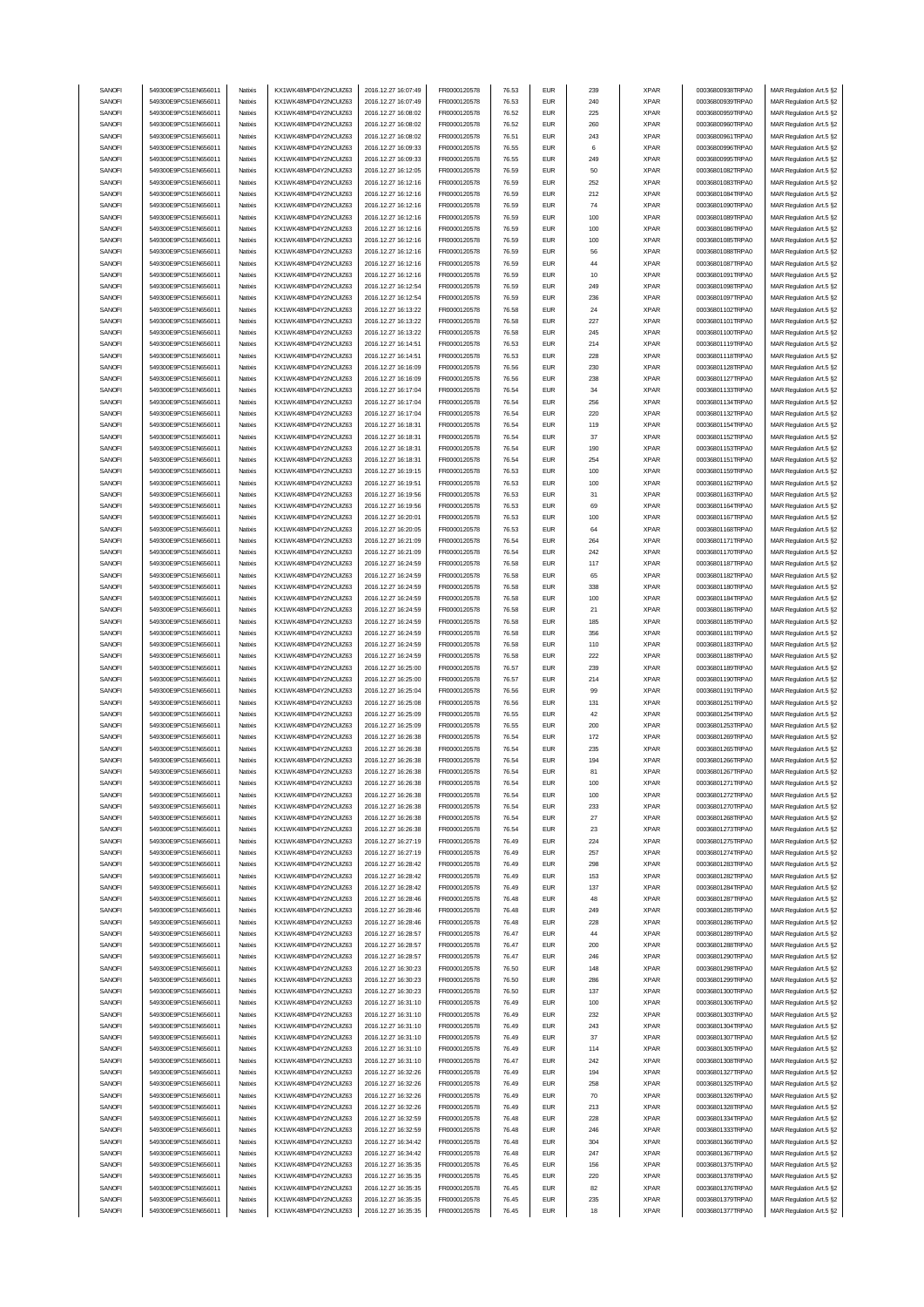| SANOFI | 549300E9PC51EN656011 | Natixis | KX1WK48MPD4Y2NCUIZ63  | 2016.12.27 16:35:35 | FR0000120578 | 76.48 | <b>EUR</b>                  | 264                     | <b>XPAR</b> | 00036801374TRPA0 | MAR Regulation Art.5 §2 |
|--------|----------------------|---------|-----------------------|---------------------|--------------|-------|-----------------------------|-------------------------|-------------|------------------|-------------------------|
|        | 549300E9PC51EN656011 |         |                       |                     |              |       | <b>EUR</b>                  |                         |             |                  | MAR Regulation Art.5 §2 |
| SANOFI |                      | Natixis | KX1WK48MPD4Y2NCUIZ63  | 2016.12.27 16:35:35 | FR0000120578 | 76.48 |                             | 210                     | <b>XPAR</b> | 00036801373TRPA0 |                         |
| SANOFI | 549300E9PC51EN656011 | Natixis | KX1WK48MPD4Y2NCUIZ63  | 2016.12.27 16:35:46 | FR0000120578 | 76.43 | <b>EUR</b>                  | 221                     | <b>XPAR</b> | 00036801381TRPA0 | MAR Regulation Art.5 §2 |
| SANOFI | 549300E9PC51EN656011 | Natixis | KX1WK48MPD4Y2NCLIIZ63 | 2016.12.27 16:36:28 | FR0000120578 | 76.42 | <b>EUR</b>                  | 256                     | <b>XPAR</b> | 00036801397TRPA0 | MAR Regulation Art.5 §2 |
| SANOFI | 549300E9PC51EN656011 | Natixis | KX1WK48MPD4Y2NCUIZ63  | 2016.12.27 16:37:34 | FR0000120578 | 76.43 | <b>EUR</b>                  | $\overline{\mathbf{c}}$ | <b>XPAR</b> | 00036801413TRPA0 | MAR Regulation Art.5 §2 |
| SANOFI | 549300E9PC51EN656011 | Natixis | KX1WK48MPD4Y2NCUIZ63  | 2016.12.27 16:37:34 | FR0000120578 | 76.43 | <b>EUR</b>                  | 274                     | <b>XPAR</b> | 00036801412TRPA0 | MAR Regulation Art.5 §2 |
| SANOFI | 549300E9PC51EN656011 | Natixis | KX1WK48MPD4Y2NCUIZ63  | 2016.12.27 16:37:34 | FR0000120578 | 76.43 | <b>EUR</b>                  | 231                     | <b>XPAR</b> | 00036801411TRPA0 | MAR Regulation Art.5 §2 |
| SANOFI | 549300E9PC51EN656011 | Natixis | KX1WK48MPD4Y2NCUIZ63  | 2016.12.27 16:38:21 | FR0000120578 | 76.47 | <b>EUR</b>                  | 135                     | <b>XPAR</b> | 00036801420TRPA0 | MAR Regulation Art.5 §2 |
| SANOFI | 549300E9PC51EN656011 |         |                       |                     |              | 76.47 | <b>EUR</b>                  |                         |             |                  |                         |
|        |                      | Natixis | KX1WK48MPD4Y2NCUIZ63  | 2016.12.27 16:38:21 | FR0000120578 |       |                             | 81                      | <b>XPAR</b> | 00036801418TRPA0 | MAR Regulation Art.5 §2 |
| SANOFI | 549300E9PC51EN656011 | Natixis | KX1WK48MPD4Y2NCUIZ63  | 2016.12.27 16:38:21 | FR0000120578 | 76.47 | <b>EUR</b>                  | 228                     | <b>XPAR</b> | 00036801419TRPA0 | MAR Regulation Art.5 §2 |
| SANOFI | 549300E9PC51EN656011 | Natixis | KX1WK48MPD4Y2NCUIZ63  | 2016.12.27 16:39:12 | FR0000120578 | 76.47 | <b>EUR</b>                  | 19                      | <b>XPAR</b> | 00036801421TRPA0 | MAR Regulation Art.5 §2 |
| SANOFI | 549300E9PC51EN656011 | Natixis | KX1WK48MPD4Y2NCUIZ63  | 2016.12.27 16:39:13 | FR0000120578 | 76.47 | <b>EUR</b>                  | 161                     | <b>XPAR</b> | 00036801424TRPA0 | MAR Regulation Art.5 §2 |
| SANOFI | 549300E9PC51EN656011 | Natixis | KX1WK48MPD4Y2NCUIZ63  | 2016.12.27 16:39:13 | FR0000120578 | 76.47 | <b>EUR</b>                  | 22                      | <b>XPAR</b> | 00036801426TRPA0 | MAR Regulation Art.5 §2 |
| SANOFI | 549300E9PC51EN656011 | Natixis | KX1WK48MPD4Y2NCUIZ63  | 2016.12.27 16:39:13 | FR0000120578 | 76.47 | <b>EUR</b>                  | 28                      | <b>XPAR</b> | 00036801423TRPA0 | MAR Regulation Art.5 §2 |
|        |                      |         |                       |                     |              |       |                             |                         |             |                  |                         |
| SANOFI | 549300E9PC51EN656011 | Natixis | KX1WK48MPD4Y2NCUIZ63  | 2016.12.27 16:39:13 | FR0000120578 | 76.47 | <b>EUR</b>                  | 50                      | <b>XPAR</b> | 00036801422TRPA0 | MAR Regulation Art.5 §2 |
| SANOFI | 549300E9PC51EN656011 | Natixis | KX1WK48MPD4Y2NCUIZ63  | 2016.12.27 16:39:13 | FR0000120578 | 76.47 | <b>EUR</b>                  | 89                      | <b>XPAR</b> | 00036801425TRPA0 | MAR Regulation Art.5 §2 |
| SANOFI | 549300E9PC51EN656011 | Natixis | KX1WK48MPD4Y2NCUIZ63  | 2016.12.27 16:39:25 | FR0000120578 | 76.47 | <b>EUR</b>                  | 25                      | <b>XPAR</b> | 00036801427TRPA0 | MAR Regulation Art.5 §2 |
| SANOFI | 549300E9PC51EN656011 | Natixis | KX1WK48MPD4Y2NCUIZ63  | 2016.12.27 16:39:32 | FR0000120578 | 76.47 | <b>EUR</b>                  | 63                      | <b>XPAR</b> | 00036801429TRPA0 | MAR Regulation Art.5 §2 |
| SANOFI | 549300E9PC51EN656011 | Natixis | KX1WK48MPD4Y2NCUIZ63  | 2016.12.27 16:39:32 | FR0000120578 | 76.47 | <b>EUR</b>                  | 78                      | <b>XPAR</b> | 00036801428TRPA0 | MAR Regulation Art.5 §2 |
| SANOFI | 549300E9PC51EN656011 | Natixis | KX1WK48MPD4Y2NCUIZ63  | 2016.12.27 16:39:50 | FR0000120578 | 76.47 | <b>EUR</b>                  | 250                     | <b>XPAR</b> | 00036801433TRPA0 | MAR Regulation Art.5 §2 |
|        |                      |         |                       |                     |              |       | <b>EUR</b>                  |                         |             |                  |                         |
| SANOFI | 549300E9PC51EN656011 | Natixis | KX1WK48MPD4Y2NCUIZ63  | 2016.12.27 16:39:50 | FR0000120578 | 76.47 |                             | 189                     | <b>XPAR</b> | 00036801434TRPA0 | MAR Regulation Art.5 §2 |
| SANOFI | 549300E9PC51EN656011 | Natixis | KX1WK48MPD4Y2NCUIZ63  | 2016.12.27 16:42:30 | FR0000120578 | 76.49 | <b>EUR</b>                  | 112                     | <b>XPAR</b> | 00036801461TRPA0 | MAR Regulation Art.5 §2 |
| SANOFI | 549300E9PC51EN656011 | Natixis | KX1WK48MPD4Y2NCUIZ63  | 2016.12.27 16:42:30 | FR0000120578 | 76.49 | <b>EUR</b>                  | 295                     | <b>XPAR</b> | 00036801462TRPA0 | MAR Regulation Art.5 §2 |
| SANOFI | 549300E9PC51EN656011 | Natixis | KX1WK48MPD4Y2NCUIZ63  | 2016.12.27 16:42:30 | FR0000120578 | 76.49 | <b>EUR</b>                  | 196                     | <b>XPAR</b> | 00036801463TRPA0 | MAR Regulation Art.5 §2 |
| SANOFI | 549300E9PC51EN656011 | Natixis | KX1WK48MPD4Y2NCUIZ63  | 2016.12.27 16:43:16 | FR0000120578 | 76.48 | <b>EUR</b>                  | 284                     | <b>XPAR</b> | 00036801470TRPA0 | MAR Regulation Art.5 §2 |
| SANOFI | 549300E9PC51EN656011 | Natixis | KX1WK48MPD4Y2NCUIZ63  | 2016.12.27 16:43:16 | FR0000120578 | 76.48 | <b>EUR</b>                  | 142                     | <b>XPAR</b> | 00036801476TRPA0 | MAR Regulation Art.5 §2 |
| SANOFI | 549300E9PC51EN656011 | Natixis | KX1WK48MPD4Y2NCUIZ63  | 2016.12.27 16:43:16 | FR0000120578 | 76.48 | <b>EUR</b>                  | 90                      | <b>XPAR</b> | 00036801472TRPA0 | MAR Regulation Art.5 §2 |
|        |                      |         |                       |                     |              |       |                             |                         |             |                  |                         |
| SANOFI | 549300E9PC51EN656011 | Natixis | KX1WK48MPD4Y2NCUIZ63  | 2016.12.27 16:43:16 | FR0000120578 | 76.48 | <b>EUR</b>                  | 128                     | <b>XPAR</b> | 00036801475TRPA0 | MAR Regulation Art.5 §2 |
| SANOFI | 549300E9PC51EN656011 | Natixis | KX1WK48MPD4Y2NCUIZ63  | 2016.12.27 16:43:16 | FR0000120578 | 76.48 | <b>EUR</b>                  | 69                      | <b>XPAR</b> | 00036801474TRPA0 | MAR Regulation Art.5 §2 |
| SANOFI | 549300E9PC51EN656011 | Natixis | KX1WK48MPD4Y2NCUIZ63  | 2016.12.27 16:43:16 | FR0000120578 | 76.48 | <b>EUR</b>                  | 100                     | <b>XPAR</b> | 00036801473TRPA0 | MAR Regulation Art.5 §2 |
| SANOFI | 549300E9PC51EN656011 | Natixis | KX1WK48MPD4Y2NCUIZ63  | 2016.12.27 16:43:16 | FR0000120578 | 76.48 | <b>EUR</b>                  | 279                     | <b>XPAR</b> | 00036801471TRPA0 | MAR Regulation Art.5 §2 |
| SANOFI | 549300E9PC51EN656011 | Natixis | KX1WK48MPD4Y2NCUIZ63  | 2016.12.27 16:43:17 | FR0000120578 | 76.47 | <b>EUR</b>                  | 211                     | <b>XPAR</b> | 00036801477TRPA0 | MAR Regulation Art.5 §2 |
| SANOFI | 549300E9PC51EN656011 | Natixis | KX1WK48MPD4Y2NCUIZ63  | 2016.12.27 16:43:17 | FR0000120578 | 76.47 | <b>EUR</b>                  | 192                     | <b>XPAR</b> | 00036801478TRPA0 | MAR Regulation Art.5 §2 |
| SANOFI | 549300E9PC51EN656011 | Natixis | KX1WK48MPD4Y2NCUIZ63  | 2016.12.27 16:43:17 | FR0000120578 | 76.47 | <b>EUR</b>                  | 51                      | <b>XPAR</b> | 00036801479TRPA0 |                         |
|        |                      |         |                       |                     |              |       |                             |                         |             |                  | MAR Regulation Art.5 §2 |
| SANOFI | 549300E9PC51EN656011 | Natixis | KX1WK48MPD4Y2NCUIZ63  | 2016.12.27 16:44:20 | FR0000120578 | 76.43 | <b>EUR</b>                  | 221                     | <b>XPAR</b> | 00036801497TRPA0 | MAR Regulation Art.5 §2 |
| SANOFI | 549300E9PC51EN656011 | Natixis | KX1WK48MPD4Y2NCUIZ63  | 2016.12.27 16:44:20 | FR0000120578 | 76.43 | <b>EUR</b>                  | 252                     | <b>XPAR</b> | 00036801498TRPA0 | MAR Regulation Art.5 §2 |
| SANOFI | 549300E9PC51EN656011 | Natixis | KX1WK48MPD4Y2NCLIIZ63 | 2016.12.27 16:46:11 | FR0000120578 | 76.44 | <b>EUR</b>                  | 19                      | <b>XPAR</b> | 00036801509TRPA0 | MAR Regulation Art.5 §2 |
| SANOFI | 549300E9PC51EN656011 | Natixis | KX1WK48MPD4Y2NCUIZ63  | 2016.12.27 16:46:25 | FR0000120578 | 76.44 | <b>EUR</b>                  | 200                     | <b>XPAR</b> | 00036801510TRPA0 | MAR Regulation Art.5 §2 |
| SANOFI | 549300E9PC51EN656011 | Natixis | KX1WK48MPD4Y2NCUIZ63  | 2016.12.27 16:46:25 | FR0000120578 | 76.44 | <b>EUR</b>                  | 37                      | <b>XPAR</b> | 00036801511TRPA0 | MAR Regulation Art.5 §2 |
| SANOFI | 549300E9PC51EN656011 | Natixis | KX1WK48MPD4Y2NCUIZ63  | 2016.12.27 16:46:25 | FR0000120578 | 76.44 | <b>EUR</b>                  | 213                     | <b>XPAR</b> | 00036801512TRPA0 | MAR Regulation Art.5 §2 |
| SANOFI | 549300E9PC51EN656011 | Natixis | KX1WK48MPD4Y2NCUIZ63  | 2016.12.27 16:47:30 | FR0000120578 | 76.46 | <b>EUR</b>                  | 288                     | <b>XPAR</b> | 00036801525TRPA0 | MAR Regulation Art.5 §2 |
| SANOFI | 549300E9PC51EN656011 | Natixis | KX1WK48MPD4Y2NCUIZ63  | 2016.12.27 16:47:30 | FR0000120578 | 76.46 | <b>EUR</b>                  | 295                     | <b>XPAR</b> | 00036801524TRPA0 | MAR Regulation Art.5 §2 |
| SANOFI | 549300E9PC51EN656011 | Natixis | KX1WK48MPD4Y2NCUIZ63  | 2016.12.27 16:48:44 | FR0000120578 | 76.47 | <b>EUR</b>                  | 200                     | <b>XPAR</b> | 00036801533TRPA0 |                         |
|        |                      |         |                       |                     |              |       |                             |                         |             |                  | MAR Regulation Art.5 §2 |
| SANOFI | 549300E9PC51EN656011 | Natixis | KX1WK48MPD4Y2NCUIZ63  | 2016.12.27 16:48:44 | FR0000120578 | 76.47 | <b>EUR</b>                  | 72                      | <b>XPAR</b> | 00036801532TRPA0 | MAR Regulation Art.5 §2 |
| SANOFI | 549300E9PC51EN656011 | Natixis | KX1WK48MPD4Y2NCUIZ63  | 2016.12.27 16:48:44 | FR0000120578 | 76.47 | <b>EUR</b>                  | 251                     | <b>XPAR</b> | 00036801534TRPA0 | MAR Regulation Art.5 §2 |
| SANOFI | 549300E9PC51EN656011 | Natixis | KX1WK48MPD4Y2NCUIZ63  | 2016.12.27 16:48:44 | FR0000120578 | 76.47 | <b>EUR</b>                  | 49                      | <b>XPAR</b> | 00036801535TRPA0 | MAR Regulation Art.5 §2 |
| SANOFI | 549300E9PC51EN656011 | Natixis | KX1WK48MPD4Y2NCUIZ63  | 2016.12.27 16:48:44 | FR0000120578 | 76.47 | <b>EUR</b>                  | 74                      | <b>XPAR</b> | 00036801536TRPA0 | MAR Regulation Art.5 §2 |
| SANOFI | 549300E9PC51EN656011 | Natixis | KX1WK48MPD4Y2NCUIZ63  | 2016.12.27 16:49:06 | FR0000120578 | 76.47 | <b>EUR</b>                  | 200                     | <b>XPAR</b> | 00036801540TRPA0 | MAR Regulation Art.5 §2 |
|        |                      |         |                       |                     |              |       |                             |                         |             |                  |                         |
|        |                      |         |                       |                     |              |       |                             |                         |             |                  |                         |
| SANOFI | 549300E9PC51EN656011 | Natixis | KX1WK48MPD4Y2NCUIZ63  | 2016.12.27 16:49:10 | FR0000120578 | 76.47 | <b>EUR</b>                  | 202                     | <b>XPAR</b> | 00036801541TRPA0 | MAR Regulation Art.5 §2 |
| SANOFI | 549300E9PC51EN656011 | Natixis | KX1WK48MPD4Y2NCUIZ63  | 2016.12.27 16:49:10 | FR0000120578 | 76.47 | <b>EUR</b>                  | 98                      | <b>XPAR</b> | 00036801542TRPA0 | MAR Regulation Art.5 §2 |
| SANOFI | 549300E9PC51EN656011 | Natixis | KX1WK48MPD4Y2NCUIZ63  | 2016.12.27 16:49:28 | FR0000120578 | 76.47 | <b>EUR</b>                  | 101                     | <b>XPAR</b> | 00036801544TRPA0 | MAR Regulation Art.5 §2 |
| SANOFI | 549300E9PC51EN656011 | Natixis | KX1WK48MPD4Y2NCUIZ63  | 2016.12.27 16:49:28 | FR0000120578 | 76.47 | <b>EUR</b>                  | 235                     | <b>XPAR</b> | 00036801546TRPA0 | MAR Regulation Art.5 §2 |
| SANOFI | 549300E9PC51EN656011 | Natixis | KX1WK48MPD4Y2NCUIZ63  | 2016.12.27 16:49:28 | FR0000120578 | 76.47 | <b>EUR</b>                  | 243                     | <b>XPAR</b> | 00036801545TRPA0 | MAR Regulation Art.5 §2 |
| SANOFI | 549300E9PC51EN656011 | Natixis | KX1WK48MPD4Y2NCUIZ63  | 2016.12.27 16:49:29 | FR0000120578 | 76.45 | <b>EUR</b>                  | 5                       | <b>XPAR</b> | 00036801549TRPA0 | MAR Regulation Art.5 §2 |
| SANOFI | 549300E9PC51EN656011 | Natixis | KX1WK48MPD4Y2NCUIZ63  | 2016.12.27 16:49:44 | FR0000120578 | 76.45 | <b>EUR</b>                  | 100                     | <b>XPAR</b> | 00036801553TRPA0 | MAR Regulation Art.5 §2 |
| SANOFI | 549300E9PC51EN656011 | Natixis | KX1WK48MPD4Y2NCUIZ63  | 2016.12.27 16:50:16 | FR0000120578 | 76.46 | <b>EUR</b>                  | 232                     | <b>XPAR</b> | 00036801560TRPA0 | MAR Regulation Art.5 §2 |
|        |                      | Natixis |                       |                     |              | 76.46 | <b>EUR</b>                  |                         |             | 00036801561TRPA0 |                         |
| SANOFI | 549300E9PC51EN656011 |         | KX1WK48MPD4Y2NCUIZ63  | 2016.12.27 16:50:16 | FR0000120578 |       |                             | 270                     | <b>XPAR</b> |                  | MAR Regulation Art.5 §2 |
| SANOFI | 549300E9PC51EN656011 | Natixis | KX1WK48MPD4Y2NCUIZ63  | 2016.12.27 16:50:16 | FR0000120578 | 76.45 | <b>EUR</b>                  | 58                      | <b>XPAR</b> | 00036801563TRPA0 | MAR Regulation Art.5 §2 |
| SANOFI | 549300E9PC51EN656011 | Natixis | KX1WK48MPD4Y2NCUIZ63  | 2016.12.27 16:50:16 | FR0000120578 | 76.45 | <b>FUR</b>                  | 124                     | <b>XPAR</b> | 00036801562TRPA0 | MAR Regulation Art.5 §2 |
| SANOFI | 549300E9PC51EN656011 | Natixis | KX1WK48MPD4Y2NCUIZ63  | 2016.12.27 16:50:18 | FR0000120578 | 76.45 | EUR                         |                         | XPAR        | 00036801565TRPA0 | MAR Regulation Art.5 §2 |
| SANOFI | 549300E9PC51EN656011 | Natixis | KX1WK48MPD4Y2NCUIZ63  | 2016.12.27 16:50:18 | FR0000120578 | 76.45 | <b>EUR</b>                  | 165                     | <b>XPAR</b> | 00036801564TRPA0 | MAR Regulation Art.5 §2 |
| SANOFI | 549300E9PC51EN656011 | Natixis | KX1WK48MPD4Y2NCUIZ63  | 2016.12.27 16:50:41 | FR0000120578 | 76.43 | <b>EUR</b>                  | 50                      | <b>XPAR</b> | 00036801567TRPA0 | MAR Regulation Art.5 §2 |
| SANOFI | 549300E9PC51EN656011 | Natixis | KX1WK48MPD4Y2NCUIZ63  | 2016.12.27 16:51:17 | FR0000120578 | 76.47 | <b>EUR</b>                  | 251                     | <b>XPAR</b> | 00036801575TRPA0 | MAR Regulation Art.5 §2 |
|        | 549300E9PC51EN656011 | Natixis | KX1WK48MPD4Y2NCUIZ63  |                     |              |       | <b>EUR</b>                  |                         |             | 00036801576TRPA0 |                         |
| SANOFI | 549300E9PC51EN656011 | Natixis | KX1WK48MPD4Y2NCUIZ63  | 2016.12.27 16:51:17 | FR0000120578 | 76.47 |                             | 15                      | <b>XPAR</b> |                  | MAR Regulation Art.5 §2 |
| SANOFI |                      |         |                       | 2016.12.27 16:51:17 | FR0000120578 | 76.47 | <b>EUR</b>                  | 257                     | <b>XPAR</b> | 00036801574TRPA0 | MAR Regulation Art.5 §2 |
| SANOFI | 549300E9PC51EN656011 | Natixis | KX1WK48MPD4Y2NCUIZ63  | 2016.12.27 16:52:32 | FR0000120578 | 76.48 | <b>EUR</b>                  | 170                     | <b>XPAR</b> | 00036801588TRPA0 | MAR Regulation Art.5 §2 |
| SANOFI | 549300E9PC51EN656011 | Natixis | KX1WK48MPD4Y2NCUIZ63  | 2016.12.27 16:53:33 | FR0000120578 | 76.50 | <b>EUR</b>                  | 291                     | <b>XPAR</b> | 00036801590TRPA0 | MAR Regulation Art.5 §2 |
| SANOFI | 549300E9PC51EN656011 | Natixis | KX1WK48MPD4Y2NCUIZ63  | 2016.12.27 16:53:33 | FR0000120578 | 76.50 | <b>EUR</b>                  | 326                     | <b>XPAR</b> | 00036801591TRPA0 | MAR Regulation Art.5 §2 |
| SANOFI | 549300E9PC51EN656011 | Natixis | KX1WK48MPD4Y2NCUIZ63  | 2016.12.27 16:53:34 | FR0000120578 | 76.49 | <b>EUR</b>                  | 258                     | <b>XPAR</b> | 00036801592TRPA0 | MAR Regulation Art.5 §2 |
| SANOFI | 549300E9PC51EN656011 | Natixis | KX1WK48MPD4Y2NCUIZ63  | 2016.12.27 16:53:34 | FR0000120578 | 76.49 | <b>EUR</b>                  | 298                     | <b>XPAR</b> | 00036801593TRPA0 | MAR Regulation Art.5 §2 |
| SANOFI | 549300E9PC51EN656011 | Natixis | KX1WK48MPD4Y2NCUIZ63  | 2016.12.27 16:55:04 | FR0000120578 | 76.49 | <b>EUR</b>                  | 233                     | <b>XPAR</b> | 00036801618TRPA0 | MAR Regulation Art.5 §2 |
|        |                      |         |                       |                     |              |       |                             |                         |             |                  |                         |
| SANOFI | 549300E9PC51EN656011 | Natixis | KX1WK48MPD4Y2NCUIZ63  | 2016.12.27 16:55:04 | FR0000120578 | 76.49 | <b>EUR</b>                  | 258                     | <b>XPAR</b> | 00036801619TRPA0 | MAR Regulation Art.5 §2 |
| SANOFI | 549300E9PC51EN656011 | Natixis | KX1WK48MPD4Y2NCUIZ63  | 2016.12.27 16:57:14 | FR0000120578 | 76.48 | <b>EUR</b>                  | 184                     | <b>XPAR</b> | 00036801635TRPA0 | MAR Regulation Art.5 §2 |
| SANOFI | 549300E9PC51EN656011 | Natixis | KX1WK48MPD4Y2NCUIZ63  | 2016.12.27 16:57:14 | FR0000120578 | 76.48 | <b>EUR</b>                  | 118                     | <b>XPAR</b> | 00036801634TRPA0 | MAR Regulation Art.5 §2 |
| SANOFI | 549300E9PC51EN656011 | Natixis | KX1WK48MPD4Y2NCUIZ63  | 2016.12.27 16:58:28 | FR0000120578 | 76.47 | <b>EUR</b>                  | 300                     | <b>XPAR</b> | 00036801658TRPA0 | MAR Regulation Art.5 §2 |
| SANOFI | 549300E9PC51EN656011 | Natixis | KX1WK48MPD4Y2NCUIZ63  | 2016.12.27 16:58:28 | FR0000120578 | 76.47 | <b>EUR</b>                  | 65                      | <b>XPAR</b> | 00036801662TRPA0 | MAR Regulation Art.5 §2 |
| SANOFI | 549300E9PC51EN656011 | Natixis | KX1WK48MPD4Y2NCUIZ63  | 2016.12.27 16:58:28 | FR0000120578 | 76.47 | <b>EUR</b>                  | 75                      | <b>XPAR</b> | 00036801659TRPA0 | MAR Regulation Art.5 §2 |
|        |                      |         |                       |                     |              |       |                             |                         |             |                  |                         |
| SANOFI | 549300E9PC51EN656011 | Natixis | KX1WK48MPD4Y2NCUIZ63  | 2016.12.27 16:58:28 | FR0000120578 | 76.47 | <b>EUR</b>                  | 75                      | <b>XPAR</b> | 00036801661TRPA0 | MAR Regulation Art.5 §2 |
| SANOFI | 549300E9PC51EN656011 | Natixis | KX1WK48MPD4Y2NCUIZ63  | 2016.12.27 16:58:28 | FR0000120578 | 76.47 | <b>EUR</b>                  | 175                     | <b>XPAR</b> | 00036801660TRPA0 | MAR Regulation Art.5 §2 |
| SANOFI | 549300E9PC51EN656011 | Natixis | KX1WK48MPD4Y2NCUIZ63  | 2016.12.27 16:58:29 | FR0000120578 | 76.47 | <b>EUR</b>                  | 250                     | <b>XPAR</b> | 00036801664TRPA0 | MAR Regulation Art.5 §2 |
| SANOFI | 549300E9PC51EN656011 | Natixis | KX1WK48MPD4Y2NCUIZ63  | 2016.12.27 16:58:29 | FR0000120578 | 76.47 | <b>EUR</b>                  | 104                     | <b>XPAR</b> | 00036801663TRPA0 | MAR Regulation Art.5 §2 |
| SANOFI | 549300E9PC51EN656011 | Natixis | KX1WK48MPD4Y2NCUIZ63  | 2016.12.27 16:58:30 | FR0000120578 | 76.44 | <b>EUR</b>                  | 50                      | <b>XPAR</b> | 00036801668TRPA0 | MAR Regulation Art.5 §2 |
| SANOFI | 549300E9PC51EN656011 | Natixis | KX1WK48MPD4Y2NCUIZ63  | 2016.12.27 16:58:30 | FR0000120578 | 76.44 | <b>EUR</b>                  | 50                      | <b>XPAR</b> | 00036801667TRPA0 | MAR Regulation Art.5 §2 |
| SANOFI | 549300E9PC51EN656011 | Natixis | KX1WK48MPD4Y2NCUIZ63  | 2016.12.27 16:58:30 | FR0000120578 | 76.44 | <b>EUR</b>                  | 50                      | <b>XPAR</b> | 00036801665TRPA0 | MAR Regulation Art.5 §2 |
| SANOFI | 549300E9PC51EN656011 | Natixis | KX1WK48MPD4Y2NCUIZ63  | 2016.12.27 16:58:30 | FR0000120578 | 76.44 | <b>EUR</b>                  | 50                      | <b>XPAR</b> | 00036801666TRPA0 | MAR Regulation Art.5 §2 |
| SANOFI | 549300E9PC51EN656011 | Natixis | KX1WK48MPD4Y2NCUIZ63  | 2016.12.27 16:58:59 | FR0000120578 | 76.44 | <b>EUR</b>                  | 28                      | <b>XPAR</b> | 00036801674TRPA0 | MAR Regulation Art.5 §2 |
| SANOFI | 549300E9PC51EN656011 | Natixis | KX1WK48MPD4Y2NCUIZ63  | 2016.12.27 16:58:59 | FR0000120578 | 76.44 | <b>EUR</b>                  | 72                      | <b>XPAR</b> | 00036801673TRPA0 | MAR Regulation Art.5 §2 |
|        |                      | Natixis |                       |                     |              |       |                             |                         |             |                  |                         |
| SANOFI | 549300E9PC51EN656011 |         | KX1WK48MPD4Y2NCUIZ63  | 2016.12.27 16:58:59 | FR0000120578 | 76.44 | <b>EUR</b>                  | 100                     | <b>XPAR</b> | 00036801675TRPA0 | MAR Regulation Art.5 §2 |
| SANOFI | 549300E9PC51EN656011 | Natixis | KX1WK48MPD4Y2NCUIZ63  | 2016.12.27 16:59:06 | FR0000120578 | 76.44 | <b>EUR</b>                  | 68                      | <b>XPAR</b> | 00036801678TRPA0 | MAR Regulation Art.5 §2 |
| SANOFI | 549300E9PC51EN656011 | Natixis | KX1WK48MPD4Y2NCUIZ63  | 2016.12.27 16:59:06 | FR0000120578 | 76.44 | <b>EUR</b>                  | 120                     | <b>XPAR</b> | 00036801679TRPA0 | MAR Regulation Art.5 §2 |
| SANOFI | 549300E9PC51EN656011 | Natixis | KX1WK48MPD4Y2NCUIZ63  | 2016.12.27 17:00:01 | FR0000120578 | 76.46 | <b>EUR</b>                  | 224                     | <b>XPAR</b> | 00036801712TRPA0 | MAR Regulation Art.5 §2 |
| SANOFI | 549300E9PC51EN656011 | Natixis | KX1WK48MPD4Y2NCUIZ63  | 2016.12.27 17:00:07 | FR0000120578 | 76.45 | <b>EUR</b>                  | 100                     | <b>XPAR</b> | 00036801715TRPA0 | MAR Regulation Art.5 §2 |
| SANOFI | 549300E9PC51EN656011 | Natixis | KX1WK48MPD4Y2NCUIZ63  | 2016.12.27 17:00:09 | FR0000120578 | 76.45 | <b>EUR</b>                  | 87                      | <b>XPAR</b> | 00036801718TRPA0 | MAR Regulation Art.5 §2 |
| SANOFI | 549300E9PC51EN656011 | Natixis | KX1WK48MPD4Y2NCUIZ63  | 2016.12.27 17:00:09 | FR0000120578 | 76.45 | <b>EUR</b>                  | 109                     | <b>XPAR</b> | 00036801717TRPA0 | MAR Regulation Art.5 §2 |
| SANOFI | 549300E9PC51EN656011 | Natixis | KX1WK48MPD4Y2NCUIZ63  | 2016.12.27 17:00:09 | FR0000120578 | 76.45 | $\ensuremath{\mathsf{EUR}}$ | 52                      | <b>XPAR</b> | 00036801719TRPA0 | MAR Regulation Art.5 §2 |
| SANOFI | 549300E9PC51EN656011 | Natixis | KX1WK48MPD4Y2NCUIZ63  | 2016.12.27 17:00:09 | FR0000120578 | 76.45 | <b>EUR</b>                  | 153                     | <b>XPAR</b> | 00036801716TRPA0 | MAR Regulation Art.5 §2 |
| SANOFI | 549300E9PC51EN656011 | Natixis | KX1WK48MPD4Y2NCUIZ63  | 2016.12.27 17:00:15 | FR0000120578 | 76.44 | <b>EUR</b>                  | 254                     | <b>XPAR</b> | 00036801722TRPA0 | MAR Regulation Art.5 §2 |
| SANOFI | 549300E9PC51EN656011 | Natixis | KX1WK48MPD4Y2NCUIZ63  | 2016.12.27 17:00:43 | FR0000120578 | 76.43 | <b>EUR</b>                  | 44                      | <b>XPAR</b> | 00036801726TRPA0 | MAR Regulation Art.5 §2 |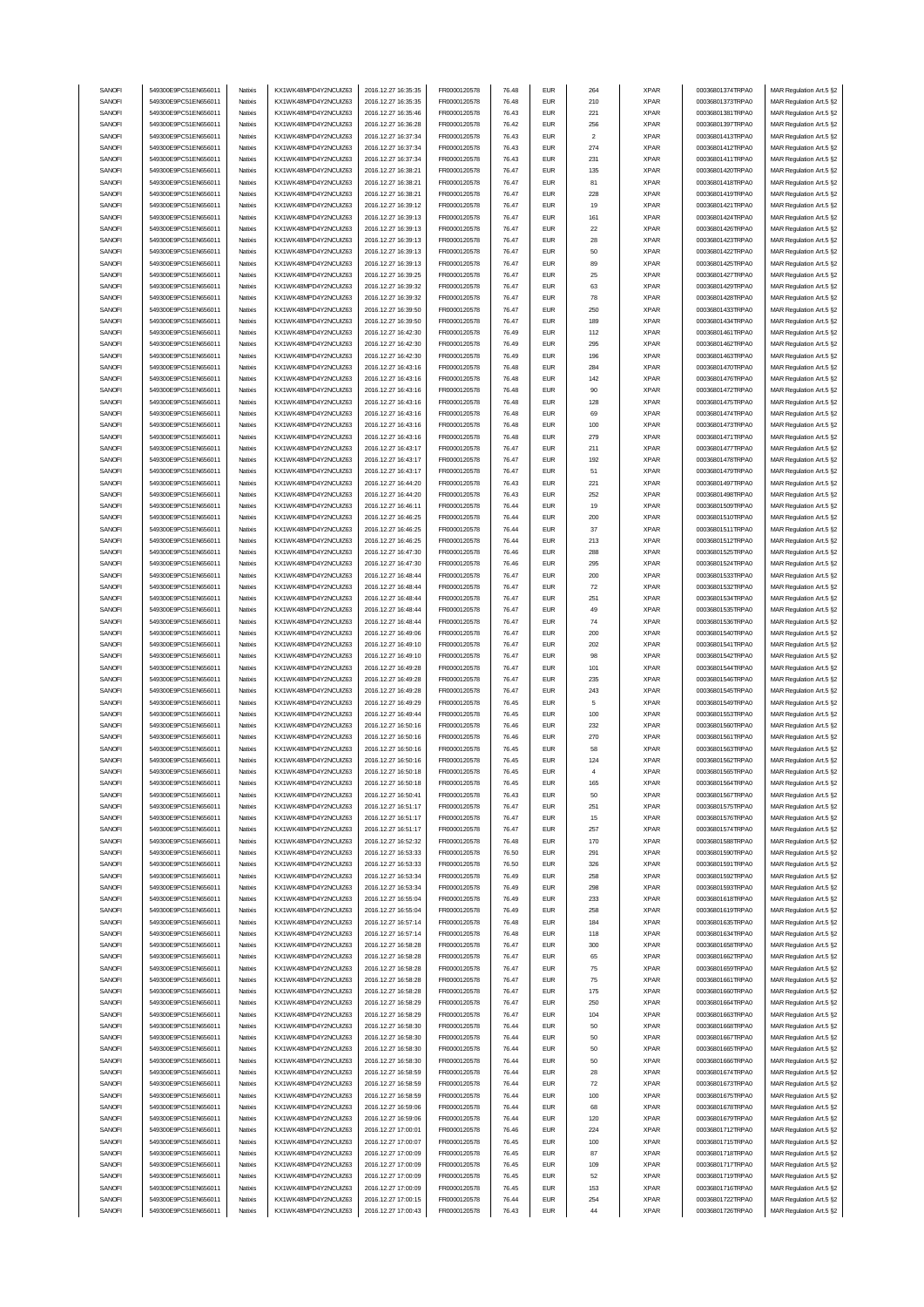| SANOFI           | 549300E9PC51EN656011                         | Natixis | KX1WK48MPD4Y2NCUIZ63                         | 2016.12.27 17:00:50                        | FR0000120578                 | 76.44          | <b>EUR</b>               | 230                     | <b>XPAR</b>                | 00036801728TRPA0                     | MAR Regulation Art.5 §2                            |
|------------------|----------------------------------------------|---------|----------------------------------------------|--------------------------------------------|------------------------------|----------------|--------------------------|-------------------------|----------------------------|--------------------------------------|----------------------------------------------------|
|                  | 549300E9PC51EN656011                         |         |                                              |                                            | FR0000120578                 |                | <b>EUR</b>               |                         |                            |                                      |                                                    |
| SANOFI           |                                              | Natixis | KX1WK48MPD4Y2NCUIZ63                         | 2016.12.27 17:00:50                        |                              | 76.44          |                          | 17                      | <b>XPAR</b>                | 00036801727TRPA0                     | MAR Regulation Art.5 §2                            |
| SANOFI           | 549300E9PC51EN656011                         | Natixis | KX1WK48MPD4Y2NCUIZ63                         | 2016.12.27 17:01:12                        | FR0000120578                 | 76.43          | <b>EUR</b>               | 250                     | <b>XPAR</b>                | 00036801730TRPA0                     | MAR Regulation Art.5 §2                            |
| SANOFI           | 549300E9PC51EN656011                         | Natixis | KX1WK48MPD4Y2NCLIIZ63                        | 2016.12.27 17:01:47                        | FR0000120578                 | 76.42          | <b>EUR</b>               | 252                     | <b>XPAR</b>                | 00036801733TRPA0                     | MAR Regulation Art.5 §2                            |
| SANOFI           | 549300E9PC51EN656011                         | Natixis | KX1WK48MPD4Y2NCUIZ63                         | 2016.12.27 17:02:22                        | FR0000120578                 | 76.41          | <b>EUR</b>               | 277                     | <b>XPAR</b>                | 00036801736TRPA0                     | MAR Regulation Art.5 §2                            |
| SANOFI           | 549300E9PC51EN656011                         | Natixis | KX1WK48MPD4Y2NCUIZ63                         | 2016.12.27 17:02:45                        | FR0000120578                 | 76.43          | <b>EUR</b>               | 400                     | <b>XPAR</b>                | 00036801737TRPA0                     | MAR Regulation Art.5 §2                            |
| SANOFI           | 549300E9PC51EN656011                         | Natixis | KX1WK48MPD4Y2NCUIZ63                         | 2016.12.27 17:02:59                        | FR0000120578                 | 76.42          | <b>EUR</b>               | 626                     | <b>XPAR</b>                | 00036801747TRPA0                     | MAR Regulation Art.5 §2                            |
| SANOFI           | 549300E9PC51EN656011                         | Natixis | KX1WK48MPD4Y2NCUIZ63                         | 2016.12.27 17:03:07                        | FR0000120578                 | 76.41          | <b>EUR</b>               | 487                     | <b>XPAR</b>                | 00036801750TRPA0                     | MAR Regulation Art.5 §2                            |
| SANOFI           | 549300E9PC51EN656011                         |         |                                              | 2016.12.27 17:03:19                        |                              | 76.41          | <b>EUR</b>               |                         |                            |                                      |                                                    |
|                  |                                              | Natixis | KX1WK48MPD4Y2NCUIZ63                         |                                            | FR0000120578                 |                |                          | 411                     | <b>XPAR</b>                | 00036801753TRPA0                     | MAR Regulation Art.5 §2                            |
| SANOFI           | 549300E9PC51EN656011                         | Natixis | KX1WK48MPD4Y2NCUIZ63                         | 2016.12.27 17:03:29                        | FR0000120578                 | 76.41          | <b>EUR</b>               | 235                     | <b>XPAR</b>                | 00036801761TRPA0                     | MAR Regulation Art.5 §2                            |
| SANOFI           | 549300E9PC51EN656011                         | Natixis | KX1WK48MPD4Y2NCUIZ63                         | 2016.12.27 17:03:29                        | FR0000120578                 | 76.41          | <b>EUR</b>               | 252                     | <b>XPAR</b>                | 00036801759TRPA0                     | MAR Regulation Art.5 §2                            |
| SANOFI           | 549300E9PC51EN656011                         | Natixis | KX1WK48MPD4Y2NCUIZ63                         | 2016.12.27 17:03:29                        | FR0000120578                 | 76.41          | <b>EUR</b>               | 173                     | <b>XPAR</b>                | 00036801760TRPA0                     | MAR Regulation Art.5 §2                            |
| SANOFI           | 549300E9PC51EN656011                         | Natixis | KX1WK48MPD4Y2NCUIZ63                         | 2016.12.27 17:03:35                        | FR0000120578                 | 76.41          | <b>EUR</b>               | 244                     | <b>XPAR</b>                | 00036801762TRPA0                     | MAR Regulation Art.5 §2                            |
| SANOFI           | 549300E9PC51EN656011                         | Natixis | KX1WK48MPD4Y2NCUIZ63                         | 2016.12.27 17:03:42                        | FR0000120578                 | 76.41          | <b>EUR</b>               | 211                     | <b>XPAR</b>                | 00036801765TRPA0                     | MAR Regulation Art.5 §2                            |
|                  |                                              |         | KX1WK48MPD4Y2NCUIZ63                         |                                            |                              |                |                          |                         |                            | 00036801764TRPA0                     |                                                    |
| SANOFI           | 549300E9PC51EN656011                         | Natixis |                                              | 2016.12.27 17:03:42                        | FR0000120578                 | 76.41          | <b>EUR</b>               | 271                     | <b>XPAR</b>                |                                      | MAR Regulation Art.5 §2                            |
| SANOFI           | 549300E9PC51EN656011                         | Natixis | KX1WK48MPD4Y2NCUIZ63                         | 2016.12.27 17:03:53                        | FR0000120578                 | 76.41          | <b>EUR</b>               | 304                     | <b>XPAR</b>                | 00036801777TRPA0                     | MAR Regulation Art.5 §2                            |
| SANOFI           | 549300E9PC51EN656011                         | Natixis | KX1WK48MPD4Y2NCUIZ63                         | 2016.12.27 17:03:56                        | FR0000120578                 | 76.39          | <b>EUR</b>               | 25                      | <b>XPAR</b>                | 00036801779TRPA0                     | MAR Regulation Art.5 §2                            |
| SANOFI           | 549300E9PC51EN656011                         | Natixis | KX1WK48MPD4Y2NCUIZ63                         | 2016.12.27 17:03:56                        | FR0000120578                 | 76.40          | <b>EUR</b>               | 339                     | <b>XPAR</b>                | 00036801778TRPA0                     | MAR Regulation Art.5 §2                            |
| SANOFI           | 549300E9PC51EN656011                         | Natixis | KX1WK48MPD4Y2NCUIZ63                         | 2016.12.27 17:03:59                        | FR0000120578                 | 76.39          | <b>EUR</b>               | 279                     | <b>XPAR</b>                | 00036801780TRPA0                     | MAR Regulation Art.5 §2                            |
| SANOFI           | 549300E9PC51EN656011                         | Natixis | KX1WK48MPD4Y2NCUIZ63                         | 2016.12.27 17:04:01                        | FR0000120578                 | 76.39          | <b>EUR</b>               | 3                       | <b>XPAR</b>                | 00036801782TRPA0                     | MAR Regulation Art.5 §2                            |
|                  |                                              |         |                                              |                                            |                              | 76.39          | <b>EUR</b>               |                         |                            |                                      |                                                    |
| SANOFI           | 549300E9PC51EN656011                         | Natixis | KX1WK48MPD4Y2NCUIZ63                         | 2016.12.27 17:04:01                        | FR0000120578                 |                |                          | 292                     | <b>XPAR</b>                | 00036801781TRPA0                     | MAR Regulation Art.5 §2                            |
| SANOFI           | 549300E9PC51EN656011                         | Natixis | KX1WK48MPD4Y2NCUIZ63                         | 2016.12.27 17:04:04                        | FR0000120578                 | 76.38          | <b>EUR</b>               | 247                     | <b>XPAR</b>                | 00036801785TRPA0                     | MAR Regulation Art.5 §2                            |
| SANOFI           | 549300E9PC51EN656011                         | Natixis | KX1WK48MPD4Y2NCUIZ63                         | 2016.12.27 17:04:07                        | FR0000120578                 | 76.37          | <b>EUR</b>               | 42                      | <b>XPAR</b>                | 00036801788TRPA0                     | MAR Regulation Art.5 §2                            |
| SANOFI           | 549300E9PC51EN656011                         | Natixis | KX1WK48MPD4Y2NCUIZ63                         | 2016.12.27 17:05:30                        | FR0000120578                 | 76.40          | <b>EUR</b>               | 338                     | <b>XPAR</b>                | 00036801804TRPA0                     | MAR Regulation Art.5 §2                            |
| SANOFI           | 549300E9PC51EN656011                         | Natixis | KX1WK48MPD4Y2NCUIZ63                         | 2016.12.27 17:06:10                        | FR0000120578                 | 76.38          | <b>EUR</b>               | 137                     | <b>XPAR</b>                | 00036801811TRPA0                     | MAR Regulation Art.5 §2                            |
| SANOFI           | 549300E9PC51EN656011                         | Natixis | KX1WK48MPD4Y2NCUIZ63                         | 2016.12.27 17:06:10                        | FR0000120578                 | 76.38          | <b>EUR</b>               | 217                     | <b>XPAR</b>                | 00036801810TRPA0                     | MAR Regulation Art.5 §2                            |
| SANOFI           | 549300E9PC51EN656011                         | Natixis | KX1WK48MPD4Y2NCUIZ63                         | 2016.12.27 17:07:48                        | FR0000120578                 | 76.43          | <b>EUR</b>               | 69                      | <b>XPAR</b>                | 00036801827TRPA0                     | MAR Regulation Art.5 §2                            |
|                  |                                              |         |                                              |                                            |                              |                |                          |                         |                            |                                      |                                                    |
| SANOFI           | 549300E9PC51EN656011                         | Natixis | KX1WK48MPD4Y2NCUIZ63                         | 2016.12.27 17:07:48                        | FR0000120578                 | 76.43          | <b>EUR</b>               | 147                     | <b>XPAR</b>                | 00036801828TRPA0                     | MAR Regulation Art.5 §2                            |
| SANOFI           | 549300E9PC51EN656011                         | Natixis | KX1WK48MPD4Y2NCUIZ63                         | 2016.12.27 17:07:48                        | FR0000120578                 | 76.43          | <b>EUR</b>               | 219                     | <b>XPAR</b>                | 00036801826TRPA0                     | MAR Regulation Art.5 §2                            |
| SANOFI           | 549300E9PC51EN656011                         | Natixis | KX1WK48MPD4Y2NCUIZ63                         | 2016.12.27 17:08:19                        | FR0000120578                 | 76.42          | <b>EUR</b>               | 296                     | <b>XPAR</b>                | 00036801830TRPA0                     | MAR Regulation Art.5 §2                            |
| SANOFI           | 549300E9PC51EN656011                         | Natixis | KX1WK48MPD4Y2NCUIZ63                         | 2016.12.27 17:08:23                        | FR0000120578                 | 76.40          | <b>EUR</b>               | 250                     | <b>XPAR</b>                | 00036801831TRPA0                     | MAR Regulation Art.5 §2                            |
| SANOFI           | 549300E9PC51EN656011                         | Natixis | KX1WK48MPD4Y2NCUIZ63                         | 2016.12.27 17:10:32                        | FR0000120578                 | 76.39          | <b>EUR</b>               | 157                     | <b>XPAR</b>                | 00036801850TRPA0                     | MAR Regulation Art.5 §2                            |
| SANOFI           | 549300E9PC51EN656011                         | Natixis | KX1WK48MPD4Y2NCUIZ63                         | 2016.12.27 17:11:44                        | FR0000120578                 | 76.40          | <b>EUR</b>               | 38                      | <b>XPAR</b>                | 00036801864TRPA0                     | MAR Regulation Art.5 §2                            |
| SANOFI           | 549300E9PC51EN656011                         | Natixis | KX1WK48MPD4Y2NCUIZ63                         | 2016.12.27 17:12:25                        | FR0000120578                 | 76.42          | <b>EUR</b>               | 83                      | <b>XPAR</b>                | 00036801887TRPA0                     |                                                    |
|                  |                                              |         |                                              |                                            |                              |                |                          |                         |                            |                                      | MAR Regulation Art.5 §2                            |
| SANOFI           | 549300E9PC51EN656011                         | Natixis | KX1WK48MPD4Y2NCUIZ63                         | 2016.12.27 17:12:25                        | FR0000120578                 | 76.42          | <b>EUR</b>               | 90                      | <b>XPAR</b>                | 00036801883TRPA0                     | MAR Regulation Art.5 §2                            |
| SANOFI           | 549300E9PC51EN656011                         | Natixis | KX1WK48MPD4Y2NCUIZ63                         | 2016.12.27 17:12:25                        | FR0000120578                 | 76.42          | <b>EUR</b>               | 610                     | <b>XPAR</b>                | 00036801882TRPA0                     | MAR Regulation Art.5 §2                            |
| SANOFI           | 549300E9PC51EN656011                         | Natixis | KX1WK48MPD4Y2NCLIIZ63                        | 2016.12.27 17:12:25                        | FR0000120578                 | 76.42          | <b>EUR</b>               | 500                     | <b>XPAR</b>                | 00036801885TRPA0                     | MAR Regulation Art.5 §2                            |
| SANOFI           | 549300E9PC51EN656011                         | Natixis | KX1WK48MPD4Y2NCUIZ63                         | 2016.12.27 17:12:25                        | FR0000120578                 | 76.42          | <b>EUR</b>               | 100                     | <b>XPAR</b>                | 00036801884TRPA0                     | MAR Regulation Art.5 §2                            |
| SANOFI           | 549300E9PC51EN656011                         | Natixis | KX1WK48MPD4Y2NCUIZ63                         | 2016.12.27 17:12:25                        | FR0000120578                 | 76.42          | <b>EUR</b>               | 80                      | <b>XPAR</b>                | 00036801886TRPA0                     | MAR Regulation Art.5 §2                            |
| SANOFI           | 549300E9PC51EN656011                         | Natixis | KX1WK48MPD4Y2NCUIZ63                         | 2016.12.27 17:12:25                        | FR0000120578                 | 76.42          | <b>EUR</b>               | 200                     | <b>XPAR</b>                | 00036801888TRPA0                     | MAR Regulation Art.5 §2                            |
| SANOFI           | 549300E9PC51EN656011                         | Natixis | KX1WK48MPD4Y2NCUIZ63                         | 2016.12.27 17:13:06                        | FR0000120578                 | 76.44          | <b>EUR</b>               | 16                      | <b>XPAR</b>                | 00036801904TRPA0                     | MAR Regulation Art.5 §2                            |
|                  |                                              |         |                                              |                                            |                              |                |                          |                         |                            |                                      |                                                    |
| SANOFI           | 549300E9PC51EN656011                         | Natixis | KX1WK48MPD4Y2NCUIZ63                         | 2016.12.27 17:13:06                        | FR0000120578                 | 76.44          | <b>EUR</b>               | 200                     | <b>XPAR</b>                | 00036801903TRPA0                     | MAR Regulation Art.5 §2                            |
| SANOFI           | 549300E9PC51EN656011                         | Natixis | KX1WK48MPD4Y2NCUIZ63                         | 2016.12.27 17:13:06                        | FR0000120578                 | 76.44          | <b>EUR</b>               | 65                      | <b>XPAR</b>                | 00036801902TRPA0                     | MAR Regulation Art.5 §2                            |
| SANOFI           | 549300E9PC51EN656011                         | Natixis | KX1WK48MPD4Y2NCUIZ63                         | 2016.12.27 17:13:08                        | FR0000120578                 | 76.42          | <b>EUR</b>               | 157                     | <b>XPAR</b>                | 00036801905TRPA0                     | MAR Regulation Art.5 §2                            |
| SANOFI           | 549300E9PC51EN656011                         | Natixis | KX1WK48MPD4Y2NCUIZ63                         | 2016.12.27 17:13:08                        | FR0000120578                 | 76.42          | <b>EUR</b>               | 86                      | <b>XPAR</b>                | 00036801906TRPA0                     | MAR Regulation Art.5 §2                            |
| SANOFI           | 549300E9PC51EN656011                         | Natixis | KX1WK48MPD4Y2NCUIZ63                         | 2016.12.27 17:14:00                        | FR0000120578                 | 76.41          | <b>EUR</b>               | 247                     | <b>XPAR</b>                | 00036801920TRPA0                     | MAR Regulation Art.5 §2                            |
| SANOFI           | 549300E9PC51EN656011                         | Natixis | KX1WK48MPD4Y2NCUIZ63                         | 2016.12.27 17:14:19                        | FR0000120578                 | 76.39          | <b>EUR</b>               | 110                     | <b>XPAR</b>                | 00036801936TRPA0                     | MAR Regulation Art.5 §2                            |
|                  |                                              |         |                                              |                                            |                              |                |                          |                         |                            |                                      |                                                    |
|                  | 549300E9PC51EN656011                         |         |                                              |                                            |                              |                | <b>EUR</b>               |                         |                            |                                      |                                                    |
| SANOFI           |                                              | Natixis | KX1WK48MPD4Y2NCUIZ63                         | 2016.12.27 17:15:15                        | FR0000120578                 | 76.39          |                          | 20                      | <b>XPAR</b>                | 00036801971TRPA0                     | MAR Regulation Art.5 §2                            |
| SANOFI           | 549300E9PC51EN656011                         | Natixis | KX1WK48MPD4Y2NCUIZ63                         | 2016.12.27 17:15:15                        | FR0000120578                 | 76.39          | <b>EUR</b>               | 116                     | <b>XPAR</b>                | 00036801972TRPA0                     | MAR Regulation Art.5 §2                            |
| SANOFI           | 549300E9PC51EN656011                         | Natixis | KX1WK48MPD4Y2NCUIZ63                         | 2016.12.27 17:15:19                        | FR0000120578                 | 76.37          | <b>EUR</b>               | 240                     | <b>XPAR</b>                | 00036801978TRPA0                     | MAR Regulation Art.5 §2                            |
| SANOFI           | 549300E9PC51EN656011                         | Natixis | KX1WK48MPD4Y2NCUIZ63                         | 2016.12.27 17:15:19                        | FR0000120578                 | 76.37          | <b>EUR</b>               | 138                     | <b>XPAR</b>                | 00036801976TRPA0                     | MAR Regulation Art.5 §2                            |
| SANOFI           | 549300E9PC51EN656011                         | Natixis | KX1WK48MPD4Y2NCUIZ63                         | 2016.12.27 17:15:19                        | FR0000120578                 | 76.37          | <b>EUR</b>               | 91                      | <b>XPAR</b>                | 00036801977TRPA0                     | MAR Regulation Art.5 §2                            |
| SANOFI           | 549300E9PC51EN656011                         | Natixis | KX1WK48MPD4Y2NCUIZ63                         | 2016.12.27 17:15:52                        | FR0000120578                 | 76.36          | <b>EUR</b>               | 253                     | <b>XPAR</b>                | 00036801985TRPA0                     | MAR Regulation Art.5 §2                            |
| SANOFI           | 549300E9PC51EN656011                         | Natixis | KX1WK48MPD4Y2NCUIZ63                         | 2016.12.27 17:15:52                        | FR0000120578                 | 76.36          | <b>EUR</b>               | 49                      | <b>XPAR</b>                | 00036801984TRPA0                     | MAR Regulation Art.5 §2                            |
| SANOFI           | 549300E9PC51EN656011                         | Natixis | KX1WK48MPD4Y2NCUIZ63                         | 2016.12.27 17:15:52                        | FR0000120578                 | 76.36          | <b>EUR</b>               | 201                     | <b>XPAR</b>                | 00036801982TRPA0                     | MAR Regulation Art.5 §2                            |
| SANOFI           | 549300E9PC51EN656011                         | Natixis | KX1WK48MPD4Y2NCUIZ63                         | 2016.12.27 17:15:52                        | FR0000120578                 | 76.36          | <b>EUR</b>               | 16                      | <b>XPAR</b>                | 00036801983TRPA0                     | MAR Regulation Art.5 §2                            |
|                  |                                              | Natixis |                                              | 2016.12.27 17:15:53                        |                              |                | <b>EUR</b>               |                         |                            | 00036801986TRPA0                     |                                                    |
| SANOFI           | 549300E9PC51EN656011                         |         | KX1WK48MPD4Y2NCUIZ63                         |                                            | FR0000120578                 | 76.36          |                          | 211                     | <b>XPAR</b>                |                                      | MAR Regulation Art.5 §2                            |
| SANOFI           | 549300E9PC51EN656011                         | Natixis | KX1WK48MPD4Y2NCUIZ63                         | 2016.12.27 17:16:23                        | FR0000120578                 | 76.34          | <b>EUR</b>               | 50                      | <b>XPAR</b>                | 00036801997TRPA0                     | MAR Regulation Art.5 §2                            |
| SANOFI           | 549300E9PC51EN656011                         | Natixis | KX1WK48MPD4Y2NCUIZ63                         | 2016.12.27 17:16:23                        | FR0000120578                 | 76.34          | <b>FUR</b>               | 50                      | <b>XPAR</b>                | 00036801995TRPA0                     | MAR Regulation Art.5 §2                            |
| SANOFI           | 549300E9PC51EN656011                         | Natixis | KX1WK48MPD4Y2NCUIZ63                         | 2016.12.27 17:16:23                        | FR0000120578                 | 76.34          | EUR                      | 37                      | XPAR                       | 00036801996TRPA0                     | MAR Regulation Art.5 §2                            |
| SANOFI           | 549300E9PC51EN656011                         | Natixis | KX1WK48MPD4Y2NCUIZ63                         | 2016.12.27 17:16:23                        | FR0000120578                 | 76.34          | <b>EUR</b>               | 13                      | <b>XPAR</b>                | 00036801999TRPA0                     | MAR Regulation Art.5 §2                            |
| SANOFI           | 549300E9PC51EN656011                         | Natixis | KX1WK48MPD4Y2NCUIZ63                         | 2016.12.27 17:16:23                        | FR0000120578                 | 76.34          | <b>EUR</b>               | 12                      | <b>XPAR</b>                | 00036801998TRPA0                     | MAR Regulation Art.5 §2                            |
| SANOFI           | 549300E9PC51EN656011                         | Natixis | KX1WK48MPD4Y2NCUIZ63                         | 2016.12.27 17:16:23                        | FR0000120578                 | 76.34          | <b>EUR</b>               | 38                      | <b>XPAR</b>                | 00036801994TRPA0                     | MAR Regulation Art.5 §2                            |
|                  | 549300E9PC51EN656011                         | Natixis | KX1WK48MPD4Y2NCUIZ63                         |                                            |                              | 76.34          | <b>EUR</b>               | 10                      |                            |                                      |                                                    |
| SANOFI           | 549300E9PC51EN656011                         | Natixis | KX1WK48MPD4Y2NCUIZ63                         | 2016.12.27 17:16:34                        | FR0000120578                 |                |                          |                         | <b>XPAR</b>                | 00036802004TRPA0                     | MAR Regulation Art.5 §2                            |
| SANOFI           |                                              |         |                                              | 2016.12.27 17:17:04                        | FR0000120578                 | 76.34          | <b>EUR</b>               | 21                      | <b>XPAR</b>                | 00036802013TRPA0                     | MAR Regulation Art.5 §2                            |
| SANOFI           | 549300E9PC51EN656011                         | Natixis | KX1WK48MPD4Y2NCUIZ63                         | 2016.12.27 17:17:04                        | FR0000120578                 | 76.34          | <b>EUR</b>               | 229                     | <b>XPAR</b>                | 00036802014TRPA0                     | MAR Regulation Art.5 §2                            |
| SANOFI           | 549300E9PC51EN656011                         | Natixis | KX1WK48MPD4Y2NCUIZ63                         | 2016.12.27 17:17:13                        | FR0000120578                 | 76.33          | <b>EUR</b>               | 257                     | <b>XPAR</b>                | 00036802015TRPA0                     | MAR Regulation Art.5 §2                            |
| SANOFI           | 549300E9PC51EN656011                         | Natixis | KX1WK48MPD4Y2NCUIZ63                         | 2016.12.27 17:17:19                        | FR0000120578                 | 76.32          | <b>EUR</b>               | 259                     | <b>XPAR</b>                | 00036802016TRPA0                     | MAR Regulation Art.5 §2                            |
| SANOFI           | 549300E9PC51EN656011                         | Natixis | KX1WK48MPD4Y2NCUIZ63                         | 2016.12.27 17:17:38                        | FR0000120578                 | 76.31          | <b>EUR</b>               | 22                      | <b>XPAR</b>                | 00036802024TRPA0                     | MAR Regulation Art.5 §2                            |
| SANOFI           | 549300E9PC51EN656011                         | Natixis | KX1WK48MPD4Y2NCUIZ63                         | 2016.12.27 17:18:06                        | FR0000120578                 | 76.31          | <b>EUR</b>               | 247                     | <b>XPAR</b>                | 00036802030TRPA0                     | MAR Regulation Art.5 §2                            |
| SANOFI           | 549300E9PC51EN656011                         | Natixis | KX1WK48MPD4Y2NCUIZ63                         | 2016.12.27 17:18:11                        | FR0000120578                 | 76.30          | <b>EUR</b>               | 167                     | <b>XPAR</b>                | 00036802031TRPA0                     | MAR Regulation Art.5 §2                            |
|                  |                                              |         |                                              |                                            |                              |                |                          |                         |                            |                                      |                                                    |
| SANOFI           | 549300E9PC51EN656011                         | Natixis | KX1WK48MPD4Y2NCUIZ63                         | 2016.12.27 17:18:21                        | FR0000120578                 | 76.30          | <b>EUR</b>               | 237                     | <b>XPAR</b>                | 00036802039TRPA0                     | MAR Regulation Art.5 §2                            |
| SANOFI           | 549300E9PC51EN656011                         | Natixis | KX1WK48MPD4Y2NCUIZ63                         | 2016.12.27 17:18:21                        | FR0000120578                 | 76.30          | <b>EUR</b>               | 228                     | <b>XPAR</b>                | 00036802040TRPA0                     | MAR Regulation Art.5 §2                            |
| SANOFI           | 549300E9PC51EN656011                         | Natixis | KX1WK48MPD4Y2NCUIZ63                         | 2016.12.27 17:18:21                        | FR0000120578                 | 76.30          | <b>EUR</b>               | 142                     | <b>XPAR</b>                | 00036802038TRPA0                     | MAR Regulation Art.5 §2                            |
| SANOFI           | 549300E9PC51EN656011                         | Natixis | KX1WK48MPD4Y2NCUIZ63                         | 2016.12.27 17:18:58                        | FR0000120578                 | 76.33          | <b>EUR</b>               | 236                     | <b>XPAR</b>                | 00036802047TRPA0                     | MAR Regulation Art.5 §2                            |
| SANOFI           | 549300E9PC51EN656011                         | Natixis | KX1WK48MPD4Y2NCUIZ63                         | 2016.12.27 17:18:58                        | FR0000120578                 | 76.33          | <b>EUR</b>               | 438                     | <b>XPAR</b>                | 00036802046TRPA0                     | MAR Regulation Art.5 §2                            |
| SANOFI           | 549300E9PC51EN656011                         | Natixis | KX1WK48MPD4Y2NCUIZ63                         | 2016.12.27 17:19:41                        | FR0000120578                 | 76.32          | <b>EUR</b>               | 300                     | <b>XPAR</b>                | 00036802058TRPA0                     | MAR Regulation Art.5 §2                            |
|                  |                                              |         |                                              |                                            |                              |                |                          |                         |                            |                                      |                                                    |
| SANOFI           | 549300E9PC51EN656011                         | Natixis | KX1WK48MPD4Y2NCUIZ63                         | 2016.12.27 17:19:44                        | FR0000120578                 | 76.32          | <b>EUR</b>               | 38                      | <b>XPAR</b>                | 00036802059TRPA0                     | MAR Regulation Art.5 §2                            |
| SANOFI           | 549300E9PC51EN656011                         | Natixis | KX1WK48MPD4Y2NCUIZ63                         | 2016.12.27 17:19:44                        | FR0000120578                 | 76.32          | <b>EUR</b>               | 37                      | <b>XPAR</b>                | 00036802060TRPA0                     | MAR Regulation Art.5 §2                            |
| SANOFI           | 549300E9PC51EN656011                         | Natixis | KX1WK48MPD4Y2NCUIZ63                         | 2016.12.27 17:19:44                        | FR0000120578                 | 76.32          | <b>EUR</b>               | 95                      | <b>XPAR</b>                | 00036802061TRPA0                     | MAR Regulation Art.5 §2                            |
| SANOFI           | 549300E9PC51EN656011                         | Natixis | KX1WK48MPD4Y2NCUIZ63                         | 2016.12.27 17:19:44                        | FR0000120578                 | 76.32          | <b>EUR</b>               | 302                     | <b>XPAR</b>                | 00036802062TRPA0                     | MAR Regulation Art.5 §2                            |
| SANOFI           | 549300E9PC51EN656011                         | Natixis | KX1WK48MPD4Y2NCUIZ63                         | 2016.12.27 17:19:57                        | FR0000120578                 | 76.31          | <b>EUR</b>               | 255                     | <b>XPAR</b>                | 00036802070TRPA0                     | MAR Regulation Art.5 §2                            |
| SANOFI           | 549300E9PC51EN656011                         | Natixis | KX1WK48MPD4Y2NCUIZ63                         | 2016.12.27 17:19:57                        | FR0000120578                 | 76.31          | <b>EUR</b>               | 198                     | <b>XPAR</b>                | 00036802068TRPA0                     | MAR Regulation Art.5 §2                            |
| SANOFI           | 549300E9PC51EN656011                         | Natixis | KX1WK48MPD4Y2NCUIZ63                         | 2016.12.27 17:19:57                        | FR0000120578                 | 76.31          | <b>EUR</b>               | 215                     | <b>XPAR</b>                | 00036802071TRPA0                     | MAR Regulation Art.5 §2                            |
| SANOFI           | 549300E9PC51EN656011                         | Natixis | KX1WK48MPD4Y2NCUIZ63                         | 2016.12.27 17:19:57                        | FR0000120578                 | 76.31          | <b>EUR</b>               | 340                     | <b>XPAR</b>                | 00036802066TRPA0                     | MAR Regulation Art.5 §2                            |
| SANOFI           | 549300E9PC51EN656011                         | Natixis | KX1WK48MPD4Y2NCUIZ63                         | 2016.12.27 17:19:57                        | FR0000120578                 | 76.31          | <b>EUR</b>               | $\overline{\mathbf{c}}$ | <b>XPAR</b>                | 00036802069TRPA0                     | MAR Regulation Art.5 §2                            |
|                  |                                              |         |                                              |                                            |                              |                |                          |                         |                            |                                      |                                                    |
| SANOFI           | 549300E9PC51EN656011                         | Natixis | KX1WK48MPD4Y2NCUIZ63                         | 2016.12.27 17:19:57                        | FR0000120578                 | 76.31          | <b>EUR</b>               | 114                     | <b>XPAR</b>                | 00036802067TRPA0                     | MAR Regulation Art.5 §2                            |
| SANOFI           | 549300E9PC51EN656011                         | Natixis | KX1WK48MPD4Y2NCUIZ63                         | 2016.12.27 17:20:28                        | FR0000120578                 | 76.30          | <b>EUR</b>               | 249                     | <b>XPAR</b>                | 00036802076TRPA0                     | MAR Regulation Art.5 §2                            |
| SANOFI           | 549300E9PC51EN656011                         | Natixis | KX1WK48MPD4Y2NCUIZ63                         | 2016.12.27 17:20:36                        | FR0000120578                 | 76.30          | <b>EUR</b>               | 253                     | <b>XPAR</b>                | 00036802078TRPA0                     | MAR Regulation Art.5 §2                            |
| SANOFI           | 549300E9PC51EN656011                         | Natixis | KX1WK48MPD4Y2NCUIZ63                         | 2016.12.27 17:23:06                        | FR0000120578                 | 76.32          | <b>EUR</b>               | 21                      | <b>XPAR</b>                | 00036802133TRPA0                     | MAR Regulation Art.5 §2                            |
| SANOFI           | 549300E9PC51EN656011                         | Natixis | KX1WK48MPD4Y2NCUIZ63                         | 2016.12.27 17:23:06                        | FR0000120578                 | 76.32          | <b>EUR</b>               | 289                     | <b>XPAR</b>                | 00036802136TRPA0                     | MAR Regulation Art.5 §2                            |
| SANOFI           | 549300E9PC51EN656011                         | Natixis | KX1WK48MPD4Y2NCUIZ63                         | 2016.12.27 17:23:06                        | FR0000120578                 | 76.32          | <b>EUR</b>               | 275                     | <b>XPAR</b>                | 00036802134TRPA0                     | MAR Regulation Art.5 §2                            |
| SANOFI           | 549300E9PC51EN656011                         | Natixis | KX1WK48MPD4Y2NCUIZ63                         | 2016.12.27 17:23:06                        | FR0000120578                 | 76.32          | <b>EUR</b>               | 221                     | <b>XPAR</b>                | 00036802135TRPA0                     | MAR Regulation Art.5 §2                            |
| SANOFI           | 549300E9PC51EN656011                         | Natixis | KX1WK48MPD4Y2NCUIZ63                         | 2016.12.27 17:23:10                        | FR0000120578                 | 76.32          | <b>EUR</b>               | 331                     | <b>XPAR</b>                | 00036802137TRPA0                     | MAR Regulation Art.5 §2                            |
| SANOFI           | 549300E9PC51EN656011                         | Natixis | KX1WK48MPD4Y2NCUIZ63                         | 2016.12.27 17:23:10                        | FR0000120578                 | 76.32          | <b>EUR</b>               | 300                     | <b>XPAR</b>                | 00036802141TRPA0                     | MAR Regulation Art.5 §2                            |
| SANOFI           | 549300E9PC51EN656011                         | Natixis | KX1WK48MPD4Y2NCUIZ63                         | 2016.12.27 17:23:10                        | FR0000120578                 | 76.32          | <b>EUR</b>               | 45                      | <b>XPAR</b>                | 00036802142TRPA0                     | MAR Regulation Art.5 §2                            |
|                  |                                              | Natixis |                                              |                                            |                              |                |                          |                         |                            |                                      |                                                    |
| SANOFI<br>SANOFI | 549300E9PC51EN656011<br>549300E9PC51EN656011 | Natixis | KX1WK48MPD4Y2NCUIZ63<br>KX1WK48MPD4Y2NCUIZ63 | 2016.12.27 17:23:10<br>2016.12.27 17:23:10 | FR0000120578<br>FR0000120578 | 76.32<br>76.32 | <b>EUR</b><br><b>EUR</b> | 80<br>100               | <b>XPAR</b><br><b>XPAR</b> | 00036802140TRPA0<br>00036802139TRPA0 | MAR Regulation Art.5 §2<br>MAR Regulation Art.5 §2 |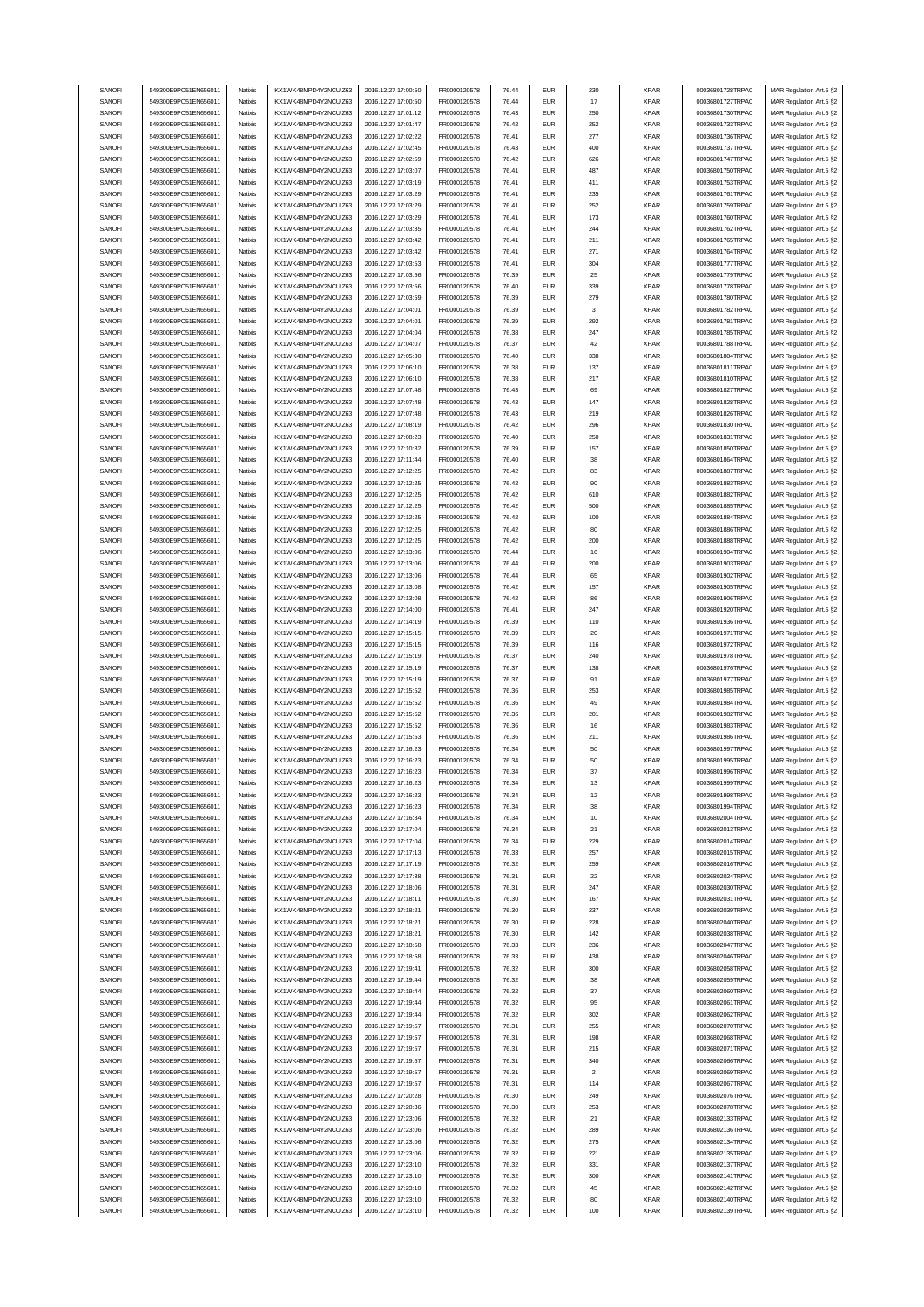| SANOFI           | 549300E9PC51EN656011                         | Natixis            | KX1WK48MPD4Y2NCUIZ63                         | 2016.12.27 17:23:10                        | FR0000120578                 | 76.32          | <b>EUR</b>               | 450            | <b>XPAR</b>                | 00036802138TRPA0                     | MAR Regulation Art.5 §2                            |
|------------------|----------------------------------------------|--------------------|----------------------------------------------|--------------------------------------------|------------------------------|----------------|--------------------------|----------------|----------------------------|--------------------------------------|----------------------------------------------------|
|                  | 549300E9PC51EN656011                         |                    |                                              | 2016.12.27 17:23:33                        |                              |                | <b>EUR</b>               |                |                            |                                      | MAR Regulation Art.5 §2                            |
| SANOFI           |                                              | Natixis            | KX1WK48MPD4Y2NCUIZ63                         |                                            | FR0000120578                 | 76.31          |                          | 300            | <b>XPAR</b>                | 00036802161TRPA0                     |                                                    |
| SANOFI           | 549300E9PC51EN656011                         | Natixis            | KX1WK48MPD4Y2NCUIZ63                         | 2016.12.27 17:23:33                        | FR0000120578                 | 76.31          | <b>EUR</b>               | 131            | <b>XPAR</b>                | 00036802162TRPA0                     | MAR Regulation Art.5 §2                            |
| SANOFI           | 549300E9PC51EN656011                         | Natixis            | KX1WK48MPD4Y2NCUIZ63                         | 2016.12.27 17:23:33                        | FR0000120578                 | 76.31          | <b>EUR</b>               | 138            | <b>XPAR</b>                | 00036802165TRPA0                     | MAR Regulation Art.5 §2                            |
| SANOFI           | 549300E9PC51EN656011                         | Natixis            | KX1WK48MPD4Y2NCUIZ63                         | 2016.12.27 17:23:33                        | FR0000120578                 | 76.31          | <b>EUR</b>               | 92             | <b>XPAR</b>                | 00036802163TRPA0                     | MAR Regulation Art.5 §2                            |
| SANOFI           | 549300E9PC51EN656011                         | Natixis            | KX1WK48MPD4Y2NCUIZ63                         | 2016.12.27 17:23:33                        | FR0000120578                 | 76.31          | <b>EUR</b>               | 100            | <b>XPAR</b>                | 00036802164TRPA0                     | MAR Regulation Art.5 §2                            |
| SANOFI           | 549300E9PC51EN656011                         | Natixis            | KX1WK48MPD4Y2NCUIZ63                         | 2016.12.27 17:23:33                        | FR0000120578                 | 76.30          | <b>EUR</b>               | 100            | <b>XPAR</b>                | 00036802168TRPA0                     | MAR Regulation Art.5 §2                            |
| SANOFI           | 549300E9PC51EN656011                         | Natixis            | KX1WK48MPD4Y2NCUIZ63                         | 2016.12.27 17:23:33                        | FR0000120578                 | 76.30          | <b>EUR</b>               | 100            | <b>XPAR</b>                | 00036802167TRPA0                     | MAR Regulation Art.5 §2                            |
| SANOFI           | 549300E9PC51EN656011                         |                    |                                              | 2016.12.27 17:23:33                        |                              | 76.30          | <b>EUR</b>               |                |                            |                                      |                                                    |
|                  |                                              | Natixis            | KX1WK48MPD4Y2NCUIZ63                         |                                            | FR0000120578                 |                |                          | 20             | <b>XPAR</b>                | 00036802166TRPA0                     | MAR Regulation Art.5 §2                            |
| SANOFI           | 549300E9PC51EN656011                         | Natixis            | KX1WK48MPD4Y2NCUIZ63                         | 2016.12.27 17:23:33                        | FR0000120578                 | 76.30          | <b>EUR</b>               | 143            | <b>XPAR</b>                | 00036802169TRPA0                     | MAR Regulation Art.5 §2                            |
| SANOFI           | 549300E9PC51EN656011                         | Natixis            | KX1WK48MPD4Y2NCUIZ63                         | 2016.12.27 17:23:33                        | FR0000120578                 | 76.29          | <b>EUR</b>               | 12             | <b>XPAR</b>                | 00036802170TRPA0                     | MAR Regulation Art.5 §2                            |
| SANOFI           | 549300E9PC51EN656011                         | Natixis            | KX1WK48MPD4Y2NCUIZ63                         | 2016.12.27 17:23:34                        | FR0000120578                 | 76.29          | <b>EUR</b>               | 23             | <b>XPAR</b>                | 00036802172TRPA0                     | MAR Regulation Art.5 §2                            |
| SANOFI           | 549300E9PC51EN656011                         | Natixis            | KX1WK48MPD4Y2NCUIZ63                         | 2016.12.27 17:23:34                        | FR0000120578                 | 76.29          | <b>EUR</b>               | 54             | <b>XPAR</b>                | 00036802171TRPA0                     | MAR Regulation Art.5 §2                            |
| SANOFI           | 549300E9PC51EN656011                         | Natixis            | KX1WK48MPD4Y2NCUIZ63                         | 2016.12.27 17:23:36                        | FR0000120578                 | 76.29          | <b>EUR</b>               | 184            | <b>XPAR</b>                | 00036802173TRPA0                     |                                                    |
|                  |                                              |                    |                                              |                                            |                              |                |                          |                |                            |                                      | MAR Regulation Art.5 §2                            |
| SANOFI           | 549300E9PC51EN656011                         | Natixis            | KX1WK48MPD4Y2NCUIZ63                         | 2016.12.27 17:23:36                        | FR0000120578                 | 76.29          | <b>EUR</b>               | 256            | <b>XPAR</b>                | 00036802174TRPA0                     | MAR Regulation Art.5 §2                            |
| SANOFI           | 549300E9PC51EN656011                         | Natixis            | KX1WK48MPD4Y2NCUIZ63                         | 2016.12.27 17:23:36                        | FR0000120578                 | 76.29          | <b>EUR</b>               | 100            | <b>XPAR</b>                | 00036802175TRPA0                     | MAR Regulation Art.5 §2                            |
| SANOFI           | 549300E9PC51EN656011                         | Natixis            | KX1WK48MPD4Y2NCUIZ63                         | 2016.12.27 17:23:36                        | FR0000120578                 | 76.29          | <b>EUR</b>               | 50             | <b>XPAR</b>                | 00036802177TRPA0                     | MAR Regulation Art.5 §2                            |
| SANOFI           | 549300E9PC51EN656011                         | Natixis            | KX1WK48MPD4Y2NCUIZ63                         | 2016.12.27 17:23:36                        | FR0000120578                 | 76.29          | <b>EUR</b>               | 100            | <b>XPAR</b>                | 00036802176TRPA0                     | MAR Regulation Art.5 §2                            |
| SANOFI           | 549300E9PC51EN656011                         | Natixis            | KX1WK48MPD4Y2NCUIZ63                         | 2016.12.27 17:24:29                        | FR0000120578                 | 76.30          | <b>EUR</b>               | $\overline{7}$ | <b>XPAR</b>                | 00036802188TRPA0                     | MAR Regulation Art.5 §2                            |
|                  | 549300E9PC51EN656011                         | Natixis            |                                              |                                            |                              | 76.30          | <b>EUR</b>               | 20             |                            |                                      |                                                    |
| SANOFI           |                                              |                    | KX1WK48MPD4Y2NCUIZ63                         | 2016.12.27 17:24:29                        | FR0000120578                 |                |                          |                | <b>XPAR</b>                | 00036802189TRPA0                     | MAR Regulation Art.5 §2                            |
| SANOFI           | 549300E9PC51EN656011                         | Natixis            | KX1WK48MPD4Y2NCUIZ63                         | 2016.12.27 17:25:39                        | FR0000120578                 | 76.30          | <b>EUR</b>               | 232            | <b>XPAR</b>                | 00036802201TRPA0                     | MAR Regulation Art.5 §2                            |
| SANOFI           | 549300E9PC51EN656011                         | Natixis            | KX1WK48MPD4Y2NCUIZ63                         | 2016.12.27 17:25:39                        | FR0000120578                 | 76.30          | <b>EUR</b>               | 187            | <b>XPAR</b>                | 00036802200TRPA0                     | MAR Regulation Art.5 §2                            |
| SANOFI           | 549300E9PC51EN656011                         | Natixis            | KX1WK48MPD4Y2NCUIZ63                         | 2016.12.27 17:25:40                        | FR0000120578                 | 76.30          | <b>EUR</b>               | 448            | <b>XPAR</b>                | 00036802203TRPA0                     | MAR Regulation Art.5 §2                            |
| SANOFI           | 549300E9PC51EN656011                         | Natixis            | KX1WK48MPD4Y2NCUIZ63                         | 2016.12.27 17:25:40                        | FR0000120578                 | 76.30          | <b>EUR</b>               | 546            | <b>XPAR</b>                | 00036802202TRPA0                     | MAR Regulation Art.5 §2                            |
| SANOFI           | 549300E9PC51EN656011                         | Natixis            | KX1WK48MPD4Y2NCUIZ63                         | 2016.12.27 17:25:43                        | FR0000120578                 | 76.29          | <b>EUR</b>               | 42             | <b>XPAR</b>                | 00036802204TRPA0                     | MAR Regulation Art.5 §2                            |
| SANOFI           | 549300E9PC51EN656011                         | Natixis            | KX1WK48MPD4Y2NCUIZ63                         | 2016.12.27 17:25:45                        | FR0000120578                 | 76.29          | <b>EUR</b>               | 562            | <b>XPAR</b>                | 00036802216TRPA0                     | MAR Regulation Art.5 §2                            |
|                  |                                              |                    |                                              |                                            |                              |                |                          |                |                            |                                      |                                                    |
| SANOFI           | 549300E9PC51EN656011                         | Natixis            | KX1WK48MPD4Y2NCUIZ63                         | 2016.12.27 17:26:00                        | FR0000120578                 | 76.30          | <b>EUR</b>               | 355            | <b>XPAR</b>                | 00036802219TRPA0                     | MAR Regulation Art.5 §2                            |
| SANOFI           | 549300E9PC51EN656011                         | Natixis            | KX1WK48MPD4Y2NCUIZ63                         | 2016.12.27 17:26:38                        | FR0000120578                 | 76.29          | <b>EUR</b>               | 26             | <b>XPAR</b>                | 00036802242TRPA0                     | MAR Regulation Art.5 §2                            |
| SANOFI           | 549300E9PC51EN656011                         | Natixis            | KX1WK48MPD4Y2NCUIZ63                         | 2016.12.27 17:26:38                        | FR0000120578                 | 76.29          | <b>EUR</b>               | 73             | <b>XPAR</b>                | 00036802241TRPA0                     | MAR Regulation Art.5 §2                            |
| SANOFI           | 549300E9PC51EN656011                         | Natixis            | KX1WK48MPD4Y2NCUIZ63                         | 2016.12.27 17:26:50                        | FR0000120578                 | 76.29          | <b>EUR</b>               | 14             | <b>XPAR</b>                | 00036802250TRPA0                     | MAR Regulation Art.5 §2                            |
| SANOFI           | 549300E9PC51EN656011                         | Natixis            | KX1WK48MPD4Y2NCUIZ63                         | 2016.12.27 17:27:49                        | FR0000120578                 | 76.29          | <b>EUR</b>               | 74             | <b>XPAR</b>                | 00036802258TRPA0                     | MAR Regulation Art.5 §2                            |
| SANOFI           | 549300E9PC51EN656011                         | Natixis            | KX1WK48MPD4Y2NCUIZ63                         | 2016.12.27 17:27:52                        | FR0000120578                 | 76.29          | <b>EUR</b>               | 46             | <b>XPAR</b>                | 00036802259TRPA0                     | MAR Regulation Art.5 §2                            |
|                  | 549300E9PC51EN656011                         |                    |                                              |                                            |                              | 76.29          | <b>EUR</b>               |                | <b>XPAR</b>                |                                      |                                                    |
| SANOFI           |                                              | Natixis            | KX1WK48MPD4Y2NCUIZ63                         | 2016.12.27 17:27:52                        | FR0000120578                 |                |                          | 120            |                            | 00036802261TRPA0                     | MAR Regulation Art.5 §2                            |
| SANOFI           | 549300E9PC51EN656011                         | Natixis            | KX1WK48MPD4Y2NCUIZ63                         | 2016.12.27 17:27:52                        | FR0000120578                 | 76.29          | <b>EUR</b>               | 120            | <b>XPAR</b>                | 00036802263TRPA0                     | MAR Regulation Art.5 §2                            |
| SANOFI           | 549300E9PC51EN656011                         | Natixis            | KX1WK48MPD4Y2NCUIZ63                         | 2016.12.27 17:27:52                        | FR0000120578                 | 76.29          | <b>EUR</b>               | 102            | <b>XPAR</b>                | 00036802262TRPA0                     | MAR Regulation Art.5 §2                            |
| SANOFI           | 549300E9PC51EN656011                         | Natixis            | KX1WK48MPD4Y2NCUIZ63                         | 2016.12.27 17:27:52                        | FR0000120578                 | 76.29          | <b>EUR</b>               | 1,580          | <b>XPAR</b>                | 00036802264TRPA0                     | MAR Regulation Art.5 §2                            |
| SANOFI           | 549300E9PC51EN656011                         | Natixis            | KX1WK48MPD4Y2NCLIIZ63                        | 2016.12.27 17:27:52                        | FR0000120578                 | 76.29          | <b>EUR</b>               | 222            | <b>XPAR</b>                | 00036802260TRPA0                     | MAR Regulation Art.5 §2                            |
| SANOFI           | 549300E9PC51EN656011                         | Natixis            | KX1WK48MPD4Y2NCUIZ63                         | 2016.12.27 17:27:58                        | FR0000120578                 | 76.29          | <b>EUR</b>               | 18             | <b>XPAR</b>                | 00036802267TRPA0                     | MAR Regulation Art.5 §2                            |
| SANOFI           | 549300E9PC51EN656011                         | Natixis            | KX1WK48MPD4Y2NCUIZ63                         | 2016.12.27 17:27:58                        | FR0000120578                 | 76.29          | <b>EUR</b>               | 120            | <b>XPAR</b>                | 00036802265TRPA0                     |                                                    |
|                  |                                              |                    |                                              |                                            |                              |                |                          |                |                            |                                      | MAR Regulation Art.5 §2                            |
| SANOFI           | 549300E9PC51EN656011                         | Natixis            | KX1WK48MPD4Y2NCUIZ63                         | 2016.12.27 17:27:58                        | FR0000120578                 | 76.29          | <b>EUR</b>               | 101            | <b>XPAR</b>                | 00036802266TRPA0                     | MAR Regulation Art.5 §2                            |
| SANOFI           | 549300E9PC51EN656011                         | Natixis            | KX1WK48MPD4Y2NCUIZ63                         | 2016.12.27 17:28:03                        | FR0000120578                 | 76.30          | <b>EUR</b>               | 120            | <b>XPAR</b>                | 00036802281TRPA0                     | MAR Regulation Art.5 §2                            |
| SANOFI           | 549300E9PC51EN656011                         | Natixis            | KX1WK48MPD4Y2NCUIZ63                         | 2016.12.27 17:28:03                        | FR0000120578                 | 76.30          | <b>EUR</b>               | 120            | <b>XPAR</b>                | 00036802276TRPA0                     | MAR Regulation Art.5 §2                            |
| SANOFI           | 549300E9PC51EN656011                         | Natixis            | KX1WK48MPD4Y2NCUIZ63                         | 2016.12.27 17:28:03                        | FR0000120578                 | 76.30          | <b>EUR</b>               | 120            | <b>XPAR</b>                | 00036802272TRPA0                     | MAR Regulation Art.5 §2                            |
| SANOFI           | 549300E9PC51EN656011                         | Natixis            | KX1WK48MPD4Y2NCUIZ63                         | 2016.12.27 17:28:03                        | FR0000120578                 | 76.30          | <b>EUR</b>               | 120            | <b>XPAR</b>                | 00036802270TRPA0                     | MAR Regulation Art.5 §2                            |
| SANOFI           | 549300E9PC51EN656011                         | Natixis            | KX1WK48MPD4Y2NCUIZ63                         | 2016.12.27 17:28:03                        | FR0000120578                 | 76.30          | <b>EUR</b>               | 100            | <b>XPAR</b>                | 00036802283TRPA0                     | MAR Regulation Art.5 §2                            |
|                  |                                              |                    |                                              |                                            |                              |                |                          |                |                            |                                      |                                                    |
| SANOFI           | 549300E9PC51EN656011                         | Natixis            | KX1WK48MPD4Y2NCUIZ63                         | 2016.12.27 17:28:03                        | FR0000120578                 | 76.30          | <b>EUR</b>               | 120            | <b>XPAR</b>                | 00036802286TRPA0                     | MAR Regulation Art.5 §2                            |
| SANOFI           | 549300E9PC51EN656011                         | Natixis            | KX1WK48MPD4Y2NCUIZ63                         | 2016.12.27 17:28:03                        | FR0000120578                 | 76.30          | <b>EUR</b>               | 100            | <b>XPAR</b>                | 00036802268TRPA0                     | MAR Regulation Art.5 §2                            |
|                  |                                              |                    |                                              |                                            |                              |                |                          |                |                            |                                      |                                                    |
| SANOFI           | 549300E9PC51EN656011                         | Natixis            | KX1WK48MPD4Y2NCUIZ63                         | 2016.12.27 17:28:03                        | FR0000120578                 | 76.30          | <b>EUR</b>               | 30             | <b>XPAR</b>                | 00036802285TRPA0                     | MAR Regulation Art.5 §2                            |
| SANOFI           |                                              | Natixis            |                                              |                                            |                              | 76.30          | <b>EUR</b>               |                |                            |                                      |                                                    |
|                  | 549300E9PC51EN656011                         |                    | KX1WK48MPD4Y2NCUIZ63                         | 2016.12.27 17:28:03                        | FR0000120578                 |                |                          | 20             | <b>XPAR</b>                | 00036802284TRPA0                     | MAR Regulation Art.5 §2                            |
| SANOFI           | 549300E9PC51EN656011                         | Natixis            | KX1WK48MPD4Y2NCUIZ63                         | 2016.12.27 17:28:03                        | FR0000120578                 | 76.30          | <b>EUR</b>               | 6              | <b>XPAR</b>                | 00036802278TRPA0                     | MAR Regulation Art.5 §2                            |
| SANOFI           | 549300E9PC51EN656011                         | Natixis            | KX1WK48MPD4Y2NCUIZ63                         | 2016.12.27 17:28:03                        | FR0000120578                 | 76.30          | <b>EUR</b>               | 6              | <b>XPAR</b>                | 00036802274TRPA0                     | MAR Regulation Art.5 §2                            |
| SANOFI           | 549300E9PC51EN656011                         | Natixis            | KX1WK48MPD4Y2NCUIZ63                         | 2016.12.27 17:28:03                        | FR0000120578                 | 76.30          | <b>EUR</b>               | 100            | <b>XPAR</b>                | 00036802269TRPA0                     | MAR Regulation Art.5 §2                            |
| SANOFI           | 549300E9PC51EN656011                         | Natixis            | KX1WK48MPD4Y2NCUIZ63                         | 2016.12.27 17:28:03                        | FR0000120578                 | 76.30          | <b>EUR</b>               | 217            | <b>XPAR</b>                | 00036802280TRPA0                     | MAR Regulation Art.5 §2                            |
| SANOFI           | 549300E9PC51EN656011                         | Natixis            | KX1WK48MPD4Y2NCUIZ63                         | 2016.12.27 17:28:03                        | FR0000120578                 | 76.30          | <b>EUR</b>               | 172            | <b>XPAR</b>                | 00036802287TRPA0                     | MAR Regulation Art.5 §2                            |
| SANOFI           | 549300E9PC51EN656011                         | Natixis            | KX1WK48MPD4Y2NCUIZ63                         | 2016.12.27 17:28:03                        | FR0000120578                 | 76.30          | <b>EUR</b>               | 114            | <b>XPAR</b>                | 00036802279TRPA0                     | MAR Regulation Art.5 §2                            |
| SANOFI           | 549300E9PC51EN656011                         | Natixis            | KX1WK48MPD4Y2NCUIZ63                         | 2016.12.27 17:28:03                        | FR0000120578                 | 76.30          | <b>EUR</b>               | 440            | <b>XPAR</b>                | 00036802271TRPA0                     | MAR Regulation Art.5 §2                            |
|                  |                                              | Natixis            |                                              |                                            |                              |                | <b>EUR</b>               |                |                            |                                      |                                                    |
| SANOFI           | 549300E9PC51EN656011                         |                    | KX1WK48MPD4Y2NCUIZ63                         | 2016.12.27 17:28:03                        | FR0000120578                 | 76.30          |                          | 114            | <b>XPAR</b>                | 00036802273TRPA0                     | MAR Regulation Art.5 §2                            |
| SANOFI           | 549300E9PC51EN656011                         | Natixis            | KX1WK48MPD4Y2NCUIZ63                         | 2016.12.27 17:28:03                        | FR0000120578                 | 76.30          | <b>EUR</b>               | 469            | <b>XPAR</b>                | 00036802282TRPA0                     | MAR Regulation Art.5 §2                            |
| SANOFI           | 549300E9PC51EN656011                         | Natixis            | KX1WK48MPD4Y2NCUIZ63                         | 2016.12.27 17:28:03                        | FR0000120578                 | 76.30          | <b>FUR</b>               | 114            | <b>XPAR</b>                | 00036802275TRPA0                     | MAR Regulation Art.5 §2                            |
| SANOFI           | 549300E9PC51EN656011                         | Natixis            | KX1WK48MPD4Y2NCUIZ63                         | 2016.12.27 17:28:03                        | FR0000120578                 | 76.30          | EUR                      | 361            | XPAR                       | 00036802277TRPA0                     | MAR Regulation Art.5 §2                            |
| SANOFI           | 549300E9PC51EN656011                         | Natixis            | KX1WK48MPD4Y2NCUIZ63                         | 2016.12.27 17:28:22                        | FR0000120578                 | 76.31          | <b>EUR</b>               | 120            | <b>XPAR</b>                | 00036802293TRPA0                     | MAR Regulation Art.5 §2                            |
| SANOFI           | 549300E9PC51EN656011                         | Natixis            | KX1WK48MPD4Y2NCUIZ63                         | 2016.12.27 17:28:22                        | FR0000120578                 | 76.31          | <b>EUR</b>               | 329            | <b>XPAR</b>                | 00036802294TRPA0                     | MAR Regulation Art.5 §2                            |
| SANOFI           | 549300E9PC51EN656011                         | Natixis            | KX1WK48MPD4Y2NCUIZ63                         | 2016.12.28 09:02:52                        | FR0000120578                 | 76.26          | <b>EUR</b>               | 46             | <b>XPAR</b>                | 00036802789TRPA0                     | MAR Regulation Art.5 §2                            |
|                  | 549300E9PC51EN656011                         | Natixis            | KX1WK48MPD4Y2NCUIZ63                         |                                            |                              |                | <b>EUR</b>               | 100            |                            |                                      |                                                    |
| SANOFI           | 549300E9PC51EN656011                         | Natixis            | KX1WK48MPD4Y2NCUIZ63                         | 2016.12.28 09:02:52                        | FR0000120578                 | 76.26          |                          |                | <b>XPAR</b>                | 00036802791TRPA0                     | MAR Regulation Art.5 §2                            |
| SANOFI           |                                              |                    |                                              | 2016.12.28 09:02:52                        | FR0000120578                 | 76.26          | <b>EUR</b>               | 73             | <b>XPAR</b>                | 00036802792TRPA0                     | MAR Regulation Art.5 §2                            |
| SANOFI           | 549300E9PC51EN656011                         | Natixis            | KX1WK48MPD4Y2NCUIZ63                         | 2016.12.28 09:02:52                        | FR0000120578                 | 76.26          | <b>EUR</b>               | 262            | <b>XPAR</b>                | 00036802794TRPA0                     | MAR Regulation Art.5 §2                            |
| SANOFI           | 549300E9PC51EN656011                         | Natixis            | KX1WK48MPD4Y2NCUIZ63                         | 2016.12.28 09:02:52                        | FR0000120578                 | 76.26          | <b>EUR</b>               | 66             | <b>XPAR</b>                | 00036802790TRPA0                     | MAR Regulation Art.5 §2                            |
| SANOFI           | 549300E9PC51EN656011                         | Natixis            | KX1WK48MPD4Y2NCUIZ63                         | 2016.12.28 09:02:52                        | FR0000120578                 | 76.26          | <b>EUR</b>               | 114            | <b>XPAR</b>                | 00036802793TRPA0                     | MAR Regulation Art.5 §2                            |
| SANOFI           | 549300E9PC51EN656011                         | Natixis            | KX1WK48MPD4Y2NCUIZ63                         | 2016.12.28 09:02:52                        | FR0000120578                 | 76.26          | <b>EUR</b>               | 1,339          | <b>XPAR</b>                | 00036802795TRPA0                     | MAR Regulation Art.5 §2                            |
| SANOFI           | 549300E9PC51EN656011                         | Natixis            | KX1WK48MPD4Y2NCUIZ63                         | 2016.12.28 09:03:02                        | FR0000120578                 | 76.22          | <b>EUR</b>               | 251            | <b>XPAR</b>                | 00036802803TRPA0                     | MAR Regulation Art.5 §2                            |
| SANOFI           | 549300E9PC51EN656011                         | Natixis            | KX1WK48MPD4Y2NCUIZ63                         | 2016.12.28 09:03:04                        | FR0000120578                 | 76.22          | <b>EUR</b>               | 233            | <b>XPAR</b>                | 00036802805TRPA0                     | MAR Regulation Art.5 §2                            |
|                  |                                              |                    |                                              |                                            |                              |                |                          |                |                            |                                      |                                                    |
| SANOFI           | 549300E9PC51EN656011                         | Natixis            | KX1WK48MPD4Y2NCUIZ63                         | 2016.12.28 09:03:04                        | FR0000120578                 | 76.22          | <b>EUR</b>               | 290            | <b>XPAR</b>                | 00036802806TRPA0                     | MAR Regulation Art.5 §2                            |
| SANOFI           | 549300E9PC51EN656011                         | Natixis            | KX1WK48MPD4Y2NCUIZ63                         | 2016.12.28 09:03:07                        | FR0000120578                 | 76.22          | <b>EUR</b>               | 238            | <b>XPAR</b>                | 00036802812TRPA0                     | MAR Regulation Art.5 §2                            |
| SANOFI           | 549300E9PC51EN656011                         | Natixis            | KX1WK48MPD4Y2NCUIZ63                         | 2016.12.28 09:03:35                        | FR0000120578                 | 76.22          | <b>EUR</b>               | 223            | <b>XPAR</b>                | 00036802824TRPA0                     | MAR Regulation Art.5 §2                            |
| SANOFI           | 549300E9PC51EN656011                         | Natixis            | KX1WK48MPD4Y2NCUIZ63                         | 2016.12.28 09:05:11                        | FR0000120578                 | 76.16          | <b>EUR</b>               | 218            | <b>XPAR</b>                | 00036802835TRPA0                     | MAR Regulation Art.5 §2                            |
| SANOFI           | 549300E9PC51EN656011                         | Natixis            | KX1WK48MPD4Y2NCUIZ63                         | 2016.12.28 09:06:20                        | FR0000120578                 | 76.13          | <b>EUR</b>               | 251            | <b>XPAR</b>                | 00036802880TRPA0                     | MAR Regulation Art.5 §2                            |
| SANOFI           | 549300E9PC51EN656011                         | Natixis            | KX1WK48MPD4Y2NCUIZ63                         | 2016.12.28 09:06:20                        | FR0000120578                 | 76.13          | <b>EUR</b>               | 36             | <b>XPAR</b>                | 00036802879TRPA0                     | MAR Regulation Art.5 §2                            |
|                  |                                              |                    |                                              |                                            |                              |                |                          |                |                            |                                      |                                                    |
| SANOFI           | 549300E9PC51EN656011                         | Natixis            | KX1WK48MPD4Y2NCUIZ63                         | 2016.12.28 09:06:42                        | FR0000120578                 | 76.12          | <b>EUR</b>               | 22             | <b>XPAR</b>                | 00036802891TRPA0                     | MAR Regulation Art.5 §2                            |
| SANOFI           | 549300E9PC51EN656011                         | Natixis            | KX1WK48MPD4Y2NCUIZ63                         | 2016.12.28 09:06:42                        | FR0000120578                 | 76.12          | <b>EUR</b>               | 241            | <b>XPAR</b>                | 00036802892TRPA0                     | MAR Regulation Art.5 §2                            |
| SANOFI           | 549300E9PC51EN656011                         | Natixis            | KX1WK48MPD4Y2NCUIZ63                         | 2016.12.28 09:06:43                        | FR0000120578                 | 76.11          | <b>EUR</b>               | 11             | <b>XPAR</b>                | 00036802896TRPA0                     | MAR Regulation Art.5 §2                            |
| SANOFI           | 549300E9PC51EN656011                         | Natixis            | KX1WK48MPD4Y2NCUIZ63                         | 2016.12.28 09:06:43                        | FR0000120578                 | 76.11          | <b>EUR</b>               | 259            | <b>XPAR</b>                | 00036802893TRPA0                     | MAR Regulation Art.5 §2                            |
| SANOFI           | 549300E9PC51EN656011                         | Natixis            | KX1WK48MPD4Y2NCUIZ63                         | 2016.12.28 09:06:43                        | FR0000120578                 | 76.11          | <b>EUR</b>               | 126            | <b>XPAR</b>                | 00036802895TRPA0                     | MAR Regulation Art.5 §2                            |
| SANOFI           | 549300E9PC51EN656011                         | Natixis            | KX1WK48MPD4Y2NCUIZ63                         | 2016.12.28 09:06:43                        | FR0000120578                 | 76.11          | <b>EUR</b>               | 103            | <b>XPAR</b>                | 00036802894TRPA0                     | MAR Regulation Art.5 §2                            |
| SANOFI           | 549300E9PC51EN656011                         | Natixis            | KX1WK48MPD4Y2NCUIZ63                         | 2016.12.28 09:07:04                        | FR0000120578                 | 76.11          | <b>EUR</b>               | 232            | <b>XPAR</b>                | 00036802910TRPA0                     |                                                    |
|                  | 549300E9PC51EN656011                         | Natixis            |                                              |                                            |                              |                |                          |                |                            | 00036802911TRPA0                     | MAR Regulation Art.5 §2                            |
| SANOFI           |                                              |                    | KX1WK48MPD4Y2NCUIZ63                         | 2016.12.28 09:07:04                        | FR0000120578                 | 76.11          | <b>EUR</b>               | 78             | <b>XPAR</b>                |                                      | MAR Regulation Art.5 §2                            |
| SANOFI           | 549300E9PC51EN656011                         | Natixis            | KX1WK48MPD4Y2NCUIZ63                         | 2016.12.28 09:07:04                        | FR0000120578                 | 76.11          | <b>EUR</b>               | 221            | <b>XPAR</b>                | 00036802912TRPA0                     | MAR Regulation Art.5 §2                            |
| SANOFI           | 549300E9PC51EN656011                         | Natixis            | KX1WK48MPD4Y2NCUIZ63                         | 2016.12.28 09:07:46                        | FR0000120578                 | 76.08          | <b>EUR</b>               | 241            | <b>XPAR</b>                | 00036802930TRPA0                     | MAR Regulation Art.5 §2                            |
| SANOFI           | 549300E9PC51EN656011                         | Natixis            | KX1WK48MPD4Y2NCUIZ63                         | 2016.12.28 09:07:50                        | FR0000120578                 | 76.05          | <b>EUR</b>               | 221            | <b>XPAR</b>                | 00036802931TRPA0                     | MAR Regulation Art.5 §2                            |
| SANOFI           | 549300E9PC51EN656011                         | Natixis            | KX1WK48MPD4Y2NCUIZ63                         | 2016.12.28 09:08:09                        | FR0000120578                 | 76.04          | <b>EUR</b>               | 220            | <b>XPAR</b>                | 00036802947TRPA0                     | MAR Regulation Art.5 §2                            |
| SANOFI           | 549300E9PC51EN656011                         | Natixis            | KX1WK48MPD4Y2NCUIZ63                         | 2016.12.28 09:08:52                        | FR0000120578                 | 76.02          | ${\sf EUR}$              | 231            | <b>XPAR</b>                | 00036802955TRPA0                     | MAR Regulation Art.5 §2                            |
| SANOFI           | 549300E9PC51EN656011                         | Natixis            | KX1WK48MPD4Y2NCUIZ63                         | 2016.12.28 09:08:53                        | FR0000120578                 | 76.01          | <b>EUR</b>               | 256            | <b>XPAR</b>                | 00036802956TRPA0                     | MAR Regulation Art.5 §2                            |
| SANOFI           | 549300E9PC51EN656011                         | Natixis            | KX1WK48MPD4Y2NCUIZ63                         | 2016.12.28 09:09:20                        | FR0000120578                 | 75.96          | <b>EUR</b>               | 50             | <b>XPAR</b>                | 00036802965TRPA0                     | MAR Regulation Art.5 §2                            |
| SANOFI           | 549300E9PC51EN656011                         | Natixis            | KX1WK48MPD4Y2NCUIZ63                         | 2016.12.28 09:09:20                        | FR0000120578                 | 75.96          | <b>EUR</b>               | 50             | <b>XPAR</b>                | 00036802966TRPA0                     | MAR Regulation Art.5 §2                            |
|                  |                                              | Natixis            |                                              |                                            |                              | 75.96          |                          | 14             |                            | 00036802964TRPA0                     |                                                    |
| SANOFI           | 549300E9PC51EN656011                         |                    | KX1WK48MPD4Y2NCUIZ63                         | 2016.12.28 09:09:20                        | FR0000120578                 |                | <b>EUR</b>               |                | <b>XPAR</b>                |                                      | MAR Regulation Art.5 §2                            |
| SANOFI           | 549300E9PC51EN656011                         | Natixis            | KX1WK48MPD4Y2NCUIZ63                         | 2016.12.28 09:09:21                        | FR0000120578                 | 75.96          | ${\sf EUR}$              | 121            | <b>XPAR</b>                | 00036802967TRPA0                     | MAR Regulation Art.5 §2                            |
| SANOFI           | 549300E9PC51EN656011                         | Natixis            | KX1WK48MPD4Y2NCUIZ63                         | 2016.12.28 09:09:22                        | FR0000120578                 | 75.96          | <b>EUR</b>               | 13             | <b>XPAR</b>                | 00036802968TRPA0                     | MAR Regulation Art.5 §2                            |
| SANOFI<br>SANOFI | 549300E9PC51EN656011<br>549300E9PC51EN656011 | Natixis<br>Natixis | KX1WK48MPD4Y2NCUIZ63<br>KX1WK48MPD4Y2NCUIZ63 | 2016.12.28 09:10:21<br>2016.12.28 09:10:23 | FR0000120578<br>FR0000120578 | 75.95<br>75.94 | <b>EUR</b><br><b>EUR</b> | 251<br>25      | <b>XPAR</b><br><b>XPAR</b> | 00036802976TRPA0<br>00036802977TRPA0 | MAR Regulation Art.5 §2<br>MAR Regulation Art.5 §2 |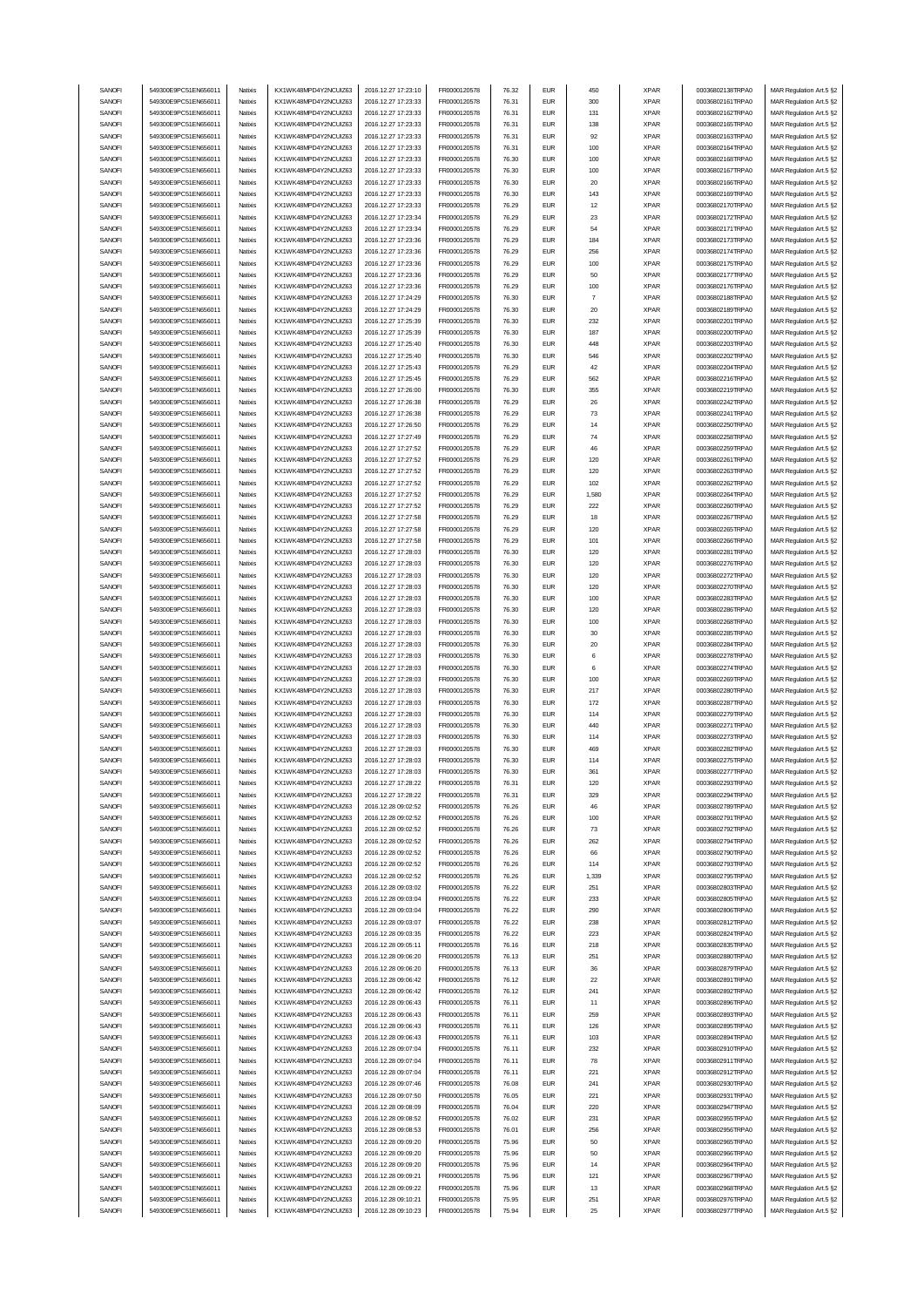| SANOFI | 549300E9PC51EN656011 | Natixis  | KX1WK48MPD4Y2NCUIZ63  | 2016.12.28 09:10:23 | FR0000120578        | 75.94 | <b>EUR</b> | 36             | <b>XPAR</b> | 00036802981TRPA0 | MAR Regulation Art.5 §2 |
|--------|----------------------|----------|-----------------------|---------------------|---------------------|-------|------------|----------------|-------------|------------------|-------------------------|
| SANOFI | 549300E9PC51EN656011 | Natixis  | KX1WK48MPD4Y2NCUIZ63  | 2016.12.28 09:10:23 | FR0000120578        | 75.94 | <b>EUR</b> | 50             | <b>XPAR</b> | 00036802978TRPA0 | MAR Regulation Art.5 §2 |
| SANOFI |                      |          |                       |                     |                     |       | <b>EUR</b> |                | <b>XPAR</b> |                  |                         |
|        | 549300E9PC51EN656011 | Natixis  | KX1WK48MPD4Y2NCUIZ63  | 2016.12.28 09:10:23 | FR0000120578        | 75.94 |            | 50             |             | 00036802979TRPA0 | MAR Regulation Art.5 §2 |
| SANOFI | 549300E9PC51EN656011 | Natixis  | KX1WK48MPD4Y2NCUIZ63  | 2016.12.28 09:10:23 | FR0000120578        | 75.94 | <b>EUR</b> | 50             | <b>XPAR</b> | 00036802980TRPA0 | MAR Regulation Art.5 §2 |
| SANOFI | 549300E9PC51EN656011 | Natixis  | KX1WK48MPD4Y2NCUIZ63  | 2016.12.28 09:10:49 | FR0000120578        | 75.97 | <b>EUR</b> | 248            | <b>XPAR</b> | 00036802989TRPA0 | MAR Regulation Art.5 §2 |
| SANOFI | 549300E9PC51EN656011 | Natixis  | KX1WK48MPD4Y2NCUIZ63  | 2016.12.28 09:11:06 | FR0000120578        | 75.95 | <b>EUR</b> | 186            | <b>XPAR</b> | 00036802994TRPA0 | MAR Regulation Art.5 §2 |
| SANOFI | 549300E9PC51EN656011 | Natixis  | KX1WK48MPD4Y2NCUIZ63  | 2016.12.28 09:11:06 | FR0000120578        | 75.95 | <b>EUR</b> | 55             | <b>XPAR</b> | 00036802995TRPA0 | MAR Regulation Art.5 §2 |
| SANOFI | 549300E9PC51EN656011 | Natixis  | KX1WK48MPD4Y2NCUIZ63  | 2016.12.28 09:11:48 | FR0000120578        | 75.92 | <b>EUR</b> | 16             | <b>XPAR</b> | 00036802999TRPA0 | MAR Regulation Art.5 §2 |
|        |                      |          | KX1WK48MPD4Y2NCUIZ63  |                     |                     |       | <b>EUR</b> | 232            |             |                  |                         |
| SANOFI | 549300E9PC51EN656011 | Natixis  |                       | 2016.12.28 09:11:48 | FR0000120578        | 75.92 |            |                | <b>XPAR</b> | 00036803000TRPA0 | MAR Regulation Art.5 §2 |
| SANOFI | 549300E9PC51EN656011 | Natixis  | KX1WK48MPD4Y2NCUIZ63  | 2016.12.28 09:12:25 | FR0000120578        | 75.89 | <b>EUR</b> | 211            | <b>XPAR</b> | 00036803007TRPA0 | MAR Regulation Art.5 §2 |
| SANOFI | 549300E9PC51EN656011 | Natixis  | KX1WK48MPD4Y2NCUIZ63  | 2016.12.28 09:12:43 | FR0000120578        | 75.86 | <b>EUR</b> | 243            | <b>XPAR</b> | 00036803008TRPA0 | MAR Regulation Art.5 §2 |
| SANOFI | 549300E9PC51EN656011 | Natixis  | KX1WK48MPD4Y2NCUIZ63  | 2016.12.28 09:13:51 | FR0000120578        | 75.91 | <b>EUR</b> | 219            | <b>XPAR</b> | 00036803018TRPA0 | MAR Regulation Art.5 §2 |
| SANOFI | 549300E9PC51EN656011 | Natixis  | KX1WK48MPD4Y2NCUIZ63  | 2016.12.28 09:14:53 | FR0000120578        | 75.92 | <b>EUR</b> | 324            | <b>XPAR</b> | 00036803027TRPA0 | MAR Regulation Art.5 §2 |
|        |                      |          |                       |                     |                     |       |            |                |             |                  |                         |
| SANOFI | 549300E9PC51EN656011 | Natixis  | KX1WK48MPD4Y2NCUIZ63  | 2016.12.28 09:15:01 | FR0000120578        | 75.90 | <b>EUR</b> | 301            | <b>XPAR</b> | 00036803028TRPA0 | MAR Regulation Art.5 §2 |
| SANOFI | 549300E9PC51EN656011 | Natixis  | KX1WK48MPD4Y2NCUIZ63  | 2016.12.28 09:15:42 | FR0000120578        | 75.97 | <b>EUR</b> | 261            | <b>XPAR</b> | 00036803038TRPA0 | MAR Regulation Art.5 §2 |
| SANOFI | 549300E9PC51EN656011 | Natixis  | KX1WK48MPD4Y2NCUIZ63  | 2016.12.28 09:15:55 | FR0000120578        | 75.94 | <b>EUR</b> | 100            | <b>XPAR</b> | 00036803040TRPA0 | MAR Regulation Art.5 §2 |
| SANOFI | 549300E9PC51EN656011 | Natixis  | KX1WK48MPD4Y2NCUIZ63  | 2016.12.28 09:15:55 | FR0000120578        | 75.94 | <b>EUR</b> | 145            | <b>XPAR</b> | 00036803041TRPA0 | MAR Regulation Art.5 §2 |
| SANOFI | 549300E9PC51EN656011 | Natixis  | KX1WK48MPD4Y2NCUIZ63  | 2016.12.28 09:16:04 | FR0000120578        | 75.93 | <b>EUR</b> | 258            | <b>XPAR</b> | 00036803042TRPA0 | MAR Regulation Art.5 §2 |
| SANOFI | 549300E9PC51EN656011 | Natixis  | KX1WK48MPD4Y2NCUIZ63  | 2016.12.28 09:16:24 | FR0000120578        | 75.88 | <b>EUR</b> | 50             | <b>XPAR</b> | 00036803044TRPA0 | MAR Regulation Art.5 §2 |
|        |                      |          |                       |                     |                     |       | <b>EUR</b> |                |             |                  |                         |
| SANOFI | 549300E9PC51EN656011 | Natixis  | KX1WK48MPD4Y2NCUIZ63  | 2016.12.28 09:16:24 | FR0000120578        | 75.88 |            | 50             | <b>XPAR</b> | 00036803045TRPA0 | MAR Regulation Art.5 §2 |
| SANOFI | 549300E9PC51EN656011 | Natixis  | KX1WK48MPD4Y2NCUIZ63  | 2016.12.28 09:16:24 | FR0000120578        | 75.88 | <b>EUR</b> | 50             | <b>XPAR</b> | 00036803046TRPA0 | MAR Regulation Art.5 §2 |
| SANOFI | 549300E9PC51EN656011 | Natixis  | KX1WK48MPD4Y2NCUIZ63  | 2016.12.28 09:16:24 | FR0000120578        | 75.88 | <b>EUR</b> | 50             | <b>XPAR</b> | 00036803047TRPA0 | MAR Regulation Art.5 §2 |
| SANOFI | 549300E9PC51EN656011 | Natixis  | KX1WK48MPD4Y2NCUIZ63  | 2016.12.28 09:16:24 | FR0000120578        | 75.88 | <b>EUR</b> | 45             | <b>XPAR</b> | 00036803048TRPA0 | MAR Regulation Art.5 §2 |
| SANOFI | 549300E9PC51EN656011 | Natixis  | KX1WK48MPD4Y2NCUIZ63  | 2016.12.28 09:18:18 | FR0000120578        | 75.95 | <b>EUR</b> | 330            | <b>XPAR</b> | 00036803057TRPA0 | MAR Regulation Art.5 §2 |
| SANOFI | 549300E9PC51EN656011 | Natixis  | KX1WK48MPD4Y2NCUIZ63  | 2016.12.28 09:18:24 | FR0000120578        | 75.95 | <b>EUR</b> | 273            | <b>XPAR</b> | 00036803058TRPA0 | MAR Regulation Art.5 §2 |
| SANOFI | 549300E9PC51EN656011 | Natixis  | KX1WK48MPD4Y2NCUIZ63  | 2016.12.28 09:18:32 | FR0000120578        | 75.93 | <b>EUR</b> | 251            | <b>XPAR</b> | 00036803060TRPA0 | MAR Regulation Art.5 §2 |
|        |                      |          | KX1WK48MPD4Y2NCUIZ63  |                     |                     |       |            |                |             |                  |                         |
| SANOFI | 549300E9PC51EN656011 | Natixis  |                       | 2016.12.28 09:18:44 | FR0000120578        | 75.90 | <b>EUR</b> | 100            | <b>XPAR</b> | 00036803062TRPA0 | MAR Regulation Art.5 §2 |
| SANOFI | 549300E9PC51EN656011 | Natixis  | KX1WK48MPD4Y2NCUIZ63  | 2016.12.28 09:18:44 | FR0000120578        | 75.90 | <b>EUR</b> | 100            | <b>XPAR</b> | 00036803061TRPA0 | MAR Regulation Art.5 §2 |
| SANOFI | 549300E9PC51EN656011 | Natixis  | KX1WK48MPD4Y2NCLIIZ63 | 2016.12.28 09:18:44 | FR0000120578        | 75.90 | <b>EUR</b> | 13             | <b>XPAR</b> | 00036803063TRPA0 | MAR Regulation Art.5 §2 |
| SANOFI | 549300E9PC51EN656011 | Natixis  | KX1WK48MPD4Y2NCUIZ63  | 2016.12.28 09:19:54 | FR0000120578        | 75.89 | <b>EUR</b> | 245            | <b>XPAR</b> | 00036803064TRPA0 | MAR Regulation Art.5 §2 |
| SANOFI | 549300E9PC51EN656011 | Natixis  | KX1WK48MPD4Y2NCUIZ63  | 2016.12.28 09:19:57 | FR0000120578        | 75.88 | <b>EUR</b> | 212            | <b>XPAR</b> | 00036803067TRPA0 | MAR Regulation Art.5 §2 |
| SANOFI | 549300E9PC51EN656011 | Natixis  | KX1WK48MPD4Y2NCUIZ63  | 2016.12.28 09:20:08 | FR0000120578        | 75.85 | <b>EUR</b> | 211            | <b>XPAR</b> | 00036803069TRPA0 | MAR Regulation Art.5 §2 |
|        |                      |          |                       |                     |                     |       |            |                |             |                  |                         |
| SANOFI | 549300E9PC51EN656011 | Natixis  | KX1WK48MPD4Y2NCUIZ63  | 2016.12.28 09:20:59 | FR0000120578        | 75.89 | <b>EUR</b> | 161            | <b>XPAR</b> | 00036803076TRPA0 | MAR Regulation Art.5 §2 |
| SANOFI | 549300E9PC51EN656011 | Natixis  | KX1WK48MPD4Y2NCUIZ63  | 2016.12.28 09:20:59 | FR0000120578        | 75.89 | <b>EUR</b> | 74             | <b>XPAR</b> | 00036803075TRPA0 | MAR Regulation Art.5 §2 |
| SANOFI | 549300E9PC51EN656011 | Natixis  | KX1WK48MPD4Y2NCUIZ63  | 2016.12.28 09:21:38 | FR0000120578        | 75.87 | <b>EUR</b> | 8              | <b>XPAR</b> | 00036803083TRPA0 | MAR Regulation Art.5 §2 |
| SANOFI | 549300E9PC51EN656011 | Natixis  | KX1WK48MPD4Y2NCUIZ63  | 2016.12.28 09:21:38 | FR0000120578        | 75.87 | <b>EUR</b> | 11             | <b>XPAR</b> | 00036803086TRPA0 | MAR Regulation Art.5 §2 |
| SANOFI | 549300E9PC51EN656011 | Natixis  | KX1WK48MPD4Y2NCUIZ63  | 2016.12.28 09:21:38 | FR0000120578        | 75.87 | <b>EUR</b> | 100            | <b>XPAR</b> | 00036803084TRPA0 | MAR Regulation Art.5 §2 |
| SANOFI | 549300E9PC51EN656011 | Natixis  | KX1WK48MPD4Y2NCUIZ63  | 2016.12.28 09:21:38 | FR0000120578        | 75.87 | <b>EUR</b> | 100            | <b>XPAR</b> | 00036803085TRPA0 | MAR Regulation Art.5 §2 |
|        |                      |          |                       |                     |                     |       |            |                |             |                  |                         |
| SANOFI | 549300E9PC51EN656011 | Natixis  | KX1WK48MPD4Y2NCUIZ63  | 2016.12.28 09:21:38 | FR0000120578        | 75.87 | <b>EUR</b> | 219            | <b>XPAR</b> | 00036803082TRPA0 | MAR Regulation Art.5 §2 |
| SANOFI | 549300E9PC51EN656011 | Natixis  | KX1WK48MPD4Y2NCUIZ63  | 2016.12.28 09:22:18 | FR0000120578        | 75.85 | <b>EUR</b> | 257            | <b>XPAR</b> | 00036803093TRPA0 | MAR Regulation Art.5 §2 |
| SANOFI | 549300E9PC51EN656011 | Natixis  | KX1WK48MPD4Y2NCUIZ63  | 2016.12.28 09:22:52 | FR0000120578        | 75.83 | <b>EUR</b> | 211            | <b>XPAR</b> | 00036803097TRPA0 | MAR Regulation Art.5 §2 |
| SANOFI | 549300E9PC51EN656011 | Natixis  | KX1WK48MPD4Y2NCUIZ63  | 2016.12.28 09:23:26 | FR0000120578        | 75.92 | <b>EUR</b> | 230            | <b>XPAR</b> | 00036803102TRPA0 | MAR Regulation Art.5 §2 |
| SANOFI | 549300E9PC51EN656011 | Natixis  | KX1WK48MPD4Y2NCUIZ63  | 2016.12.28 09:23:26 | FR0000120578        | 75.92 | <b>EUR</b> | 12             | <b>XPAR</b> | 00036803101TRPA0 | MAR Regulation Art.5 §2 |
| SANOFI | 549300E9PC51EN656011 | Natixis  | KX1WK48MPD4Y2NCUIZ63  | 2016.12.28 09:24:20 | FR0000120578        | 75.90 | <b>EUR</b> | 224            | <b>XPAR</b> | 00036803116TRPA0 | MAR Regulation Art.5 §2 |
| SANOFI | 549300E9PC51EN656011 | Natixis  | KX1WK48MPD4Y2NCUIZ63  | 2016.12.28 09:24:24 | FR0000120578        | 75.89 | <b>EUR</b> | 154            | <b>XPAR</b> | 00036803118TRPA0 |                         |
|        |                      |          |                       |                     |                     |       |            |                |             |                  | MAR Regulation Art.5 §2 |
| SANOFI | 549300E9PC51EN656011 | Natixis  | KX1WK48MPD4Y2NCUIZ63  | 2016.12.28 09:24:24 | FR0000120578        | 75.89 | <b>EUR</b> | 95             | <b>XPAR</b> | 00036803117TRPA0 | MAR Regulation Art.5 §2 |
| SANOFI | 549300E9PC51EN656011 | Natixis  | KX1WK48MPD4Y2NCUIZ63  | 2016.12.28 09:25:12 | FR0000120578        | 75.92 | <b>EUR</b> | 232            | <b>XPAR</b> | 00036803128TRPA0 | MAR Regulation Art.5 §2 |
|        |                      |          |                       |                     |                     |       |            |                |             |                  |                         |
| SANOFI | 549300E9PC51EN656011 | Natixis  | KX1WK48MPD4Y2NCUIZ63  | 2016.12.28 09:25:44 | FR0000120578        | 75.92 | <b>EUR</b> | 251            | <b>XPAR</b> | 00036803131TRPA0 | MAR Regulation Art.5 §2 |
| SANOFI | 549300E9PC51EN656011 | Natixis  | KX1WK48MPD4Y2NCUIZ63  | 2016.12.28 09:27:14 | FR0000120578        | 75.98 | <b>EUR</b> | 287            | <b>XPAR</b> | 00036803150TRPA0 |                         |
|        |                      |          |                       |                     |                     |       |            |                |             |                  | MAR Regulation Art.5 §2 |
| SANOFI | 549300E9PC51EN656011 | Natixis  | KX1WK48MPD4Y2NCUIZ63  | 2016.12.28 09:27:19 | FR0000120578        | 75.97 | <b>EUR</b> | 241            | <b>XPAR</b> | 00036803151TRPA0 | MAR Regulation Art.5 §2 |
| SANOFI | 549300E9PC51EN656011 | Natixis  | KX1WK48MPD4Y2NCUIZ63  | 2016.12.28 09:27:58 | FR0000120578        | 75.95 | <b>EUR</b> | 62             | <b>XPAR</b> | 00036803165TRPA0 | MAR Regulation Art.5 §2 |
| SANOFI | 549300E9PC51EN656011 | Natixis  | KX1WK48MPD4Y2NCUIZ63  | 2016.12.28 09:27:58 | FR0000120578        | 75.95 | <b>EUR</b> | 148            | <b>XPAR</b> | 00036803166TRPA0 | MAR Regulation Art.5 §2 |
| SANOFI | 549300E9PC51EN656011 | Natixis  | KX1WK48MPD4Y2NCUIZ63  | 2016.12.28 09:28:03 | FR0000120578        | 75.93 | <b>EUR</b> | 249            | <b>XPAR</b> | 00036803168TRPA0 | MAR Regulation Art.5 §2 |
| SANOFI | 549300E9PC51EN656011 | Natixis  | KX1WK48MPD4Y2NCUIZ63  | 2016.12.28 09:29:13 | FR0000120578        | 75.94 | <b>EUR</b> | 159            | <b>XPAR</b> | 00036803181TRPA0 | MAR Regulation Art.5 §2 |
| SANOFI | 549300E9PC51EN656011 | Natixis  | KX1WK48MPD4Y2NCUIZ63  | 2016.12.28 09:29:15 | FR0000120578        | 75.94 | <b>EUR</b> | $\overline{1}$ | <b>XPAR</b> | 00036803183TRPA0 | MAR Regulation Art.5 §2 |
| SANOFI | 549300E9PC51EN656011 | Natixis  | KX1WK48MPD4Y2NCUIZ63  | 2016.12.28 09:29:15 | FR0000120578        | 75.94 | <b>EUR</b> | 97             | <b>XPAR</b> | 00036803182TRPA0 |                         |
|        |                      |          |                       |                     |                     |       |            |                |             |                  | MAR Regulation Art.5 §2 |
| SANOFI | 549300E9PC51EN656011 | Natixis  | KX1WK48MPD4Y2NCUIZ63  | 2016.12.28 09:29:18 | FR0000120578        | 75.94 | <b>EUR</b> | 73             | <b>XPAR</b> | 00036803184TRPA0 | MAR Regulation Art.5 §2 |
| SANOFI | 549300E9PC51EN656011 | Natixis  | KX1WK48MPD4Y2NCUIZ63  | 2016.12.28 09:29:18 | FR0000120578        | 75.94 | <b>EUR</b> | 164            | <b>XPAR</b> | 00036803185TRPA0 | MAR Regulation Art.5 §2 |
| SANOFI | 549300E9PC51EN656011 | Natixis  | KX1WK48MPD4Y2NCUIZ63  | 2016.12.28 09:30:06 | FR0000120578        | 75.90 | <b>EUR</b> | 257            | <b>XPAR</b> | 00036803192TRPA0 | MAR Regulation Art.5 §2 |
| SANUH  | 549300E9PC51EN656011 | rvatixis | KX1WK48MPD4Y2NCUIZ63  | 2016.12.28 09:30:06 | <b>FR00001205/8</b> | 75.92 | ьuн        | 24U            | <b>XPAR</b> | 00036803191TRPA0 | MAR Regulation Art.5 §2 |
| SANOFI | 549300E9PC51EN656011 | Natixis  | KX1WK48MPD4Y2NCUIZ63  | 2016.12.28 09:30:57 | FR0000120578        | 75.91 | <b>EUR</b> | 252            | <b>XPAR</b> | 00036803197TRPA0 | MAR Regulation Art.5 §2 |
| SANOFI | 549300E9PC51EN656011 | Natixis  | KX1WK48MPD4Y2NCUIZ63  | 2016.12.28 09:31:29 | FR0000120578        | 75.88 | <b>EUR</b> | 247            | <b>XPAR</b> | 00036803198TRPA0 | MAR Regulation Art.5 §2 |
|        | 549300E9PC51EN656011 | Natixis  |                       |                     |                     |       | <b>EUR</b> | 291            |             |                  |                         |
| SANOFI |                      |          | KX1WK48MPD4Y2NCUIZ63  | 2016.12.28 09:33:00 | FR0000120578        | 75.92 |            |                | <b>XPAR</b> | 00036803210TRPA0 | MAR Regulation Art.5 §2 |
| SANOFI | 549300E9PC51EN656011 | Natixis  | KX1WK48MPD4Y2NCUIZ63  | 2016.12.28 09:33:30 | FR0000120578        | 75.91 | <b>EUR</b> | 229            | <b>XPAR</b> | 00036803219TRPA0 | MAR Regulation Art.5 §2 |
| SANOFI | 549300E9PC51EN656011 | Natixis  | KX1WK48MPD4Y2NCUIZ63  | 2016.12.28 09:33:32 | FR0000120578        | 75.90 | <b>EUR</b> | 6              | <b>XPAR</b> | 00036803221TRPA0 | MAR Regulation Art.5 §2 |
| SANOFI | 549300E9PC51EN656011 | Natixis  | KX1WK48MPD4Y2NCUIZ63  | 2016.12.28 09:33:32 | FR0000120578        | 75.90 | <b>EUR</b> | 241            | <b>XPAR</b> | 00036803220TRPA0 | MAR Regulation Art.5 §2 |
| SANOFI | 549300E9PC51EN656011 | Natixis  | KX1WK48MPD4Y2NCUIZ63  | 2016.12.28 09:35:40 | FR0000120578        | 75.96 | <b>EUR</b> | 249            | <b>XPAR</b> | 00036803243TRPA0 | MAR Regulation Art.5 §2 |
| SANOFI | 549300E9PC51EN656011 | Natixis  | KX1WK48MPD4Y2NCUIZ63  | 2016.12.28 09:35:40 | FR0000120578        | 75.96 | <b>EUR</b> | 67             | <b>XPAR</b> | 00036803244TRPA0 | MAR Regulation Art.5 §2 |
| SANOFI | 549300E9PC51EN656011 | Natixis  | KX1WK48MPD4Y2NCUIZ63  | 2016.12.28 09:37:04 | FR0000120578        | 75.98 | <b>EUR</b> | 208            | <b>XPAR</b> | 00036803265TRPA0 | MAR Regulation Art.5 §2 |
| SANOFI | 549300E9PC51EN656011 | Natixis  | KX1WK48MPD4Y2NCUIZ63  | 2016.12.28 09:37:04 | FR0000120578        | 75.98 | <b>EUR</b> | 236            | <b>XPAR</b> | 00036803266TRPA0 | MAR Regulation Art.5 §2 |
|        | 549300E9PC51EN656011 | Natixis  |                       |                     |                     |       | <b>EUR</b> |                |             | 00036803278TRPA0 |                         |
| SANOFI |                      |          | KX1WK48MPD4Y2NCUIZ63  | 2016.12.28 09:37:45 | FR0000120578        | 76.00 |            | 248            | <b>XPAR</b> |                  | MAR Regulation Art.5 §2 |
| SANOFI | 549300E9PC51EN656011 | Natixis  | KX1WK48MPD4Y2NCUIZ63  | 2016.12.28 09:37:48 | FR0000120578        | 75.99 | <b>EUR</b> | 294            | <b>XPAR</b> | 00036803279TRPA0 | MAR Regulation Art.5 §2 |
| SANOFI | 549300E9PC51EN656011 | Natixis  | KX1WK48MPD4Y2NCUIZ63  | 2016.12.28 09:38:21 | FR0000120578        | 75.98 | <b>EUR</b> | 274            | <b>XPAR</b> | 00036803287TRPA0 | MAR Regulation Art.5 §2 |
| SANOFI | 549300E9PC51EN656011 | Natixis  | KX1WK48MPD4Y2NCUIZ63  | 2016.12.28 09:38:23 | FR0000120578        | 75.96 | <b>EUR</b> | 259            | <b>XPAR</b> | 00036803288TRPA0 | MAR Regulation Art.5 §2 |
| SANOFI | 549300E9PC51EN656011 | Natixis  | KX1WK48MPD4Y2NCUIZ63  | 2016.12.28 09:38:29 | FR0000120578        | 75.95 | <b>EUR</b> | 62             | <b>XPAR</b> | 00036803290TRPA0 | MAR Regulation Art.5 §2 |
| SANOFI | 549300E9PC51EN656011 | Natixis  | KX1WK48MPD4Y2NCUIZ63  | 2016.12.28 09:38:29 | FR0000120578        | 75.95 | <b>EUR</b> | 172            | <b>XPAR</b> | 00036803289TRPA0 |                         |
|        |                      |          |                       |                     |                     |       |            |                |             |                  | MAR Regulation Art.5 §2 |
| SANOFI | 549300E9PC51EN656011 | Natixis  | KX1WK48MPD4Y2NCUIZ63  | 2016.12.28 09:40:06 | FR0000120578        | 75.98 | <b>EUR</b> | 247            | <b>XPAR</b> | 00036803304TRPA0 | MAR Regulation Art.5 §2 |
| SANOFI | 549300E9PC51EN656011 | Natixis  | KX1WK48MPD4Y2NCUIZ63  | 2016.12.28 09:40:19 | FR0000120578        | 75.98 | <b>EUR</b> | 41             | <b>XPAR</b> | 00036803305TRPA0 | MAR Regulation Art.5 §2 |
| SANOFI | 549300E9PC51EN656011 | Natixis  | KX1WK48MPD4Y2NCUIZ63  | 2016.12.28 09:41:41 | FR0000120578        | 76.04 | <b>EUR</b> | 316            | <b>XPAR</b> | 00036803323TRPA0 | MAR Regulation Art.5 §2 |
| SANOFI | 549300E9PC51EN656011 | Natixis  | KX1WK48MPD4Y2NCUIZ63  | 2016.12.28 09:41:42 | FR0000120578        | 76.03 | <b>EUR</b> | 233            | <b>XPAR</b> | 00036803324TRPA0 | MAR Regulation Art.5 §2 |
| SANOFI | 549300E9PC51EN656011 | Natixis  | KX1WK48MPD4Y2NCUIZ63  | 2016.12.28 09:42:48 | FR0000120578        | 76.01 | <b>EUR</b> | 36             | <b>XPAR</b> | 00036803329TRPA0 | MAR Regulation Art.5 §2 |
| SANOFI | 549300E9PC51EN656011 | Natixis  | KX1WK48MPD4Y2NCUIZ63  | 2016.12.28 09:42:48 | FR0000120578        | 76.01 | <b>EUR</b> | 138            | <b>XPAR</b> | 00036803330TRPA0 | MAR Regulation Art.5 §2 |
|        |                      | Natixis  |                       |                     |                     | 76.01 |            |                |             |                  |                         |
| SANOFI | 549300E9PC51EN656011 |          | KX1WK48MPD4Y2NCUIZ63  | 2016.12.28 09:42:49 | FR0000120578        |       | <b>EUR</b> | 55             | <b>XPAR</b> | 00036803331TRPA0 | MAR Regulation Art.5 §2 |
| SANOFI | 549300E9PC51EN656011 | Natixis  | KX1WK48MPD4Y2NCUIZ63  | 2016.12.28 09:42:49 | FR0000120578        | 76.01 | <b>EUR</b> | 228            | <b>XPAR</b> | 00036803332TRPA0 | MAR Regulation Art.5 §2 |
| SANOFI | 549300E9PC51EN656011 | Natixis  | KX1WK48MPD4Y2NCUIZ63  | 2016.12.28 09:43:34 | FR0000120578        | 76.01 | <b>EUR</b> | 224            | <b>XPAR</b> | 00036803338TRPA0 | MAR Regulation Art.5 §2 |
| SANOFI | 549300E9PC51EN656011 | Natixis  | KX1WK48MPD4Y2NCUIZ63  | 2016.12.28 09:45:40 | FR0000120578        | 76.04 | <b>EUR</b> | 313            | <b>XPAR</b> | 00036803349TRPA0 | MAR Regulation Art.5 §2 |
| SANOFI | 549300E9PC51EN656011 | Natixis  | KX1WK48MPD4Y2NCUIZ63  | 2016.12.28 09:45:54 | FR0000120578        | 76.02 | <b>EUR</b> | 215            | <b>XPAR</b> | 00036803352TRPA0 | MAR Regulation Art.5 §2 |
| SANOFI | 549300E9PC51EN656011 | Natixis  | KX1WK48MPD4Y2NCUIZ63  | 2016.12.28 09:46:15 | FR0000120578        | 76.00 | <b>EUR</b> | 674            | <b>XPAR</b> | 00036803355TRPA0 | MAR Regulation Art.5 §2 |
| SANOFI | 549300E9PC51EN656011 | Natixis  | KX1WK48MPD4Y2NCUIZ63  | 2016.12.28 09:47:16 | FR0000120578        | 76.01 | <b>EUR</b> | 320            | <b>XPAR</b> | 00036803358TRPA0 | MAR Regulation Art.5 §2 |
|        |                      |          |                       |                     |                     | 76.01 | <b>EUR</b> | 255            |             | 00036803377TRPA0 |                         |
| SANOFI | 549300E9PC51EN656011 | Natixis  | KX1WK48MPD4Y2NCUIZ63  | 2016.12.28 09:48:10 | FR0000120578        |       |            |                | <b>XPAR</b> |                  | MAR Regulation Art.5 §2 |
| SANOFI | 549300E9PC51EN656011 | Natixis  | KX1WK48MPD4Y2NCUIZ63  | 2016.12.28 09:48:24 | FR0000120578        | 76.01 | <b>EUR</b> | 47             | <b>XPAR</b> | 00036803380TRPA0 | MAR Regulation Art.5 §2 |
| SANOFI | 549300E9PC51EN656011 | Natixis  | KX1WK48MPD4Y2NCUIZ63  | 2016.12.28 09:48:50 | FR0000120578        | 76.05 | <b>EUR</b> | 241            | <b>XPAR</b> | 00036803385TRPA0 | MAR Regulation Art.5 §2 |
| SANOFI | 549300E9PC51EN656011 | Natixis  | KX1WK48MPD4Y2NCUIZ63  | 2016.12.28 09:48:50 | FR0000120578        | 76.05 | <b>EUR</b> | 35             | <b>XPAR</b> | 00036803386TRPA0 | MAR Regulation Art.5 §2 |
| SANOFI | 549300E9PC51EN656011 | Natixis  | KX1WK48MPD4Y2NCUIZ63  | 2016.12.28 09:49:32 | FR0000120578        | 76.05 | <b>EUR</b> | 263            | <b>XPAR</b> | 00036803391TRPA0 | MAR Regulation Art.5 §2 |
| SANOFI | 549300E9PC51EN656011 | Natixis  | KX1WK48MPD4Y2NCUIZ63  | 2016.12.28 09:49:44 | FR0000120578        | 76.04 | <b>EUR</b> | 33             | <b>XPAR</b> | 00036803397TRPA0 | MAR Regulation Art.5 §2 |
| SANOFI | 549300E9PC51EN656011 | Natixis  | KX1WK48MPD4Y2NCUIZ63  | 2016.12.28 09:49:44 | FR0000120578        | 76.04 | <b>EUR</b> | 292            | <b>XPAR</b> | 00036803393TRPA0 | MAR Regulation Art.5 §2 |
| SANOFI | 549300E9PC51EN656011 | Natixis  | KX1WK48MPD4Y2NCUIZ63  | 2016.12.28 09:49:44 | FR0000120578        | 76.04 | <b>EUR</b> | 80             | <b>XPAR</b> | 00036803395TRPA0 | MAR Regulation Art.5 §2 |
| SANOFI | 549300E9PC51EN656011 | Natixis  | KX1WK48MPD4Y2NCUIZ63  | 2016.12.28 09:49:44 | FR0000120578        | 76.04 | <b>EUR</b> | 100            | <b>XPAR</b> | 00036803396TRPA0 | MAR Regulation Art.5 §2 |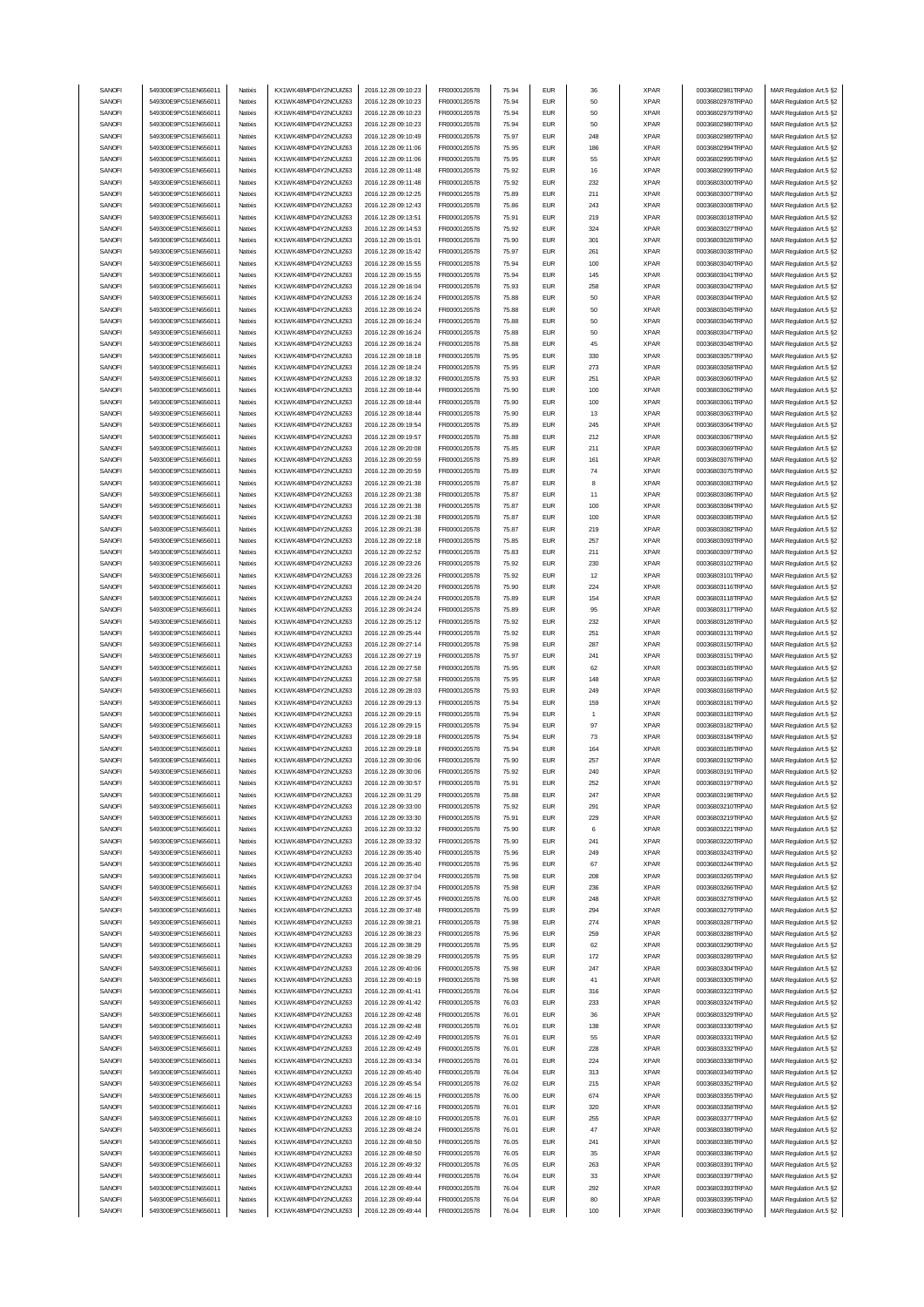| SANOFI           | 549300E9PC51EN656011                         | Natixis            | KX1WK48MPD4Y2NCUIZ63                         | 2016.12.28 09:49:44                        | FR0000120578                 | 76.04          | <b>EUR</b>                  | 21             | <b>XPAR</b>                | 00036803394TRPA0                     | MAR Regulation Art.5 §2                            |
|------------------|----------------------------------------------|--------------------|----------------------------------------------|--------------------------------------------|------------------------------|----------------|-----------------------------|----------------|----------------------------|--------------------------------------|----------------------------------------------------|
|                  | 549300E9PC51EN656011                         |                    | KX1WK48MPD4Y2NCUIZ63                         |                                            |                              |                |                             |                |                            |                                      |                                                    |
| SANOFI           |                                              | Natixis            |                                              | 2016.12.28 09:51:22                        | FR0000120578                 | 76.05          | <b>EUR</b>                  | 264            | <b>XPAR</b>                | 00036803407TRPA0                     | MAR Regulation Art.5 §2                            |
| SANOFI           | 549300E9PC51EN656011                         | Natixis            | KX1WK48MPD4Y2NCUIZ63                         | 2016.12.28 09:51:49                        | FR0000120578                 | 76.05          | <b>EUR</b>                  | 57             | <b>XPAR</b>                | 00036803414TRPA0                     | MAR Regulation Art.5 §2                            |
| SANOFI           | 549300E9PC51EN656011                         | Natixis            | KX1WK48MPD4Y2NCUIZ63                         | 2016.12.28 09:52:39                        | FR0000120578                 | 76.07          | <b>EUR</b>                  | 215            | <b>XPAR</b>                | 00036803418TRPA0                     | MAR Regulation Art.5 §2                            |
| SANOFI           | 549300E9PC51EN656011                         | Natixis            | KX1WK48MPD4Y2NCUIZ63                         | 2016.12.28 09:53:21                        | FR0000120578                 | 76.05          | <b>EUR</b>                  | 289            | <b>XPAR</b>                | 00036803427TRPA0                     | MAR Regulation Art.5 §2                            |
|                  |                                              |                    |                                              |                                            |                              |                |                             |                |                            |                                      |                                                    |
| SANOFI           | 549300E9PC51EN656011                         | Natixis            | KX1WK48MPD4Y2NCUIZ63                         | 2016.12.28 09:53:21                        | FR0000120578                 | 76.05          | <b>EUR</b>                  | 175            | <b>XPAR</b>                | 00036803429TRPA0                     | MAR Regulation Art.5 §2                            |
| SANOFI           | 549300E9PC51EN656011                         | Natixis            | KX1WK48MPD4Y2NCUIZ63                         | 2016.12.28 09:53:21                        | FR0000120578                 | 76.05          | <b>EUR</b>                  | 100            | <b>XPAR</b>                | 00036803428TRPA0                     | MAR Regulation Art.5 §2                            |
| SANOFI           | 549300E9PC51EN656011                         | Natixis            | KX1WK48MPD4Y2NCUIZ63                         | 2016.12.28 09:55:37                        | FR0000120578                 | 76.13          | <b>EUR</b>                  | 337            | <b>XPAR</b>                | 00036803449TRPA0                     | MAR Regulation Art.5 §2                            |
|                  |                                              |                    |                                              |                                            |                              |                |                             |                |                            |                                      |                                                    |
| SANOFI           | 549300E9PC51EN656011                         | Natixis            | KX1WK48MPD4Y2NCUIZ63                         | 2016.12.28 09:55:40                        | FR0000120578                 | 76.11          | <b>EUR</b>                  | 301            | <b>XPAR</b>                | 00036803450TRPA0                     | MAR Regulation Art.5 §2                            |
| SANOFI           | 549300E9PC51EN656011                         | Natixis            | KX1WK48MPD4Y2NCUIZ63                         | 2016.12.28 09:56:13                        | FR0000120578                 | 76.09          | <b>EUR</b>                  | 252            | <b>XPAR</b>                | 00036803454TRPA0                     | MAR Regulation Art.5 §2                            |
| SANOFI           | 549300E9PC51EN656011                         | Natixis            | KX1WK48MPD4Y2NCUIZ63                         | 2016.12.28 09:56:17                        | FR0000120578                 | 76.07          | <b>EUR</b>                  | 90             | <b>XPAR</b>                | 00036803455TRPA0                     | MAR Regulation Art.5 §2                            |
|                  |                                              |                    |                                              |                                            |                              |                |                             |                |                            |                                      |                                                    |
| SANOFI           | 549300E9PC51EN656011                         | Natixis            | KX1WK48MPD4Y2NCUIZ63                         | 2016.12.28 09:56:35                        | FR0000120578                 | 76.07          | <b>EUR</b>                  | 20             | <b>XPAR</b>                | 00036803459TRPA0                     | MAR Regulation Art.5 §2                            |
| SANOFI           | 549300E9PC51EN656011                         | Natixis            | KX1WK48MPD4Y2NCUIZ63                         | 2016.12.28 09:57:31                        | FR0000120578                 | 76.08          | <b>EUR</b>                  | 234            | <b>XPAR</b>                | 00036803465TRPA0                     | MAR Regulation Art.5 §2                            |
|                  |                                              |                    |                                              | 2016.12.28 09:58:40                        |                              |                |                             |                |                            |                                      |                                                    |
| SANOFI           | 549300E9PC51EN656011                         | Natixis            | KX1WK48MPD4Y2NCUIZ63                         |                                            | FR0000120578                 | 76.10          | <b>EUR</b>                  | 211            | <b>XPAR</b>                | 00036803474TRPA0                     | MAR Regulation Art.5 §2                            |
| SANOFI           | 549300E9PC51EN656011                         | Natixis            | KX1WK48MPD4Y2NCUIZ63                         | 2016.12.28 09:58:43                        | FR0000120578                 | 76.09          | <b>EUR</b>                  | 232            | <b>XPAR</b>                | 00036803476TRPA0                     | MAR Regulation Art.5 §2                            |
| SANOFI           | 549300E9PC51EN656011                         | Natixis            | KX1WK48MPD4Y2NCUIZ63                         | 2016.12.28 09:58:43                        | FR0000120578                 | 76.09          | <b>EUR</b>                  | 34             | <b>XPAR</b>                | 00036803475TRPA0                     | MAR Regulation Art.5 §2                            |
| SANOFI           | 549300E9PC51EN656011                         | Natixis            | KX1WK48MPD4Y2NCUIZ63                         | 2016.12.28 09:58:55                        | FR0000120578                 | 76.08          | <b>EUR</b>                  | 12             | <b>XPAR</b>                | 00036803478TRPA0                     | MAR Regulation Art.5 §2                            |
|                  |                                              |                    |                                              |                                            |                              |                |                             |                |                            |                                      |                                                    |
| SANOFI           | 549300E9PC51EN656011                         | Natixis            | KX1WK48MPD4Y2NCUIZ63                         | 2016.12.28 09:58:55                        | FR0000120578                 | 76.08          | <b>EUR</b>                  | 222            | <b>XPAR</b>                | 00036803479TRPA0                     | MAR Regulation Art.5 §2                            |
| SANOFI           | 549300E9PC51EN656011                         | Natixis            | KX1WK48MPD4Y2NCUIZ63                         | 2016.12.28 09:59:53                        | FR0000120578                 | 76.12          | <b>EUR</b>                  | 228            | <b>XPAR</b>                | 00036803490TRPA0                     | MAR Regulation Art.5 §2                            |
| SANOFI           | 549300E9PC51EN656011                         | Natixis            | KX1WK48MPD4Y2NCUIZ63                         | 2016.12.28 10:01:05                        | FR0000120578                 | 76.13          | <b>EUR</b>                  | 200            | <b>XPAR</b>                | 00036803500TRPA0                     |                                                    |
|                  |                                              |                    |                                              |                                            |                              |                |                             |                |                            |                                      | MAR Regulation Art.5 §2                            |
| SANOFI           | 549300E9PC51EN656011                         | Natixis            | KX1WK48MPD4Y2NCUIZ63                         | 2016.12.28 10:01:05                        | FR0000120578                 | 76.13          | <b>EUR</b>                  | 75             | <b>XPAR</b>                | 00036803501TRPA0                     | MAR Regulation Art.5 §2                            |
| SANOFI           | 549300E9PC51EN656011                         | Natixis            | KX1WK48MPD4Y2NCUIZ63                         | 2016.12.28 10:02:34                        | FR0000120578                 | 76.14          | <b>EUR</b>                  | 54             | <b>XPAR</b>                | 00036803506TRPA0                     | MAR Regulation Art.5 §2                            |
| SANOFI           | 549300E9PC51EN656011                         | Natixis            | KX1WK48MPD4Y2NCUIZ63                         | 2016.12.28 10:03:15                        | FR0000120578                 | 76.14          | <b>EUR</b>                  | 267            | <b>XPAR</b>                | 00036803512TRPA0                     | MAR Regulation Art.5 §2                            |
|                  |                                              |                    |                                              |                                            |                              |                |                             |                |                            |                                      |                                                    |
| SANOFI           | 549300E9PC51EN656011                         | Natixis            | KX1WK48MPD4Y2NCUIZ63                         | 2016.12.28 10:05:01                        | FR0000120578                 | 76.15          | <b>EUR</b>                  | 472            | <b>XPAR</b>                | 00036803524TRPA0                     | MAR Regulation Art.5 §2                            |
| SANOFI           | 549300E9PC51EN656011                         | Natixis            | KX1WK48MPD4Y2NCUIZ63                         | 2016.12.28 10:06:25                        | FR0000120578                 | 76.15          | <b>EUR</b>                  | 63             | <b>XPAR</b>                | 00036803537TRPA0                     | MAR Regulation Art.5 §2                            |
| SANOFI           | 549300E9PC51EN656011                         | Natixis            | KX1WK48MPD4Y2NCUIZ63                         | 2016.12.28 10:06:25                        | FR0000120578                 | 76.15          | <b>EUR</b>                  | 126            | <b>XPAR</b>                | 00036803535TRPA0                     | MAR Regulation Art.5 §2                            |
|                  |                                              |                    |                                              |                                            |                              |                |                             |                |                            |                                      |                                                    |
| SANOFI           | 549300E9PC51EN656011                         | Natixis            | KX1WK48MPD4Y2NCUIZ63                         | 2016.12.28 10:06:25                        | FR0000120578                 | 76.15          | <b>EUR</b>                  | 280            | <b>XPAR</b>                | 00036803536TRPA0                     | MAR Regulation Art.5 §2                            |
| SANOFI           | 549300E9PC51EN656011                         | Natixis            | KX1WK48MPD4Y2NCUIZ63                         | 2016.12.28 10:06:42                        | FR0000120578                 | 76.13          | <b>EUR</b>                  | 257            | <b>XPAR</b>                | 00036803540TRPA0                     | MAR Regulation Art.5 §2                            |
| SANOFI           | 549300E9PC51EN656011                         | Natixis            | KX1WK48MPD4Y2NCUIZ63                         | 2016.12.28 10:06:58                        | FR0000120578                 | 76.13          | <b>EUR</b>                  | 188            | <b>XPAR</b>                | 00036803542TRPA0                     | MAR Regulation Art.5 §2                            |
|                  | 549300E9PC51EN656011                         |                    | KX1WK48MPD4Y2NCUIZ63                         |                                            |                              |                |                             |                |                            |                                      |                                                    |
| SANOFI           |                                              | Natixis            |                                              | 2016.12.28 10:06:58                        | FR0000120578                 | 76.13          | <b>EUR</b>                  | 90             | <b>XPAR</b>                | 00036803544TRPA0                     | MAR Regulation Art.5 §2                            |
| SANOFI           | 549300E9PC51EN656011                         | Natixis            | KX1WK48MPD4Y2NCUIZ63                         | 2016.12.28 10:06:58                        | FR0000120578                 | 76.13          | <b>EUR</b>                  | 100            | <b>XPAR</b>                | 00036803543TRPA0                     | MAR Regulation Art.5 §2                            |
| SANOFI           | 549300E9PC51EN656011                         | Natixis            | KX1WK48MPD4Y2NCUIZ63                         | 2016.12.28 10:06:58                        | FR0000120578                 | 76.13          | <b>EUR</b>                  | 218            | <b>XPAR</b>                | 00036803541TRPA0                     | MAR Regulation Art.5 §2                            |
|                  |                                              |                    |                                              |                                            |                              |                |                             |                |                            |                                      |                                                    |
| SANOFI           | 549300E9PC51EN656011                         | Natixis            | KX1WK48MPD4Y2NCUIZ63                         | 2016.12.28 10:06:58                        | FR0000120578                 | 76.13          | <b>EUR</b>                  | 70             | <b>XPAR</b>                | 00036803545TRPA0                     | MAR Regulation Art.5 §2                            |
| SANOFI           | 549300E9PC51EN656011                         | Natixis            | KX1WK48MPD4Y2NCUIZ63                         | 2016.12.28 10:07:09                        | FR0000120578                 | 76.11          | <b>EUR</b>                  | 176            | <b>XPAR</b>                | 00036803548TRPA0                     | MAR Regulation Art.5 §2                            |
| SANOFI           | 549300E9PC51EN656011                         | Natixis            | KX1WK48MPD4Y2NCUIZ63                         | 2016.12.28 10:07:09                        | FR0000120578                 | 76.11          | <b>EUR</b>                  | 53             | <b>XPAR</b>                | 00036803549TRPA0                     | MAR Regulation Art.5 §2                            |
|                  |                                              |                    |                                              |                                            |                              |                |                             |                |                            |                                      |                                                    |
| SANOFI           | 549300E9PC51EN656011                         | Natixis            | KX1WK48MPD4Y2NCUIZ63                         | 2016.12.28 10:07:29                        | FR0000120578                 | 76.10          | <b>EUR</b>                  | 211            | <b>XPAR</b>                | 00036803550TRPA0                     | MAR Regulation Art.5 §2                            |
| SANOFI           | 549300E9PC51EN656011                         | Natixis            | KX1WK48MPD4Y2NCUIZ63                         | 2016.12.28 10:08:11                        | FR0000120578                 | 76.07          | <b>EUR</b>                  | 226            | <b>XPAR</b>                | 00036803560TRPA0                     | MAR Regulation Art.5 §2                            |
| SANOFI           | 549300E9PC51EN656011                         | Natixis            | KX1WK48MPD4Y2NCUIZ63                         | 2016.12.28 10:09:00                        | FR0000120578                 | 76.06          | <b>EUR</b>                  | 89             | <b>XPAR</b>                | 00036803563TRPA0                     | MAR Regulation Art.5 §2                            |
|                  |                                              |                    |                                              |                                            |                              |                |                             |                |                            |                                      |                                                    |
| SANOFI           | 549300E9PC51EN656011                         | Natixis            | KX1WK48MPD4Y2NCUIZ63                         | 2016.12.28 10:09:00                        | FR0000120578                 | 76.06          | <b>EUR</b>                  | 155            | <b>XPAR</b>                | 00036803562TRPA0                     | MAR Regulation Art.5 §2                            |
| SANOFI           | 549300E9PC51EN656011                         | Natixis            | KX1WK48MPD4Y2NCUIZ63                         | 2016.12.28 10:09:20                        | FR0000120578                 | 76.05          | <b>EUR</b>                  | 251            | <b>XPAR</b>                | 00036803567TRPA0                     | MAR Regulation Art.5 §2                            |
| SANOFI           | 549300E9PC51EN656011                         | Natixis            | KX1WK48MPD4Y2NCUIZ63                         | 2016.12.28 10:09:52                        | FR0000120578                 | 76.04          | <b>EUR</b>                  | 258            | <b>XPAR</b>                | 00036803570TRPA0                     | MAR Regulation Art.5 §2                            |
|                  |                                              |                    |                                              |                                            |                              |                |                             |                |                            |                                      |                                                    |
| SANOFI           | 549300E9PC51EN656011                         | Natixis            | KX1WK48MPD4Y2NCUIZ63                         | 2016.12.28 10:11:17                        | FR0000120578                 | 76.07          | <b>EUR</b>                  | 100            | <b>XPAR</b>                | 00036803580TRPA0                     | MAR Regulation Art.5 §2                            |
| SANOFI           | 549300E9PC51EN656011                         | Natixis            | KX1WK48MPD4Y2NCUIZ63                         | 2016.12.28 10:11:17                        | FR0000120578                 | 76.07          | <b>EUR</b>                  | 156            | <b>XPAR</b>                | 00036803581TRPA0                     | MAR Regulation Art.5 §2                            |
| SANOFI           | 549300E9PC51EN656011                         | Natixis            | KX1WK48MPD4Y2NCUIZ63                         | 2016.12.28 10:11:25                        | FR0000120578                 | 76.06          | <b>EUR</b>                  | 227            | <b>XPAR</b>                | 00036803582TRPA0                     | MAR Regulation Art.5 §2                            |
|                  |                                              |                    |                                              |                                            |                              |                |                             |                |                            |                                      |                                                    |
| SANOFI           | 549300E9PC51EN656011                         | Natixis            | KX1WK48MPD4Y2NCUIZ63                         | 2016.12.28 10:12:52                        | FR0000120578                 | 76.09          | <b>EUR</b>                  | 247            | <b>XPAR</b>                | 00036803591TRPA0                     | MAR Regulation Art.5 §2                            |
| SANOFI           | 549300E9PC51EN656011                         | Natixis            | KX1WK48MPD4Y2NCUIZ63                         | 2016.12.28 10:17:12                        | FR0000120578                 | 76.16          | <b>EUR</b>                  | 370            | <b>XPAR</b>                | 00036803628TRPA0                     | MAR Regulation Art.5 §2                            |
| SANOFI           | 549300E9PC51EN656011                         | Natixis            | KX1WK48MPD4Y2NCUIZ63                         | 2016.12.28 10:17:12                        | FR0000120578                 | 76.16          | <b>EUR</b>                  | 322            | <b>XPAR</b>                | 00036803627TRPA0                     | MAR Regulation Art.5 §2                            |
|                  |                                              |                    |                                              |                                            |                              |                |                             |                |                            |                                      |                                                    |
| SANOFI           | 549300E9PC51EN656011                         | Natixis            | KX1WK48MPD4Y2NCUIZ63                         | 2016.12.28 10:17:51                        | FR0000120578                 | 76.14          | <b>EUR</b>                  | 12             | <b>XPAR</b>                | 00036803641TRPA0                     | MAR Regulation Art.5 §2                            |
|                  |                                              |                    |                                              |                                            |                              |                |                             |                |                            |                                      |                                                    |
| SANOFI           | 549300E9PC51EN656011                         | Natixis            | KX1WK48MPD4Y2NCUIZ63                         | 2016.12.28 10:18:21                        | FR0000120578                 | 76.14          | <b>EUR</b>                  | 100            | <b>XPAR</b>                | 00036803650TRPA0                     | MAR Regulation Art.5 §2                            |
|                  |                                              |                    |                                              |                                            |                              |                |                             |                |                            |                                      |                                                    |
| SANOFI           | 549300E9PC51EN656011                         | Natixis            | KX1WK48MPD4Y2NCUIZ63                         | 2016.12.28 10:18:21                        | FR0000120578                 | 76.14          | <b>EUR</b>                  | 110            | <b>XPAR</b>                | 00036803649TRPA0                     | MAR Regulation Art.5 §2                            |
| SANOFI           | 549300E9PC51EN656011                         | Natixis            | KX1WK48MPD4Y2NCUIZ63                         | 2016.12.28 10:18:21                        | FR0000120578                 | 76.14          | <b>EUR</b>                  | 267            | <b>XPAR</b>                | 00036803647TRPA0                     | MAR Regulation Art.5 §2                            |
| SANOFI           | 549300E9PC51EN656011                         | Natixis            | KX1WK48MPD4Y2NCUIZ63                         | 2016.12.28 10:18:21                        | FR0000120578                 | 76.14          | <b>EUR</b>                  | 166            | <b>XPAR</b>                | 00036803651TRPA0                     | MAR Regulation Art.5 §2                            |
|                  |                                              | Natixis            | KX1WK48MPD4Y2NCUIZ63                         |                                            |                              | 76.14          |                             |                |                            | 00036803648TRPA0                     |                                                    |
| SANOFI           | 549300E9PC51EN656011                         |                    |                                              | 2016.12.28 10:18:21                        | FR0000120578                 |                | <b>EUR</b>                  | 199            | <b>XPAR</b>                |                                      | MAR Regulation Art.5 §2                            |
| SANOFI           | 549300E9PC51EN656011                         | Natixis            | KX1WK48MPD4Y2NCUIZ63                         | 2016.12.28 10:18:36                        | FR0000120578                 | 76.12          | <b>EUR</b>                  | 255            | <b>XPAR</b>                | 00036803653TRPA0                     | MAR Regulation Art.5 §2                            |
| SANOFI           | 549300E9PC51EN656011                         | Natixis            | KX1WK48MPD4Y2NCUIZ63                         | 2016.12.28 10:18:42                        | FR0000120578                 | 76.11          | <b>EUR</b>                  | 230            | <b>XPAR</b>                | 00036803654TRPA0                     | MAR Regulation Art.5 §2                            |
| SANOFI           | 549300E9PC51EN656011                         | Natixis            | KX1WK48MPD4Y2NCUIZ63                         | 2016.12.28 10:19:32                        | FR0000120578                 | 76.10          | <b>EUR</b>                  | 90             | <b>XPAR</b>                | 00036803672TRPA0                     |                                                    |
|                  |                                              |                    |                                              |                                            |                              |                |                             |                |                            |                                      | MAR Regulation Art.5 §2                            |
| SANOFI           | 549300E9PC51EN656011                         | Natixis            | KX1WK48MPD4Y2NCUIZ63                         | 2016.12.28 10:19:55                        | FR0000120578                 | 76.10          | <b>EUR</b>                  | 153            | <b>XPAR</b>                | 00036803699TRPA0                     | MAR Regulation Art.5 §2                            |
| SANOFI           | 549300E9PC51EN656011                         | Natixis            | KX1WK48MPD4Y2NCUIZ63                         | 2016.12.28 10:20:41                        | FR0000120578                 | 76.08          | <b>EUR</b>                  | 215            | <b>XPAR</b>                | 00036803702TRPA0                     | MAR Regulation Art.5 §2                            |
| SANOFI           | 549300E9PC51EN656011                         | Natixis            | KX1WK48MPD4Y2NCUIZ63                         | 2016.12.28 10:21:15                        | FR0000120578                 | 76.10          | <b>EUR</b>                  | 237            | <b>XPAR</b>                | 00036803712TRPA0                     | MAR Regulation Art.5 §2                            |
|                  |                                              |                    |                                              |                                            |                              |                |                             |                |                            |                                      |                                                    |
| SANUH            | 549300E9PC51EN656011                         | rvatovis           | KX1WK48MPD4Y2NCUIZ63                         | 2016.12.28 10:23:02                        | <b>FR00001205/8</b>          | 76.14          | EUM                         | 318            | <b>XPAR</b>                | 00036803727TRPAU                     | MAR Regulation Art.5 §2                            |
| SANOFI           | 549300E9PC51EN656011                         | Natixis            | KX1WK48MPD4Y2NCUIZ63                         | 2016.12.28 10:23:02                        | FR0000120578                 | 76.14          | <b>EUR</b>                  | 98             | <b>XPAR</b>                | 00036803730TRPA0                     | MAR Regulation Art.5 §2                            |
| SANOFI           | 549300E9PC51EN656011                         | Natixis            | KX1WK48MPD4Y2NCUIZ63                         | 2016.12.28 10:23:02                        | FR0000120578                 | 76.14          | <b>EUR</b>                  | 100            | <b>XPAR</b>                | 00036803729TRPA0                     | MAR Regulation Art.5 §2                            |
|                  |                                              | Natixis            |                                              |                                            |                              |                | <b>EUR</b>                  |                |                            |                                      |                                                    |
| SANOFI           | 549300E9PC51EN656011                         |                    | KX1WK48MPD4Y2NCUIZ63                         | 2016.12.28 10:23:02                        | FR0000120578                 | 76.14          |                             | 100            | <b>XPAR</b>                | 00036803728TRPA0                     | MAR Regulation Art.5 §2                            |
| SANOFI           | 549300E9PC51EN656011                         | Natixis            | KX1WK48MPD4Y2NCUIZ63                         | 2016.12.28 10:23:32                        | FR0000120578                 | 76.13          | <b>EUR</b>                  | 10             | <b>XPAR</b>                | 00036803737TRPA0                     | MAR Regulation Art.5 §2                            |
| SANOFI           | 549300E9PC51EN656011                         | Natixis            | KX1WK48MPD4Y2NCUIZ63                         | 2016.12.28 10:23:32                        | FR0000120578                 | 76.13          | <b>EUR</b>                  | 25             | <b>XPAR</b>                | 00036803735TRPA0                     | MAR Regulation Art.5 §2                            |
| SANOFI           | 549300E9PC51EN656011                         | Natixis            | KX1WK48MPD4Y2NCUIZ63                         | 2016.12.28 10:23:32                        | FR0000120578                 | 76.13          | <b>EUR</b>                  | 54             | <b>XPAR</b>                | 00036803736TRPA0                     | MAR Regulation Art.5 §2                            |
|                  |                                              |                    |                                              |                                            |                              |                |                             |                |                            |                                      |                                                    |
| SANOFI           | 549300E9PC51EN656011                         | Natixis            | KX1WK48MPD4Y2NCUIZ63                         | 2016.12.28 10:24:07                        | FR0000120578                 | 76.15          | <b>EUR</b>                  | 264            | <b>XPAR</b>                | 00036803738TRPA0                     | MAR Regulation Art.5 §2                            |
| SANOFI           | 549300E9PC51EN656011                         | Natixis            | KX1WK48MPD4Y2NCUIZ63                         | 2016.12.28 10:24:11                        | FR0000120578                 | 76.14          | <b>EUR</b>                  | 256            | <b>XPAR</b>                | 00036803740TRPA0                     | MAR Regulation Art.5 §2                            |
| SANOFI           | 549300E9PC51EN656011                         | Natixis            | KX1WK48MPD4Y2NCUIZ63                         | 2016.12.28 10:24:11                        | FR0000120578                 | 76.14          | <b>EUR</b>                  | 1,326          | <b>XPAR</b>                | 00036803741TRPA0                     | MAR Regulation Art.5 §2                            |
|                  |                                              |                    | KX1WK48MPD4Y2NCUIZ63                         |                                            |                              |                |                             |                |                            |                                      |                                                    |
| SANOFI           | 549300E9PC51EN656011                         | Natixis            |                                              | 2016.12.28 10:24:28                        | FR0000120578                 | 76.10          | <b>EUR</b>                  | 53             | <b>XPAR</b>                | 00036803751TRPA0                     | MAR Regulation Art.5 §2                            |
| SANOFI           | 549300E9PC51EN656011                         | Natixis            | KX1WK48MPD4Y2NCUIZ63                         | 2016.12.28 10:24:35                        | FR0000120578                 | 76.10          | <b>EUR</b>                  | 196            | <b>XPAR</b>                | 00036803754TRPA0                     | MAR Regulation Art.5 §2                            |
| SANOFI           | 549300E9PC51EN656011                         | Natixis            | KX1WK48MPD4Y2NCUIZ63                         | 2016.12.28 10:26:39                        | FR0000120578                 | 76.08          | $\ensuremath{\mathsf{EUR}}$ | 221            | <b>XPAR</b>                | 00036803772TRPA0                     | MAR Regulation Art.5 §2                            |
| SANOFI           | 549300E9PC51EN656011                         | Natixis            | KX1WK48MPD4Y2NCUIZ63                         | 2016.12.28 10:27:54                        | FR0000120578                 | 76.06          | <b>EUR</b>                  | 172            | <b>XPAR</b>                | 00036803781TRPA0                     |                                                    |
|                  |                                              |                    |                                              |                                            |                              |                |                             |                |                            |                                      | MAR Regulation Art.5 §2                            |
| SANOFI           | 549300E9PC51EN656011                         | Natixis            | KX1WK48MPD4Y2NCUIZ63                         | 2016.12.28 10:28:40                        | FR0000120578                 | 76.06          | <b>EUR</b>                  | $\overline{7}$ | <b>XPAR</b>                | 00036803783TRPA0                     | MAR Regulation Art.5 §2                            |
| SANOFI           | 549300E9PC51EN656011                         | Natixis            | KX1WK48MPD4Y2NCUIZ63                         | 2016.12.28 10:29:33                        | FR0000120578                 | 76.07          | <b>EUR</b>                  | 465            | <b>XPAR</b>                | 00036803787TRPA0                     | MAR Regulation Art.5 §2                            |
|                  | 549300E9PC51EN656011                         |                    |                                              |                                            |                              |                | <b>EUR</b>                  |                |                            |                                      |                                                    |
| SANOFI           |                                              | Natixis            | KX1WK48MPD4Y2NCUIZ63                         | 2016.12.28 10:30:24                        | FR0000120578                 | 76.06          |                             | 308            | <b>XPAR</b>                | 00036803794TRPA0                     | MAR Regulation Art.5 §2                            |
| SANOFI           | 549300E9PC51EN656011                         | Natixis            | KX1WK48MPD4Y2NCUIZ63                         | 2016.12.28 10:30:34                        | FR0000120578                 | 76.05          | <b>EUR</b>                  | 234            | <b>XPAR</b>                | 00036803795TRPA0                     | MAR Regulation Art.5 §2                            |
| SANOFI           | 549300E9PC51EN656011                         | Natixis            | KX1WK48MPD4Y2NCUIZ63                         | 2016.12.28 10:31:00                        | FR0000120578                 | 76.04          | <b>EUR</b>                  | 253            | <b>XPAR</b>                | 00036803797TRPA0                     | MAR Regulation Art.5 §2                            |
| SANOFI           | 549300E9PC51EN656011                         | Natixis            | KX1WK48MPD4Y2NCUIZ63                         | 2016.12.28 10:31:27                        | FR0000120578                 | 76.03          | <b>EUR</b>                  | 246            | <b>XPAR</b>                | 00036803798TRPA0                     | MAR Regulation Art.5 §2                            |
|                  |                                              |                    |                                              |                                            |                              |                |                             |                |                            |                                      |                                                    |
| SANOFI           | 549300E9PC51EN656011                         | Natixis            | KX1WK48MPD4Y2NCUIZ63                         | 2016.12.28 10:32:04                        | FR0000120578                 | 76.07          | <b>EUR</b>                  | 109            | <b>XPAR</b>                | 00036803814TRPA0                     | MAR Regulation Art.5 §2                            |
| SANOFI           | 549300E9PC51EN656011                         | Natixis            | KX1WK48MPD4Y2NCUIZ63                         | 2016.12.28 10:32:04                        | FR0000120578                 | 76.07          | <b>EUR</b>                  | 102            | <b>XPAR</b>                | 00036803815TRPA0                     | MAR Regulation Art.5 §2                            |
| SANOFI           | 549300E9PC51EN656011                         | Natixis            | KX1WK48MPD4Y2NCUIZ63                         | 2016.12.28 10:33:24                        | FR0000120578                 | 76.06          | <b>EUR</b>                  | 209            | <b>XPAR</b>                | 00036803832TRPA0                     | MAR Regulation Art.5 §2                            |
|                  |                                              | Natixis            |                                              |                                            |                              |                |                             | 616            |                            |                                      |                                                    |
| SANOFI           | 549300E9PC51EN656011                         |                    | KX1WK48MPD4Y2NCUIZ63                         | 2016.12.28 10:37:12                        | FR0000120578                 | 76.12          | <b>EUR</b>                  |                | <b>XPAR</b>                | 00036803859TRPA0                     | MAR Regulation Art.5 §2                            |
| SANOFI           | 549300E9PC51EN656011                         | Natixis            | KX1WK48MPD4Y2NCUIZ63                         | 2016.12.28 10:37:12                        | FR0000120578                 | 76.10          | <b>EUR</b>                  | 80             | <b>XPAR</b>                | 00036803860TRPA0                     | MAR Regulation Art.5 §2                            |
| SANOFI           | 549300E9PC51EN656011                         | Natixis            | KX1WK48MPD4Y2NCUIZ63                         | 2016.12.28 10:37:12                        | FR0000120578                 | 76.10          | <b>EUR</b>                  | 279            | <b>XPAR</b>                | 00036803861TRPA0                     | MAR Regulation Art.5 §2                            |
| SANOFI           | 549300E9PC51EN656011                         | Natixis            | KX1WK48MPD4Y2NCUIZ63                         | 2016.12.28 10:37:20                        | FR0000120578                 | 76.09          | <b>EUR</b>                  | 240            | <b>XPAR</b>                | 00036803862TRPA0                     | MAR Regulation Art.5 §2                            |
|                  |                                              |                    |                                              |                                            |                              |                |                             |                |                            |                                      |                                                    |
| SANOFI           | 549300E9PC51EN656011                         | Natixis            | KX1WK48MPD4Y2NCUIZ63                         | 2016.12.28 10:37:21                        | FR0000120578                 | 76.08          | <b>EUR</b>                  | 241            | <b>XPAR</b>                | 00036803863TRPA0                     | MAR Regulation Art.5 §2                            |
| SANOFI           | 549300E9PC51EN656011                         | Natixis            | KX1WK48MPD4Y2NCUIZ63                         | 2016.12.28 10:39:10                        | FR0000120578                 | 76.13          | <b>EUR</b>                  | 30             | <b>XPAR</b>                | 00036803880TRPA0                     | MAR Regulation Art.5 §2                            |
| SANOFI           | 549300E9PC51EN656011                         | Natixis            | KX1WK48MPD4Y2NCUIZ63                         | 2016.12.28 10:39:10                        | FR0000120578                 | 76.13          | <b>EUR</b>                  | 200            | <b>XPAR</b>                | 00036803879TRPA0                     | MAR Regulation Art.5 §2                            |
|                  |                                              |                    |                                              |                                            |                              |                |                             |                |                            |                                      |                                                    |
| SANOFI           | 549300E9PC51EN656011                         | Natixis            | KX1WK48MPD4Y2NCUIZ63                         | 2016.12.28 10:42:58                        | FR0000120578                 | 76.20          | <b>EUR</b>                  | 591            | <b>XPAR</b>                | 00036803893TRPA0                     | MAR Regulation Art.5 §2                            |
| SANOFI           | 549300E9PC51EN656011                         | Natixis            | KX1WK48MPD4Y2NCUIZ63                         | 2016.12.28 10:43:06                        | FR0000120578                 | 76.19          | <b>EUR</b>                  | 253            | <b>XPAR</b>                | 00036803896TRPA0                     | MAR Regulation Art.5 §2                            |
| SANOFI           | 549300E9PC51EN656011                         | Natixis            | KX1WK48MPD4Y2NCUIZ63                         | 2016.12.28 10:43:06                        | FR0000120578                 | 76.19          | <b>EUR</b>                  | 197            | <b>XPAR</b>                | 00036803895TRPA0                     | MAR Regulation Art.5 §2                            |
|                  |                                              |                    |                                              |                                            |                              |                |                             |                |                            |                                      |                                                    |
| SANOFI           | 549300E9PC51EN656011                         | Natixis            | KX1WK48MPD4Y2NCUIZ63                         | 2016.12.28 10:43:06                        | FR0000120578                 | 76.19          | <b>EUR</b>                  | 167            | <b>XPAR</b>                | 00036803894TRPA0                     | MAR Regulation Art.5 §2                            |
| SANOFI           | 549300E9PC51EN656011                         | Natixis            | KX1WK48MPD4Y2NCUIZ63                         | 2016.12.28 10:43:09                        | FR0000120578                 | 76.17          | <b>EUR</b>                  | 241            | <b>XPAR</b>                | 00036803897TRPA0                     | MAR Regulation Art.5 §2                            |
| SANOFI           | 549300E9PC51EN656011                         | Natixis            | KX1WK48MPD4Y2NCUIZ63                         | 2016.12.28 10:44:53                        | FR0000120578                 | 76.19          | <b>EUR</b>                  | 235            | <b>XPAR</b>                | 00036803917TRPA0                     | MAR Regulation Art.5 §2                            |
| SANOFI           | 549300E9PC51EN656011                         | Natixis            | KX1WK48MPD4Y2NCUIZ63                         | 2016.12.28 10:45:45                        | FR0000120578                 | 76.24          | <b>EUR</b>                  | 846            | <b>XPAR</b>                | 00036803922TRPA0                     |                                                    |
|                  |                                              |                    |                                              |                                            |                              |                |                             |                |                            |                                      | MAR Regulation Art.5 §2                            |
| SANOFI<br>SANOFI | 549300E9PC51EN656011<br>549300E9PC51EN656011 | Natixis<br>Natixis | KX1WK48MPD4Y2NCUIZ63<br>KX1WK48MPD4Y2NCUIZ63 | 2016.12.28 10:45:45<br>2016.12.28 10:50:19 | FR0000120578<br>FR0000120578 | 76.24<br>76.20 | <b>EUR</b><br><b>EUR</b>    | 300<br>500     | <b>XPAR</b><br><b>XPAR</b> | 00036803921TRPA0<br>00036803967TRPA0 | MAR Regulation Art.5 §2<br>MAR Regulation Art.5 §2 |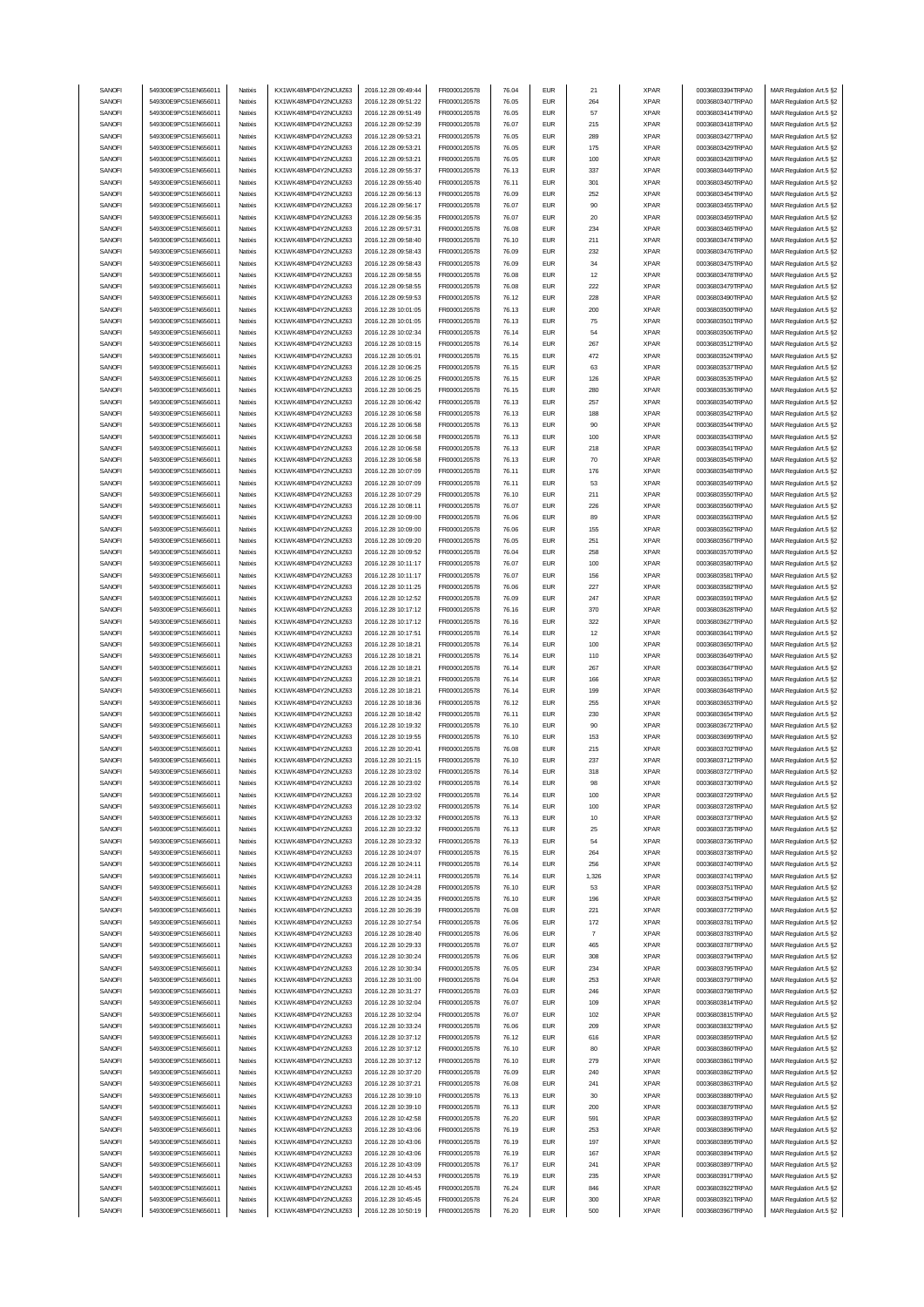| SANOFI           | 549300E9PC51EN656011                         | Natixis            | KX1WK48MPD4Y2NCUIZ63                         | 2016.12.28 10:50:19                        | FR0000120578                 | 76.20          | <b>EUR</b>               | 1,500      | <b>XPAR</b>                | 00036803968TRPA0                     | MAR Regulation Art.5 §2                            |
|------------------|----------------------------------------------|--------------------|----------------------------------------------|--------------------------------------------|------------------------------|----------------|--------------------------|------------|----------------------------|--------------------------------------|----------------------------------------------------|
| SANOFI           | 549300E9PC51EN656011                         | Natixis            | KX1WK48MPD4Y2NCUIZ63                         | 2016.12.28 10:54:52                        | FR0000120578                 | 76.15          | <b>EUR</b>               | 1,671      | <b>XPAR</b>                | 00036804023TRPA0                     | MAR Regulation Art.5 §2                            |
| SANOFI           |                                              |                    |                                              |                                            |                              |                | <b>EUR</b>               |            | <b>XPAR</b>                |                                      |                                                    |
|                  | 549300E9PC51EN656011                         | Natixis            | KX1WK48MPD4Y2NCUIZ63                         | 2016.12.28 10:54:52                        | FR0000120578                 | 76.15          |                          | 329        |                            | 00036804022TRPA0                     | MAR Regulation Art.5 §2                            |
| SANOFI           | 549300E9PC51EN656011                         | Natixis            | KX1WK48MPD4Y2NCUIZ63                         | 2016.12.28 10:57:30                        | FR0000120578                 | 76.11          | <b>EUR</b>               | 245        | <b>XPAR</b>                | 00036804050TRPA0                     | MAR Regulation Art.5 §2                            |
| SANOFI           | 549300E9PC51EN656011                         | Natixis            | KX1WK48MPD4Y2NCUIZ63                         | 2016.12.28 10:57:46                        | FR0000120578                 | 76.09          | <b>EUR</b>               | 25         | <b>XPAR</b>                | 00036804092TRPA0                     | MAR Regulation Art.5 §2                            |
| SANOFI           | 549300E9PC51EN656011                         | Natixis            | KX1WK48MPD4Y2NCUIZ63                         | 2016.12.28 11:00:30                        | FR0000120578                 | 76.13          | <b>EUR</b>               | 171        | <b>XPAR</b>                | 00036804225TRPA0                     | MAR Regulation Art.5 §2                            |
| SANOFI           | 549300E9PC51EN656011                         | Natixis            | KX1WK48MPD4Y2NCUIZ63                         | 2016.12.28 11:00:30                        | FR0000120578                 | 76.13          | <b>EUR</b>               | 151        | <b>XPAR</b>                | 00036804226TRPA0                     | MAR Regulation Art.5 §2                            |
| SANOFI           | 549300E9PC51EN656011                         | Natixis            | KX1WK48MPD4Y2NCUIZ63                         | 2016.12.28 11:01:26                        | FR0000120578                 | 76.12          | <b>EUR</b>               | 116        | <b>XPAR</b>                | 00036804228TRPA0                     | MAR Regulation Art.5 §2                            |
|                  | 549300E9PC51EN656011                         |                    | KX1WK48MPD4Y2NCUIZ63                         | 2016.12.28 11:02:21                        |                              |                | <b>EUR</b>               |            |                            |                                      |                                                    |
| SANOFI           |                                              | Natixis            |                                              |                                            | FR0000120578                 | 76.14          |                          | 342        | <b>XPAR</b>                | 00036804233TRPA0                     | MAR Regulation Art.5 §2                            |
| SANOFI           | 549300E9PC51EN656011                         | Natixis            | KX1WK48MPD4Y2NCUIZ63                         | 2016.12.28 11:02:25                        | FR0000120578                 | 76.12          | <b>EUR</b>               | 266        | <b>XPAR</b>                | 00036804234TRPA0                     | MAR Regulation Art.5 §2                            |
| SANOFI           | 549300E9PC51EN656011                         | Natixis            | KX1WK48MPD4Y2NCUIZ63                         | 2016.12.28 11:03:07                        | FR0000120578                 | 76.11          | <b>EUR</b>               | 175        | <b>XPAR</b>                | 00036804251TRPA0                     | MAR Regulation Art.5 §2                            |
| SANOFI           | 549300E9PC51EN656011                         | Natixis            | KX1WK48MPD4Y2NCUIZ63                         | 2016.12.28 11:03:07                        | FR0000120578                 | 76.11          | <b>EUR</b>               | 57         | <b>XPAR</b>                | 00036804252TRPA0                     | MAR Regulation Art.5 §2                            |
| SANOFI           | 549300E9PC51EN656011                         | Natixis            | KX1WK48MPD4Y2NCUIZ63                         | 2016.12.28 11:03:30                        | FR0000120578                 | 76.10          | <b>EUR</b>               | 237        | <b>XPAR</b>                | 00036804254TRPA0                     | MAR Regulation Art.5 §2                            |
| SANOFI           | 549300E9PC51EN656011                         | Natixis            | KX1WK48MPD4Y2NCUIZ63                         | 2016.12.28 11:04:31                        | FR0000120578                 | 76.10          | <b>EUR</b>               | 240        | <b>XPAR</b>                | 00036804258TRPA0                     | MAR Regulation Art.5 §2                            |
|                  |                                              |                    |                                              |                                            |                              |                |                          |            |                            |                                      |                                                    |
| SANOFI           | 549300E9PC51EN656011                         | Natixis            | KX1WK48MPD4Y2NCUIZ63                         | 2016.12.28 11:05:06                        | FR0000120578                 | 76.09          | <b>EUR</b>               | 83         | <b>XPAR</b>                | 00036804265TRPA0                     | MAR Regulation Art.5 §2                            |
| SANOFI           | 549300E9PC51EN656011                         | Natixis            | KX1WK48MPD4Y2NCUIZ63                         | 2016.12.28 11:05:27                        | FR0000120578                 | 76.09          | <b>EUR</b>               | 15         | <b>XPAR</b>                | 00036804266TRPA0                     | MAR Regulation Art.5 §2                            |
| SANOFI           | 549300E9PC51EN656011                         | Natixis            | KX1WK48MPD4Y2NCUIZ63                         | 2016.12.28 11:06:45                        | FR0000120578                 | 76.09          | <b>EUR</b>               | 38         | <b>XPAR</b>                | 00036804268TRPA0                     | MAR Regulation Art.5 §2                            |
| SANOFI           | 549300E9PC51EN656011                         | Natixis            | KX1WK48MPD4Y2NCUIZ63                         | 2016.12.28 11:06:54                        | FR0000120578                 | 76.09          | <b>EUR</b>               | 72         | <b>XPAR</b>                | 00036804277TRPA0                     | MAR Regulation Art.5 §2                            |
| SANOFI           | 549300E9PC51EN656011                         | Natixis            | KX1WK48MPD4Y2NCUIZ63                         | 2016.12.28 11:06:54                        | FR0000120578                 | 76.09          | <b>EUR</b>               | 16         | <b>XPAR</b>                | 00036804273TRPA0                     | MAR Regulation Art.5 §2                            |
| SANOFI           | 549300E9PC51EN656011                         | Natixis            | KX1WK48MPD4Y2NCUIZ63                         | 2016.12.28 11:06:54                        | FR0000120578                 | 76.09          | <b>EUR</b>               | 52         | <b>XPAR</b>                | 00036804274TRPA0                     | MAR Regulation Art.5 §2                            |
| SANOFI           | 549300E9PC51EN656011                         | Natixis            | KX1WK48MPD4Y2NCUIZ63                         | 2016.12.28 11:06:54                        | FR0000120578                 | 76.09          | <b>EUR</b>               | 49         | <b>XPAR</b>                | 00036804275TRPA0                     | MAR Regulation Art.5 §2                            |
|                  |                                              |                    |                                              |                                            |                              |                |                          |            |                            |                                      |                                                    |
| SANOFI           | 549300E9PC51EN656011                         | Natixis            | KX1WK48MPD4Y2NCUIZ63                         | 2016.12.28 11:06:54                        | FR0000120578                 | 76.09          | <b>EUR</b>               | 174        | <b>XPAR</b>                | 00036804276TRPA0                     | MAR Regulation Art.5 §2                            |
| SANOFI           | 549300E9PC51EN656011                         | Natixis            | KX1WK48MPD4Y2NCUIZ63                         | 2016.12.28 11:07:10                        | FR0000120578                 | 76.08          | <b>EUR</b>               | 236        | <b>XPAR</b>                | 00036804278TRPA0                     | MAR Regulation Art.5 §2                            |
| SANOFI           | 549300E9PC51EN656011                         | Natixis            | KX1WK48MPD4Y2NCUIZ63                         | 2016.12.28 11:08:45                        | FR0000120578                 | 76.10          | <b>EUR</b>               | 239        | <b>XPAR</b>                | 00036804286TRPA0                     | MAR Regulation Art.5 §2                            |
| SANOFI           | 549300E9PC51EN656011                         | Natixis            | KX1WK48MPD4Y2NCUIZ63                         | 2016.12.28 11:08:47                        | FR0000120578                 | 76.09          | <b>EUR</b>               | 2,000      | <b>XPAR</b>                | 00036804288TRPA0                     | MAR Regulation Art.5 §2                            |
| SANOFI           | 549300E9PC51EN656011                         | Natixis            | KX1WK48MPD4Y2NCUIZ63                         | 2016.12.28 11:08:47                        | FR0000120578                 | 76.09          | <b>EUR</b>               | 230        | <b>XPAR</b>                | 00036804287TRPA0                     | MAR Regulation Art.5 §2                            |
| SANOFI           | 549300E9PC51EN656011                         | Natixis            | KX1WK48MPD4Y2NCUIZ63                         | 2016.12.28 11:12:10                        | FR0000120578                 | 76.07          | <b>EUR</b>               | 166        | <b>XPAR</b>                | 00036804342TRPA0                     | MAR Regulation Art.5 §2                            |
|                  | 549300E9PC51EN656011                         | Natixis            | KX1WK48MPD4Y2NCUIZ63                         | 2016.12.28 11:12:10                        | FR0000120578                 | 76.07          | <b>EUR</b>               | 253        | <b>XPAR</b>                | 00036804343TRPA0                     | MAR Regulation Art.5 §2                            |
| SANOFI           |                                              |                    |                                              |                                            |                              |                |                          |            |                            |                                      |                                                    |
| SANOFI           | 549300E9PC51EN656011                         | Natixis            | KX1WK48MPD4Y2NCUIZ63                         | 2016.12.28 11:12:10                        | FR0000120578                 | 76.07          | <b>EUR</b>               | 138        | <b>XPAR</b>                | 00036804344TRPA0                     | MAR Regulation Art.5 §2                            |
| SANOFI           | 549300E9PC51EN656011                         | Natixis            | KX1WK48MPD4Y2NCUIZ63                         | 2016.12.28 11:12:10                        | FR0000120578                 | 76.07          | <b>EUR</b>               | 29         | <b>XPAR</b>                | 00036804341TRPA0                     | MAR Regulation Art.5 §2                            |
| SANOFI           | 549300E9PC51EN656011                         | Natixis            | KX1WK48MPD4Y2NCUIZ63                         | 2016.12.28 11:12:10                        | FR0000120578                 | 76.07          | <b>EUR</b>               | 235        | <b>XPAR</b>                | 00036804345TRPA0                     | MAR Regulation Art.5 §2                            |
| SANOFI           | 549300E9PC51EN656011                         | Natixis            | KX1WK48MPD4Y2NCUIZ63                         | 2016.12.28 11:15:02                        | FR0000120578                 | 76.10          | <b>EUR</b>               | 236        | <b>XPAR</b>                | 00036804359TRPA0                     | MAR Regulation Art.5 §2                            |
| SANOFI           | 549300E9PC51EN656011                         | Natixis            | KX1WK48MPD4Y2NCUIZ63                         | 2016.12.28 11:15:31                        | FR0000120578                 | 76.08          | <b>EUR</b>               | 297        | <b>XPAR</b>                | 00036804363TRPA0                     | MAR Regulation Art.5 §2                            |
| SANOFI           | 549300E9PC51EN656011                         | Natixis            | KX1WK48MPD4Y2NCUIZ63                         | 2016.12.28 11:16:57                        | FR0000120578                 | 76.07          | <b>EUR</b>               | 100        | <b>XPAR</b>                | 00036804388TRPA0                     | MAR Regulation Art.5 §2                            |
|                  |                                              |                    |                                              |                                            |                              |                |                          |            |                            |                                      |                                                    |
| SANOFI           | 549300E9PC51EN656011                         | Natixis            | KX1WK48MPD4Y2NCUIZ63                         | 2016.12.28 11:16:58                        | FR0000120578                 | 76.07          | <b>EUR</b>               | 34         | <b>XPAR</b>                | 00036804389TRPA0                     | MAR Regulation Art.5 §2                            |
| SANOFI           | 549300E9PC51EN656011                         | Natixis            | KX1WK48MPD4Y2NCUIZ63                         | 2016.12.28 11:16:58                        | FR0000120578                 | 76.07          | <b>EUR</b>               | 200        | <b>XPAR</b>                | 00036804391TRPA0                     | MAR Regulation Art.5 §2                            |
| SANOFI           | 549300E9PC51EN656011                         | Natixis            | KX1WK48MPD4Y2NCUIZ63                         | 2016.12.28 11:16:58                        | FR0000120578                 | 76.07          | <b>EUR</b>               | 162        | <b>XPAR</b>                | 00036804390TRPA0                     | MAR Regulation Art.5 §2                            |
| SANOFI           | 549300E9PC51EN656011                         | Natixis            | KX1WK48MPD4Y2NCUIZ63                         | 2016.12.28 11:17:38                        | FR0000120578                 | 76.05          | <b>EUR</b>               | 236        | <b>XPAR</b>                | 00036804394TRPA0                     | MAR Regulation Art.5 §2                            |
| SANOFI           | 549300E9PC51EN656011                         | Natixis            | KX1WK48MPD4Y2NCUIZ63                         | 2016.12.28 11:20:20                        | FR0000120578                 | 76.10          | <b>EUR</b>               | 324        | <b>XPAR</b>                | 00036804405TRPA0                     | MAR Regulation Art.5 §2                            |
| SANOFI           | 549300E9PC51EN656011                         | Natixis            | KX1WK48MPD4Y2NCUIZ63                         | 2016.12.28 11:21:32                        | FR0000120578                 | 76.09          | <b>EUR</b>               | 338        | <b>XPAR</b>                | 00036804408TRPA0                     | MAR Regulation Art.5 §2                            |
| SANOFI           | 549300E9PC51EN656011                         | Natixis            | KX1WK48MPD4Y2NCUIZ63                         | 2016.12.28 11:21:37                        | FR0000120578                 | 76.08          | <b>EUR</b>               | 273        | <b>XPAR</b>                | 00036804411TRPA0                     | MAR Regulation Art.5 §2                            |
|                  |                                              |                    |                                              |                                            |                              |                |                          |            |                            |                                      |                                                    |
| SANOFI           | 549300E9PC51EN656011                         | Natixis            | KX1WK48MPD4Y2NCUIZ63                         | 2016.12.28 11:22:03                        | FR0000120578                 | 76.07          | <b>EUR</b>               | 134        | <b>XPAR</b>                | 00036804414TRPA0                     | MAR Regulation Art.5 §2                            |
| SANOFI           | 549300E9PC51EN656011                         | Natixis            | KX1WK48MPD4Y2NCUIZ63                         | 2016.12.28 11:22:03                        | FR0000120578                 | 76.07          | <b>EUR</b>               | 117        | <b>XPAR</b>                | 00036804415TRPA0                     | MAR Regulation Art.5 §2                            |
| SANOFI           | 549300E9PC51EN656011                         | Natixis            | KX1WK48MPD4Y2NCUIZ63                         | 2016.12.28 11:22:44                        | FR0000120578                 | 76.08          | <b>EUR</b>               | 234        | <b>XPAR</b>                | 00036804417TRPA0                     | MAR Regulation Art.5 §2                            |
| SANOFI           | 549300E9PC51EN656011                         | Natixis            | KX1WK48MPD4Y2NCUIZ63                         | 2016.12.28 11:23:53                        | FR0000120578                 | 76.07          | <b>EUR</b>               | 4          | <b>XPAR</b>                | 00036804424TRPA0                     | MAR Regulation Art.5 §2                            |
| SANOFI           | 549300E9PC51EN656011                         | Natixis            | KX1WK48MPD4Y2NCUIZ63                         | 2016.12.28 11:24:19                        | FR0000120578                 | 76.07          | <b>EUR</b>               | 14         | <b>XPAR</b>                | 00036804429TRPA0                     | MAR Regulation Art.5 §2                            |
| SANOFI           | 549300E9PC51EN656011                         | Natixis            | KX1WK48MPD4Y2NCUIZ63                         | 2016.12.28 11:24:19                        | FR0000120578                 | 76.07          | <b>EUR</b>               | 235        | <b>XPAR</b>                | 00036804428TRPA0                     | MAR Regulation Art.5 §2                            |
| SANOFI           | 549300E9PC51EN656011                         | Natixis            | KX1WK48MPD4Y2NCUIZ63                         | 2016.12.28 11:24:48                        | FR0000120578                 | 76.07          | <b>EUR</b>               | 12         | <b>XPAR</b>                | 00036804430TRPA0                     | MAR Regulation Art.5 §2                            |
|                  |                                              |                    |                                              |                                            |                              |                |                          |            |                            |                                      |                                                    |
|                  |                                              |                    |                                              |                                            |                              |                |                          |            |                            |                                      |                                                    |
| SANOFI           | 549300E9PC51EN656011                         | Natixis            | KX1WK48MPD4Y2NCUIZ63                         | 2016.12.28 11:27:31                        | FR0000120578                 | 76.05          | <b>EUR</b>               | 77         | <b>XPAR</b>                | 00036804451TRPA0                     | MAR Regulation Art.5 §2                            |
| SANOFI           | 549300E9PC51EN656011                         | Natixis            | KX1WK48MPD4Y2NCUIZ63                         | 2016.12.28 11:27:31                        | FR0000120578                 | 76.05          | <b>EUR</b>               | 140        | <b>XPAR</b>                | 00036804452TRPA0                     | MAR Regulation Art.5 §2                            |
| SANOFI           | 549300E9PC51EN656011                         | Natixis            | KX1WK48MPD4Y2NCUIZ63                         | 2016.12.28 11:27:31                        | FR0000120578                 | 76.04          | <b>EUR</b>               | 284        | <b>XPAR</b>                | 00036804453TRPA0                     | MAR Regulation Art.5 §2                            |
| SANOFI           | 549300E9PC51EN656011                         | Natixis            | KX1WK48MPD4Y2NCUIZ63                         | 2016.12.28 11:29:07                        | FR0000120578                 | 76.06          | <b>EUR</b>               | 63         | <b>XPAR</b>                | 00036804457TRPA0                     | MAR Regulation Art.5 §2                            |
| SANOFI           | 549300E9PC51EN656011                         | Natixis            | KX1WK48MPD4Y2NCUIZ63                         | 2016.12.28 11:29:07                        | FR0000120578                 | 76.06          | <b>EUR</b>               | 247        | <b>XPAR</b>                | 00036804458TRPA0                     | MAR Regulation Art.5 §2                            |
| SANOFI           | 549300E9PC51EN656011                         | Natixis            | KX1WK48MPD4Y2NCUIZ63                         | 2016.12.28 11:30:47                        | FR0000120578                 | 76.05          | <b>EUR</b>               | 92         | <b>XPAR</b>                | 00036804466TRPA0                     | MAR Regulation Art.5 §2                            |
| SANOFI           | 549300E9PC51EN656011                         | Natixis            | KX1WK48MPD4Y2NCUIZ63                         | 2016.12.28 11:30:47                        | FR0000120578                 | 76.05          | <b>EUR</b>               | 151        | <b>XPAR</b>                | 00036804465TRPA0                     | MAR Regulation Art.5 §2                            |
|                  | 549300E9PC51EN656011                         | Natixis            | KX1WK48MPD4Y2NCUIZ63                         |                                            |                              | 76.04          | <b>EUR</b>               | 84         |                            |                                      |                                                    |
| SANOFI           |                                              |                    |                                              | 2016.12.28 11:30:57                        | FR0000120578                 |                |                          |            | <b>XPAR</b>                | 00036804470TRPA0                     | MAR Regulation Art.5 §2                            |
| SANOFI           | 549300E9PC51EN656011                         | Natixis            | KX1WK48MPD4Y2NCUIZ63                         | 2016.12.28 11:30:57                        | FR0000120578                 | 76.04          | <b>EUR</b>               | 100        | <b>XPAR</b>                | 00036804469TRPA0                     | MAR Regulation Art.5 §2                            |
| SANOFI           | 549300E9PC51EN656011                         | Natixis            | KX1WK48MPD4Y2NCUIZ63                         | 2016.12.28 11:30:57                        | FR0000120578                 | 76.04          | <b>EUR</b>               | 80         | <b>XPAR</b>                | 00036804468TRPA0                     | MAR Regulation Art.5 §2                            |
| SANOFI           | 549300E9PC51EN656011                         | Natixis            | KX1WK48MPD4Y2NCUIZ63                         | 2016.12.28 11:30:57                        | FR0000120578                 | 76.04          | <b>EUR</b>               | 300        | <b>XPAR</b>                | 00036804467TRPA0                     | MAR Regulation Art.5 §2                            |
| SANUH            | 549300E9PC51EN656011                         | rvatixis           | KX1WK48MPD4Y2NCUIZ63                         | 2016.12.28 11:31:25                        | <b>FR00001205/8</b>          | 76.U4          | EUM                      |            | <b>XPAR</b>                | 000368044731RPAU                     | MAR Regulation Art.5 §2                            |
| SANOFI           | 549300E9PC51EN656011                         | Natixis            | KX1WK48MPD4Y2NCUIZ63                         | 2016.12.28 11:32:02                        | FR0000120578                 | 76.04          | <b>EUR</b>               | 248        | <b>XPAR</b>                | 00036804474TRPA0                     | MAR Regulation Art.5 §2                            |
| SANOFI           | 549300E9PC51EN656011                         | Natixis            | KX1WK48MPD4Y2NCUIZ63                         | 2016.12.28 11:33:56                        | FR0000120578                 | 76.05          | <b>EUR</b>               | 247        | <b>XPAR</b>                | 00036804481TRPA0                     | MAR Regulation Art.5 §2                            |
|                  | 549300E9PC51EN656011                         | Natixis            |                                              |                                            |                              |                | <b>EUR</b>               |            |                            |                                      |                                                    |
| SANOFI           |                                              |                    | KX1WK48MPD4Y2NCUIZ63                         | 2016.12.28 11:33:56                        | FR0000120578                 | 76.04          |                          | 230        | <b>XPAR</b>                | 00036804482TRPA0                     | MAR Regulation Art.5 §2                            |
| SANOFI           | 549300E9PC51EN656011                         | Natixis            | KX1WK48MPD4Y2NCUIZ63                         | 2016.12.28 11:34:32                        | FR0000120578                 | 76.02          | <b>EUR</b>               | 14         | <b>XPAR</b>                | 00036804489TRPA0                     | MAR Regulation Art.5 §2                            |
| SANOFI           | 549300E9PC51EN656011                         | Natixis            | KX1WK48MPD4Y2NCUIZ63                         | 2016.12.28 11:34:32                        | FR0000120578                 | 76.02          | <b>EUR</b>               | 80         | <b>XPAR</b>                | 00036804486TRPA0                     | MAR Regulation Art.5 §2                            |
| SANOFI           | 549300E9PC51EN656011                         | Natixis            | KX1WK48MPD4Y2NCUIZ63                         | 2016.12.28 11:34:32                        | FR0000120578                 | 76.02          | <b>EUR</b>               | 80         | <b>XPAR</b>                | 00036804487TRPA0                     | MAR Regulation Art.5 §2                            |
| SANOFI           | 549300E9PC51EN656011                         | Natixis            | KX1WK48MPD4Y2NCUIZ63                         | 2016.12.28 11:34:32                        | FR0000120578                 | 76.02          | <b>EUR</b>               | 75         | <b>XPAR</b>                | 00036804488TRPA0                     | MAR Regulation Art.5 §2                            |
| SANOFI           | 549300E9PC51EN656011                         | Natixis            | KX1WK48MPD4Y2NCUIZ63                         | 2016.12.28 11:35:40                        | FR0000120578                 | 76.05          | <b>EUR</b>               | 106        | <b>XPAR</b>                | 00036804492TRPA0                     | MAR Regulation Art.5 §2                            |
| SANOFI           | 549300E9PC51EN656011                         | Natixis            | KX1WK48MPD4Y2NCUIZ63                         | 2016.12.28 11:35:40                        | FR0000120578                 | 76.05          | <b>EUR</b>               | 148        | <b>XPAR</b>                | 00036804493TRPA0                     | MAR Regulation Art.5 §2                            |
| SANOFI           | 549300E9PC51EN656011                         | Natixis            | KX1WK48MPD4Y2NCUIZ63                         | 2016.12.28 11:37:07                        | FR0000120578                 | 76.05          | <b>EUR</b>               | 255        | <b>XPAR</b>                | 00036804501TRPA0                     | MAR Regulation Art.5 §2                            |
|                  | 549300E9PC51EN656011                         |                    |                                              |                                            |                              |                | <b>EUR</b>               |            |                            |                                      |                                                    |
| SANOFI           |                                              | Natixis            | KX1WK48MPD4Y2NCUIZ63                         | 2016.12.28 11:38:34                        | FR0000120578                 | 76.05          |                          | 88         | <b>XPAR</b>                | 00036804502TRPA0                     | MAR Regulation Art.5 §2                            |
| SANOFI           | 549300E9PC51EN656011                         | Natixis            | KX1WK48MPD4Y2NCUIZ63                         | 2016.12.28 11:38:49                        | FR0000120578                 | 76.05          | <b>EUR</b>               | 187        | <b>XPAR</b>                | 00036804504TRPA0                     | MAR Regulation Art.5 §2                            |
| SANOFI           | 549300E9PC51EN656011                         | Natixis            | KX1WK48MPD4Y2NCUIZ63                         | 2016.12.28 11:38:49                        | FR0000120578                 | 76.05          | <b>EUR</b>               | 126        | <b>XPAR</b>                | 00036804503TRPA0                     | MAR Regulation Art.5 §2                            |
| SANOFI           | 549300E9PC51EN656011                         | Natixis            | KX1WK48MPD4Y2NCUIZ63                         | 2016.12.28 11:40:24                        | FR0000120578                 | 76.06          | <b>EUR</b>               | 20         | <b>XPAR</b>                | 00036804515TRPA0                     | MAR Regulation Art.5 §2                            |
| SANOFI           | 549300E9PC51EN656011                         | Natixis            | KX1WK48MPD4Y2NCUIZ63                         | 2016.12.28 11:42:31                        | FR0000120578                 | 76.08          | <b>EUR</b>               | 312        | <b>XPAR</b>                | 00036804523TRPA0                     | MAR Regulation Art.5 §2                            |
|                  | 549300E9PC51EN656011                         | Natixis            | KX1WK48MPD4Y2NCUIZ63                         |                                            |                              |                |                          |            |                            |                                      |                                                    |
| SANOFI           | 549300E9PC51EN656011                         | Natixis            | KX1WK48MPD4Y2NCUIZ63                         | 2016.12.28 11:42:31                        | FR0000120578                 | 76.09<br>76.10 | <b>EUR</b><br><b>EUR</b> | 397<br>280 | <b>XPAR</b>                | 00036804522TRPA0<br>00036804526TRPA0 | MAR Regulation Art.5 §2                            |
| SANOFI           |                                              |                    |                                              | 2016.12.28 11:43:10                        | FR0000120578                 |                |                          |            | <b>XPAR</b>                |                                      | MAR Regulation Art.5 §2                            |
| SANOFI           | 549300E9PC51EN656011                         | Natixis            | KX1WK48MPD4Y2NCUIZ63                         | 2016.12.28 11:43:11                        | FR0000120578                 | 76.09          | <b>EUR</b>               | 43         | <b>XPAR</b>                | 00036804528TRPA0                     | MAR Regulation Art.5 §2                            |
| SANOFI           | 549300E9PC51EN656011                         | Natixis            | KX1WK48MPD4Y2NCUIZ63                         | 2016.12.28 11:43:11                        | FR0000120578                 | 76.09          | <b>EUR</b>               | 191        | <b>XPAR</b>                | 00036804529TRPA0                     | MAR Regulation Art.5 §2                            |
| SANOFI           | 549300E9PC51EN656011                         | Natixis            | KX1WK48MPD4Y2NCUIZ63                         | 2016.12.28 11:43:11                        | FR0000120578                 | 76.09          | <b>EUR</b>               | 22         | <b>XPAR</b>                | 00036804527TRPA0                     | MAR Regulation Art.5 §2                            |
| SANOFI           | 549300E9PC51EN656011                         | Natixis            | KX1WK48MPD4Y2NCUIZ63                         | 2016.12.28 11:44:59                        | FR0000120578                 | 76.08          | <b>EUR</b>               | 227        | <b>XPAR</b>                | 00036804538TRPA0                     | MAR Regulation Art.5 §2                            |
| SANOFI           | 549300E9PC51EN656011                         | Natixis            | KX1WK48MPD4Y2NCUIZ63                         | 2016.12.28 11:45:21                        | FR0000120578                 | 76.06          | <b>EUR</b>               | 95         | <b>XPAR</b>                | 00036804540TRPA0                     | MAR Regulation Art.5 §2                            |
| SANOFI           | 549300E9PC51EN656011                         | Natixis            | KX1WK48MPD4Y2NCUIZ63                         | 2016.12.28 11:45:38                        | FR0000120578                 | 76.06          | <b>EUR</b>               | 165        | <b>XPAR</b>                | 00036804543TRPA0                     | MAR Regulation Art.5 §2                            |
| SANOFI           | 549300E9PC51EN656011                         | Natixis            | KX1WK48MPD4Y2NCUIZ63                         | 2016.12.28 11:46:58                        | FR0000120578                 | 76.06          | <b>EUR</b>               | 251        | <b>XPAR</b>                | 00036804573TRPA0                     | MAR Regulation Art.5 §2                            |
| SANOFI           | 549300E9PC51EN656011                         | Natixis            | KX1WK48MPD4Y2NCUIZ63                         | 2016.12.28 11:48:00                        | FR0000120578                 | 76.08          | <b>EUR</b>               | 253        | <b>XPAR</b>                | 00036804611TRPA0                     | MAR Regulation Art.5 §2                            |
| SANOFI           | 549300E9PC51EN656011                         | Natixis            | KX1WK48MPD4Y2NCUIZ63                         | 2016.12.28 11:48:01                        | FR0000120578                 | 76.07          | <b>EUR</b>               | 227        | <b>XPAR</b>                | 00036804612TRPA0                     | MAR Regulation Art.5 §2                            |
|                  |                                              |                    |                                              |                                            |                              |                |                          |            |                            |                                      |                                                    |
| SANOFI           | 549300E9PC51EN656011                         | Natixis            | KX1WK48MPD4Y2NCUIZ63                         | 2016.12.28 11:50:20                        | FR0000120578                 | 76.09          | <b>EUR</b>               | 249        | <b>XPAR</b>                | 00036804651TRPA0                     | MAR Regulation Art.5 §2                            |
| SANOFI           | 549300E9PC51EN656011                         | Natixis            | KX1WK48MPD4Y2NCUIZ63                         | 2016.12.28 11:50:43                        | FR0000120578                 | 76.07          | <b>EUR</b>               | 31         | <b>XPAR</b>                | 00036804653TRPA0                     | MAR Regulation Art.5 §2                            |
| SANOFI           | 549300E9PC51EN656011                         | Natixis            | KX1WK48MPD4Y2NCUIZ63                         | 2016.12.28 11:50:43                        | FR0000120578                 | 76.07          | <b>EUR</b>               | 253        | <b>XPAR</b>                | 00036804654TRPA0                     | MAR Regulation Art.5 §2                            |
| SANOFI           | 549300E9PC51EN656011                         | Natixis            | KX1WK48MPD4Y2NCUIZ63                         | 2016.12.28 11:50:43                        | FR0000120578                 | 76.06          | <b>EUR</b>               | 18         | <b>XPAR</b>                | 00036804655TRPA0                     | MAR Regulation Art.5 §2                            |
| SANOFI           | 549300E9PC51EN656011                         | Natixis            | KX1WK48MPD4Y2NCUIZ63                         | 2016.12.28 11:52:04                        | FR0000120578                 | 76.10          | <b>EUR</b>               | 328        | <b>XPAR</b>                | 00036804673TRPA0                     | MAR Regulation Art.5 §2                            |
| SANOFI           | 549300E9PC51EN656011                         | Natixis            | KX1WK48MPD4Y2NCUIZ63                         | 2016.12.28 11:53:02                        | FR0000120578                 | 76.08          | <b>EUR</b>               | 298        | <b>XPAR</b>                | 00036804677TRPA0                     | MAR Regulation Art.5 §2                            |
| SANOFI           | 549300E9PC51EN656011                         | Natixis            | KX1WK48MPD4Y2NCUIZ63                         | 2016.12.28 11:55:17                        | FR0000120578                 | 76.10          | <b>EUR</b>               | 159        | <b>XPAR</b>                | 00036804692TRPA0                     | MAR Regulation Art.5 §2                            |
| SANOFI           | 549300E9PC51EN656011                         | Natixis            | KX1WK48MPD4Y2NCUIZ63                         | 2016.12.28 11:55:17                        | FR0000120578                 | 76.10          | <b>EUR</b>               | 262        | <b>XPAR</b>                | 00036804693TRPA0                     | MAR Regulation Art.5 §2                            |
| SANOFI           | 549300E9PC51EN656011                         | Natixis            | KX1WK48MPD4Y2NCUIZ63                         | 2016.12.28 11:55:17                        | FR0000120578                 | 76.10          | <b>EUR</b>               | 111        | <b>XPAR</b>                | 00036804694TRPA0                     | MAR Regulation Art.5 §2                            |
|                  |                                              |                    |                                              |                                            |                              |                | <b>EUR</b>               |            |                            |                                      |                                                    |
| SANOFI           | 549300E9PC51EN656011                         | Natixis            | KX1WK48MPD4Y2NCUIZ63                         | 2016.12.28 11:55:47                        | FR0000120578                 | 76.08          |                          | 206        | <b>XPAR</b>                | 00036804708TRPA0                     | MAR Regulation Art.5 §2                            |
| SANOFI<br>SANOFI | 549300E9PC51EN656011<br>549300E9PC51EN656011 | Natixis<br>Natixis | KX1WK48MPD4Y2NCUIZ63<br>KX1WK48MPD4Y2NCUIZ63 | 2016.12.28 11:56:22<br>2016.12.28 11:56:22 | FR0000120578<br>FR0000120578 | 76.08<br>76.08 | <b>EUR</b><br><b>EUR</b> | 3<br>227   | <b>XPAR</b><br><b>XPAR</b> | 00036804711TRPA0<br>00036804713TRPA0 | MAR Regulation Art.5 §2<br>MAR Regulation Art.5 §2 |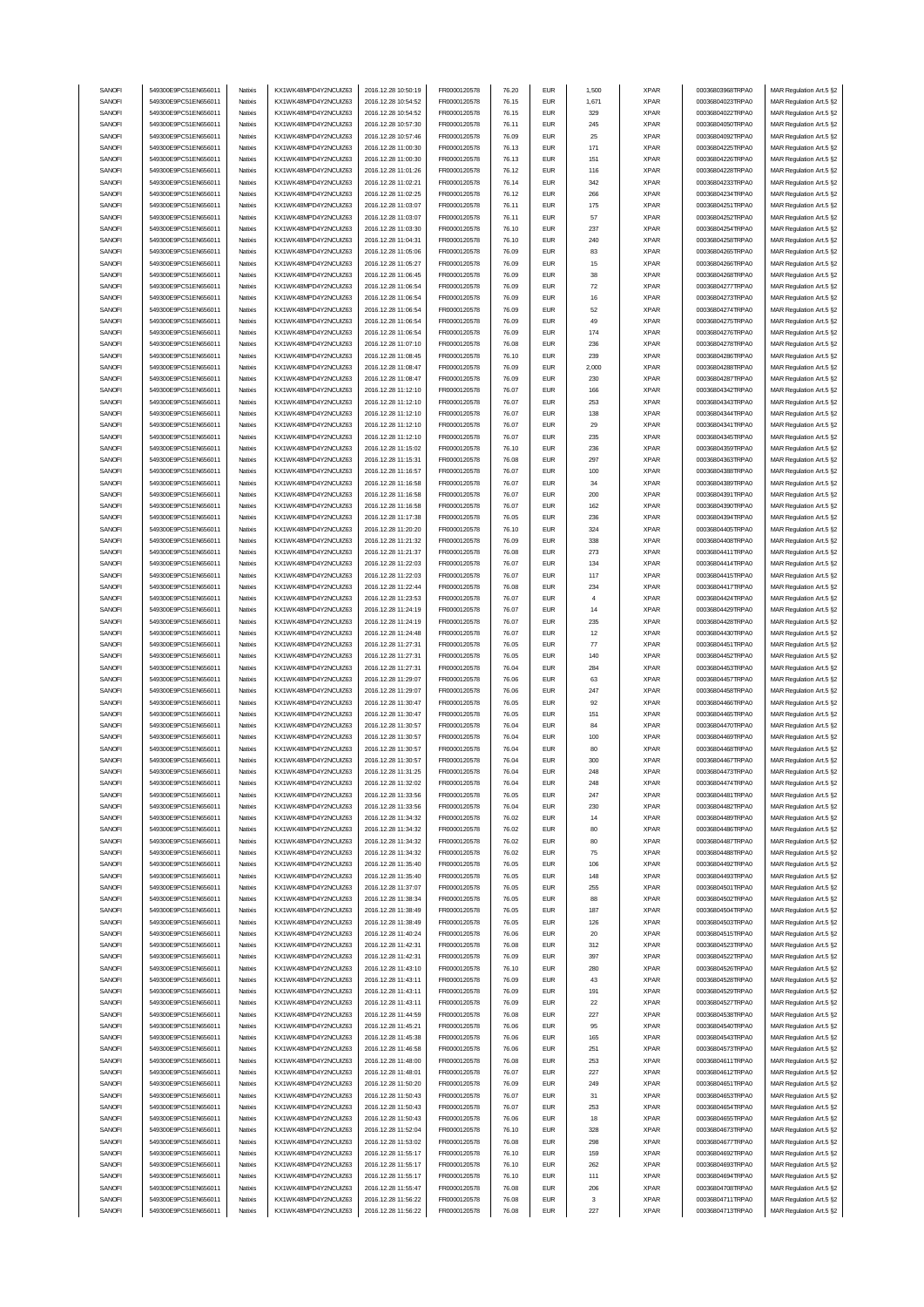| SANOFI | 549300E9PC51EN656011 | Natixis            | KX1WK48MPD4Y2NCUIZ63  | 2016.12.28 11:56:22 | FR0000120578 | 76.08 | <b>EUR</b>  | 252            | <b>XPAR</b>                | 00036804712TRPA0                     | MAR Regulation Art.5 §2 |
|--------|----------------------|--------------------|-----------------------|---------------------|--------------|-------|-------------|----------------|----------------------------|--------------------------------------|-------------------------|
|        | 549300E9PC51EN656011 |                    | KX1WK48MPD4Y2NCUIZ63  |                     |              |       | <b>EUR</b>  | 225            |                            | 00036804722TRPA0                     | MAR Regulation Art.5 §2 |
| SANOFI |                      | Natixis            |                       | 2016.12.28 11:57:26 | FR0000120578 | 76.09 |             |                | <b>XPAR</b>                |                                      |                         |
| SANOFI | 549300E9PC51EN656011 | Natixis            | KX1WK48MPD4Y2NCUIZ63  | 2016.12.28 11:58:15 | FR0000120578 | 76.09 | <b>EUR</b>  | 170            | <b>XPAR</b>                | 00036804729TRPA0                     | MAR Regulation Art.5 §2 |
| SANOFI | 549300E9PC51EN656011 | Natixis            | KX1WK48MPD4Y2NCUIZ63  | 2016 12:28 11:58:15 | FR0000120578 | 76.09 | <b>EUR</b>  | 220            | <b>XPAR</b>                | 00036804730TRPA0                     | MAR Regulation Art.5 §2 |
| SANOFI | 549300E9PC51EN656011 | Natixis            | KX1WK48MPD4Y2NCUIZ63  | 2016.12.28 11:59:19 | FR0000120578 | 76.07 | <b>EUR</b>  | 335            | <b>XPAR</b>                | 00036804736TRPA0                     | MAR Regulation Art.5 §2 |
| SANOFI | 549300E9PC51EN656011 | Natixis            | KX1WK48MPD4Y2NCUIZ63  | 2016.12.28 12:03:29 | FR0000120578 | 76.10 | <b>EUR</b>  | 253            | <b>XPAR</b>                | 00036804771TRPA0                     | MAR Regulation Art.5 §2 |
| SANOFI | 549300E9PC51EN656011 | Natixis            | KX1WK48MPD4Y2NCUIZ63  | 2016.12.28 12:03:29 | FR0000120578 | 76.10 | <b>EUR</b>  | 692            | <b>XPAR</b>                | 00036804770TRPA0                     | MAR Regulation Art.5 §2 |
| SANOFI | 549300E9PC51EN656011 | Natixis            | KX1WK48MPD4Y2NCUIZ63  | 2016.12.28 12:04:36 | FR0000120578 | 76.17 | <b>EUR</b>  | 100            | <b>XPAR</b>                | 00036804789TRPA0                     | MAR Regulation Art.5 §2 |
| SANOFI | 549300E9PC51EN656011 |                    |                       |                     |              | 76.17 | <b>EUR</b>  |                |                            | 00036804790TRPA0                     |                         |
|        |                      | Natixis            | KX1WK48MPD4Y2NCUIZ63  | 2016.12.28 12:04:36 | FR0000120578 |       |             | 100            | <b>XPAR</b>                |                                      | MAR Regulation Art.5 §2 |
| SANOFI | 549300E9PC51EN656011 | Natixis            | KX1WK48MPD4Y2NCUIZ63  | 2016.12.28 12:04:42 | FR0000120578 | 76.16 | <b>EUR</b>  | 249            | <b>XPAR</b>                | 00036804795TRPA0                     | MAR Regulation Art.5 §2 |
| SANOFI | 549300E9PC51EN656011 | Natixis            | KX1WK48MPD4Y2NCUIZ63  | 2016.12.28 12:04:42 | FR0000120578 | 76.16 | <b>EUR</b>  | 303            | <b>XPAR</b>                | 00036804794TRPA0                     | MAR Regulation Art.5 §2 |
| SANOFI | 549300E9PC51EN656011 | Natixis            | KX1WK48MPD4Y2NCUIZ63  | 2016.12.28 12:05:42 | FR0000120578 | 76.19 | <b>EUR</b>  | 339            | <b>XPAR</b>                | 00036804804TRPA0                     | MAR Regulation Art.5 §2 |
| SANOFI | 549300E9PC51EN656011 | Natixis            | KX1WK48MPD4Y2NCUIZ63  | 2016.12.28 12:06:32 | FR0000120578 | 76.19 | <b>EUR</b>  | $\overline{2}$ | <b>XPAR</b>                | 00036804823TRPA0                     | MAR Regulation Art.5 §2 |
| SANOFI | 549300E9PC51EN656011 | Natixis            | KX1WK48MPD4Y2NCUIZ63  | 2016.12.28 12:06:32 | FR0000120578 | 76.19 | <b>EUR</b>  | 100            | <b>XPAR</b>                | 00036804820TRPA0                     | MAR Regulation Art.5 §2 |
|        |                      |                    |                       |                     |              |       |             |                |                            |                                      |                         |
| SANOFI | 549300E9PC51EN656011 | Natixis            | KX1WK48MPD4Y2NCUIZ63  | 2016.12.28 12:06:32 | FR0000120578 | 76.19 | <b>EUR</b>  | 100            | <b>XPAR</b>                | 00036804821TRPA0                     | MAR Regulation Art.5 §2 |
| SANOFI | 549300E9PC51EN656011 | Natixis            | KX1WK48MPD4Y2NCUIZ63  | 2016.12.28 12:06:32 | FR0000120578 | 76.19 | <b>EUR</b>  | 289            | <b>XPAR</b>                | 00036804819TRPA0                     | MAR Regulation Art.5 §2 |
| SANOFI | 549300E9PC51EN656011 | Natixis            | KX1WK48MPD4Y2NCUIZ63  | 2016.12.28 12:06:32 | FR0000120578 | 76.19 | <b>EUR</b>  | 65             | <b>XPAR</b>                | 00036804822TRPA0                     | MAR Regulation Art.5 §2 |
| SANOFI | 549300E9PC51EN656011 | Natixis            | KX1WK48MPD4Y2NCUIZ63  | 2016.12.28 12:07:10 | FR0000120578 | 76.19 | <b>EUR</b>  | 155            | <b>XPAR</b>                | 00036804826TRPA0                     | MAR Regulation Art.5 §2 |
| SANOFI | 549300E9PC51EN656011 | Natixis            | KX1WK48MPD4Y2NCUIZ63  | 2016.12.28 12:07:10 | FR0000120578 | 76.19 | <b>EUR</b>  | 61             | <b>XPAR</b>                | 00036804825TRPA0                     | MAR Regulation Art.5 §2 |
|        | 549300E9PC51EN656011 | Natixis            |                       |                     |              |       | <b>EUR</b>  | 89             |                            |                                      |                         |
| SANOFI |                      |                    | KX1WK48MPD4Y2NCUIZ63  | 2016.12.28 12:10:03 | FR0000120578 | 76.16 |             |                | <b>XPAR</b>                | 00036804868TRPA0                     | MAR Regulation Art.5 §2 |
| SANOFI | 549300E9PC51EN656011 | Natixis            | KX1WK48MPD4Y2NCUIZ63  | 2016.12.28 12:10:03 | FR0000120578 | 76.16 | <b>EUR</b>  | 155            | <b>XPAR</b>                | 00036804869TRPA0                     | MAR Regulation Art.5 §2 |
| SANOFI | 549300E9PC51EN656011 | Natixis            | KX1WK48MPD4Y2NCUIZ63  | 2016.12.28 12:11:42 | FR0000120578 | 76.19 | <b>EUR</b>  | 323            | <b>XPAR</b>                | 00036804888TRPA0                     | MAR Regulation Art.5 §2 |
| SANOFI | 549300E9PC51EN656011 | Natixis            | KX1WK48MPD4Y2NCUIZ63  | 2016.12.28 12:12:20 | FR0000120578 | 76.19 | <b>EUR</b>  | 209            | <b>XPAR</b>                | 00036804893TRPA0                     | MAR Regulation Art.5 §2 |
| SANOFI | 549300E9PC51EN656011 | Natixis            | KX1WK48MPD4Y2NCUIZ63  | 2016.12.28 12:15:22 | FR0000120578 | 76.19 | <b>EUR</b>  | 247            | <b>XPAR</b>                | 00036804911TRPA0                     | MAR Regulation Art.5 §2 |
| SANOFI | 549300E9PC51EN656011 | Natixis            | KX1WK48MPD4Y2NCUIZ63  | 2016.12.28 12:15:22 | FR0000120578 | 76.19 | <b>EUR</b>  | 287            | <b>XPAR</b>                | 00036804910TRPA0                     | MAR Regulation Art.5 §2 |
| SANOFI | 549300E9PC51EN656011 | Natixis            | KX1WK48MPD4Y2NCUIZ63  | 2016.12.28 12:15:47 | FR0000120578 | 76.17 | <b>EUR</b>  | 215            | <b>XPAR</b>                | 00036804919TRPA0                     | MAR Regulation Art.5 §2 |
|        |                      |                    |                       |                     |              |       |             |                |                            |                                      |                         |
| SANOFI | 549300E9PC51EN656011 | Natixis            | KX1WK48MPD4Y2NCUIZ63  | 2016.12.28 12:15:47 | FR0000120578 | 76.17 | <b>EUR</b>  | 333            | <b>XPAR</b>                | 00036804917TRPA0                     | MAR Regulation Art.5 §2 |
| SANOFI | 549300E9PC51EN656011 | Natixis            | KX1WK48MPD4Y2NCUIZ63  | 2016.12.28 12:15:47 | FR0000120578 | 76.17 | <b>EUR</b>  | 27             | <b>XPAR</b>                | 00036804920TRPA0                     | MAR Regulation Art.5 §2 |
| SANOFI | 549300E9PC51EN656011 | Natixis            | KX1WK48MPD4Y2NCUIZ63  | 2016.12.28 12:15:47 | FR0000120578 | 76.17 | <b>EUR</b>  | 264            | <b>XPAR</b>                | 00036804918TRPA0                     | MAR Regulation Art.5 §2 |
| SANOFI | 549300E9PC51EN656011 | Natixis            | KX1WK48MPD4Y2NCUIZ63  | 2016.12.28 12:19:54 | FR0000120578 | 76.17 | <b>EUR</b>  | 174            | <b>XPAR</b>                | 00036804939TRPA0                     | MAR Regulation Art.5 §2 |
| SANOFI | 549300E9PC51EN656011 | Natixis            | KX1WK48MPD4Y2NCUIZ63  | 2016.12.28 12:21:00 | FR0000120578 | 76.17 | <b>EUR</b>  | 33             | <b>XPAR</b>                | 00036804946TRPA0                     | MAR Regulation Art.5 §2 |
| SANOFI | 549300E9PC51EN656011 | Natixis            | KX1WK48MPD4Y2NCUIZ63  | 2016.12.28 12:22:00 | FR0000120578 | 76.17 | <b>EUR</b>  | 34             | <b>XPAR</b>                | 00036804951TRPA0                     |                         |
|        |                      |                    |                       |                     |              |       |             |                |                            |                                      | MAR Regulation Art.5 §2 |
| SANOFI | 549300E9PC51EN656011 | Natixis            | KX1WK48MPD4Y2NCUIZ63  | 2016.12.28 12:22:00 | FR0000120578 | 76.17 | <b>EUR</b>  | 50             | <b>XPAR</b>                | 00036804952TRPA0                     | MAR Regulation Art.5 §2 |
| SANOFI | 549300E9PC51EN656011 | Natixis            | KX1WK48MPD4Y2NCUIZ63  | 2016.12.28 12:22:02 | FR0000120578 | 76.17 | <b>EUR</b>  | 36             | <b>XPAR</b>                | 00036804953TRPA0                     | MAR Regulation Art.5 §2 |
| SANOFI | 549300E9PC51EN656011 | Natixis            | KX1WK48MPD4Y2NCUIZ63  | 2016.12.28 12:22:02 | FR0000120578 | 76.17 | <b>EUR</b>  | 152            | <b>XPAR</b>                | 00036804954TRPA0                     | MAR Regulation Art.5 §2 |
| SANOFI | 549300E9PC51EN656011 | Natixis            | KX1WK48MPD4Y2NCUIZ63  | 2016.12.28 12:22:02 | FR0000120578 | 76.17 | <b>EUR</b>  | 257            | <b>XPAR</b>                | 00036804955TRPA0                     | MAR Regulation Art.5 §2 |
| SANOFI | 549300E9PC51EN656011 | Natixis            | KX1WK48MPD4Y2NCLIIZ63 | 2016.12.28 12:26:08 | FR0000120578 | 76.19 | <b>EUR</b>  | 306            | <b>XPAR</b>                | 00036804970TRPA0                     | MAR Regulation Art.5 §2 |
| SANOFI | 549300E9PC51EN656011 | Natixis            | KX1WK48MPD4Y2NCUIZ63  | 2016.12.28 12:26:08 | FR0000120578 | 76.19 | <b>EUR</b>  | 229            | <b>XPAR</b>                | 00036804971TRPA0                     | MAR Regulation Art.5 §2 |
|        |                      |                    |                       |                     |              |       |             |                |                            |                                      |                         |
| SANOFI | 549300E9PC51EN656011 | Natixis            | KX1WK48MPD4Y2NCUIZ63  | 2016.12.28 12:26:32 | FR0000120578 | 76.20 | <b>EUR</b>  | 326            | <b>XPAR</b>                | 00036804975TRPA0                     | MAR Regulation Art.5 §2 |
| SANOFI | 549300E9PC51EN656011 | Natixis            | KX1WK48MPD4Y2NCUIZ63  | 2016.12.28 12:27:35 | FR0000120578 | 76.20 | <b>EUR</b>  | 100            | <b>XPAR</b>                | 00036804983TRPA0                     | MAR Regulation Art.5 §2 |
| SANOFI | 549300E9PC51EN656011 | Natixis            | KX1WK48MPD4Y2NCUIZ63  | 2016.12.28 12:27:35 | FR0000120578 | 76.20 | <b>EUR</b>  | 77             | <b>XPAR</b>                | 00036804981TRPA0                     | MAR Regulation Art.5 §2 |
| SANOFI | 549300E9PC51EN656011 | Natixis            | KX1WK48MPD4Y2NCUIZ63  | 2016.12.28 12:27:35 | FR0000120578 | 76.20 | <b>EUR</b>  | 288            | <b>XPAR</b>                | 00036804979TRPA0                     | MAR Regulation Art.5 §2 |
| SANOFI | 549300E9PC51EN656011 | Natixis            | KX1WK48MPD4Y2NCUIZ63  | 2016.12.28 12:27:35 | FR0000120578 | 76.20 | <b>EUR</b>  | 100            | <b>XPAR</b>                | 00036804982TRPA0                     | MAR Regulation Art.5 §2 |
| SANOFI | 549300E9PC51EN656011 | Natixis            | KX1WK48MPD4Y2NCUIZ63  | 2016.12.28 12:27:35 | FR0000120578 | 76.20 | <b>EUR</b>  | 11             | <b>XPAR</b>                | 00036804984TRPA0                     | MAR Regulation Art.5 §2 |
|        |                      | Natixis            |                       |                     |              |       | <b>EUR</b>  |                |                            |                                      |                         |
| SANOFI | 549300E9PC51EN656011 |                    | KX1WK48MPD4Y2NCUIZ63  | 2016.12.28 12:27:35 | FR0000120578 | 76.20 |             | 192            | <b>XPAR</b>                | 00036804980TRPA0                     | MAR Regulation Art.5 §2 |
| SANOFI | 549300E9PC51EN656011 | Natixis            | KX1WK48MPD4Y2NCUIZ63  | 2016.12.28 12:31:06 | FR0000120578 | 76.20 | <b>EUR</b>  | 260            | <b>XPAR</b>                | 00036805012TRPA0                     | MAR Regulation Art.5 §2 |
| SANOFI | 549300E9PC51EN656011 | Natixis            | KX1WK48MPD4Y2NCUIZ63  | 2016.12.28 12:33:57 | FR0000120578 | 76.21 | <b>EUR</b>  | 294            | <b>XPAR</b>                | 00036805018TRPA0                     | MAR Regulation Art.5 §2 |
| SANOFI | 549300E9PC51EN656011 | Natixis            | KX1WK48MPD4Y2NCUIZ63  | 2016.12.28 12:38:53 | FR0000120578 | 76.20 | <b>EUR</b>  | 233            | <b>XPAR</b>                | 00036805066TRPA0                     | MAR Regulation Art.5 §2 |
|        |                      |                    |                       |                     |              |       |             |                |                            |                                      |                         |
|        | 549300E9PC51EN656011 | Natixis            |                       |                     |              | 76.20 | <b>EUR</b>  |                |                            |                                      |                         |
| SANOFI |                      |                    | KX1WK48MPD4Y2NCUIZ63  | 2016.12.28 12:38:53 | FR0000120578 |       |             | 328            | <b>XPAR</b>                | 00036805065TRPA0                     | MAR Regulation Art.5 §2 |
| SANOFI | 549300E9PC51EN656011 | Natixis            | KX1WK48MPD4Y2NCUIZ63  | 2016.12.28 12:38:53 | FR0000120578 | 76.20 | <b>EUR</b>  | 237            | <b>XPAR</b>                | 00036805067TRPA0                     | MAR Regulation Art.5 §2 |
| SANOFI | 549300E9PC51EN656011 | Natixis            | KX1WK48MPD4Y2NCUIZ63  | 2016.12.28 12:38:54 | FR0000120578 | 76.19 | <b>EUR</b>  | 531            | <b>XPAR</b>                | 00036805068TRPA0                     | MAR Regulation Art.5 §2 |
| SANOFI | 549300E9PC51EN656011 | Natixis            | KX1WK48MPD4Y2NCUIZ63  | 2016.12.28 12:38:54 | FR0000120578 | 76.18 | <b>EUR</b>  | 18             | <b>XPAR</b>                | 00036805069TRPA0                     | MAR Regulation Art.5 §2 |
| SANOFI | 549300E9PC51EN656011 | Natixis            | KX1WK48MPD4Y2NCUIZ63  | 2016.12.28 12:46:10 | FR0000120578 | 76.22 | <b>EUR</b>  | 118            | <b>XPAR</b>                | 00036805105TRPA0                     | MAR Regulation Art.5 §2 |
| SANOFI | 549300E9PC51EN656011 | Natixis            | KX1WK48MPD4Y2NCUIZ63  | 2016.12.28 12:47:04 | FR0000120578 | 76.22 | <b>EUR</b>  | 50             | <b>XPAR</b>                | 00036805109TRPA0                     | MAR Regulation Art.5 §2 |
|        |                      |                    |                       |                     |              |       |             | 3              |                            |                                      | MAR Regulation Art.5 §2 |
| SANOFI | 549300E9PC51EN656011 | Natixis            | KX1WK48MPD4Y2NCUIZ63  | 2016.12.28 12:48:45 | FR0000120578 | 76.22 | <b>EUR</b>  |                | <b>XPAR</b>                | 00036805114TRPA0                     |                         |
| SANOFI | 549300E9PC51EN656011 | Natixis            | KX1WK48MPD4Y2NCUIZ63  | 2016.12.28 12:49:10 | FR0000120578 | 76.22 | <b>EUR</b>  | 625            | <b>XPAR</b>                | 00036805116TRPA0                     | MAR Regulation Art.5 §2 |
| SANOFI | 549300E9PC51EN656011 | Natixis            | KX1WK48MPD4Y2NCUIZ63  | 2016.12.28 12:49:10 | FR0000120578 | 76.22 | <b>EUR</b>  | 243            | <b>XPAR</b>                | 00036805118TRPA0                     | MAR Regulation Art.5 §2 |
| SANOFI | 549300E9PC51EN656011 | Natixis            | KX1WK48MPD4Y2NCUIZ63  | 2016.12.28 12:49:10 | FR0000120578 | 76.22 | <b>EUR</b>  | 242            | <b>XPAR</b>                | 00036805117TRPA0                     | MAR Regulation Art.5 §2 |
| SANOFI | 549300E9PC51EN656011 | Natixis            | KX1WK48MPD4Y2NCUIZ63  | 2016.12.28 12:52:24 | FR0000120578 | 76.27 | <b>FUR</b>  | $\overline{2}$ | <b>XPAR</b>                | 00036805132TRPA0                     | MAR Regulation Art.5 §2 |
| SANOFI | 549300E9PC51EN656011 | Natixis            | KX1WK48MPD4Y2NCUIZ63  | 2016.12.28 12:52:24 | FR0000120578 | 76.27 | EUR         | 28             | XPAR                       | 00036805134TRPA0                     | MAR Regulation Art.5 §2 |
| SANOFI | 549300E9PC51EN656011 | Natixis            | KX1WK48MPD4Y2NCUIZ63  | 2016.12.28 12:52:24 | FR0000120578 | 76.27 | <b>EUR</b>  | 216            | <b>XPAR</b>                | 00036805127TRPA0                     | MAR Regulation Art.5 §2 |
| SANOFI | 549300E9PC51EN656011 | Natixis            | KX1WK48MPD4Y2NCUIZ63  | 2016.12.28 12:52:24 | FR0000120578 | 76.27 | <b>EUR</b>  | 137            | <b>XPAR</b>                | 00036805133TRPA0                     |                         |
|        |                      |                    |                       |                     |              |       |             |                |                            |                                      | MAR Regulation Art.5 §2 |
| SANOFI | 549300E9PC51EN656011 | Natixis            | KX1WK48MPD4Y2NCUIZ63  | 2016.12.28 12:52:24 | FR0000120578 | 76.27 | <b>EUR</b>  | 338            | <b>XPAR</b>                | 00036805129TRPA0                     | MAR Regulation Art.5 §2 |
| SANOFI | 549300E9PC51EN656011 | Natixis            | KX1WK48MPD4Y2NCUIZ63  | 2016.12.28 12:52:24 | FR0000120578 | 76.27 | <b>EUR</b>  | 155            | <b>XPAR</b>                | 00036805130TRPA0                     | MAR Regulation Art.5 §2 |
| SANOFI | 549300E9PC51EN656011 | Natixis            | KX1WK48MPD4Y2NCUIZ63  | 2016.12.28 12:52:24 | FR0000120578 | 76.27 | <b>EUR</b>  | 63             | <b>XPAR</b>                | 00036805131TRPA0                     | MAR Regulation Art.5 §2 |
| SANOFI | 549300E9PC51EN656011 | Natixis            | KX1WK48MPD4Y2NCUIZ63  | 2016.12.28 12:52:24 | FR0000120578 | 76.27 | <b>EUR</b>  | 252            | <b>XPAR</b>                | 00036805128TRPA0                     | MAR Regulation Art.5 §2 |
| SANOFI | 549300E9PC51EN656011 | Natixis            | KX1WK48MPD4Y2NCUIZ63  | 2016.12.28 12:54:54 | FR0000120578 | 76.26 | <b>EUR</b>  | 28             | <b>XPAR</b>                | 00036805144TRPA0                     | MAR Regulation Art.5 §2 |
| SANOFI | 549300E9PC51EN656011 | Natixis            | KX1WK48MPD4Y2NCUIZ63  | 2016.12.28 12:54:54 | FR0000120578 | 76.26 | <b>EUR</b>  | 121            | <b>XPAR</b>                | 00036805147TRPA0                     | MAR Regulation Art.5 §2 |
| SANOFI | 549300E9PC51EN656011 | Natixis            | KX1WK48MPD4Y2NCUIZ63  | 2016.12.28 12:54:54 | FR0000120578 | 76.26 | <b>EUR</b>  | 131            | <b>XPAR</b>                | 00036805146TRPA0                     | MAR Regulation Art.5 §2 |
| SANOFI | 549300E9PC51EN656011 | Natixis            | KX1WK48MPD4Y2NCUIZ63  | 2016.12.28 12:54:54 | FR0000120578 | 76.26 | <b>EUR</b>  | 35             | <b>XPAR</b>                | 00036805143TRPA0                     | MAR Regulation Art.5 §2 |
|        |                      |                    |                       |                     |              |       |             |                |                            |                                      |                         |
| SANOFI | 549300E9PC51EN656011 | Natixis            | KX1WK48MPD4Y2NCUIZ63  | 2016.12.28 12:54:54 | FR0000120578 | 76.26 | <b>EUR</b>  | 247            | <b>XPAR</b>                | 00036805145TRPA0                     | MAR Regulation Art.5 §2 |
| SANOFI | 549300E9PC51EN656011 | Natixis            | KX1WK48MPD4Y2NCUIZ63  | 2016.12.28 12:57:50 | FR0000120578 | 76.27 | <b>EUR</b>  | 326            | <b>XPAR</b>                | 00036805156TRPA0                     | MAR Regulation Art.5 §2 |
| SANOFI | 549300E9PC51EN656011 | Natixis            | KX1WK48MPD4Y2NCUIZ63  | 2016.12.28 12:57:56 | FR0000120578 | 76.25 | <b>EUR</b>  | 58             | <b>XPAR</b>                | 00036805157TRPA0                     | MAR Regulation Art.5 §2 |
| SANOFI | 549300E9PC51EN656011 | Natixis            | KX1WK48MPD4Y2NCUIZ63  | 2016.12.28 13:02:30 | FR0000120578 | 76.26 | <b>EUR</b>  | 372            | <b>XPAR</b>                | 00036805171TRPA0                     | MAR Regulation Art.5 §2 |
| SANOFI | 549300E9PC51EN656011 | Natixis            | KX1WK48MPD4Y2NCUIZ63  | 2016.12.28 13:02:30 | FR0000120578 | 76.26 | <b>EUR</b>  | 267            | <b>XPAR</b>                | 00036805173TRPA0                     | MAR Regulation Art.5 §2 |
| SANOFI | 549300E9PC51EN656011 | Natixis            | KX1WK48MPD4Y2NCUIZ63  | 2016.12.28 13:02:30 | FR0000120578 | 76.25 | <b>EUR</b>  | 484            | <b>XPAR</b>                | 00036805174TRPA0                     | MAR Regulation Art.5 §2 |
|        |                      |                    |                       |                     |              |       |             |                |                            |                                      |                         |
| SANOFI | 549300E9PC51EN656011 | Natixis            | KX1WK48MPD4Y2NCUIZ63  | 2016.12.28 13:02:30 | FR0000120578 | 76.26 | <b>EUR</b>  | 242            | <b>XPAR</b>                | 00036805172TRPA0                     | MAR Regulation Art.5 §2 |
| SANOFI | 549300E9PC51EN656011 | Natixis            | KX1WK48MPD4Y2NCUIZ63  | 2016.12.28 13:05:00 | FR0000120578 | 76.28 | <b>EUR</b>  | 65             | <b>XPAR</b>                | 00036805207TRPA0                     | MAR Regulation Art.5 §2 |
| SANOFI | 549300E9PC51EN656011 | Natixis            | KX1WK48MPD4Y2NCUIZ63  | 2016.12.28 13:05:00 | FR0000120578 | 76.28 | <b>EUR</b>  | 262            | <b>XPAR</b>                | 00036805208TRPA0                     | MAR Regulation Art.5 §2 |
| SANOFI | 549300E9PC51EN656011 | Natixis            | KX1WK48MPD4Y2NCUIZ63  | 2016.12.28 13:07:02 | FR0000120578 | 76.27 | <b>EUR</b>  | 345            | <b>XPAR</b>                | 00036805216TRPA0                     | MAR Regulation Art.5 §2 |
| SANOFI | 549300E9PC51EN656011 | Natixis            | KX1WK48MPD4Y2NCUIZ63  | 2016.12.28 13:09:03 | FR0000120578 | 76.25 | <b>EUR</b>  | 90             | <b>XPAR</b>                | 00036805234TRPA0                     | MAR Regulation Art.5 §2 |
| SANOFI | 549300E9PC51EN656011 | Natixis            | KX1WK48MPD4Y2NCUIZ63  | 2016.12.28 13:09:03 | FR0000120578 | 76.25 | <b>EUR</b>  | 330            | <b>XPAR</b>                | 00036805232TRPA0                     | MAR Regulation Art.5 §2 |
|        |                      |                    |                       |                     |              |       |             |                |                            |                                      |                         |
| SANOFI | 549300E9PC51EN656011 | Natixis            | KX1WK48MPD4Y2NCUIZ63  | 2016.12.28 13:09:03 | FR0000120578 | 76.25 | <b>EUR</b>  | 216            | <b>XPAR</b>                | 00036805233TRPA0                     | MAR Regulation Art.5 §2 |
| SANOFI | 549300E9PC51EN656011 | Natixis            | KX1WK48MPD4Y2NCUIZ63  | 2016.12.28 13:09:03 | FR0000120578 | 76.25 | <b>EUR</b>  | 146            | <b>XPAR</b>                | 00036805235TRPA0                     | MAR Regulation Art.5 §2 |
| SANOFI | 549300E9PC51EN656011 | Natixis            | KX1WK48MPD4Y2NCUIZ63  | 2016.12.28 13:11:17 | FR0000120578 | 76.23 | <b>EUR</b>  | 260            | <b>XPAR</b>                | 00036805239TRPA0                     | MAR Regulation Art.5 §2 |
| SANOFI | 549300E9PC51EN656011 | Natixis            | KX1WK48MPD4Y2NCUIZ63  | 2016.12.28 13:11:17 | FR0000120578 | 76.22 | <b>EUR</b>  | 79             | <b>XPAR</b>                | 00036805241TRPA0                     | MAR Regulation Art.5 §2 |
| SANOFI | 549300E9PC51EN656011 | Natixis            | KX1WK48MPD4Y2NCUIZ63  | 2016.12.28 13:11:17 | FR0000120578 | 76.22 | <b>EUR</b>  | 215            | <b>XPAR</b>                | 00036805240TRPA0                     | MAR Regulation Art.5 §2 |
| SANOFI | 549300E9PC51EN656011 | Natixis            | KX1WK48MPD4Y2NCUIZ63  | 2016.12.28 13:12:00 | FR0000120578 | 76.22 | <b>EUR</b>  | 243            | <b>XPAR</b>                | 00036805244TRPA0                     | MAR Regulation Art.5 §2 |
| SANOFI | 549300E9PC51EN656011 | Natixis            | KX1WK48MPD4Y2NCUIZ63  | 2016.12.28 13:13:50 | FR0000120578 | 76.25 | <b>EUR</b>  | 288            | <b>XPAR</b>                | 00036805248TRPA0                     |                         |
|        |                      |                    |                       |                     |              |       |             |                |                            |                                      | MAR Regulation Art.5 §2 |
| SANOFI | 549300E9PC51EN656011 | Natixis<br>Natixis | KX1WK48MPD4Y2NCUIZ63  | 2016.12.28 13:14:23 | FR0000120578 | 76.24 | ${\sf EUR}$ | 228<br>226     | <b>XPAR</b><br><b>XPAR</b> | 00036805250TRPA0<br>00036805251TRPA0 | MAR Regulation Art.5 §2 |
| SANOFI | 549300E9PC51EN656011 |                    | KX1WK48MPD4Y2NCUIZ63  | 2016.12.28 13:14:24 | FR0000120578 | 76.22 | <b>EUR</b>  |                |                            |                                      | MAR Regulation Art.5 §2 |
| SANOFI | 549300E9PC51EN656011 | Natixis            | KX1WK48MPD4Y2NCUIZ63  | 2016.12.28 13:18:18 | FR0000120578 | 76.21 | <b>EUR</b>  | 172            | <b>XPAR</b>                | 00036805303TRPA0                     | MAR Regulation Art.5 §2 |
| SANOFI | 549300E9PC51EN656011 | Natixis            | KX1WK48MPD4Y2NCUIZ63  | 2016.12.28 13:18:18 | FR0000120578 | 76.20 | <b>EUR</b>  | 287            | <b>XPAR</b>                | 00036805305TRPA0                     | MAR Regulation Art.5 §2 |
| SANOFI | 549300E9PC51EN656011 | Natixis            | KX1WK48MPD4Y2NCUIZ63  | 2016.12.28 13:18:18 | FR0000120578 | 76.21 | <b>EUR</b>  | 72             | <b>XPAR</b>                | 00036805304TRPA0                     | MAR Regulation Art.5 §2 |
| SANOFI | 549300E9PC51EN656011 | Natixis            | KX1WK48MPD4Y2NCUIZ63  | 2016.12.28 13:19:24 | FR0000120578 | 76.19 | ${\sf EUR}$ | 50             | <b>XPAR</b>                | 00036805309TRPA0                     | MAR Regulation Art.5 §2 |
| SANOFI | 549300E9PC51EN656011 | Natixis            | KX1WK48MPD4Y2NCUIZ63  | 2016.12.28 13:20:06 | FR0000120578 | 76.19 | <b>EUR</b>  | 189            | <b>XPAR</b>                | 00036805310TRPA0                     | MAR Regulation Art.5 §2 |
| SANOFI | 549300E9PC51EN656011 | Natixis            | KX1WK48MPD4Y2NCUIZ63  | 2016.12.28 13:20:10 | FR0000120578 | 76.18 | <b>EUR</b>  | 245            | <b>XPAR</b>                | 00036805311TRPA0                     | MAR Regulation Art.5 §2 |
| SANOFI | 549300E9PC51EN656011 | Natixis            | KX1WK48MPD4Y2NCUIZ63  | 2016.12.28 13:20:54 | FR0000120578 | 76.16 | <b>EUR</b>  | 241            | <b>XPAR</b>                | 00036805313TRPA0                     | MAR Regulation Art.5 §2 |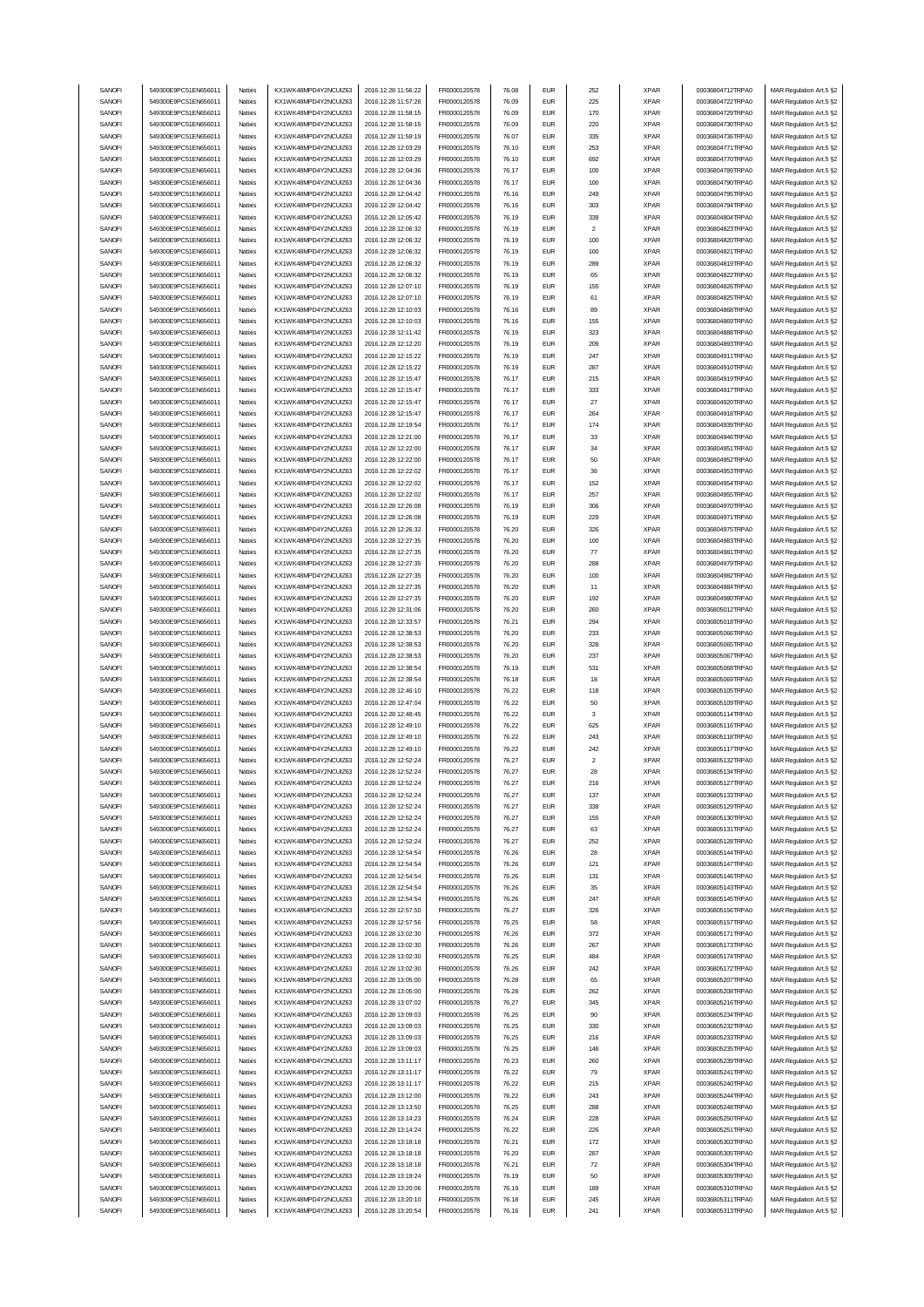| SANOFI           | 549300E9PC51EN656011                         | Natixis | KX1WK48MPD4Y2NCUIZ63                         | 2016.12.28 13:23:01                        | FR0000120578                 | 76.19          | <b>EUR</b>               | 258            | <b>XPAR</b>                | 00036805329TRPA0                     | MAR Regulation Art.5 §2                            |
|------------------|----------------------------------------------|---------|----------------------------------------------|--------------------------------------------|------------------------------|----------------|--------------------------|----------------|----------------------------|--------------------------------------|----------------------------------------------------|
| SANOFI           | 549300E9PC51EN656011                         | Natixis | KX1WK48MPD4Y2NCUIZ63                         | 2016.12.28 13:23:01                        | FR0000120578                 | 76.20          | <b>EUR</b>               | 271            | <b>XPAR</b>                | 00036805328TRPA0                     | MAR Regulation Art.5 §2                            |
| SANOFI           |                                              |         |                                              |                                            |                              |                | <b>EUR</b>               | 171            |                            |                                      |                                                    |
|                  | 549300E9PC51EN656011                         | Natixis | KX1WK48MPD4Y2NCUIZ63                         | 2016.12.28 13:25:06                        | FR0000120578                 | 76.18          |                          |                | <b>XPAR</b>                | 00036805333TRPA0                     | MAR Regulation Art.5 §2                            |
| SANOFI           | 549300E9PC51EN656011                         | Natixis | KX1WK48MPD4Y2NCUIZ63                         | 2016.12.28 13:25:06                        | FR0000120578                 | 76.18          | <b>EUR</b>               | 56             | <b>XPAR</b>                | 00036805334TRPA0                     | MAR Regulation Art.5 §2                            |
| SANOFI           | 549300E9PC51EN656011                         | Natixis | KX1WK48MPD4Y2NCUIZ63                         | 2016.12.28 13:26:17                        | FR0000120578                 | 76.17          | <b>EUR</b>               | 131            | <b>XPAR</b>                | 00036805339TRPA0                     | MAR Regulation Art.5 §2                            |
| SANOFI           | 549300E9PC51EN656011                         | Natixis | KX1WK48MPD4Y2NCUIZ63                         | 2016.12.28 13:26:17                        | FR0000120578                 | 76.17          | <b>EUR</b>               | 91             | <b>XPAR</b>                | 00036805340TRPA0                     | MAR Regulation Art.5 §2                            |
| SANOFI           | 549300E9PC51EN656011                         | Natixis | KX1WK48MPD4Y2NCUIZ63                         | 2016.12.28 13:27:09                        | FR0000120578                 | 76.16          | <b>EUR</b>               | 24             | <b>XPAR</b>                | 00036805341TRPA0                     | MAR Regulation Art.5 §2                            |
| SANOFI           | 549300E9PC51EN656011                         | Natixis | KX1WK48MPD4Y2NCUIZ63                         | 2016.12.28 13:27:09                        | FR0000120578                 | 76.16          | <b>EUR</b>               | 214            | <b>XPAR</b>                | 00036805342TRPA0                     | MAR Regulation Art.5 §2                            |
| SANOFI           | 549300E9PC51EN656011                         | Natixis | KX1WK48MPD4Y2NCUIZ63                         | 2016.12.28 13:27:31                        | FR0000120578                 | 76.15          | <b>EUR</b>               | 93             | <b>XPAR</b>                | 00036805345TRPA0                     | MAR Regulation Art.5 §2                            |
| SANOFI           | 549300E9PC51EN656011                         | Natixis | KX1WK48MPD4Y2NCUIZ63                         | 2016.12.28 13:27:31                        | FR0000120578                 | 76.15          | <b>EUR</b>               | 120            | <b>XPAR</b>                | 00036805344TRPA0                     | MAR Regulation Art.5 §2                            |
|                  |                                              |         |                                              |                                            |                              |                |                          |                |                            |                                      |                                                    |
| SANOFI           | 549300E9PC51EN656011                         | Natixis | KX1WK48MPD4Y2NCUIZ63                         | 2016.12.28 13:32:56                        | FR0000120578                 | 76.15          | <b>EUR</b>               | 74             | <b>XPAR</b>                | 00036805362TRPA0                     | MAR Regulation Art.5 §2                            |
| SANOFI           | 549300E9PC51EN656011                         | Natixis | KX1WK48MPD4Y2NCUIZ63                         | 2016.12.28 13:32:56                        | FR0000120578                 | 76.15          | <b>EUR</b>               | 262            | <b>XPAR</b>                | 00036805361TRPA0                     | MAR Regulation Art.5 §2                            |
| SANOFI           | 549300E9PC51EN656011                         | Natixis | KX1WK48MPD4Y2NCUIZ63                         | 2016.12.28 13:34:11                        | FR0000120578                 | 76.14          | <b>EUR</b>               | 326            | <b>XPAR</b>                | 00036805366TRPA0                     | MAR Regulation Art.5 §2                            |
| SANOFI           | 549300E9PC51EN656011                         | Natixis | KX1WK48MPD4Y2NCUIZ63                         | 2016.12.28 13:39:58                        | FR0000120578                 | 76.19          | <b>EUR</b>               | $\overline{2}$ | <b>XPAR</b>                | 00036805394TRPA0                     | MAR Regulation Art.5 §2                            |
| SANOFI           | 549300E9PC51EN656011                         | Natixis | KX1WK48MPD4Y2NCUIZ63                         | 2016.12.28 13:39:58                        | FR0000120578                 | 76.19          | <b>EUR</b>               | 46             | <b>XPAR</b>                | 00036805391TRPA0                     | MAR Regulation Art.5 §2                            |
| SANOFI           | 549300E9PC51EN656011                         | Natixis | KX1WK48MPD4Y2NCUIZ63                         | 2016.12.28 13:39:58                        | FR0000120578                 | 76.19          | <b>EUR</b>               |                | <b>XPAR</b>                | 00036805393TRPA0                     | MAR Regulation Art.5 §2                            |
| SANOFI           | 549300E9PC51EN656011                         | Natixis | KX1WK48MPD4Y2NCUIZ63                         | 2016.12.28 13:39:58                        | FR0000120578                 | 76.19          | <b>EUR</b>               | 226            | <b>XPAR</b>                | 00036805389TRPA0                     |                                                    |
|                  |                                              |         |                                              |                                            |                              |                |                          |                |                            |                                      | MAR Regulation Art.5 §2                            |
| SANOFI           | 549300E9PC51EN656011                         | Natixis | KX1WK48MPD4Y2NCUIZ63                         | 2016.12.28 13:39:58                        | FR0000120578                 | 76.19          | <b>EUR</b>               | 41             | <b>XPAR</b>                | 00036805392TRPA0                     | MAR Regulation Art.5 §2                            |
| SANOFI           | 549300E9PC51EN656011                         | Natixis | KX1WK48MPD4Y2NCLIIZ63                        | 2016.12.28 13:39:58                        | FR0000120578                 | 76.19          | <b>EUR</b>               | 118            | <b>XPAR</b>                | 00036805390TRPA0                     | MAR Regulation Art.5 §2                            |
| SANOFI           | 549300E9PC51EN656011                         | Natixis | KX1WK48MPD4Y2NCUIZ63                         | 2016.12.28 13:42:04                        | FR0000120578                 | 76.19          | <b>EUR</b>               | 299            | <b>XPAR</b>                | 00036805398TRPA0                     | MAR Regulation Art.5 §2                            |
| SANOFI           | 549300E9PC51EN656011                         | Natixis | KX1WK48MPD4Y2NCUIZ63                         | 2016.12.28 13:42:04                        | FR0000120578                 | 76.19          | <b>EUR</b>               | 283            | <b>XPAR</b>                | 00036805399TRPA0                     | MAR Regulation Art.5 §2                            |
| SANOFI           | 549300E9PC51EN656011                         | Natixis | KX1WK48MPD4Y2NCUIZ63                         | 2016.12.28 13:42:04                        | FR0000120578                 | 76.19          | <b>EUR</b>               | 51             | <b>XPAR</b>                | 00036805401TRPA0                     | MAR Regulation Art.5 §2                            |
| SANOFI           | 549300E9PC51EN656011                         | Natixis | KX1WK48MPD4Y2NCUIZ63                         | 2016.12.28 13:42:04                        | FR0000120578                 | 76.19          | <b>EUR</b>               | 91             | <b>XPAR</b>                | 00036805400TRPA0                     | MAR Regulation Art.5 §2                            |
| SANOFI           | 549300E9PC51EN656011                         | Natixis | KX1WK48MPD4Y2NCUIZ63                         | 2016.12.28 13:42:04                        | FR0000120578                 | 76.19          | <b>EUR</b>               | 48             | <b>XPAR</b>                | 00036805404TRPA0                     | MAR Regulation Art.5 §2                            |
|                  |                                              |         |                                              |                                            |                              |                |                          |                |                            |                                      |                                                    |
| SANOFI           | 549300E9PC51EN656011                         | Natixis | KX1WK48MPD4Y2NCUIZ63                         | 2016.12.28 13:42:04                        | FR0000120578                 | 76.19          | <b>EUR</b>               | 46             | <b>XPAR</b>                | 00036805403TRPA0                     | MAR Regulation Art.5 §2                            |
| SANOFI           | 549300E9PC51EN656011                         | Natixis | KX1WK48MPD4Y2NCUIZ63                         | 2016.12.28 13:42:04                        | FR0000120578                 | 76.19          | <b>EUR</b>               | $\overline{1}$ | <b>XPAR</b>                | 00036805402TRPA0                     | MAR Regulation Art.5 §2                            |
| SANOFI           | 549300E9PC51EN656011                         | Natixis | KX1WK48MPD4Y2NCUIZ63                         | 2016.12.28 13:46:04                        | FR0000120578                 | 76.19          | <b>EUR</b>               | 118            | <b>XPAR</b>                | 00036805415TRPA0                     | MAR Regulation Art.5 §2                            |
| SANOFI           | 549300E9PC51EN656011                         | Natixis | KX1WK48MPD4Y2NCUIZ63                         | 2016.12.28 13:46:04                        | FR0000120578                 | 76.19          | <b>EUR</b>               | 49             | <b>XPAR</b>                | 00036805414TRPA0                     | MAR Regulation Art.5 §2                            |
| SANOFI           | 549300E9PC51EN656011                         | Natixis | KX1WK48MPD4Y2NCUIZ63                         | 2016.12.28 13:46:04                        | FR0000120578                 | 76.19          | <b>EUR</b>               | 46             | <b>XPAR</b>                | 00036805416TRPA0                     | MAR Regulation Art.5 §2                            |
| SANOFI           | 549300E9PC51EN656011                         | Natixis | KX1WK48MPD4Y2NCUIZ63                         | 2016.12.28 13:46:05                        | FR0000120578                 | 76.18          | <b>EUR</b>               | 240            | <b>XPAR</b>                | 00036805417TRPA0                     | MAR Regulation Art.5 §2                            |
| SANOFI           | 549300E9PC51EN656011                         | Natixis | KX1WK48MPD4Y2NCUIZ63                         | 2016.12.28 13:46:05                        | FR0000120578                 | 76.18          | <b>EUR</b>               | 538            | <b>XPAR</b>                | 00036805418TRPA0                     | MAR Regulation Art.5 §2                            |
|                  |                                              |         |                                              |                                            |                              |                |                          |                |                            |                                      |                                                    |
| SANOFI           | 549300E9PC51EN656011                         | Natixis | KX1WK48MPD4Y2NCUIZ63                         | 2016.12.28 13:46:05                        | FR0000120578                 | 76.18          | <b>EUR</b>               | 223            | <b>XPAR</b>                | 00036805419TRPA0                     | MAR Regulation Art.5 §2                            |
| SANOFI           | 549300E9PC51EN656011                         | Natixis | KX1WK48MPD4Y2NCUIZ63                         | 2016.12.28 13:46:08                        | FR0000120578                 | 76.16          | <b>EUR</b>               | 244            | <b>XPAR</b>                | 00036805423TRPA0                     | MAR Regulation Art.5 §2                            |
| SANOFI           | 549300E9PC51EN656011                         | Natixis | KX1WK48MPD4Y2NCUIZ63                         | 2016.12.28 13:46:08                        | FR0000120578                 | 76.17          | <b>EUR</b>               | 71             | <b>XPAR</b>                | 00036805420TRPA0                     | MAR Regulation Art.5 §2                            |
| SANOFI           | 549300E9PC51EN656011                         | Natixis | KX1WK48MPD4Y2NCUIZ63                         | 2016.12.28 13:46:08                        | FR0000120578                 | 76.17          | <b>EUR</b>               | 134            | <b>XPAR</b>                | 00036805422TRPA0                     | MAR Regulation Art.5 §2                            |
| SANOFI           | 549300E9PC51EN656011                         | Natixis | KX1WK48MPD4Y2NCUIZ63                         | 2016.12.28 13:46:08                        | FR0000120578                 | 76.17          | <b>EUR</b>               | 174            | <b>XPAR</b>                | 00036805421TRPA0                     | MAR Regulation Art.5 §2                            |
| SANOFI           | 549300E9PC51EN656011                         | Natixis | KX1WK48MPD4Y2NCUIZ63                         | 2016.12.28 13:46:57                        | FR0000120578                 | 76.17          | <b>EUR</b>               | 81             | <b>XPAR</b>                | 00036805425TRPA0                     | MAR Regulation Art.5 §2                            |
| SANOFI           | 549300E9PC51EN656011                         | Natixis | KX1WK48MPD4Y2NCUIZ63                         | 2016.12.28 13:46:57                        | FR0000120578                 | 76.17          | <b>EUR</b>               | 167            | <b>XPAR</b>                | 00036805424TRPA0                     | MAR Regulation Art.5 §2                            |
|                  |                                              |         |                                              |                                            |                              |                |                          |                |                            |                                      |                                                    |
| SANOFI           | 549300E9PC51EN656011                         | Natixis | KX1WK48MPD4Y2NCUIZ63                         | 2016.12.28 13:54:31                        | FR0000120578                 | 76.15          | <b>EUR</b>               | 270            | <b>XPAR</b>                | 00036805451TRPA0                     | MAR Regulation Art.5 §2                            |
| SANOFI           | 549300E9PC51EN656011                         | Natixis | KX1WK48MPD4Y2NCUIZ63                         | 2016.12.28 13:54:31                        | FR0000120578                 | 76.15          | <b>EUR</b>               | 158            | <b>XPAR</b>                | 00036805452TRPA0                     | MAR Regulation Art.5 §2                            |
| SANOFI           | 549300E9PC51EN656011                         | Natixis | KX1WK48MPD4Y2NCUIZ63                         | 2016.12.28 13:54:31                        | FR0000120578                 | 76.14          | <b>EUR</b>               | 124            | <b>XPAR</b>                | 00036805454TRPA0                     | MAR Regulation Art.5 §2                            |
| SANOFI           | 549300E9PC51EN656011                         | Natixis | KX1WK48MPD4Y2NCUIZ63                         | 2016.12.28 13:54:31                        | FR0000120578                 | 76.15          | <b>EUR</b>               | 250            | <b>XPAR</b>                | 00036805453TRPA0                     | MAR Regulation Art.5 §2                            |
| SANOFI           | 549300E9PC51EN656011                         | Natixis | KX1WK48MPD4Y2NCUIZ63                         | 2016.12.28 13:54:31                        | FR0000120578                 | 76.14          | <b>EUR</b>               | 24             | <b>XPAR</b>                | 00036805456TRPA0                     | MAR Regulation Art.5 §2                            |
| SANOFI           | 549300E9PC51EN656011                         | Natixis | KX1WK48MPD4Y2NCUIZ63                         | 2016.12.28 13:54:31                        | FR0000120578                 | 76.14          | <b>EUR</b>               | 18             | <b>XPAR</b>                | 00036805455TRPA0                     | MAR Regulation Art.5 §2                            |
| SANOFI           | 549300E9PC51EN656011                         | Natixis | KX1WK48MPD4Y2NCUIZ63                         | 2016.12.28 13:54:31                        | FR0000120578                 | 76.16          | <b>EUR</b>               | 725            | <b>XPAR</b>                | 00036805450TRPA0                     | MAR Regulation Art.5 §2                            |
|                  | 549300E9PC51EN656011                         |         |                                              |                                            |                              |                | <b>EUR</b>               | 84             |                            |                                      |                                                    |
| SANOFI           |                                              | Natixis | KX1WK48MPD4Y2NCUIZ63                         | 2016.12.28 13:54:31                        | FR0000120578                 | 76.14          |                          |                | <b>XPAR</b>                | 00036805457TRPA0                     | MAR Regulation Art.5 §2                            |
| SANOFI           | 549300E9PC51EN656011                         | Natixis | KX1WK48MPD4Y2NCUIZ63                         | 2016.12.28 13:59:07                        | FR0000120578                 | 76.17          | <b>EUR</b>               | 463            | <b>XPAR</b>                | 00036805488TRPA0                     | MAR Regulation Art.5 §2                            |
| SANOFI           | 549300E9PC51EN656011                         | Natixis | KX1WK48MPD4Y2NCUIZ63                         | 2016.12.28 13:59:12                        | FR0000120578                 | 76.16          | <b>EUR</b>               | 267            | <b>XPAR</b>                | 00036805489TRPA0                     | MAR Regulation Art.5 §2                            |
| SANOFI           | 549300E9PC51EN656011                         |         |                                              |                                            |                              |                |                          |                |                            |                                      |                                                    |
|                  |                                              | Natixis | KX1WK48MPD4Y2NCUIZ63                         | 2016.12.28 14:00:13                        | FR0000120578                 | 76.16          | <b>EUR</b>               | 216            | <b>XPAR</b>                | 00036805490TRPA0                     | MAR Regulation Art.5 §2                            |
| SANOFI           | 549300E9PC51EN656011                         | Natixis | KX1WK48MPD4Y2NCUIZ63                         | 2016.12.28 14:01:36                        | FR0000120578                 | 76.15          | <b>EUR</b>               | 237            | <b>XPAR</b>                | 00036805499TRPA0                     | MAR Regulation Art.5 §2                            |
| SANOFI           | 549300E9PC51EN656011                         | Natixis | KX1WK48MPD4Y2NCUIZ63                         | 2016.12.28 14:03:00                        | FR0000120578                 | 76.16          | <b>EUR</b>               | 107            | <b>XPAR</b>                | 00036805507TRPA0                     |                                                    |
|                  |                                              |         |                                              |                                            |                              |                |                          |                |                            |                                      | MAR Regulation Art.5 §2                            |
| SANOFI           | 549300E9PC51EN656011                         | Natixis | KX1WK48MPD4Y2NCUIZ63                         | 2016.12.28 14:03:00                        | FR0000120578                 | 76.16          | <b>EUR</b>               | 61             | <b>XPAR</b>                | 00036805508TRPA0                     | MAR Regulation Art.5 §2                            |
| SANOFI           | 549300E9PC51EN656011                         | Natixis | KX1WK48MPD4Y2NCUIZ63                         | 2016.12.28 14:03:00                        | FR0000120578                 | 76.16          | <b>EUR</b>               | 187            | <b>XPAR</b>                | 00036805506TRPA0                     | MAR Regulation Art.5 §2                            |
| SANOFI           | 549300E9PC51EN656011                         | Natixis | KX1WK48MPD4Y2NCUIZ63                         | 2016.12.28 14:03:00                        | FR0000120578                 | 76.16          | <b>EUR</b>               | 53             | <b>XPAR</b>                | 00036805509TRPA0                     | MAR Regulation Art.5 §2                            |
| SANOFI           | 549300E9PC51EN656011                         | Natixis | KX1WK48MPD4Y2NCUIZ63                         | 2016.12.28 14:03:10                        | FR0000120578                 | 76.16          | <b>EUR</b>               | 133            | <b>XPAR</b>                | 00036805510TRPA0                     | MAR Regulation Art.5 §2                            |
| SANOFI           | 549300E9PC51EN656011                         | Natixis | KX1WK48MPD4Y2NCUIZ63                         | 2016.12.28 14:04:49                        | FR0000120578                 | 76.17          | <b>EUR</b>               | 64             | <b>XPAR</b>                | 00036805513TRPA0                     | MAR Regulation Art.5 §2                            |
| SANOFI           | 549300E9PC51EN656011                         | Natixis | KX1WK48MPD4Y2NCUIZ63                         | 2016.12.28 14:04:49                        | FR0000120578                 | 76.17          | <b>EUR</b>               | 234            | <b>XPAR</b>                | 00036805512TRPA0                     | MAR Regulation Art.5 §2                            |
| SANOFI           | 549300E9PC51EN656011                         | Natixis | KX1WK48MPD4Y2NCUIZ63                         | 2016.12.28 14:05:04                        | FR0000120578                 | 76.16          | <b>EUR</b>               | 21             | <b>XPAR</b>                | 00036805518TRPA0                     | MAR Regulation Art.5 §2                            |
|                  |                                              | Natixis |                                              |                                            |                              | 76.16          | <b>EUR</b>               | 210            | <b>XPAR</b>                |                                      |                                                    |
| SANOFI           | 549300E9PC51EN656011                         |         | KX1WK48MPD4Y2NCUIZ63                         | 2016.12.28 14:05:28                        | FR0000120578                 |                |                          |                |                            | 00036805521TRPA0                     | MAR Regulation Art.5 §2                            |
| SANUH            | 549300E9PC51EN65601                          | natxis  | KX1WK48MPD4Y2NCUIZ63                         | 2016.12.28 14:05:28                        | <b>FR00001205/8</b>          | 76.16          | ьuн                      | າບບ            | <b>XPAR</b>                | 00036805524TRPA0                     | MAK Kegulation Art.5 §2                            |
| SANOFI           | 549300E9PC51EN656011                         | Natixis | KX1WK48MPD4Y2NCUIZ63                         | 2016.12.28 14:05:28                        | FR0000120578                 | 76.16          | <b>EUR</b>               | 15             | <b>XPAR</b>                | 00036805522TRPA0                     | MAR Regulation Art.5 §2                            |
| SANOFI           | 549300E9PC51EN656011                         | Natixis | KX1WK48MPD4Y2NCUIZ63                         | 2016.12.28 14:05:28                        | FR0000120578                 | 76.16          | <b>EUR</b>               | 100            | XPAR                       | 00036805523TRPA0                     | MAR Regulation Art.5 §2                            |
| SANOFI           | 549300E9PC51EN656011                         | Natixis | KX1WK48MPD4Y2NCUIZ63                         | 2016.12.28 14:05:28                        | FR0000120578                 | 76.16          | <b>EUR</b>               | $\overline{4}$ | <b>XPAR</b>                | 00036805525TRPA0                     | MAR Regulation Art.5 §2                            |
| SANOFI           | 549300E9PC51EN656011                         | Natixis | KX1WK48MPD4Y2NCUIZ63                         | 2016.12.28 14:07:08                        | FR0000120578                 | 76.14          | <b>EUR</b>               | 232            | <b>XPAR</b>                | 00036805551TRPA0                     | MAR Regulation Art.5 §2                            |
| SANOFI           | 549300E9PC51EN656011                         | Natixis | KX1WK48MPD4Y2NCUIZ63                         | 2016.12.28 14:07:08                        | FR0000120578                 | 76.13          | <b>EUR</b>               | 157            | <b>XPAR</b>                | 00036805553TRPA0                     | MAR Regulation Art.5 §2                            |
|                  |                                              |         | KX1WK48MPD4Y2NCUIZ63                         | 2016.12.28 14:07:08                        |                              |                |                          |                |                            |                                      |                                                    |
| SANOFI           | 549300E9PC51EN656011                         | Natixis |                                              |                                            | FR0000120578                 | 76.13          | <b>EUR</b>               | 103            | <b>XPAR</b>                | 00036805552TRPA0                     | MAR Regulation Art.5 §2                            |
| SANOFI           | 549300E9PC51EN656011                         | Natixis | KX1WK48MPD4Y2NCUIZ63                         | 2016.12.28 14:09:30                        | FR0000120578                 | 76.12          | <b>EUR</b>               | 103            | <b>XPAR</b>                | 00036805565TRPA0                     | MAR Regulation Art.5 §2                            |
| SANOFI           | 549300E9PC51EN656011                         | Natixis | KX1WK48MPD4Y2NCUIZ63                         | 2016.12.28 14:09:30                        | FR0000120578                 | 76.12          | <b>EUR</b>               | 119            | <b>XPAR</b>                | 00036805564TRPA0                     | MAR Regulation Art.5 §2                            |
| SANOFI           | 549300E9PC51EN656011                         | Natixis | KX1WK48MPD4Y2NCUIZ63                         | 2016.12.28 14:10:56                        | FR0000120578                 | 76.09          | <b>EUR</b>               | 207            | <b>XPAR</b>                | 00036805576TRPA0                     | MAR Regulation Art.5 §2                            |
| SANOFI           | 549300E9PC51EN656011                         | Natixis | KX1WK48MPD4Y2NCUIZ63                         | 2016.12.28 14:10:56                        | FR0000120578                 | 76.10          | <b>EUR</b>               | 214            | <b>XPAR</b>                | 00036805575TRPA0                     | MAR Regulation Art.5 §2                            |
| SANOFI           | 549300E9PC51EN656011                         | Natixis | KX1WK48MPD4Y2NCUIZ63                         | 2016.12.28 14:10:56                        | FR0000120578                 | 76.09          | <b>EUR</b>               | 35             | <b>XPAR</b>                | 00036805577TRPA0                     | MAR Regulation Art.5 §2                            |
| SANOFI           | 549300E9PC51EN656011                         | Natixis | KX1WK48MPD4Y2NCUIZ63                         | 2016.12.28 14:13:10                        | FR0000120578                 | 76.11          | <b>EUR</b>               | 32             | <b>XPAR</b>                | 00036805628TRPA0                     | MAR Regulation Art.5 §2                            |
| SANOFI           | 549300E9PC51EN656011                         | Natixis | KX1WK48MPD4Y2NCUIZ63                         | 2016.12.28 14:13:10                        | FR0000120578                 | 76.11          | <b>EUR</b>               | 193            | <b>XPAR</b>                | 00036805629TRPA0                     | MAR Regulation Art.5 §2                            |
| SANOFI           | 549300E9PC51EN656011                         | Natixis | KX1WK48MPD4Y2NCUIZ63                         | 2016.12.28 14:13:29                        | FR0000120578                 | 76.09          | <b>EUR</b>               | 114            | <b>XPAR</b>                | 00036805630TRPA0                     | MAR Regulation Art.5 §2                            |
|                  |                                              |         |                                              |                                            |                              |                |                          |                |                            |                                      |                                                    |
| SANOFI           | 549300E9PC51EN656011                         | Natixis | KX1WK48MPD4Y2NCUIZ63                         | 2016.12.28 14:13:29                        | FR0000120578                 | 76.09          | <b>EUR</b>               | 100            | <b>XPAR</b>                | 00036805631TRPA0                     | MAR Regulation Art.5 §2                            |
| SANOFI           | 549300E9PC51EN656011                         | Natixis | KX1WK48MPD4Y2NCUIZ63                         | 2016.12.28 14:14:52                        | FR0000120578                 | 76.09          | <b>EUR</b>               | 255            | <b>XPAR</b>                | 00036805636TRPA0                     | MAR Regulation Art.5 §2                            |
| SANOFI           | 549300E9PC51EN656011                         | Natixis | KX1WK48MPD4Y2NCUIZ63                         | 2016.12.28 14:14:59                        | FR0000120578                 | 76.08          | <b>EUR</b>               | 243            | <b>XPAR</b>                | 00036805639TRPA0                     | MAR Regulation Art.5 §2                            |
| SANOFI           | 549300E9PC51EN656011                         | Natixis | KX1WK48MPD4Y2NCUIZ63                         | 2016.12.28 14:16:36                        | FR0000120578                 | 76.09          | <b>EUR</b>               | 18             | <b>XPAR</b>                | 00036805644TRPA0                     | MAR Regulation Art.5 §2                            |
| SANOFI           | 549300E9PC51EN656011                         | Natixis | KX1WK48MPD4Y2NCUIZ63                         | 2016.12.28 14:16:36                        | FR0000120578                 | 76.09          | <b>EUR</b>               | 207            | <b>XPAR</b>                | 00036805643TRPA0                     | MAR Regulation Art.5 §2                            |
| SANOFI           | 549300E9PC51EN656011                         | Natixis | KX1WK48MPD4Y2NCUIZ63                         | 2016.12.28 14:19:23                        | FR0000120578                 | 76.11          | <b>EUR</b>               | 270            | <b>XPAR</b>                | 00036805658TRPA0                     | MAR Regulation Art.5 §2                            |
| SANOFI           | 549300E9PC51EN656011                         | Natixis | KX1WK48MPD4Y2NCUIZ63                         | 2016.12.28 14:20:30                        | FR0000120578                 | 76.12          | <b>EUR</b>               | 18             | <b>XPAR</b>                | 00036805665TRPA0                     | MAR Regulation Art.5 §2                            |
|                  | 549300E9PC51EN656011                         | Natixis | KX1WK48MPD4Y2NCUIZ63                         |                                            |                              |                | <b>EUR</b>               | 194            |                            |                                      |                                                    |
| SANOFI           |                                              |         |                                              | 2016.12.28 14:20:30                        | FR0000120578                 | 76.12          |                          |                | <b>XPAR</b>                | 00036805666TRPA0                     | MAR Regulation Art.5 §2                            |
| SANOFI           | 549300E9PC51EN656011                         | Natixis | KX1WK48MPD4Y2NCUIZ63                         | 2016.12.28 14:21:47                        | FR0000120578                 | 76.12          | <b>EUR</b>               | 335            | <b>XPAR</b>                | 00036805675TRPA0                     | MAR Regulation Art.5 §2                            |
| SANOFI           | 549300E9PC51EN656011                         | Natixis | KX1WK48MPD4Y2NCUIZ63                         | 2016.12.28 14:24:17                        | FR0000120578                 | 76.12          | <b>EUR</b>               | 278            | <b>XPAR</b>                | 00036805685TRPA0                     | MAR Regulation Art.5 §2                            |
| SANOFI           | 549300E9PC51EN656011                         | Natixis | KX1WK48MPD4Y2NCUIZ63                         | 2016.12.28 14:24:17                        | FR0000120578                 | 76.13          | <b>EUR</b>               | 221            | <b>XPAR</b>                | 00036805684TRPA0                     | MAR Regulation Art.5 §2                            |
| SANOFI           | 549300E9PC51EN656011                         | Natixis | KX1WK48MPD4Y2NCUIZ63                         | 2016.12.28 14:24:17                        | FR0000120578                 | 76.13          | <b>EUR</b>               | 238            | <b>XPAR</b>                | 00036805683TRPA0                     | MAR Regulation Art.5 §2                            |
| SANOFI           | 549300E9PC51EN656011                         | Natixis | KX1WK48MPD4Y2NCUIZ63                         | 2016.12.28 14:25:29                        | FR0000120578                 | 76.14          | <b>EUR</b>               | 220            | <b>XPAR</b>                | 00036805688TRPA0                     | MAR Regulation Art.5 §2                            |
| SANOFI           | 549300E9PC51EN656011                         | Natixis | KX1WK48MPD4Y2NCUIZ63                         | 2016.12.28 14:26:00                        | FR0000120578                 | 76.13          | <b>EUR</b>               | $\overline{1}$ | <b>XPAR</b>                | 00036805691TRPA0                     | MAR Regulation Art.5 §2                            |
|                  |                                              | Natixis |                                              |                                            |                              |                | <b>EUR</b>               |                |                            |                                      |                                                    |
| SANOFI           | 549300E9PC51EN656011                         |         | KX1WK48MPD4Y2NCUIZ63                         | 2016.12.28 14:27:02                        | FR0000120578                 | 76.13          |                          | 40             | <b>XPAR</b>                | 00036805697TRPA0                     | MAR Regulation Art.5 §2                            |
| SANOFI           | 549300E9PC51EN656011                         | Natixis | KX1WK48MPD4Y2NCUIZ63                         | 2016.12.28 14:28:34                        | FR0000120578                 | 76.13          | <b>EUR</b>               | 200            | <b>XPAR</b>                | 00036805702TRPA0                     | MAR Regulation Art.5 §2                            |
| SANOFI           | 549300E9PC51EN656011                         | Natixis | KX1WK48MPD4Y2NCUIZ63                         | 2016.12.28 14:28:34                        | FR0000120578                 | 76.13          | <b>EUR</b>               | 234            | <b>XPAR</b>                | 00036805703TRPA0                     | MAR Regulation Art.5 §2                            |
| SANOFI           | 549300E9PC51EN656011                         | Natixis | KX1WK48MPD4Y2NCUIZ63                         | 2016.12.28 14:28:35                        | FR0000120578                 | 76.12          | <b>EUR</b>               | 61             | <b>XPAR</b>                | 00036805704TRPA0                     | MAR Regulation Art.5 §2                            |
| SANOFI           | 549300E9PC51EN656011                         | Natixis | KX1WK48MPD4Y2NCUIZ63                         | 2016.12.28 14:28:40                        | FR0000120578                 | 76.12          | <b>EUR</b>               | 16             | <b>XPAR</b>                | 00036805705TRPA0                     | MAR Regulation Art.5 §2                            |
| SANOFI           | 549300E9PC51EN656011                         | Natixis | KX1WK48MPD4Y2NCUIZ63                         | 2016.12.28 14:28:40                        | FR0000120578                 | 76.12          | <b>EUR</b>               | 201            | <b>XPAR</b>                | 00036805706TRPA0                     | MAR Regulation Art.5 §2                            |
| SANOFI           | 549300E9PC51EN656011                         | Natixis | KX1WK48MPD4Y2NCUIZ63                         | 2016.12.28 14:29:06                        | FR0000120578                 | 76.11          | <b>EUR</b>               | 17             | <b>XPAR</b>                | 00036805709TRPA0                     | MAR Regulation Art.5 §2                            |
| SANOFI           | 549300E9PC51EN656011                         | Natixis | KX1WK48MPD4Y2NCUIZ63                         | 2016.12.28 14:29:06                        | FR0000120578                 | 76.11          | <b>EUR</b>               | 228            | <b>XPAR</b>                | 00036805708TRPA0                     |                                                    |
|                  |                                              | Natixis |                                              |                                            |                              |                |                          |                |                            |                                      | MAR Regulation Art.5 §2                            |
| SANOFI<br>SANOFI | 549300E9PC51EN656011<br>549300E9PC51EN656011 | Natixis | KX1WK48MPD4Y2NCUIZ63<br>KX1WK48MPD4Y2NCUIZ63 | 2016.12.28 14:29:06<br>2016.12.28 14:30:47 | FR0000120578<br>FR0000120578 | 76.11<br>76.11 | <b>EUR</b><br><b>EUR</b> | 229<br>21      | <b>XPAR</b><br><b>XPAR</b> | 00036805707TRPA0<br>00036805726TRPA0 | MAR Regulation Art.5 §2<br>MAR Regulation Art.5 §2 |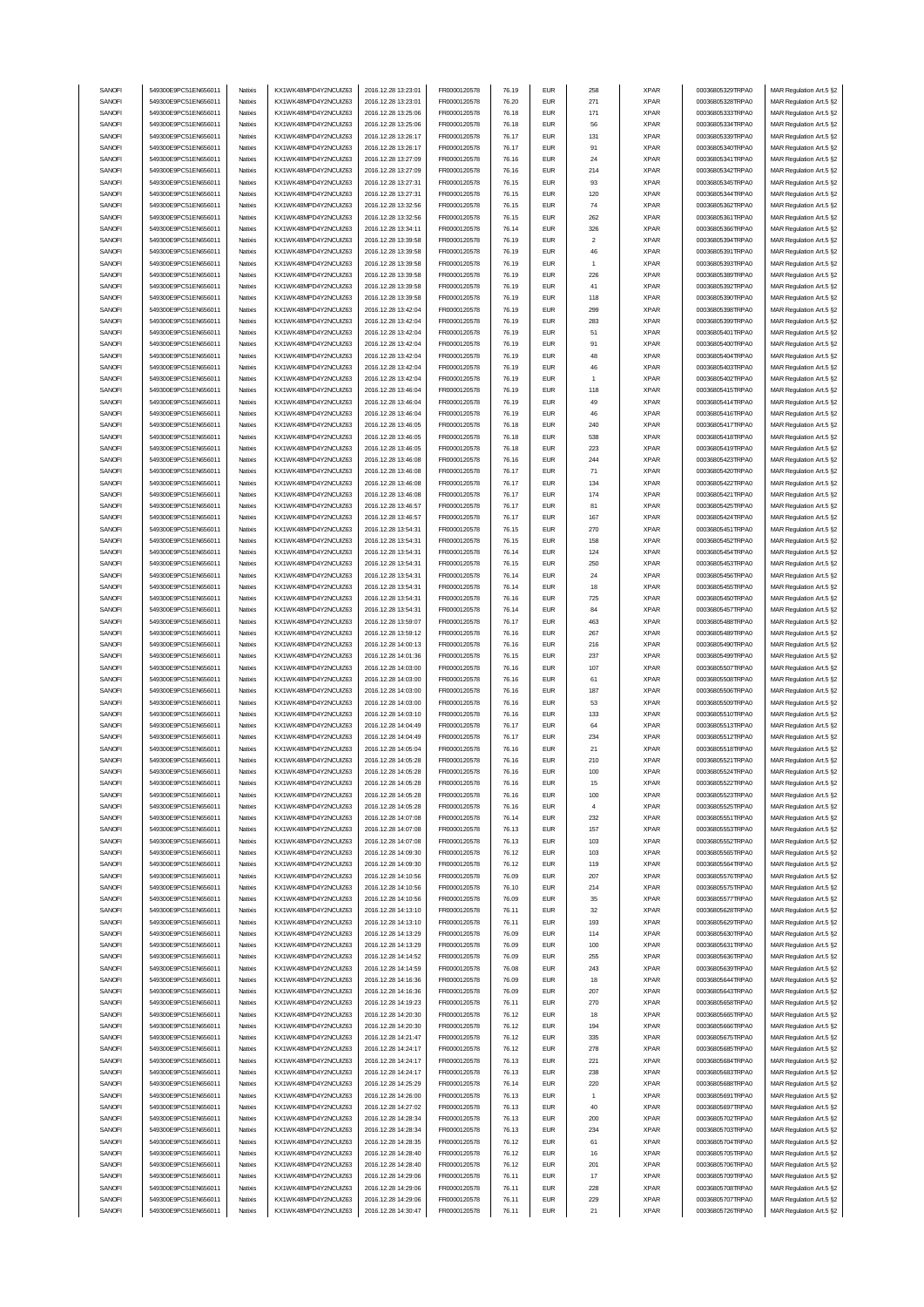| SANOFI | 549300E9PC51EN656011 | Natixis            | KX1WK48MPD4Y2NCUIZ63  | 2016.12.28 14:32:00 | FR0000120578 | 76.15          | <b>EUR</b> | 352            | <b>XPAR</b>                | 00036805731TRPA0                     | MAR Regulation Art.5 §2 |
|--------|----------------------|--------------------|-----------------------|---------------------|--------------|----------------|------------|----------------|----------------------------|--------------------------------------|-------------------------|
|        | 549300E9PC51EN656011 |                    |                       | 2016 12:28 14:32:06 |              |                | <b>EUR</b> | 279            |                            |                                      | MAR Regulation Art.5 §2 |
| SANOFI |                      | Natixis            | KX1WK48MPD4Y2NCUIZ63  |                     | FR0000120578 | 76.13          |            |                | <b>XPAR</b>                | 00036805732TRPA0                     |                         |
| SANOFI | 549300E9PC51EN656011 | Natixis            | KX1WK48MPD4Y2NCUIZ63  | 2016.12.28 14:32:29 | FR0000120578 | 76.13          | <b>EUR</b> | 159            | <b>XPAR</b>                | 00036805738TRPA0                     | MAR Regulation Art.5 §2 |
| SANOFI | 549300E9PC51EN656011 | Natixis            | KX1WK48MPD4Y2NCLIIZ63 | 2016.12.28 14:34:33 | FR0000120578 | 76.13          | <b>EUR</b> | 258            | <b>XPAR</b>                | 00036805742TRPA0                     | MAR Regulation Art.5 §2 |
| SANOFI | 549300E9PC51EN656011 | Natixis            | KX1WK48MPD4Y2NCUIZ63  | 2016.12.28 14:34:33 | FR0000120578 | 76.13          | <b>EUR</b> | 55             | <b>XPAR</b>                | 00036805741TRPA0                     | MAR Regulation Art.5 §2 |
| SANOFI | 549300E9PC51EN656011 | Natixis            | KX1WK48MPD4Y2NCUIZ63  | 2016.12.28 14:34:33 | FR0000120578 | 76.13          | <b>EUR</b> | 46             | <b>XPAR</b>                | 00036805740TRPA0                     | MAR Regulation Art.5 §2 |
| SANOFI | 549300E9PC51EN656011 | Natixis            | KX1WK48MPD4Y2NCUIZ63  | 2016.12.28 14:34:37 | FR0000120578 | 76.12          | <b>EUR</b> | 221            | <b>XPAR</b>                | 00036805743TRPA0                     | MAR Regulation Art.5 §2 |
| SANOFI | 549300E9PC51EN656011 | Natixis            | KX1WK48MPD4Y2NCUIZ63  | 2016.12.28 14:36:07 | FR0000120578 | 76.12          | <b>EUR</b> | 116            | <b>XPAR</b>                | 00036805756TRPA0                     | MAR Regulation Art.5 §2 |
| SANOFI | 549300E9PC51EN656011 |                    |                       |                     |              |                | <b>EUR</b> |                |                            |                                      |                         |
|        |                      | Natixis            | KX1WK48MPD4Y2NCUIZ63  | 2016.12.28 14:36:07 | FR0000120578 | 76.12          |            | 229            | <b>XPAR</b>                | 00036805757TRPA0                     | MAR Regulation Art.5 §2 |
| SANOFI | 549300E9PC51EN656011 | Natixis            | KX1WK48MPD4Y2NCUIZ63  | 2016.12.28 14:36:07 | FR0000120578 | 76.11          | <b>EUR</b> | 286            | <b>XPAR</b>                | 00036805758TRPA0                     | MAR Regulation Art.5 §2 |
| SANOFI | 549300E9PC51EN656011 | Natixis            | KX1WK48MPD4Y2NCUIZ63  | 2016.12.28 14:37:54 | FR0000120578 | 76.12          | <b>EUR</b> | 283            | <b>XPAR</b>                | 00036805771TRPA0                     | MAR Regulation Art.5 §2 |
| SANOFI | 549300E9PC51EN656011 | Natixis            | KX1WK48MPD4Y2NCUIZ63  | 2016.12.28 14:37:54 | FR0000120578 | 76.11          | <b>EUR</b> | 275            | <b>XPAR</b>                | 00036805772TRPA0                     | MAR Regulation Art.5 §2 |
| SANOFI | 549300E9PC51EN656011 | Natixis            | KX1WK48MPD4Y2NCUIZ63  | 2016.12.28 14:38:30 | FR0000120578 | 76.10          | <b>EUR</b> | 254            | <b>XPAR</b>                | 00036805777TRPA0                     | MAR Regulation Art.5 §2 |
| SANOFI | 549300E9PC51EN656011 | Natixis            | KX1WK48MPD4Y2NCUIZ63  | 2016.12.28 14:39:00 | FR0000120578 | 76.10          | <b>EUR</b> | 31             | <b>XPAR</b>                | 00036805780TRPA0                     | MAR Regulation Art.5 §2 |
|        |                      |                    |                       |                     |              |                |            |                |                            |                                      |                         |
| SANOFI | 549300E9PC51EN656011 | Natixis            | KX1WK48MPD4Y2NCUIZ63  | 2016.12.28 14:41:21 | FR0000120578 | 76.12          | <b>EUR</b> | 152            | <b>XPAR</b>                | 00036805792TRPA0                     | MAR Regulation Art.5 §2 |
| SANOFI | 549300E9PC51EN656011 | Natixis            | KX1WK48MPD4Y2NCUIZ63  | 2016.12.28 14:41:21 | FR0000120578 | 76.12          | <b>EUR</b> | 221            | <b>XPAR</b>                | 00036805791TRPA0                     | MAR Regulation Art.5 §2 |
| SANOFI | 549300E9PC51EN656011 | Natixis            | KX1WK48MPD4Y2NCUIZ63  | 2016.12.28 14:41:26 | FR0000120578 | 76.11          | <b>EUR</b> | 294            | <b>XPAR</b>                | 00036805793TRPA0                     | MAR Regulation Art.5 §2 |
| SANOFI | 549300E9PC51EN656011 | Natixis            | KX1WK48MPD4Y2NCUIZ63  | 2016.12.28 14:41:29 | FR0000120578 | 76.09          | <b>EUR</b> | 257            | <b>XPAR</b>                | 00036805794TRPA0                     | MAR Regulation Art.5 §2 |
| SANOFI | 549300E9PC51EN656011 | Natixis            | KX1WK48MPD4Y2NCUIZ63  | 2016.12.28 14:42:52 | FR0000120578 | 76.10          | <b>EUR</b> | 102            | <b>XPAR</b>                | 00036805800TRPA0                     | MAR Regulation Art.5 §2 |
|        | 549300E9PC51EN656011 | Natixis            |                       |                     |              |                | <b>EUR</b> |                |                            |                                      |                         |
| SANOFI |                      |                    | KX1WK48MPD4Y2NCUIZ63  | 2016.12.28 14:42:52 | FR0000120578 | 76.10          |            | 73             | <b>XPAR</b>                | 00036805801TRPA0                     | MAR Regulation Art.5 §2 |
| SANOFI | 549300E9PC51EN656011 | Natixis            | KX1WK48MPD4Y2NCUIZ63  | 2016.12.28 14:42:52 | FR0000120578 | 76.10          | <b>EUR</b> | 71             | <b>XPAR</b>                | 00036805799TRPA0                     | MAR Regulation Art.5 §2 |
| SANOFI | 549300E9PC51EN656011 | Natixis            | KX1WK48MPD4Y2NCUIZ63  | 2016.12.28 14:45:16 | FR0000120578 | 76.10          | <b>EUR</b> | 214            | <b>XPAR</b>                | 00036805818TRPA0                     | MAR Regulation Art.5 §2 |
| SANOFI | 549300E9PC51EN656011 | Natixis            | KX1WK48MPD4Y2NCUIZ63  | 2016.12.28 14:46:01 | FR0000120578 | 76.10          | <b>EUR</b> | 336            | <b>XPAR</b>                | 00036805820TRPA0                     | MAR Regulation Art.5 §2 |
| SANOFI | 549300E9PC51EN656011 | Natixis            | KX1WK48MPD4Y2NCUIZ63  | 2016.12.28 14:49:32 | FR0000120578 | 76.13          | <b>EUR</b> | 217            | <b>XPAR</b>                | 00036805832TRPA0                     | MAR Regulation Art.5 §2 |
| SANOFI | 549300E9PC51EN656011 | Natixis            | KX1WK48MPD4Y2NCUIZ63  | 2016.12.28 14:50:09 | FR0000120578 | 76.12          | <b>EUR</b> | 229            | <b>XPAR</b>                | 00036805834TRPA0                     | MAR Regulation Art.5 §2 |
| SANOFI | 549300E9PC51EN656011 | Natixis            | KX1WK48MPD4Y2NCUIZ63  | 2016.12.28 14:51:32 | FR0000120578 | 76.12          | <b>EUR</b> | 18             | <b>XPAR</b>                | 00036805842TRPA0                     | MAR Regulation Art.5 §2 |
|        |                      |                    |                       |                     |              |                |            |                |                            |                                      |                         |
| SANOFI | 549300E9PC51EN656011 | Natixis            | KX1WK48MPD4Y2NCUIZ63  | 2016.12.28 14:51:32 | FR0000120578 | 76.12          | <b>EUR</b> | 224            | <b>XPAR</b>                | 00036805841TRPA0                     | MAR Regulation Art.5 §2 |
| SANOFI | 549300E9PC51EN656011 | Natixis            | KX1WK48MPD4Y2NCUIZ63  | 2016.12.28 14:51:32 | FR0000120578 | 76.12          | <b>EUR</b> | 242            | <b>XPAR</b>                | 00036805839TRPA0                     | MAR Regulation Art.5 §2 |
| SANOFI | 549300E9PC51EN656011 | Natixis            | KX1WK48MPD4Y2NCUIZ63  | 2016.12.28 14:51:32 | FR0000120578 | 76.12          | <b>EUR</b> | 211            | <b>XPAR</b>                | 00036805840TRPA0                     | MAR Regulation Art.5 §2 |
| SANOFI | 549300E9PC51EN656011 | Natixis            | KX1WK48MPD4Y2NCUIZ63  | 2016.12.28 14:51:32 | FR0000120578 | 76.12          | <b>EUR</b> | 461            | <b>XPAR</b>                | 00036805843TRPA0                     | MAR Regulation Art.5 §2 |
| SANOFI | 549300E9PC51EN656011 | Natixis            | KX1WK48MPD4Y2NCUIZ63  | 2016.12.28 14:54:19 | FR0000120578 | 76.16          | <b>EUR</b> | 449            | <b>XPAR</b>                | 00036805857TRPA0                     | MAR Regulation Art.5 §2 |
| SANOFI | 549300E9PC51EN656011 | Natixis            | KX1WK48MPD4Y2NCUIZ63  | 2016.12.28 14:55:34 | FR0000120578 | 76.16          | <b>EUR</b> | 154            | <b>XPAR</b>                | 00036805860TRPA0                     | MAR Regulation Art.5 §2 |
|        |                      |                    |                       |                     |              |                |            |                |                            |                                      |                         |
| SANOFI | 549300E9PC51EN656011 | Natixis            | KX1WK48MPD4Y2NCUIZ63  | 2016.12.28 14:55:54 | FR0000120578 | 76.16          | <b>EUR</b> | 51             | <b>XPAR</b>                | 00036805863TRPA0                     | MAR Regulation Art.5 §2 |
| SANOFI | 549300E9PC51EN656011 | Natixis            | KX1WK48MPD4Y2NCUIZ63  | 2016.12.28 14:55:54 | FR0000120578 | 76.16          | <b>EUR</b> | 149            | <b>XPAR</b>                | 00036805864TRPA0                     | MAR Regulation Art.5 §2 |
| SANOFI | 549300E9PC51EN656011 | Natixis            | KX1WK48MPD4Y2NCUIZ63  | 2016.12.28 14:55:54 | FR0000120578 | 76.16          | <b>EUR</b> | 253            | <b>XPAR</b>                | 00036805865TRPA0                     | MAR Regulation Art.5 §2 |
| SANOFI | 549300E9PC51EN656011 | Natixis            | KX1WK48MPD4Y2NCUIZ63  | 2016.12.28 14:58:48 | FR0000120578 | 76.18          | <b>EUR</b> | 247            | <b>XPAR</b>                | 00036805882TRPA0                     | MAR Regulation Art.5 §2 |
| SANOFI | 549300E9PC51EN656011 | Natixis            | KX1WK48MPD4Y2NCLIIZ63 | 2016.12.28 14:58:48 | FR0000120578 | 76.18          | <b>EUR</b> | 216            | <b>XPAR</b>                | 00036805881TRPA0                     | MAR Regulation Art.5 §2 |
| SANOFI | 549300E9PC51EN656011 | Natixis            | KX1WK48MPD4Y2NCUIZ63  | 2016.12.28 14:58:48 | FR0000120578 | 76.18          | <b>EUR</b> | 239            | <b>XPAR</b>                | 00036805880TRPA0                     | MAR Regulation Art.5 §2 |
|        |                      |                    |                       |                     |              |                |            |                |                            |                                      |                         |
| SANOFI | 549300E9PC51EN656011 | Natixis            | KX1WK48MPD4Y2NCUIZ63  | 2016.12.28 14:58:48 | FR0000120578 | 76.16          | <b>EUR</b> | 21             | <b>XPAR</b>                | 00036805884TRPA0                     | MAR Regulation Art.5 §2 |
| SANOFI | 549300E9PC51EN656011 | Natixis            | KX1WK48MPD4Y2NCUIZ63  | 2016.12.28 14:58:48 | FR0000120578 | 76.17          | <b>EUR</b> | 292            | <b>XPAR</b>                | 00036805883TRPA0                     | MAR Regulation Art.5 §2 |
| SANOFI | 549300E9PC51EN656011 | Natixis            | KX1WK48MPD4Y2NCUIZ63  | 2016.12.28 14:59:25 | FR0000120578 | 76.17          | <b>EUR</b> | 223            | <b>XPAR</b>                | 00036805887TRPA0                     | MAR Regulation Art.5 §2 |
| SANOFI | 549300E9PC51EN656011 | Natixis            | KX1WK48MPD4Y2NCUIZ63  | 2016.12.28 15:00:48 | FR0000120578 | 76.16          | <b>EUR</b> | 97             | <b>XPAR</b>                | 00036805892TRPA0                     | MAR Regulation Art.5 §2 |
| SANOFI | 549300E9PC51EN656011 | Natixis            | KX1WK48MPD4Y2NCUIZ63  | 2016.12.28 15:00:48 | FR0000120578 | 76.18          | <b>EUR</b> | 227            | <b>XPAR</b>                | 00036805891TRPA0                     | MAR Regulation Art.5 §2 |
| SANOFI | 549300E9PC51EN656011 | Natixis            | KX1WK48MPD4Y2NCUIZ63  | 2016.12.28 15:01:43 | FR0000120578 | 76.16          | <b>EUR</b> | 118            | <b>XPAR</b>                | 00036805897TRPA0                     | MAR Regulation Art.5 §2 |
|        |                      | Natixis            |                       |                     |              |                | <b>EUR</b> |                |                            |                                      |                         |
| SANOFI | 549300E9PC51EN656011 |                    | KX1WK48MPD4Y2NCUIZ63  | 2016.12.28 15:01:43 | FR0000120578 | 76.15          |            | 214            | <b>XPAR</b>                | 00036805898TRPA0                     | MAR Regulation Art.5 §2 |
| SANOFI | 549300E9PC51EN656011 | Natixis            | KX1WK48MPD4Y2NCUIZ63  | 2016.12.28 15:02:40 | FR0000120578 | 76.12          | <b>EUR</b> | 155            | <b>XPAR</b>                | 00036805901TRPA0                     | MAR Regulation Art.5 §2 |
| SANOFI | 549300E9PC51EN656011 | Natixis            | KX1WK48MPD4Y2NCUIZ63  | 2016.12.28 15:04:13 | FR0000120578 | 76.13          | <b>EUR</b> | 240            | <b>XPAR</b>                | 00036805910TRPA0                     | MAR Regulation Art.5 §2 |
|        |                      |                    |                       |                     |              |                |            |                |                            |                                      |                         |
| SANOFI | 549300E9PC51EN656011 | Natixis            | KX1WK48MPD4Y2NCUIZ63  | 2016.12.28 15:06:42 | FR0000120578 | 76.14          | <b>EUR</b> | 25             | <b>XPAR</b>                | 00036805932TRPA0                     | MAR Regulation Art.5 §2 |
|        |                      |                    |                       |                     |              |                |            |                |                            |                                      |                         |
| SANOFI | 549300E9PC51EN656011 | Natixis            | KX1WK48MPD4Y2NCUIZ63  | 2016.12.28 15:06:48 | FR0000120578 | 76.14          | <b>EUR</b> | 240            | <b>XPAR</b>                | 00036805935TRPA0                     | MAR Regulation Art.5 §2 |
| SANOFI | 549300E9PC51EN656011 | Natixis            | KX1WK48MPD4Y2NCUIZ63  | 2016.12.28 15:06:48 | FR0000120578 | 76.14          | <b>EUR</b> | 299            | <b>XPAR</b>                | 00036805934TRPA0                     | MAR Regulation Art.5 §2 |
| SANOFI | 549300E9PC51EN656011 | Natixis            | KX1WK48MPD4Y2NCUIZ63  | 2016.12.28 15:06:48 | FR0000120578 | 76.14          | <b>EUR</b> | 247            | <b>XPAR</b>                | 00036805933TRPA0                     | MAR Regulation Art.5 §2 |
| SANOFI | 549300E9PC51EN656011 | Natixis            | KX1WK48MPD4Y2NCUIZ63  | 2016.12.28 15:06:58 | FR0000120578 | 76.14          | <b>EUR</b> | 211            | <b>XPAR</b>                | 00036805938TRPA0                     | MAR Regulation Art.5 §2 |
| SANOFI | 549300E9PC51EN656011 | Natixis            | KX1WK48MPD4Y2NCUIZ63  | 2016.12.28 15:09:00 | FR0000120578 | 76.13          | <b>EUR</b> | 249            | <b>XPAR</b>                | 00036805961TRPA0                     | MAR Regulation Art.5 §2 |
| SANOFI | 549300E9PC51EN656011 | Natixis            | KX1WK48MPD4Y2NCUIZ63  | 2016.12.28 15:11:45 | FR0000120578 | 76.14          | <b>EUR</b> | 117            | <b>XPAR</b>                | 00036805970TRPA0                     | MAR Regulation Art.5 §2 |
|        |                      |                    | KX1WK48MPD4Y2NCUIZ63  |                     |              |                |            |                |                            |                                      | MAR Regulation Art.5 §2 |
| SANOFI | 549300E9PC51EN656011 | Natixis            |                       | 2016.12.28 15:11:45 | FR0000120578 | 76.14          | <b>EUR</b> | 105            | <b>XPAR</b>                | 00036805969TRPA0                     |                         |
| SANOFI | 549300E9PC51EN656011 | Natixis            | KX1WK48MPD4Y2NCUIZ63  | 2016.12.28 15:12:30 | FR0000120578 | 76.16          | <b>EUR</b> | 743            | <b>XPAR</b>                | 00036805972TRPA0                     | MAR Regulation Art.5 §2 |
| SANOFI | 549300E9PC51EN656011 | Natixis            | KX1WK48MPD4Y2NCUIZ63  | 2016.12.28 15:12:30 | FR0000120578 | 76.16          | <b>EUR</b> | 78             | <b>XPAR</b>                | 00036805974TRPA0                     | MAR Regulation Art.5 §2 |
| SANOFI | 549300E9PC51EN656011 | Natixis            | KX1WK48MPD4Y2NCUIZ63  | 2016.12.28 15:12:30 | FR0000120578 | 76.16          | <b>EUR</b> | 246            | <b>XPAR</b>                | 00036805973TRPA0                     | MAR Regulation Art.5 §2 |
| SANOFI | 549300E9PC51EN656011 | Natixis            | KX1WK48MPD4Y2NCUIZ63  | 2016.12.28 15:15:00 | FR0000120578 | 76.17          | <b>FUR</b> | 110            | <b>XPAR</b>                | 00036805980TRPA0                     | MAR Regulation Art.5 §2 |
| SANOFI | 549300E9PC51EN656011 | Natixis            | KX1WK48MPD4Y2NCUIZ63  | 2016.12.28 15:15:00 | FR0000120578 | 76.17          | EUR        | 231            | XPAR                       | 00036805978TRPA0                     | MAR Regulation Art.5 §2 |
| SANOFI | 549300E9PC51EN656011 | Natixis            | KX1WK48MPD4Y2NCUIZ63  | 2016.12.28 15:15:00 | FR0000120578 | 76.17          | <b>EUR</b> | 100            | <b>XPAR</b>                | 00036805979TRPA0                     | MAR Regulation Art.5 §2 |
| SANOFI | 549300E9PC51EN656011 | Natixis            | KX1WK48MPD4Y2NCUIZ63  | 2016.12.28 15:15:00 | FR0000120578 | 76.17          | <b>EUR</b> | 262            | <b>XPAR</b>                | 00036805977TRPA0                     |                         |
|        |                      |                    |                       |                     |              |                |            |                |                            | 00036805988TRPA0                     | MAR Regulation Art.5 §2 |
| SANOFI | 549300E9PC51EN656011 | Natixis            | KX1WK48MPD4Y2NCUIZ63  | 2016.12.28 15:16:07 | FR0000120578 | 76.17          | <b>EUR</b> | 257            | <b>XPAR</b>                |                                      | MAR Regulation Art.5 §2 |
| SANOFI | 549300E9PC51EN656011 | Natixis            | KX1WK48MPD4Y2NCUIZ63  | 2016.12.28 15:19:12 | FR0000120578 | 76.19          | <b>EUR</b> | 347            | <b>XPAR</b>                | 00036805997TRPA0                     | MAR Regulation Art.5 §2 |
| SANOFI | 549300E9PC51EN656011 | Natixis            | KX1WK48MPD4Y2NCUIZ63  | 2016.12.28 15:19:12 | FR0000120578 | 76.19          | <b>EUR</b> | 247            | <b>XPAR</b>                | 00036805998TRPA0                     | MAR Regulation Art.5 §2 |
| SANOFI | 549300E9PC51EN656011 | Natixis            | KX1WK48MPD4Y2NCUIZ63  | 2016.12.28 15:27:34 | FR0000120578 | 76.19          | <b>EUR</b> | 631            | <b>XPAR</b>                | 00036806216TRPA0                     | MAR Regulation Art.5 §2 |
| SANOFI | 549300E9PC51EN656011 | Natixis            | KX1WK48MPD4Y2NCUIZ63  | 2016.12.28 15:39:09 | FR0000120578 | 76.10          | <b>EUR</b> | 155            | <b>XPAR</b>                | 00036806431TRPA0                     | MAR Regulation Art.5 §2 |
| SANOFI | 549300E9PC51EN656011 | Natixis            | KX1WK48MPD4Y2NCUIZ63  | 2016.12.28 15:39:09 | FR0000120578 | 76.10          | <b>EUR</b> | 171            | <b>XPAR</b>                | 00036806426TRPA0                     | MAR Regulation Art.5 §2 |
| SANOFI | 549300E9PC51EN656011 | Natixis            | KX1WK48MPD4Y2NCUIZ63  | 2016.12.28 15:39:09 | FR0000120578 | 76.10          | <b>EUR</b> | 155            | <b>XPAR</b>                | 00036806432TRPA0                     | MAR Regulation Art.5 §2 |
| SANOFI | 549300E9PC51EN656011 | Natixis            | KX1WK48MPD4Y2NCUIZ63  | 2016.12.28 15:39:09 | FR0000120578 | 76.10          | <b>EUR</b> | 50             | <b>XPAR</b>                | 00036806433TRPA0                     | MAR Regulation Art.5 §2 |
|        |                      |                    |                       |                     |              |                |            |                |                            |                                      |                         |
| SANOFI | 549300E9PC51EN656011 | Natixis            | KX1WK48MPD4Y2NCUIZ63  | 2016.12.28 15:39:09 | FR0000120578 | 76.10          | <b>EUR</b> | 18             | <b>XPAR</b>                | 00036806435TRPA0                     | MAR Regulation Art.5 §2 |
| SANOFI | 549300E9PC51EN656011 | Natixis            | KX1WK48MPD4Y2NCUIZ63  | 2016.12.28 15:39:09 | FR0000120578 | 76.10          | <b>EUR</b> | 46             | <b>XPAR</b>                | 00036806430TRPA0                     | MAR Regulation Art.5 §2 |
| SANOFI | 549300E9PC51EN656011 | Natixis            | KX1WK48MPD4Y2NCUIZ63  | 2016.12.28 15:39:09 | FR0000120578 | 76.10          | <b>EUR</b> | $\overline{4}$ | <b>XPAR</b>                | 00036806429TRPA0                     | MAR Regulation Art.5 §2 |
| SANOFI | 549300E9PC51EN656011 | Natixis            | KX1WK48MPD4Y2NCUIZ63  | 2016.12.28 15:39:09 | FR0000120578 | 76.10          | <b>EUR</b> | 100            | <b>XPAR</b>                | 00036806427TRPA0                     | MAR Regulation Art.5 §2 |
| SANOFI | 549300E9PC51EN656011 | Natixis            | KX1WK48MPD4Y2NCUIZ63  | 2016.12.28 15:39:09 | FR0000120578 | 76.10          | <b>EUR</b> | 211            | <b>XPAR</b>                | 00036806428TRPA0                     | MAR Regulation Art.5 §2 |
| SANOFI | 549300E9PC51EN656011 | Natixis            | KX1WK48MPD4Y2NCUIZ63  | 2016.12.28 15:39:09 | FR0000120578 | 76.10          | <b>EUR</b> | 90             | <b>XPAR</b>                | 00036806434TRPA0                     | MAR Regulation Art.5 §2 |
|        |                      |                    |                       |                     |              |                |            |                |                            |                                      |                         |
| SANOFI | 549300E9PC51EN656011 | Natixis            | KX1WK48MPD4Y2NCUIZ63  | 2016.12.28 15:39:45 | FR0000120578 | 76.10          | <b>EUR</b> | 254            | <b>XPAR</b>                | 00036806457TRPA0                     | MAR Regulation Art.5 §2 |
| SANOFI | 549300E9PC51EN656011 | Natixis            | KX1WK48MPD4Y2NCUIZ63  | 2016.12.28 15:40:12 | FR0000120578 | 76.09          | <b>EUR</b> | 181            | <b>XPAR</b>                | 00036806470TRPA0                     | MAR Regulation Art.5 §2 |
| SANOFI | 549300E9PC51EN656011 | Natixis            | KX1WK48MPD4Y2NCUIZ63  | 2016.12.28 15:40:12 | FR0000120578 | 76.09          | <b>EUR</b> | 38             | <b>XPAR</b>                | 00036806469TRPA0                     | MAR Regulation Art.5 §2 |
| SANOFI | 549300E9PC51EN656011 | Natixis            | KX1WK48MPD4Y2NCUIZ63  | 2016.12.28 15:40:12 | FR0000120578 | 76.08          | <b>EUR</b> | 200            | <b>XPAR</b>                | 00036806471TRPA0                     | MAR Regulation Art.5 §2 |
| SANOFI | 549300E9PC51EN656011 | Natixis            | KX1WK48MPD4Y2NCUIZ63  | 2016.12.28 15:40:18 | FR0000120578 | 76.08          | <b>EUR</b> | 33             | <b>XPAR</b>                | 00036806475TRPA0                     | MAR Regulation Art.5 §2 |
| SANOFI | 549300E9PC51EN656011 | Natixis            | KX1WK48MPD4Y2NCUIZ63  | 2016.12.28 15:40:18 | FR0000120578 | 76.08          | <b>EUR</b> | 229            | <b>XPAR</b>                | 00036806476TRPA0                     | MAR Regulation Art.5 §2 |
|        |                      |                    |                       |                     |              |                |            |                |                            |                                      |                         |
| SANOFI | 549300E9PC51EN656011 | Natixis            | KX1WK48MPD4Y2NCUIZ63  | 2016.12.28 15:43:28 | FR0000120578 | 76.11          | <b>EUR</b> | 336            | <b>XPAR</b>                | 00036806551TRPA0                     | MAR Regulation Art.5 §2 |
| SANOFI | 549300E9PC51EN656011 | Natixis            | KX1WK48MPD4Y2NCUIZ63  | 2016.12.28 15:43:28 | FR0000120578 | 76.11          | <b>EUR</b> | 303            | <b>XPAR</b>                | 00036806552TRPA0                     | MAR Regulation Art.5 §2 |
| SANOFI | 549300E9PC51EN656011 | Natixis            | KX1WK48MPD4Y2NCUIZ63  | 2016.12.28 15:44:30 | FR0000120578 | 76.11          | <b>EUR</b> | 657            | <b>XPAR</b>                | 00036806564TRPA0                     | MAR Regulation Art.5 §2 |
| SANOFI | 549300E9PC51EN656011 | Natixis            | KX1WK48MPD4Y2NCUIZ63  | 2016.12.28 15:45:08 | FR0000120578 | 76.11          | <b>EUR</b> | 263            | <b>XPAR</b>                | 00036806571TRPA0                     | MAR Regulation Art.5 §2 |
| SANOFI | 549300E9PC51EN656011 | Natixis            | KX1WK48MPD4Y2NCUIZ63  | 2016.12.28 15:45:08 | FR0000120578 | 76.11          | <b>EUR</b> | 157            | <b>XPAR</b>                | 00036806569TRPA0                     | MAR Regulation Art.5 §2 |
| SANOFI | 549300E9PC51EN656011 | Natixis            | KX1WK48MPD4Y2NCUIZ63  | 2016.12.28 15:45:08 | FR0000120578 | 76.11          | <b>EUR</b> | 190            | <b>XPAR</b>                | 00036806570TRPA0                     | MAR Regulation Art.5 §2 |
| SANOFI | 549300E9PC51EN656011 | Natixis            | KX1WK48MPD4Y2NCUIZ63  | 2016.12.28 15:45:29 | FR0000120578 | 76.09          | <b>EUR</b> | 333            | <b>XPAR</b>                | 00036806574TRPA0                     |                         |
|        |                      |                    |                       |                     |              |                |            |                |                            |                                      | MAR Regulation Art.5 §2 |
| SANOFI | 549300E9PC51EN656011 | Natixis<br>Natixis | KX1WK48MPD4Y2NCUIZ63  | 2016.12.28 15:46:07 | FR0000120578 | 76.09<br>76.08 | <b>EUR</b> | 222<br>203     | <b>XPAR</b><br><b>XPAR</b> | 00036806578TRPA0<br>00036806582TRPA0 | MAR Regulation Art.5 §2 |
| SANOFI | 549300E9PC51EN656011 |                    | KX1WK48MPD4Y2NCUIZ63  | 2016.12.28 15:46:14 | FR0000120578 |                | <b>EUR</b> |                |                            |                                      | MAR Regulation Art.5 §2 |
| SANOFI | 549300E9PC51EN656011 | Natixis            | KX1WK48MPD4Y2NCUIZ63  | 2016.12.28 15:46:14 | FR0000120578 | 76.08          | <b>EUR</b> | 115            | <b>XPAR</b>                | 00036806581TRPA0                     | MAR Regulation Art.5 §2 |
| SANOFI | 549300E9PC51EN656011 | Natixis            | KX1WK48MPD4Y2NCUIZ63  | 2016.12.28 15:46:55 | FR0000120578 | 76.10          | <b>EUR</b> | 120            | <b>XPAR</b>                | 00036806585TRPA0                     | MAR Regulation Art.5 §2 |
| SANOFI | 549300E9PC51EN656011 | Natixis            | KX1WK48MPD4Y2NCUIZ63  | 2016.12.28 15:46:55 | FR0000120578 | 76.10          | <b>EUR</b> | 213            | <b>XPAR</b>                | 00036806586TRPA0                     | MAR Regulation Art.5 §2 |
| SANOFI | 549300E9PC51EN656011 | Natixis            | KX1WK48MPD4Y2NCUIZ63  | 2016.12.28 15:47:20 | FR0000120578 | 76.09          | <b>EUR</b> | 281            | <b>XPAR</b>                | 00036806589TRPA0                     | MAR Regulation Art.5 §2 |
| SANOFI | 549300E9PC51EN656011 | Natixis            | KX1WK48MPD4Y2NCUIZ63  | 2016.12.28 15:47:43 | FR0000120578 | 76.09          | <b>EUR</b> | 67             | <b>XPAR</b>                | 00036806591TRPA0                     | MAR Regulation Art.5 §2 |
| SANOFI | 549300E9PC51EN656011 | Natixis            | KX1WK48MPD4Y2NCUIZ63  | 2016.12.28 15:47:43 | FR0000120578 | 76.09          | <b>EUR</b> | 207            | <b>XPAR</b>                | 00036806592TRPA0                     | MAR Regulation Art.5 §2 |
| SANOFI | 549300E9PC51EN656011 | Natixis            | KX1WK48MPD4Y2NCUIZ63  | 2016.12.28 15:50:24 | FR0000120578 | 76.13          | <b>EUR</b> | 242            | <b>XPAR</b>                | 00036806620TRPA0                     | MAR Regulation Art.5 §2 |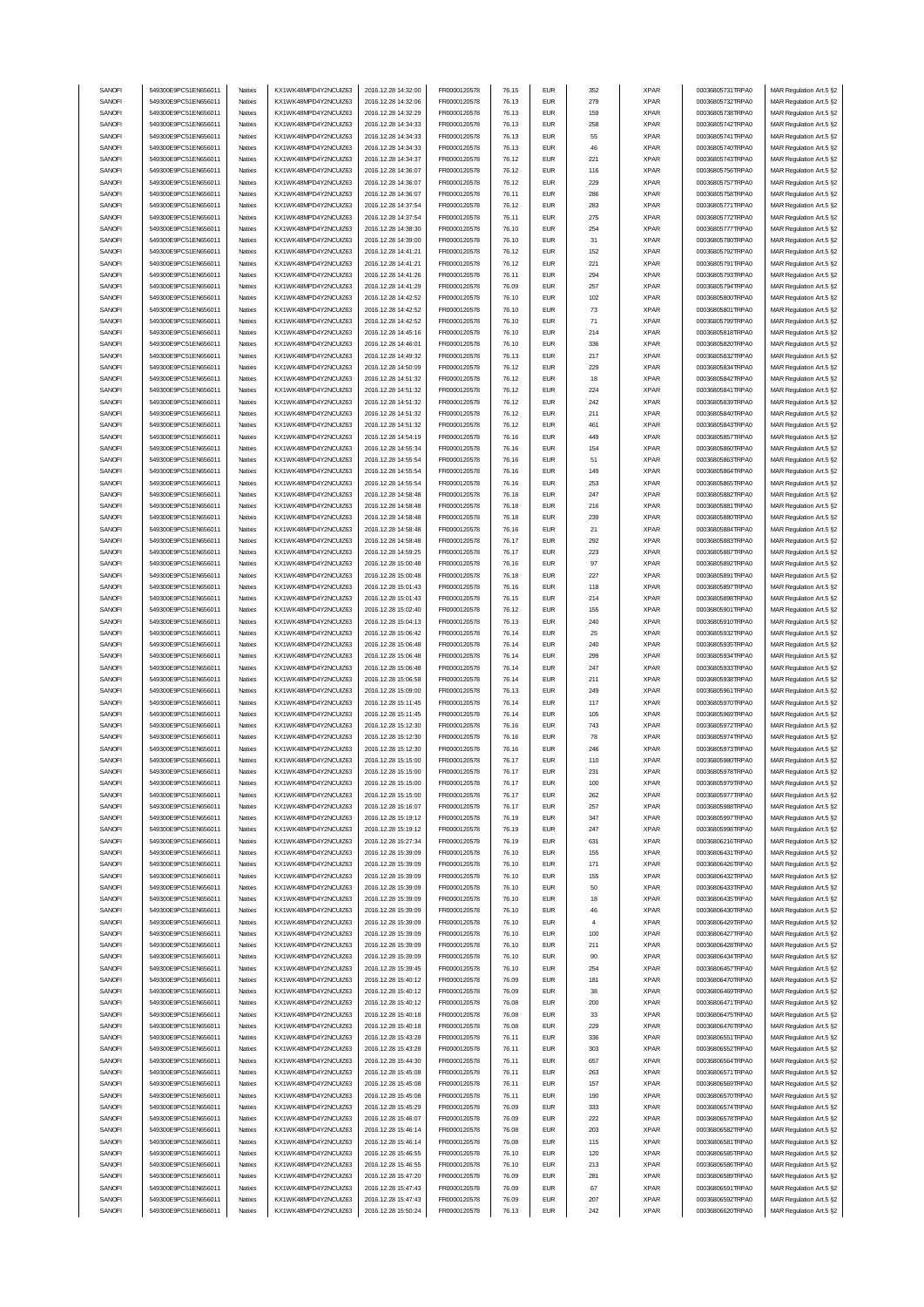| SANOFI | 549300E9PC51EN656011 | Natixis            | KX1WK48MPD4Y2NCUIZ63  | 2016.12.28 15:50:24 | FR0000120578 | 76.13 | <b>EUR</b> | 600 | <b>XPAR</b> | 00036806619TRPA0 | MAR Regulation Art.5 §2 |
|--------|----------------------|--------------------|-----------------------|---------------------|--------------|-------|------------|-----|-------------|------------------|-------------------------|
|        | 549300E9PC51EN656011 |                    |                       | 2016.12.28 15:50:44 | FR0000120578 |       | <b>EUR</b> |     |             |                  |                         |
| SANOFI |                      | Natixis            | KX1WK48MPD4Y2NCUIZ63  |                     |              | 76.11 |            | 50  | <b>XPAR</b> | 00036806621TRPA0 | MAR Regulation Art.5 §2 |
| SANOFI | 549300E9PC51EN656011 | Natixis            | KX1WK48MPD4Y2NCUIZ63  | 2016.12.28 15:50:44 | FR0000120578 | 76.11 | <b>EUR</b> | 96  | <b>XPAR</b> | 00036806622TRPA0 | MAR Regulation Art.5 §2 |
| SANOFI | 549300E9PC51EN656011 | Natixis            | KX1WK48MPD4Y2NCLIIZ63 | 2016.12.28 15:50:44 | FR0000120578 | 76.11 | <b>EUR</b> | 326 | <b>XPAR</b> | 00036806623TRPA0 | MAR Regulation Art.5 §2 |
| SANOFI | 549300E9PC51EN656011 | Natixis            | KX1WK48MPD4Y2NCUIZ63  | 2016.12.28 15:52:51 | FR0000120578 | 76.12 | <b>EUR</b> | 249 | <b>XPAR</b> | 00036806644TRPA0 | MAR Regulation Art.5 §2 |
| SANOFI | 549300E9PC51EN656011 | Natixis            | KX1WK48MPD4Y2NCUIZ63  | 2016.12.28 15:52:51 | FR0000120578 | 76.12 | <b>EUR</b> | 212 | <b>XPAR</b> | 00036806642TRPA0 | MAR Regulation Art.5 §2 |
| SANOFI | 549300E9PC51EN656011 | Natixis            | KX1WK48MPD4Y2NCUIZ63  | 2016.12.28 15:52:51 | FR0000120578 | 76.12 | <b>EUR</b> | 245 | <b>XPAR</b> | 00036806643TRPA0 | MAR Regulation Art.5 §2 |
| SANOFI | 549300E9PC51EN656011 | Natixis            | KX1WK48MPD4Y2NCUIZ63  | 2016.12.28 15:52:59 | FR0000120578 | 76.11 | <b>EUR</b> | 56  | <b>XPAR</b> | 00036806646TRPA0 | MAR Regulation Art.5 §2 |
| SANOFI | 549300E9PC51EN656011 |                    |                       | 2016.12.28 15:52:59 |              | 76.11 | <b>EUR</b> |     |             | 00036806645TRPA0 |                         |
|        |                      | Natixis            | KX1WK48MPD4Y2NCUIZ63  |                     | FR0000120578 |       |            | 503 | <b>XPAR</b> |                  | MAR Regulation Art.5 §2 |
| SANOFI | 549300E9PC51EN656011 | Natixis            | KX1WK48MPD4Y2NCUIZ63  | 2016.12.28 15:52:59 | FR0000120578 | 76.11 | <b>EUR</b> | 247 | <b>XPAR</b> | 00036806647TRPA0 | MAR Regulation Art.5 §2 |
| SANOFI | 549300E9PC51EN656011 | Natixis            | KX1WK48MPD4Y2NCUIZ63  | 2016.12.28 15:53:00 | FR0000120578 | 76.10 | <b>EUR</b> | 256 | <b>XPAR</b> | 00036806648TRPA0 | MAR Regulation Art.5 §2 |
| SANOFI | 549300E9PC51EN656011 | Natixis            | KX1WK48MPD4Y2NCUIZ63  | 2016.12.28 15:53:04 | FR0000120578 | 76.08 | <b>EUR</b> | 200 | <b>XPAR</b> | 00036806649TRPA0 | MAR Regulation Art.5 §2 |
| SANOFI | 549300E9PC51EN656011 | Natixis            | KX1WK48MPD4Y2NCUIZ63  | 2016.12.28 15:53:04 | FR0000120578 | 76.08 | <b>EUR</b> | 46  | <b>XPAR</b> | 00036806650TRPA0 | MAR Regulation Art.5 §2 |
| SANOFI | 549300E9PC51EN656011 | Natixis            | KX1WK48MPD4Y2NCUIZ63  | 2016.12.28 15:54:14 | FR0000120578 | 76.07 | <b>EUR</b> | 283 | <b>XPAR</b> | 00036806658TRPA0 | MAR Regulation Art.5 §2 |
|        |                      |                    |                       |                     |              |       |            |     |             |                  |                         |
| SANOFI | 549300E9PC51EN656011 | Natixis            | KX1WK48MPD4Y2NCUIZ63  | 2016.12.28 15:55:16 | FR0000120578 | 76.07 | <b>EUR</b> | 235 | <b>XPAR</b> | 00036806661TRPA0 | MAR Regulation Art.5 §2 |
| SANOFI | 549300E9PC51EN656011 | Natixis            | KX1WK48MPD4Y2NCUIZ63  | 2016.12.28 15:55:28 | FR0000120578 | 76.07 | <b>EUR</b> | 286 | <b>XPAR</b> | 00036806662TRPA0 | MAR Regulation Art.5 §2 |
| SANOFI | 549300E9PC51EN656011 | Natixis            | KX1WK48MPD4Y2NCUIZ63  | 2016.12.28 15:55:29 | FR0000120578 | 76.05 | <b>EUR</b> | 122 | <b>XPAR</b> | 00036806663TRPA0 | MAR Regulation Art.5 §2 |
| SANOFI | 549300E9PC51EN656011 | Natixis            | KX1WK48MPD4Y2NCUIZ63  | 2016.12.28 15:56:15 | FR0000120578 | 76.07 | <b>EUR</b> | 211 | <b>XPAR</b> | 00036806671TRPA0 | MAR Regulation Art.5 §2 |
| SANOFI | 549300E9PC51EN656011 | Natixis            | KX1WK48MPD4Y2NCUIZ63  | 2016.12.28 15:56:41 | FR0000120578 | 76.06 | <b>EUR</b> | 24  | <b>XPAR</b> | 00036806674TRPA0 | MAR Regulation Art.5 §2 |
|        | 549300E9PC51EN656011 | Natixis            |                       |                     |              |       | <b>EUR</b> |     |             |                  |                         |
| SANOFI |                      |                    | KX1WK48MPD4Y2NCUIZ63  | 2016.12.28 16:00:00 | FR0000120578 | 76.14 |            | 240 | <b>XPAR</b> | 00036806702TRPA0 | MAR Regulation Art.5 §2 |
| SANOFI | 549300E9PC51EN656011 | Natixis            | KX1WK48MPD4Y2NCUIZ63  | 2016.12.28 16:00:12 | FR0000120578 | 76.13 | <b>EUR</b> | 941 | <b>XPAR</b> | 00036806703TRPA0 | MAR Regulation Art.5 §2 |
| SANOFI | 549300E9PC51EN656011 | Natixis            | KX1WK48MPD4Y2NCUIZ63  | 2016.12.28 16:01:50 | FR0000120578 | 76.12 | <b>EUR</b> | 304 | <b>XPAR</b> | 00036806721TRPA0 | MAR Regulation Art.5 §2 |
| SANOFI | 549300E9PC51EN656011 | Natixis            | KX1WK48MPD4Y2NCUIZ63  | 2016.12.28 16:01:50 | FR0000120578 | 76.12 | <b>EUR</b> | 403 | <b>XPAR</b> | 00036806720TRPA0 | MAR Regulation Art.5 §2 |
| SANOFI | 549300E9PC51EN656011 | Natixis            | KX1WK48MPD4Y2NCUIZ63  | 2016.12.28 16:01:50 | FR0000120578 | 76.12 | <b>EUR</b> | 138 | <b>XPAR</b> | 00036806722TRPA0 | MAR Regulation Art.5 §2 |
| SANOFI | 549300E9PC51EN656011 | Natixis            | KX1WK48MPD4Y2NCUIZ63  | 2016.12.28 16:02:04 | FR0000120578 | 76.11 | <b>EUR</b> | 343 | <b>XPAR</b> | 00036806724TRPA0 | MAR Regulation Art.5 §2 |
| SANOFI | 549300E9PC51EN656011 | Natixis            | KX1WK48MPD4Y2NCUIZ63  | 2016.12.28 16:02:10 | FR0000120578 | 76.11 | <b>EUR</b> | 32  | <b>XPAR</b> | 00036806725TRPA0 | MAR Regulation Art.5 §2 |
|        |                      |                    |                       |                     |              |       |            |     |             |                  |                         |
| SANOFI | 549300E9PC51EN656011 | Natixis            | KX1WK48MPD4Y2NCUIZ63  | 2016.12.28 16:02:11 | FR0000120578 | 76.11 | <b>EUR</b> | 230 | <b>XPAR</b> | 00036806726TRPA0 | MAR Regulation Art.5 §2 |
| SANOFI | 549300E9PC51EN656011 | Natixis            | KX1WK48MPD4Y2NCUIZ63  | 2016.12.28 16:02:11 | FR0000120578 | 76.11 | <b>EUR</b> | 208 | <b>XPAR</b> | 00036806727TRPA0 | MAR Regulation Art.5 §2 |
| SANOFI | 549300E9PC51EN656011 | Natixis            | KX1WK48MPD4Y2NCUIZ63  | 2016.12.28 16:03:10 | FR0000120578 | 76.11 | <b>EUR</b> | 133 | <b>XPAR</b> | 00036806744TRPA0 | MAR Regulation Art.5 §2 |
| SANOFI | 549300E9PC51EN656011 | Natixis            | KX1WK48MPD4Y2NCUIZ63  | 2016.12.28 16:03:10 | FR0000120578 | 76.11 | <b>EUR</b> | 192 | <b>XPAR</b> | 00036806743TRPA0 | MAR Regulation Art.5 §2 |
| SANOFI | 549300E9PC51EN656011 | Natixis            | KX1WK48MPD4Y2NCUIZ63  | 2016.12.28 16:03:14 | FR0000120578 | 76.09 | <b>EUR</b> | 183 | <b>XPAR</b> | 00036806747TRPA0 | MAR Regulation Art.5 §2 |
| SANOFI | 549300E9PC51EN656011 | Natixis            | KX1WK48MPD4Y2NCUIZ63  | 2016.12.28 16:03:25 | FR0000120578 | 76.09 | <b>EUR</b> | 174 | <b>XPAR</b> | 00036806749TRPA0 | MAR Regulation Art.5 §2 |
|        |                      |                    |                       |                     |              |       |            |     |             |                  |                         |
| SANOFI | 549300E9PC51EN656011 | Natixis            | KX1WK48MPD4Y2NCUIZ63  | 2016.12.28 16:03:25 | FR0000120578 | 76.09 | <b>EUR</b> | 247 | <b>XPAR</b> | 00036806750TRPA0 | MAR Regulation Art.5 §2 |
| SANOFI | 549300E9PC51EN656011 | Natixis            | KX1WK48MPD4Y2NCUIZ63  | 2016.12.28 16:03:36 | FR0000120578 | 76.08 | <b>EUR</b> | 250 | <b>XPAR</b> | 00036806753TRPA0 | MAR Regulation Art.5 §2 |
| SANOFI | 549300E9PC51EN656011 | Natixis            | KX1WK48MPD4Y2NCUIZ63  | 2016.12.28 16:04:48 | FR0000120578 | 76.13 | <b>EUR</b> | 307 | <b>XPAR</b> | 00036806759TRPA0 | MAR Regulation Art.5 §2 |
| SANOFI | 549300E9PC51EN656011 | Natixis            | KX1WK48MPD4Y2NCUIZ63  | 2016.12.28 16:04:49 | FR0000120578 | 76.12 | <b>EUR</b> | 328 | <b>XPAR</b> | 00036806760TRPA0 | MAR Regulation Art.5 §2 |
| SANOFI | 549300E9PC51EN656011 | Natixis            | KX1WK48MPD4Y2NCLIIZ63 | 2016.12.28 16:06:06 | FR0000120578 | 76.13 | <b>EUR</b> | 90  | <b>XPAR</b> | 00036806776TRPA0 | MAR Regulation Art.5 §2 |
| SANOFI | 549300E9PC51EN656011 | Natixis            | KX1WK48MPD4Y2NCUIZ63  | 2016.12.28 16:06:06 | FR0000120578 | 76.13 | <b>EUR</b> | 122 | <b>XPAR</b> | 00036806777TRPA0 | MAR Regulation Art.5 §2 |
|        |                      |                    |                       |                     |              |       |            |     |             |                  |                         |
| SANOFI | 549300E9PC51EN656011 | Natixis            | KX1WK48MPD4Y2NCUIZ63  | 2016.12.28 16:06:18 | FR0000120578 | 76.12 | <b>EUR</b> | 342 | <b>XPAR</b> | 00036806778TRPA0 | MAR Regulation Art.5 §2 |
| SANOFI | 549300E9PC51EN656011 | Natixis            | KX1WK48MPD4Y2NCUIZ63  | 2016.12.28 16:06:33 | FR0000120578 | 76.10 | <b>EUR</b> | 67  | <b>XPAR</b> | 00036806780TRPA0 | MAR Regulation Art.5 §2 |
| SANOFI | 549300E9PC51EN656011 | Natixis            | KX1WK48MPD4Y2NCUIZ63  | 2016.12.28 16:06:33 | FR0000120578 | 76.11 | <b>EUR</b> | 316 | <b>XPAR</b> | 00036806779TRPA0 | MAR Regulation Art.5 §2 |
| SANOFI | 549300E9PC51EN656011 | Natixis            | KX1WK48MPD4Y2NCUIZ63  | 2016.12.28 16:06:36 | FR0000120578 | 76.10 | <b>EUR</b> | 216 | <b>XPAR</b> | 00036806781TRPA0 | MAR Regulation Art.5 §2 |
| SANOFI | 549300E9PC51EN656011 | Natixis            | KX1WK48MPD4Y2NCUIZ63  | 2016.12.28 16:07:53 | FR0000120578 | 76.10 | <b>EUR</b> | 121 | <b>XPAR</b> | 00036806790TRPA0 | MAR Regulation Art.5 §2 |
| SANOFI | 549300E9PC51EN656011 | Natixis            | KX1WK48MPD4Y2NCUIZ63  | 2016.12.28 16:07:53 | FR0000120578 | 76.10 | <b>EUR</b> | 205 | <b>XPAR</b> | 00036806791TRPA0 | MAR Regulation Art.5 §2 |
| SANOFI |                      | Natixis            |                       |                     |              |       | <b>EUR</b> | 252 |             |                  |                         |
|        | 549300E9PC51EN656011 |                    | KX1WK48MPD4Y2NCUIZ63  | 2016.12.28 16:08:52 | FR0000120578 | 76.10 |            |     | <b>XPAR</b> | 00036806794TRPA0 | MAR Regulation Art.5 §2 |
| SANOFI | 549300E9PC51EN656011 | Natixis            | KX1WK48MPD4Y2NCUIZ63  | 2016.12.28 16:09:32 | FR0000120578 | 76.09 | <b>EUR</b> | 142 | <b>XPAR</b> | 00036806802TRPA0 | MAR Regulation Art.5 §2 |
| SANOFI | 549300E9PC51EN656011 | Natixis            | KX1WK48MPD4Y2NCUIZ63  | 2016.12.28 16:09:32 | FR0000120578 | 76.09 | <b>EUR</b> | 213 | <b>XPAR</b> | 00036806798TRPA0 | MAR Regulation Art.5 §2 |
| SANOFI | 549300E9PC51EN656011 | Natixis            | KX1WK48MPD4Y2NCUIZ63  | 2016.12.28 16:09:32 | FR0000120578 | 76.09 | <b>EUR</b> | 339 | <b>XPAR</b> | 00036806796TRPA0 | MAR Regulation Art.5 §2 |
|        |                      |                    |                       |                     |              |       |            |     |             |                  |                         |
|        |                      |                    |                       |                     |              |       |            |     |             |                  |                         |
| SANOFI | 549300E9PC51EN656011 | Natixis            | KX1WK48MPD4Y2NCUIZ63  | 2016.12.28 16:09:32 | FR0000120578 | 76.09 | <b>EUR</b> | 12  | <b>XPAR</b> | 00036806800TRPA0 | MAR Regulation Art.5 §2 |
| SANOFI | 549300E9PC51EN656011 | Natixis            | KX1WK48MPD4Y2NCUIZ63  | 2016.12.28 16:09:32 | FR0000120578 | 76.09 | <b>EUR</b> | 100 | <b>XPAR</b> | 00036806797TRPA0 | MAR Regulation Art.5 §2 |
| SANOFI | 549300E9PC51EN656011 | Natixis            | KX1WK48MPD4Y2NCUIZ63  | 2016.12.28 16:09:32 | FR0000120578 | 76.09 | <b>EUR</b> | 26  | <b>XPAR</b> | 00036806799TRPA0 | MAR Regulation Art.5 §2 |
| SANOFI | 549300E9PC51EN656011 | Natixis            | KX1WK48MPD4Y2NCUIZ63  | 2016.12.28 16:09:32 | FR0000120578 | 76.09 | <b>EUR</b> | 100 | <b>XPAR</b> | 00036806801TRPA0 | MAR Regulation Art.5 §2 |
| SANOFI | 549300E9PC51EN656011 | Natixis            | KX1WK48MPD4Y2NCUIZ63  | 2016.12.28 16:09:39 | FR0000120578 | 76.07 | <b>EUR</b> | 235 | <b>XPAR</b> | 00036806804TRPA0 | MAR Regulation Art.5 §2 |
| SANOFI | 549300E9PC51EN656011 | Natixis            | KX1WK48MPD4Y2NCUIZ63  | 2016.12.28 16:09:39 | FR0000120578 | 76.06 | <b>EUR</b> | 252 | <b>XPAR</b> | 00036806805TRPA0 | MAR Regulation Art.5 §2 |
|        |                      |                    | KX1WK48MPD4Y2NCUIZ63  |                     |              |       |            |     |             |                  | MAR Regulation Art.5 §2 |
| SANOFI | 549300E9PC51EN656011 | Natixis            |                       | 2016.12.28 16:12:02 | FR0000120578 | 76.07 | <b>EUR</b> | 89  | <b>XPAR</b> | 00036806826TRPA0 |                         |
| SANOFI | 549300E9PC51EN656011 | Natixis            | KX1WK48MPD4Y2NCUIZ63  | 2016.12.28 16:12:02 | FR0000120578 | 76.07 | <b>EUR</b> | 188 | <b>XPAR</b> | 00036806827TRPA0 | MAR Regulation Art.5 §2 |
| SANOFI | 549300E9PC51EN656011 | Natixis            | KX1WK48MPD4Y2NCUIZ63  | 2016.12.28 16:13:04 | FR0000120578 | 76.08 | <b>EUR</b> | 193 | <b>XPAR</b> | 00036806829TRPA0 | MAR Regulation Art.5 §2 |
| SANOFI | 549300E9PC51EN656011 | Natixis            | KX1WK48MPD4Y2NCUIZ63  | 2016.12.28 16:13:04 | FR0000120578 | 76.08 | <b>EUR</b> | 94  | <b>XPAR</b> | 00036806830TRPA0 | MAR Regulation Art.5 §2 |
| SANOFI | 549300E9PC51EN656011 | Natixis            | KX1WK48MPD4Y2NCUIZ63  | 2016.12.28 16:15:08 | FR0000120578 | 76.09 | <b>FUR</b> | 21  | <b>XPAR</b> | 00036806845TRPA0 | MAR Regulation Art.5 §2 |
| SANOFI | 549300E9PC51EN656011 | Natixis            | KX1WK48MPD4Y2NCUIZ63  | 2016.12.28 16:15:21 | FR0000120578 | 76.09 | EUR        | 429 | XPAR        | 00036806848TRPA0 | MAR Regulation Art.5 §2 |
| SANOFI | 549300E9PC51EN656011 | Natixis            | KX1WK48MPD4Y2NCUIZ63  | 2016.12.28 16:15:21 | FR0000120578 | 76.09 | <b>EUR</b> | 126 | <b>XPAR</b> | 00036806850TRPA0 | MAR Regulation Art.5 §2 |
| SANOFI | 549300E9PC51EN656011 | Natixis            | KX1WK48MPD4Y2NCUIZ63  | 2016.12.28 16:15:21 | FR0000120578 | 76.09 | <b>EUR</b> | 27  | <b>XPAR</b> | 00036806847TRPA0 |                         |
|        |                      |                    |                       |                     |              |       |            |     |             | 00036806851TRPA0 | MAR Regulation Art.5 §2 |
| SANOFI | 549300E9PC51EN656011 | Natixis            | KX1WK48MPD4Y2NCUIZ63  | 2016.12.28 16:15:21 | FR0000120578 | 76.09 | <b>EUR</b> | 256 | <b>XPAR</b> |                  | MAR Regulation Art.5 §2 |
| SANOFI | 549300E9PC51EN656011 | Natixis            | KX1WK48MPD4Y2NCUIZ63  | 2016.12.28 16:15:21 | FR0000120578 | 76.09 | <b>EUR</b> | 102 | <b>XPAR</b> | 00036806849TRPA0 | MAR Regulation Art.5 §2 |
| SANOFI | 549300E9PC51EN656011 | Natixis            | KX1WK48MPD4Y2NCUIZ63  | 2016.12.28 16:16:29 | FR0000120578 | 76.15 | <b>EUR</b> | 209 | <b>XPAR</b> | 00036806873TRPA0 | MAR Regulation Art.5 §2 |
| SANOFI | 549300E9PC51EN656011 | Natixis            | KX1WK48MPD4Y2NCUIZ63  | 2016.12.28 16:16:29 | FR0000120578 | 76.15 | <b>EUR</b> | 648 | <b>XPAR</b> | 00036806872TRPA0 | MAR Regulation Art.5 §2 |
| SANOFI | 549300E9PC51EN656011 | Natixis            | KX1WK48MPD4Y2NCUIZ63  | 2016.12.28 16:16:32 | FR0000120578 | 76.14 | <b>EUR</b> | 427 | <b>XPAR</b> | 00036806874TRPA0 | MAR Regulation Art.5 §2 |
| SANOFI | 549300E9PC51EN656011 | Natixis            | KX1WK48MPD4Y2NCUIZ63  | 2016.12.28 16:16:32 | FR0000120578 | 76.12 | <b>EUR</b> | 6   | <b>XPAR</b> | 00036806875TRPA0 | MAR Regulation Art.5 §2 |
| SANOFI | 549300E9PC51EN656011 | Natixis            | KX1WK48MPD4Y2NCUIZ63  | 2016.12.28 16:16:32 | FR0000120578 | 76.12 | <b>EUR</b> | 285 | <b>XPAR</b> | 00036806876TRPA0 | MAR Regulation Art.5 §2 |
|        |                      |                    | KX1WK48MPD4Y2NCUIZ63  | 2016.12.28 16:16:34 |              |       |            |     |             |                  |                         |
| SANOFI | 549300E9PC51EN656011 | Natixis            |                       |                     | FR0000120578 | 76.11 | <b>EUR</b> | 57  | <b>XPAR</b> | 00036806878TRPA0 | MAR Regulation Art.5 §2 |
| SANOFI | 549300E9PC51EN656011 | Natixis            | KX1WK48MPD4Y2NCUIZ63  | 2016.12.28 16:16:34 | FR0000120578 | 76.11 | <b>EUR</b> | 199 | <b>XPAR</b> | 00036806877TRPA0 | MAR Regulation Art.5 §2 |
| SANOFI | 549300E9PC51EN656011 | Natixis            | KX1WK48MPD4Y2NCUIZ63  | 2016.12.28 16:17:02 | FR0000120578 | 76.10 | <b>EUR</b> | 100 | <b>XPAR</b> | 00036806883TRPA0 | MAR Regulation Art.5 §2 |
| SANOFI | 549300E9PC51EN656011 | Natixis            | KX1WK48MPD4Y2NCUIZ63  | 2016.12.28 16:17:02 | FR0000120578 | 76.10 | <b>EUR</b> | 225 | <b>XPAR</b> | 00036806882TRPA0 | MAR Regulation Art.5 §2 |
| SANOFI | 549300E9PC51EN656011 | Natixis            | KX1WK48MPD4Y2NCUIZ63  | 2016.12.28 16:17:02 | FR0000120578 | 76.10 | <b>EUR</b> | 133 | <b>XPAR</b> | 00036806884TRPA0 | MAR Regulation Art.5 §2 |
| SANOFI | 549300E9PC51EN656011 | Natixis            | KX1WK48MPD4Y2NCUIZ63  | 2016.12.28 16:18:14 | FR0000120578 | 76.12 | <b>EUR</b> | 226 | <b>XPAR</b> | 00036806894TRPA0 | MAR Regulation Art.5 §2 |
| SANOFI | 549300E9PC51EN656011 | Natixis            | KX1WK48MPD4Y2NCUIZ63  | 2016.12.28 16:18:59 | FR0000120578 | 76.12 | <b>EUR</b> | 56  | <b>XPAR</b> | 00036806917TRPA0 | MAR Regulation Art.5 §2 |
|        |                      |                    |                       |                     |              |       |            |     |             |                  |                         |
| SANOFI | 549300E9PC51EN656011 | Natixis            | KX1WK48MPD4Y2NCUIZ63  | 2016.12.28 16:18:59 | FR0000120578 | 76.12 | <b>EUR</b> | 200 | <b>XPAR</b> | 00036806918TRPA0 | MAR Regulation Art.5 §2 |
| SANOFI | 549300E9PC51EN656011 | Natixis            | KX1WK48MPD4Y2NCUIZ63  | 2016.12.28 16:19:04 | FR0000120578 | 76.12 | <b>EUR</b> | 40  | <b>XPAR</b> | 00036806920TRPA0 | MAR Regulation Art.5 §2 |
| SANOFI | 549300E9PC51EN656011 | Natixis            | KX1WK48MPD4Y2NCUIZ63  | 2016.12.28 16:19:04 | FR0000120578 | 76.12 | <b>EUR</b> | 62  | <b>XPAR</b> | 00036806919TRPA0 | MAR Regulation Art.5 §2 |
| SANOFI | 549300E9PC51EN656011 | Natixis            | KX1WK48MPD4Y2NCUIZ63  | 2016.12.28 16:19:04 | FR0000120578 | 76.12 | <b>EUR</b> | 232 | <b>XPAR</b> | 00036806921TRPA0 | MAR Regulation Art.5 §2 |
| SANOFI | 549300E9PC51EN656011 | Natixis            | KX1WK48MPD4Y2NCUIZ63  | 2016.12.28 16:19:09 | FR0000120578 | 76.11 | <b>EUR</b> | 253 | <b>XPAR</b> | 00036806922TRPA0 | MAR Regulation Art.5 §2 |
| SANOFI | 549300E9PC51EN656011 | Natixis            | KX1WK48MPD4Y2NCUIZ63  | 2016.12.28 16:19:11 | FR0000120578 | 76.09 | <b>EUR</b> | 200 | <b>XPAR</b> | 00036806936TRPA0 | MAR Regulation Art.5 §2 |
|        |                      |                    |                       |                     |              |       |            |     |             |                  |                         |
| SANOFI | 549300E9PC51EN656011 | Natixis<br>Natixis | KX1WK48MPD4Y2NCUIZ63  | 2016.12.28 16:20:47 | FR0000120578 | 76.09 | <b>EUR</b> | 58  | <b>XPAR</b> | 00036806961TRPA0 | MAR Regulation Art.5 §2 |
| SANOFI | 549300E9PC51EN656011 |                    | KX1WK48MPD4Y2NCUIZ63  | 2016.12.28 16:20:47 | FR0000120578 | 76.09 | <b>EUR</b> | 234 | <b>XPAR</b> | 00036806960TRPA0 | MAR Regulation Art.5 §2 |
| SANOFI | 549300E9PC51EN656011 | Natixis            | KX1WK48MPD4Y2NCUIZ63  | 2016.12.28 16:20:50 | FR0000120578 | 76.08 | <b>EUR</b> | 352 | <b>XPAR</b> | 00036806964TRPA0 | MAR Regulation Art.5 §2 |
| SANOFI | 549300E9PC51EN656011 | Natixis            | KX1WK48MPD4Y2NCUIZ63  | 2016.12.28 16:20:50 | FR0000120578 | 76.08 | <b>EUR</b> | 162 | <b>XPAR</b> | 00036806970TRPA0 | MAR Regulation Art.5 §2 |
| SANOFI | 549300E9PC51EN656011 | Natixis            | KX1WK48MPD4Y2NCUIZ63  | 2016.12.28 16:20:50 | FR0000120578 | 76.08 | <b>EUR</b> | 100 | <b>XPAR</b> | 00036806965TRPA0 | MAR Regulation Art.5 §2 |
| SANOFI | 549300E9PC51EN656011 | Natixis            | KX1WK48MPD4Y2NCUIZ63  | 2016.12.28 16:20:50 | FR0000120578 | 76.08 | <b>EUR</b> | 100 | <b>XPAR</b> | 00036806967TRPA0 | MAR Regulation Art.5 §2 |
| SANOFI | 549300E9PC51EN656011 | Natixis            | KX1WK48MPD4Y2NCUIZ63  | 2016.12.28 16:20:50 | FR0000120578 | 76.08 | <b>EUR</b> | 80  | <b>XPAR</b> | 00036806966TRPA0 | MAR Regulation Art.5 §2 |
| SANOFI | 549300E9PC51EN656011 | Natixis            | KX1WK48MPD4Y2NCUIZ63  | 2016.12.28 16:20:50 | FR0000120578 | 76.08 | <b>EUR</b> | 20  | <b>XPAR</b> | 00036806968TRPA0 | MAR Regulation Art.5 §2 |
| SANOFI | 549300E9PC51EN656011 | Natixis            | KX1WK48MPD4Y2NCUIZ63  | 2016.12.28 16:20:50 | FR0000120578 | 76.08 | <b>EUR</b> | 80  | <b>XPAR</b> | 00036806969TRPA0 |                         |
|        |                      |                    |                       |                     |              |       |            |     |             |                  | MAR Regulation Art.5 §2 |
| SANOFI | 549300E9PC51EN656011 | Natixis            | KX1WK48MPD4Y2NCUIZ63  | 2016.12.28 16:22:08 | FR0000120578 | 76.06 | <b>EUR</b> | 9   | <b>XPAR</b> | 00036806976TRPA0 | MAR Regulation Art.5 §2 |
| SANOFI | 549300E9PC51EN656011 | Natixis            | KX1WK48MPD4Y2NCUIZ63  | 2016.12.28 16:22:08 | FR0000120578 | 76.06 | <b>EUR</b> | 35  | <b>XPAR</b> | 00036806977TRPA0 | MAR Regulation Art.5 §2 |
| SANOFI | 549300E9PC51EN656011 | Natixis            | KX1WK48MPD4Y2NCUIZ63  | 2016.12.28 16:22:10 | FR0000120578 | 76.06 | <b>EUR</b> | 13  | <b>XPAR</b> | 00036806978TRPA0 | MAR Regulation Art.5 §2 |
| SANOFI | 549300E9PC51EN656011 | Natixis            | KX1WK48MPD4Y2NCUIZ63  | 2016.12.28 16:24:38 | FR0000120578 | 76.08 | <b>EUR</b> | 545 | <b>XPAR</b> | 00036806995TRPA0 | MAR Regulation Art.5 §2 |
| SANOFI | 549300E9PC51EN656011 | Natixis            | KX1WK48MPD4Y2NCUIZ63  | 2016.12.28 16:24:38 | FR0000120578 | 76.08 | <b>EUR</b> | 310 | <b>XPAR</b> | 00036806996TRPA0 | MAR Regulation Art.5 §2 |
| SANOFI | 549300E9PC51EN656011 | Natixis            | KX1WK48MPD4Y2NCUIZ63  | 2016.12.28 16:24:54 | FR0000120578 | 76.08 | <b>EUR</b> | 136 | <b>XPAR</b> | 00036807000TRPA0 | MAR Regulation Art.5 §2 |
| SANOFI | 549300E9PC51EN656011 | Natixis            | KX1WK48MPD4Y2NCUIZ63  | 2016.12.28 16:24:54 | FR0000120578 | 76.08 | <b>EUR</b> | 35  | <b>XPAR</b> | 00036806999TRPA0 | MAR Regulation Art.5 §2 |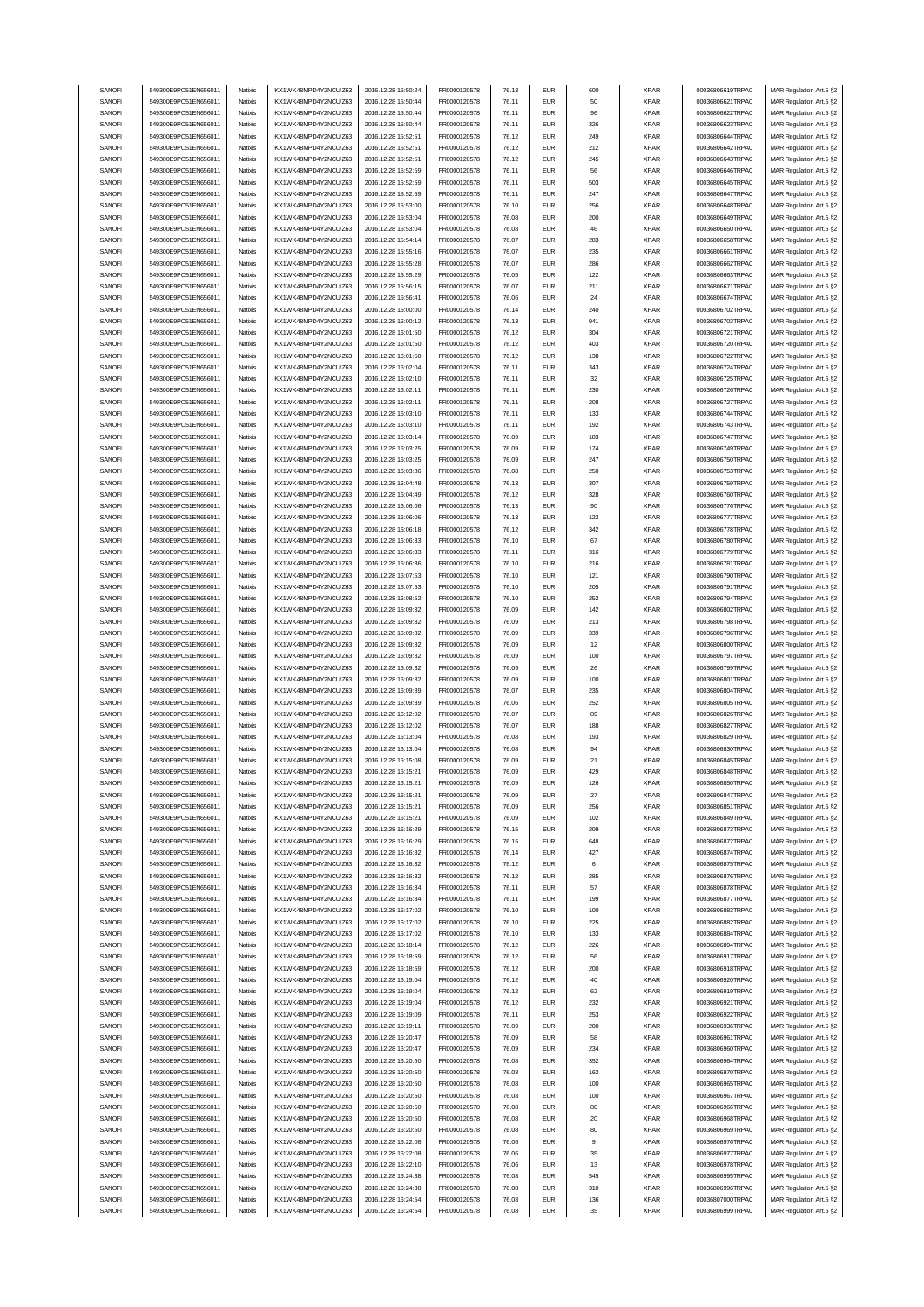| SANOFI           | 549300E9PC51EN656011                         | Natixis            | KX1WK48MPD4Y2NCUIZ63                         | 2016.12.28 16:24:54                        | FR0000120578                 | 76.08          | <b>EUR</b>               | 140        | <b>XPAR</b>                | 00036806998TRPA0                     | MAR Regulation Art.5 §2                            |
|------------------|----------------------------------------------|--------------------|----------------------------------------------|--------------------------------------------|------------------------------|----------------|--------------------------|------------|----------------------------|--------------------------------------|----------------------------------------------------|
|                  |                                              |                    | KX1WK48MPD4Y2NCUIZ63                         |                                            |                              |                |                          |            |                            |                                      |                                                    |
| SANOFI           | 549300E9PC51EN656011                         | Natixis            |                                              | 2016.12.28 16:24:54                        | FR0000120578                 | 76.08          | <b>EUR</b>               | 172        | <b>XPAR</b>                | 00036807001TRPA0                     | MAR Regulation Art.5 §2                            |
| SANOFI           | 549300E9PC51EN656011                         | Natixis            | KX1WK48MPD4Y2NCUIZ63                         | 2016.12.28 16:25:36                        | FR0000120578                 | 76.08          | <b>EUR</b>               | 162        | <b>XPAR</b>                | 00036807011TRPA0                     | MAR Regulation Art.5 §2                            |
| SANOFI           | 549300E9PC51EN656011                         | Natixis            | KX1WK48MPD4Y2NCUIZ63                         | 2016.12.28 16:25:36                        | FR0000120578                 | 76.08          | <b>EUR</b>               | 272        | <b>XPAR</b>                | 00036807010TRPA0                     | MAR Regulation Art.5 §2                            |
| SANOFI           | 549300E9PC51EN656011                         | Natixis            | KX1WK48MPD4Y2NCUIZ63                         | 2016.12.28 16:25:36                        | FR0000120578                 | 76.08          | <b>EUR</b>               | 43         | <b>XPAR</b>                | 00036807012TRPA0                     | MAR Regulation Art.5 §2                            |
|                  |                                              |                    |                                              |                                            |                              |                |                          |            |                            |                                      |                                                    |
| SANOFI           | 549300E9PC51EN656011                         | Natixis            | KX1WK48MPD4Y2NCUIZ63                         | 2016.12.28 16:25:37                        | FR0000120578                 | 76.07          | <b>EUR</b>               | 439        | <b>XPAR</b>                | 00036807013TRPA0                     | MAR Regulation Art.5 §2                            |
| SANOFI           | 549300E9PC51EN656011                         | Natixis            | KX1WK48MPD4Y2NCUIZ63                         | 2016.12.28 16:29:27                        | FR0000120578                 | 76.10          | <b>EUR</b>               | 504        | <b>XPAR</b>                | 00036807068TRPA0                     | MAR Regulation Art.5 §2                            |
| SANOFI           | 549300E9PC51EN656011                         | Natixis            | KX1WK48MPD4Y2NCUIZ63                         | 2016.12.28 16:29:27                        | FR0000120578                 | 76.10          | <b>EUR</b>               | 165        | <b>XPAR</b>                | 00036807069TRPA0                     | MAR Regulation Art.5 §2                            |
|                  |                                              |                    |                                              |                                            |                              |                |                          |            |                            |                                      |                                                    |
| SANOFI           | 549300E9PC51EN656011                         | Natixis            | KX1WK48MPD4Y2NCUIZ63                         | 2016.12.28 16:29:27                        | FR0000120578                 | 76.10          | <b>EUR</b>               | 189        | <b>XPAR</b>                | 00036807067TRPA0                     | MAR Regulation Art.5 §2                            |
| SANOFI           | 549300E9PC51EN656011                         | Natixis            | KX1WK48MPD4Y2NCUIZ63                         | 2016.12.28 16:31:26                        | FR0000120578                 | 76.14          | <b>EUR</b>               | 100        | <b>XPAR</b>                | 00036807085TRPA0                     | MAR Regulation Art.5 §2                            |
| SANOFI           | 549300E9PC51EN656011                         | Natixis            | KX1WK48MPD4Y2NCUIZ63                         | 2016.12.28 16:31:26                        | FR0000120578                 | 76.14          | <b>EUR</b>               | 100        | <b>XPAR</b>                | 00036807086TRPA0                     | MAR Regulation Art.5 §2                            |
|                  |                                              |                    |                                              |                                            |                              |                |                          |            |                            |                                      |                                                    |
| SANOFI           | 549300E9PC51EN656011                         | Natixis            | KX1WK48MPD4Y2NCUIZ63                         | 2016.12.28 16:31:26                        | FR0000120578                 | 76.14          | <b>EUR</b>               | 100        | <b>XPAR</b>                | 00036807087TRPA0                     | MAR Regulation Art.5 §2                            |
| SANOFI           | 549300E9PC51EN656011                         | Natixis            | KX1WK48MPD4Y2NCUIZ63                         | 2016.12.28 16:31:26                        | FR0000120578                 | 76.14          | <b>EUR</b>               | 100        | <b>XPAR</b>                | 00036807088TRPA0                     | MAR Regulation Art.5 §2                            |
|                  |                                              |                    |                                              |                                            |                              |                |                          |            |                            |                                      |                                                    |
| SANOFI           | 549300E9PC51EN656011                         | Natixis            | KX1WK48MPD4Y2NCUIZ63                         | 2016.12.28 16:31:26                        | FR0000120578                 | 76.14          | <b>EUR</b>               | 200        | <b>XPAR</b>                | 00036807089TRPA0                     | MAR Regulation Art.5 §2                            |
| SANOFI           | 549300E9PC51EN656011                         | Natixis            | KX1WK48MPD4Y2NCUIZ63                         | 2016.12.28 16:31:26                        | FR0000120578                 | 76.14          | <b>EUR</b>               | 712        | <b>XPAR</b>                | 00036807082TRPA0                     | MAR Regulation Art.5 §2                            |
| SANOFI           | 549300E9PC51EN656011                         | Natixis            | KX1WK48MPD4Y2NCUIZ63                         | 2016.12.28 16:31:26                        | FR0000120578                 | 76.14          | <b>EUR</b>               | 752        | <b>XPAR</b>                | 00036807084TRPA0                     | MAR Regulation Art.5 §2                            |
|                  |                                              |                    |                                              |                                            |                              |                |                          |            |                            |                                      |                                                    |
| SANOFI           | 549300E9PC51EN656011                         | Natixis            | KX1WK48MPD4Y2NCUIZ63                         | 2016.12.28 16:31:26                        | FR0000120578                 | 76.14          | <b>EUR</b>               | 367        | <b>XPAR</b>                | 00036807083TRPA0                     | MAR Regulation Art.5 §2                            |
| SANOFI           | 549300E9PC51EN656011                         | Natixis            | KX1WK48MPD4Y2NCUIZ63                         | 2016.12.28 16:31:37                        | FR0000120578                 | 76.13          | <b>EUR</b>               | 398        | <b>XPAR</b>                | 00036807097TRPA0                     | MAR Regulation Art.5 §2                            |
| SANOFI           | 549300E9PC51EN656011                         | Natixis            | KX1WK48MPD4Y2NCUIZ63                         | 2016.12.28 16:31:37                        | FR0000120578                 | 76.13          | <b>EUR</b>               | 86         | <b>XPAR</b>                | 00036807096TRPA0                     | MAR Regulation Art.5 §2                            |
|                  |                                              |                    |                                              |                                            |                              |                |                          |            |                            |                                      |                                                    |
| SANOFI           | 549300E9PC51EN656011                         | Natixis            | KX1WK48MPD4Y2NCUIZ63                         | 2016.12.28 16:33:38                        | FR0000120578                 | 76.12          | <b>EUR</b>               | 100        | <b>XPAR</b>                | 00036807110TRPA0                     | MAR Regulation Art.5 §2                            |
| SANOFI           | 549300E9PC51EN656011                         | Natixis            | KX1WK48MPD4Y2NCUIZ63                         | 2016.12.28 16:33:43                        | FR0000120578                 | 76.12          | <b>EUR</b>               | 100        | <b>XPAR</b>                | 00036807111TRPA0                     | MAR Regulation Art.5 §2                            |
| SANOFI           | 549300E9PC51EN656011                         | Natixis            | KX1WK48MPD4Y2NCUIZ63                         | 2016.12.28 16:33:47                        | FR0000120578                 | 76.12          | <b>EUR</b>               | 175        | <b>XPAR</b>                | 00036807112TRPA0                     | MAR Regulation Art.5 §2                            |
|                  | 549300E9PC51EN656011                         |                    |                                              |                                            |                              |                | <b>EUR</b>               |            |                            | 00036807116TRPA0                     |                                                    |
| SANOFI           |                                              | Natixis            | KX1WK48MPD4Y2NCUIZ63                         | 2016.12.28 16:34:00                        | FR0000120578                 | 76.12          |                          | 233        | <b>XPAR</b>                |                                      | MAR Regulation Art.5 §2                            |
| SANOFI           | 549300E9PC51EN656011                         | Natixis            | KX1WK48MPD4Y2NCUIZ63                         | 2016.12.28 16:34:00                        | FR0000120578                 | 76.12          | <b>EUR</b>               | 218        | <b>XPAR</b>                | 00036807115TRPA0                     | MAR Regulation Art.5 §2                            |
| SANOFI           | 549300E9PC51EN656011                         | Natixis            | KX1WK48MPD4Y2NCUIZ63                         | 2016.12.28 16:34:00                        | FR0000120578                 | 76.12          | <b>EUR</b>               | 242        | <b>XPAR</b>                | 00036807118TRPA0                     | MAR Regulation Art.5 §2                            |
|                  |                                              |                    | KX1WK48MPD4Y2NCUIZ63                         |                                            |                              |                |                          |            |                            |                                      |                                                    |
| SANOFI           | 549300E9PC51EN656011                         | Natixis            |                                              | 2016.12.28 16:34:00                        | FR0000120578                 | 76.12          | <b>EUR</b>               | 243        | <b>XPAR</b>                | 00036807117TRPA0                     | MAR Regulation Art.5 §2                            |
| SANOFI           | 549300E9PC51EN656011                         | Natixis            | KX1WK48MPD4Y2NCUIZ63                         | 2016.12.28 16:34:01                        | FR0000120578                 | 76.11          | <b>EUR</b>               | 100        | <b>XPAR</b>                | 00036807119TRPA0                     | MAR Regulation Art.5 §2                            |
| SANOFI           | 549300E9PC51EN656011                         | Natixis            | KX1WK48MPD4Y2NCUIZ63                         | 2016.12.28 16:34:01                        | FR0000120578                 | 76.11          | <b>EUR</b>               | 100        | <b>XPAR</b>                | 00036807125TRPA0                     | MAR Regulation Art.5 §2                            |
|                  |                                              |                    |                                              |                                            |                              |                |                          |            |                            |                                      |                                                    |
| SANOFI           | 549300E9PC51EN656011                         | Natixis            | KX1WK48MPD4Y2NCUIZ63                         | 2016.12.28 16:34:03                        | FR0000120578                 | 76.11          | <b>EUR</b>               | 100        | <b>XPAR</b>                | 00036807126TRPA0                     | MAR Regulation Art.5 §2                            |
| SANOFI           | 549300E9PC51EN656011                         | Natixis            | KX1WK48MPD4Y2NCUIZ63                         | 2016.12.28 16:35:37                        | FR0000120578                 | 76.12          | <b>EUR</b>               | 224        | <b>XPAR</b>                | 00036807141TRPA0                     | MAR Regulation Art.5 §2                            |
| SANOFI           | 549300E9PC51EN656011                         | Natixis            | KX1WK48MPD4Y2NCUIZ63                         | 2016.12.28 16:35:37                        | FR0000120578                 | 76.12          | <b>EUR</b>               | 202        | <b>XPAR</b>                | 00036807140TRPA0                     | MAR Regulation Art.5 §2                            |
|                  |                                              |                    |                                              |                                            |                              |                |                          |            |                            |                                      |                                                    |
| SANOFI           | 549300E9PC51EN656011                         | Natixis            | KX1WK48MPD4Y2NCUIZ63                         | 2016.12.28 16:37:08                        | FR0000120578                 | 76.12          | <b>EUR</b>               | 77         | <b>XPAR</b>                | 00036807149TRPA0                     | MAR Regulation Art.5 §2                            |
| SANOFI           | 549300E9PC51EN656011                         | Natixis            | KX1WK48MPD4Y2NCUIZ63                         | 2016.12.28 16:37:30                        | FR0000120578                 | 76.13          | <b>EUR</b>               | 198        | <b>XPAR</b>                | 00036807156TRPA0                     | MAR Regulation Art.5 §2                            |
| SANOFI           | 549300E9PC51EN656011                         | Natixis            | KX1WK48MPD4Y2NCUIZ63                         | 2016.12.28 16:37:30                        | FR0000120578                 | 76.13          | <b>EUR</b>               | 107        | <b>XPAR</b>                | 00036807155TRPA0                     | MAR Regulation Art.5 §2                            |
|                  |                                              |                    |                                              |                                            |                              |                |                          |            |                            |                                      |                                                    |
| SANOFI           | 549300E9PC51EN656011                         | Natixis            | KX1WK48MPD4Y2NCUIZ63                         | 2016.12.28 16:37:30                        | FR0000120578                 | 76.13          | <b>EUR</b>               | 63         | <b>XPAR</b>                | 00036807151TRPA0                     | MAR Regulation Art.5 §2                            |
| SANOFI           | 549300E9PC51EN656011                         | Natixis            | KX1WK48MPD4Y2NCUIZ63                         | 2016.12.28 16:37:30                        | FR0000120578                 | 76.13          | <b>EUR</b>               | 186        | <b>XPAR</b>                | 00036807154TRPA0                     | MAR Regulation Art.5 §2                            |
| SANOFI           | 549300E9PC51EN656011                         | Natixis            | KX1WK48MPD4Y2NCUIZ63                         | 2016.12.28 16:37:30                        | FR0000120578                 | 76.13          | <b>EUR</b>               | 46         | <b>XPAR</b>                | 00036807152TRPA0                     | MAR Regulation Art.5 §2                            |
|                  |                                              |                    |                                              |                                            |                              |                |                          |            |                            |                                      |                                                    |
| SANOFI           | 549300E9PC51EN656011                         | Natixis            | KX1WK48MPD4Y2NCUIZ63                         | 2016.12.28 16:37:30                        | FR0000120578                 | 76.13          | <b>EUR</b>               | 32         | <b>XPAR</b>                | 00036807153TRPA0                     | MAR Regulation Art.5 §2                            |
| SANOFI           | 549300E9PC51EN656011                         | Natixis            | KX1WK48MPD4Y2NCUIZ63                         | 2016.12.28 16:37:33                        | FR0000120578                 | 76.12          | <b>EUR</b>               | 200        | <b>XPAR</b>                | 00036807159TRPA0                     | MAR Regulation Art.5 §2                            |
|                  |                                              |                    |                                              |                                            |                              |                |                          |            |                            |                                      |                                                    |
| SANOFI           | 549300E9PC51EN656011                         | Natixis            | KX1WK48MPD4Y2NCUIZ63                         | 2016.12.28 16:37:35                        | FR0000120578                 | 76.12          | <b>EUR</b>               | 100        | <b>XPAR</b>                | 00036807160TRPA0                     | MAR Regulation Art.5 §2                            |
| SANOFI           | 549300E9PC51EN656011                         | Natixis            | KX1WK48MPD4Y2NCUIZ63                         | 2016.12.28 16:37:42                        | FR0000120578                 | 76.12          | <b>EUR</b>               | 54         | <b>XPAR</b>                | 00036807165TRPA0                     | MAR Regulation Art.5 §2                            |
| SANOFI           | 549300E9PC51EN656011                         | Natixis            | KX1WK48MPD4Y2NCUIZ63                         | 2016.12.28 16:37:42                        | FR0000120578                 | 76.12          | <b>EUR</b>               | 100        | <b>XPAR</b>                | 00036807163TRPA0                     | MAR Regulation Art.5 §2                            |
|                  |                                              |                    |                                              |                                            |                              |                |                          |            |                            |                                      |                                                    |
| SANOFI           | 549300E9PC51EN656011                         | Natixis            | KX1WK48MPD4Y2NCUIZ63                         | 2016.12.28 16:37:42                        | FR0000120578                 | 76.12          | <b>EUR</b>               | 146        | <b>XPAR</b>                | 00036807164TRPA0                     | MAR Regulation Art.5 §2                            |
| SANOFI           | 549300E9PC51EN656011                         | Natixis            | KX1WK48MPD4Y2NCUIZ63                         | 2016.12.28 16:37:42                        | FR0000120578                 | 76.12          | <b>EUR</b>               | 234        | <b>XPAR</b>                | 00036807161TRPA0                     | MAR Regulation Art.5 §2                            |
| SANOFI           | 549300E9PC51EN656011                         | Natixis            | KX1WK48MPD4Y2NCUIZ63                         | 2016.12.28 16:37:42                        | FR0000120578                 | 76.12          | <b>EUR</b>               | 66         | <b>XPAR</b>                | 00036807162TRPA0                     | MAR Regulation Art.5 §2                            |
|                  | 549300E9PC51EN656011                         |                    |                                              |                                            |                              |                | <b>EUR</b>               |            |                            |                                      |                                                    |
| SANOFI           |                                              | Natixis            | KX1WK48MPD4Y2NCUIZ63                         | 2016.12.28 16:37:43                        | FR0000120578                 | 76.12          |                          | 113        | <b>XPAR</b>                | 00036807168TRPA0                     | MAR Regulation Art.5 §2                            |
| SANOFI           | 549300E9PC51EN656011                         | Natixis            | KX1WK48MPD4Y2NCUIZ63                         | 2016.12.28 16:37:43                        | FR0000120578                 | 76.12          | <b>EUR</b>               | 33         | <b>XPAR</b>                | 00036807182TRPA0                     | MAR Regulation Art.5 §2                            |
|                  |                                              |                    |                                              |                                            |                              |                |                          |            |                            |                                      |                                                    |
|                  | 549300E9PC51EN656011                         |                    |                                              |                                            |                              |                | <b>EUR</b>               | 47         |                            | 00036807175TRPA0                     |                                                    |
| SANOFI           |                                              | Natixis            | KX1WK48MPD4Y2NCUIZ63                         | 2016.12.28 16:37:43                        | FR0000120578                 | 76.12          |                          |            | <b>XPAR</b>                |                                      | MAR Regulation Art.5 §2                            |
| SANOFI           | 549300E9PC51EN656011                         | Natixis            | KX1WK48MPD4Y2NCUIZ63                         | 2016.12.28 16:37:43                        | FR0000120578                 | 76.12          | <b>EUR</b>               | 105        | <b>XPAR</b>                | 00036807172TRPA0                     | MAR Regulation Art.5 §2                            |
| SANOFI           | 549300E9PC51EN656011                         | Natixis            | KX1WK48MPD4Y2NCUIZ63                         | 2016.12.28 16:37:43                        | FR0000120578                 | 76.12          | <b>EUR</b>               | 87         | <b>XPAR</b>                | 00036807167TRPA0                     | MAR Regulation Art.5 §2                            |
| SANOFI           | 549300E9PC51EN656011                         | Natixis            | KX1WK48MPD4Y2NCUIZ63                         | 2016.12.28 16:37:43                        | FR0000120578                 | 76.12          | <b>EUR</b>               | 95         | <b>XPAR</b>                | 00036807173TRPA0                     |                                                    |
|                  |                                              |                    |                                              |                                            |                              |                |                          |            |                            |                                      | MAR Regulation Art.5 §2                            |
| SANOFI           | 549300E9PC51EN656011                         | Natixis            | KX1WK48MPD4Y2NCUIZ63                         | 2016.12.28 16:37:43                        | FR0000120578                 | 76.12          | <b>EUR</b>               | 53         | <b>XPAR</b>                | 00036807176TRPA0                     | MAR Regulation Art.5 §2                            |
| SANOFI           | 549300E9PC51EN656011                         | Natixis            | KX1WK48MPD4Y2NCUIZ63                         | 2016.12.28 16:37:43                        | FR0000120578                 | 76.12          | <b>EUR</b>               | 77         | <b>XPAR</b>                | 00036807178TRPA0                     | MAR Regulation Art.5 §2                            |
| SANOFI           | 549300E9PC51EN656011                         | Natixis            | KX1WK48MPD4Y2NCUIZ63                         | 2016.12.28 16:37:43                        | FR0000120578                 | 76.12          | <b>EUR</b>               | 100        | <b>XPAR</b>                | 00036807181TRPA0                     | MAR Regulation Art.5 §2                            |
|                  |                                              |                    |                                              |                                            |                              |                |                          |            |                            |                                      |                                                    |
| SANOFI           | 549300E9PC51EN656011                         | Natixis            | KX1WK48MPD4Y2NCUIZ63                         | 2016.12.28 16:37:43                        | FR0000120578                 | 76.12          | <b>EUR</b>               | 120        | <b>XPAR</b>                | 00036807169TRPA0                     | MAR Regulation Art.5 §2                            |
| SANOFI           | 549300E9PC51EN656011                         | Natixis            | KX1WK48MPD4Y2NCUIZ63                         | 2016.12.28 16:37:43                        | FR0000120578                 | 76.12          | <b>EUR</b>               | 100        | <b>XPAR</b>                | 00036807180TRPA0                     | MAR Regulation Art.5 §2                            |
| SANOFI           | 549300E9PC51EN656011                         | Natixis            | KX1WK48MPD4Y2NCUIZ63                         | 2016.12.28 16:37:43                        | FR0000120578                 | 76.12          | <b>EUR</b>               | 100        | <b>XPAR</b>                | 00036807177TRPA0                     | MAR Regulation Art.5 §2                            |
|                  |                                              |                    |                                              |                                            |                              |                |                          |            |                            |                                      |                                                    |
| SANOFI           | 549300E9PC51EN656011                         | Natixis            | KX1WK48MPD4Y2NCUIZ63                         | 2016.12.28 16:37:43                        | FR0000120578                 | 76.12          | <b>EUR</b>               | 100        | <b>XPAR</b>                | 00036807174TRPA0                     | MAR Regulation Art.5 §2                            |
| SANOFI           | 549300E9PC51EN656011                         | Natixis            | KX1WK48MPD4Y2NCUIZ63                         | 2016.12.28 16:37:43                        | FR0000120578                 | 76.12          | <b>EUR</b>               | 100        | <b>XPAR</b>                | 00036807171TRPA0                     | MAR Regulation Art.5 §2                            |
| SANUH            | 549300E9PC51EN656011                         | rvatixis           | KX1WK48MPD4Y2NCUIZ63                         | 2016.12.28 16:37:43                        | <b>FR00001205/8</b>          | 76.12          | EUM                      | าบน        | <b>XPAR</b>                | 00036807166TRPA0                     | MAR Regulation Art.5 §2                            |
| SANOFI           |                                              | Natixis            |                                              |                                            |                              |                | <b>EUR</b>               | 54         | <b>XPAR</b>                | 00036807170TRPA0                     |                                                    |
|                  | 549300E9PC51EN656011                         |                    | KX1WK48MPD4Y2NCUIZ63                         | 2016.12.28 16:37:43                        | FR0000120578                 | 76.12          |                          |            |                            |                                      | MAR Regulation Art.5 §2                            |
| SANOFI           | 549300E9PC51EN656011                         | Natixis            | KX1WK48MPD4Y2NCUIZ63                         | 2016.12.28 16:37:43                        | FR0000120578                 | 76.12          | <b>EUR</b>               | 23         | <b>XPAR</b>                | 00036807179TRPA0                     | MAR Regulation Art.5 §2                            |
| SANOFI           | 549300E9PC51EN656011                         | Natixis            | KX1WK48MPD4Y2NCUIZ63                         | 2016.12.28 16:38:24                        | FR0000120578                 | 76.11          | <b>EUR</b>               | 8          | <b>XPAR</b>                | 00036807186TRPA0                     | MAR Regulation Art.5 §2                            |
| SANOFI           | 549300E9PC51EN656011                         | Natixis            | KX1WK48MPD4Y2NCUIZ63                         | 2016.12.28 16:38:24                        | FR0000120578                 | 76.11          | <b>EUR</b>               | 27         | <b>XPAR</b>                | 00036807184TRPA0                     | MAR Regulation Art.5 §2                            |
|                  |                                              |                    |                                              |                                            |                              |                |                          |            |                            |                                      |                                                    |
| SANOFI           | 549300E9PC51EN656011                         | Natixis            | KX1WK48MPD4Y2NCUIZ63                         | 2016.12.28 16:38:24                        | FR0000120578                 | 76.11          | <b>EUR</b>               | 200        | <b>XPAR</b>                | 00036807185TRPA0                     | MAR Regulation Art.5 §2                            |
| SANOFI           | 549300E9PC51EN656011                         | Natixis            | KX1WK48MPD4Y2NCUIZ63                         | 2016.12.28 16:40:56                        | FR0000120578                 | 76.16          | <b>EUR</b>               | 11         | <b>XPAR</b>                | 00036807219TRPA0                     | MAR Regulation Art.5 §2                            |
| SANOFI           | 549300E9PC51EN656011                         | Natixis            | KX1WK48MPD4Y2NCUIZ63                         | 2016.12.28 16:40:56                        | FR0000120578                 | 76.16          | <b>EUR</b>               | 400        | <b>XPAR</b>                | 00036807217TRPA0                     | MAR Regulation Art.5 §2                            |
|                  |                                              |                    |                                              |                                            |                              |                |                          |            |                            |                                      |                                                    |
| SANOFI           | 549300E9PC51EN656011                         | Natixis            | KX1WK48MPD4Y2NCUIZ63                         | 2016.12.28 16:40:56                        | FR0000120578                 | 76.16          | <b>EUR</b>               | 300        | <b>XPAR</b>                | 00036807218TRPA0                     | MAR Regulation Art.5 §2                            |
| SANOFI           | 549300E9PC51EN656011                         | Natixis            | KX1WK48MPD4Y2NCUIZ63                         | 2016.12.28 16:40:57                        | FR0000120578                 | 76.15          | <b>EUR</b>               | 490        | <b>XPAR</b>                | 00036807220TRPA0                     | MAR Regulation Art.5 §2                            |
| SANOFI           | 549300E9PC51EN656011                         | Natixis            | KX1WK48MPD4Y2NCUIZ63                         | 2016.12.28 16:41:07                        | FR0000120578                 | 76.15          | <b>EUR</b>               | 278        | <b>XPAR</b>                | 00036807222TRPA0                     | MAR Regulation Art.5 §2                            |
| SANOFI           | 549300E9PC51EN656011                         | Natixis            | KX1WK48MPD4Y2NCUIZ63                         | 2016.12.28 16:41:07                        | FR0000120578                 | 76.15          | <b>EUR</b>               | 10         | <b>XPAR</b>                | 00036807221TRPA0                     | MAR Regulation Art.5 §2                            |
|                  |                                              |                    |                                              |                                            |                              |                |                          |            |                            |                                      |                                                    |
| SANOFI           | 549300E9PC51EN656011                         | Natixis            | KX1WK48MPD4Y2NCUIZ63                         | 2016.12.28 16:41:08                        | FR0000120578                 | 76.14          | <b>EUR</b>               | 10         | <b>XPAR</b>                | 00036807223TRPA0                     | MAR Regulation Art.5 §2                            |
| SANOFI           | 549300E9PC51EN656011                         | Natixis            | KX1WK48MPD4Y2NCUIZ63                         | 2016.12.28 16:41:21                        | FR0000120578                 | 76.14          | <b>EUR</b>               | 53         | <b>XPAR</b>                | 00036807228TRPA0                     | MAR Regulation Art.5 §2                            |
|                  |                                              |                    | KX1WK48MPD4Y2NCUIZ63                         |                                            |                              |                |                          |            |                            |                                      |                                                    |
| SANOFI           | 549300E9PC51EN656011                         | Natixis            |                                              | 2016.12.28 16:41:21                        | FR0000120578                 | 76.14          | <b>EUR</b>               | 114        | <b>XPAR</b>                | 00036807227TRPA0                     | MAR Regulation Art.5 §2                            |
| SANOFI           | 549300E9PC51EN656011                         | Natixis            | KX1WK48MPD4Y2NCUIZ63                         | 2016.12.28 16:41:21                        | FR0000120578                 | 76.14          | <b>EUR</b>               | 79         | <b>XPAR</b>                | 00036807229TRPA0                     | MAR Regulation Art.5 §2                            |
| SANOFI           | 549300E9PC51EN656011                         | Natixis            | KX1WK48MPD4Y2NCUIZ63                         | 2016.12.28 16:41:24                        | FR0000120578                 | 76.13          | <b>EUR</b>               | 249        | <b>XPAR</b>                | 00036807232TRPA0                     | MAR Regulation Art.5 §2                            |
| SANOFI           | 549300E9PC51EN656011                         | Natixis            | KX1WK48MPD4Y2NCUIZ63                         | 2016.12.28 16:41:37                        | FR0000120578                 | 76.12          | <b>EUR</b>               | 235        | <b>XPAR</b>                | 00036807235TRPA0                     | MAR Regulation Art.5 §2                            |
|                  |                                              |                    |                                              |                                            |                              |                |                          |            |                            |                                      |                                                    |
| SANOFI           | 549300E9PC51EN656011                         | Natixis            | KX1WK48MPD4Y2NCUIZ63                         | 2016.12.28 16:42:00                        | FR0000120578                 | 76.11          | <b>EUR</b>               | 160        | <b>XPAR</b>                | 00036807241TRPA0                     | MAR Regulation Art.5 §2                            |
| SANOFI           | 549300E9PC51EN656011                         | Natixis            | KX1WK48MPD4Y2NCUIZ63                         | 2016.12.28 16:42:00                        | FR0000120578                 | 76.11          | <b>EUR</b>               | 89         | <b>XPAR</b>                | 00036807240TRPA0                     | MAR Regulation Art.5 §2                            |
| SANOFI           | 549300E9PC51EN656011                         | Natixis            | KX1WK48MPD4Y2NCUIZ63                         |                                            | FR0000120578                 | 76.12          | <b>EUR</b>               | 100        | <b>XPAR</b>                | 00036807277TRPA0                     |                                                    |
|                  |                                              |                    |                                              | 2016.12.28 16:43:35                        |                              |                |                          |            |                            |                                      | MAR Regulation Art.5 §2                            |
| SANOFI           | 549300E9PC51EN656011                         | Natixis            | KX1WK48MPD4Y2NCUIZ63                         | 2016.12.28 16:43:36                        | FR0000120578                 | 76.12          | <b>EUR</b>               | 4          | <b>XPAR</b>                | 00036807280TRPA0                     | MAR Regulation Art.5 §2                            |
| SANOFI           | 549300E9PC51EN656011                         | Natixis            | KX1WK48MPD4Y2NCUIZ63                         | 2016.12.28 16:43:37                        | FR0000120578                 | 76.12          | <b>EUR</b>               | 100        | <b>XPAR</b>                | 00036807283TRPA0                     | MAR Regulation Art.5 §2                            |
|                  |                                              | Natixis            |                                              |                                            |                              |                |                          |            |                            |                                      |                                                    |
| SANOFI           | 549300E9PC51EN656011                         |                    | KX1WK48MPD4Y2NCUIZ63                         | 2016.12.28 16:43:37                        | FR0000120578                 | 76.12          | <b>EUR</b>               | 179        | <b>XPAR</b>                | 00036807281TRPA0                     | MAR Regulation Art.5 §2                            |
| SANOFI           | 549300E9PC51EN656011                         | Natixis            | KX1WK48MPD4Y2NCUIZ63                         | 2016.12.28 16:43:37                        | FR0000120578                 | 76.12          | <b>EUR</b>               | 53         | <b>XPAR</b>                | 00036807285TRPA0                     | MAR Regulation Art.5 §2                            |
| SANOFI           | 549300E9PC51EN656011                         | Natixis            | KX1WK48MPD4Y2NCUIZ63                         | 2016.12.28 16:43:37                        | FR0000120578                 | 76.12          | <b>EUR</b>               | 57         | <b>XPAR</b>                | 00036807284TRPA0                     | MAR Regulation Art.5 §2                            |
| SANOFI           | 549300E9PC51EN656011                         | Natixis            | KX1WK48MPD4Y2NCUIZ63                         | 2016.12.28 16:43:37                        | FR0000120578                 | 76.12          | <b>EUR</b>               | 95         | <b>XPAR</b>                | 00036807282TRPA0                     | MAR Regulation Art.5 §2                            |
|                  |                                              |                    |                                              |                                            |                              |                |                          |            |                            |                                      |                                                    |
| SANOFI           | 549300E9PC51EN656011                         | Natixis            | KX1WK48MPD4Y2NCUIZ63                         | 2016.12.28 16:44:03                        | FR0000120578                 | 76.12          | <b>EUR</b>               | 194        | <b>XPAR</b>                | 00036807290TRPA0                     | MAR Regulation Art.5 §2                            |
| SANOFI           | 549300E9PC51EN656011                         | Natixis            | KX1WK48MPD4Y2NCUIZ63                         | 2016.12.28 16:44:12                        | FR0000120578                 | 76.11          | <b>EUR</b>               | 138        | <b>XPAR</b>                | 00036807298TRPA0                     | MAR Regulation Art.5 §2                            |
| SANOFI           | 549300E9PC51EN656011                         | Natixis            | KX1WK48MPD4Y2NCUIZ63                         | 2016.12.28 16:44:12                        | FR0000120578                 | 76.11          | <b>EUR</b>               | 158        | <b>XPAR</b>                | 00036807297TRPA0                     | MAR Regulation Art.5 §2                            |
|                  |                                              |                    |                                              |                                            |                              |                |                          |            |                            |                                      |                                                    |
| SANOFI           | 549300E9PC51EN656011                         | Natixis            | KX1WK48MPD4Y2NCUIZ63                         | 2016.12.28 16:44:36                        | FR0000120578                 | 76.09          | <b>EUR</b>               | 27         | <b>XPAR</b>                | 00036807306TRPA0                     | MAR Regulation Art.5 §2                            |
| SANOFI           | 549300E9PC51EN656011                         | Natixis            | KX1WK48MPD4Y2NCUIZ63                         | 2016.12.28 16:44:36                        | FR0000120578                 | 76.09          | <b>EUR</b>               | 145        | <b>XPAR</b>                | 00036807304TRPA0                     | MAR Regulation Art.5 §2                            |
| SANOFI           | 549300E9PC51EN656011                         | Natixis            | KX1WK48MPD4Y2NCUIZ63                         | 2016.12.28 16:44:36                        | FR0000120578                 | 76.09          | <b>EUR</b>               | 125        | <b>XPAR</b>                | 00036807305TRPA0                     | MAR Regulation Art.5 §2                            |
|                  |                                              |                    |                                              |                                            |                              |                |                          |            |                            |                                      |                                                    |
| SANOFI           | 549300E9PC51EN656011                         | Natixis            | KX1WK48MPD4Y2NCUIZ63                         | 2016.12.28 16:44:36                        | FR0000120578                 | 76.09          | <b>EUR</b>               | 270        | <b>XPAR</b>                | 00036807303TRPA0                     | MAR Regulation Art.5 §2                            |
| SANOFI           | 549300E9PC51EN656011                         | Natixis            | KX1WK48MPD4Y2NCUIZ63                         | 2016.12.28 16:44:58                        | FR0000120578                 | 76.09          | <b>EUR</b>               | 100        | <b>XPAR</b>                | 00036807311TRPA0                     | MAR Regulation Art.5 §2                            |
| SANOFI           | 549300E9PC51EN656011                         | Natixis            | KX1WK48MPD4Y2NCUIZ63                         | 2016.12.28 16:44:58                        | FR0000120578                 | 76.09          | <b>EUR</b>               | 41         | <b>XPAR</b>                | 00036807312TRPA0                     | MAR Regulation Art.5 §2                            |
|                  |                                              |                    |                                              |                                            |                              |                | <b>EUR</b>               | 226        |                            |                                      |                                                    |
| SANOFI           | 549300E9PC51EN656011                         | Natixis            | KX1WK48MPD4Y2NCUIZ63                         | 2016.12.28 16:44:58                        | FR0000120578                 | 76.09          |                          |            | <b>XPAR</b>                | 00036807309TRPA0                     | MAR Regulation Art.5 §2                            |
| SANOFI<br>SANOFI | 549300E9PC51EN656011<br>549300E9PC51EN656011 | Natixis<br>Natixis | KX1WK48MPD4Y2NCUIZ63<br>KX1WK48MPD4Y2NCUIZ63 | 2016.12.28 16:44:58<br>2016.12.28 16:45:38 | FR0000120578<br>FR0000120578 | 76.09<br>76.06 | <b>EUR</b><br><b>EUR</b> | 100<br>200 | <b>XPAR</b><br><b>XPAR</b> | 00036807310TRPA0<br>00036807317TRPA0 | MAR Regulation Art.5 §2<br>MAR Regulation Art.5 §2 |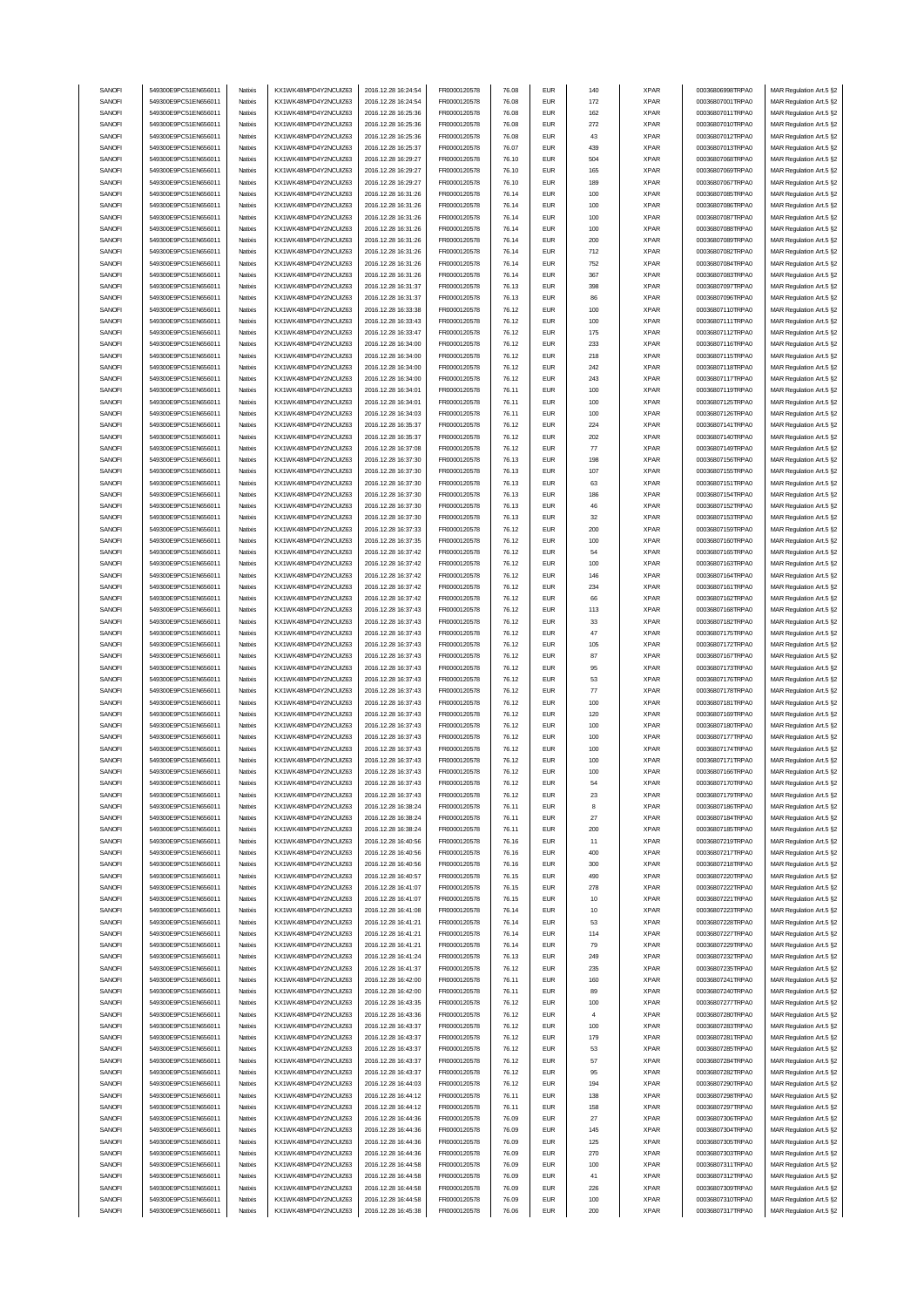| SANOFI | 549300E9PC51EN656011 | Natixis  | KX1WK48MPD4Y2NCUIZ63 | 2016.12.28 16:46:11 | FR0000120578        | 76.06 | <b>EUR</b>                  | 40             | <b>XPAR</b> | 00036807328TRPA0 | MAR Regulation Art.5 §2 |
|--------|----------------------|----------|----------------------|---------------------|---------------------|-------|-----------------------------|----------------|-------------|------------------|-------------------------|
| SANOFI | 549300E9PC51EN656011 | Natixis  | KX1WK48MPD4Y2NCUIZ63 | 2016.12.28 16:46:11 | FR0000120578        | 76.06 | <b>EUR</b>                  | 221            | <b>XPAR</b> | 00036807329TRPA0 | MAR Regulation Art.5 §2 |
| SANOFI | 549300E9PC51EN656011 | Natixis  | KX1WK48MPD4Y2NCUIZ63 | 2016.12.28 16:46:19 | FR0000120578        | 76.05 | <b>EUR</b>                  | 45             | <b>XPAR</b> | 00036807334TRPA0 | MAR Regulation Art.5 §2 |
|        | 549300E9PC51EN656011 | Natixis  | KX1WK48MPD4Y2NCUIZ63 |                     |                     |       | <b>EUR</b>                  |                |             |                  |                         |
| SANOFI |                      |          |                      | 2016.12.28 16:46:19 | FR0000120578        | 76.05 |                             | 230            | <b>XPAR</b> | 00036807335TRPA0 | MAR Regulation Art.5 §2 |
| SANOFI | 549300E9PC51EN656011 | Natixis  | KX1WK48MPD4Y2NCUIZ63 | 2016.12.28 16:47:17 | FR0000120578        | 76.03 | <b>EUR</b>                  | 39             | <b>XPAR</b> | 00036807348TRPA0 | MAR Regulation Art.5 §2 |
| SANOFI | 549300E9PC51EN656011 | Natixis  | KX1WK48MPD4Y2NCUIZ63 | 2016.12.28 16:47:17 | FR0000120578        | 76.03 | <b>EUR</b>                  | 255            | <b>XPAR</b> | 00036807349TRPA0 | MAR Regulation Art.5 §2 |
| SANOFI | 549300E9PC51EN656011 | Natixis  | KX1WK48MPD4Y2NCUIZ63 | 2016.12.28 16:47:17 | FR0000120578        | 76.04 | <b>EUR</b>                  | 85             | <b>XPAR</b> | 00036807345TRPA0 | MAR Regulation Art.5 §2 |
| SANOFI | 549300E9PC51EN656011 | Natixis  | KX1WK48MPD4Y2NCUIZ63 | 2016.12.28 16:47:17 | FR0000120578        | 76.04 | <b>EUR</b>                  | 140            | <b>XPAR</b> | 00036807346TRPA0 | MAR Regulation Art.5 §2 |
| SANOFI | 549300E9PC51EN656011 | Natixis  | KX1WK48MPD4Y2NCUIZ63 | 2016.12.28 16:47:42 | FR0000120578        | 76.02 | <b>EUR</b>                  | 100            | <b>XPAR</b> | 00036807351TRPA0 | MAR Regulation Art.5 §2 |
|        |                      |          |                      |                     |                     |       |                             |                |             |                  |                         |
| SANOFI | 549300E9PC51EN656011 | Natixis  | KX1WK48MPD4Y2NCUIZ63 | 2016.12.28 16:48:12 | FR0000120578        | 76.03 | <b>EUR</b>                  | 208            | <b>XPAR</b> | 00036807370TRPA0 | MAR Regulation Art.5 §2 |
| SANOFI | 549300E9PC51EN656011 | Natixis  | KX1WK48MPD4Y2NCUIZ63 | 2016.12.28 16:48:12 | FR0000120578        | 76.03 | <b>EUR</b>                  | 211            | <b>XPAR</b> | 00036807367TRPA0 | MAR Regulation Art.5 §2 |
| SANOFI | 549300E9PC51EN656011 | Natixis  | KX1WK48MPD4Y2NCUIZ63 | 2016.12.28 16:48:12 | FR0000120578        | 76.03 | <b>EUR</b>                  | 21             | <b>XPAR</b> | 00036807369TRPA0 | MAR Regulation Art.5 §2 |
| SANOFI | 549300E9PC51EN656011 | Natixis  | KX1WK48MPD4Y2NCUIZ63 | 2016.12.28 16:48:12 | FR0000120578        | 76.03 | <b>EUR</b>                  | 100            | <b>XPAR</b> | 00036807368TRPA0 | MAR Regulation Art.5 §2 |
| SANOFI | 549300E9PC51EN656011 | Natixis  | KX1WK48MPD4Y2NCUIZ63 | 2016.12.28 16:48:22 | FR0000120578        | 76.02 | <b>EUR</b>                  | 100            | <b>XPAR</b> | 00036807372TRPA0 | MAR Regulation Art.5 §2 |
|        |                      |          |                      |                     |                     |       |                             |                |             |                  |                         |
| SANOFI | 549300E9PC51EN656011 | Natixis  | KX1WK48MPD4Y2NCUIZ63 | 2016.12.28 16:48:22 | FR0000120578        | 76.02 | <b>EUR</b>                  | 231            | <b>XPAR</b> | 00036807371TRPA0 | MAR Regulation Art.5 §2 |
| SANOFI | 549300E9PC51EN656011 | Natixis  | KX1WK48MPD4Y2NCUIZ63 | 2016.12.28 16:48:25 | FR0000120578        | 76.01 | <b>EUR</b>                  | 100            | <b>XPAR</b> | 00036807373TRPA0 | MAR Regulation Art.5 §2 |
| SANOFI | 549300E9PC51EN656011 | Natixis  | KX1WK48MPD4Y2NCUIZ63 | 2016.12.28 16:48:25 | FR0000120578        | 76.01 | <b>EUR</b>                  | 100            | <b>XPAR</b> | 00036807374TRPA0 | MAR Regulation Art.5 §2 |
| SANOFI | 549300E9PC51EN656011 | Natixis  | KX1WK48MPD4Y2NCUIZ63 | 2016.12.28 16:48:58 | FR0000120578        | 76.01 | <b>EUR</b>                  | 18             | <b>XPAR</b> | 00036807376TRPA0 | MAR Regulation Art.5 §2 |
| SANOFI | 549300E9PC51EN656011 | Natixis  | KX1WK48MPD4Y2NCUIZ63 | 2016.12.28 16:50:57 | FR0000120578        | 76.04 | <b>EUR</b>                  | 235            | <b>XPAR</b> | 00036807398TRPA0 | MAR Regulation Art.5 §2 |
| SANOFI | 549300E9PC51EN656011 | Natixis  | KX1WK48MPD4Y2NCUIZ63 | 2016.12.28 16:50:57 | FR0000120578        | 76.04 | <b>EUR</b>                  | 352            | <b>XPAR</b> | 00036807397TRPA0 |                         |
|        |                      |          |                      |                     |                     |       |                             |                |             |                  | MAR Regulation Art.5 §2 |
| SANOFI | 549300E9PC51EN656011 | Natixis  | KX1WK48MPD4Y2NCUIZ63 | 2016.12.28 16:51:03 | FR0000120578        | 76.03 | <b>EUR</b>                  | 100            | <b>XPAR</b> | 00036807403TRPA0 | MAR Regulation Art.5 §2 |
| SANOFI | 549300E9PC51EN656011 | Natixis  | KX1WK48MPD4Y2NCUIZ63 | 2016.12.28 16:51:03 | FR0000120578        | 76.03 | <b>EUR</b>                  | 100            | <b>XPAR</b> | 00036807404TRPA0 | MAR Regulation Art.5 §2 |
| SANOFI | 549300E9PC51EN656011 | Natixis  | KX1WK48MPD4Y2NCUIZ63 | 2016.12.28 16:51:03 | FR0000120578        | 76.03 | <b>EUR</b>                  | 104            | <b>XPAR</b> | 00036807402TRPA0 | MAR Regulation Art.5 §2 |
| SANOFI | 549300E9PC51EN656011 | Natixis  | KX1WK48MPD4Y2NCUIZ63 | 2016.12.28 16:51:03 | FR0000120578        | 76.03 | <b>EUR</b>                  | 156            | <b>XPAR</b> | 00036807405TRPA0 | MAR Regulation Art.5 §2 |
| SANOFI | 549300E9PC51EN656011 | Natixis  | KX1WK48MPD4Y2NCUIZ63 | 2016.12.28 16:51:37 | FR0000120578        | 76.01 | <b>EUR</b>                  | 60             | <b>XPAR</b> | 00036807419TRPA0 | MAR Regulation Art.5 §2 |
| SANOFI | 549300E9PC51EN656011 | Natixis  | KX1WK48MPD4Y2NCUIZ63 | 2016.12.28 16:51:37 |                     | 76.01 | <b>EUR</b>                  | 100            | <b>XPAR</b> | 00036807418TRPA0 | MAR Regulation Art.5 §2 |
|        |                      |          |                      |                     | FR0000120578        |       |                             |                |             |                  |                         |
| SANOFI | 549300E9PC51EN656011 | Natixis  | KX1WK48MPD4Y2NCUIZ63 | 2016.12.28 16:51:37 | FR0000120578        | 76.02 | <b>EUR</b>                  | 330            | <b>XPAR</b> | 00036807417TRPA0 | MAR Regulation Art.5 §2 |
| SANOFI | 549300E9PC51EN656011 | Natixis  | KX1WK48MPD4Y2NCUIZ63 | 2016.12.28 16:52:02 | FR0000120578        | 75.99 | <b>EUR</b>                  | 99             | <b>XPAR</b> | 00036807421TRPA0 | MAR Regulation Art.5 §2 |
| SANOFI | 549300E9PC51EN656011 | Natixis  | KX1WK48MPD4Y2NCUIZ63 | 2016.12.28 16:52:02 | FR0000120578        | 75.99 | <b>EUR</b>                  | 192            | <b>XPAR</b> | 00036807423TRPA0 | MAR Regulation Art.5 §2 |
| SANOFI | 549300E9PC51EN656011 | Natixis  | KX1WK48MPD4Y2NCUIZ63 | 2016.12.28 16:52:02 | FR0000120578        | 75.99 | <b>EUR</b>                  | 30             | <b>XPAR</b> | 00036807422TRPA0 | MAR Regulation Art.5 §2 |
| SANOFI | 549300E9PC51EN656011 | Natixis  | KX1WK48MPD4Y2NCUIZ63 | 2016.12.28 16:52:02 | FR0000120578        | 76.00 | <b>EUR</b>                  | 293            | <b>XPAR</b> | 00036807420TRPA0 | MAR Regulation Art.5 §2 |
|        |                      |          |                      |                     |                     |       |                             |                |             |                  |                         |
| SANOFI | 549300E9PC51EN656011 | Natixis  | KX1WK48MPD4Y2NCUIZ63 | 2016.12.28 16:52:10 | FR0000120578        | 75.98 | <b>EUR</b>                  | 20             | <b>XPAR</b> | 00036807428TRPA0 | MAR Regulation Art.5 §2 |
| SANOFI | 549300E9PC51EN656011 | Natixis  | KX1WK48MPD4Y2NCUIZ63 | 2016.12.28 16:52:10 | FR0000120578        | 75.98 | <b>EUR</b>                  | 236            | <b>XPAR</b> | 00036807426TRPA0 | MAR Regulation Art.5 §2 |
| SANOFI | 549300E9PC51EN656011 | Natixis  | KX1WK48MPD4Y2NCUIZ63 | 2016.12.28 16:52:10 | FR0000120578        | 75.98 | <b>EUR</b>                  | 221            | <b>XPAR</b> | 00036807427TRPA0 | MAR Regulation Art.5 §2 |
| SANOFI | 549300E9PC51EN656011 | Natixis  | KX1WK48MPD4Y2NCUIZ63 | 2016.12.28 16:54:26 | FR0000120578        | 75.97 | <b>EUR</b>                  | 295            | <b>XPAR</b> | 00036807456TRPA0 | MAR Regulation Art.5 §2 |
| SANOFI | 549300E9PC51EN656011 | Natixis  | KX1WK48MPD4Y2NCUIZ63 | 2016.12.28 16:54:26 | FR0000120578        | 75.97 | <b>EUR</b>                  | 333            | <b>XPAR</b> | 00036807455TRPA0 | MAR Regulation Art.5 §2 |
|        |                      |          |                      |                     |                     |       |                             |                |             |                  |                         |
| SANOFI | 549300E9PC51EN656011 | Natixis  | KX1WK48MPD4Y2NCUIZ63 | 2016.12.28 16:56:40 | FR0000120578        | 76.01 | <b>EUR</b>                  | 471            | <b>XPAR</b> | 00036807479TRPA0 | MAR Regulation Art.5 §2 |
| SANOFI | 549300E9PC51EN656011 | Natixis  | KX1WK48MPD4Y2NCUIZ63 | 2016.12.28 16:56:43 | FR0000120578        | 76.02 | <b>EUR</b>                  | 26             | <b>XPAR</b> | 00036807481TRPA0 | MAR Regulation Art.5 §2 |
| SANOFI | 549300E9PC51EN656011 | Natixis  | KX1WK48MPD4Y2NCUIZ63 | 2016.12.28 16:56:43 | FR0000120578        | 76.02 | <b>EUR</b>                  | 100            | <b>XPAR</b> | 00036807482TRPA0 | MAR Regulation Art.5 §2 |
| SANOFI | 549300E9PC51EN656011 | Natixis  | KX1WK48MPD4Y2NCUIZ63 | 2016.12.28 16:56:43 | FR0000120578        | 76.02 | <b>EUR</b>                  | 81             | <b>XPAR</b> | 00036807483TRPA0 | MAR Regulation Art.5 §2 |
| SANOFI | 549300E9PC51EN656011 | Natixis  | KX1WK48MPD4Y2NCUIZ63 | 2016.12.28 16:56:43 | FR0000120578        | 76.02 | <b>EUR</b>                  | 82             | <b>XPAR</b> | 00036807484TRPA0 | MAR Regulation Art.5 §2 |
|        |                      |          |                      |                     |                     |       |                             |                |             |                  |                         |
| SANOFI | 549300E9PC51EN656011 | Natixis  | KX1WK48MPD4Y2NCUIZ63 | 2016.12.28 16:57:00 | FR0000120578        | 76.01 | <b>EUR</b>                  | 225            | <b>XPAR</b> | 00036807491TRPA0 | MAR Regulation Art.5 §2 |
| SANOFI | 549300E9PC51EN656011 | Natixis  | KX1WK48MPD4Y2NCUIZ63 | 2016.12.28 16:57:00 | FR0000120578        | 76.01 | <b>EUR</b>                  | 598            | <b>XPAR</b> | 00036807493TRPA0 | MAR Regulation Art.5 §2 |
| SANOFI | 549300E9PC51EN656011 | Natixis  | KX1WK48MPD4Y2NCUIZ63 | 2016.12.28 16:57:00 | FR0000120578        | 76.01 | <b>EUR</b>                  | 151            | <b>XPAR</b> | 00036807492TRPA0 | MAR Regulation Art.5 §2 |
| SANOFI | 549300E9PC51EN656011 | Natixis  | KX1WK48MPD4Y2NCUIZ63 | 2016.12.28 16:57:30 | FR0000120578        | 76.01 | <b>EUR</b>                  | 3              | <b>XPAR</b> | 00036807496TRPA0 | MAR Regulation Art.5 §2 |
| SANOFI | 549300E9PC51EN656011 | Natixis  | KX1WK48MPD4Y2NCUIZ63 | 2016.12.28 16:57:34 | FR0000120578        | 76.01 | <b>EUR</b>                  | 300            | <b>XPAR</b> | 00036807500TRPA0 | MAR Regulation Art.5 §2 |
| SANOFI | 549300E9PC51EN656011 | Natixis  |                      |                     |                     | 76.01 | <b>EUR</b>                  |                |             |                  |                         |
|        |                      |          | KX1WK48MPD4Y2NCUIZ63 | 2016.12.28 16:57:35 | FR0000120578        |       |                             | 100            | <b>XPAR</b> | 00036807501TRPA0 | MAR Regulation Art.5 §2 |
| SANOFI | 549300E9PC51EN656011 | Natixis  | KX1WK48MPD4Y2NCUIZ63 | 2016.12.28 16:58:43 | FR0000120578        | 76.02 | <b>EUR</b>                  | 558            | <b>XPAR</b> | 00036807530TRPA0 | MAR Regulation Art.5 §2 |
| SANOFI | 549300E9PC51EN656011 | Natixis  | KX1WK48MPD4Y2NCUIZ63 | 2016.12.28 16:58:43 | FR0000120578        | 76.02 | <b>EUR</b>                  | 186            | <b>XPAR</b> | 00036807528TRPA0 | MAR Regulation Art.5 §2 |
| SANOFI | 549300E9PC51EN656011 | Natixis  | KX1WK48MPD4Y2NCUIZ63 | 2016.12.28 16:58:43 | FR0000120578        | 76.02 | <b>EUR</b>                  | 217            | <b>XPAR</b> | 00036807525TRPA0 | MAR Regulation Art.5 §2 |
| SANOFI | 549300E9PC51EN656011 | Natixis  | KX1WK48MPD4Y2NCUIZ63 | 2016.12.28 16:58:43 | FR0000120578        | 76.02 | <b>EUR</b>                  | 200            | <b>XPAR</b> | 00036807532TRPA0 | MAR Regulation Art.5 §2 |
| SANOFI | 549300E9PC51EN656011 | Natixis  | KX1WK48MPD4Y2NCUIZ63 | 2016.12.28 16:58:43 | FR0000120578        | 76.02 | <b>EUR</b>                  | 200            | <b>XPAR</b> | 00036807531TRPA0 | MAR Regulation Art.5 §2 |
|        |                      |          | KX1WK48MPD4Y2NCUIZ63 |                     |                     |       |                             |                |             | 00036807527TRPA0 |                         |
| SANOFI | 549300E9PC51EN656011 | Natixis  |                      | 2016.12.28 16:58:43 | FR0000120578        | 76.02 | <b>EUR</b>                  | 100            | <b>XPAR</b> |                  | MAR Regulation Art.5 §2 |
| SANOFI | 549300E9PC51EN656011 | Natixis  | KX1WK48MPD4Y2NCUIZ63 | 2016.12.28 16:58:43 | FR0000120578        | 76.02 | <b>EUR</b>                  | 110            | <b>XPAR</b> | 00036807522TRPA0 | MAR Regulation Art.5 §2 |
| SANOFI | 549300E9PC51EN656011 | Natixis  | KX1WK48MPD4Y2NCUIZ63 | 2016.12.28 16:58:43 | FR0000120578        | 76.02 | <b>EUR</b>                  | 100            | <b>XPAR</b> | 00036807524TRPA0 | MAR Regulation Art.5 §2 |
| SANOFI | 549300E9PC51EN656011 | Natixis  | KX1WK48MPD4Y2NCUIZ63 | 2016.12.28 16:58:43 | FR0000120578        | 76.02 | <b>EUR</b>                  | 100            | <b>XPAR</b> | 00036807523TRPA0 | MAR Regulation Art.5 §2 |
| SANOFI | 549300E9PC51EN656011 | Natixis  | KX1WK48MPD4Y2NCUIZ63 | 2016.12.28 16:58:43 | FR0000120578        | 76.02 | <b>EUR</b>                  | 46             | <b>XPAR</b> | 00036807521TRPA0 | MAR Regulation Art.5 §2 |
| SANOFI | 549300E9PC51EN656011 | Natixis  | KX1WK48MPD4Y2NCUIZ63 | 2016.12.28 16:58:43 | FR0000120578        | 76.02 | <b>EUR</b>                  | 14             | <b>XPAR</b> | 00036807529TRPA0 | MAR Regulation Art.5 §2 |
|        |                      |          |                      |                     |                     |       |                             |                |             |                  |                         |
| SANOFI | 549300E9PC51EN656011 | Natixis  | KX1WK48MPD4Y2NCUIZ63 | 2016.12.28 16:58:43 | FR0000120578        | 76.02 | <b>EUR</b>                  | 11             | <b>XPAR</b> | 00036807533TRPA0 | MAR Regulation Art.5 §2 |
| SANUH  | 549300E9PC51EN656011 | rvatixis | KX1WK48MPD4Y2NCUIZ63 | 2016.12.28 16:58:43 | <b>FR00001205/8</b> | 76.UZ | EUM                         | าบน            | <b>XPAR</b> | 00036807526TRPAU | MAR Regulation Art.5 §2 |
| SANOFI | 549300E9PC51EN656011 | Natixis  | KX1WK48MPD4Y2NCUIZ63 | 2016.12.28 16:58:51 | FR0000120578        | 76.02 | <b>EUR</b>                  | 91             | <b>XPAR</b> | 00036807539TRPA0 | MAR Regulation Art.5 §2 |
| SANOFI | 549300E9PC51EN656011 | Natixis  | KX1WK48MPD4Y2NCUIZ63 | 2016.12.28 16:58:51 | FR0000120578        | 76.02 | <b>EUR</b>                  | 189            | <b>XPAR</b> | 00036807536TRPA0 | MAR Regulation Art.5 §2 |
| SANOFI | 549300E9PC51EN656011 | Natixis  | KX1WK48MPD4Y2NCUIZ63 | 2016.12.28 16:58:51 | FR0000120578        | 76.02 | <b>EUR</b>                  | 200            | <b>XPAR</b> | 00036807538TRPA0 | MAR Regulation Art.5 §2 |
| SANOFI | 549300E9PC51EN656011 | Natixis  | KX1WK48MPD4Y2NCUIZ63 | 2016.12.28 16:58:51 | FR0000120578        | 76.02 | <b>EUR</b>                  | 37             | <b>XPAR</b> | 00036807537TRPA0 | MAR Regulation Art.5 §2 |
|        |                      |          |                      |                     |                     |       |                             |                |             |                  |                         |
| SANOFI | 549300E9PC51EN656011 | Natixis  | KX1WK48MPD4Y2NCUIZ63 | 2016.12.28 16:58:55 | FR0000120578        | 76.02 | <b>EUR</b>                  | 100            | <b>XPAR</b> | 00036807540TRPA0 | MAR Regulation Art.5 §2 |
| SANOFI | 549300E9PC51EN656011 | Natixis  | KX1WK48MPD4Y2NCUIZ63 | 2016.12.28 16:59:06 | FR0000120578        | 76.02 | <b>EUR</b>                  | 100            | <b>XPAR</b> | 00036807542TRPA0 | MAR Regulation Art.5 §2 |
| SANOFI | 549300E9PC51EN656011 | Natixis  | KX1WK48MPD4Y2NCUIZ63 | 2016.12.28 17:01:13 | FR0000120578        | 76.04 | <b>EUR</b>                  | 182            | <b>XPAR</b> | 00036807566TRPA0 | MAR Regulation Art.5 §2 |
| SANOFI | 549300E9PC51EN656011 | Natixis  | KX1WK48MPD4Y2NCUIZ63 | 2016.12.28 17:01:13 | FR0000120578        | 76.04 | <b>EUR</b>                  | 18             | <b>XPAR</b> | 00036807565TRPA0 | MAR Regulation Art.5 §2 |
| SANOFI | 549300E9PC51EN656011 | Natixis  | KX1WK48MPD4Y2NCUIZ63 | 2016.12.28 17:01:13 | FR0000120578        | 76.04 | <b>EUR</b>                  | 200            | <b>XPAR</b> | 00036807564TRPA0 | MAR Regulation Art.5 §2 |
| SANOFI | 549300E9PC51EN656011 | Natixis  | KX1WK48MPD4Y2NCUIZ63 | 2016.12.28 17:01:13 | FR0000120578        | 76.04 | <b>EUR</b>                  | 200            | <b>XPAR</b> | 00036807567TRPA0 | MAR Regulation Art.5 §2 |
| SANOFI | 549300E9PC51EN656011 | Natixis  | KX1WK48MPD4Y2NCUIZ63 | 2016.12.28 17:01:13 | FR0000120578        | 76.04 | <b>EUR</b>                  | 200            | <b>XPAR</b> | 00036807568TRPA0 | MAR Regulation Art.5 §2 |
|        |                      |          |                      |                     |                     |       |                             |                |             |                  |                         |
| SANOFI | 549300E9PC51EN656011 | Natixis  | KX1WK48MPD4Y2NCUIZ63 | 2016.12.28 17:01:13 | FR0000120578        | 76.04 | $\ensuremath{\mathsf{EUR}}$ | 200            | <b>XPAR</b> | 00036807570TRPA0 | MAR Regulation Art.5 §2 |
| SANOFI | 549300E9PC51EN656011 | Natixis  | KX1WK48MPD4Y2NCUIZ63 | 2016.12.28 17:01:13 | FR0000120578        | 76.04 | <b>EUR</b>                  | 200            | <b>XPAR</b> | 00036807571TRPA0 | MAR Regulation Art.5 §2 |
| SANOFI | 549300E9PC51EN656011 | Natixis  | KX1WK48MPD4Y2NCUIZ63 | 2016.12.28 17:01:13 | FR0000120578        | 76.04 | <b>EUR</b>                  | 117            | <b>XPAR</b> | 00036807572TRPA0 | MAR Regulation Art.5 §2 |
| SANOFI | 549300E9PC51EN656011 | Natixis  | KX1WK48MPD4Y2NCUIZ63 | 2016.12.28 17:01:13 | FR0000120578        | 76.04 | <b>EUR</b>                  | 500            | <b>XPAR</b> | 00036807569TRPA0 | MAR Regulation Art.5 §2 |
| SANOFI | 549300E9PC51EN656011 | Natixis  | KX1WK48MPD4Y2NCUIZ63 | 2016.12.28 17:01:17 | FR0000120578        | 76.04 | <b>EUR</b>                  | 83             | <b>XPAR</b> | 00036807573TRPA0 | MAR Regulation Art.5 §2 |
| SANOFI | 549300E9PC51EN656011 | Natixis  | KX1WK48MPD4Y2NCUIZ63 | 2016.12.28 17:01:17 | FR0000120578        | 76.04 | <b>EUR</b>                  | 185            | <b>XPAR</b> | 00036807577TRPA0 | MAR Regulation Art.5 §2 |
|        |                      |          |                      |                     |                     |       |                             |                |             |                  |                         |
| SANOFI | 549300E9PC51EN656011 | Natixis  | KX1WK48MPD4Y2NCUIZ63 | 2016.12.28 17:01:17 | FR0000120578        | 76.04 | <b>EUR</b>                  | 100            | <b>XPAR</b> | 00036807575TRPA0 | MAR Regulation Art.5 §2 |
| SANOFI | 549300E9PC51EN656011 | Natixis  | KX1WK48MPD4Y2NCUIZ63 | 2016.12.28 17:01:17 | FR0000120578        | 76.04 | <b>EUR</b>                  | 100            | <b>XPAR</b> | 00036807576TRPA0 | MAR Regulation Art.5 §2 |
| SANOFI | 549300E9PC51EN656011 | Natixis  | KX1WK48MPD4Y2NCUIZ63 | 2016.12.28 17:01:17 | FR0000120578        | 76.04 | <b>EUR</b>                  | 200            | <b>XPAR</b> | 00036807578TRPA0 | MAR Regulation Art.5 §2 |
| SANOFI | 549300E9PC51EN656011 | Natixis  | KX1WK48MPD4Y2NCUIZ63 | 2016.12.28 17:01:17 | FR0000120578        | 76.04 | <b>EUR</b>                  | 246            | <b>XPAR</b> | 00036807574TRPA0 | MAR Regulation Art.5 §2 |
| SANOFI | 549300E9PC51EN656011 | Natixis  | KX1WK48MPD4Y2NCUIZ63 | 2016.12.28 17:01:18 | FR0000120578        | 76.04 | <b>EUR</b>                  | 3              | <b>XPAR</b> | 00036807579TRPA0 | MAR Regulation Art.5 §2 |
|        |                      |          |                      |                     |                     |       |                             |                |             |                  |                         |
| SANOFI | 549300E9PC51EN656011 | Natixis  | KX1WK48MPD4Y2NCUIZ63 | 2016.12.28 17:02:03 | FR0000120578        | 76.06 | <b>EUR</b>                  | 100            | <b>XPAR</b> | 00036807592TRPA0 | MAR Regulation Art.5 §2 |
| SANOFI | 549300E9PC51EN656011 | Natixis  | KX1WK48MPD4Y2NCUIZ63 | 2016.12.28 17:02:03 | FR0000120578        | 76.06 | <b>EUR</b>                  | 39             | <b>XPAR</b> | 00036807590TRPA0 | MAR Regulation Art.5 §2 |
| SANOFI | 549300E9PC51EN656011 | Natixis  | KX1WK48MPD4Y2NCUIZ63 | 2016.12.28 17:02:03 | FR0000120578        | 76.06 | <b>EUR</b>                  | 300            | <b>XPAR</b> | 00036807591TRPA0 | MAR Regulation Art.5 §2 |
| SANOFI | 549300E9PC51EN656011 | Natixis  | KX1WK48MPD4Y2NCUIZ63 | 2016.12.28 17:02:22 | FR0000120578        | 76.06 | <b>EUR</b>                  | 193            | <b>XPAR</b> | 00036807596TRPA0 | MAR Regulation Art.5 §2 |
| SANOFI | 549300E9PC51EN656011 | Natixis  | KX1WK48MPD4Y2NCUIZ63 | 2016.12.28 17:02:22 | FR0000120578        | 76.06 | <b>EUR</b>                  | 200            | <b>XPAR</b> | 00036807602TRPA0 | MAR Regulation Art.5 §2 |
| SANOFI | 549300E9PC51EN656011 |          | KX1WK48MPD4Y2NCUIZ63 | 2016.12.28 17:02:22 | FR0000120578        |       | <b>EUR</b>                  |                |             |                  |                         |
|        |                      | Natixis  |                      |                     |                     | 76.06 |                             | 143            | <b>XPAR</b> | 00036807604TRPA0 | MAR Regulation Art.5 §2 |
| SANOFI | 549300E9PC51EN656011 | Natixis  | KX1WK48MPD4Y2NCUIZ63 | 2016.12.28 17:02:22 | FR0000120578        | 76.06 | <b>EUR</b>                  | 200            | <b>XPAR</b> | 00036807600TRPA0 | MAR Regulation Art.5 §2 |
| SANOFI | 549300E9PC51EN656011 | Natixis  | KX1WK48MPD4Y2NCUIZ63 | 2016.12.28 17:02:22 | FR0000120578        | 76.06 | <b>EUR</b>                  | 21             | <b>XPAR</b> | 00036807599TRPA0 | MAR Regulation Art.5 §2 |
| SANOFI | 549300E9PC51EN656011 | Natixis  | KX1WK48MPD4Y2NCUIZ63 | 2016.12.28 17:02:22 | FR0000120578        | 76.06 | <b>EUR</b>                  | 21             | <b>XPAR</b> | 00036807603TRPA0 | MAR Regulation Art.5 §2 |
| SANOFI | 549300E9PC51EN656011 | Natixis  | KX1WK48MPD4Y2NCUIZ63 | 2016.12.28 17:02:22 | FR0000120578        | 76.06 | <b>EUR</b>                  | 21             | <b>XPAR</b> | 00036807601TRPA0 | MAR Regulation Art.5 §2 |
|        |                      |          |                      |                     | FR0000120578        |       | <b>EUR</b>                  | 200            | <b>XPAR</b> | 00036807598TRPA0 | MAR Regulation Art.5 §2 |
|        |                      |          |                      |                     |                     |       |                             |                |             |                  |                         |
| SANOFI | 549300E9PC51EN656011 | Natixis  | KX1WK48MPD4Y2NCUIZ63 | 2016.12.28 17:02:22 |                     | 76.06 |                             |                |             |                  |                         |
| SANOFI | 549300E9PC51EN656011 | Natixis  | KX1WK48MPD4Y2NCUIZ63 | 2016.12.28 17:02:22 | FR0000120578        | 76.06 | <b>EUR</b>                  | $\overline{7}$ | <b>XPAR</b> | 00036807597TRPA0 | MAR Regulation Art.5 §2 |
| SANOFI | 549300E9PC51EN656011 | Natixis  | KX1WK48MPD4Y2NCUIZ63 | 2016.12.28 17:04:15 | FR0000120578        | 76.01 | <b>EUR</b>                  | 100            | <b>XPAR</b> | 00036807619TRPA0 | MAR Regulation Art.5 §2 |
| SANOFI | 549300E9PC51EN656011 | Natixis  | KX1WK48MPD4Y2NCUIZ63 | 2016.12.28 17:04:16 | FR0000120578        | 76.01 | <b>EUR</b>                  | 100            | <b>XPAR</b> | 00036807620TRPA0 | MAR Regulation Art.5 §2 |
| SANOFI | 549300E9PC51EN656011 | Natixis  | KX1WK48MPD4Y2NCUIZ63 | 2016.12.28 17:04:18 | FR0000120578        | 76.01 | <b>EUR</b>                  | 100            | <b>XPAR</b> | 00036807622TRPA0 | MAR Regulation Art.5 §2 |
| SANOFI | 549300E9PC51EN656011 | Natixis  | KX1WK48MPD4Y2NCUIZ63 | 2016.12.28 17:04:18 | FR0000120578        | 76.01 | <b>EUR</b>                  | 100            | <b>XPAR</b> | 00036807623TRPA0 | MAR Regulation Art.5 §2 |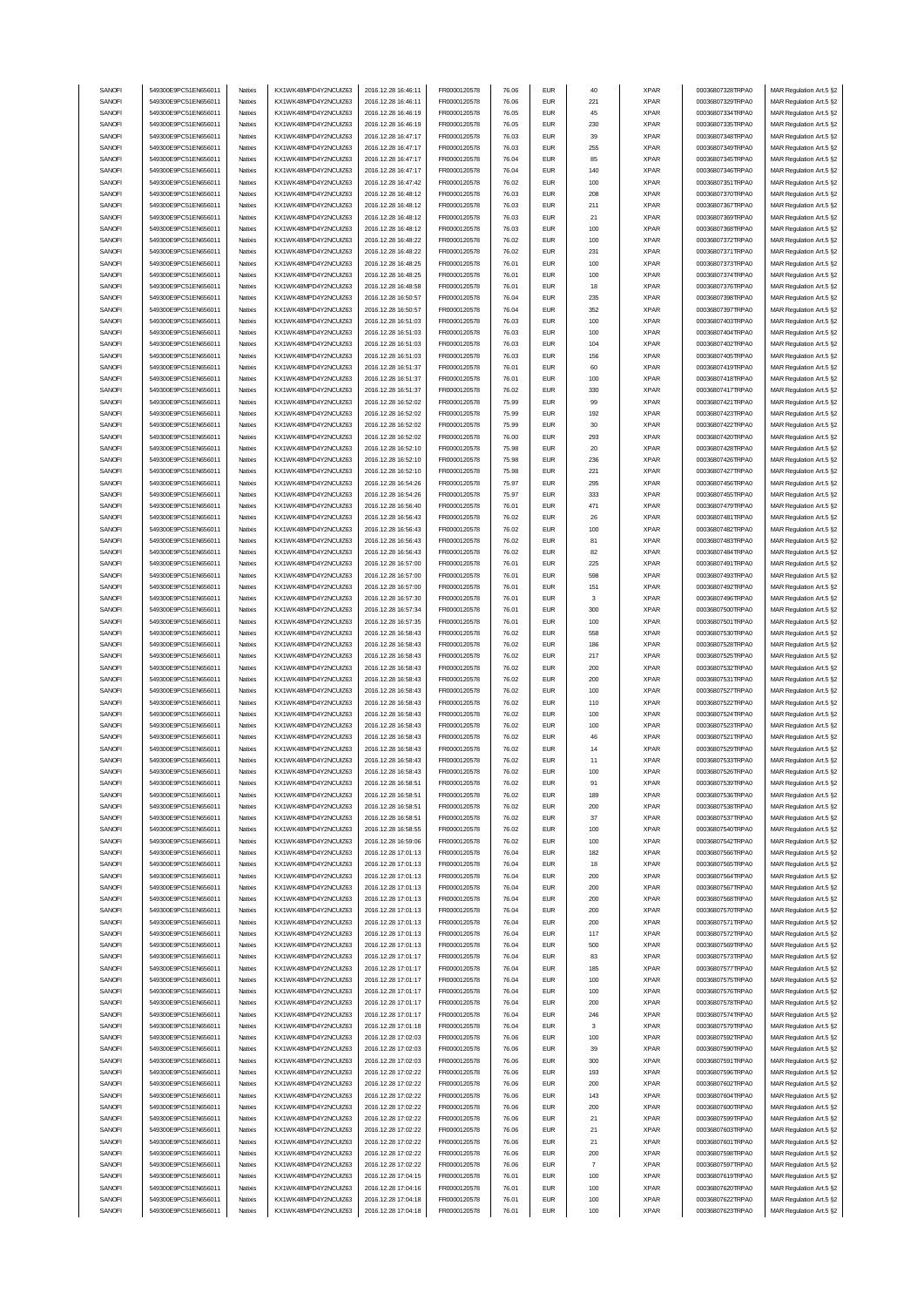| SANOFI | 549300E9PC51EN656011 | Natixis | KX1WK48MPD4Y2NCUIZ63  | 2016.12.28 17:04:19 | FR0000120578 | 76.01 | <b>EUR</b> | 100    | <b>XPAR</b> | 00036807624TRPA0 | MAR Regulation Art.5 §2 |  |
|--------|----------------------|---------|-----------------------|---------------------|--------------|-------|------------|--------|-------------|------------------|-------------------------|--|
| SANOFI | 549300E9PC51EN656011 | Natixis | KX1WK48MPD4Y2NCUIZ63  | 2016.12.28 17:04:28 | FR0000120578 | 76.01 | <b>EUR</b> | 21     | <b>XPAR</b> | 00036807627TRPA0 | MAR Regulation Art.5 §2 |  |
| SANOFI | 549300E9PC51EN656011 | Natixis | KX1WK48MPD4Y2NCUIZ63  | 2016.12.28 17:04:28 | FR0000120578 | 76.01 | <b>EUR</b> | 100    | <b>XPAR</b> | 00036807628TRPA0 | MAR Regulation Art.5 §2 |  |
|        |                      |         |                       |                     |              |       |            |        |             |                  |                         |  |
| SANOFI | 549300E9PC51EN656011 | Natixis | KX1WK48MPD4Y2NCUIZ63  | 2016.12.28 17:04:28 | FR0000120578 | 76.01 | <b>EUR</b> | 100    | <b>XPAR</b> | 00036807629TRPA0 | MAR Regulation Art.5 §2 |  |
| SANOFI | 549300E9PC51EN656011 | Natixis | KX1WK48MPD4Y2NCUIZ63  | 2016.12.28 17:04:28 | FR0000120578 | 76.01 | <b>EUR</b> | 200    | <b>XPAR</b> | 00036807630TRPA0 | MAR Regulation Art.5 §2 |  |
| SANOFI | 549300E9PC51EN656011 | Natixis | KX1WK48MPD4Y2NCUIZ63  | 2016.12.28 17:04:29 | FR0000120578 | 76.01 | <b>EUR</b> | 79     | <b>XPAR</b> | 00036807631TRPA0 | MAR Regulation Art.5 §2 |  |
| SANOFI | 549300E9PC51EN656011 | Natixis | KX1WK48MPD4Y2NCUIZ63  | 2016.12.28 17:06:41 | FR0000120578 | 76.03 | <b>EUR</b> | 6      | <b>XPAR</b> | 00036807649TRPA0 | MAR Regulation Art.5 §2 |  |
| SANOFI | 549300E9PC51EN656011 | Natixis | KX1WK48MPD4Y2NCUIZ63  | 2016.12.28 17:06:41 | FR0000120578 | 76.03 | <b>EUR</b> | 36     | <b>XPAR</b> | 00036807652TRPA0 | MAR Regulation Art.5 §2 |  |
| SANOFI | 549300E9PC51EN656011 | Natixis | KX1WK48MPD4Y2NCUIZ63  | 2016.12.28 17:06:41 | FR0000120578 | 76.03 | <b>EUR</b> | 60     | <b>XPAR</b> | 00036807651TRPA0 | MAR Regulation Art.5 §2 |  |
|        |                      |         |                       |                     |              |       |            |        |             |                  |                         |  |
| SANOFI | 549300E9PC51EN656011 | Natixis | KX1WK48MPD4Y2NCUIZ63  | 2016.12.28 17:06:41 | FR0000120578 | 76.03 | <b>EUR</b> | 64     | <b>XPAR</b> | 00036807655TRPA0 | MAR Regulation Art.5 §2 |  |
| SANOFI | 549300E9PC51EN656011 | Natixis | KX1WK48MPD4Y2NCUIZ63  | 2016.12.28 17:06:41 | FR0000120578 | 76.03 | <b>EUR</b> | 201    | <b>XPAR</b> | 00036807654TRPA0 | MAR Regulation Art.5 §2 |  |
| SANOFI | 549300E9PC51EN656011 | Natixis | KX1WK48MPD4Y2NCUIZ63  | 2016.12.28 17:06:41 | FR0000120578 | 76.03 | <b>EUR</b> | 65     | <b>XPAR</b> | 00036807656TRPA0 | MAR Regulation Art.5 §2 |  |
| SANOFI | 549300E9PC51EN656011 | Natixis | KX1WK48MPD4Y2NCUIZ63  | 2016.12.28 17:06:41 | FR0000120578 | 76.03 | <b>EUR</b> | 99     | <b>XPAR</b> | 00036807650TRPA0 | MAR Regulation Art.5 §2 |  |
| SANOFI | 549300E9PC51EN656011 | Natixis | KX1WK48MPD4Y2NCUIZ63  | 2016.12.28 17:06:41 | FR0000120578 | 76.03 | <b>EUR</b> | 199    | <b>XPAR</b> | 00036807653TRPA0 | MAR Regulation Art.5 §2 |  |
|        |                      |         |                       |                     |              |       |            |        |             |                  |                         |  |
| SANOFI | 549300E9PC51EN656011 | Natixis | KX1WK48MPD4Y2NCUIZ63  | 2016.12.28 17:06:43 | FR0000120578 | 76.03 | <b>EUR</b> | 100    | <b>XPAR</b> | 00036807659TRPA0 | MAR Regulation Art.5 §2 |  |
| SANOFI | 549300E9PC51EN656011 | Natixis | KX1WK48MPD4Y2NCUIZ63  | 2016.12.28 17:07:16 | FR0000120578 | 76.03 | <b>EUR</b> | 14     | <b>XPAR</b> | 00036807670TRPA0 | MAR Regulation Art.5 §2 |  |
| SANOFI | 549300E9PC51EN656011 | Natixis | KX1WK48MPD4Y2NCUIZ63  | 2016.12.28 17:07:16 | FR0000120578 | 76.03 | <b>EUR</b> | 36     | <b>XPAR</b> | 00036807668TRPA0 | MAR Regulation Art.5 §2 |  |
| SANOFI | 549300E9PC51EN656011 | Natixis | KX1WK48MPD4Y2NCUIZ63  | 2016.12.28 17:07:16 | FR0000120578 | 76.03 | <b>EUR</b> | 100    | <b>XPAR</b> | 00036807669TRPA0 | MAR Regulation Art.5 §2 |  |
| SANOFI | 549300E9PC51EN656011 | Natixis | KX1WK48MPD4Y2NCUIZ63  | 2016.12.28 17:07:17 | FR0000120578 | 76.03 | <b>EUR</b> | 87     | <b>XPAR</b> | 00036807673TRPA0 | MAR Regulation Art.5 §2 |  |
| SANOF  | 549300E9PC51EN656011 | Natixis | KX1WK48MPD4Y2NCUIZ63  | 2016.12.28 17:07:17 | FR0000120578 | 76.03 | <b>EUR</b> | 87     | <b>XPAR</b> | 00036807671TRPA0 | MAR Regulation Art.5 §2 |  |
|        |                      |         |                       |                     |              |       |            |        |             |                  |                         |  |
| SANOFI | 549300E9PC51EN656011 | Natixis | KX1WK48MPD4Y2NCUIZ63  | 2016.12.28 17:07:17 | FR0000120578 | 76.03 | <b>EUR</b> | 14     | <b>XPAR</b> | 00036807672TRPA0 | MAR Regulation Art.5 §2 |  |
| SANOFI | 549300E9PC51EN656011 | Natixis | KX1WK48MPD4Y2NCUIZ63  | 2016.12.28 17:07:52 | FR0000120578 | 76.03 | <b>EUR</b> | 17     | <b>XPAR</b> | 00036807677TRPA0 | MAR Regulation Art.5 §2 |  |
| SANOF  | 549300E9PC51EN656011 | Natixis | KX1WK48MPD4Y2NCUIZ63  | 2016.12.28 17:07:52 | FR0000120578 | 76.03 | <b>EUR</b> | 201    | <b>XPAR</b> | 00036807676TRPA0 | MAR Regulation Art.5 §2 |  |
| SANOF  | 549300E9PC51EN656011 | Natixis | KX1WK48MPD4Y2NCUIZ63  | 2016.12.28 17:07:52 | FR0000120578 | 76.03 | <b>EUR</b> | 114    | <b>XPAR</b> | 00036807675TRPA0 | MAR Regulation Art.5 §2 |  |
| SANOFI | 549300E9PC51EN656011 | Natixis | KX1WK48MPD4Y2NCUIZ63  | 2016.12.28 17:08:15 | FR0000120578 | 76.03 | <b>EUR</b> | 106    | <b>XPAR</b> | 00036807678TRPA0 | MAR Regulation Art.5 §2 |  |
| SANOFI | 549300E9PC51EN656011 | Natixis | KX1WK48MPD4Y2NCUIZ63  | 2016.12.28 17:08:46 | FR0000120578 | 76.03 | <b>EUR</b> | 95     | <b>XPAR</b> | 00036807681TRPA0 | MAR Regulation Art.5 §2 |  |
|        |                      |         | KX1WK48MPD4Y2NCUIZ63  |                     |              |       |            |        |             |                  |                         |  |
| SANOFI | 549300E9PC51EN656011 | Natixis |                       | 2016.12.28 17:09:40 | FR0000120578 | 76.03 | <b>EUR</b> | 201    | <b>XPAR</b> | 00036807689TRPA0 | MAR Regulation Art.5 §2 |  |
| SANOFI | 549300E9PC51EN656011 | Natixis | KX1WK48MPD4Y2NCUIZ63  | 2016.12.28 17:09:45 | FR0000120578 | 76.03 | <b>EUR</b> | 50     | <b>XPAR</b> | 00036807693TRPA0 | MAR Regulation Art.5 §2 |  |
| SANOFI | 549300E9PC51EN656011 | Natixis | KX1WK48MPD4Y2NCUIZ63  | 2016.12.28 17:09:45 | FR0000120578 | 76.03 | <b>EUR</b> | 201    | <b>XPAR</b> | 00036807692TRPA0 | MAR Regulation Art.5 §2 |  |
| SANOFI | 549300E9PC51EN656011 | Natixis | KX1WK48MPD4Y2NCUIZ63  | 2016.12.28 17:09:46 | FR0000120578 | 76.03 | <b>EUR</b> | 302    | <b>XPAR</b> | 00036807696TRPA0 | MAR Regulation Art.5 §2 |  |
| SANOFI | 549300E9PC51EN656011 | Natixis | KX1WK48MPD4Y2NCUIZ63  | 2016.12.28 17:09:46 | FR0000120578 | 76.03 | <b>EUR</b> | $71\,$ | <b>XPAR</b> | 00036807698TRPA0 | MAR Regulation Art.5 §2 |  |
| SANOF  | 549300E9PC51EN656011 | Natixis | KX1WK48MPD4Y2NCUIZ63  | 2016.12.28 17:09:46 | FR0000120578 | 76.03 | <b>EUR</b> | 78     | <b>XPAR</b> | 00036807697TRPA0 | MAR Regulation Art.5 §2 |  |
|        |                      |         |                       |                     |              |       |            |        |             |                  |                         |  |
| SANOFI | 549300E9PC51EN656011 | Natixis | KX1WK48MPD4Y2NCUIZ63  | 2016.12.28 17:09:46 | FR0000120578 | 76.03 | <b>EUR</b> | 198    | <b>XPAR</b> | 00036807695TRPA0 | MAR Regulation Art.5 §2 |  |
| SANOFI | 549300E9PC51EN656011 | Natixis | KX1WK48MPD4Y2NCUIZ63  | 2016.12.28 17:09:46 | FR0000120578 | 76.03 | <b>EUR</b> | 52     | <b>XPAR</b> | 00036807699TRPA0 | MAR Regulation Art.5 §2 |  |
| SANOFI | 549300E9PC51EN656011 | Natixis | KX1WK48MPD4Y2NCUIZ63  | 2016.12.28 17:09:46 | FR0000120578 | 76.03 | <b>EUR</b> | 3      | <b>XPAR</b> | 00036807694TRPA0 | MAR Regulation Art.5 §2 |  |
| SANOF  | 549300E9PC51EN656011 | Natixis | KX1WK48MPD4Y2NCUIZ63  | 2016.12.28 17:09:46 | FR0000120578 | 76.03 | <b>EUR</b> | 217    | <b>XPAR</b> | 00036807700TRPA0 | MAR Regulation Art.5 §2 |  |
| SANOFI | 549300E9PC51EN656011 | Natixis | KX1WK48MPD4Y2NCUIZ63  | 2016.12.28 17:10:01 | FR0000120578 | 76.03 | <b>EUR</b> | 201    | <b>XPAR</b> | 00036807708TRPA0 | MAR Regulation Art.5 §2 |  |
|        | 549300E9PC51EN656011 |         |                       | 2016.12.28 17:10:09 |              |       | <b>EUR</b> |        |             |                  |                         |  |
| SANOFI |                      | Natixis | KX1WK48MPD4Y2NCUIZ63  |                     | FR0000120578 | 76.03 |            | 207    | <b>XPAR</b> | 00036807715TRPA0 | MAR Regulation Art.5 §2 |  |
| SANOFI | 549300E9PC51EN656011 | Natixis | KX1WK48MPD4Y2NCUIZ63  | 2016.12.28 17:10:09 | FR0000120578 | 76.03 | <b>EUR</b> | 101    | <b>XPAR</b> | 00036807714TRPA0 | MAR Regulation Art.5 §2 |  |
| SANOFI | 549300E9PC51EN656011 | Natixis | KX1WK48MPD4Y2NCUIZ63  | 2016.12.28 17:10:09 | FR0000120578 | 76.03 | <b>EUR</b> | 85     | <b>XPAR</b> | 00036807711TRPA0 | MAR Regulation Art.5 §2 |  |
| SANOFI | 549300E9PC51EN656011 | Natixis | KX1WK48MPD4Y2NCUIZ63  | 2016.12.28 17:10:09 | FR0000120578 | 76.03 | <b>EUR</b> | 116    | <b>XPAR</b> | 00036807710TRPA0 | MAR Regulation Art.5 §2 |  |
| SANOFI | 549300E9PC51EN656011 | Natixis | KX1WK48MPD4Y2NCUIZ63  | 2016.12.28 17:10:09 | FR0000120578 | 76.03 | <b>EUR</b> | 100    | <b>XPAR</b> | 00036807713TRPA0 | MAR Regulation Art.5 §2 |  |
| SANOFI | 549300E9PC51EN656011 | Natixis | KX1WK48MPD4Y2NCUIZ63  | 2016.12.28 17:10:09 | FR0000120578 | 76.03 | <b>EUR</b> | 116    | <b>XPAR</b> | 00036807712TRPA0 | MAR Regulation Art.5 §2 |  |
| SANOF  |                      | Natixis |                       |                     |              | 76.00 | <b>EUR</b> |        | <b>XPAR</b> |                  |                         |  |
|        | 549300E9PC51EN656011 |         | KX1WK48MPD4Y2NCUIZ63  | 2016.12.28 17:12:10 | FR0000120578 |       |            | 290    |             | 00036807755TRPA0 | MAR Regulation Art.5 §2 |  |
| SANOF  | 549300E9PC51EN656011 | Natixis | KX1WK48MPD4Y2NCUIZ63  | 2016.12.28 17:12:10 | FR0000120578 | 76.00 | <b>EUR</b> | 581    | <b>XPAR</b> | 00036807754TRPA0 | MAR Regulation Art.5 §2 |  |
| SANOF  | 549300E9PC51EN656011 | Natixis | KX1WK48MPD4Y2NCUIZ63  | 2016.12.28 17:15:16 | FR0000120578 | 76.04 | <b>EUR</b> | 49     | <b>XPAR</b> | 00036807829TRPA0 | MAR Regulation Art.5 §2 |  |
| SANOFI | 549300E9PC51EN656011 | Natixis | KX1WK48MPD4Y2NCUIZ63  | 2016.12.28 17:15:16 | FR0000120578 | 76.04 | <b>EUR</b> | 300    | <b>XPAR</b> | 00036807826TRPA0 | MAR Regulation Art.5 §2 |  |
| SANOF  | 549300E9PC51EN656011 | Natixis | KX1WK48MPD4Y2NCUIZ63  | 2016.12.28 17:15:16 | FR0000120578 | 76.04 | <b>EUR</b> | 115    | <b>XPAR</b> | 00036807828TRPA0 | MAR Regulation Art.5 §2 |  |
| SANOF  | 549300E9PC51EN656011 | Natixis | KX1WK48MPD4Y2NCUIZ63  | 2016.12.28 17:15:16 | FR0000120578 | 76.04 | <b>EUR</b> | 100    | <b>XPAR</b> | 00036807830TRPA0 | MAR Regulation Art.5 §2 |  |
| SANOFI | 549300E9PC51EN656011 | Natixis | KX1WK48MPD4Y2NCUIZ63  | 2016.12.28 17:15:16 | FR0000120578 | 76.04 | <b>EUR</b> | 200    | <b>XPAR</b> | 00036807823TRPA0 | MAR Regulation Art.5 §2 |  |
|        |                      |         |                       |                     |              |       |            |        |             |                  |                         |  |
| SANOFI | 549300E9PC51EN656011 | Natixis | KX1WK48MPD4Y2NCUIZ63  | 2016.12.28 17:15:16 | FR0000120578 | 76.04 | <b>EUR</b> | 80     | <b>XPAR</b> | 00036807831TRPA0 | MAR Regulation Art.5 §2 |  |
| SANOFI | 549300E9PC51EN656011 | Natixis | KX1WK48MPD4Y2NCUIZ63  | 2016.12.28 17:15:16 | FR0000120578 | 76.04 | <b>EUR</b> | 12     | <b>XPAR</b> | 00036807825TRPA0 | MAR Regulation Art.5 §2 |  |
| SANOFI | 549300E9PC51EN656011 | Natixis | KX1WK48MPD4Y2NCUIZ63  | 2016.12.28 17:15:16 | FR0000120578 | 76.04 | <b>EUR</b> | 8      | <b>XPAR</b> | 00036807824TRPA0 | MAR Regulation Art.5 §2 |  |
| SANOFI | 549300E9PC51EN656011 | Natixis | KX1WK48MPD4Y2NCUIZ63  | 2016.12.28 17:15:16 | FR0000120578 | 76.04 | <b>EUR</b> | 100    | <b>XPAR</b> | 00036807827TRPA0 | MAR Regulation Art.5 §2 |  |
| SANOFI | 549300E9PC51EN656011 | Natixis | KX1WK48MPD4Y2NCUIZ63  | 2016.12.28 17:16:35 | FR0000120578 | 76.07 | <b>EUR</b> | 32     | <b>XPAR</b> | 00036807857TRPA0 | MAR Regulation Art.5 §2 |  |
| SANOFI | 549300E9PC51EN656011 | Natixis | KX1WK48MPD4Y2NCUIZ63  | 2016.12.28 17:16:35 | FR0000120578 | 76.07 | <b>EUR</b> | 153    | <b>XPAR</b> | 00036807859TRPA0 | MAR Regulation Art.5 §2 |  |
|        |                      |         |                       |                     |              |       |            |        |             |                  |                         |  |
| SANOFI | 549300E9PC51EN656011 | Natixis | KX1WK48MPD4Y2NCUIZ63  | 2016.12.28 17:16:35 | FR0000120578 | 76.07 | <b>EUR</b> | 561    | <b>XPAR</b> | 00036807858TRPA0 | MAR Regulation Art.5 §2 |  |
| SANOFI | 549300E9PC51EN656011 | Natixis | KX1WK48MPD4Y2NCUIZ63  | 2016.12.28 17:16:36 | FR0000120578 | 76.07 | <b>EUR</b> | 200    | <b>XPAR</b> | 00036807860TRPA0 | MAR Regulation Art.5 §2 |  |
| SANOFI | 549300E9PC51EN656011 | Natixis | KX1WK48MPD4Y2NCUIZ63  | 2016.12.28 17:16:45 | FR0000120578 | 76.07 | <b>EUR</b> | 100    | <b>XPAR</b> | 00036807861TRPA0 | MAR Regulation Art.5 §2 |  |
| SANOF  | 549300E9PC51EN656011 | Natixis | KX1WK48MPD4Y2NCLIIZ63 | 2016.12.28 17:16:45 | FR0000120578 | 76.07 | <b>EUR</b> | 100    | <b>XPAR</b> | 00036807862TRPA0 | MAR Regulation Art.5 §2 |  |
| SANOFI | 549300E9PC51EN656011 | Natixis | KX1WK48MPD4Y2NCUIZ63  | 2016.12.28 17:18:13 | FR0000120578 | 76.06 | <b>EUR</b> | 201    | <b>XPAR</b> | 00036807896TRPA0 | MAR Regulation Art.5 §2 |  |
| SANOFI | 549300E9PC51EN656011 | Natixis | KX1WK48MPD4Y2NCUIZ63  | 2016.12.28 17:18:13 | FR0000120578 | 76.06 | <b>EUR</b> | 75     | <b>XPAR</b> | 00036807895TRPA0 | MAR Regulation Art.5 §2 |  |
|        |                      |         |                       |                     |              |       |            |        |             |                  |                         |  |
| SANOFI | 549300E9PC51EN656011 | Natixis | KX1WK48MPD4Y2NCUIZ63  | 2016.12.28 17:18:13 | FR0000120578 | 76.06 | <b>EUR</b> | 164    | <b>XPAR</b> | 00036807897TRPA0 | MAR Regulation Art.5 §2 |  |
| SANOFI | 549300E9PC51EN656011 | Natixis | KX1WK48MPD4Y2NCUIZ63  | 2016.12.28 17:18:13 | FR0000120578 | 76.06 | <b>EUR</b> | 156    | <b>XPAR</b> | 00036807894TRPA0 | MAR Regulation Art.5 §2 |  |
| SANOFI | 549300E9PC51EN656011 | Natixis | KX1WK48MPD4Y2NCUIZ63  | 2016.12.28 17:18:13 | FR0000120578 | 76.06 | <b>EUR</b> | 171    | <b>XPAR</b> | 00036807900TRPA0 | MAR Regulation Art.5 §2 |  |
| SANOFI | 549300E9PC51EN656011 | Natixis | KX1WK48MPD4Y2NCUIZ63  | 2016.12.28 17:18:13 | FR0000120578 | 76.06 | <b>EUR</b> | 609    | <b>XPAR</b> | 00036807899TRPA0 | MAR Regulation Art.5 §2 |  |
| SANOFI | 549300E9PC51EN656011 | Natixis | KX1WK48MPD4Y2NCUIZ63  | 2016.12.28 17:18:13 | FR0000120578 | 76.06 | <b>EUR</b> | 200    | <b>XPAR</b> | 00036807892TRPA0 | MAR Regulation Art.5 §2 |  |
| SANOFI | 549300E9PC51EN656011 | Natixis | KX1WK48MPD4Y2NCUIZ63  | 2016.12.28 17:18:13 | FR0000120578 | 76.06 | <b>EUR</b> | 120    | <b>XPAR</b> | 00036807893TRPA0 | MAR Regulation Art.5 §2 |  |
| SANOFI | 549300E9PC51EN656011 | Natixis | KX1WK48MPD4Y2NCUIZ63  | 2016.12.28 17:18:13 | FR0000120578 | 76.06 | <b>EUR</b> | 23     | <b>XPAR</b> | 00036807898TRPA0 | MAR Regulation Art.5 §2 |  |
|        |                      |         |                       |                     |              |       | <b>EUR</b> |        |             | 00036807901TRPA0 |                         |  |
| SANOFI | 549300E9PC51EN656011 | Natixis | KX1WK48MPD4Y2NCUIZ63  | 2016.12.28 17:18:16 | FR0000120578 | 76.06 |            | 50     | <b>XPAR</b> |                  | MAR Regulation Art.5 §2 |  |
| SANOFI | 549300E9PC51EN656011 | Natixis | KX1WK48MPD4Y2NCUIZ63  | 2016.12.28 17:18:16 | FR0000120578 | 76.06 | <b>EUR</b> | 50     | <b>XPAR</b> | 00036807902TRPA0 | MAR Regulation Art.5 §2 |  |
| SANOFI | 549300E9PC51EN656011 | Natixis | KX1WK48MPD4Y2NCUIZ63  | 2016.12.28 17:18:16 | FR0000120578 | 76.06 | <b>EUR</b> | 45     | <b>XPAR</b> | 00036807904TRPA0 | MAR Regulation Art.5 §2 |  |
| SANOFI | 549300E9PC51EN656011 | Natixis | KX1WK48MPD4Y2NCUIZ63  | 2016.12.28 17:18:16 | FR0000120578 | 76.06 | <b>EUR</b> | 55     | <b>XPAR</b> | 00036807903TRPA0 | MAR Regulation Art.5 §2 |  |
| SANOFI | 549300E9PC51EN656011 | Natixis | KX1WK48MPD4Y2NCLIIZ63 | 2016.12.28 17:18:57 | FR0000120578 | 76.01 | <b>EUR</b> | 1,000  | <b>XPAR</b> | 00036807930TRPA0 | MAR Regulation Art.5 §2 |  |
| SANOFI | 549300E9PC51EN656011 | Natixis | KX1WK48MPD4Y2NCUIZ63  | 2016.12.28 17:19:53 | FR0000120578 | 75.96 | <b>EUR</b> | 400    | <b>XPAR</b> | 00036807951TRPA0 | MAR Regulation Art.5 §2 |  |
|        |                      |         |                       |                     |              |       |            |        |             |                  |                         |  |
| SANOFI | 549300E9PC51EN656011 | Natixis | KX1WK48MPD4Y2NCUIZ63  | 2016.12.28 17:19:53 | FR0000120578 | 75.96 | <b>EUR</b> | 469    | <b>XPAR</b> | 00036807950TRPA0 | MAR Regulation Art.5 §2 |  |
| SANOFI | 549300E9PC51EN656011 | Natixis | KX1WK48MPD4Y2NCUIZ63  | 2016.12.28 17:21:15 | FR0000120578 | 76.02 | <b>EUR</b> | 100    | <b>XPAR</b> | 00036807999TRPA0 | MAR Regulation Art.5 §2 |  |
| SANOFI | 549300E9PC51EN656011 | Natixis | KX1WK48MPD4Y2NCUIZ63  | 2016.12.28 17:21:15 | FR0000120578 | 76.02 | <b>EUR</b> | 200    | <b>XPAR</b> | 00036807997TRPA0 | MAR Regulation Art.5 §2 |  |
| SANOFI | 549300E9PC51EN656011 | Natixis | KX1WK48MPD4Y2NCUIZ63  | 2016.12.28 17:21:15 | FR0000120578 | 76.02 | <b>EUR</b> | 76     | <b>XPAR</b> | 00036807996TRPA0 | MAR Regulation Art.5 §2 |  |
| SANOFI | 549300E9PC51EN656011 | Natixis | KX1WK48MPD4Y2NCUIZ63  | 2016.12.28 17:21:15 | FR0000120578 | 76.02 | <b>EUR</b> | 200    | <b>XPAR</b> | 00036807998TRPA0 | MAR Regulation Art.5 §2 |  |
| SANOFI | 549300E9PC51EN656011 | Natixis | KX1WK48MPD4Y2NCUIZ63  | 2016.12.28 17:21:16 | FR0000120578 | 76.02 | <b>EUR</b> | 50     | <b>XPAR</b> | 00036808000TRPA0 | MAR Regulation Art.5 §2 |  |
|        |                      |         |                       |                     |              |       |            |        |             |                  |                         |  |
| SANOFI | 549300E9PC51EN656011 | Natixis | KX1WK48MPD4Y2NCUIZ63  | 2016.12.28 17:21:16 | FR0000120578 | 76.02 | <b>EUR</b> | 50     | <b>XPAR</b> | 00036808001TRPA0 | MAR Regulation Art.5 §2 |  |
| SANOFI | 549300E9PC51EN656011 | Natixis | KX1WK48MPD4Y2NCUIZ63  | 2016.12.28 17:21:16 | FR0000120578 | 76.02 | <b>EUR</b> | 50     | <b>XPAR</b> | 00036808002TRPA0 | MAR Regulation Art.5 §2 |  |
| SANOFI | 549300E9PC51EN656011 | Natixis | KX1WK48MPD4Y2NCUIZ63  | 2016.12.28 17:21:16 | FR0000120578 | 76.02 | <b>EUR</b> | 50     | <b>XPAR</b> | 00036808003TRPA0 | MAR Regulation Art.5 §2 |  |
| SANOFI | 549300E9PC51EN656011 | Natixis | KX1WK48MPD4Y2NCUIZ63  | 2016.12.28 17:21:16 | FR0000120578 | 76.02 | <b>EUR</b> | 100    | <b>XPAR</b> | 00036808004TRPA0 | MAR Regulation Art.5 §2 |  |
| SANOFI | 549300E9PC51EN656011 | Natixis | KX1WK48MPD4Y2NCUIZ63  | 2016.12.28 17:21:16 | FR0000120578 | 76.02 | <b>EUR</b> | 124    | <b>XPAR</b> | 00036808005TRPA0 | MAR Regulation Art.5 §2 |  |
| SANOFI | 549300E9PC51EN656011 | Natixis | KX1WK48MPD4Y2NCUIZ63  | 2016.12.28 17:21:50 | FR0000120578 | 76.04 | <b>EUR</b> | 131    | <b>XPAR</b> | 00036808014TRPA0 | MAR Regulation Art.5 §2 |  |
|        |                      |         |                       |                     |              |       |            |        |             |                  |                         |  |
| SANOFI | 549300E9PC51EN656011 | Natixis | KX1WK48MPD4Y2NCUIZ63  | 2016.12.28 17:21:50 | FR0000120578 | 76.04 | <b>EUR</b> | 1,000  | <b>XPAR</b> | 00036808013TRPA0 | MAR Regulation Art.5 §2 |  |
| SANOFI | 549300E9PC51EN656011 | Natixis | KX1WK48MPD4Y2NCUIZ63  | 2016.12.28 17:23:19 | FR0000120578 | 76.00 | <b>EUR</b> | 951    | <b>XPAR</b> | 00036808046TRPA0 | MAR Regulation Art.5 §2 |  |
| SANOFI | 549300E9PC51EN656011 | Natixis | KX1WK48MPD4Y2NCUIZ63  | 2016.12.28 17:23:22 | FR0000120578 | 76.00 | <b>EUR</b> | 13     | <b>XPAR</b> | 00036808047TRPA0 | MAR Regulation Art.5 §2 |  |
| SANOFI | 549300E9PC51EN656011 | Natixis | KX1WK48MPD4Y2NCUIZ63  | 2016.12.28 17:23:47 | FR0000120578 | 76.01 | <b>EUR</b> | 36     | <b>XPAR</b> | 00036808054TRPA0 | MAR Regulation Art.5 §2 |  |
| SANOFI | 549300E9PC51EN656011 | Natixis | KX1WK48MPD4Y2NCUIZ63  | 2016.12.28 17:27:19 | FR0000120578 | 76.04 | <b>EUR</b> | 44     | <b>XPAR</b> | 00036808143TRPA0 | MAR Regulation Art.5 §2 |  |
| SANOFI | 549300E9PC51EN656011 | Natixis | KX1WK48MPD4Y2NCUIZ63  | 2016.12.28 17:27:19 | FR0000120578 | 76.04 | <b>EUR</b> | 88     | <b>XPAR</b> | 00036808142TRPA0 | MAR Regulation Art.5 §2 |  |
|        |                      |         |                       |                     |              |       |            |        |             |                  |                         |  |

**Investor Relations Department Europe Tel: + 33 1 53 77 45 45 US Tel: + 1 908 981 5560 e-mail: IR@sanofi.com**